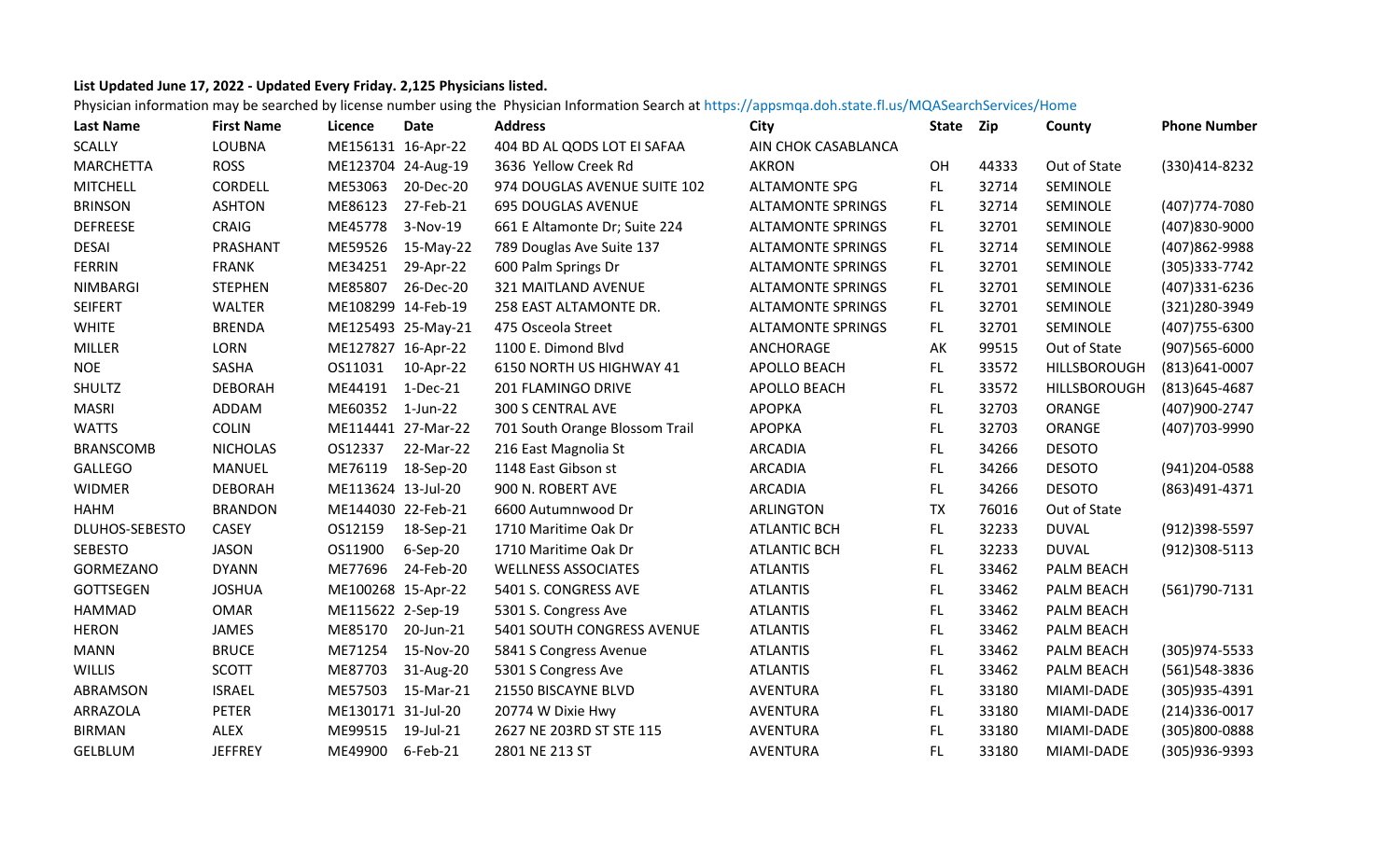| <b>Last Name</b> | <b>First Name</b> | Licence            | <b>Date</b>        | <b>Address</b>                                   | City                      | <b>State</b> | <b>Zip</b> | County            | <b>Phone Number</b> |
|------------------|-------------------|--------------------|--------------------|--------------------------------------------------|---------------------------|--------------|------------|-------------------|---------------------|
| GONZALEZ         | <b>CHRISTIAN</b>  | ME106959 20-Aug-20 |                    | 21000 NE 28TH AVE                                | AVENTURA                  | FL.          | 33180      | MIAMI-DADE        | (305)974-5533       |
| <b>GUPTA</b>     | <b>NINA</b>       | ME124376 15-Apr-19 |                    | 20200 West Dixie Highway                         | <b>AVENTURA</b>           | FL.          | 33180      | MIAMI-DADE        |                     |
| <b>HALL</b>      | <b>JASON</b>      | ME137005 15-Jun-22 |                    | 20900 Biscayne Blvd.                             | AVENTURA                  | FL.          | 33180      | MIAMI-DADE        | (305) 682-7000      |
| LIEBERMAN        | <b>BERNARD</b>    | ME114735 18-Feb-21 |                    | 20880 West Dixie Highway #103                    | AVENTURA                  | FL           | 33180      | MIAMI-DADE        | (305) 759-1881      |
| SCHWARTZBARD     | <b>JULIE</b>      | ME72444            | 17-May-21          | 21000 NE 28TH AVENUE                             | AVENTURA                  | <b>FL</b>    | 33180      | MIAMI-DADE        | (305)933-5993       |
| WEINER           | <b>MICHELLE</b>   | OS10906            | 20-Aug-20          | 21000 NE 28 Ave                                  | AVENTURA                  | FL           | 33180      | MIAMI-DADE        | (305) 974-5533      |
| <b>TORRES</b>    | ALEXANDER         | ME105214 3-Jun-21  |                    | 596 US 27 NORTH                                  | <b>AVON PARK</b>          | <b>FL</b>    | 33825      | <b>HIGHLANDS</b>  | (863)314-8555       |
| <b>PHELPS</b>    | ANID              | ME94653            | 11-Jan-22          | 2020 FLAMINGO DRIVE                              | <b>BARTOW</b>             | FL           | 33830      | <b>POLK</b>       | (863)604-0047       |
| <b>GERMAIN</b>   | <b>MACHEL</b>     | ME148531 16-Mar-22 |                    | 500 Stanley Wood Dr.                             | <b>BATESVILLE</b>         | <b>AR</b>    | 72501      | <b>UNKNOWN</b>    | (407) 242-1571      |
| <b>WARD</b>      | <b>GREGORY</b>    | ME131179 1-Oct-21  |                    | 10627 4580 Bluebonnet Blvd                       | <b>BATON ROUGE</b>        | LA           | 70809      | Out of State      | $(225)766-1616$     |
| <b>ROGER</b>     | <b>VICENTE</b>    | ME55378 11-Apr-22  |                    | 1069 KANE CONCOURSE                              | <b>BAY HARBOR</b>         | FL.          | 33154      | MIAMI-DADE        | $(305)868 - 5181$   |
| <b>JETT</b>      | GARY              | ME114223 9-Jul-21  |                    | 9100 W BAY HARBOR DR. 10 AE                      | <b>BAY HARBOR ISLAND</b>  | FL           | 33154      | MIAMI-DADE        | (340) 514-0065      |
| <b>RESNICK</b>   | <b>STEVEN</b>     | OS9324             | 10-Aug-20          | 1111 KANE CONCOURSE                              | <b>BAY HARBOR ISLAND</b>  | FL.          | 33154      | MIAMI-DADE        | (305)865-1995       |
| <b>KOFFLER</b>   | <b>RICHARD</b>    | ME123039 12-Aug-21 |                    | 1005 Kane Concourse suite 211                    | <b>BAY HARBOR ISLANDS</b> | FL.          | 33154      | MIAMI-DADE        | $(305)280-0561$     |
| <b>NEUWIRTH</b>  | ZEV               | ME137953 3-Jun-21  |                    | 1108 Kane Concourse                              | <b>BAY HARBOR ISLANDS</b> | FL.          | 33154      | MIAMI-DADE        | $(917)328 - 2893$   |
| OLSZEWSKA        | <b>PAULINA</b>    | OS16226            | 12-Jul-19          | 10000 Bay Pines Blvd                             | <b>BAY PINES</b>          | FL.          | 33744      | <b>PINELLAS</b>   | (727)398-6661       |
| <b>STALL</b>     | <b>ROBERT</b>     | ME137837 6-May-19  |                    | Bay Pines VA 10000 Bay Pines Boulevard BAY PINES |                           | FL           | 33744      | <b>PINELLAS</b>   | (727)398-6661       |
| <b>TALANGA</b>   | <b>MARIO</b>      | OS17023            | 16-Jul-21          | 7575 State Road 52                               | <b>BAYONET POINT</b>      | FL           | 34667      | <b>PASCO</b>      | (727)861-9800       |
| <b>RUDMAN</b>    | LARRI             | ME137376 4-Aug-21  |                    | 955 Ribaut Road                                  | <b>BEAUFORT</b>           | SC           | 29902      | Out of State      |                     |
| <b>GRIEB</b>     | <b>JESSE</b>      | OS17390            | 14-Oct-21          | 39200 HOOKER HIGHWAY                             | <b>BELLE GLADE</b>        | FL.          | 33430      | PALM BEACH        | (561)996-6571       |
| <b>TORRES</b>    | JAIME             | ME123151 31-Jan-21 |                    | 6279 N. Lecanto Hwy                              | <b>BEVERLY HILLS</b>      | FL.          | 34465      | <b>CITRUS</b>     | (352)522-0094       |
| <b>UPHUES</b>    | <b>MICHAEL</b>    | OS12780            | 9-Jul-20           | 724 Grand Avenue                                 | <b>BILLINGS</b>           | MT           | 59101      | Out of State      | (406)696-0409       |
| <b>BEGLEITER</b> | <b>DAVID</b>      | ME101373 1-Apr-21  |                    | 9413 Peabody Court                               | <b>BOCA RATON</b>         | FL.          | 33496      | PALM BEACH        | (646)382-7900       |
| <b>BEINHAKER</b> | <b>NEIL</b>       | ME26647            | 30-Jan-21          | 5500 N Military Trail                            | <b>BOCA RATON</b>         | FL.          | 33496      | PALM BEACH        | (954)624-2395       |
| <b>BOGINSKY</b>  | <b>IRENE</b>      | OS8052             | 23-Jun-21          | 141 NW 20 str                                    | <b>BOCA RATON</b>         | <b>FL</b>    | 33431      | PALM BEACH        | $(561)757-6198$     |
| <b>BREIT</b>     | <b>JEREMY</b>     | ME102846 1-Feb-19  |                    | 1601 CLINT MOORE RD                              | <b>BOCA RATON</b>         | FL.          | 33487      | PALM BEACH        | (561)939-0200       |
| <b>BROWN</b>     | <b>NEAL</b>       |                    | ME138752 17-May-19 | 6770 CONGRESS AVE                                | <b>BOCA RATON</b>         | <b>FL</b>    | 33487      | PALM BEACH        | (212) 532-2020      |
| <b>CAMPBELL</b>  | <b>JERMAINE</b>   | OS13774            | 29-Jan-21          | 12491 Baywind Ct                                 | <b>BOCA RATON</b>         | FL.          | 33428      | PALM BEACH        | $(000)000 - 0000$   |
| <b>CARIDI</b>    | <b>STEVEN</b>     | ME93459            | 26-Feb-21          | 1590 N.W. 10TH AVE #201                          | <b>BOCA RATON</b>         | FL.          | 33486      | PALM BEACH        | (561)368-2714       |
| CHRZAN           | <b>DOMINIK</b>    | ME117139 20-Feb-20 |                    | 9970 Central Park Blvd N.                        | <b>BOCA RATON</b>         | FL.          | 33428      | PALM BEACH        | (561)430-3599       |
| <b>COSTELL</b>   | <b>BRIAN</b>      | ME90900            | 7-Apr-20           | 9970 CENTRAL PARK BLVD N                         | <b>BOCA RATON</b>         | FL.          | 33428      | PALM BEACH        | (561)482-1027       |
| <b>DEMARCHI</b>  | WILLIAM           | ME73867            | 28-Sep-21          | 9878 CLINT MOORE RD                              | <b>BOCA RATON</b>         | <b>FL</b>    | 33496      | PALM BEACH        | (305) 585-5400      |
| <b>DIAMOND</b>   | <b>PAUL</b>       | OS4136             | 3-Aug-20           | 3848 FAU BLVD                                    | <b>BOCA RATON</b>         | FL.          | 33431      | <b>PALM BEACH</b> | (561)394-3088       |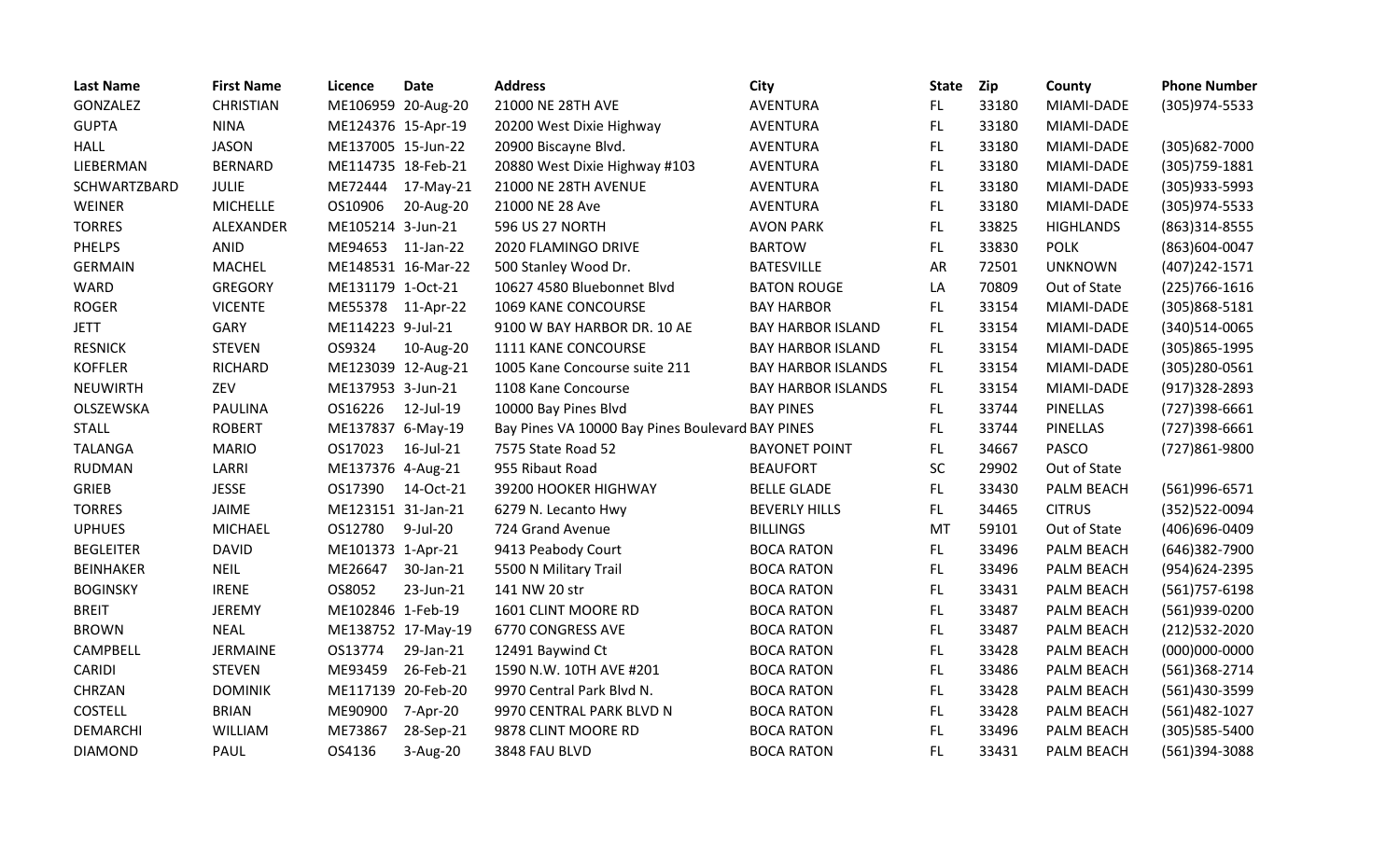| <b>Last Name</b>   | <b>First Name</b>  | Licence            | <b>Date</b>        | <b>Address</b>                  | City              | <b>State</b> | <b>Zip</b> | County     | <b>Phone Number</b> |
|--------------------|--------------------|--------------------|--------------------|---------------------------------|-------------------|--------------|------------|------------|---------------------|
| <b>ETTEDGUI</b>    | DANIEL             | OS6221             | 7-Aug-20           | 7284 WEST PALMETTO PARK ROAD    | <b>BOCA RATON</b> | FL.          | 33433      | PALM BEACH | (561)912-9580       |
| <b>FISCHER</b>     | ALAN               | ME43364            | 24-Dec-20          | 9980 Central Park Blvd. N. #320 | <b>BOCA RATON</b> | <b>FL</b>    | 33428      | PALM BEACH | (561)488-2900       |
| FRIEDENTHAL        | <b>STEVEN</b>      | ME56709            | 22-Jan-22          | 2100 West Camino Real           | <b>BOCA RATON</b> | FL.          | 33433      | PALM BEACH | (646)867-3233       |
| FRIEDMAN           | <b>JARROD</b>      | ME107418 8-Jul-20  |                    | 5458 TOWN CENTER DRIVE          | <b>BOCA RATON</b> | FL           | 33486      | PALM BEACH | (561)923-9599       |
| <b>GAINES</b>      | <b>RICHARD</b>     | ME46641            | 2-Apr-21           | 3785 N. Federal Hwy             | <b>BOCA RATON</b> | <b>FL</b>    | 33431      | PALM BEACH | (561)931-2430       |
| <b>GALANTE</b>     | <b>EDGARDO</b>     | ME90270            | 18-Jul-21          | 801 MEADOWS RD #110             | <b>BOCA RATON</b> | FL.          | 33486      | PALM BEACH | (561)347-6262       |
| <b>GHEN</b>        | <b>MITCHELL</b>    | OS4280             | 12-Aug-20          | 1515 S. FEDERAL HIGHWAY         | <b>BOCA RATON</b> | FL.          | 33432      | PALM BEACH | (561) 674-0555      |
| <b>GIRARD</b>      | <b>JOHN</b>        | ME49001            | 18-Jan-21          | 2499 GLADES ROAD Ste #301       | <b>BOCA RATON</b> | FL           | 33431      | PALM BEACH | (561)750-9900       |
| <b>GLAUSER</b>     | <b>JOSHUA</b>      | OS10829            | 9-Oct-20           | 800 MEADOWS RD                  | <b>BOCA RATON</b> | <b>FL</b>    | 33486      | PALM BEACH | (561)955-7100       |
| <b>GOLDIN</b>      | GREGG              |                    | ME130469 26-Apr-19 | 701 NW 13th St                  | <b>BOCA RATON</b> | FL.          | 33486      | PALM BEACH |                     |
| HERNANDEZ          | <b>IVETTE</b>      | ME54314            | 6-Feb-20           | 8185 Via Ancho Road             | <b>BOCA RATON</b> | <b>FL</b>    | 33433      | PALM BEACH | $(352)615 - 6611$   |
| <b>JACOBS</b>      | <b>PATRICIA</b>    |                    | ME118354 12-Aug-20 | 701 NW 13th Street              | <b>BOCA RATON</b> | <b>FL</b>    | 33486      | PALM BEACH | (561) 955-2273      |
| <b>KAPLAN</b>      | EDWARD             | ME41875            | 15-May-20          | 17696 fieldbrook c n            | <b>BOCA RATON</b> | FL           | 33496      | PALM BEACH |                     |
| <b>KHAN</b>        | <b>IRFAN</b>       | ME73533            | 21-Oct-19          | 9250 GLADES RD SUITE 110        | <b>BOCA RATON</b> | <b>FL</b>    | 33434      | PALM BEACH | $(561)470-1110$     |
| <b>LICHTSHEIN</b>  | GIL                | ME87712            | 9-Jun-21           | 7100 WEST CAMINO REAL           | <b>BOCA RATON</b> | <b>FL</b>    | 33433      | PALM BEACH | (561)300-4052       |
| <b>LIPSON</b>      | <b>BRAD</b>        | OS9955             | 21-Jul-20          | US MEDICAL CARE                 | <b>BOCA RATON</b> | FL.          | 33431      | PALM BEACH | (561)338-3999       |
| LOPEZ-IVERN        | <b>FERNANDO</b>    | ME37131            | 7-Aug-20           | 9980 CENTRAL PARK BLVD N        | <b>BOCA RATON</b> | FL           | 33428      | PALM BEACH | (561)448-1880       |
| LOSS               | <b>MICHAEL</b>     | ME18197            | 1-Aug-19           | 398 Camino Gardens blvd #102    | <b>BOCA RATON</b> | <b>FL</b>    | 33432      | PALM BEACH | (561)392-3341       |
| <b>MACMAHON</b>    | <b>SETH</b>        |                    | ME139916 26-Mar-20 | 670 Glades Road Suite 200       | <b>BOCA RATON</b> | FL.          | 33431      | PALM BEACH | (786) 218-2841      |
| <b>MARTINEZ</b>    | <b>GLADYS</b>      | OS7477             | 18-Mar-20          | 801 MEADOWS RD                  | <b>BOCA RATON</b> | <b>FL</b>    | 33486      | PALM BEACH | (561)334-2079       |
| <b>MARTINOFF</b>   | <b>RICHARD</b>     | ME92627            | 8-Mar-21           | 880 NW 13TH ST SUITE 2B         | <b>BOCA RATON</b> | FL.          | 33486      | PALM BEACH | (561)361-4075       |
| <b>MATILSKY</b>    | <b>MERNA KAREN</b> | ME76956            | 24-Mar-21          | 2900 N. MILITARY TRAIL STE 245  | <b>BOCA RATON</b> | FL.          | 33431      | PALM BEACH | (561)994-2007       |
| <b>MCCORMICK</b>   | <b>MARK</b>        | ME43652            | 22-Apr-19          | 1050 NW 15TH ST #215-A          | <b>BOCA RATON</b> | <b>FL</b>    | 33486      | PALM BEACH | (561)392-7704       |
| <b>MENASHEHOFF</b> | <b>SINA</b>        | OS12571            | 22-Apr-20          | 660 Glades Road                 | <b>BOCA RATON</b> | <b>FL</b>    | 33431      | PALM BEACH | (561)300-1751       |
| MENDELOW           | GARY               | ME58449            | 9-May-22           | 2300 N.DIXIE HWY.               | <b>BOCA RATON</b> | FL.          | 33431      | PALM BEACH | (561) 208-8455      |
| <b>MIRSKY</b>      | ZACHARY            | ME149111 1-Apr-22  |                    | 9970 Central Park Boulevard N   | <b>BOCA RATON</b> | FL.          | 33428      | PALM BEACH | $(305)974 - 5533$   |
| <b>MOORE</b>       | <b>CELINA</b>      | ME93535            | 19-Apr-19          | 9970 CENTRAL PARK BLVD          | <b>BOCA RATON</b> | FL.          | 33428      | PALM BEACH | $(561)487 - 1616$   |
| PARMAR             | JENIEL             |                    | ME130878 19-Feb-20 | 800 Meadows Road                | <b>BOCA RATON</b> | FL.          | 33486      | PALM BEACH |                     |
| PESSAH             | ARYEH              | ME75382            | 5-Nov-19           | <b>EMERGENCY MED DEPT</b>       | <b>BOCA RATON</b> | FL.          | 33486      | PALM BEACH | (561) 543-5555      |
| PRIN               | WILLIAM            | ME134341 22-Oct-20 |                    | suite 240 7000 West Camino Real | <b>BOCA RATON</b> | <b>FL</b>    | 33433      | PALM BEACH | (717) 870-1279      |
| RAMIREZ            | ANGELICA           |                    | ME112537 16-Nov-20 | 7301A W Palmetto Park Rd        | <b>BOCA RATON</b> | FL.          | 33433      | PALM BEACH | (561)392-6226       |
| <b>RODDY</b>       | <b>RICHARD</b>     | ME37881            | 3-Feb-22           | 17906 Lake Azure Way            | <b>BOCA RATON</b> | <b>FL</b>    | 33496      | PALM BEACH | $(561)$ 271-4175    |
| <b>ROSENBLATT</b>  | <b>MELANIE</b>     | ME66615            | 7-Jul-21           | 2900 N Military Tr #241         | <b>BOCA RATON</b> | FL           | 33431      | PALM BEACH | (954)941-5556       |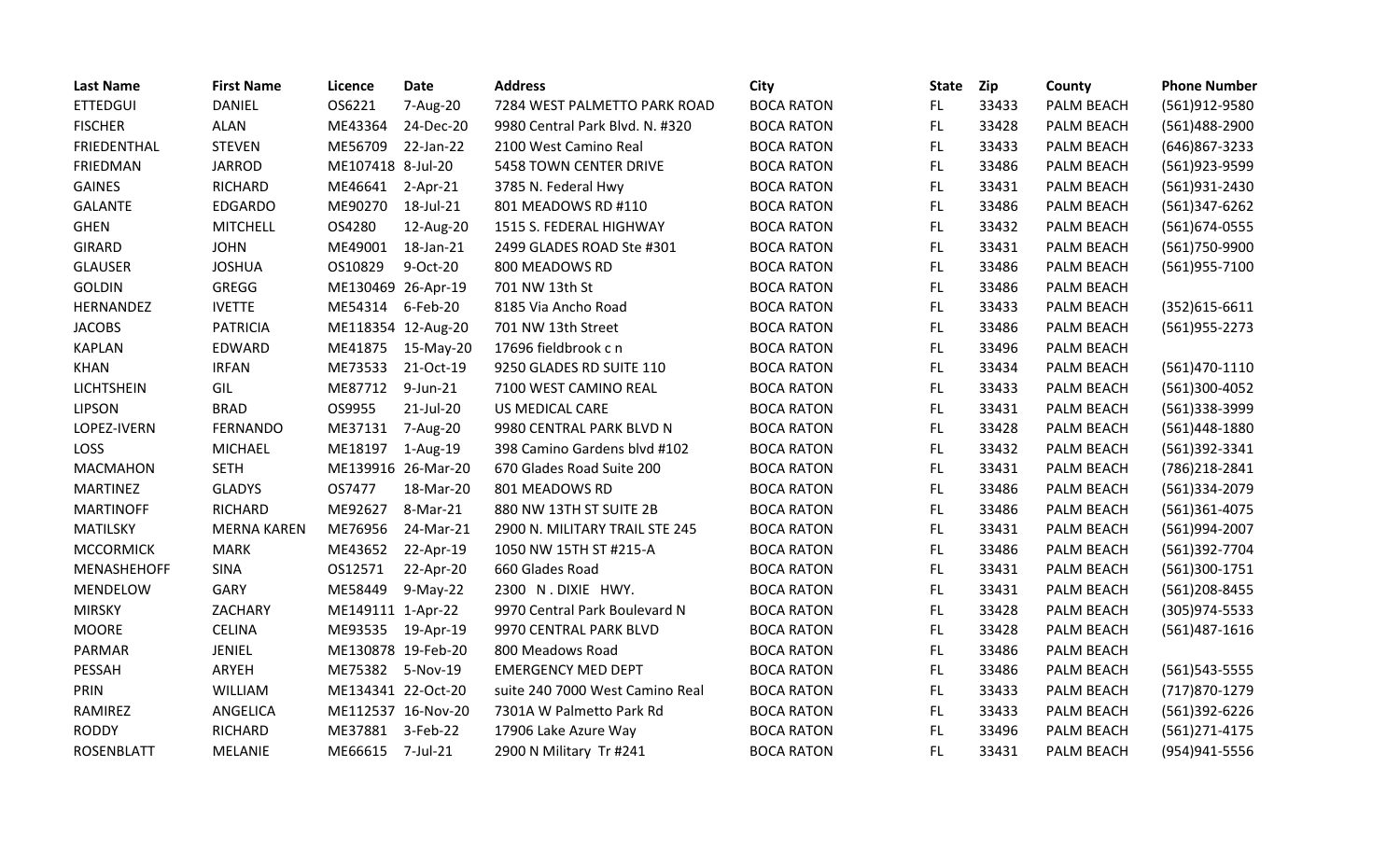| <b>Last Name</b>     | <b>First Name</b> | Licence            | <b>Date</b>        | <b>Address</b>                      | City                  | <b>State</b> | Zip   | County            | <b>Phone Number</b> |
|----------------------|-------------------|--------------------|--------------------|-------------------------------------|-----------------------|--------------|-------|-------------------|---------------------|
| <b>ROY</b>           | <b>LISBETH</b>    | OS9873             | 16-Apr-20          | 2595 NW Boca Raton Blvd.            | <b>BOCA RATON</b>     | FL.          | 33431 | PALM BEACH        | (561)444-7751       |
| <b>SILVER</b>        | <b>STEPHEN</b>    | ME56550            | 27-Apr-21          | 98 S Federal Hwy                    | <b>BOCA RATON</b>     | FL.          | 33432 | PALM BEACH        | (561)368-0777       |
| SILVERMAN            | <b>JOEL</b>       | OS7469             | 30-Jul-20          | 5030 NW 24th Circle                 | <b>BOCA RATON</b>     | FL.          | 33431 | PALM BEACH        | (954)818-9729       |
| <b>STAMPALIA</b>     | <b>ANTHONY</b>    | ME67625            | 2-Oct-21           | 21640 Cartagena Dr                  | <b>BOCA RATON</b>     | FL.          | 33428 | PALM BEACH        | (561)405-8957       |
| <b>STEIN</b>         | <b>JEFFREY</b>    | ME57901            | 11-May-21          | 9291 GLADES ROAD STE 306            | <b>BOCA RATON</b>     | FL.          | 33434 | PALM BEACH        | (561)483-5500       |
| <b>STRATT</b>        | <b>BRUCE</b>      | ME86772            | 11-Feb-21          | 7035 BERACASA WAY Suite 102         | <b>BOCA RATON</b>     | FL.          | 33433 | PALM BEACH        |                     |
| <b>TSIMERMAN</b>     | ALLA              | OS17456            | 6-Dec-21           | 3848 F.A.U. Blvd.                   | <b>BOCA RATON</b>     | FL           | 33431 | PALM BEACH        | (561)394-3088       |
| UZCATEGUI-GABEL      | <b>GADITH</b>     | ME106272 30-Apr-22 |                    | 20449 State Rd 7                    | <b>BOCA RATON</b>     | FL.          | 33498 | PALM BEACH        | (561)717-8903       |
| <b>WISHNOV</b>       | <b>BRUCE</b>      | OS4897             | $6$ -Jul-20        | 22065 STATE ROAD 7                  | <b>BOCA RATON</b>     | <b>FL</b>    | 33428 | PALM BEACH        | (561)488-4847       |
| ZEKSER               | <b>DAVID</b>      | ME101404 17-Aug-21 |                    | 7301 West Palmetto Park Road        | <b>BOCA RATON</b>     | FL.          | 33433 | PALM BEACH        | (561)826-7241       |
| <b>HANLEY</b>        | <b>DANIEL</b>     |                    | ME139840 22-Mar-20 | 10700 Stringfellow Road             | <b>BOKEELIA</b>       | FL.          | 33922 | <b>LEE</b>        | (833) 742-6276      |
| <b>ISMAIL</b>        | <b>OSAMA</b>      |                    | ME150095 25-May-21 | 110 E Byrd Ave                      | <b>BONIFAY</b>        | FL.          | 32425 | <b>HOLMES</b>     | (850)547-4799       |
| <b>GRANADOS</b>      | <b>DESIREE</b>    | ME89969            | 17-Feb-22          | 4061 Bonita Beach Rd                | <b>BONITA BEACH</b>   | FL.          | 34134 | <b>LEE</b>        |                     |
| <b>BALTER</b>        | <b>DAVID</b>      |                    | ME139360 28-May-19 | 24551 Production Circle             | <b>BONITA SPRINGS</b> | <b>FL</b>    | 34135 | LEE               | (239) 221-6367      |
| COLEMAN              | <b>STEVEN</b>     | OS9731             | 15-Apr-20          | 9200 BONITA BEACH RD SE             | <b>BONITA SPRINGS</b> | FL.          | 34135 | <b>LEE</b>        | (239)908-4711       |
| <b>FERBER</b>        | ANDREW            | ME108824 20-Mar-21 |                    | 3541 Bonita bay blvd                | <b>BONITA SPRINGS</b> | FL.          | 34134 | <b>LEE</b>        | (239)908-9958       |
| <b>JAFFE</b>         | <b>SCOTT</b>      | OS8523             | 8-Mar-22           | 10915 BONITA BEACH RD #1122         | <b>BONITA SPRINGS</b> | <b>FL</b>    | 34135 | <b>LEE</b>        | (239)498-5760       |
| <b>KYRITSIS</b>      | <b>ATHINA</b>     | ME66650            | 30-Sep-21          | 8890 Terrene Court                  | <b>BONITA SPRINGS</b> | FL.          | 34135 | <b>LEE</b>        | (239)498-9114       |
| <b>MARTINEZ</b>      | <b>MICHAEL</b>    | ME118296 13-Jun-22 |                    | 27160 Bay Landing Dr. Suite 200     | <b>BONITA SPRINGS</b> | FL.          | 34135 | <b>LEE</b>        | (239) 676-5665      |
| <b>ROMERO</b>        | <b>FRANCES</b>    | ME124202 30-Jun-21 |                    | 24830 Burnt Pine Drive Suite 3      | <b>BONITA SPRINGS</b> | FL.          | 34134 | <b>LEE</b>        | (239) 237-5688      |
| <b>SHAHLA</b>        | ZIAD              | ME66854            | 20-Apr-22          | 8800 TERRENE COURT                  | <b>BONITA SPRINGS</b> | FL.          | 34135 | <b>LEE</b>        | (239)948-3444       |
| <b>SMITH</b>         | <b>WANDA</b>      | <b>ACN897</b>      | 10-Oct-21          | 26251 S Tamiami Trail               | <b>BONITA SPRINGS</b> | FL.          | 34134 | <b>LEE</b>        | (407) 965-5967      |
| <b>WILLIAMITIS</b>   | <b>ANTHONY</b>    | ME49884            | 22-Feb-21          | 9200 BONITA BEACH RD                | <b>BONITA SPRINGS</b> | <b>FL</b>    | 34135 | <b>LEE</b>        | (239)947-6808       |
| <b>ANDRICOPOULOS</b> | <b>GEORGE</b>     | ME82825            | $1-Feb-21$         | 1877 woolbright rd                  | <b>BOYNTON BEACH</b>  | FL.          | 33426 | PALM BEACH        | (561) 778-5323      |
| <b>BENNETT</b>       | ANDREW            |                    | ME144891 16-May-21 | 2815 South Seacrest Blvd.           | <b>BOYNTON BEACH</b>  | FL.          | 33435 | PALM BEACH        | (561) 737-7733      |
| CHAPMAN              | <b>GLENN</b>      | OS9761             | 30-Mar-22          | 4600 N OCEAN BLVD                   | <b>BOYNTON BEACH</b>  | <b>FL</b>    | 33435 | PALM BEACH        | (561)330-4300       |
| <b>CILBRITH</b>      | <b>DAVID</b>      | ME39278            | 12-Aug-21          | <b>6611 WEST BOYNTON BEACH BLVD</b> | <b>BOYNTON BEACH</b>  | FL.          | 33437 | PALM BEACH        | (561)877-2219       |
| CODELLA              | LUANNE            |                    | ME145625 23-May-21 | 4781 N.Congress Ave                 | <b>BOYNTON BEACH</b>  | FL.          | 33426 | PALM BEACH        | (954) 592-4278      |
| <b>COHEN</b>         | <b>AARON</b>      |                    | ME119939 10-Mar-20 | 11195 Jog Road Suite 3              | <b>BOYNTON BEACH</b>  | FL.          | 33437 | PALM BEACH        |                     |
| <b>DOCTOR</b>        | <b>TRUDELL</b>    | ME103551 8-Dec-19  |                    | 6080 Boynton Beach Blvd             | <b>BOYNTON BEACH</b>  | FL.          | 33437 | PALM BEACH        | (561)807-7780       |
| <b>FLEISCHMAN</b>    | JAMES             | ME53641            | 8-Dec-20           | 3280 Old Boynton Road               | <b>BOYNTON BEACH</b>  | FL.          | 33436 | PALM BEACH        | (561)733-3010       |
| FREIJ                | <b>RICHARD</b>    | ME138643 30-Dec-20 |                    | 9770 S. Military Trail B4           | <b>BOYNTON BEACH</b>  | FL.          | 33436 | PALM BEACH        | (561)631-2638       |
| <b>GUARCH</b>        | <b>GERARDO</b>    | ME140510 9-Sep-19  |                    | 505 SE 6th Ave                      | <b>BOYNTON BEACH</b>  | FL           | 33435 | <b>PALM BEACH</b> |                     |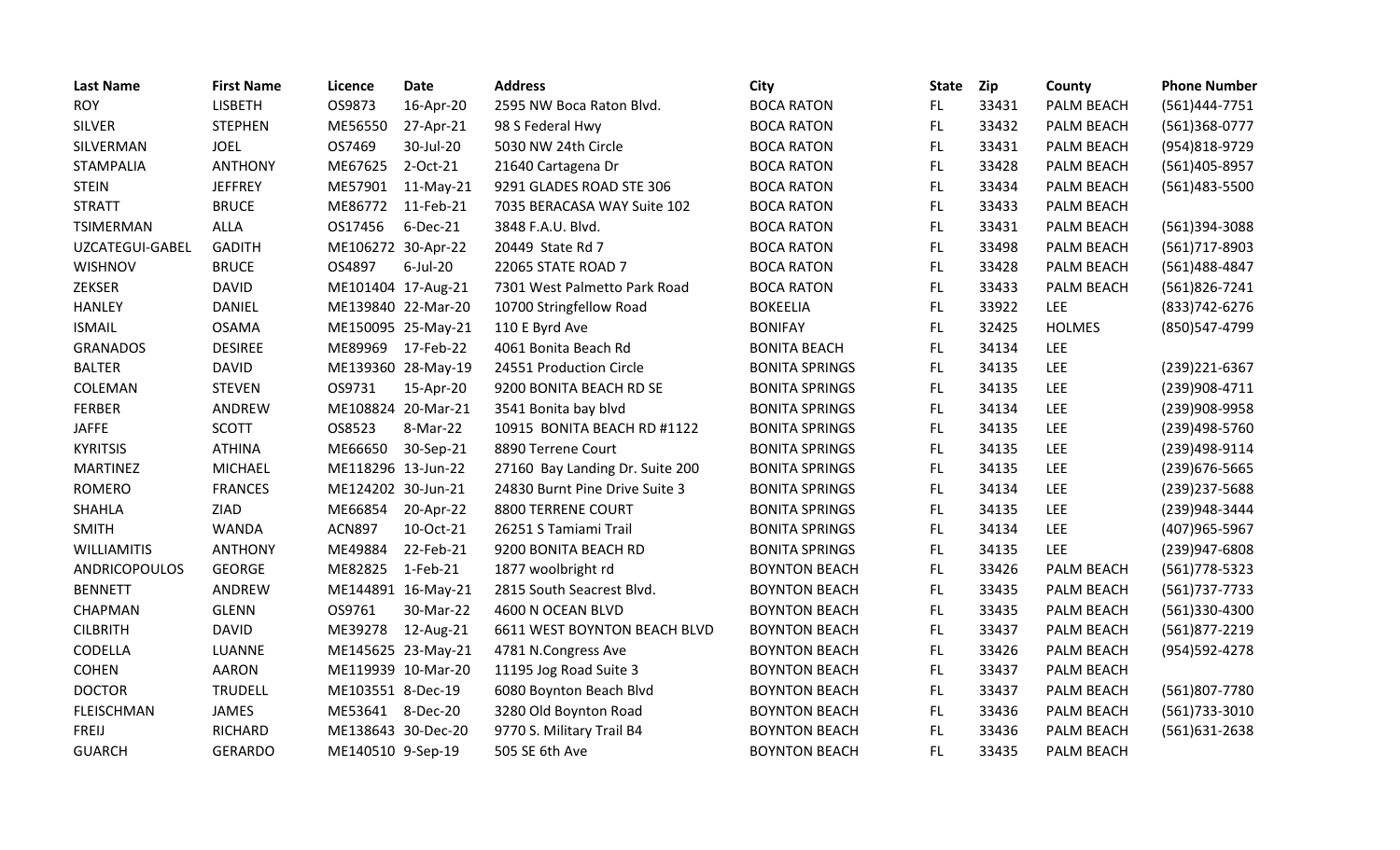| <b>Last Name</b> | <b>First Name</b> | Licence            | <b>Date</b>        | <b>Address</b>                                   | City                 | <b>State</b> | Zip   | County         | <b>Phone Number</b> |
|------------------|-------------------|--------------------|--------------------|--------------------------------------------------|----------------------|--------------|-------|----------------|---------------------|
| <b>HABER</b>     | <b>JEFFREY</b>    | ME48510            | 5-Apr-22           | 8874 Golden Mountain Circle                      | <b>BOYNTON BEACH</b> | FL.          | 33473 | PALM BEACH     | (954) 673-8109      |
| <b>KOTTURAN</b>  | <b>PAULSON</b>    | ME50768            | 26-May-22          | 3459 W Woolbright Rd                             | <b>BOYNTON BEACH</b> | FL.          | 33436 | PALM BEACH     | (561)373-2200       |
| <b>KRAMER</b>    | <b>MELVYN</b>     |                    | ME133796 23-Mar-21 | 8645 W. Boynton Beach Blvd.                      | <b>BOYNTON BEACH</b> | FL.          | 33472 | PALM BEACH     | (561) 737-6336      |
| LEICHMAN         | GERALD            | ME98023            | 9-May-22           | 7038 Brunswick Circle                            | <b>BOYNTON BEACH</b> | FL.          | 33472 | PALM BEACH     | (561)704-8501       |
| LOREN            | DANIEL            | ME123419 1-Jun-21  |                    | 2815 S Seacrest Blvd                             | <b>BOYNTON BEACH</b> | FL.          | 33435 | PALM BEACH     | (561) 737-7733      |
| <b>MAYUGBA</b>   | JEMELLE JUNE      | ME88349            | 10-Aug-20          | 1901 S. CONGRESS AVE Suite 420                   | <b>BOYNTON BEACH</b> | <b>FL</b>    | 33426 | PALM BEACH     | (561)733-6300       |
| QUINONEZ         | <b>GERARDO</b>    | ME80428            | 3-Jun-22           | 8190 JOG RD                                      | <b>BOYNTON BEACH</b> | <b>FL</b>    | 33472 | PALM BEACH     | (561)369-2144       |
| RAXENBERG        | ANDREW            | OS8999             | 20-May-21          | 2015 OCEAN DR                                    | <b>BOYNTON BEACH</b> | <b>FL</b>    | 33426 | PALM BEACH     | $(561)737-4777$     |
| <b>RUBIN</b>     | <b>STUART</b>     | ME62414            | 29-Mar-21          | 10151 ENTERPRISE CENTER BLVD. #107 BOYNTON BEACH |                      | FL.          | 33437 | PALM BEACH     | (561)738-2000       |
| <b>TYNER</b>     | <b>TREVOR</b>     | OS16926            | 22-Sep-21          | 4600 N Ocean Blvd Ste 101                        | <b>BOYNTON BEACH</b> | FL.          | 33435 | PALM BEACH     | (561)330-4300       |
| WEINSTEIN        | LAWRENCE          | ME83194            | 24-May-20          | 8572 Grand Prix Ln                               | <b>BOYNTON BEACH</b> | FL.          | 33472 | PALM BEACH     | (561) 727-9507      |
| <b>WOLFF</b>     | <b>RICHARD</b>    | ME36950            | 26-Jul-20          | 432 W BOYNTON BEACH BLVD                         | <b>BOYNTON BEACH</b> | FL.          | 33435 | PALM BEACH     |                     |
| <b>ZOPO</b>      | <b>ALEX</b>       | ME81037            | 11-Mar-20          | 11195 JOG RD SUITE 3                             | <b>BOYNTON BEACH</b> | FL           | 33437 | PALM BEACH     | (561)733-9690       |
| ALI              | <b>ASAD</b>       | ME71369            | 17-Feb-21          | 6078 14TH STREET WEST                            | <b>BRADENTON</b>     | <b>FL</b>    | 34207 | <b>MANATEE</b> | (941) 752-1400      |
| <b>BEARD</b>     | <b>MARGITA</b>    | ME67285            | 5-Jan-22           | 5953 17th Avenue West                            | <b>BRADENTON</b>     | FL           | 34209 | <b>MANATEE</b> | (941) 794-3998      |
| <b>BLEND</b>     | <b>TIMOTHY</b>    | ME62136            | 13-Aug-21          | 8648 East State Road 70                          | <b>BRADENTON</b>     | <b>FL</b>    | 34202 | <b>MANATEE</b> | (941) 722-5600      |
| <b>BRILEY</b>    | <b>DENVER</b>     | OS15745            | 26-Apr-22          | 701 17th ave west                                | <b>BRADENTON</b>     | FL.          | 34205 | <b>MANATEE</b> | (901)491-1465       |
| <b>CAVALLI</b>   | <b>ANTHONY</b>    | OS13787            | 28-Feb-22          | 225 107th Street Circle East                     | <b>BRADENTON</b>     | <b>FL</b>    | 34212 | SARASOTA       | (407) 770-9393      |
| <b>CIRILLO</b>   | <b>RONALD</b>     | ME41193            | 2-Aug-21           | 8183 ABINGDON COURT                              | <b>BRADENTON</b>     | FL.          | 34201 | <b>MANATEE</b> | (888)908-0143       |
| <b>DATTILO</b>   | <b>JONATHAN</b>   | ME144420 10-Jan-21 |                    | 8000 SR 64 E                                     | <b>BRADENTON</b>     | FL.          | 34209 | <b>MANATEE</b> | (941) 792-1404      |
| <b>FOLKENS</b>   | <b>ERIC</b>       | ME91466            | $1-Feb-21$         | 3924 9th Ave W                                   | <b>BRADENTON</b>     | FL.          | 34205 | <b>MANATEE</b> | (941)708-0005       |
| <b>GUPTA</b>     | <b>VIVEK</b>      | ME94215            | 22-Jan-22          | 6207 CORTEZ ROAD WEST                            | <b>BRADENTON</b>     | FL           | 34210 | <b>MANATEE</b> |                     |
| <b>JOLLY</b>     | <b>MARK</b>       | ME100262 4-Feb-22  |                    | 2810 Manatee Ave East                            | <b>BRADENTON</b>     | <b>FL</b>    | 34208 | <b>MANATEE</b> | (941) 226-0206      |
| <b>KAHANE</b>    | <b>IAN</b>        |                    | ME139133 20-Aug-19 | 3303 3303 Manatee Ave W                          | <b>BRADENTON</b>     | FL.          | 34205 | <b>MANATEE</b> | (941) 748-8069      |
| <b>KOCHNO</b>    | <b>ADRIAN</b>     | OS17285            | 14-Sep-20          | 3825 26th Street West                            | <b>BRADENTON</b>     | FL           | 34205 | <b>MANATEE</b> | (941) 755-8819      |
| <b>KUNWAR</b>    | SHAAN             | OS11917            | 14-Jun-22          | 6050 State Road 70 East                          | <b>BRADENTON</b>     | FL.          | 34203 | <b>MANATEE</b> | (941) 727-7771      |
| <b>MCCRARY</b>   | <b>KALEY</b>      | ME140519 5-Apr-22  |                    | 712 39th St. W                                   | <b>BRADENTON</b>     | <b>FL</b>    | 34209 | <b>MANATEE</b> |                     |
| <b>MIYASHIRO</b> | <b>MICHAEL</b>    |                    | ME142980 24-Nov-21 | Palm Coast Eye Center                            | <b>BRADENTON</b>     | FL           | 34209 | <b>MANATEE</b> | (808)443-7093       |
| <b>NARVAEZ</b>   | <b>ADOLFO</b>     | ME53415            | 30-Mar-21          | 5591 CORTEZ ROAD WEST                            | <b>BRADENTON</b>     | FL.          | 34210 | <b>MANATEE</b> | (941) 795-4206      |
| <b>NORRIS</b>    | <b>STEVEN</b>     | ME64087            | 7-Nov-21           | 3978 STATE RD 64 E                               | <b>BRADENTON</b>     | <b>FL</b>    | 34208 | <b>MANATEE</b> | (941) 761-9797      |
| <b>NOTMAN</b>    | SAMANTHA          | OS13037            | 14-Jul-21          | 8614 East State Road 70                          | <b>BRADENTON</b>     | FL.          | 34202 | <b>MANATEE</b> | (941) 727-1243      |
| <b>PERRONE</b>   | <b>VINCENZO</b>   | ME71239            | 27-Dec-21          | 1884 59TH ST WEST                                | <b>BRADENTON</b>     | FL.          | 34209 | <b>MANATEE</b> |                     |
| <b>PUCHIR</b>    | <b>MARC</b>       | OS10855            | 9-Dec-20           | 4222 midnight blue tun                           | <b>BRADENTON</b>     | <b>FL</b>    | 34211 | <b>MANATEE</b> | (888)908-0143       |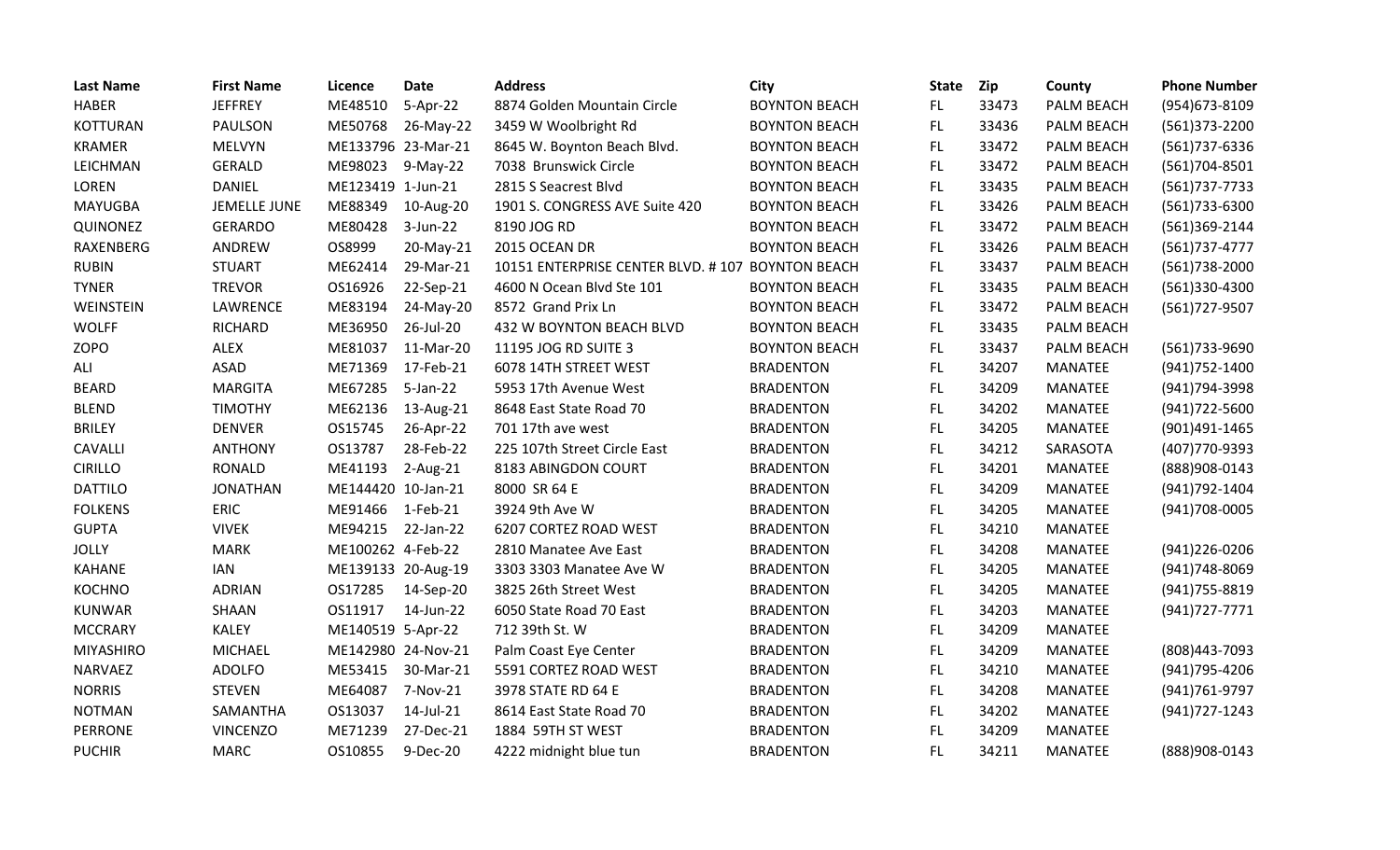| <b>Last Name</b> | <b>First Name</b>   | Licence            | <b>Date</b>        | <b>Address</b>                | City               | <b>State</b> | <b>Zip</b> | County              | <b>Phone Number</b> |
|------------------|---------------------|--------------------|--------------------|-------------------------------|--------------------|--------------|------------|---------------------|---------------------|
| <b>RUCKER</b>    | <b>GEORGE</b>       | ME82623            | 30-Dec-20          | 6120 53RD AVENUE EAST         | <b>BRADENTON</b>   | FL.          | 34203      | <b>MANATEE</b>      |                     |
| <b>SCOTT</b>     | SHEKYLA             |                    | ME105197 21-Mar-19 | 5008 SR 64 E                  | <b>BRADENTON</b>   | FL.          | 34208      | <b>MANATEE</b>      | (941) 720-6701      |
| <b>SHAH</b>      | <b>NISHAN</b>       | ME123001 14-Dec-20 |                    | 2810 Manatee Avenue East      | <b>BRADENTON</b>   | FL           | 34208      | <b>MANATEE</b>      | (941) 226-0206      |
| SOSA             | <b>FRANCISCO</b>    | ME64382            | 13-Apr-21          | 4805 26th Street West         | <b>BRADENTON</b>   | FL           | 34207      | <b>MANATEE</b>      | (941) 753-7843      |
| <b>STROBL</b>    | GARY                | OS17006            | 27-Nov-21          | 1003 fairwaycove In unit 103  | <b>BRADENTON</b>   | FL.          | 34212      | <b>MANATEE</b>      |                     |
| VANDERVEER       | ANDREW              | ME148000 14-Dec-20 |                    | 211 Pineneedle Dr.            | <b>BRADENTON</b>   | FL           | 34210      | <b>MANATEE</b>      | (919)360-0822       |
| <b>YCAZA</b>     | <b>ROBERT</b>       | ME66839            | 7-Jul-21           | 2001 MANATEE AVENUE EAST      | <b>BRADENTON</b>   | FL.          | 34208      | <b>MANATEE</b>      | (941)803-8395       |
| <b>ACKERMAN</b>  | <b>IVAN</b>         | ME48711            | 27-Jan-21          | <b>402 NOLAND DRIVE</b>       | <b>BRANDON</b>     | FL           | 33511      | HILLSBOROUGH        | $(813)655 - 2500$   |
| AUERBACH         | LEWIS               | ME47891            | 23-May-21          | 116 W. Bloomingdale Avenue    | <b>BRANDON</b>     | FL.          | 33511      | HILLSBOROUGH        | (813) 450-6072      |
| <b>BENNI</b>     | ABD ALRAHMAN        | ME102050 3-May-22  |                    | 1749 S KINGS AVENUE           | <b>BRANDON</b>     | FL.          | 33511      | HILLSBOROUGH        | (813)333-1819       |
| CABAN            | <b>FRANCIS</b>      | ME56060            | 30-Mar-19          | 109 Margaret St               | <b>BRANDON</b>     | FL.          | 33511      | HILLSBOROUGH        | (813) 654-2544      |
| <b>FONTCHA</b>   | <b>DELPHINE</b>     |                    | ME118430 22-May-22 | 945 E Brando E Brandon Blvd   | <b>BRANDON</b>     | FL.          | 33511      | HILLSBOROUGH        | (813)692-6981       |
| <b>HAYES</b>     | SHELANDA            |                    | ME142356 18-Mar-22 | 166 E. Bloomingdale Ave       | <b>BRANDON</b>     | FL.          | 33511      | HILLSBOROUGH        | (813) 651-3492      |
| <b>KILGORE</b>   | <b>JOHN</b>         | ME30318            | 29-Jun-20          | 122 122 S. MOON AVE           | <b>BRANDON</b>     | FL.          | 33511      | HILLSBOROUGH        | (813)502-6430       |
| KING             | KELLY               |                    | ME116572 24-Mar-21 | 166 E Bloomingdale Ave        | <b>BRANDON</b>     | FL           | 33511      | HILLSBOROUGH        | (844) 735-3231      |
| <b>KNOWLES</b>   | RAQUEL              |                    | ME134050 18-May-22 | 119 Oakfield Dr.              | <b>BRANDON</b>     | FL.          | 33511      | HILLSBOROUGH        |                     |
| LIPINSKI         | <b>IRENE</b>        | ME50574            | 12-Jun-21          | 2119 W. Brandon Blvd          | <b>BRANDON</b>     | FL.          | 33511      | <b>HILLSBOROUGH</b> | (727) 523-3700      |
| LONG             | <b>AARON</b>        | ME40931            | 28-May-21          | 1136 NIKKI VIEW DRIVE         | <b>BRANDON</b>     | FL.          | 33511      | HILLSBOROUGH        | (813) 651-5758      |
| <b>MONLUX</b>    | <b>GEORGE</b>       | ME116322 3-Feb-21  |                    | 1104 Kyle Wood Lane           | <b>BRANDON</b>     | FL.          | 33511      | HILLSBOROUGH        | (999)999-999        |
| NUSSBAUM         | <b>CHRIS</b>        | ME49552 27-Jul-21  |                    | 500 VONDERBURG DRIVE          | <b>BRANDON</b>     | FL.          | 33511      | HILLSBOROUGH        | (813) 689-2961      |
| <b>OKOYE</b>     | GODWIN              |                    | ME107980 14-Nov-20 | 131 NORTH MOON AVENUE         | <b>BRANDON</b>     | FL           | 33510      | HILLSBOROUGH        | (813)315-9898       |
| <b>REHMAN</b>    | <b>JAMIL</b>        | ME81146            | 20-Feb-20          | 620 Eichenfeld Drive          | <b>BRANDON</b>     | <b>FL</b>    | 33511      | HILLSBOROUGH        | (813) 653-3737      |
| <b>RUCKER</b>    | <b>WILDER</b>       | ME151260 1-Oct-21  |                    | 119 Oakfield Drive            | <b>BRANDON</b>     | FL.          | 33511      | HILLSBOROUGH        |                     |
| SAMALOT          | <b>JOSE</b>         | ME58329            | 6-Dec-20           | 2119 W. Brandon Blvd          | <b>BRANDON</b>     | FL.          | 33511      | HILLSBOROUGH        | (727) 523-3700      |
| <b>WILKINS</b>   | <b>ROBERT</b>       | ME97063            | 2-Feb-20           | 613 Oakfield Drive            | <b>BRANDON</b>     | FL.          | 33511      | HILLSBOROUGH        | (813) 565-3322      |
| ZACCARI          | <b>JAMES</b>        | OS5925             | 26-Aug-20          | 2020 TOWN CENTER BLVD         | <b>BRANDON</b>     | FL.          | 33511      | HILLSBOROUGH        | $(813)315-1500$     |
| ZAHN             | <b>ELISE</b>        | OS7897             | 22-Aug-20          | 119 OAKFIELD DRIVE            | <b>BRANDON</b>     | FL.          | 33511      | HILLSBOROUGH        |                     |
| <b>BECKFORD</b>  | <b>RITA</b>         | ME109586 6-Mar-19  |                    | 5500 Maryland Way             | <b>BRENTWOOD</b>   | <b>TN</b>    | 37027      | Out of State        | (800)993-8244       |
| ULYANOVSKIY      | PHILLIP             |                    | ME149501 31-May-21 | <b>Bristol Hospital</b>       | <b>BRISTOL</b>     | <b>CT</b>    | 6010       | Out of State        | (860) 585-3000      |
| <b>RIVERA</b>    | SALOMON             |                    | ME116615 27-Mar-19 | 255 fieldston terrace apt 6 k | <b>BRONX</b>       | <b>NY</b>    | 10471      | Out of State        | (646) 251-3754      |
| <b>KOUTELOS</b>  | <b>KONSTANTINOS</b> | ME69259            | 26-Dec-21          | 952-80th str 80TH STREET      | <b>BROOKLYN</b>    | <b>NY</b>    | 11228      | Out of State        | (917) 882-3118      |
| ABDULFATTAH      | <b>QAHTAN</b>       | ME92671            | 20-Mar-21          | 11323 CORTEZ BLVD             | <b>BROOKSVILLE</b> | FL.          | 34613      | <b>HERNANDO</b>     | (352)596-8344       |
| ALSABBAGH        | <b>EYAD</b>         | ME88499            | 19-May-20          | 12148 CORTEZ BLVD             | <b>BROOKSVILLE</b> | FL           | 34613      | <b>HERNANDO</b>     | (352)597-7184       |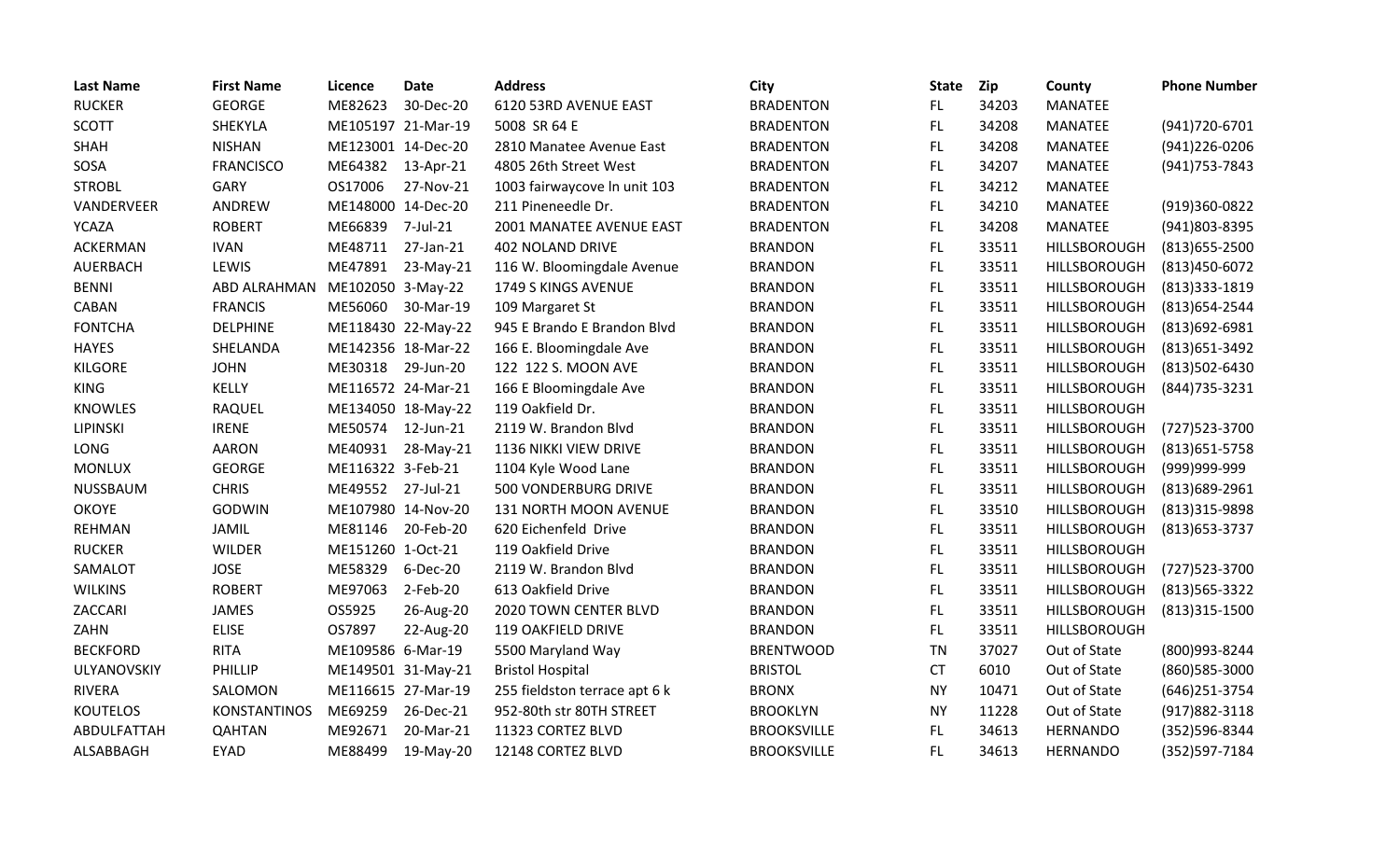| <b>Last Name</b>       | <b>First Name</b> | Licence            | <b>Date</b>        | <b>Address</b>               | City                    | <b>State</b> | <b>Zip</b> | County          | <b>Phone Number</b> |
|------------------------|-------------------|--------------------|--------------------|------------------------------|-------------------------|--------------|------------|-----------------|---------------------|
| <b>AYETIN</b>          | CHUKWUKA          | OS17378            | 26-Jun-21          | 605 Lamar Avenue             | <b>BROOKSVILLE</b>      | FL.          | 34601      | <b>HERNANDO</b> | (352)796-9990       |
| <b>BARROWS</b>         | <b>BARRY</b>      | ME43881            | 28-May-21          | 12220 CORTEZ BOULEVARD       | <b>BROOKSVILLE</b>      | FL.          | 34613      | <b>HERNANDO</b> | (352) 556-5216      |
| <b>DENSON</b>          | <b>AARON</b>      | ME126695 12-Feb-20 |                    | 15211 CORTEZ BLVD            | <b>BROOKSVILLE</b>      | FL.          | 34613      | <b>HERNANDO</b> | $(352)345-4565$     |
| <b>DOHERTY</b>         | <b>MARIA</b>      | ME62700            | $4-May-21$         | 11525 11525 CORTEZ BLVD      | <b>BROOKSVILLE</b>      | FL.          | 34613      | <b>HERNANDO</b> | (352)596-9990       |
| <b>GEBHARDT</b>        | <b>SCOTT</b>      | OS8060             | 21-Aug-20          | 2264 Dog Leg                 | <b>BROOKSVILLE</b>      | <b>FL</b>    | 34604      | <b>HERNANDO</b> | (352)616-9892       |
| <b>KERR</b>            | <b>DANIEL</b>     | ME126590 8-Jun-22  |                    | 15211 CORTEZ BLVD            | <b>BROOKSVILLE</b>      | FL           | 34613      | <b>HERNANDO</b> | $(352)345-4565$     |
| <b>MARSH</b>           | <b>MATTHEW</b>    | ME111312 10-Jun-20 |                    | 14555 CORTEZ BLVD            | <b>BROOKSVILLE</b>      | FL.          | 34613      | <b>HERNANDO</b> | $(352)$ 556-4823    |
| MIRANDA GONZALEZ EDGAR |                   | ME132070 11-Oct-21 |                    | 11375 Cortez Blvd            | <b>BROOKSVILLE</b>      | FL.          | 34613      | <b>HERNANDO</b> |                     |
| <b>MORENO</b>          | <b>DAVID</b>      | ME83919            | 20-May-22          | 12142 CORTEZ BLVD.           | <b>BROOKSVILLE</b>      | FL.          | 34613      | <b>HERNANDO</b> | (352)596-9095       |
| SANTANA                | LENIEL            | ME119053 6-Oct-21  |                    | 11375 Cortez Blvd            | <b>BROOKSVILLE</b>      | FL.          | 34613      | <b>HERNANDO</b> |                     |
| <b>CLARK</b>           | <b>JOSEPH</b>     | OS17615            | $6$ -May-21        | 100 HOSPITAL RD              | <b>BROOKVILLE</b>       | PA           | 15825      | Out of State    |                     |
| <b>BLUM</b>            | ASHER             | ME151433 8-Jun-22  |                    | 818 Ellicott St              | <b>BUFFALO</b>          | <b>NY</b>    | 14203      | Out of State    |                     |
| <b>DSTTEFFANO</b>      | <b>DANIEL</b>     | <b>ACN543</b>      | 25-Jun-20          | 212 S Florida St             | <b>BUSHNELL</b>         | FL.          | 33513      | <b>SUMTER</b>   | (352) 793-2441      |
| <b>JEAN</b>            | <b>PATRICK</b>    | ME38598            | 2-May-22           | 3360 CR 575                  | <b>BUSHNELL</b>         | FL.          | 33513      | <b>SUMTER</b>   | $(352)457-1331$     |
| <b>NEGRON AYALA</b>    | <b>LESTER</b>     | ACN1056            | 8-Mar-20           | 1225 W C 48                  | <b>BUSHNELL</b>         | FL.          | 33513      | <b>SUMTER</b>   |                     |
| <b>DANIACHEW</b>       | AMANUEL           | ME153168 3-Jan-22  |                    | 6934 CRESCENT BOAT LANE      | <b>CANAL WINCHESTER</b> | OH           | 43110      | Out of State    |                     |
| <b>MALINS</b>          | <b>TIMOTHY</b>    |                    | ME153419 16-Mar-22 | <b>401 SOUTH MAIN STREET</b> | CANANDAIGUA             | <b>NY</b>    | 14424      | Out of State    |                     |
| <b>BRACCIA</b>         | <b>GREGORY</b>    |                    | ME136859 12-May-22 | 2612 SANTA BARBARA BLVD      | <b>CAPE CORAL</b>       | FL.          | 34112      | <b>COLLIER</b>  | (833) 633-3665      |
| <b>BURLEY</b>          | <b>KEITH</b>      | ME128193 13-Oct-21 |                    | 636 DEL PRADO BLVD           | <b>CAPE CORAL</b>       | FL.          | 33990      | <b>LEE</b>      |                     |
| <b>DURY</b>            | <b>PATRICIA</b>   | ME70701 13-Jun-20  |                    | 909 SE 47th Terrace          | <b>CAPE CORAL</b>       | FL.          | 33904      | <b>LEE</b>      | (239)984-2311       |
| <b>FISCELLA</b>        | RONALD            | ME105571 19-Jun-21 |                    | 2612 Santa Barbara Blvd      | <b>CAPE CORAL</b>       | <b>FL</b>    | 33914      | <b>LEE</b>      | (239)310-6412       |
| <b>HERSHFIELD</b>      | <b>BARTON</b>     | ME113982 24-Dec-20 |                    | 4419 Del Prado Blvd S.       | <b>CAPE CORAL</b>       | FL.          | 33904      | <b>LEE</b>      | (239) 789-3353      |
| <b>HINZ</b>            | <b>MICHAEL</b>    | ME92394            | 5-Jun-20           | 1108 Winding Pines Circle    | <b>CAPE CORAL</b>       | FL.          | 33909      | <b>LEE</b>      | (312) 590-5167      |
| PREUDHOMME             | <b>JULES</b>      | ME72077            | 18-Apr-22          | 1228 SE SE8TH TERRACE        | <b>CAPE CORAL</b>       | <b>FL</b>    | 33990      | LEE             | (239)945-1105       |
| <b>STERN</b>           | <b>HARLAN</b>     | ME148910 25-Oct-21 |                    | 632 Del Prado Blvd N Ste 101 | <b>CAPE CORAL</b>       | <b>FL</b>    | 33909      | <b>LEE</b>      | (239) 772-5577      |
| <b>TAYLOR</b>          | <b>TERESE</b>     | ME92674            | $11-May-21$        | 4202 DEL PRADO BLVD          | <b>CAPE CORAL</b>       | FL           | 33904      | <b>LEE</b>      | (239)540-9918       |
| <b>ZFAZ</b>            | <b>MARTIN</b>     | ME30033            | 27-Aug-20          | 3515 Del Prado Blvd South    | <b>CAPE CORAL</b>       | FL.          | 33904      | LEE             | (239) 268-3636      |
| <b>BURROWES</b>        | <b>ADRIAN</b>     | ME87465            | 7-Jul-21           | <b>CFP PHYSICIANS GROUP</b>  | CASSELBERRY             | FL.          | 32707      | SEMINOLE        | (407) 831-5252      |
| <b>CEDENO</b>          | <b>JOSE</b>       | ME135478 11-Apr-22 |                    | 909 State Road 436           | CASSELBERRY             | FL.          | 32707      | SEMINOLE        | (800) 803-8525      |
| NAGALAPADI             | VENKATESH         | ME89891 1-Jun-22   |                    | 985 STATE ROAD 436           | CASSELBERRY             | FL.          | 32707      | SEMINOLE        | (407) 831-5252      |
| SAMANO                 | <b>GREGORY</b>    | OS7764             | 13-Apr-20          | 955 S Winter Park Drive      | CASSELBERRY             | FL.          | 32707      | SEMINOLE        | (407) 798-8800      |
| <b>KIERAN</b>          | <b>OWEN</b>       | OS14242            | 4-Nov-21           | 1058 Banks Rose Street       | <b>CELEBRATION</b>      | FL.          | 34747      | <b>OSCEOLA</b>  |                     |
| <b>HOWERTON</b>        | <b>DANIEL</b>     | OS18445            | $3-May-22$         | 268 Oakwood Rd               | CHARLESTON              | <b>WV</b>    | 25314      | Out of State    | (304)544-2861       |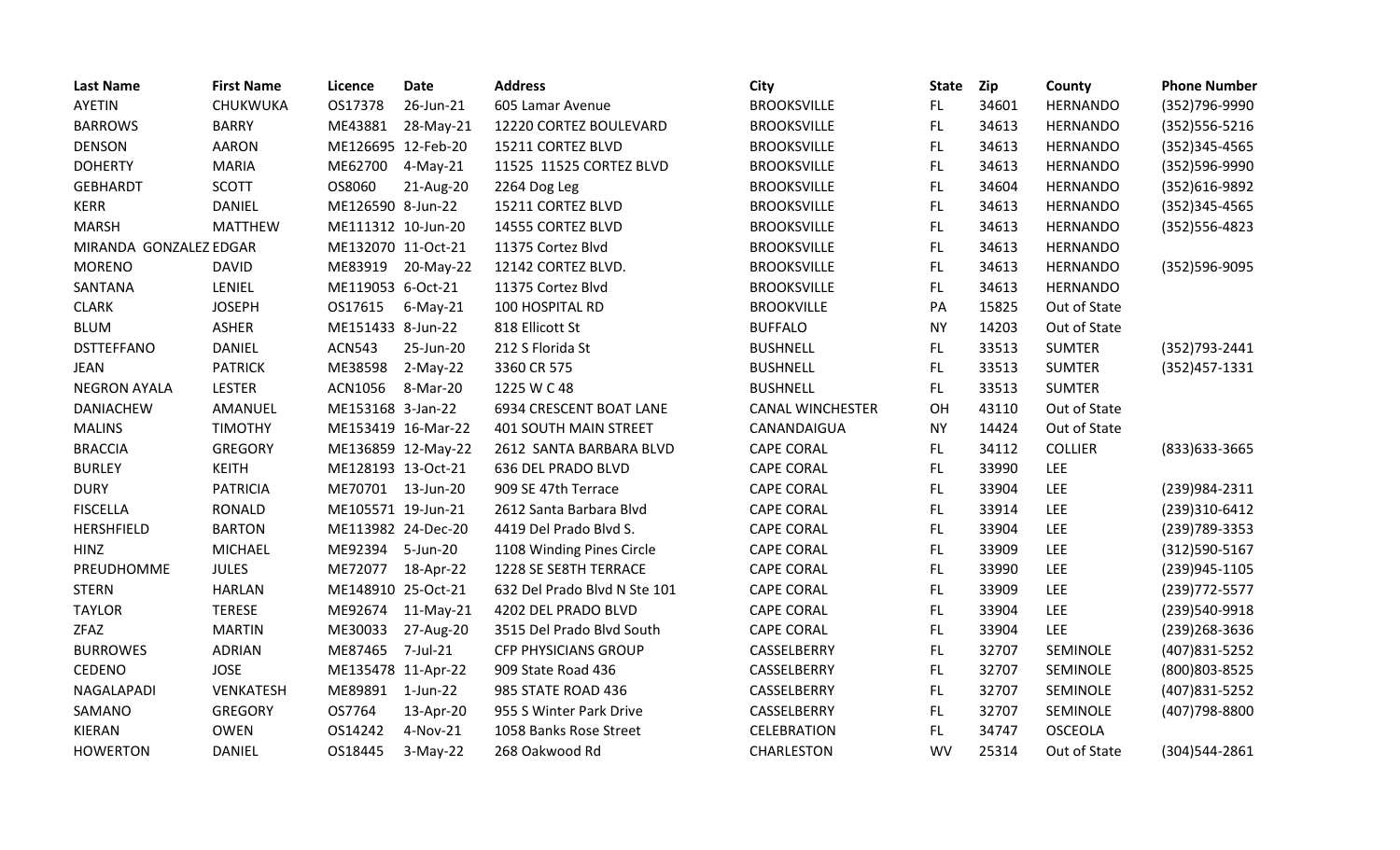| <b>Last Name</b>     | <b>First Name</b> | Licence            | <b>Date</b> | <b>Address</b>                                      | City              | <b>State</b> | Zip   | County            | <b>Phone Number</b> |
|----------------------|-------------------|--------------------|-------------|-----------------------------------------------------|-------------------|--------------|-------|-------------------|---------------------|
| <b>HURFORD</b>       | <b>PATRICIA</b>   | ME135136 29-Dec-21 |             | 14825 N. Outer 40 Rd                                | CHESTERFIELD      | <b>MO</b>    | 63017 | Out of State      | (314)499-6888       |
| LAPUZ                | LAURO             | ME95223            | 29-Nov-21   | 975 Highway 90                                      | <b>CHIPLEY</b>    | FL.          | 32428 | <b>WASHINGTON</b> | (850)373-3051       |
| ABUGRARA             | <b>HAZEM</b>      | ME121863 22-Sep-19 |             | 201 300 Pinellas Street                             | CLEARWATER        | FL           | 33756 | <b>PINELLAS</b>   | (813) 557-8675      |
| <b>AGIN</b>          | <b>BRENT</b>      | ME83513            | 23-Mar-20   | 2744 summerdale drive                               | <b>CLEARWATER</b> | FL.          | 33761 | <b>PINELLAS</b>   | (727) 230-1438      |
| ANDERSON             | PAUL              | ME123407 13-Oct-19 |             | 1901 Ulmerton Rd Ste 310                            | CLEARWATER        | <b>FL</b>    | 33762 | <b>PINELLAS</b>   | (239) 289-4129      |
| <b>ANDRIOLA</b>      | <b>MICHAEL</b>    | ME12503            | 30-May-20   | 430 MORTON PLANT STREET                             | CLEARWATER        | FL           | 33756 | PINELLAS          | (727) 461-8635      |
| <b>AVERY</b>         | <b>LISA</b>       | ME94226            | 2-Oct-21    | 24761 US HWY 19 N                                   | <b>CLEARWATER</b> | <b>FL</b>    | 33758 | <b>PINELLAS</b>   | (727)669-5000       |
| <b>BATTS</b>         | <b>JOHN</b>       | ME64379            | 6-Dec-20    | 2433 GULF to BAY BLVD                               | <b>CLEARWATER</b> | FL.          | 33765 | <b>PINELLAS</b>   | (888) 908-0143      |
| <b>BECKER</b>        | <b>DAVID</b>      | ME54832            | 6-Mar-21    | 508 JEFFORDS STREET                                 | <b>CLEARWATER</b> | FL.          | 33756 | <b>PINELLAS</b>   | (727)443-7700       |
| <b>BESNOFF</b>       | <b>TODD</b>       | ME106026 8-Apr-20  |             | 29750 US HIGHWAY 19 NORTH suite 207 CLEARWATER      |                   | <b>FL</b>    | 33761 | <b>PINELLAS</b>   | (727) 799-7000      |
| CABELLO              | <b>DANIEL</b>     | ME90599            | 17-Jun-20   | 1417 S. Belcher Road                                | <b>CLEARWATER</b> | FL.          | 33764 | <b>PINELLAS</b>   | (727) 443-3295      |
| <b>CHUNG</b>         | <b>CHARLES</b>    | ME99441            | 24-Jun-21   | 18167 US HIGHWAY 19 NORTH                           | CLEARWATER        | FL.          | 33764 | PINELLAS          |                     |
| <b>CRUZ REPOLLET</b> | <b>IVAN</b>       | ME153523 6-Dec-21  |             | Suite 101 2745 fl-580 Suite 101                     | <b>CLEARWATER</b> | <b>FL</b>    | 33761 | <b>PINELLAS</b>   | (561)800-8787       |
| <b>GERSON</b>        | <b>JONATHAN</b>   | ME91732            | 1-Feb-21    | 30109 US Highway 19N                                | <b>CLEARWATER</b> | FL.          | 33761 | <b>PINELLAS</b>   |                     |
| GROSSGOLD            | ANDREAS           | ME113826 1-Sep-20  |             | 609 Lakeview Rd                                     | CLEARWATER        | <b>FL</b>    | 33756 | PINELLAS          | (727)330-3844       |
| <b>HARDMON</b>       | <b>KEVIN</b>      | OS6023             | 28-Apr-22   | 2519 N. MCMULLEN BOOTH ROAD                         | <b>CLEARWATER</b> | FL.          | 33761 | <b>PINELLAS</b>   | (727)492-8561       |
| <b>HAYNES</b>        | SHERYL            | OS4234             | 31-Jan-20   | 24945 US HWY 19 N                                   | <b>CLEARWATER</b> | FL.          | 34684 | <b>PINELLAS</b>   | (727) 726-1460      |
| KHOUSAKOUN           | SOMPHANH          | OS14703            | 2-Sep-20    | 430 Pinellas St                                     | <b>CLEARWATER</b> | <b>FL</b>    | 33756 | <b>PINELLAS</b>   | (727) 461-8635      |
| LANDAU               | <b>IRWIN</b>      | ME55740            | 5-Apr-22    | 2433 2433 Gulf to Bay Blvd                          | CLEARWATER        | <b>FL</b>    | 33765 | <b>PINELLAS</b>   | (888)908-0143       |
| <b>LEVINE</b>        | ADAM              | ME76015            | 19-Jan-21   | 1201 South Myrtle Avenue                            | <b>CLEARWATER</b> | FL.          | 33756 | <b>PINELLAS</b>   | (727)812-6140       |
| <b>MAZA</b>          | <b>RICHARD</b>    | ME37253            | 31-Mar-20   | 3253 MCMULLEN BOOTH RD STE 200                      | CLEARWATER        | <b>FL</b>    | 33761 | PINELLAS          | (727) 725-6170      |
| <b>MILLER</b>        | <b>SCOTT</b>      | ME130209 18-Feb-22 |             | 707 N. FORT HARRISON AVENUE                         | CLEARWATER        | <b>FL</b>    | 33755 | PINELLAS          |                     |
| <b>MORGAN</b>        | MELISSA           | OS12912            | 13-Jun-22   | 600 Cleveland St Ste 392                            | <b>CLEARWATER</b> | FL.          | 33755 | <b>PINELLAS</b>   | (185) 542-0917      |
| <b>PALANCA</b>       | <b>EDUARDO</b>    | ME107758 1-Jun-20  |             | 2719 STATE ROAD 580                                 | <b>CLEARWATER</b> | FL.          | 33761 | <b>PINELLAS</b>   | $(727)724-8777$     |
| <b>RINDE</b>         | <b>JOHN</b>       | ME29107            | 5-Mar-22    | 25400 US Highway 19 N #259                          | CLEARWATER        | FL           | 33763 | PINELLAS          | (727) 523-3700      |
| <b>ROPHIE</b>        | <b>RALPH</b>      | ME56805            | 15-Jun-20   | 1013 LOTUS PATH                                     | CLEARWATER        | <b>FL</b>    | 33756 | PINELLAS          | (727)449-9595       |
| <b>ROSEWATER</b>     | <b>STANLEY</b>    | ME17373            | 5-Mar-22    | 25400 US HWY 19 N                                   | <b>CLEARWATER</b> | <b>FL</b>    | 33763 | <b>PINELLAS</b>   | (727) 523-3700      |
| <b>ROTHMAN</b>       | <b>JACK</b>       | ME37045            | 27-Dec-19   | Suite 640 24761 U.S. Highway 19 North               | CLEARWATER        | <b>FL</b>    | 33759 | PINELLAS          | (888)908-0143       |
| SANKOORIKAL          | <b>ANTONY</b>     | ME62422            | $21-May-21$ | 2655 State R 2655 State Road 580 Ste # : CLEARWATER |                   | <b>FL</b>    | 33761 | <b>PINELLAS</b>   | (727) 797-7410      |
| SANTIAGO             | <b>LOURDES</b>    | ME97611            | 1-Feb-21    | 1305 S. FT HARRISON AVE STE A                       | <b>CLEARWATER</b> | FL.          | 33756 | <b>PINELLAS</b>   | (727) 483-9188      |
| <b>SCHAFF</b>        | <b>AUSTIN</b>     | OS17385            | $6$ -Jan-21 | 2433 Gulf to Bay blvd                               | CLEARWATER        | FL           | 33765 | PINELLAS          |                     |
| <b>SCHNEIDER</b>     | JEAN-RAPHAEL      | ME96249            | 6-Jun-22    | 3190 N McMullen Booth Rd                            | CLEARWATER        | <b>FL</b>    | 33761 | <b>PINELLAS</b>   | (813) 855-2900      |
| <b>SCHOW</b>         | <b>DENISE</b>     | ME131419 15-Jul-21 |             | 24761 US Highway 19 N                               | <b>CLEARWATER</b> | <b>FL</b>    | 33763 | <b>PINELLAS</b>   |                     |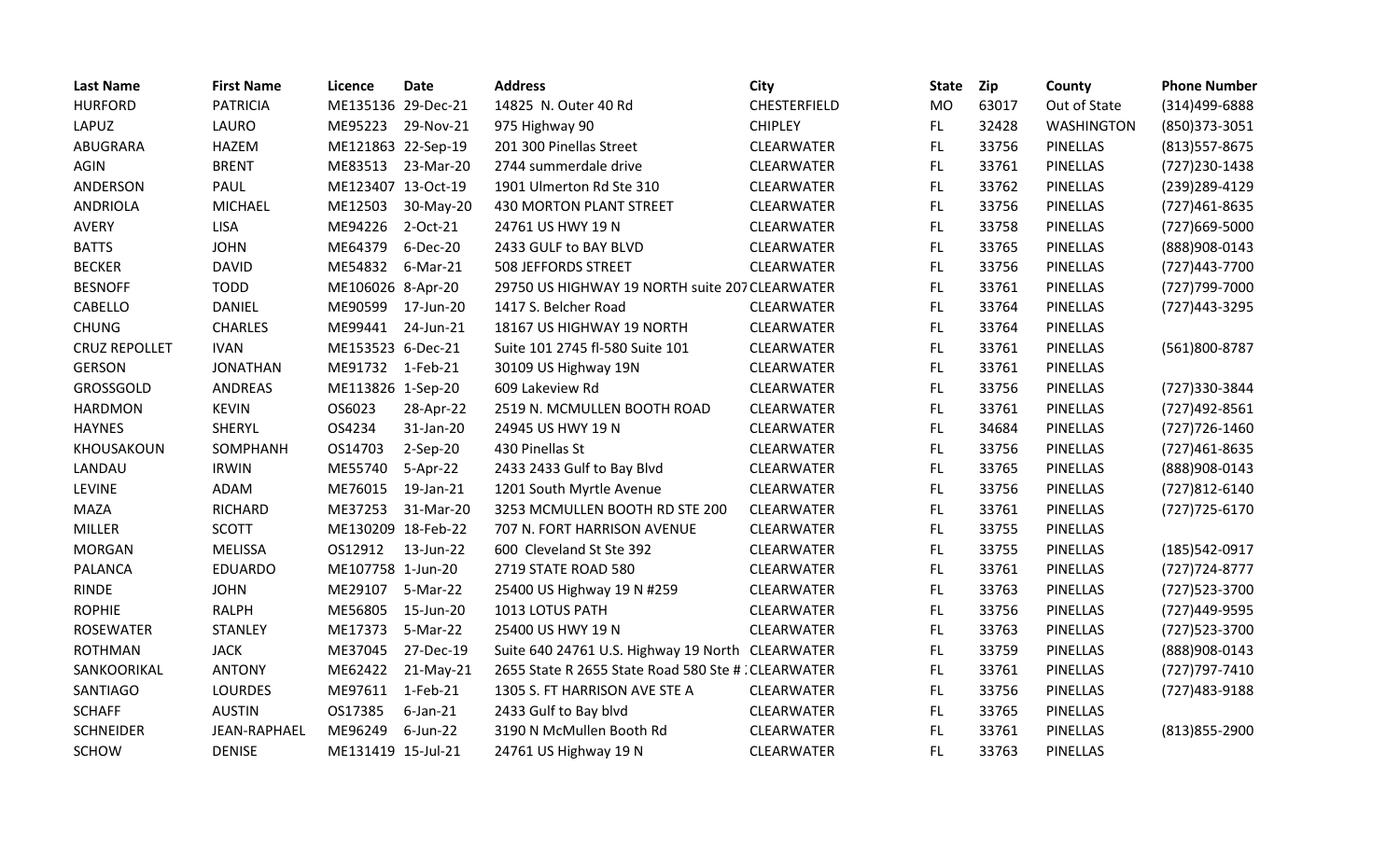| <b>Last Name</b>         | <b>First Name</b>  | Licence            | <b>Date</b>        | <b>Address</b>                           | City                    | <b>State</b> | <b>Zip</b> | County          | <b>Phone Number</b> |
|--------------------------|--------------------|--------------------|--------------------|------------------------------------------|-------------------------|--------------|------------|-----------------|---------------------|
| <b>SHAPIRO</b>           | <b>DAVID</b>       | ME24748            | 6-Apr-19           | 561 561 SOUTH DUNCAN AVENUE              | CLEARWATER              | FL.          | 33756      | <b>PINELLAS</b> | (727) 724-4279      |
| <b>SIRNA</b>             | ELIZABETH          | ME124371 24-Mar-21 |                    | 3203 San Carlos St                       | <b>CLEARWATER</b>       | FL.          | 33759      | <b>PINELLAS</b> | (727)410-2247       |
| <b>STEPHENS COOKS</b>    | <b>ADRIA</b>       | ME87796            | 9-Jun-22           | 2985 Drew St                             | CLEARWATER              | FL.          | 33759      | PINELLAS        |                     |
| SUBRAMANIAN              | VALLI              | ME64254            | 13-Apr-22          | 800 SOUTH FORT HARRISON AVE              | CLEARWATER              | <b>FL</b>    | 33756      | PINELLAS        | (727) 447-8805      |
| <b>VERMA</b>             | <b>DEEPA</b>       | ME95465            | 29-Jan-22          | 3165 N. MCMULLEN BOOTH RD                | CLEARWATER              | FL           | 33761      | PINELLAS        | (727) 754-2936      |
| WALTER                   | <b>THOMAS</b>      | ME41933            | 18-Jul-21          | 3251 N. MCMULLEN BOOTH ROAD              | <b>CLEARWATER</b>       | FL           | 33761      | <b>PINELLAS</b> | (727)669-6242       |
| <b>GUZIK</b>             | <b>CHRISTOPHER</b> | OS7886             | 21-Mar-21          | <b>CLERMONT MEDICAL CENTER</b>           | <b>CLERMONT</b>         | <b>FL</b>    | 34711      | LAKE            | (352)394-4035       |
| <b>SAINT LOUIS</b>       | OBED               |                    | ME126938 29-May-20 | 235 Citrus tower blvd suite 104          | <b>CLERMONT</b>         | FL.          | 34711      | LAKE            | (352)404-8160       |
| SAINT-ELIE               | <b>DANIEL</b>      | ME119806 4-Apr-22  |                    | 240 Mohawk Rd                            | <b>CLERMONT</b>         | FL.          | 34715      | LAKE            | (407)531-8069       |
| <b>SCHMIDT</b>           | PAUL               | ME76267            | $9-May-21$         | 17307 Pagonia Rd.                        | <b>CLERMONT</b>         | FL.          | 34711      | LAKE            | (772) 204-5468      |
| <b>SMITH</b>             | <b>MATTHEW</b>     | ME98015            | 23-Mar-21          | 13900 CR 455                             | <b>CLERMONT</b>         | FL.          | 34711      | LAKE            | $(352)353 - 2208$   |
| <b>DUNN</b>              | <b>ROBERT</b>      | ME55694            | 29-Dec-20          | 203 S. GLORIA STREET                     | <b>CLEWISTON</b>        | FL.          | 33440      | <b>HENDRY</b>   | (863) 983-1123      |
| <b>MILEY</b>             | <b>JANET</b>       | ME83337            | 13-Sep-21          | 863 N Cocoa Blvd                         | COCOA                   | FL           | 32922      | <b>BREVARD</b>  | (321) 264 - 2345    |
| WOODARD                  | DANIEL             | ME50140            | $2$ -Jan- $21$     | 600 Florida Ave Suite 204                | COCOA                   | <b>FL</b>    | 32922      | <b>BREVARD</b>  | (321) 794-3531      |
| <b>BERK</b>              | <b>STUART</b>      | ME51149            | 13-Feb-21          | 1980 N Atlantic Ave                      | COCOA BEACH             | FL           | 32931      | <b>BREVARD</b>  |                     |
| <b>MODI</b>              | <b>DIXITKUMAR</b>  | ME133520 16-Apr-20 |                    | 4350 North Atlantic Avenue               | <b>COCOA BEACH</b>      | FL           | 32931      | <b>BREVARD</b>  | (334) 327-9530      |
| <b>COHEN</b>             | <b>MARC</b>        | ME147349 3-Jun-21  |                    | 4515 Wiles Rd Suite 201                  | <b>COCONUT CREEK</b>    | FL           | 33073      | <b>BROWARD</b>  |                     |
| <b>FERREIRA</b>          | <b>MICHELLE</b>    | OS11301            | 17-Aug-20          | 5350 W. Hillsboro Blvd.                  | <b>COCONUT CREEK</b>    | FL.          | 33073      | <b>BROWARD</b>  | (561)962-1508       |
| <b>ROJAS</b>             | <b>ALBERTO</b>     | ME143278 25-Mar-21 |                    | 3659 South Miami Ave suite5002           | <b>COCONUT GROVE</b>    | FL.          | 33133      | MIAMI-DADE      | (305)815-0055       |
| <b>BAISDEN</b>           | JAMIE              | ME126758 11-Sep-20 |                    | 8701 WATERTO 8701 WATERTOWN PLAI COLGATE |                         | WI           | 53226      | Out of State    | (262)902-0059       |
| <b>KURZ</b>              | <b>NICHOLAS</b>    | OS18736            | 2-May-22           | 4050 Haven Ln                            | <b>COLORADO SPRINGS</b> | CO           | 80917      | Out of State    | (719)598-3632       |
| <b>HYMAN</b>             | <b>ALAN</b>        | ME138799 27-Apr-19 |                    | 6300 Woodside Ct Suite E                 | <b>COLUMBIA</b>         | <b>MD</b>    | 21046      | Out of State    | (786) 693-3600      |
| FERNANDEZ-BLAY           | <b>ROBERTO</b>     | ME93447 13-Aug-19  |                    | 9999 Sheridan Street                     | <b>COOPER CITY</b>      | FL.          | 33024      | <b>BROWARD</b>  | (954) 589-1198      |
| <b>COLE</b>              | SHAWN              | ME135475 28-Jan-22 |                    | 820 S. MacArthur Blvd. 105-152           | <b>COPPELL</b>          | <b>TX</b>    | 75019      | Out of State    | (203) 586-9633      |
| ABELLO                   | <b>ROBERT</b>      | ME78332            | 14-Jun-20          | 5000 UNIVERSITY DRIVE                    | <b>CORAL GABLES</b>     | FL           | 33146      | MIAMI-DADE      | (786)308-3902       |
| <b>BERAHMAN</b>          | <b>TANAZ</b>       | OS13079            | 23-Feb-21          | 5000 UNIVERSITY DRIVE                    | <b>CORAL GABLES</b>     | FL.          | 33146      | MIAMI-DADE      | (786)308-3902       |
| <b>BINKER</b>            | <b>JOSEFA</b>      | ME55441            | 17-Jul-21          | 13009 Miranda St                         | <b>CORAL GABLES</b>     | FL.          | 33156      | MIAMI-DADE      | (305)310-1365       |
| CAVA                     | <b>ROBERT</b>      | ME40002            | 8-Jun-22           | 1 Andalusia Ave                          | <b>CORAL GABLES</b>     | FL.          | 33134      | MIAMI-DADE      | (305)669-0690       |
| DHADWAL                  | ANISH              | ME121092 18-Jan-22 |                    | 166 Madeira Ave                          | <b>CORAL GABLES</b>     | FL           | 33134      | MIAMI-DADE      | (305)979-9695       |
| ESCASENA FERNANDE CARLOS |                    | ME124125 9-Mar-21  |                    | 2550 S Douglas Rd STE 301                | <b>CORAL GABLES</b>     | FL.          | 33134      | MIAMI-DADE      |                     |
| <b>FERRO</b>             | <b>JACLYN</b>      | ME123314 6-Oct-19  |                    | 370 Altara Avenue                        | <b>CORAL GABLES</b>     | FL.          | 33146      | MIAMI-DADE      | (305)333-8872       |
| <b>ISSA</b>              | <b>OMAR</b>        | OS12687            | 8-Oct-20           | 475 Biltmore Way                         | <b>CORAL GABLES</b>     | <b>FL</b>    | 33134      | MIAMI-DADE      | (561)350-8824       |
| <b>MACHADO</b>           | <b>HUMBERTO</b>    | ME77677            | 30-May-19          | 747 PONCE DE LEON BLVD                   | <b>CORAL GABLES</b>     | <b>FL</b>    | 33134      | MIAMI-DADE      | (305)529-9901       |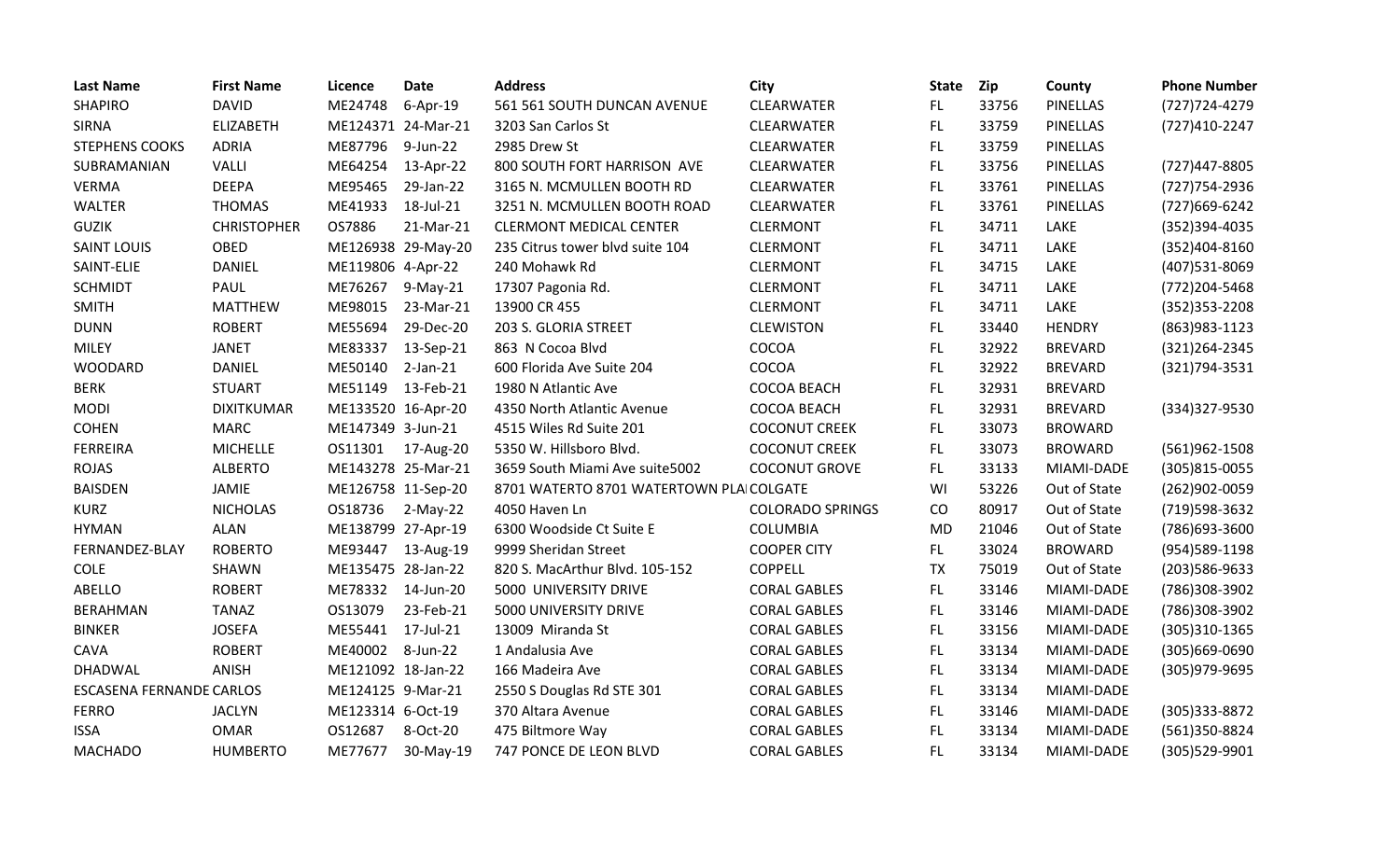| <b>Last Name</b>           | <b>First Name</b>   | Licence            | <b>Date</b>        | <b>Address</b>                       | <b>City</b>          | <b>State</b> | Zip   | County         | <b>Phone Number</b> |
|----------------------------|---------------------|--------------------|--------------------|--------------------------------------|----------------------|--------------|-------|----------------|---------------------|
| <b>MAHL</b>                | <b>CHARLES</b>      | ME38213            | 30-Jun-20          | 2333 PONCE DE LEON BLVD              | <b>CORAL GABLES</b>  | FL.          | 33134 | MIAMI-DADE     | (305) 332-7234      |
| <b>NENINGER</b>            | <b>CELESTINO</b>    | ME82167            | 7-Oct-21           | 475 BILTMORE WAY SUITE 307           | <b>CORAL GABLES</b>  | FL.          | 33134 | MIAMI-DADE     | (786) 631-3570      |
| PADRO                      | <b>MARIELA</b>      |                    | ME121222 24-Aug-19 | 2550 S Douglas Rd Suite 301          | <b>CORAL GABLES</b>  | FL.          | 33134 | MIAMI-DADE     | (305) 456-1014      |
| PEREZ                      | <b>RENE</b>         | OS11485            | 28-May-20          | 145 MADEIRA AVE                      | <b>CORAL GABLES</b>  | FL           | 33134 | MIAMI-DADE     | (786) 373-7975      |
| <b>REMOS</b>               | <b>JUAN</b>         | ME52943            | 7-Jul-21           | 550 Biltmore Way                     | <b>CORAL GABLES</b>  | FL           | 33134 | MIAMI-DADE     | (786) 636-7947      |
| RODRIGUEZ ALVAREZ HUMBERTO |                     | ME86204            | 28-Jun-21          | 2nd Floor 2332 Galiano St            | <b>CORAL GABLES</b>  | FL.          | 33134 | MIAMI-DADE     | (305) 209-1197      |
| SHABANAH                   | <b>FIKRI VICTOR</b> | ME19385            | 17-Jun-21          | 475 BILTMORE WAY SUITE #304          | <b>CORAL GABLES</b>  | FL           | 33134 | MIAMI-DADE     | $(305)777 - 1670$   |
| STARKE                     | <b>MICHELLE</b>     | ME70962            | 28-Jun-19          | 135 SAN LORENZO AVENUE               | <b>CORAL GABLES</b>  | FL.          | 33146 | MIAMI-DADE     | $(305)665 - 8188$   |
| SUSSMANE                   | <b>JEFFREY</b>      | ME43163            | $2$ -Feb-22        | 13643 Deering Bay Drive              | <b>CORAL GABLES</b>  | FL           | 33158 | MIAMI-DADE     | (305) 773-3862      |
| VAZQUEZ                    | <b>SUZEL</b>        | ME52276            | 19-Aug-21          | 6705 SW 57TH AVE SUITE 408           | <b>CORAL GABLES</b>  | FL.          | 33143 | MIAMI-DADE     | (786) 953-6629      |
| <b>AGUIAR</b>              | <b>VIVIAN</b>       |                    | ME142846 20-Mar-22 | 1480 n university drive              | <b>CORAL SPRINGS</b> | FL.          | 33071 | <b>BROWARD</b> | (954)840-0530       |
| <b>AMADI</b>               | HEPSHARAT           | ME58112            | 29-Jan-22          | 10189 W. SAMPLE RD.                  | <b>CORAL SPRINGS</b> | FL           | 33065 | <b>BROWARD</b> | (954) 757-0064      |
| CARBALLO-SOKOL             | <b>VIVIANA</b>      | ACN1159            | 21-Nov-20          | 2900 N University Drive Suite 31     | <b>CORAL SPRINGS</b> | FL           | 33065 | <b>BROWARD</b> |                     |
| DEL SOL                    | <b>MARIA</b>        | ME102618 2-Feb-20  |                    | 1440 Coral Ridge Drive               | <b>CORAL SPRINGS</b> | FL           | 33071 | <b>BROWARD</b> | (305)439-0085       |
| <b>DRUCKER</b>             | <b>RICHARD</b>      | ME82278            | 11-Apr-22          | 5944 Coral Ridge Drive               | <b>CORAL SPRINGS</b> | FL           | 33076 | <b>BROWARD</b> | $(305)491-4501$     |
| <b>ELISEE</b>              | SABINE              | OS12828            | 10-Dec-19          | 8896 ROYAL PALM BLVD                 | <b>CORAL SPRINGS</b> | FL           | 33065 | <b>BROWARD</b> | (954)372-0179       |
| <b>FERGUSON</b>            | LEE                 | ME138789 22-Oct-21 |                    | 11708 NW 27th Street                 | <b>CORAL SPRINGS</b> | FL           | 33065 | <b>BROWARD</b> |                     |
| <b>FRANK</b>               | JAMES               | ME12903            | 3-Jul-20           | 12257 NW 57 Street                   | <b>CORAL SPRINGS</b> | FL           | 33076 | <b>BROWARD</b> | (561)399-1826       |
| <b>GLASER</b>              | <b>CHARLES</b>      | ME13981            | 20-Feb-19          | 12711 N.W. 19TH MANOR                | <b>CORAL SPRINGS</b> | FL.          | 33071 | <b>BROWARD</b> | (954)562-0148       |
| <b>GOLDBERG</b>            | ANDREW              | ME66192            | 20-Feb-20          | 8880 ROYAL PALM BLVD.                | <b>CORAL SPRINGS</b> | FL           | 33065 | <b>BROWARD</b> | (954) 975-8233      |
| <b>GOLDMAN</b>             | <b>JASON</b>        | ME78957            | 27-Jan-21          | 3001 CORAL HILLS DRIVE #340          | <b>CORAL SPRINGS</b> | FL.          | 33065 | <b>BROWARD</b> | (954) 227-1234      |
| <b>HERRERA BARTER</b>      | <b>RODOLFO</b>      | ME136842 1-May-22  |                    | Unit 210 2929 North University Drive | <b>CORAL SPRINGS</b> | FL.          | 33065 | <b>BROWARD</b> | (954) 757-1909      |
| <b>NAWABI</b>              | <b>NASEH</b>        | ME114198 6-May-21  |                    | 10308 West Sample Road               | <b>CORAL SPRINGS</b> | FL           | 33065 | <b>BROWARD</b> | (954) 755-4880      |
| PEARL                      | <b>ROBERT</b>       | OS10079            | $2-Apr-22$         | 1725 NORTH UNIVERSITY DR             | <b>CORAL SPRINGS</b> | FL           | 33071 | <b>BROWARD</b> | (954) 755-1300      |
| <b>PINKSTON</b>            | JAMES               | OS15697            | 9-Jul-20           | 1240 N University Dr                 | <b>CORAL SPRINGS</b> | FL.          | 33071 | <b>BROWARD</b> | (855) 933-3463      |
| <b>PULLER</b>              | <b>CARRIE ELLEN</b> | ME51538            | 23-Nov-20          | 7451 WILES RD.                       | <b>CORAL SPRINGS</b> | FL           | 33067 | <b>BROWARD</b> | (954)345-1117       |
| SADDLER                    | SHAWNETTE           | ME109668 3-Apr-21  |                    | 9750 NW 33rd Street                  | <b>CORAL SPRINGS</b> | <b>FL</b>    | 33065 | <b>BROWARD</b> |                     |
| <b>SILVA</b>               | <b>BRIDGET</b>      | ME62863            | 23-Sep-21          | 10220 W SAMPLE ROAD                  | <b>CORAL SPRINGS</b> | FL.          | 33065 | <b>BROWARD</b> | (954)340-1123       |
| <b>THOMPSON</b>            | <b>MICHELLE</b>     |                    | ME110035 12-Mar-22 | 3255 NW 94th Ave #3255               | <b>CORAL SPRINGS</b> | FL.          | 33075 | <b>BROWARD</b> | (954)210-7729       |
| <b>TIRMAL</b>              | <b>VIVEK</b>        | ME121624 27-Jan-21 |                    | 5850 CORAL RIDGE DR                  | <b>CORAL SPRINGS</b> | FL.          | 33076 | <b>BROWARD</b> | (954)994-7002       |
| TRONSHAW-GETTING NAPATIA   |                     |                    | ME137703 24-Mar-19 | 7401 Wiles Road                      | <b>CORAL SPRINGS</b> | FL.          | 33065 | <b>BROWARD</b> | (954)906-2379       |
| <b>WONG</b>                | <b>SIMON</b>        | OS10509            | 13-May-21          | 9750 N.W. 33RD STREET                | <b>CORAL SPRINGS</b> | FL           | 33065 | <b>BROWARD</b> | (954)603-5508       |
| <b>ZITON</b>               | LAURA               | OS9445             | 19-Feb-20          | <b>6610 UNIVERSITY DRIVE</b>         | <b>CORAL SPRINGS</b> | FL           | 33065 | <b>BROWARD</b> | (954)340-1992       |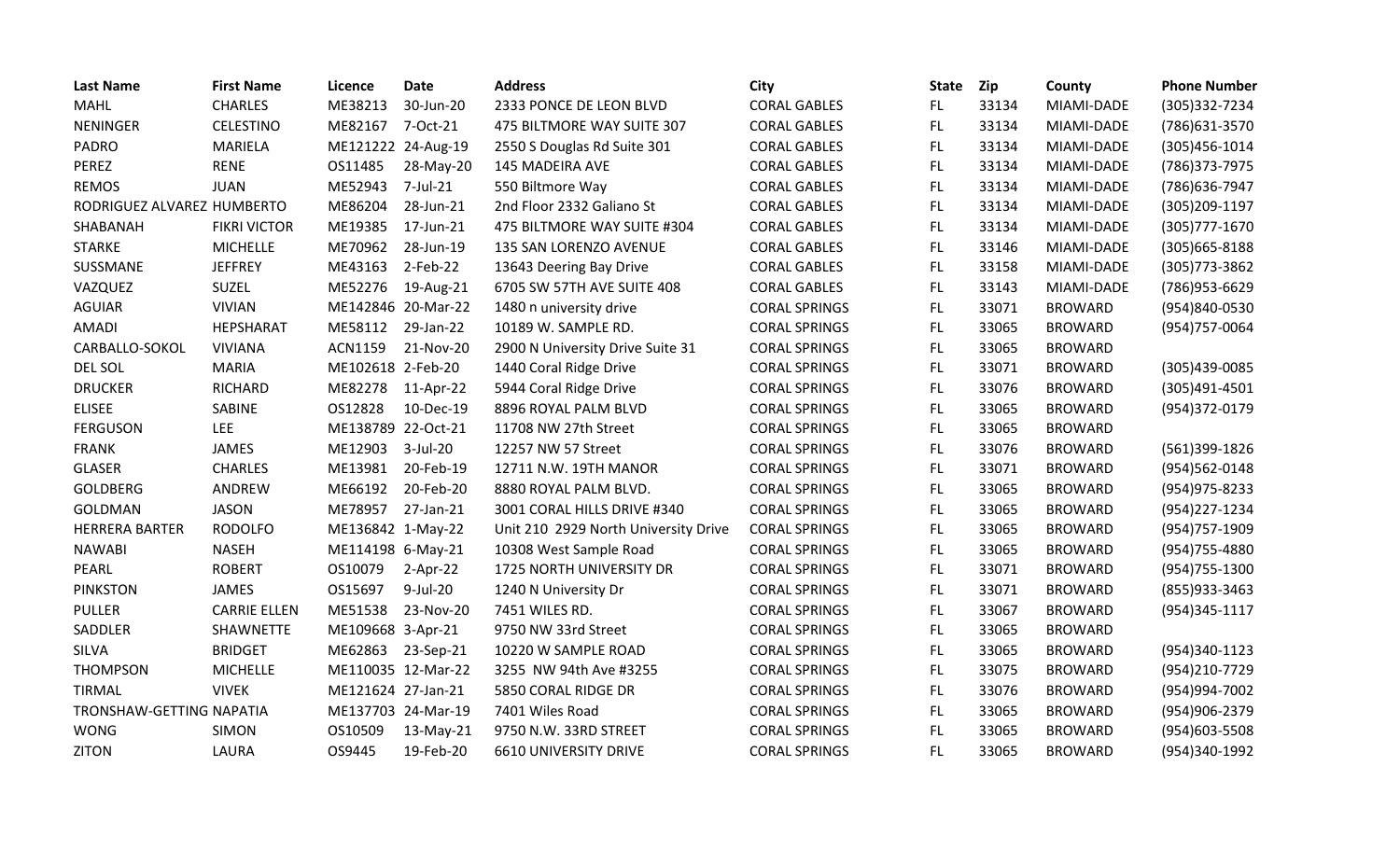| <b>Last Name</b>  | <b>First Name</b> | Licence            | <b>Date</b> | <b>Address</b>                    | City                 | <b>State</b> | Zip   | County          | <b>Phone Number</b> |
|-------------------|-------------------|--------------------|-------------|-----------------------------------|----------------------|--------------|-------|-----------------|---------------------|
| <b>LUCKY</b>      | WILLIAM           | ME29049            | $6$ -Jan-22 | SUITE D 125 E REDSTONE AVENUE     | <b>CRESTVIEW</b>     | FL.          | 32539 | <b>OKALOOSA</b> | (305)467-4434       |
| <b>MONTGOMERY</b> | <b>AARON</b>      | ME87936            | $6$ -Jun-21 | 327 Medcrest Dr.                  | <b>CRESTVIEW</b>     | FL           | 32536 | <b>OKALOOSA</b> | (850) 682-0032      |
| <b>THOMPSON</b>   | <b>TOMMY</b>      | ME128635 5-Apr-22  |             | 151 Redstone Ave SE               | <b>CRESTVIEW</b>     | FL.          | 32539 | <b>OKALOOSA</b> | (850)689-8100       |
| <b>MASTERS</b>    | CHAD              | ME93853            | 30-Mar-21   | 40 SW 10th Street                 | <b>CROSS CITY</b>    | FL           | 32628 | <b>DIXIE</b>    | (904)316-3906       |
| <b>GOETHE</b>     | <b>ROBERT</b>     | ME50717            | 26-Sep-20   | 6088 W Nordling Loop              | <b>CRYSTAL RIVER</b> | FL.          | 34429 | <b>CITRUS</b>   | (352)601-4200       |
| KALAKATA          | VIJAYASEKHARA     | ME101929 21-Jul-20 |             | 690 NE 3RD AVE STE 104            | <b>CRYSTAL RIVER</b> | FL           | 34428 | <b>CITRUS</b>   | (352)364-0045       |
| <b>MCPHEE</b>     | <b>ROBERT</b>     | OS6879             | 4-Jan-22    | 1321 SE US-19                     | <b>CRYSTAL RIVER</b> | FL.          | 34429 | <b>CITRUS</b>   |                     |
| <b>REDRICK</b>    | <b>SCOTT</b>      | ME62824            | 30-Nov-20   | SE 7TH AVE                        | <b>CRYSTAL RIVER</b> | FL           | 34429 | <b>CITRUS</b>   | (352) 564-8245      |
| WALLIS            | B                 | ME48685            | 29-Mar-21   | 6152 WEST CORPORATE OAKS DRIVE    | <b>CRYSTAL RIVER</b> | FL.          | 34429 | <b>CITRUS</b>   | (352)564-3900       |
| <b>DUARTE</b>     | <b>JUAN</b>       | ME82779            | 15-Jun-22   | 8350 SW 184 ST                    | <b>CUTLER BAY</b>    | <b>FL</b>    | 33157 | MIAMI-DADE      | (305) 793-6343      |
| <b>GARRIDO</b>    | LAZARO            | <b>ACN1295</b>     | 19-Oct-20   | 18430 S Dixie Highway             | <b>CUTLER BAY</b>    | FL.          | 33157 | MIAMI-DADE      |                     |
| <b>AYAZO</b>      | <b>MICHELLE</b>   | ME141675 30-Jan-22 |             | 13417 US Hwy 301                  | <b>DADE CITY</b>     | FL           | 33525 | <b>PASCO</b>    | (813) 751-3700      |
| <b>SO</b>         | <b>JENNY</b>      | ME121925 5-Apr-22  |             | 8117 PRESTON ROAD SUITE 800       | <b>DALLAS</b>        | <b>TX</b>    | 75225 | Out of State    |                     |
| <b>MCLANE</b>     | CAROLE            | OS9916             | 28-May-20   | 213 e sheridan st                 | <b>DANIA BEACH</b>   | FL           | 33004 | <b>BROWARD</b>  | (954) 921-9555      |
| <b>OCAMPO</b>     | <b>ALVARO</b>     | ME65508            | 28-Jan-22   | 5961 sw 81 s 2 WEST DIXIE HIGHWAY | <b>DANIA BEACH</b>   | <b>FL</b>    | 33143 | MIAMI-DADE      | (786)412-2156       |
| <b>KAUFMAN</b>    | <b>SETH</b>       | OS10695            | 20-Mar-22   | 130 Ridge Center Dr               | <b>DAVENPORT</b>     | FL           | 33837 | <b>POLK</b>     | (786)512-9463       |
| <b>KHAN</b>       | AFTAB             | ME86482            | $5-May-21$  | 2500 BERRY BLVD                   | <b>DAVENPORT</b>     | FL           | 33897 | <b>POLK</b>     | (863)420-4077       |
| SHYDOHUB          | <b>ANTHONY</b>    | ME61680            | 7-May-20    | 40230 HWY 27                      | <b>DAVENPORT</b>     | FL           | 33837 | <b>POLK</b>     | (407)354-1091       |
| <b>CHOUDHARY</b>  | <b>SUDHIR</b>     | ME85241            | 30-Jul-20   | 3476 South University Drive       | <b>DAVIE</b>         | FL           | 33328 | <b>BROWARD</b>  | (954)475-4300       |
| LYN-LASSITER      | SAFIYA            | ME115667 27-Oct-20 |             | 4611 South University Dr          | <b>DAVIE</b>         | FL           | 33328 | <b>BROWARD</b>  | (305)487-0902       |
| <b>PROPIS</b>     | <b>MELVIN</b>     | ME28640 11-Apr-20  |             | 12575 ORANGE DRIVE SUITE 301      | <b>DAVIE</b>         | FL.          | 33330 | <b>BROWARD</b>  | (954)587-7600       |
| <b>ROBBINS</b>    | <b>ERIC</b>       | ME121442 25-Oct-21 |             | 7421 10400 Griffin Rd             | <b>DAVIE</b>         | FL.          | 33328 | <b>BROWARD</b>  | (585) 771-7194      |
| <b>UDELL</b>      | <b>BRIAN</b>      | ME42264            | 13-Jul-21   | 6974 GRIFFIN ROAD                 | <b>DAVIE</b>         | FL           | 33314 | <b>BROWARD</b>  | (954) 873-8413      |
| <b>CROUCH</b>     | <b>EUGENE</b>     | ME45774            | 25-Jul-19   | 155 S HALIFAX AVE                 | <b>DAYTONA BEACH</b> | FL           | 32118 | <b>VOLUSIA</b>  | (386) 252-7119      |
| DANIEL            | <b>DENISE</b>     | ME142589 24-Dec-21 |             | <b>Florida Healthcare Plans</b>   | DAYTONA BEACH        | <b>FL</b>    | 32114 | <b>VOLUSIA</b>  |                     |
| <b>DAVIS</b>      | <b>CHRISTY</b>    | ME112112 6-Feb-22  |             | 1430 Mason Ave                    | <b>DAYTONA BEACH</b> | FL.          | 32117 | <b>VOLUSIA</b>  | (386) 274-2000      |
| <b>JACKSON</b>    | <b>ALLEN</b>      | ME80695            | 30-Jun-21   | 1201 SOUTH RIDGEWOOD AVE          | DAYTONA BEACH        | FL           | 32114 | <b>VOLUSIA</b>  | (386) 492-7718      |
| OLUSEGUN          | <b>TINUADE</b>    | ME137495 26-Aug-20 |             | 140 S. Beach St                   | <b>DAYTONA BEACH</b> | <b>FL</b>    | 32114 | <b>VOLUSIA</b>  | (855) 657-6800      |
| SESSOMS           | <b>ROBERT</b>     | ME130533 28-Jul-21 |             | 1430 Mason A Mason avenue         | DAYTONA BEACH        | FL.          | 32117 | <b>VOLUSIA</b>  | $(386)272 - 000$    |
| SHELTON           | SHARON            | OS8303             | 6-Aug-21    | 1455 & 1425 1425 Dunn Ave         | DAYTONA BEACH        | FL.          | 32114 | <b>VOLUSIA</b>  | (386) 323-9600      |
| <b>SMITH</b>      | <b>JEFFREY</b>    | OS10138            | 4-Dec-20    | 320 N CLYDE MORRIS BLVD           | <b>DAYTONA BEACH</b> | FL.          | 32114 | VOLUSIA         | (386)238-3293       |
| <b>TRAN</b>       | <b>MARTIN</b>     | OS18262            | 20-Apr-22   | 201 N Clyde Morris Blvd           | DAYTONA BEACH        | <b>FL</b>    | 32114 | <b>VOLUSIA</b>  |                     |
| <b>DRANGINIS</b>  | <b>PATRICIA</b>   | OS4401             | 19-Jul-21   | 3110 LAFAYETTE LANDING DR.        | DE LEON SPRINGS      | FL           | 32130 | VOLUSIA         | (386)290-3351       |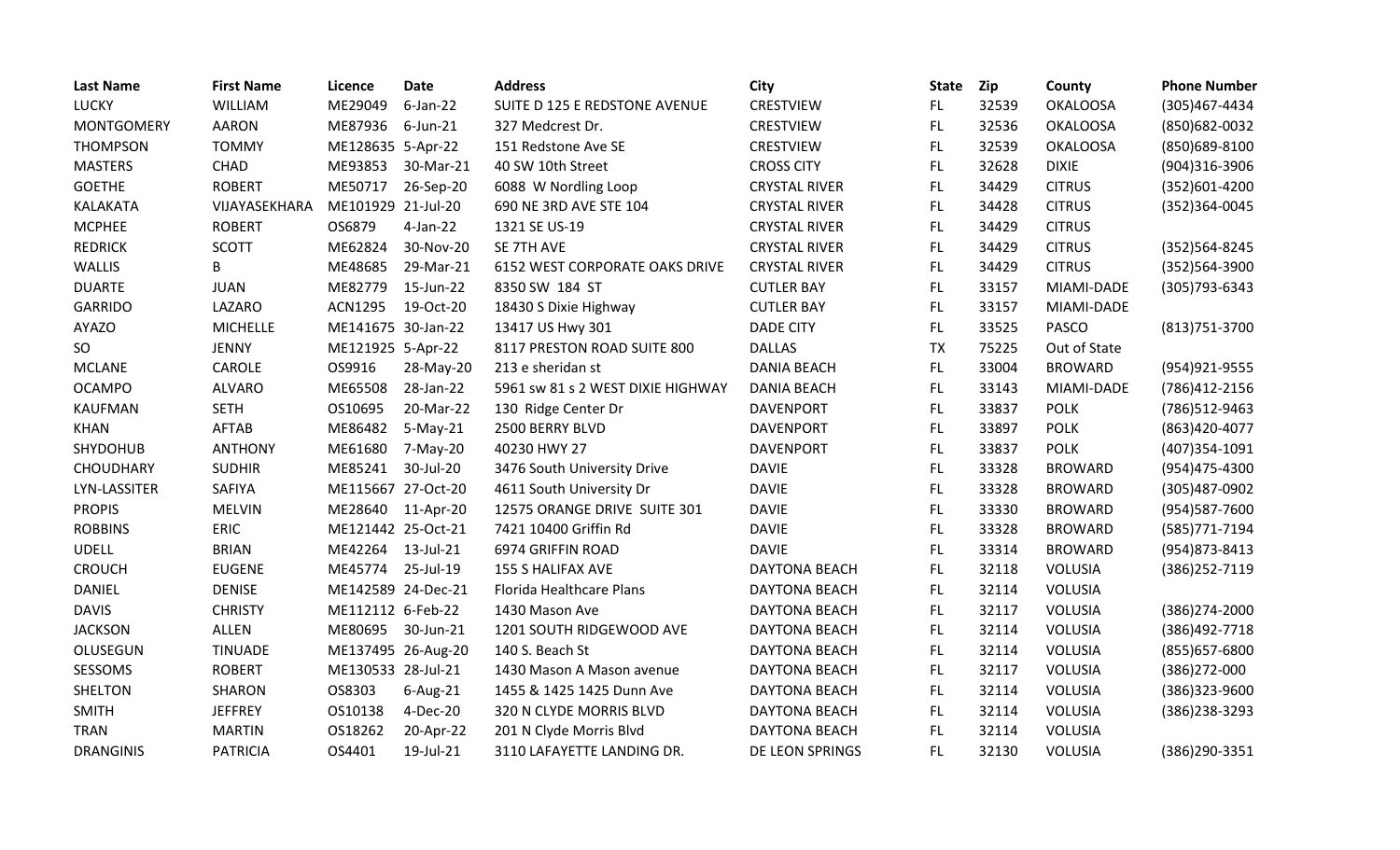| <b>Last Name</b>         | <b>First Name</b>  | Licence            | <b>Date</b> | <b>Address</b>                     | City                   | <b>State</b> | Zip   | County            | <b>Phone Number</b> |
|--------------------------|--------------------|--------------------|-------------|------------------------------------|------------------------|--------------|-------|-------------------|---------------------|
| <b>DOMINGUEZ</b>         | <b>ELIDES</b>      | ACN1111            | 18-Jul-20   | 173 N. Charles Richard Beall Blvd  | <b>DEBARY</b>          | FL.          | 32713 | VOLUSIA           | (407)845-0384       |
| <b>PARADIS</b>           | <b>KRISTYNA</b>    | OS8737             | 1-Mar-22    | 50 Spring Vista Drive              | <b>DEBARY</b>          | FL.          | 32713 | VOLUSIA           | (386) 279-3087      |
| <b>GUTMANN</b>           | <b>NORMAN</b>      | ME137824 29-Jun-21 |             | 695 Constance Lane                 | <b>DEERFIELD</b>       | IL.          | 60015 | Out of State      | (847) 987-6727      |
| ALI                      | <b>MURTAZA</b>     | OS15679            | 20-Feb-21   | 504 S Federal Highway              | <b>DEERFIELD BEACH</b> | FL.          | 33441 | <b>BROWARD</b>    | (917)400-0284       |
| ARENA                    | <b>JOSEPH</b>      | ME63427            | 9-Apr-19    | 1500 E HILLBORO BLVD # 207         | <b>DEERFIELD BEACH</b> | FL           | 33441 | <b>BROWARD</b>    | (954) 715-3334      |
| <b>DELEO</b>             | <b>CHRISTOPHER</b> | ME116088 5-Mar-19  |             | 750 S. Federal Hwy                 | <b>DEERFIELD BEACH</b> | FL.          | 33441 | <b>BROWARD</b>    | (954)421-8181       |
| <b>LUBETSKY</b>          | <b>RONALD</b>      | ME74933            | $11-May-21$ | 220 SW Natura Avenue               | <b>DEERFIELD BEACH</b> | FL.          | 33441 | <b>BROWARD</b>    | (954)360-7000       |
| MALDONADO-GARCIA CAROLYN |                    | ME100021 8-Apr-20  |             | 4020 West Hillsboro Blvd           | <b>DEERFIELD BEACH</b> | FL.          | 33442 | <b>BROWARD</b>    | $(855)$ 226-6633    |
| SILVA                    | <b>RICHARD</b>     | OS7728             | 8-Sep-20    | 1100 South Federal Hwy             | <b>DEERFIELD BEACH</b> | FL.          | 33441 | <b>BROWARD</b>    | (954) 943-9670      |
| ABIERA                   | <b>CESAR</b>       | ME49934            | 9-Sep-19    | 2729 SOUTH WOODLAND BLVD.          | <b>DELAND</b>          | FL.          | 32720 | VOLUSIA           | (386) 943-8883      |
| <b>KENT</b>              | <b>ROBERT</b>      | OS12315            | 3-Sep-20    | 850 W Plymouth Ave                 | <b>DELAND</b>          | FL.          | 32720 | VOLUSIA           | (386)507-5269       |
| <b>KOLLURI</b>           | <b>GLENN</b>       | ME87511            | 21-Sep-20   | <b>Advent Health Deland</b>        | <b>DELAND</b>          | FL.          | 32720 | VOLUSIA           | (386) 793-7588      |
| <b>PEREZ NIEVES</b>      | <b>AIXSA</b>       | ACN1112            | 10-Dec-21   | 955 S Woodland Blvd Ste A1         | <b>DELAND</b>          | FL.          | 32720 | VOLUSIA           |                     |
| <b>ROSADO</b>            | <b>JOSEPH</b>      | <b>ACN336</b>      | $5$ -Jan-22 | 1205 S. Woodland Blvd              | <b>DELAND</b>          | FL.          | 32720 | VOLUSIA           |                     |
| <b>SCHLAPPER</b>         | <b>BRENT</b>       | OS4023             | 11-Aug-20   | 2239 S Woodland Blvd               | <b>DELAND</b>          | FL.          | 32720 | VOLUSIA           | $(386)748-4661$     |
| <b>PAWSON</b>            | PHILLIP            | ME121629 1-Jun-19  |             | 220 EAST FIFTH STREET              | <b>DELAVAN</b>         | IL.          | 61734 | Out of State      |                     |
| <b>BAKER</b>             | <b>JOHN</b>        | ME86962            | 4-Jun-21    | <b>190 CONGRESS PARK DRIVE</b>     | <b>DELRAY BEACH</b>    | FL           | 33444 | PALM BEACH        | (561)330-4358       |
| <b>BALLESTAS</b>         | <b>JULIO</b>       | ME142436 7-Mar-20  |             | 4205 West Atlantic Avenue          | <b>DELRAY BEACH</b>    | FL.          | 33445 | PALM BEACH        |                     |
| <b>BECKERMAN</b>         | <b>HILA</b>        | ME104045 14-Apr-19 |             | 6074 VIA CRYSTALLE                 | <b>DELRAY BEACH</b>    | FL.          | 33484 | PALM BEACH        |                     |
| <b>BLANCO</b>            | <b>CY</b>          | ME146895 7-Jan-21  |             | 4675 Linton Blvd                   | <b>DELRAY BEACH</b>    | FL.          | 33445 | PALM BEACH        | $(561)331 - 5050$   |
| <b>BLOCK</b>             | <b>MICHAEL</b>     | OS7605             | 22-Jul-20   | 5162 LINTON BLVD.                  | <b>DELRAY BEACH</b>    | FL           | 33484 | PALM BEACH        | (561)499-8686       |
| <b>CHA</b>               | ARNOLD             | ME151517 26-Feb-22 |             | 4800 Linton Boulevard              | <b>DELRAY BEACH</b>    | FL           | 33445 | PALM BEACH        |                     |
| <b>DUDLEY</b>            | <b>ROBERT</b>      | ME79702            | 19-Feb-20   | 2645 N FEDERAL HWY                 | <b>DELRAY BEACH</b>    | FL.          | 33483 | PALM BEACH        | (561)740-2004       |
| <b>FIDEL</b>             | <b>JEFFREY</b>     | ME88342            | 9-Dec-20    | 2212 Bloods Grove Cir              | <b>DELRAY BEACH</b>    | FL.          | 33445 | PALM BEACH        |                     |
| <b>JEWELEWICZ</b>        | DANIEL             | ME78334            | 5-Apr-21    | DELRAY EYE ASSOCIATES              | <b>DELRAY BEACH</b>    | FL.          | 33484 | PALM BEACH        | (561)498-8100       |
| LACAYO                   | <b>MARTA</b>       | ME47330            | $1-May-20$  | Suite J 3100 SOUTH FEDERAL HIGHWAY | <b>DELRAY BEACH</b>    | FL.          | 33483 | PALM BEACH        | $(561)257 - 2511$   |
| <b>MERSON</b>            | <b>MARCIE</b>      | ME80980            | 30-Dec-21   | 5130 LINTON BLVD. SUITE C-2        | <b>DELRAY BEACH</b>    | FL.          | 33484 | PALM BEACH        | (561)499-7020       |
| <b>PARIS</b>             | <b>MARK</b>        | ME79610            | 8-Jun-20    | 100 EAST LINTON BLVD               | <b>DELRAY BEACH</b>    | FL.          | 33483 | <b>PALM BEACH</b> | (305)318-7585       |
| PEREZ-CORREA             | <b>ARTURO</b>      | ACN1405            | 10-Apr-22   | 8068 Red Jasper Ln Apt 101         | <b>DELRAY BEACH</b>    | FL.          | 33446 | PALM BEACH        | (787) 403-4343      |
| <b>PESKIN</b>            | <b>BARRY</b>       | ME79290            | 28-Aug-20   | 9820 Vitrail Lane                  | DELRAY BEACH           | FL.          | 33446 | PALM BEACH        | (216) 973 - 2844    |
| <b>PICKHOLTZ</b>         | <b>DOV</b>         | OS12425            | 29-Jul-20   | 5341 WEST ATLANTIC AVE             | <b>DELRAY BEACH</b>    | FL.          | 33484 | PALM BEACH        | (561)450-9933       |
| <b>POHLMAN</b>           | <b>DANE</b>        | OS14281            | 11-Aug-20   | 2710 West Atlantic Ave             | <b>DELRAY BEACH</b>    | FL.          | 33445 | PALM BEACH        | (754) 206-1877      |
| <b>POWERS</b>            | <b>JOSHUA</b>      | ME122231 12-Apr-22 |             | 4675 Linton Blvd                   | <b>DELRAY BEACH</b>    | FL           | 33445 | <b>PALM BEACH</b> | (561)331-5050       |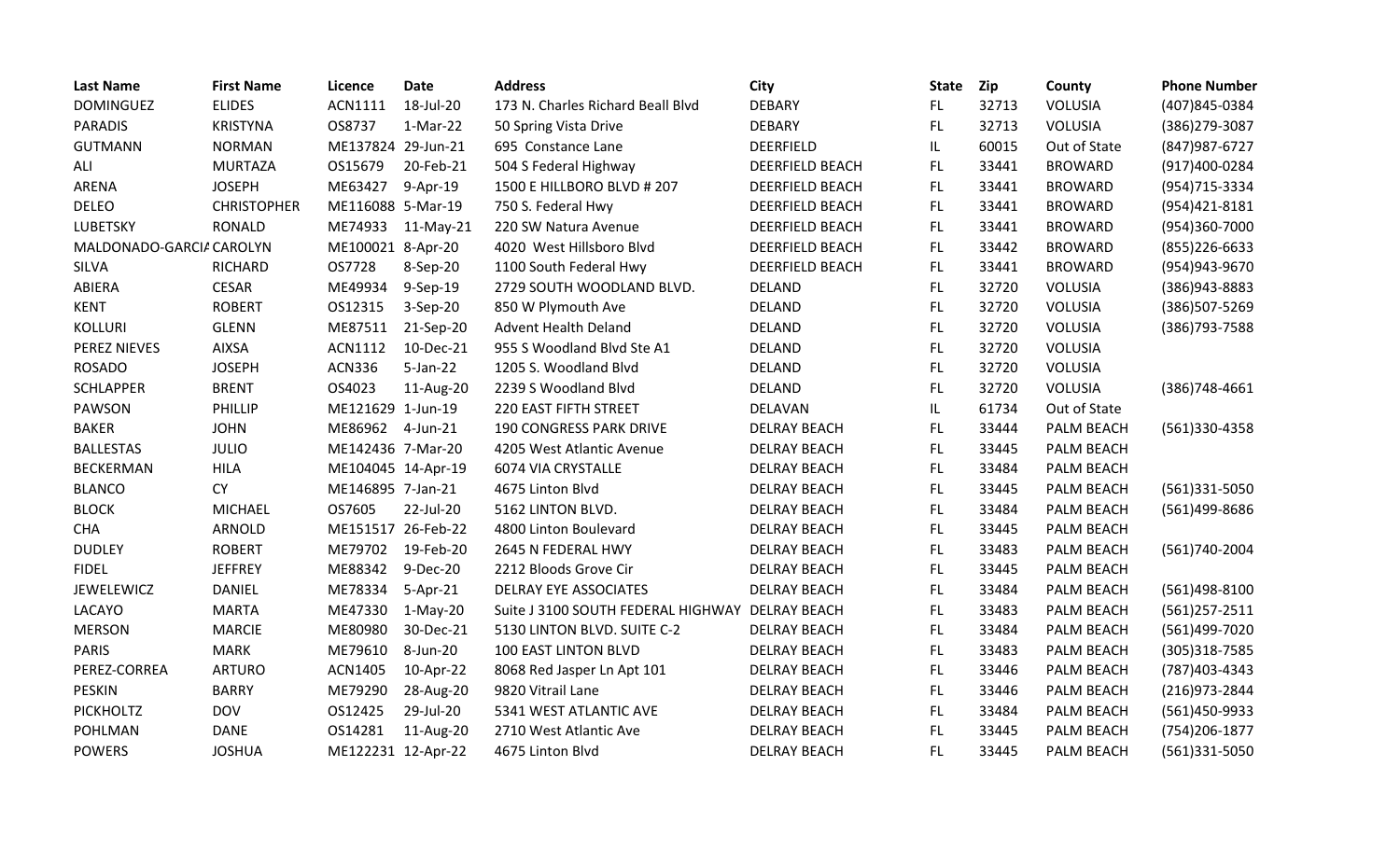| <b>Last Name</b> | <b>First Name</b>  | Licence            | <b>Date</b>        | <b>Address</b>                        | <b>City</b>         | <b>State</b> | Zip   | County          | <b>Phone Number</b> |
|------------------|--------------------|--------------------|--------------------|---------------------------------------|---------------------|--------------|-------|-----------------|---------------------|
| <b>RAKOFSKY</b>  | <b>JONATHAN</b>    | ME122616 27-Jan-21 |                    | 900 LINTON BLVD                       | <b>DELRAY BEACH</b> | FL.          | 33444 | PALM BEACH      | (855)420-2770       |
| SANTUCCI         | <b>DENISE</b>      | ME156489 10-Jun-22 |                    | 601 N. Congress Ave                   | <b>DELRAY BEACH</b> | FL.          | 33445 | PALM BEACH      |                     |
| SEIDELMAN        | RICHARD            | ME56359            | 8-Jun-22           | F 106 4800 Linton Blvd                | <b>DELRAY BEACH</b> | FL.          | 33445 | PALM BEACH      | $(561)455 - 8161$   |
| SHARMA           | <b>PRATURI</b>     | ME51901            | 9-Mar-21           | 16244 SOUTH MILITARY TRAIL STE 250    | <b>DELRAY BEACH</b> | FL.          | 33484 | PALM BEACH      | (561)499-4739       |
| SHESTACK         | ADAM               | ME122823 27-Jan-21 |                    | 4675 LINTON BLVD SUITE 200            | <b>DELRAY BEACH</b> | FL.          | 33445 | PALM BEACH      | (561)331-5050       |
| SIDDIQUI         | SAMUEL             | ME72476 1-Jul-21   |                    | 16244 S. MILITARY TR Ste 150          | <b>DELRAY BEACH</b> | FL.          | 33484 | PALM BEACH      |                     |
| <b>TAYLOR</b>    | ALEXANDRA          | ME103709 25-Jun-21 |                    | 900 Linton Blvd Ste 205               | <b>DELRAY BEACH</b> | FL           | 33444 | PALM BEACH      | (561)272-5409       |
| <b>TUMMINIA</b>  | LOUIS              | OS7926             | 15-Jun-22          | 5130 LINTON BOULEVARD                 | <b>DELRAY BEACH</b> | FL.          | 33484 | PALM BEACH      | (561)498-8891       |
| <b>WEISS</b>     | <b>DELIA</b>       | ME94993            | $6$ -Jan-21        | 500 GULFSTREAM BLVD.                  | <b>DELRAY BEACH</b> | FL.          | 33483 | PALM BEACH      | (561)243-8783       |
| <b>YATES</b>     | <b>TIMOTHY</b>     |                    | ME114327 11-Feb-20 | 4800 Linton Blvd                      | <b>DELRAY BEACH</b> | FL.          | 33445 | PALM BEACH      | (402)304-1073       |
| <b>BAYOLO</b>    | <b>JUAN</b>        | <b>ACN247</b>      | 13-May-21          | 1565 Saxon Blvd Suite 103             | <b>DELTONA</b>      | FL           | 32725 | <b>VOLUSIA</b>  |                     |
| <b>JETTON</b>    | <b>TIMOTHY</b>     | ME86253            | 21-Jul-20          | 605 Courtland Blvd                    | <b>DELTONA</b>      | FL           | 32738 | VOLUSIA         | (386)320-9990       |
| <b>BARNIV</b>    | <b>CHARLES</b>     | ME43565            | 27-May-19          | 623 HARBOR BLVD                       | <b>DESTIN</b>       | FL.          | 32541 | <b>OKALOOSA</b> | (850) 837-5181      |
| <b>BAWA</b>      | <b>NITIN</b>       | ME91017            | 24-Jun-20          | 4476 LEGENDARY DRIVE                  | <b>DESTIN</b>       | FL.          | 32541 | <b>OKALOOSA</b> | (850) 424-7320      |
| <b>BLOUNT</b>    | <b>CALVIN</b>      | ME76428            | 28-Aug-21          | 4012 Commons Drive W                  | <b>DESTIN</b>       | FL.          | 32541 | <b>OKALOOSA</b> | (850)424-5474       |
| <b>GOLDBERG</b>  | <b>ERIC</b>        | OS8775             | 7-Jun-22           | 137 Crystal Beach Drive               | <b>DESTIN</b>       | FL           | 32451 | <b>OKALOOSA</b> | (850)226-7100       |
| MOHAMMED         | <b>SHEILA</b>      | ME100163 3-Sep-21  |                    | 4507 Furling Lane Suite 213           | <b>DESTIN</b>       | FL           | 32571 | <b>OKALOOSA</b> | (850)281-8186       |
| <b>PATEL</b>     | <b>PRITESH</b>     | ME114505 9-Jul-20  |                    | 155 Crystal Beach Drive               | <b>DESTIN</b>       | FL.          | 32541 | <b>OKALOOSA</b> | (850)460-2350       |
| <b>BAIZA</b>     | <b>JANKA</b>       | ME101461 23-Jan-22 |                    | 3650 NW 82nd Avenue                   | <b>DORAL</b>        | FL.          | 33166 | MIAMI-DADE      | (305)231-4040       |
| <b>BRUCK</b>     | <b>DARREN</b>      | ME92733            | 22-Jun-21          | 8669 NW 36th St                       | <b>DORAL</b>        | FL           | 33166 | MIAMI-DADE      |                     |
| <b>SCHIFFMAN</b> | LAWRENCE           | OS8835             | 15-Sep-20          | 3650 NW 82ND AVE                      | <b>DORAL</b>        | FL.          | 33166 | MIAMI-DADE      | (305) 735-9474      |
| <b>PATEL</b>     | <b>HEJAL</b>       | ME97965            | 2-Nov-20           | 4274 WEST MAIN ST                     | <b>DOTHAN</b>       | AL           | 36305 | Out of State    | (334) 793-2312      |
| <b>ULLMANN</b>   | M                  | ME77849            | 17-Jul-19          | 117 Nottoway Blvd                     | <b>DOTHAN</b>       | AL           | 36303 | Out of State    | (850)596-0388       |
| <b>KRENITSKY</b> | <b>GABRIEL</b>     |                    | ME101182 31-May-22 | 425 METRO PLACE N                     | <b>DUBLIN</b>       | OH           | 43017 | Out of State    | $(614)726 - 3601$   |
| <b>MONDELLO</b>  | <b>CHRISTOPHER</b> | OS5695             | 11-May-20          | 28149 U.S. HWY 27                     | <b>DUNDEE</b>       | FL           | 33838 | <b>POLK</b>     | (863) 242-0808      |
| CHIARELLO        | <b>NANCY</b>       | OS7817             | 17-Apr-20          | 1022 Main St                          | <b>DUNEDIN</b>      | FL.          | 34698 | PINELLAS        |                     |
| <b>DOTSON</b>    | <b>ROBERT</b>      | ME135243 5-Sep-21  |                    | 1022 Main St 1022 Main Street Suite J | <b>DUNEDIN</b>      | FL.          | 34698 | <b>PINELLAS</b> | (888)908-0143       |
| <b>NUTINSKY</b>  | <b>CHARLES</b>     | OS5760             | 17-Mar-22          | 1022 1022 Main St                     | <b>DUNEDIN</b>      | FL.          | 34698 | <b>PINELLAS</b> | (888)908-0143       |
| RAJ              | <b>VIJAY</b>       |                    | ME128772 19-Feb-20 | 2188 Elm Street                       | <b>DUNEDIN</b>      | FL.          | 34698 | <b>PINELLAS</b> | (571)344-8084       |
| <b>ROMERO</b>    | CARLOS             |                    | ME133408 26-Aug-19 | 1022 MAIN STREET                      | <b>DUNEDIN</b>      | FL           | 34698 | <b>PINELLAS</b> | (888)908-0143       |
| SALCEDO          | <b>STEPHEN</b>     | ME137595 13-Oct-20 |                    | 1022 Main St.                         | <b>DUNEDIN</b>      | FL           | 34698 | <b>PINELLAS</b> | (888)908-0143       |
| TEYTELBAUM       | <b>RENATA</b>      | ME56418            | 25-May-21          | 585 MAIN STREET SUITE 101             | <b>DUNEDIN</b>      | FL.          | 34698 | <b>PINELLAS</b> | (727) 734-6777      |
| ZHENG-SMITH      | <b>WENTING</b>     | ME141173 9-Jun-21  |                    |                                       | 1022 DUNEDIN        | FL           | 34698 | <b>PINELLAS</b> |                     |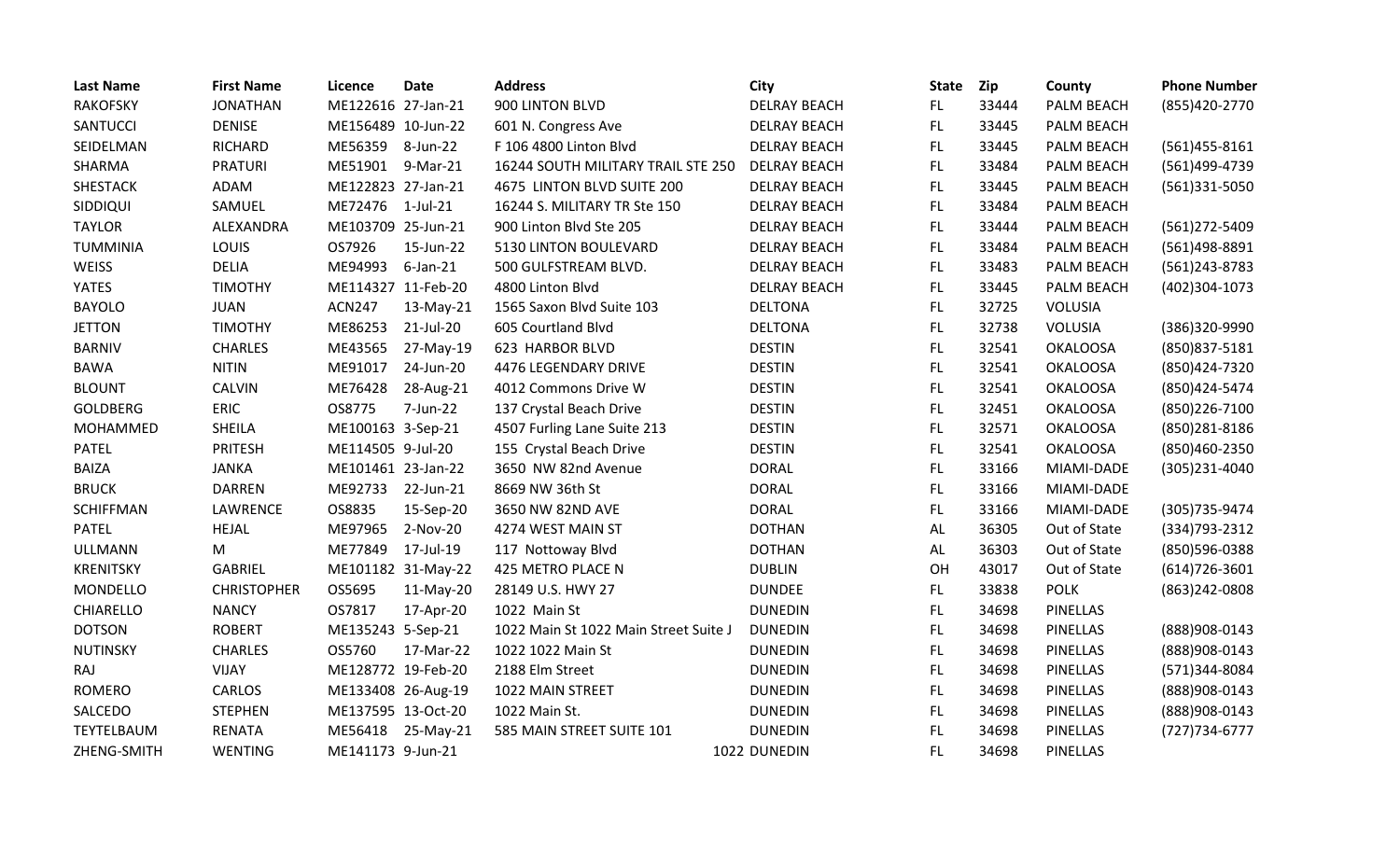| <b>Last Name</b> | <b>First Name</b>  | Licence            | <b>Date</b>        | <b>Address</b>                          | City                    | <b>State</b> | Zip   | County           | <b>Phone Number</b> |
|------------------|--------------------|--------------------|--------------------|-----------------------------------------|-------------------------|--------------|-------|------------------|---------------------|
| <b>HALL</b>      | PAULA              | OS8438             | 31-Mar-22          | 3048 SILVER PALM DR                     | <b>EDGEWATER</b>        | FL.          | 32141 | <b>VOLUSIA</b>   |                     |
| <b>BIRBECK</b>   | <b>TAMMY</b>       | OS10000            | 16-Aug-21          | 900 PINE STREET SUITE 111A              | ENGLEWOOD               | FL.          | 34223 | SARASOTA         | (941) 681-2042      |
| <b>GARCIA</b>    | <b>NICHOLAS</b>    | OS15833            | $9-May-21$         | 900 Pine Street                         | ENGLEWOOD               | <b>FL</b>    | 34223 | <b>CHARLOTTE</b> | (941) 681-3333      |
| <b>LITTLE</b>    | LEW                | ME100763 8-Feb-21  |                    | 2103 SOUTH MCCALL RD                    | ENGLEWOOD               | FL.          | 34224 | <b>CHARLOTTE</b> | (941)441-9007       |
| <b>ALLEN</b>     | <b>ROBERT</b>      | OS7154             | 4-Dec-20           | 9500 Corkscrew Palms Circle             | <b>ESTERO</b>           | FL           | 33928 | <b>LEE</b>       | (239) 275-6001      |
| <b>BRIDEWELL</b> | <b>BRUCE</b>       | ME51156            | 22-Mar-20          | 10201 ARCOS AVENUE                      | <b>ESTERO</b>           | FL.          | 33928 | <b>LEE</b>       | (239)992-7822       |
| <b>HANFLINK</b>  | <b>NATHAN</b>      | OS9725             | 24-Jul-20          | 601 Jennings Ave                        | <b>EUSTIS</b>           | FL           | 32726 | LAKE             | (352) 357-0668      |
| <b>HERZBRUN</b>  | LEWIS              | ME73067            | 16-Apr-22          | 30 WEST WILT AVE                        | <b>EUSTIS</b>           | FL.          | 32726 | LAKE             | (352) 357-7342      |
| <b>AGRAN</b>     | <b>JASON</b>       | ME139776 29-Oct-20 |                    | 6445 Cedar Grove Rd                     | <b>FAIRBURN</b>         | GA           | 30213 | Out of State     | $(615)499 - 6463$   |
| <b>BYRNE</b>     | <b>PATRICK</b>     | OS15585            | $6-$ Sep $-18$     | 4480 Market Commons Dr                  | <b>FAIRFAX</b>          | VA           | 22033 | Out of State     | (813)919-9374       |
| <b>FISCHER</b>   | <b>DANIEL</b>      | OS16218            | 31-Mar-22          | 327 Beach 19th St                       | <b>FAR ROCKAWAY</b>     | <b>NY</b>    | 11691 | Out of State     | (954)667-3880       |
| <b>GOLDBERG</b>  | <b>KANDIS</b>      | ME139921 25-Mar-21 |                    | 960194 Gateway Blvd                     | <b>FERNANDINA BEACH</b> | FL.          | 32034 | <b>NASSAU</b>    | $(904)335 - 1813$   |
| <b>SHIELDS</b>   | JAMES              | ME134552 16-Oct-20 |                    | 1865 Lime Street                        | FERNANDINA BEACH        | FL.          | 32034 | NASSAU           | (904)321-2422       |
| <b>BELL</b>      | MARGARET           | OS10634            | 14-Apr-22          | 2627 Osprey circle                      | <b>FLAGLER BEACH</b>    | FL.          | 32136 | <b>FLAGLER</b>   | (954)804-3443       |
| <b>MARIC</b>     | <b>OLGA</b>        | ME89311            | 18-Jul-20          | 7729 E. PINE LAKE LANE                  | <b>FLORAL CITY</b>      | FL           | 34436 | <b>CITRUS</b>    | (352) 556-0423      |
| <b>BUTLER</b>    | <b>JOE</b>         | ME39536            | 10-May-22          | 5052 La Cost 5052 la costa island court | <b>FLORIDA</b>          | FL.          | 33950 | <b>CHARLOTTE</b> | (194) 176-9505      |
| <b>BELLECCI</b>  | <b>PAULINE</b>     | ME95858            | 16-Jul-20          | 3424 HWY 252E                           | <b>FOLKSTON</b>         | GA           | 31537 | Out of State     | (912)496-6025       |
| <b>ALFRED</b>    | <b>GREGORY</b>     | ME99486            | 2-Oct-20           | 2866 East Oakland Park Blvd             | FORT LAUDERDALE         | FL.          | 33306 | <b>BROWARD</b>   | (305)812-5206       |
| <b>BEKIC</b>     | <b>RONALD</b>      | OS9952             | 13-Nov-20          | 2220 SW                                 | FORT LAUDERDALE         | FL.          | 33312 | <b>BROWARD</b>   | (954) 815-5778      |
| <b>BENTLEY</b>   | <b>BERNARD</b>     | ME128652 17-Jan-22 |                    | 715 BAYSHORE DR                         | FORT LAUDERDALE         | FL.          | 33304 | <b>BROWARD</b>   | (954)909-0234       |
| CAMPBELL         | <b>DOYLE</b>       | ME19220            | 21-Jul-19          | 2440 N. E. 22ND TERRACE                 | <b>FORT LAUDERDALE</b>  | FL.          | 33305 | <b>BROWARD</b>   | (954)257-4394       |
| DE LA PENA       | <b>MARIA</b>       | ME114029 21-Sep-21 |                    | 4801 N Federal Highway                  | FORT LAUDERDALE         | FL.          | 33308 | <b>BROWARD</b>   | (305) 974-5533      |
| <b>DIAS</b>      | MICHEL-ANN         | ME142370 24-Sep-20 |                    | 3850 Galt Ocean Drive                   | <b>FORT LAUDERDALE</b>  | FL.          | 33308 | <b>BROWARD</b>   |                     |
| <b>FLETCHER</b>  | <b>JAMES</b>       | ME126152 20-Dec-21 |                    | SUITE 300 2320 NE 9TH STREET            | FORT LAUDERDALE         | FL.          | 33304 | <b>BROWARD</b>   | (954)563-4500       |
| <b>GARCIA</b>    | <b>BERNARD</b>     | ME95281            | 4-Jun-20           | 4800 NORTH FEDERAL HWY SUITE 200        | FORT LAUDERDALE         | FL           | 33308 | <b>BROWARD</b>   | $(954)771-2111$     |
| <b>HASSAN</b>    | SHEHNAZ            |                    | ME110966 28-May-20 | 6401 N FEDERAL HWY                      | FORT LAUDERDALE         | FL           | 33308 | <b>BROWARD</b>   | (954) 776-8500      |
| <b>HERMAN</b>    | <b>MATTHEW</b>     | OS15553            | 26-Apr-22          | 215 SE 8th ave apt 970                  | <b>FORT LAUDERDALE</b>  | <b>FL</b>    | 33301 | <b>BROWARD</b>   | (305)987-5449       |
| KIM              | <b>TAE</b>         | OS16709            | 9-Oct-20           | 1354 Bayview Dr                         | FORT LAUDERDALE         | FL.          | 33304 | <b>BROWARD</b>   | (650)644-7146       |
| <b>LENCHIG</b>   | <b>SERGIO</b>      | ME102951 9-Jun-21  |                    | 1930 NE 47TH STREET                     | FORT LAUDERDALE         | FL.          | 33308 | <b>BROWARD</b>   | (954)493-5048       |
| <b>LIPNACK</b>   | <b>ERIC</b>        | OS9993             | 25-May-20          | 3300 ne 57th ct                         | FORT LAUDERDALE         | FL.          | 33308 | <b>BROWARD</b>   | $(215)796-0081$     |
| <b>MORGAN</b>    | <b>JEFFREY</b>     | ME103348 11-Mar-19 |                    | 6245 N. Federal Hwy 406                 | FORT LAUDERDALE         | FL.          | 33308 | <b>BROWARD</b>   | (844) 536-2663      |
| <b>SAFF</b>      | GARY               | ME58781            | 25-Feb-20          | 5353 NORTH FEDERAL HIGHWAY              | FORT LAUDERDALE         | FL           | 33308 | <b>BROWARD</b>   | (954) 772-7552      |
| <b>SENGER</b>    | <b>CHRISTOPHER</b> | ME108281 11-Jan-21 |                    | 1203 E SUNRISE BLVD                     | FORT LAUDERDALE         | FL           | 33304 | <b>BROWARD</b>   | (954) 947-7548      |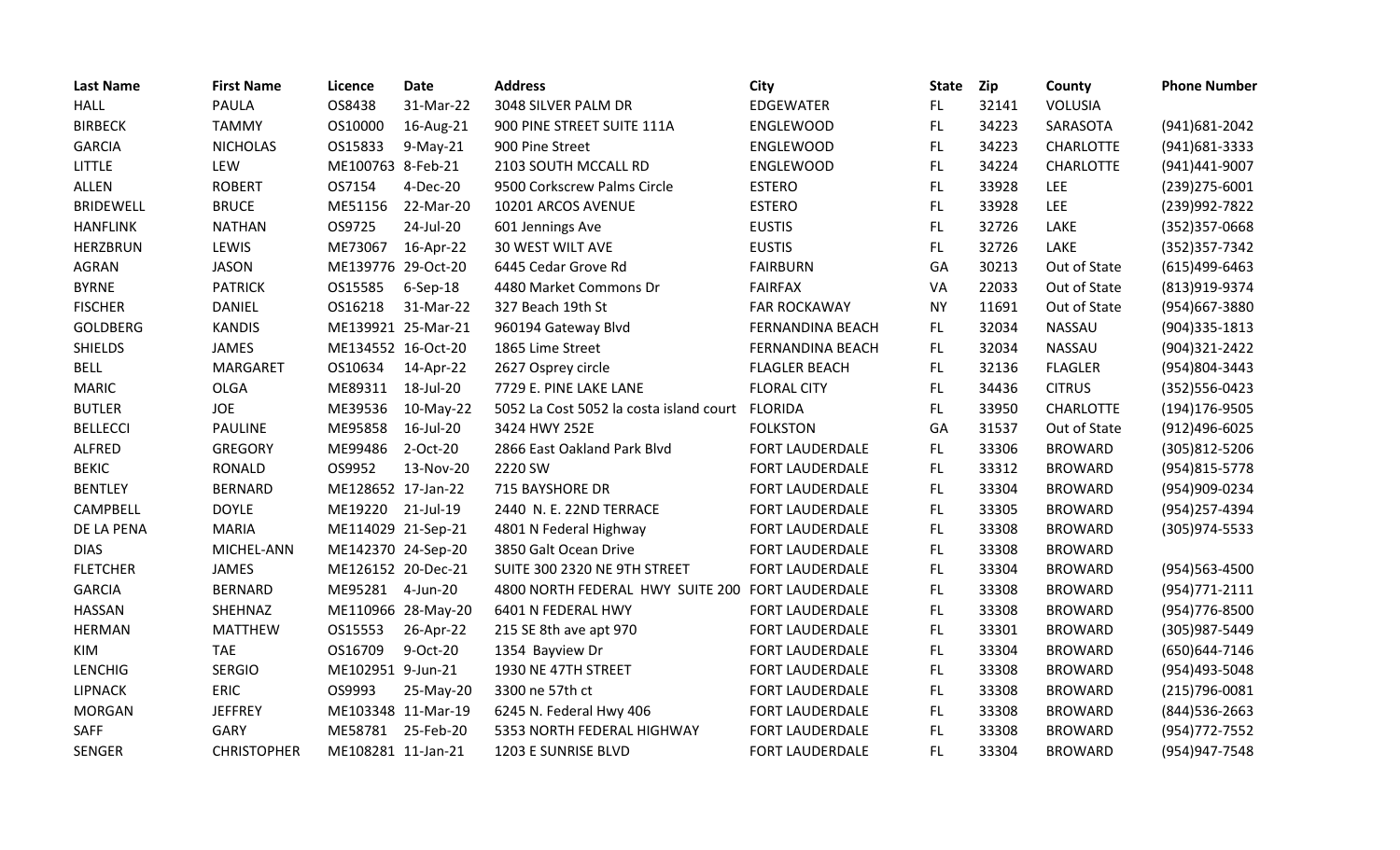| <b>Last Name</b>      | <b>First Name</b>               | Licence            | <b>Date</b>        | <b>Address</b>                | <b>City</b>            | <b>State</b> | Zip   | County         | <b>Phone Number</b> |
|-----------------------|---------------------------------|--------------------|--------------------|-------------------------------|------------------------|--------------|-------|----------------|---------------------|
| <b>SHAKER</b>         | <b>ASHRAF</b>                   |                    | ME128765 20-Mar-21 | 2418 Tortugas lane            | FORT LAUDERDALE        | FL.          | 33312 | <b>BROWARD</b> | (201)920-6222       |
| SHEEHAN               | <b>ANTHONY</b>                  |                    | ME115464 19-May-20 | 5000 W OAKLAND PARK BLVD      | FORT LAUDERDALE        | FL.          | 33313 | <b>BROWARD</b> | (954) 730-2895      |
| WEISMAN               | <b>PAUL</b>                     | ME55577            | 25-Jan-21          | 2637 FLAMINGO LANE            | <b>FORT LAUDERDALE</b> | FL.          | 33312 | <b>BROWARD</b> |                     |
| <b>FLORES LANDA</b>   | YANETSI                         | ME109464 17-Jul-20 |                    | 981 East Commercial Blvd      | FORT LAUDERDALE        | FL.          | 33334 | <b>BROWARD</b> | (908)377-9607       |
| <b>OPHORI</b>         | OGHENEVWOGAC ME114860 20-Jul-20 |                    |                    | 1615 Miami Rd                 | FORT LAUDERDALE        | FL.          | 33316 | <b>BROWARD</b> | (305)619-4248       |
| <b>ABU SHAHIN</b>     | <b>FADI</b>                     | ME104963 4-Feb-19  |                    | 8931 COLONIAL CENTER DR       | <b>FORT MYERS</b>      | FL.          | 33905 | <b>LEE</b>     | (216)444-4884       |
| <b>ALFORD MERCIER</b> | CHARLENE                        | OS6881             | 17-Jun-19          | 3680 Broadway                 | <b>FORT MYERS</b>      | FL           | 33901 | <b>LEE</b>     |                     |
| <b>AULD</b>           | <b>HEATHER</b>                  | ME58032            | 20-Nov-20          | 1570 Colonial Blvd            | <b>FORT MYERS</b>      | FL.          | 33907 | LEE            | (239) 208-6676      |
| <b>BAILEY</b>         | LARRY                           | ME135037 16-Jun-20 |                    | 7 STE 3                       | <b>FORT MYERS</b>      | FL.          | 33908 | <b>LEE</b>     | (239) 202-0606      |
| <b>BERDICK</b>        | <b>KENNETH</b>                  | ME17772            | 18-Apr-19          | 3714 EVANS AVE                | <b>FORT MYERS</b>      | FL.          | 33901 | <b>LEE</b>     | (239)334-4157       |
| <b>BRUECK</b>         | <b>ROBERT</b>                   | ME33768            | 30-Nov-20          | 17240 S. Tamiami Trail        | <b>FORT MYERS</b>      | FL.          | 33908 | <b>LEE</b>     | (239)202-0606       |
| <b>CALKINS</b>        | <b>KAREN</b>                    | ME80862            | 3-Apr-19           | 4771 SOUTH CLEVELAND AVENUE   | <b>FORT MYERS</b>      | FL           | 33907 | <b>LEE</b>     |                     |
| CHOKKAVELU            | VISWANATHAN                     | ME122458 16-Dec-19 |                    | 8646 Gladiolus drive          | <b>FORT MYERS</b>      | FL.          | 33908 | <b>LEE</b>     | (239)307-0841       |
| <b>DIDONATO</b>       | <b>ROBERT</b>                   | ME62182            | 27-Mar-21          | 3677 CENTRAL AVENUE           | <b>FORT MYERS</b>      | FL           | 33901 | <b>LEE</b>     | (239)461-0330       |
| <b>ECK</b>            | <b>ERIC</b>                     | OS17406            | 16-Jan-21          | 10676 Colonial Blvd           | <b>FORT MYERS</b>      | FL           | 33913 | LEE            | (413) 438-7848      |
| <b>FILIPOWICZ</b>     | <b>ROMAN</b>                    | ME123733 30-Jan-21 |                    | 15620 McGregor Blvd           | FORT MYERS             | FL           | 33908 | <b>LEE</b>     | (239)689-6819       |
| <b>FULK</b>           | <b>BILLY</b>                    | ME63287            | 7-Jun-19           | 16731 MCGREGOR BLVD.          | <b>FORT MYERS</b>      | FL.          | 33908 | LEE            | (239)437-2121       |
| <b>FULLER</b>         | <b>JOSEPH</b>                   |                    | ME135854 13-May-20 | 1370 Gasparilla Drive         | <b>FORT MYERS</b>      | FL.          | 33901 | <b>LEE</b>     | (239)910-7445       |
| <b>FURMAN</b>         | LESLEY                          | ME117320 4-Jul-21  |                    | 9800 So. Healthpark Dr.       | <b>FORT MYERS</b>      | FL.          | 33908 | <b>LEE</b>     | (239)343-7130       |
| <b>GRENDYS</b>        | EDWARD                          | ME72182 7-Sep-19   |                    | FLORIDA GYNECOLOGIC ONCOLOGY  | <b>FORT MYERS</b>      | FL.          | 33905 | LEE            | (239)334-6626       |
| <b>HALSELL</b>        | <b>JEFFREY</b>                  | OS17915            | 18-May-22          | 5995 South Pointe Blvd        | <b>FORT MYERS</b>      | FL.          | 33913 | <b>LEE</b>     | (239)362-2545       |
| <b>ISRAEL-CVIK</b>    | <b>JELIN</b>                    | ME87520            | 22-Feb-20          | 13831 METROPOLIS AVE.         | <b>FORT MYERS</b>      | FL.          | 33912 | <b>LEE</b>     | (239)466-8947       |
| <b>KUNSTMAN</b>       | <b>HEIDI</b>                    | ME87668            | 15-Dec-21          | 12575 South Cleveland Ave. #5 | <b>FORT MYERS</b>      | FL.          | 33907 | LEE            |                     |
| LIM                   | MAY JOY                         | ME110139 12-Apr-21 |                    | 16731 MCGREGOR BLVD SUITE 105 | <b>FORT MYERS</b>      | FL           | 33908 | LEE            | (276) 670-3300      |
| LIMA                  | <b>MURILO</b>                   | ME141591 9-Mar-20  |                    | 17595 South Tamiami Trail     | <b>FORT MYERS</b>      | FL.          | 33908 | <b>LEE</b>     | (239)738-2626       |
| <b>LISTER</b>         | ANDREW                          | OS16085            | 19-Oct-20          | 8570 Granite Court            | <b>FORT MYERS</b>      | FL           | 33908 | <b>LEE</b>     |                     |
| LOGAN                 | SEAN                            | ME141353 5-Mar-20  |                    | 9090 Park Royal Drive         | <b>FORT MYERS</b>      | FL           | 33908 | <b>LEE</b>     | (419) 222-6622      |
| <b>MARTIN</b>         | <b>JESSIE</b>                   | <b>ACN783</b>      | 23-Mar-21          | 1415 COLONIAL BLVD            | <b>FORT MYERS</b>      | FL.          | 33907 | LEE            |                     |
| <b>MEHRBERG</b>       | <b>ROBERT</b>                   | ME92230            | 29-Jan-20          | 12700 Creekside Lane ste 101  | FORT MYERS             | FL.          | 33919 | LEE            | (239)432-0774       |
| <b>NEWHALL</b>        | PHILIP                          | ME140640 16-Dec-21 |                    | 12651 12651 Whitehall Drive   | <b>FORT MYERS</b>      | FL.          | 33907 | <b>LEE</b>     | (239)424-2030       |
| <b>PELISSIER</b>      | <b>JOEL</b>                     | ME112261 9-Jun-21  |                    | 10268 gulfstone court         | FORT MYERS             | FL.          | 33913 | LEE            |                     |
| PRADO-WRIGHT          | <b>GISELLE</b>                  |                    | ME141083 19-Mar-20 | 13730 Cypress terrace circle  | <b>FORT MYERS</b>      | FL           | 33907 | <b>LEE</b>     | (866) 373-9378      |
| RANASINGHE            | CHATURANI                       | ME113162 19-Dec-21 |                    | 7117 Congdon Road             | <b>FORT MYERS</b>      | FL           | 33908 | LEE            | (239) 703-7096      |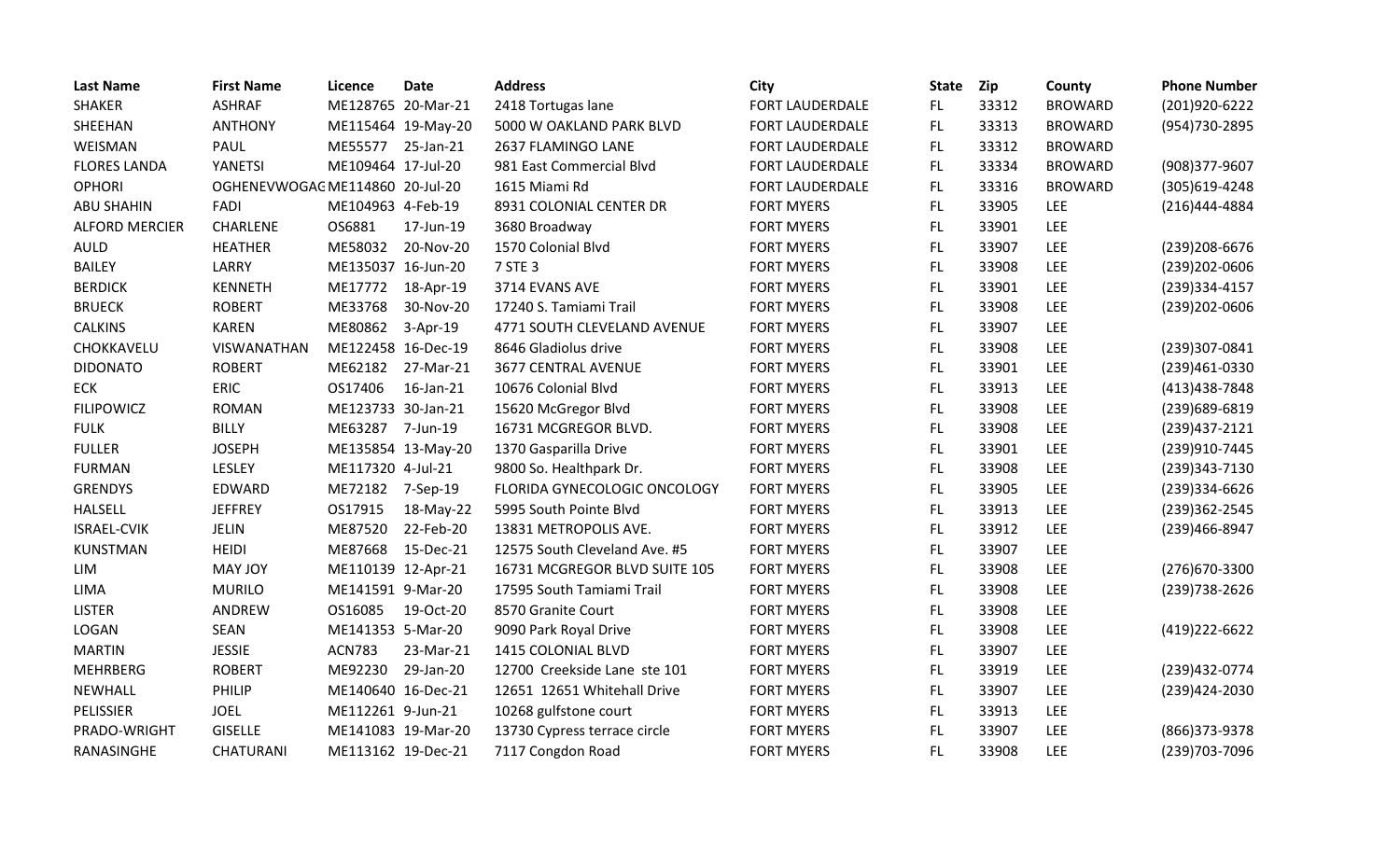| <b>Last Name</b>         | <b>First Name</b>  | Licence            | <b>Date</b>        | <b>Address</b>                                | City                     | <b>State</b> | Zip   | County          | <b>Phone Number</b> |
|--------------------------|--------------------|--------------------|--------------------|-----------------------------------------------|--------------------------|--------------|-------|-----------------|---------------------|
| <b>SAGER</b>             | <b>STEVEN</b>      | OS6964             | $1-Apr-20$         | 9671 Gladiolus Drive                          | <b>FORT MYERS</b>        | FL.          | 33908 | <b>LEE</b>      | (239) 768-7071      |
| SANDERS                  | <b>MATTHEW</b>     | ME137773 26-Apr-22 |                    | 8010 SUMMER LAKES DR. #100                    | <b>FORT MYERS</b>        | FL.          | 33907 | LEE             |                     |
| SCHISANI                 | <b>HOLLY</b>       | OS15568            | 10-Jun-22          | 17240 S. TAMIAMI TRAIL                        | <b>FORT MYERS</b>        | FL.          | 33908 | <b>LEE</b>      | (239) 202-0606      |
| <b>STANCIU</b>           | <b>DANIEL</b>      | ME124403 10-Jun-20 |                    | 14192 Metropolis ave                          | <b>FORT MYERS</b>        | FL           | 33912 | <b>LEE</b>      | (239) 208-6648      |
| SUDDERTH                 | <b>DAVID</b>       | ME55197            | 20-Jan-21          | 3210 Clevela Suite 100                        | <b>FORT MYERS</b>        | FL.          | 33901 | <b>LEE</b>      | (239) 275-6690      |
| SULLIVAN                 | <b>MARY</b>        | OS7984             | 4-Dec-19           | Unit 303 5260 Summerlin Commons Wa FORT MYERS |                          | FL.          | 33907 | <b>LEE</b>      | (239) 789-3830      |
| <b>SUSKO</b>             | <b>KEITH</b>       | ME85368            | 11-Apr-22          | 4977 Royal Gulf Circle                        | <b>FORT MYERS</b>        | FL.          | 33966 | <b>LEE</b>      | (239) 226-0077      |
| VATTHYAM                 | <b>ROSHAN</b>      | ME109924 4-Feb-22  |                    | 9800 S. HEALTHPARK DRIVE                      | <b>FORT MYERS</b>        | FL.          | 33908 | LEE             | (239)433-8888       |
| VEL                      | <b>JEAN-JACQUE</b> | OS13545            | 23-Jun-20          | 1526 Jackson Street                           | <b>FORT MYERS</b>        | FL.          | 33901 | <b>LEE</b>      | (239)302-3978       |
| <b>WALHA</b>             | SANTOKH            | ME72023            | 14-Oct-20          | 9371 Cypress Lake Dr Suite 16                 | <b>FORT MYERS</b>        | FL.          | 33919 | <b>LEE</b>      | (239)454-0500       |
| WEINER                   | JAMES              | ME76902            | 12-Jun-21          | 12700 Creekside Lane ste 101                  | <b>FORT MYERS</b>        | FL           | 33919 | <b>LEE</b>      | (239)432-0774       |
| <b>MURTAGH</b>           | <b>WILLIAM</b>     | ME63528            | 26-Apr-22          | 6051 ESTERO BOULEVARD                         | FORT MYERS BEACH         | FL.          | 33931 | LEE             | (239) 765-6000      |
| AHMAD                    | <b>JAWAD</b>       | ME132786 2-Jul-20  |                    | 5000 Dunn Road                                | <b>FORT PIERCE</b>       | FL.          | 34981 | <b>ST.LUCIE</b> |                     |
| <b>BOLER</b>             | <b>DOUGLAS</b>     | ME91494            | 2-Apr-20           | 800 Virginia Avenue                           | <b>FORT PIERCE</b>       | FL           | 34982 | <b>ST.LUCIE</b> | (772)467-0544       |
| <b>CELLINI</b>           | <b>ALDINO</b>      | ME89938            | 7-Jun-22           | 2011 S 25 ST - STE 206                        | <b>FORT PIERCE</b>       | FL.          | 34947 | <b>ST.LUCIE</b> | (772)237-3600       |
| <b>HICKS</b>             | <b>JOHN</b>        | ME113270 25-Jan-22 |                    | 1700 SOUTH 23RD ST                            | <b>FORT PIERCE</b>       | FL           | 34950 | <b>ST.LUCIE</b> | (772)461-4000       |
| <b>MUSTAFA</b>           | <b>HELWEY</b>      | OS10252            | 18-Sep-21          | 2940 S US HIGHWAY 1                           | <b>FORT PIERCE</b>       | FL           | 34982 | <b>ST.LUCIE</b> | (772)466-6855       |
| <b>RAHMAN</b>            | SYED SHAFEEQ       | ME86628            | 26-May-22          | 805 Sth VIRGINIA AVE SUITE #16                | <b>FORT PIERCE</b>       | FL.          | 34982 | <b>ST.LUCIE</b> | (772)468-6969       |
| <b>RINCON</b>            | <b>GEORGE</b>      | ME96756            | 14-Apr-21          | 800 VIRGINIA AVE.                             | <b>FORT PIERCE</b>       | FL.          | 34982 | <b>ST.LUCIE</b> | (772)467-0544       |
| FLUGSRUD-BRECKENF MARCIA |                    | ME45457            | 24-Mar-21          | <b>650 HEUBNER DRIVE</b>                      | <b>FORT RILEY</b>        | <b>KS</b>    | 66442 | Out of State    | (570)824-3521       |
| <b>BARBER</b>            | LAURA              | ME108381 21-Oct-19 |                    | 109 Racetrack Rd NE Suite D                   | <b>FORT WALTON BEACH</b> | FL.          | 32547 | <b>OKALOOSA</b> | (850)608-5030       |
| SIEGEL                   | <b>ROBERT</b>      | ME40663            | 3-Jun-20           | 345 MIRACLE STRIP PKWY SW                     | FORT WALTON BEACH        | FL.          | 32548 | <b>OKALOOSA</b> | (850)244-3211       |
| <b>SKELLY</b>            | SARAH              | OS14425            | 8-Jul-20           | 907 Mar Walt Dr                               | FORT WALTON BEACH        | FL.          | 32547 | <b>OKALOOSA</b> | (850)580-7890       |
| <b>TAVERNARIS</b>        | <b>MICHAEL</b>     |                    | ME116308 24-Mar-21 | 1817 Lewis Turner Blvd Ste F                  | FORT WALTON BEACH        | FL.          | 32547 | <b>OKALOOSA</b> |                     |
| <b>TRAVER</b>            | <b>MICHAEL</b>     | ME122840 16-Oct-20 |                    | 1000 Mar Walt Dr                              | FORT WALTON BEACH        | FL.          | 32547 | <b>OKALOOSA</b> | (850)862-1111       |
| ZANT                     | <b>ALBERT</b>      | ME20088            | 14-Jun-21          | 913 MarWalt Drive                             | <b>FORT WALTON BEACH</b> | FL.          | 32547 | <b>OKALOOSA</b> | (850) 243-8229      |
| <b>GIBSON</b>            | LEE                | OS17482            | 15-May-21          | 22430 SW Sta 22430 SW State Road 47           | <b>FORT WHITE</b>        | FL.          | 32038 | <b>COLUMBIA</b> | (386)961-4728       |
| WELLING                  | <b>MICHELE</b>     | ME124647 2-Apr-21  |                    | 251 Democrat Drive                            | <b>FRANKFORT</b>         | KY           | 40601 | Out of State    | (859)248-6761       |
| <b>PARKER</b>            | <b>KATRINA</b>     | ME139124 9-Apr-19  |                    | <b>NOT PRACTICING</b>                         | <b>FREEPORT</b>          | ZZ           | 40438 | Foreign         | (850) 488-0595      |
| LAND                     | F.                 | ME86227            | 2-Mar-20           | 8626 W SKYLINE DR                             | <b>FRENCH LICK</b>       | IN           | 47432 | Out of State    |                     |
| <b>AVETISOV</b>          | <b>GREGORY</b>     | OS17139            | 13-Nov-20          | 4121 Bair Ave                                 | <b>FRUITLAND PARK</b>    | FL.          | 34731 | LAKE            | (916) 915-7708      |
| <b>BEAMS</b>             | <b>KENT</b>        | ME121525 29-Jun-21 |                    | 2468 US Hwy 441/27 Suite 104                  | <b>FRUITLAND PARK</b>    | FL           | 34731 | LAKE            | (812) 325-3275      |
| <b>GATES</b>             | E JASON            | ME73437            | $2-Apr-21$         | 2800 East Commercial Blvd                     | FT LAUDERDALE            | FL           | 33308 | <b>BROWARD</b>  | (954) 771-8888      |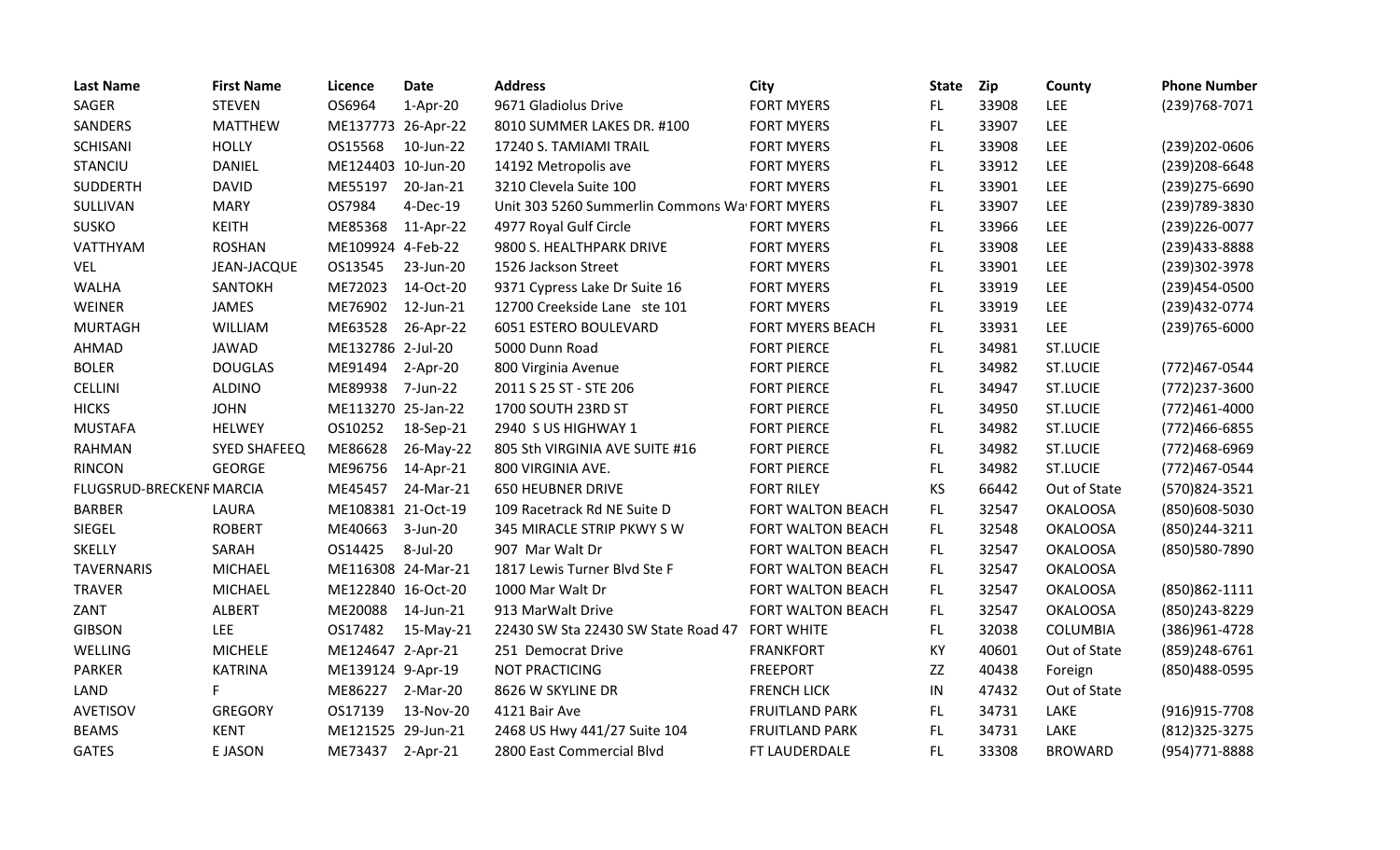| <b>Last Name</b>  | <b>First Name</b>  | Licence            | <b>Date</b>        | <b>Address</b>                                 | <b>City</b>        | <b>State</b> | Zip   | County          | <b>Phone Number</b> |
|-------------------|--------------------|--------------------|--------------------|------------------------------------------------|--------------------|--------------|-------|-----------------|---------------------|
| <b>HARAKE</b>     | ALI                | ME69018            | 28-Mar-21          | 1930 NE 47 STREET                              | FT LAUDERDALE      | FL.          | 33308 | <b>BROWARD</b>  | (954)938-9949       |
| <b>JACINTHE</b>   | <b>EDWIDGE</b>     |                    | ME109216 16-Aug-20 | 1347 S Andrews Ave                             | FT LAUDERDALE      | FL           | 33316 | <b>BROWARD</b>  | $(917)805 - 4510$   |
| KHANI             | <b>HOWARD</b>      | OS5076             | 30-Aug-20          | 2140 NE 26TH ST                                | FT LAUDERDALE      | FL.          | 33305 | <b>BROWARD</b>  | (954)396-3274       |
| <b>KINDYA</b>     | <b>MICHAEL</b>     |                    | ME132830 23-May-19 | 2307 West Broward Blvd                         | FT LAUDERDALE      | FL.          | 33312 | <b>BROWARD</b>  | (954)486-4045       |
| <b>SLAVIN</b>     | <b>HERBERT</b>     | ME36889            | 13-May-21          | 7200 W Comme WEST COMMERCIAL BL' FT LAUDERDALE |                    | FL           | 33319 | <b>BROWARD</b>  | (954)748-4991       |
| <b>STEIN</b>      | <b>JOEL</b>        | OS4707             | $1-Jul-20$         | 4109 N FEDERAL HIGHWAY                         | FT LAUDERDALE      | FL.          | 33308 | <b>BROWARD</b>  | (954) 563-2707      |
| WANDLER           | <b>KEVIN</b>       | ME110716 9-Dec-20  |                    | Suite 1800 100 SE Third Avenue                 | FT LAUDERDALE      | FL           | 33394 | <b>BROWARD</b>  | (754)300-3120       |
| <b>WILLIAMS</b>   | <b>KAREN</b>       | ME64916            | 22-May-21          | 3075 E COMMERCIAL BLVD                         | FT LAUDERDALE      | FL.          | 33308 | <b>BROWARD</b>  | (954)491-6200       |
| ZIMBERG           | <b>STEPHEN</b>     | ME77042            | 5-Jun-19           | 2830 NE 23rd Street                            | FT LAUDERDALE      | FL.          | 33305 | <b>BROWARD</b>  | (954)465-6745       |
| <b>BETANCOURT</b> | <b>FERNANDO</b>    | ME38573            | 2-Jun-20           | 3677 CENTRAL AVE                               | FT MYERS           | FL.          | 33901 | <b>LEE</b>      | (239)936-4494       |
| <b>BOND</b>       | WENDY              | ME92447            | 24-Jun-19          | 14271 Metropolis Ave Suite A                   | FT MYERS           | FL.          | 33912 | <b>LEE</b>      | (239) 939-7777      |
| <b>BRUHN</b>      | <b>DONALD</b>      | ME138717 3-Jan-21  |                    | 15620 McGregor Blvd. Suite 100                 | FT MYERS           | FL.          | 33908 | <b>LEE</b>      |                     |
| <b>DAITCH</b>     | <b>JONATHAN</b>    | ME60798            | 12-Jun-20          | 8255 COLLEGE PARKWAY                           | FT MYERS           | FL.          | 33919 | <b>LEE</b>      | (239)437-8000       |
| <b>DAVIS</b>      | PHILLIP            | ME51086            | 7-Aug-19           | 7560 WINKLER ROAD                              | FT MYERS           | FL.          | 33908 | <b>LEE</b>      | (239)454-6868       |
| <b>GIANG</b>      | <b>WILLIAM</b>     | ME146956 30-Aug-20 |                    | 1723 Whittling Court                           | FT MYERS           | FL           | 33901 | <b>LEE</b>      | (717) 614-5262      |
| PALLY             | <b>MADHAVA</b>     | ME42506            | 31-May-21          | 9230 Triana Terrace                            | FT MYERS           | FL           | 33912 | <b>LEE</b>      | (239)218-8400       |
| <b>PATRICK</b>    | <b>JOHN</b>        | ME63832            | 24-Mar-20          | 3788 HAROLD AVE                                | FT MYERS           | FL.          | 33901 | LEE             |                     |
| SATLOFF           | SARA               | ME113578 3-Sep-20  |                    | 7143 S Brentwood Rd                            | FT MYERS           | FL.          | 33919 | <b>LEE</b>      |                     |
| SOLIMAN           | <b>GEORGE</b>      | ME122098 15-Jun-21 |                    | 12670 Creekside Lane Ste 202                   | FT MYERS           | FL.          | 33919 | LEE             | (239)482-2663       |
| SONN              | <b>GREGORY</b>     | OS9176             | 5-Jan-22           | 15620 mcgregor blvd suite 100                  | FT MYERS           | FL.          | 33908 | <b>LEE</b>      | (239)689-6819       |
| <b>BOYKIN</b>     | <b>IAN</b>         | ME80735            | $3-May-22$         | 2000 NEBRASKA AVE                              | <b>FT PIERCE</b>   | FL.          | 34950 | <b>ST.LUCIE</b> | (772) 465-4444      |
| ZELINKA           | <b>MAUREEN</b>     | ME52169            | 29-Dec-20          | 4995 SOUTH US 1                                | <b>FT PIERCE</b>   | FL.          | 34982 | <b>ST.LUCIE</b> | (772) 465-3225      |
| <b>BRENT</b>      | <b>JOHN</b>        | ME92355            | 28-Jul-21          | 1032 MAR WALT DR SUITE 220                     | FT WALTON BEACH    | FL.          | 32547 | <b>OKALOOSA</b> | (850) 796-3737      |
| <b>GIVEN</b>      | <b>MICHAEL</b>     | ME58957            | 9-Feb-19           | 322 Racetrack Rd NE                            | FT WALTON BEACH    | FL.          | 32547 | <b>OKALOOSA</b> | (850) 863-3000      |
| <b>GARDELLA</b>   | WILLIAM            | ME129745 5-Oct-20  |                    | Lee Physcian Group                             | FT. MYERS          | FL.          | 33908 | <b>LEE</b>      | (239)343-6529       |
| <b>MARKOWITZ</b>  | <b>DAVID</b>       | ME116239 31-Jan-20 |                    | 13971 N. Cleveland Avenue                      | FT. MYERS          | FL           | 33903 | <b>LEE</b>      | (888) 908-0143      |
| BERNARD-PANTIN    | LESLEY-ANN         | ME81744            | 6-Jun-22           | 5200 NW 43rd Street                            | GAINESVILLE        | FL           | 32606 | <b>ALACHUA</b>  | (352)256-8220       |
| <b>BEYER</b>      | <b>JOEY</b>        | ME138332 29-Jan-21 |                    | 2610 NW 43rd Street                            | <b>GAINESVILLE</b> | FL.          | 32606 | <b>ALACHUA</b>  |                     |
| <b>BRAY</b>       | <b>CHRISTOPHER</b> | ME107284 7-Jun-20  |                    | 7485 SW 17TH Road                              | GAINESVILLE        | FL.          | 32607 | <b>ALACHUA</b>  | (352) 333-5700      |
| <b>BRILL</b>      | <b>ROGER</b>       | ME20528            | 10-Nov-20          | 6716 NW 11TH PLACE SUITE 100                   | GAINESVILLE        | FL.          | 32605 | <b>ALACHUA</b>  | (352)331-7987       |
| <b>CASCIO</b>     | <b>MATTHEW</b>     | OS14799            | $1$ -Jun-22        | 612 NW 101st ST                                | <b>GAINESVILLE</b> | FL.          | 32607 | <b>ALACHUA</b>  |                     |
| <b>DAVIS</b>      | <b>JUSTIN</b>      | ME88108            | 28-Dec-20          | 322 SW 4th Ave                                 | GAINESVILLE        | <b>FL</b>    | 32601 | <b>ALACHUA</b>  | (352)641-0123       |
| <b>DAVIS</b>      | <b>TERRI</b>       |                    | ME147104 20-Mar-21 | 9910 NW 57th Pl                                | <b>GAINESVILLE</b> | FL           | 32653 | <b>ALACHUA</b>  | (304) 322-1702      |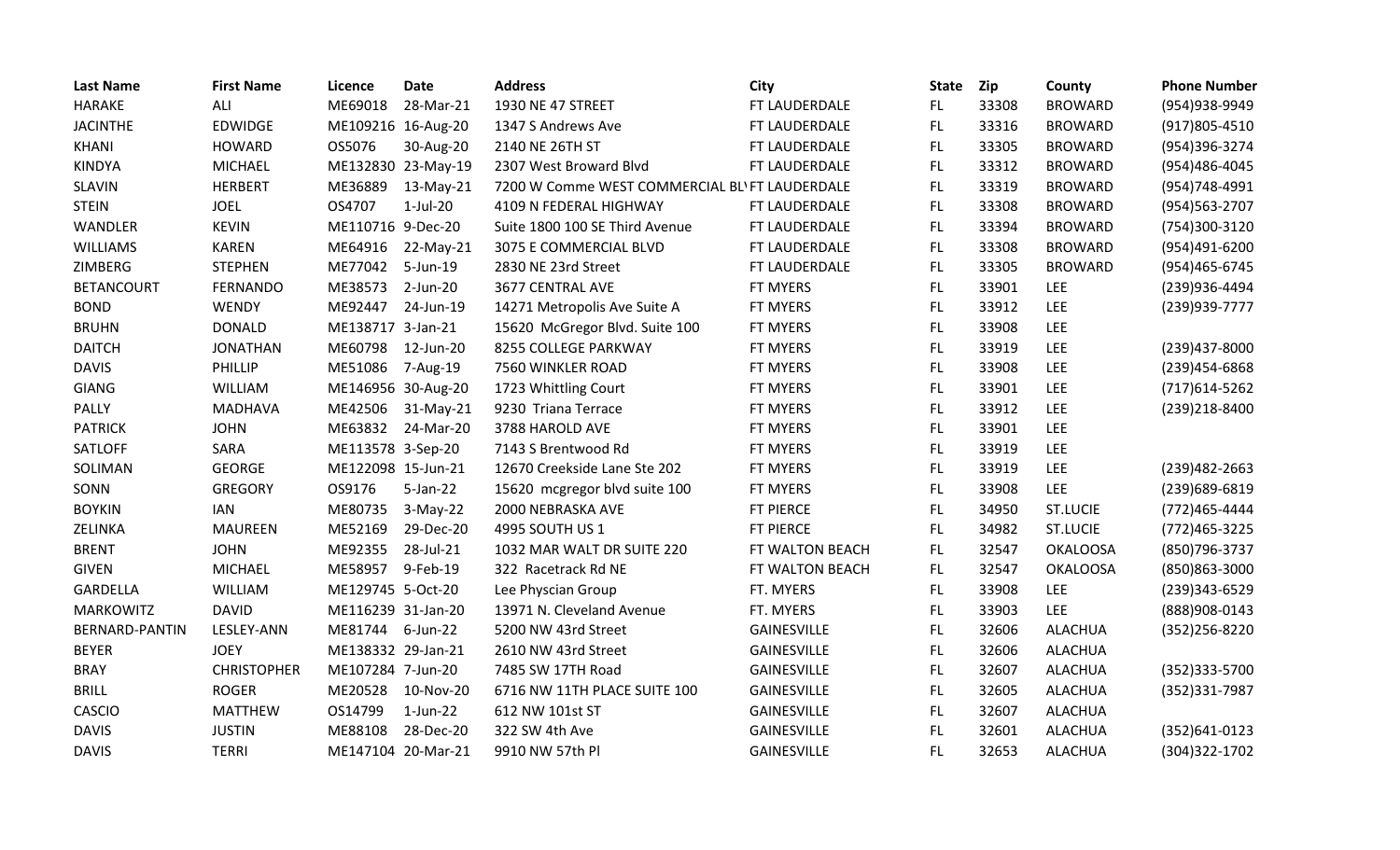| <b>Last Name</b>      | <b>First Name</b> | Licence            | <b>Date</b> | <b>Address</b>                  | <b>City</b>               | <b>State</b> | Zip   | County            | <b>Phone Number</b> |
|-----------------------|-------------------|--------------------|-------------|---------------------------------|---------------------------|--------------|-------|-------------------|---------------------|
| <b>DIAZ FERNANDEZ</b> | <b>VIRMARIE</b>   | ME135999 21-Oct-20 |             | 4881 NW 8th Ave Suite 1         | GAINESVILLE               | FL.          | 32605 | <b>ALACHUA</b>    | (352)308-1485       |
| <b>ELMIR</b>          | ZAHER             | ME102188 15-Oct-20 |             | 720 SW 2nd Ave #160A            | <b>GAINESVILLE</b>        | FL           | 32601 | <b>ALACHUA</b>    | (352)240-8000       |
| <b>KAYE</b>           | ALEXANDER         | ME75867            | 9-Jun-22    | 4750 SW 91 DR STE A             | GAINESVILLE               | FL.          | 32608 | <b>ALACHUA</b>    | (352)367-9602       |
| LAAUWE                | <b>KAREN</b>      | ME86303            | 18-Apr-22   | 4200 4200 NW 90th Blvd          | GAINESVILLE               | FL           | 32606 | <b>ALACHUA</b>    | $(352)378-2121$     |
| <b>NARDI</b>          | <b>CHARLES</b>    | ME71880            | 27-Aug-21   | 6021 NW FIRST PLACE             | GAINESVILLE               | <b>FL</b>    | 32607 | <b>ALACHUA</b>    | $(352)331 - 6015$   |
| <b>ODOCHA</b>         | <b>INNOCENT</b>   | ME86683            | 12-Jul-21   | 605 NE 1st Street               | <b>GAINESVILLE</b>        | FL.          | 32601 | <b>ALACHUA</b>    | (352) 371-3212      |
| <b>PINKERT</b>        | <b>STEVEN</b>     | ME117195 12-Sep-21 |             | 4300 SW 13TH ST                 | <b>GAINESVILLE</b>        | FL           | 32608 | <b>ALACHUA</b>    | $(352)374 - 5600$   |
| RIVAS                 | JASMINE           | ME148931 16-Jun-22 |             | 4343 West Newberry Road         | GAINESVILLE               | FL.          | 32607 | <b>ALACHUA</b>    |                     |
| <b>TOPPING</b>        | <b>DANIEL</b>     | ME117930 20-Dec-20 |             | 1600 SW ARCHER RD               | GAINESVILLE               | FL.          | 32610 | <b>ALACHUA</b>    |                     |
| WEINSTEIN             | <b>ALAN</b>       | OS8972             | 17-Mar-21   | 111 SE 1st Avenue               | GAINESVILLE               | FL.          | 32601 | <b>ALACHUA</b>    | (352) 792-6707      |
| <b>GARCIA</b>         | <b>ROLANDO</b>    | ME98642            | 10-Nov-19   | 13131 KINGS LAKE DR Suite 101   | <b>GIBSONTON</b>          | FL.          | 33534 | HILLSBOROUGH      | (813) 672-6092      |
| <b>AHMAD</b>          | <b>SYED</b>       | ME148379 11-Jun-21 |             | 1094 Cedar Swamp Road           | <b>GLEN HEAD</b>          | <b>NY</b>    | 11545 | Out of State      | (516)998-6830       |
| <b>DAVISON</b>        | <b>ROBERT</b>     | ME140424 20-Jan-21 |             | 3425 lake eastbrooke blvd       | <b>GRAND RAPIDS</b>       | MI           | 49546 | Out of State      | (850) 682-8261      |
| <b>PLATT</b>          | <b>GEORGE</b>     | ME54692            | 15-Jun-22   | 705 FERRIS STREET               | <b>GREEN COVE SPRINGS</b> | FL.          | 32043 | <b>CLAY</b>       | (904)284-4510       |
| <b>SCOTT</b>          | RANDALL           | OS11177            | 24-Dec-21   | 3189 US HWY 17                  | <b>GREEN COVE SPRINGS</b> | FL.          | 32043 | <b>CLAY</b>       | (904)621-0247       |
| <b>ANTON</b>          | <b>AMERICO</b>    | ME111152 29-Jan-22 |             | 6801 Lake Worth Road            | <b>GREENACRES</b>         | FL.          | 33467 | PALM BEACH        | (561)386-7455       |
| <b>JAVED</b>          | <b>MOHAMMAD</b>   | ME71079            | 13-May-22   | 6447 LAKE WORTH ROAD            | <b>GREENACRES</b>         | FL.          | 33463 | PALM BEACH        | (561) 762 - 2349    |
| <b>RATHBUN</b>        | <b>KATHLEEN</b>   | OS7267             | 8-Jun-22    | 4889 LAKE WORTH ROAD            | GREENACRES                | FL.          | 33463 | PALM BEACH        | (561)649-7532       |
| WHELIHAN              | <b>MAUREEN</b>    | ME66909            | 7-Feb-21    | 6801 LAKE WORTH ROAD            | GREENACRES                | FL           | 33467 | PALM BEACH        | (561)965-9559       |
| <b>BROWN</b>          | <b>RACHEL</b>     | ME107420 6-Jun-22  |             | 1290 Whisper Bay Blvd           | <b>GULF BREEZE</b>        | FL.          | 32563 | <b>SANTA ROSA</b> | (850)684-3445       |
| <b>HUDSON</b>         | <b>JANICE</b>     | ME85664            | 28-Jun-21   | 4570 Gulf Breeze Pkwy           | <b>GULF BREEZE</b>        | FL.          | 32563 | <b>SANTA ROSA</b> | (850)226-6803       |
| <b>RYSCHON</b>        | <b>TIMOTHY</b>    | ME126798 13-Jan-21 |             | 2 Portofino Dr                  | <b>GULF BREEZE</b>        | FL           | 32561 | <b>SANTA ROSA</b> | (720)900-0943       |
| <b>SHARP</b>          | <b>ELAINE</b>     | ME55013            | 27-May-21   | 1395 El Rito Dr                 | <b>GULF BREEZE</b>        | FL           | 32563 | <b>SANTA ROSA</b> | (850) 450-3854      |
| <b>VIGLIONE</b>       | <b>DEBORAH</b>    | ME65188            | 26-Jun-20   | 103 Nighting NIGHTINGALE LANE   | <b>GULF BREEZE</b>        | FL.          | 32561 | <b>SANTA ROSA</b> | (850)934-8138       |
| <b>GUTIERREZ</b>      | <b>VICTORIANO</b> | ME59211            | 8-Mar-19    | 1700 Baker Ave E                | <b>HAINES CITY</b>        | FL           | 33844 | <b>POLK</b>       | (863)519-7910       |
| <b>MOORE</b>          | JAMES             | ME121587 4-Sep-20  |             | 36. South. 5 th st              | <b>HAINES CITY</b>        | FL           | 33844 | <b>POLK</b>       | (321)624-4307       |
| <b>RAMOS COLON</b>    | <b>JANICE</b>     | <b>ACN866</b>      | 26-Mar-20   | 502 EAST HINSON AVE             | <b>HAINES CITY</b>        | FL.          | 33844 | <b>POLK</b>       |                     |
| <b>COOPER</b>         | <b>HARRY</b>      | OS4493             | 16-Jun-22   | 1250 EAST HALLANDALE BEACH BLVD | HALLANDALE                | <b>FL</b>    | 33009 | <b>BROWARD</b>    | (954) 456-3757      |
| <b>EXELBERT</b>       | <b>ERIC</b>       | ME104909 20-Jan-21 |             | 1117 EAST HALLANDALE BEACH BLVD | HALLANDALE                | FL.          | 33009 | <b>BROWARD</b>    | (954) 986-6345      |
| <b>BERGER</b>         | LAWRENCE          | ME51685            | 10-May-19   | 800 S.E. 4th Ave                | <b>HALLANDALE BEACH</b>   | FL.          | 33009 | <b>BROWARD</b>    | (305) 932-5551      |
| CONCILIO              | <b>IAN</b>        | ME78360            | 21-Feb-20   | 701 W. Hallandale Beach Blvd    | HALLANDALE BEACH          | FL.          | 33009 | <b>BROWARD</b>    | (786) 545-5666      |
| DI GIAMBERARDINO      | <b>ADRIANO</b>    | OS6641             | $1-Jul-20$  | STAT MEDICAL CLINIC             | <b>HALLANDALE BEACH</b>   | FL.          | 33009 | <b>BROWARD</b>    | (954)294-3879       |
| <b>JARVIS</b>         | <b>VINCENT</b>    | ME67064            | 6-Jun-22    | 3161 South Ocean Drive #1408    | <b>HALLANDALE BEACH</b>   | FL           | 33009 | <b>BROWARD</b>    | (917)690-3811       |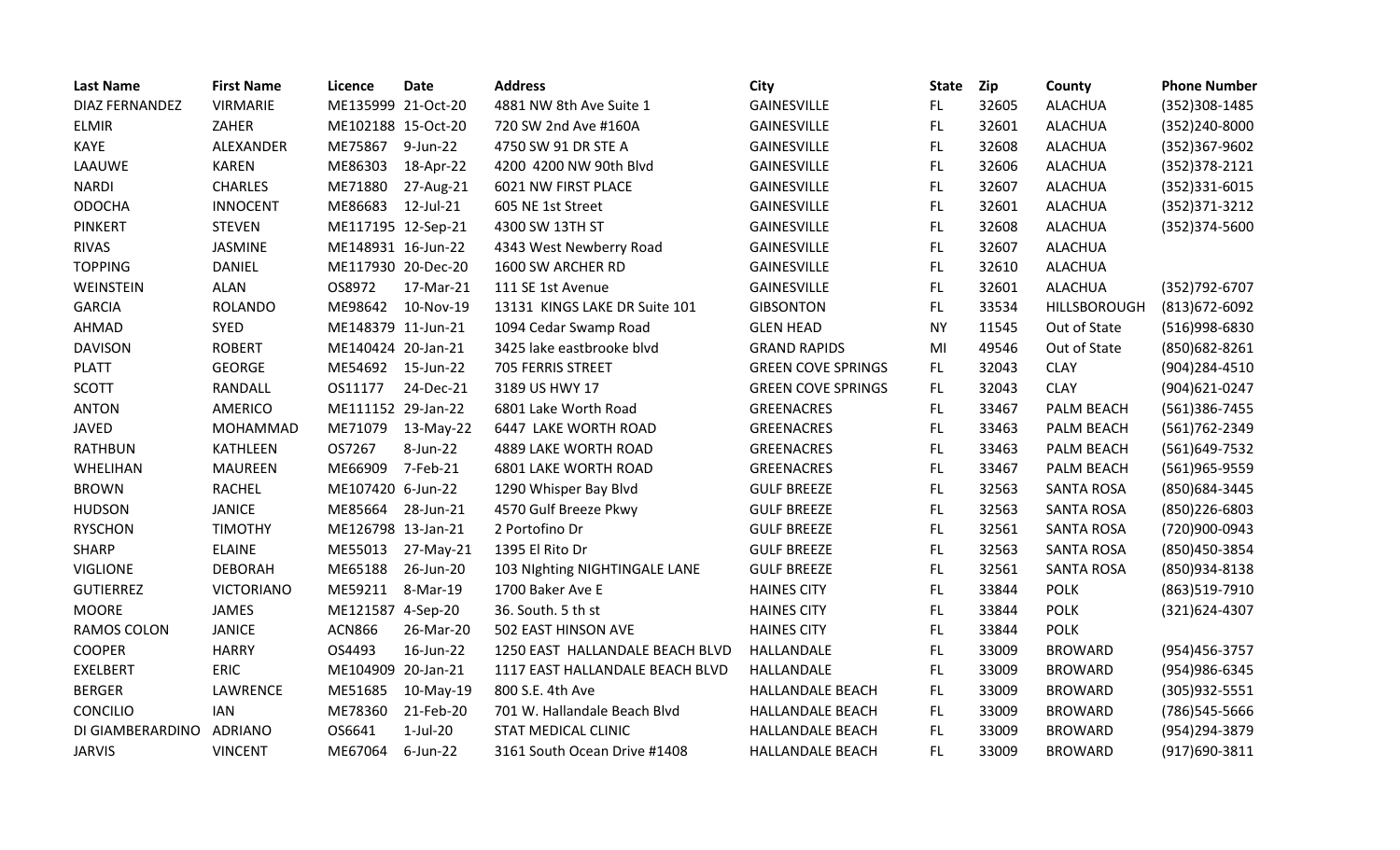| <b>Last Name</b>         | <b>First Name</b> | Licence            | <b>Date</b>        | <b>Address</b>                   | City                    | <b>State</b> | <b>Zip</b> | County         | <b>Phone Number</b> |
|--------------------------|-------------------|--------------------|--------------------|----------------------------------|-------------------------|--------------|------------|----------------|---------------------|
| <b>MCKENZIE</b>          | <b>MICHAEL</b>    | ME87219            | 31-Dec-20          | 200 East Hallandale Beach Blvd   | HALLANDALE BEACH        | FL.          | 33009      | <b>BROWARD</b> | (954)362-8677       |
| SALEI                    | <b>INESA</b>      | ME133066 5-Nov-20  |                    | 121 S 61st Terrace               | <b>HALLANDALE BEACH</b> | FL.          | 33023      | <b>BROWARD</b> | (954)998-3990       |
| <b>STARIKOV</b>          | ALBERT            | OS11645            | 21-May-19          | 1920 E Hallandale Beach          | HALLANDALE BEACH        | FL.          | 33009      | <b>BROWARD</b> | (954)204-0054       |
| LAJOIE                   | <b>MARILYN</b>    | ME87692            | 11-Jul-21          | 5535 Sun Hill Dr.                | HELENA                  | MT           | 59602      | Out of State   | $(132)128-7533$     |
| ALTAMIRANO               | <b>DARIO</b>      | OS8448             | 9-Mar-22           | 900 WEST 49TH ST.                | <b>HIALEAH</b>          | FL.          | 33012      | MIAMI-DADE     | (305)820-1944       |
| <b>BRZOBOHATY</b>        | <b>MIROSLAV</b>   | OS17489            | 23-Apr-22          | 1475 W 49th Place                | <b>HIALEAH</b>          | FL           | 33012      | MIAMI-DADE     | $(305)558 - 2500$   |
| GONZALEZ                 | <b>BLANCA</b>     | ME106369 25-Dec-20 |                    | 1435 W 49 PLACE                  | <b>HIALEAH</b>          | FL.          | 33012      | MIAMI-DADE     | (305) 987-5720      |
| HERNANDEZ                | <b>HUMBERTO</b>   | ME41864            | 21-Sep-20          | 900 W 49th S Suite 448           | <b>HIALEAH</b>          | FL.          | 33012      | MIAMI-DADE     | (305)885-3111       |
| HURTADO INFANTE          | <b>CARLOS</b>     | ME114897 11-Jul-19 |                    | 4160 west 16 ave suite 503       | <b>HIALEAH</b>          | FL.          | 33012      | MIAMI-DADE     | (305)364-5029       |
| <b>LEGASPI SAUTER</b>    | <b>ADRIAN</b>     | ME52094            | 5-Nov-20           | 7150 WEST 20TH AVE. SUITE 615    | <b>HIALEAH</b>          | FL.          | 33016      | MIAMI-DADE     | (305)820-6657       |
| MARTINEZ-LU              | <b>KIANFA</b>     | ME103812 29-Aug-21 |                    | 7100 W 20th Ave                  | <b>HIALEAH</b>          | FL           | 33016      | MIAMI-DADE     | (305)946-1995       |
| MUSTELIER POMARES ILEANA |                   | <b>ACN1318</b>     | 8-Oct-21           | 3805 West 20th Ave               | <b>HIALEAH</b>          | FL.          | 33012      | MIAMI-DADE     | (305) 557-2277      |
| <b>RAMOS CRUZ</b>        | <b>ALBERTO</b>    | ME131650 22-Apr-20 |                    | 167 W 23 RD ST                   | <b>HIALEAH</b>          | FL.          | 33010      | MIAMI-DADE     |                     |
| <b>RIVAS</b>             | <b>AGUSTIN</b>    | ME100281 29-Sep-20 |                    | 6500 W 4th ave                   | <b>HIALEAH</b>          | FL           | 33012      | MIAMI-DADE     | (786) 621-9777      |
| ROBAINA-GONZALEZ LUIS    |                   | <b>ACN913</b>      | 12-May-22          | 2337 WEST 76TH STREET            | <b>HIALEAH</b>          | FL           | 33016      | MIAMI-DADE     |                     |
| <b>SERPA</b>             | <b>JOHN</b>       | ME79847            | 30-Apr-20          | 1800 WEST 68TH STREET            | <b>HIALEAH</b>          | FL           | 33014      | MIAMI-DADE     | (305) 698-9077      |
| PRIETO-HERNANDEZ JOSE    |                   | ME54503            | 21-Apr-22          | 7600 West 20 th Avenue Suite 112 | <b>HIALEAH</b>          | FL           | 33016      | MIAMI-DADE     | (305)557-0000       |
| <b>BERNARD</b>           | <b>JOHNNY</b>     | ME96366            | 24-Dec-21          | 721 Ridgewood Avenue             | <b>HOLLY HILL</b>       | FL.          | 32117      | VOLUSIA        | (866) 737-9333      |
| ALEXANDRE                | <b>LUCIEN</b>     | ME128648 16-Sep-21 |                    | 4350 Sheridan Street             | <b>HOLLYWOOD</b>        | FL.          | 33021      | <b>BROWARD</b> | (954)322-8586       |
| ARNOLD                   | <b>DAVID</b>      | OS16416            | 31-Oct-19          | 1701 Fletcher St                 | <b>HOLLYWOOD</b>        | FL.          | 33020      | <b>BROWARD</b> | (208) 841-4552      |
| <b>BARRON</b>            | <b>HOWARD</b>     | ME20498            | 17-Jun-21          | 3700 WASHINGTON STREET #500A     | <b>HOLLYWOOD</b>        | <b>FL</b>    | 33021      | <b>BROWARD</b> | (954) 989-4700      |
| <b>BERENGUER</b>         | <b>RAMON</b>      | ME88240            | 20-Apr-21          | 7050 Taft Street                 | <b>HOLLYWOOD</b>        | FL.          | 33024      | <b>BROWARD</b> | (954)399-9014       |
| CASTELLANOS              | <b>PEDRO</b>      | ME141833 13-Aug-19 |                    | 6517 Taft St #101                | <b>HOLLYWOOD</b>        | FL.          | 33024      | <b>BROWARD</b> |                     |
| <b>CHILDRESS</b>         | <b>JOHN</b>       | ME95727            | 28-Apr-20          | 210 s federal highway            | <b>HOLLYWOOD</b>        | FL.          | 33020      | MIAMI-DADE     | (954)322-1110       |
| <b>DARCY</b>             | <b>SEAN</b>       |                    | ME132015 24-Mar-21 | 2750 N 29th Ave                  | <b>HOLLYWOOD</b>        | FL           | 33020      | <b>BROWARD</b> | (754)465-5607       |
| <b>FARBER</b>            | <b>STUART</b>     | ME40326            | 2-Nov-21           | 3560 NORTH 55TH AVENUE           | <b>HOLLYWOOD</b>        | FL.          | 33021      | <b>BROWARD</b> | $(954) -$           |
| FERNANDEZ                | <b>WIFREDO</b>    | ME129824 1-Jul-21  |                    | 4835 4835 Hollywood Blvd         | <b>HOLLYWOOD</b>        | FL           | 33021      | <b>BROWARD</b> | (954) 908-9177      |
| FERNANDEZ                | VANIA             | ME98334            | 30-Aug-21          | 3702 WASHINGTON STREET           | <b>HOLLYWOOD</b>        | FL.          | 33021      | <b>BROWARD</b> | (954) 272-2225      |
| <b>FRANCK</b>            | <b>GEDEN</b>      | ME133116 26-Apr-19 |                    | 1150 N 35th Avenue               | <b>HOLLYWOOD</b>        | FL.          | 33021      | <b>BROWARD</b> |                     |
| <b>HALL</b>              | <b>ANTHONY</b>    | ME67040            | 25-May-22          | 1685 South State Road 7          | <b>HOLLYWOOD</b>        | FL.          | 33023      | <b>BROWARD</b> | (954)459-4600       |
| <b>HOSEIN</b>            | KHADIL            | ME138297 8-Feb-22  |                    | 3501 Johnson Street              | <b>HOLLYWOOD</b>        | FL.          | 33021      | <b>BROWARD</b> |                     |
| JIMENEZ GOMEZ            | <b>ANDRES</b>     | ME137760 29-Apr-22 |                    | 1150 N 35th Avenue               | <b>HOLLYWOOD</b>        | FL           | 33021      | <b>BROWARD</b> | (954) 265 - 2423    |
| <b>KING</b>              | <b>DEREK</b>      | ME135881 2-Apr-22  |                    | 4302 Hollywood Blvd #267         | <b>HOLLYWOOD</b>        | <b>FL</b>    | 33021      | <b>BROWARD</b> |                     |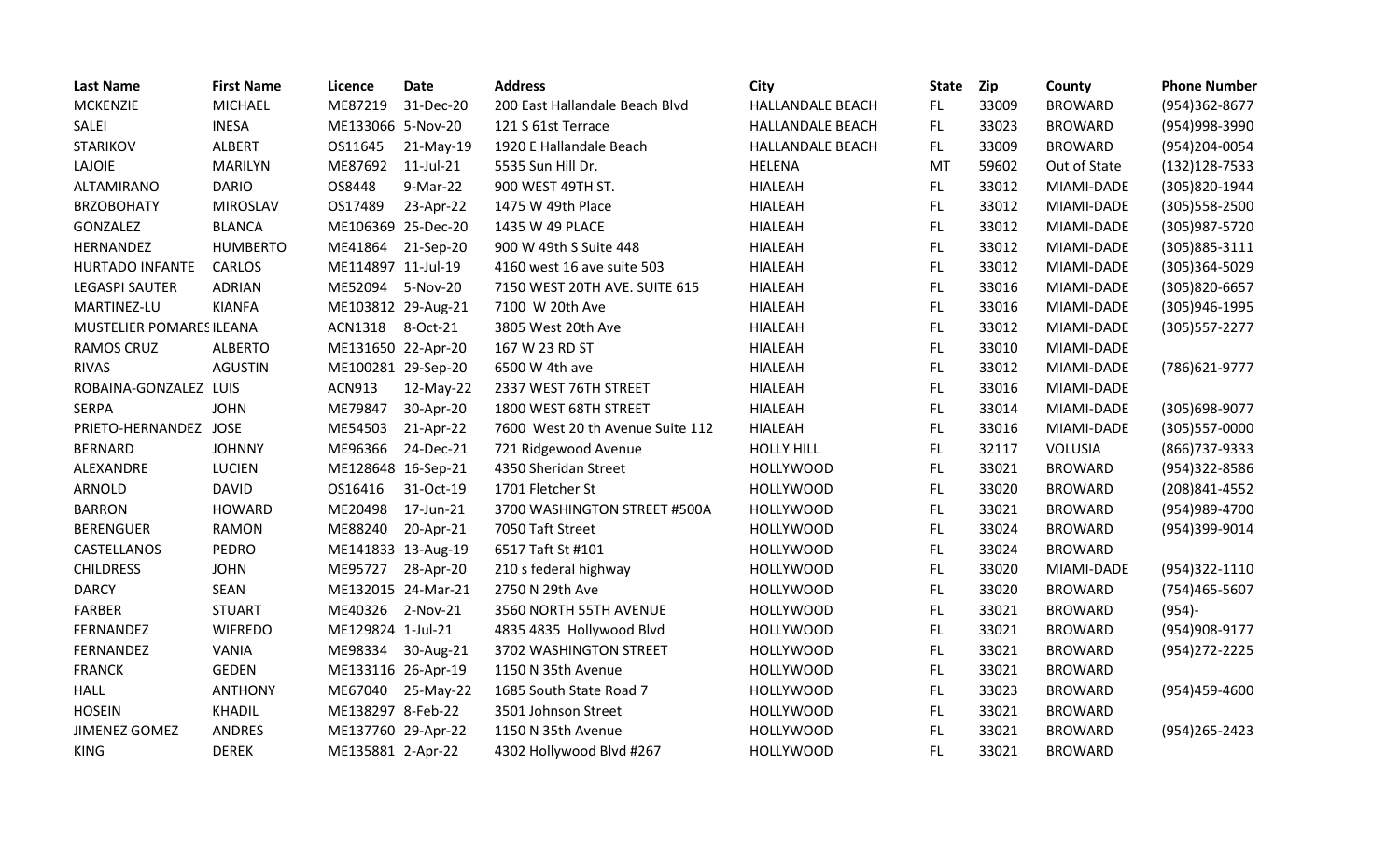| <b>Last Name</b> | <b>First Name</b> | Licence            | <b>Date</b>        | <b>Address</b>                    | City                      | <b>State</b> | Zip   | County         | <b>Phone Number</b> |
|------------------|-------------------|--------------------|--------------------|-----------------------------------|---------------------------|--------------|-------|----------------|---------------------|
| <b>MOORE</b>     | <b>JOSHUA</b>     | ME133312 4-Sep-20  |                    | 4305 Grant St                     | <b>HOLLYWOOD</b>          | FL.          | 33021 | <b>BROWARD</b> | (305)336-8080       |
| <b>REYES</b>     | <b>RENE</b>       | ME84793            | 24-Feb-20          | 3700 WASHINGTON STREET            | <b>HOLLYWOOD</b>          | <b>FL</b>    | 33021 | <b>BROWARD</b> | (954) 983-3233      |
| <b>ROTH</b>      | <b>HARVEY</b>     | ME64837            | 31-Dec-21          | 3829 Hollywood Boulevard          | <b>HOLLYWOOD</b>          | <b>FL</b>    | 33021 | <b>BROWARD</b> | (954) 964-9528      |
| SOFAT            | <b>ATUL</b>       |                    | ME125887 23-May-20 | 3501 Johnson St                   | <b>HOLLYWOOD</b>          | <b>FL</b>    | 33021 | <b>BROWARD</b> | (954) 265-6959      |
| <b>STEINER</b>   | <b>DAVID</b>      | ME65956            | 18-May-22          | 3700 WASHINGTON STREET            | <b>HOLLYWOOD</b>          | <b>FL</b>    | 33021 | <b>BROWARD</b> | (954)989-4700       |
| <b>THROWER</b>   | ANGELO            | ME57979            | 9-Oct-19           | 3351 N UNIVERSITY DRIVE           | <b>HOLLYWOOD</b>          | <b>FL</b>    | 33024 | <b>BROWARD</b> | (305) 757-9797      |
| <b>ALEA</b>      | <b>TODD</b>       | ME86935            | 28-Nov-19          | 925 N.E. 30TH TERRACE             | HOMESTEAD                 | <b>FL</b>    | 33033 | MIAMI-DADE     | (786) 243-2950      |
| <b>DELGADO</b>   | <b>MARIA</b>      | ME65520            | $2-Jan-22$         | 43 NE 15TH ST                     | HOMESTEAD                 | FL           | 33030 | MIAMI-DADE     | (786) 243-1909      |
| PALMA            | ALEXANDER         | ME116475 11-Sep-19 |                    | 975 Baptist Way                   | HOMESTEAD                 | FL.          | 33033 | MIAMI-DADE     | (954) 240-2572      |
| PEREZ            | <b>RICARDO</b>    | ME109154 7-Oct-21  |                    | 125 homestead health and wellness | HOMESTEAD                 | FL           | 33030 | MIAMI-DADE     |                     |
| <b>TALEBI</b>    | <b>TONY</b>       |                    | ME99101 11-May-20  | 151 NW 11TH STREET SUITE 304E     | HOMESTEAD                 | FL.          | 33030 | MIAMI-DADE     | (786)504-3084       |
| <b>BALDWIN</b>   | <b>ALICIA</b>     | OS14730            | 14-May-18          | 478 Founders Park Drive East      | <b>HOOVER</b>             | AL           | 35226 | Out of State   | (205) 824-3225      |
| <b>ROBERTS</b>   | <b>EVANS</b>      | ME132844 22-Jun-19 |                    | 1978 Industrial Blvd              | <b>HOUMA</b>              | LA           | 70363 | Out of State   | (504)278-3411       |
| <b>SCHNELL</b>   | <b>MARTIN</b>     | ME62430            | 19-Jan-20          | 9400 San Jose Blvd.               | <b>HOWEY IN THE HILLS</b> | <b>FL</b>    | 34737 | LAKE           | (863) 202-0076      |
| <b>AJIBOLA</b>   | <b>OLAKUNLE</b>   | ME112602 14-Dec-21 |                    | 13235 state rd 52                 | <b>HUDSON</b>             | <b>FL</b>    | 34669 | <b>PASCO</b>   | (727) 378-8503      |
| <b>EMANDI</b>    | <b>VENKATA</b>    | ME40043            | 9-Sep-20           | 7615 Jacque road                  | <b>HUDSON</b>             | <b>FL</b>    | 34667 | <b>PASCO</b>   | (727)697-0100       |
| <b>HASHIM</b>    | <b>MARK</b>       | ME74355            | 29-Dec-20          | 7412 COMMUNITY COURT              | <b>HUDSON</b>             | FL           | 34667 | <b>PASCO</b>   | (727)861-1000       |
| <b>JIBAWI</b>    | ABDEL KARIM       | ME125248 22-Jul-20 |                    | 13235 STATE ROAD 52 SUITE 102     | <b>HUDSON</b>             | <b>FL</b>    | 34669 | <b>PASCO</b>   | (727) 378-8503      |
| <b>RUIZ</b>      | <b>ESTEBAN</b>    | ME53805            | 27-Jan-21          | 13910 FIVAY ROAD Suite 15         | <b>HUDSON</b>             | <b>FL</b>    | 34667 | <b>PASCO</b>   | (727)484-6169       |
| <b>PUERTO</b>    | <b>JUAN</b>       | ME42490            | 25-May-22          | 555 N. 15TH STREET                | IMMOKALEE                 | <b>FL</b>    | 34142 | <b>COLLIER</b> | (239) 657-2779      |
| GROSSMAN         | ANDREW            | ME117019 27-Apr-21 |                    | 878 N Miramar Avenue (rt A1A)     | <b>INDIALANTIC</b>        | <b>FL</b>    | 32903 | <b>BREVARD</b> | (973)886-0045       |
| ST. CLAIR        | <b>DOUGLAS</b>    | ME69436            | 20-Jun-20          | 325 5TH AVENEUE Suite 204         | <b>INDIALANTIC</b>        | FL           | 32903 | <b>BREVARD</b> | (321)821-4889       |
| <b>MCCORMICK</b> | LAURIE            | ME130652 16-Aug-21 |                    | Rein Center                       | <b>IOWA CITY</b>          | IA           | 52245 | Out of State   | (319)400-1311       |
| <b>ALFONSO</b>   | <b>JUSTIN</b>     | ME145433 5-Aug-21  |                    | 10475 Centurion Pkwy N.           | <b>JACKSONVILLE</b>       | FL           | 32256 | <b>DUVAL</b>   | (904) 223-3321      |
| <b>ANTIPORDA</b> | <b>GLORIOSA</b>   | ME47869            | 13-Apr-20          | 9770 Baymeadows Rd Suite 141      | <b>JACKSONVILLE</b>       | FL           | 32256 | <b>DUVAL</b>   | (904)374-1446       |
| <b>BAKER</b>     | LAURA             | ME79370            | 27-Jan-21          | 5105 BOWDEN RD.                   | JACKSONVILLE              | <b>FL</b>    | 32216 | <b>DUVAL</b>   | (904)374-0260       |
| <b>BARSUKOVA</b> | <b>TATIANA</b>    | ME115383 17-Nov-20 |                    | 7825 Baymeadows Way               | <b>JACKSONVILLE</b>       | FL.          | 32256 | <b>DUVAL</b>   | (904)390-4600       |
| <b>BARTON</b>    | WILLIAM           | ME41164            | 15-Oct-19          | 3781 San Jose Place               | <b>JACKSONVILLE</b>       | FL.          | 32257 | <b>DUVAL</b>   | (904)862-6869       |
| <b>BEADLING</b>  | <b>BRENT</b>      | ME69283            | 22-Jan-22          | 7880 Gate Parkway                 | JACKSONVILLE              | <b>FL</b>    | 32256 | <b>DUVAL</b>   | (904)204-5250       |
| <b>BIKELLE</b>   | <b>BIH</b>        | ME122682 21-Dec-21 |                    | 3101 University Blvd S            | <b>JACKSONVILLE</b>       | FL.          | 32216 | <b>DUVAL</b>   | (904)886-0361       |
| <b>BOLGER</b>    | WILLIAM           | ME104254 24-Apr-20 |                    | Faculty Clin UF Health            | JACKSONVILLE              | <b>FL</b>    | 32209 | <b>DUVAL</b>   | (904) 729-1969      |
| <b>BOORAS</b>    | <b>CHARLES</b>    | ME40719            | 19-Mar-21          | 6426 Bowden Rd. STE #201          | <b>JACKSONVILLE</b>       | <b>FL</b>    | 32216 | <b>DUVAL</b>   | (904)420-3703       |
| <b>BREMER</b>    | <b>NICHOLAS</b>   | ME126043 20-Nov-20 |                    | 10475 CENTURION PKWY N.           | <b>JACKSONVILLE</b>       | FL           | 32256 | <b>DUVAL</b>   | (904)223-3321       |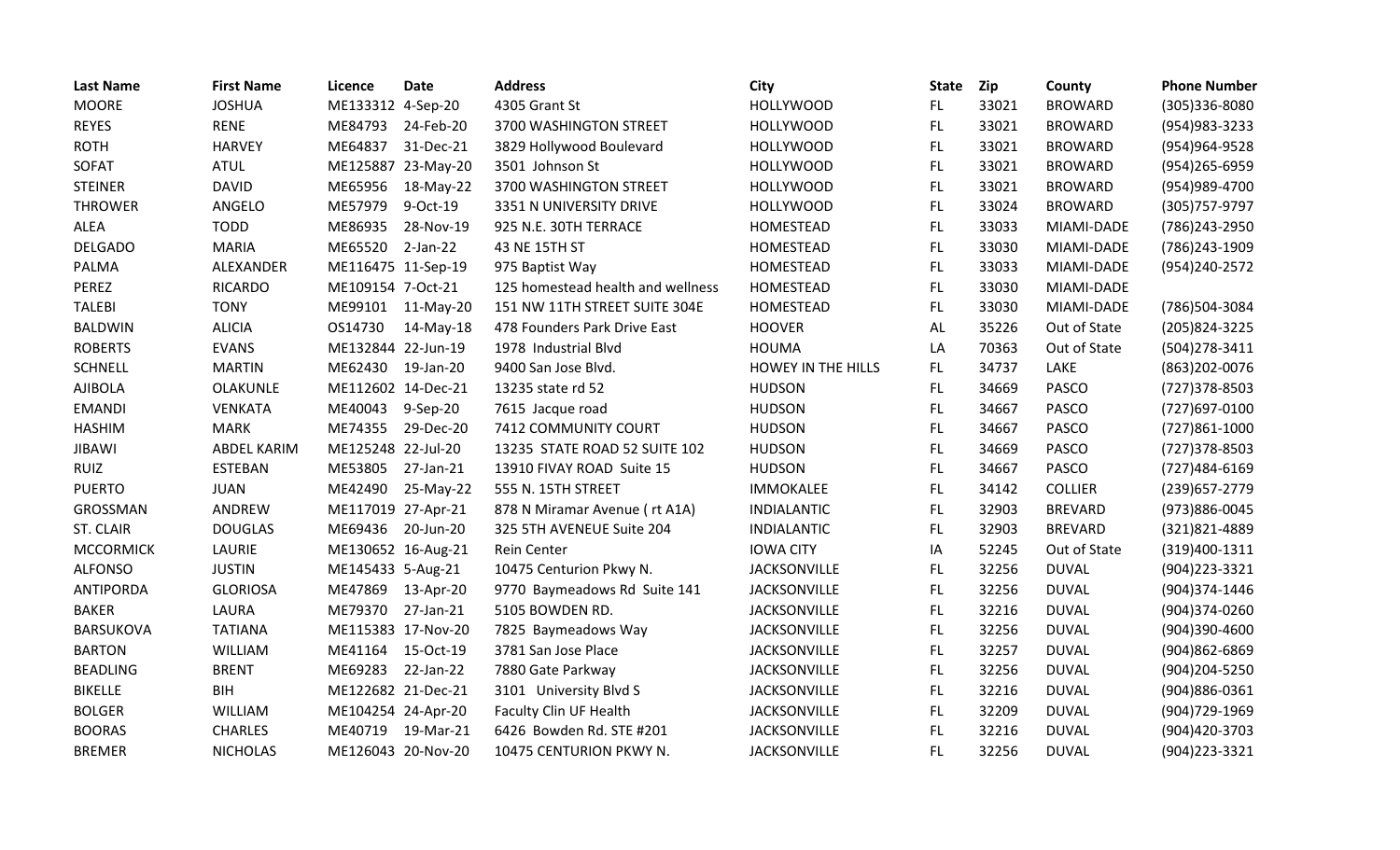| <b>Last Name</b>        | <b>First Name</b>  | Licence            | <b>Date</b>        | <b>Address</b>                                 | City                | <b>State</b> | Zip   | County       | <b>Phone Number</b> |
|-------------------------|--------------------|--------------------|--------------------|------------------------------------------------|---------------------|--------------|-------|--------------|---------------------|
| <b>BURNS</b>            | <b>PATRICK</b>     | OS9421             | 17-Jan-20          | 2700 RIVERSIDE AVENUE                          | JACKSONVILLE        | FL.          | 32205 | <b>DUVAL</b> | (904)900-4777       |
| <b>CAUDILL</b>          | <b>JEFFREY</b>     | ME88799            | 21-Dec-21          | 5851 TIMUQUANA RD. #401                        | <b>JACKSONVILLE</b> | FL.          | 32210 | <b>DUVAL</b> | (904)317-5069       |
| <b>CHALHOUB</b>         | FADI               | ME82883            | 25-Feb-20          | 2436 UNIVERSITY BLVD W                         | JACKSONVILLE        | FL           | 32217 | <b>DUVAL</b> | (904)304-7404       |
| CHETAN                  | <b>SHASHI</b>      | ME91712            | 29-Apr-19          | 1 Shircliff Way                                | JACKSONVILLE        | FL           | 32204 | <b>DUVAL</b> |                     |
| <b>CHOPRA</b>           | <b>SHAWN</b>       | ME109109 22-Jun-21 |                    | 8773 Perimeter Park Court                      | <b>JACKSONVILLE</b> | FL.          | 32216 | <b>DUVAL</b> | (904)493-3390       |
| CORDERO- LOPERENA DIANA |                    | ME57227            | 28-Jul-21          | 8563 Argyle Business Loop                      | <b>JACKSONVILLE</b> | FL           | 32244 | <b>DUVAL</b> | (904)802-7048       |
| <b>COVINGTON</b>        | <b>DONALD</b>      |                    | ME114887 13-May-19 | 1 Shircliff Way                                | JACKSONVILLE        | FL           | 32204 | <b>DUVAL</b> |                     |
| <b>CRUMP</b>            | <b>JOHN</b>        | ME46878            | 17-Aug-21          | 3781 San Jose Place Ste 27                     | <b>JACKSONVILLE</b> | FL.          | 32257 | <b>DUVAL</b> | (904)862-6869       |
| <b>DE PADUA</b>         | <b>NAPOLEON</b>    | ME40865            | 26-Apr-22          | 9951 Atlantic Blvd                             | JACKSONVILLE        | FL           | 32225 | <b>DUVAL</b> |                     |
| <b>DE PADUA</b>         | <b>ROBERT</b>      | ME46411            | 24-Aug-20          | 9951 Atlantic Blvd                             | <b>JACKSONVILLE</b> | FL.          | 32225 | <b>DUVAL</b> | (904)302-7002       |
| <b>DEVEAU</b>           | <b>MICHAEL</b>     |                    | ME131282 17-Mar-21 | 4085 University Blvd S                         | JACKSONVILLE        | FL.          | 32216 | <b>DUVAL</b> | (904)448-4174       |
| <b>DOSHI</b>            | NITINKUMAR         | ME144146 3-May-20  |                    | 5220 Belfort Rd                                | JACKSONVILLE        | FL           | 32256 | <b>DUVAL</b> |                     |
| <b>DRAGUN</b>           | <b>JOANNE</b>      | ME71821            | 9-Sep-19           | 7751 BAYMEADOWS RD E                           | JACKSONVILLE        | FL.          | 32256 | <b>DUVAL</b> | (904) 645-5045      |
| <b>DULUC-PEREZ</b>      | <b>LOURDES</b>     | <b>ACN1235</b>     | 2-Aug-21           | 1100 CESERY BLVD                               | <b>JACKSONVILLE</b> | FL           | 32211 | <b>DUVAL</b> |                     |
| EDWARDS-CRAWFORIKAREN   |                    | ME84711            | 20-Jan-22          | 1215 Dunn Avenue                               | <b>JACKSONVILLE</b> | FL.          | 32218 | <b>DUVAL</b> | (904) 757-1998      |
| <b>EISENBERG</b>        | <b>IRIS</b>        | ME32409            | 8-Mar-19           | 4051 Atlantic Blvd                             | <b>JACKSONVILLE</b> | FL.          | 32207 | <b>DUVAL</b> | (904)751-9491       |
| <b>EL-HAJJAR</b>        | <b>DANY</b>        | ME91202            | 26-Feb-20          | 820 PRUDENTIAL DR                              | JACKSONVILLE        | FL           | 32207 | <b>DUVAL</b> | (904) 202-3860      |
| <b>FOLTZ</b>            | <b>JERRY</b>       | ME95194            | 16-Jun-22          | 4796 Hodges Blvd Unit 101                      | JACKSONVILLE        | FL           | 32224 | <b>DUVAL</b> | (904)449-7246       |
| <b>GAMMARANO</b>        | <b>CHRISTOPHER</b> | ME141579 23-Dec-20 |                    | BOX 17726                                      | <b>JACKSONVILLE</b> | FL.          | 32245 | <b>DUVAL</b> |                     |
| <b>GHATA</b>            | GHASSAN            | ME26102            | 4-May-20           | <b>BEACH BLVD</b>                              | JACKSONVILLE        | FL           | 32216 | <b>DUVAL</b> |                     |
| <b>GOLDEN</b>           | <b>MARLA</b>       | OS5788             | 21-Mar-19          | 12627 San Jose Boulevard                       | <b>JACKSONVILLE</b> | FL.          | 32223 | <b>DUVAL</b> | (904)260-1070       |
| <b>GRANT</b>            | <b>NAKISH</b>      | ME140616 18-Jun-20 |                    | 3625 Univeristy Blvd S                         | <b>JACKSONVILLE</b> | FL.          | 32216 | <b>DUVAL</b> |                     |
| <b>HALPERIN</b>         | ANDREW             | ME62735            | 19-Feb-20          | 10946 Kentworth Way                            | JACKSONVILLE        | FL.          | 32256 | <b>DUVAL</b> | $(904)357-0218$     |
| <b>HANES</b>            | <b>MICHAEL</b>     |                    | ME121093 26-Nov-20 | 10475 CENTURION PARKWAY NORTH                  | <b>JACKSONVILLE</b> | FL.          | 32256 | <b>DUVAL</b> | (904) 223 - 3321    |
| HARPER-NIMOCK           | <b>LYNN</b>        | ME46441            | 7-Feb-20           | 654 Cassat Avenue                              | <b>JACKSONVILLE</b> | FL.          | 32205 | <b>DUVAL</b> | (904) 977-0065      |
| <b>HESSEN</b>           | HOSSAM             | ME72932            | 20-Mar-19          | 3625 UNIVERSITY BLVD S.                        | JACKSONVILLE        | FL           | 32216 | <b>DUVAL</b> | (904)702-6111       |
| <b>IRWIN</b>            | <b>FRANKLIN</b>    |                    | ME115817 10-Mar-20 | 11555 CENTRAL PARKWAY                          | <b>JACKSONVILLE</b> | FL.          | 32224 | <b>DUVAL</b> | (904) 265-7755      |
| <b>JACKSON</b>          | <b>MARK</b>        | ME142795 9-Jun-21  |                    | 3010 Jolly Road                                | <b>JACKSONVILLE</b> | FL.          | 32207 | <b>DUVAL</b> |                     |
| <b>JIMENEZ</b>          | <b>ALEXIS</b>      |                    | ME105097 31-May-21 | 4796 Hodges Boulevard Suite 101                | JACKSONVILLE        | FL.          | 32224 | <b>DUVAL</b> | (904)449-7246       |
| <b>JOYNER</b>           | JAMES              | ME85143            | 20-Feb-20          | 10058 Baymeadows Road                          | <b>JACKSONVILLE</b> | FL.          | 32256 | <b>DUVAL</b> | (904) 636-5400      |
| <b>KHANNA</b>           | <b>PARVEEN</b>     | ME87424            | 29-Jan-21          | 10250 Normandy Boulevard Suite 703             | JACKSONVILLE        | FL           | 32221 | <b>DUVAL</b> | (904)495-7200       |
| <b>KOSTUR</b>           | ALEXANDRA          |                    | ME100724 24-Aug-20 | 7807 BAYMEADOWS ROAD EAST Suite 2 JACKSONVILLE |                     | FL           | 32256 | <b>DUVAL</b> | (904)446-9991       |
| LASKI                   | <b>HAROLD</b>      | ME39033 1-Mar-20   |                    | <b>3604 SOUTHSIDE BLVD</b>                     | <b>JACKSONVILLE</b> | <b>FL</b>    | 32216 | <b>DUVAL</b> | (904)641-4411       |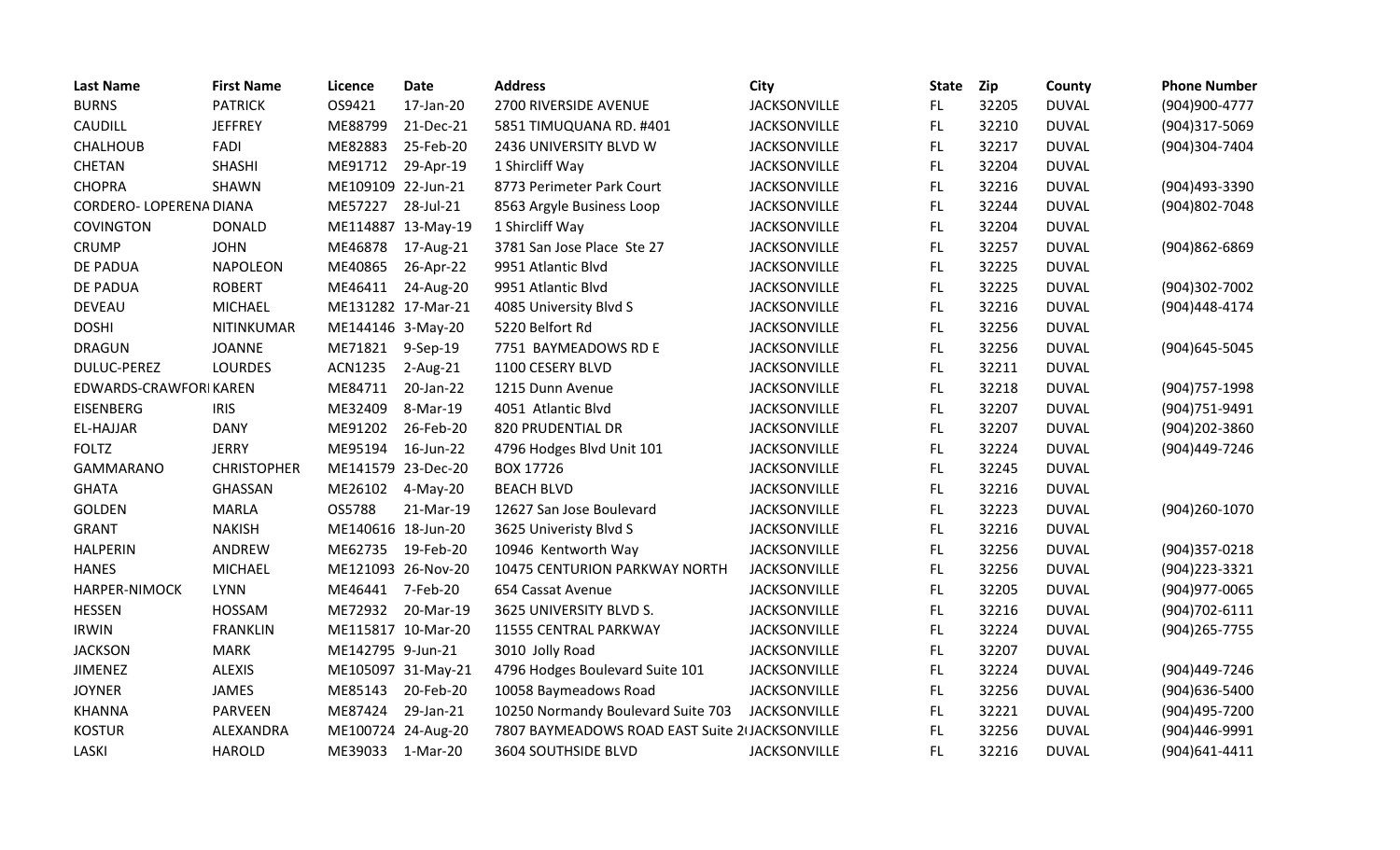| <b>Last Name</b> | <b>First Name</b>  | Licence            | Date        | <b>Address</b>                       | City                | <b>State</b> | Zip   | County          | <b>Phone Number</b> |
|------------------|--------------------|--------------------|-------------|--------------------------------------|---------------------|--------------|-------|-----------------|---------------------|
| LONG             | <b>JOHN</b>        | ME63156            | 21-Aug-20   | 14534 Old St. Augustine Road Medical | <b>JACKSONVILLE</b> | FL.          | 32258 | <b>DUVAL</b>    | (904)271-6739       |
| <b>MANEES</b>    | <b>CHRISTOPHER</b> | ME121992 15-Sep-19 |             | 280 Dundas Drive                     | <b>JACKSONVILLE</b> | FL.          | 32218 | <b>DUVAL</b>    | (512) 537-5982      |
| <b>MANN</b>      | <b>JUSTIN</b>      | ME128030 16-Dec-21 |             | 10475 Centurion Pkwy N Ste 201       | JACKSONVILLE        | FL.          | 32256 | <b>DUVAL</b>    | (904) 223 - 3321    |
| <b>MANOHAR</b>   | <b>SHONITH</b>     | ME66980            | 19-Apr-20   | FLORIDA REGIONAL PAIN MGMT PA        | JACKSONVILLE        | FL.          | 32256 | <b>DUVAL</b>    | (904) 737-7246      |
| <b>MARCOM</b>    | <b>RODNEY</b>      | OS3739             | 19-Aug-20   | 12276 SAN JOSE BLVD                  | <b>JACKSONVILLE</b> | FL           | 32223 | <b>DUVAL</b>    | (904)268-9266       |
| <b>MARS</b>      | <b>DONALD</b>      | ME20357            | 24-Feb-20   | 9901 San Jose Boulevard              | JACKSONVILLE        | <b>FL</b>    | 32257 | <b>DUVAL</b>    | (888)908-0143       |
| <b>MCNAMARA</b>  | <b>GREGORY</b>     | ME89083            | 15-Feb-21   | 9889 GATE PARKWAY NORTH              | <b>JACKSONVILLE</b> | FL           | 32246 | <b>DUVAL</b>    | (904) 885-1876      |
| <b>MITCHELL</b>  | <b>KIA</b>         | ME94137            | 19-Feb-20   | 11555 CENTRAL PARKWAY                | JACKSONVILLE        | FL           | 32224 | <b>DUVAL</b>    | (904)747-3800       |
| <b>MODEL</b>     | <b>DMITRIY</b>     | ME88320            | 8-Jul-21    | 1633 RACETRACK ROAD 101              | <b>JACKSONVILLE</b> | FL           | 32259 | ST.JOHNS        | (904)230-6988       |
| <b>NEWTON</b>    | <b>TEREL</b>       | ME109638 30-Jun-21 |             | <b>10175 FORTUNE PARKWAY</b>         | <b>JACKSONVILLE</b> | <b>FL</b>    | 32256 | <b>DUVAL</b>    | (727) 219-0772      |
| OKIE             | ALLEN              | ME45317            | 26-Mar-21   | <b>PARK STREET</b>                   | JACKSONVILLE        | FL.          | 32204 | <b>DUVAL</b>    | (904)389-0444       |
| <b>OLIVER</b>    | WARREN             | OS11743            | 15-Jan-22   | 13500 Sutton Park Dr S               | <b>JACKSONVILLE</b> | FL.          | 32224 | <b>DUVAL</b>    | (904) 874-5775      |
| <b>PATEL</b>     | <b>VISHAL</b>      | ME121788 7-Apr-22  |             | 8833 perimeter Park Blvd             | JACKSONVILLE        | FL.          | 32216 | <b>DUVAL</b>    | (904) 687-1055      |
| PEEL             | <b>JEFFREY</b>     | ME121861 25-Jan-21 |             | 4500 San Pablo Rd S                  | JACKSONVILLE        | FL           | 32224 | <b>DUVAL</b>    | (904) 953-2000      |
| PHAM             | <b>BAO</b>         | OS7296             | $6$ -Jun-22 | <b>6816 SOUTHPOINT PARKWAY</b>       | <b>JACKSONVILLE</b> | <b>FL</b>    | 32216 | <b>DUVAL</b>    | (904) 527-3135      |
| <b>POLLAK</b>    | SANFORD            | OS5198             | 21-Jul-20   | Ronin Medical Staffing Inc           | JACKSONVILLE        | FL.          | 32256 | <b>DUVAL</b>    | (904) 571-7475      |
| <b>PULIDO</b>    | <b>RENE</b>        | ME103456 19-Apr-21 |             | 2624 ATLANTIC BLVD                   | <b>JACKSONVILLE</b> | FL           | 32207 | <b>DUVAL</b>    | (904)513-3240       |
| <b>REDDY</b>     | SATHAVARAM         | ME141290 8-Nov-21  |             | 10475 CENTURION PARKWAY NORTH        | <b>JACKSONVILLE</b> | FL.          | 32256 | <b>DUVAL</b>    | (904) 223 - 3321    |
| REHMAN           | ARKAM              | ME84002            | 6-Apr-22    | 2570 Atlantic Blvd                   | <b>JACKSONVILLE</b> | <b>FL</b>    | 32207 | <b>DUVAL</b>    | (904) 651-8206      |
| REIMER           | <b>RONALD</b>      | ME48889            | 13-Sep-21   | 11555 Central Parkway Ste 201        | JACKSONVILLE        | FL.          | 32224 | <b>DUVAL</b>    | (904)300-2809       |
| <b>REZA</b>      | MOHAMMED           | ME115865 23-May-21 |             | 4615 Philips Highway Ste 3           | <b>JACKSONVILLE</b> | FL.          | 32207 | <b>DUVAL</b>    | (904)508-0710       |
| <b>SALEK</b>     | <b>DAVID</b>       | ME120992 9-Feb-21  |             | 10475 Centurion Pkwy N Suite 201     | <b>JACKSONVILLE</b> | FL           | 32256 | <b>DUVAL</b>    | (904) 223 - 3321    |
| <b>SCARLETT</b>  | JEWEL              | ME57899 13-Aug-21  |             | 5851 Timuquana Rd.                   | JACKSONVILLE        | FL           | 32210 | <b>DUVAL</b>    | (904)624-9422       |
| <b>SCOTT</b>     | <b>KRISTIN</b>     | ME110618 23-Feb-22 |             | 9143 PHILIPS HWY STE 480             | <b>JACKSONVILLE</b> | FL.          | 32256 | <b>DUVAL</b>    | (904) 733-9818      |
| SEIGLIE QUINONES | VANESSA            | ME128586 11-Sep-21 |             | 841 PRUDENTIAL DRIVE STE 180         | <b>JACKSONVILLE</b> | <b>FL</b>    | 32207 | <b>DUVAL</b>    | (904) 202-4243      |
| <b>SERT</b>      | PERI               | ME107104 6-Feb-21  |             | 12443 San Jose Blvd                  | <b>JACKSONVILLE</b> | FL.          | 32223 | <b>DUVAL</b>    | (855) 657-6800      |
| <b>SILBAR</b>    | <b>RAYMOND</b>     | ME53724            | 2-Jun-20    | 8913 Shining Oak Court               | JACKSONVILLE        | FL           | 32217 | <b>DUVAL</b>    | (904) 885-7181      |
| SILVA            | <b>KASSIA</b>      | ME149571 10-Aug-21 |             | 10475 Centurion Pkwy N               | JACKSONVILLE        | FL.          | 32256 | <b>DUVAL</b>    | (904) 223 - 3321    |
| <b>SINGH</b>     | <b>HARPREET</b>    | ME109563 22-Jan-21 |             | 800 prudential drive                 | JACKSONVILLE        | FL.          | 32207 | <b>DUVAL</b>    | (904)323-3141       |
| <b>SMITH</b>     | <b>MARK</b>        | ME77870            | 27-May-21   | 2925 LEON ROAD                       | JACKSONVILLE        | FL.          | 32246 | <b>DUVAL</b>    | (904) 536-6755      |
| SOLEYMANI        | SAMAN              | ME88018            | 8-Sep-21    | 1633 RACETRACK RD Suite 101          | <b>JACKSONVILLE</b> | FL.          | 32259 | <b>ST.JOHNS</b> | (904)230-6988       |
| <b>STEPHENS</b>  | <b>PATRICIA</b>    | ME44105            | 10-Feb-20   | 7825 BAYMEADOWS WAY                  | JACKSONVILLE        | <b>FL</b>    | 32256 | <b>DUVAL</b>    | (904)390-4600       |
| <b>TAN</b>       | <b>JACKSON</b>     | ME71587            | 19-Apr-22   | 6144 Gazebo Park Pl S Ste 101        | <b>JACKSONVILLE</b> | <b>FL</b>    | 32257 | <b>DUVAL</b>    | (904)260-3011       |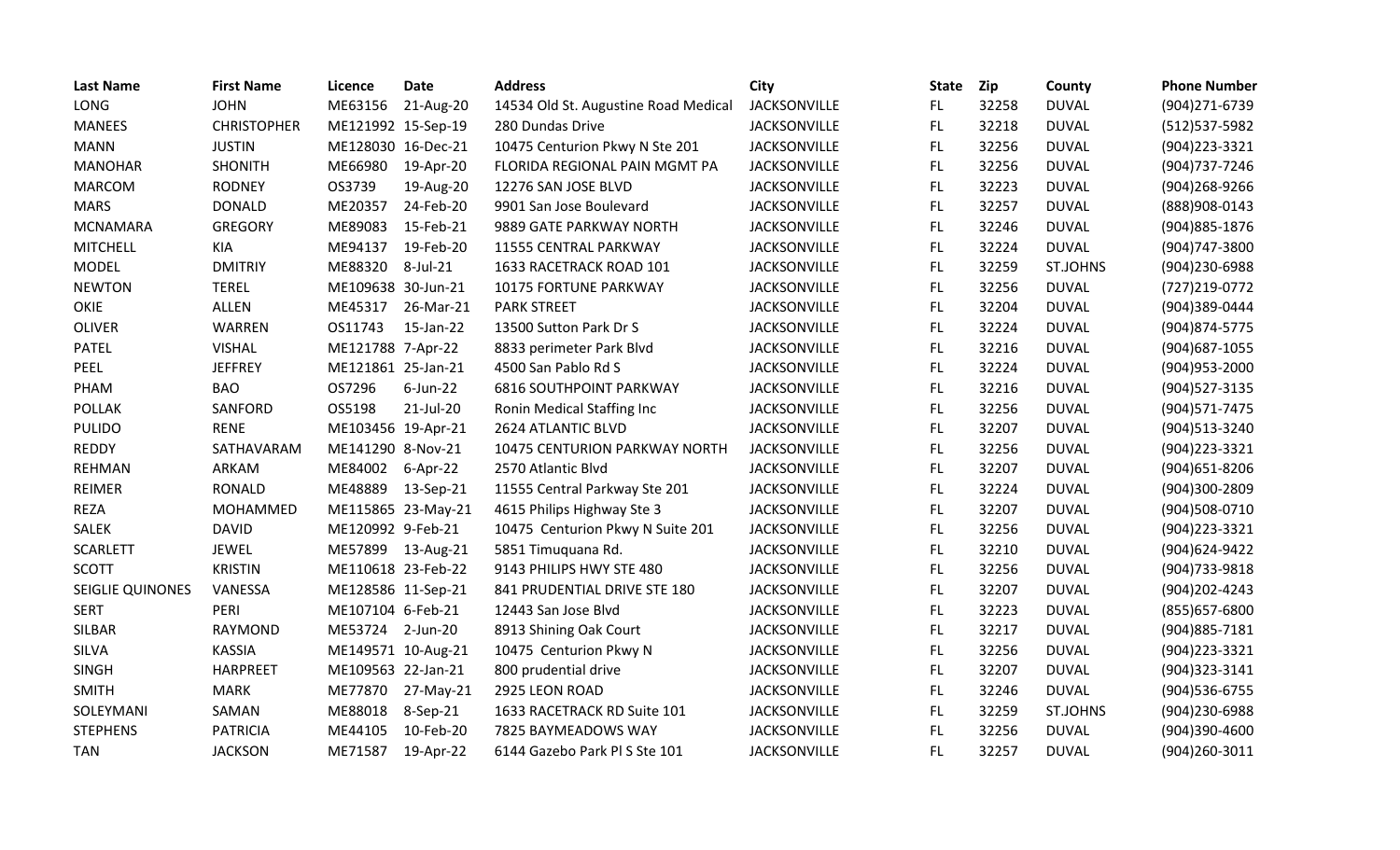| <b>Last Name</b>        | <b>First Name</b> | Licence            | <b>Date</b> | <b>Address</b>                    | City                      | <b>State</b> | Zip   | County            | <b>Phone Number</b> |
|-------------------------|-------------------|--------------------|-------------|-----------------------------------|---------------------------|--------------|-------|-------------------|---------------------|
| THOMAS-RICHARDSO LAVIDA |                   | ME86296            | 6-Dec-21    | 9504 Crosshill Blvd               | <b>JACKSONVILLE</b>       | FL.          | 32222 | <b>DUVAL</b>      | (904)308-7792       |
| <b>UCHE</b>             | <b>CHIDI</b>      | ME97989            | 8-Jun-21    | 1126 UNIVERSITY BLVD.             | <b>JACKSONVILLE</b>       | FL.          | 32211 | <b>DUVAL</b>      | (904)384-9302       |
| <b>VINCENTY</b>         | <b>CLAUDIO</b>    | ME44593            | 28-Nov-20   | 10475 CENTURION PARKWAY N         | <b>JACKSONVILLE</b>       | FL           | 32256 | <b>DUVAL</b>      | (904) 223 - 3321    |
| WHITLEY                 | <b>MALLORY</b>    | ME137670 3-Jul-19  |             | 7016 Normandy Blvd                | JACKSONVILLE              | FL           | 32205 | <b>DUVAL</b>      |                     |
| <b>YOUNG</b>            | <b>MICHAEL</b>    | ME79030            | 4-Jul-21    | 2101 4844 Deer Lake Drive West    | <b>JACKSONVILLE</b>       | FL.          | 32246 | <b>DUVAL</b>      |                     |
| ZEB                     | <b>SHAHID</b>     | ME74773            | 12-May-21   | 4123 UNIVERSITY BLVD SOUTH        | <b>JACKSONVILLE</b>       | FL.          | 32216 | <b>DUVAL</b>      | (904)367-4460       |
| <b>FAROOQUE</b>         | MOHAMMAD          | ME100550 5-May-20  |             | 10175 Fortune Parkway             | <b>JACKSONVILLE</b>       | FL.          | 32256 | <b>DUVAL</b>      | (904)379-5928       |
| <b>BADANOWSKI</b>       | <b>RALPH</b>      | ME37078            | 8-Feb-21    | 3201 OCEAN DR S                   | <b>JACKSONVILLE BEACH</b> | FL.          | 32250 | <b>DUVAL</b>      | (904)294-3548       |
| <b>KATZ</b>             | <b>DAVID</b>      | ME102631 13-Feb-22 |             | 1415 1st Street North             | <b>JACKSONVILLE BEACH</b> | FL.          | 32250 | <b>DUVAL</b>      | $(157)046-6923$     |
| <b>LICHTMAN</b>         | <b>AARON</b>      | ME141616 14-Dec-20 |             | 1300 Marsh Landing Parkway        | <b>JACKSONVILLE BEACH</b> | FL.          | 32250 | <b>DUVAL</b>      |                     |
| QUINN                   | <b>LINDA</b>      | ME94947 15-Apr-20  |             | <b>410 JACKSONVILLE DRIVE</b>     | <b>JACKSONVILLE BEACH</b> | FL.          | 32250 | <b>DUVAL</b>      | (904)595-5980       |
| SPOONER                 | <b>JUSTIN</b>     | ME115625 17-Jun-21 |             | 1351 13th Ave South               | <b>JACKSONVILLE BEACH</b> | FL.          | 32250 | <b>DUVAL</b>      | (904)257-4020       |
| <b>TILLER</b>           | <b>BRYCE</b>      | ME82274            | 4-Jun-22    | Pure Harmony Med Spa              | JACKSONVILLE BEACH        | FL.          | 32250 | <b>DUVAL</b>      | (904)372-9137       |
| <b>TOPP</b>             | <b>RAYMOND</b>    | ME89644            | 13-May-21   | 3316 Suite 200                    | <b>JACKSONVILLE BEACH</b> | <b>FL</b>    | 32250 | <b>DUVAL</b>      | (904)719-7404       |
| <b>TURNER</b>           | <b>IVORIQUE</b>   | OS14611            | 22-Jul-19   | 2344 3rd Street S                 | <b>JACKSONVILLE BEACH</b> | FL.          | 32250 | <b>DUVAL</b>      |                     |
| <b>COLE</b>             | <b>PERRY</b>      | ME83999            | 7-Jul-20    | 4131 University Blvd south        | JAX                       | FL           | 32216 | <b>DUVAL</b>      | (904) 274-8813      |
| <b>JONES</b>            | <b>PATRICIA</b>   | ME69756            | 6-Sep-21    | 10695 Beach Blvd                  | <b>JAX</b>                | FL.          | 32246 | <b>DUVAL</b>      | (904)299-5300       |
| ADELBERG                | <b>JONATHAN</b>   | ME68270            | 25-May-21   | 3405 NW FEDERAL HWY               | <b>JENSEN BEACH</b>       | FL.          | 34957 | <b>MARTIN</b>     | (772)692-8082       |
| <b>WATT</b>             | <b>JASON</b>      | ME109645 19-Jul-21 |             | 3601 NW Federal highway           | <b>JENSEN BEACH</b>       | FL.          | 34957 | <b>MARTIN</b>     | (772) 208-3057      |
| <b>TSIFUTIS</b>         | <b>CHRYSANTHY</b> | ME70160            | 30-Mar-22   | 1030 Matheson Way                 | <b>JOHNS CREEK</b>        | GA           | 30022 | Out of State      | (401)601-1276       |
| <b>MEENAN</b>           | <b>DANIEL</b>     | ME144713 13-Oct-20 |             | 1086 Franklin St.                 | <b>JOHNSTOWN</b>          | PA           | 15905 | Out of State      | (814) 534-5876      |
| <b>HADLEY</b>           | <b>HOLLY</b>      | ME56616            | 17-Feb-19   | 13901 U.S. HIGHWAY 1 #4           | <b>JUNO BEACH</b>         | FL.          | 33408 | PALM BEACH        | (561)491-4666       |
| <b>ASHBERG</b>          | SHERRYL           | ME91313            | 24-Mar-21   | 601 University Blvd               | <b>JUPITER</b>            | FL.          | 33458 | <b>PALM BEACH</b> | (561)747-5066       |
| <b>BABINSKY</b>         | <b>ELLEN</b>      | OS10668            | 25-Aug-20   | <b>4600 MILITARY TRAIL</b>        | <b>JUPITER</b>            | FL           | 33458 | PALM BEACH        | (561)249-7400       |
| <b>BAFITIS</b>          | <b>HAROLD</b>     | OS5647             | 9-Sep-20    | <b>4601 MILITARY TRAIL</b>        | <b>JUPITER</b>            | FL           | 33458 | PALM BEACH        | (561) 795-3787      |
| <b>BARRON</b>           | ADAM              | ME79309            | 26-Dec-20   | 5155 CORPORATE WAY                | <b>JUPITER</b>            | FL           | 33458 | PALM BEACH        |                     |
| <b>BRANDT</b>           | <b>DEBRA</b>      | OS17413            | 24-Feb-21   | 1240 S Old Dixie Hwy              | <b>JUPITER</b>            | FL.          | 33458 | PALM BEACH        | (561) 741-5565      |
| <b>BRISKIN</b>          | <b>ROBERT</b>     | ME40299            | 2-Feb-21    | 210 JUPITER LAKES BLVD. Ste. 3205 | <b>JUPITER</b>            | FL.          | 33458 | PALM BEACH        | (561)746-9404       |
| <b>BROWN</b>            | <b>RYAN</b>       | ME124785 3-Jul-21  |             | 1210 SOUTH OLD DIXIE HIGHWAY      | <b>JUPITER</b>            | FL.          | 33458 | PALM BEACH        |                     |
| CANAVES-NUNEZ           | SONIA             | ME50280            | 12-Jun-20   | 601 UNIVERSITY BLVD SUITE 205     | <b>JUPITER</b>            | FL.          | 33458 | PALM BEACH        | (561)624-0702       |
| CAPALDI                 | <b>DAVID</b>      | ME136240 31-Mar-20 |             | 401 Maplewood Dr.                 | <b>JUPITER</b>            | FL           | 33458 | PALM BEACH        | (609)412-9949       |
| <b>CARR</b>             | ORLON             | ME37479            | 15-Aug-20   | 210 JUPITER LAKE BLVD 5103        | <b>JUPITER</b>            | FL           | 33458 | PALM BEACH        |                     |
| <b>COLAIZZO</b>         | PHILIP            | ME51934            | 9-Apr-21    | 6650 W INDIANTOWN RD              | <b>JUPITER</b>            | <b>FL</b>    | 33458 | PALM BEACH        | (561) 575-9876      |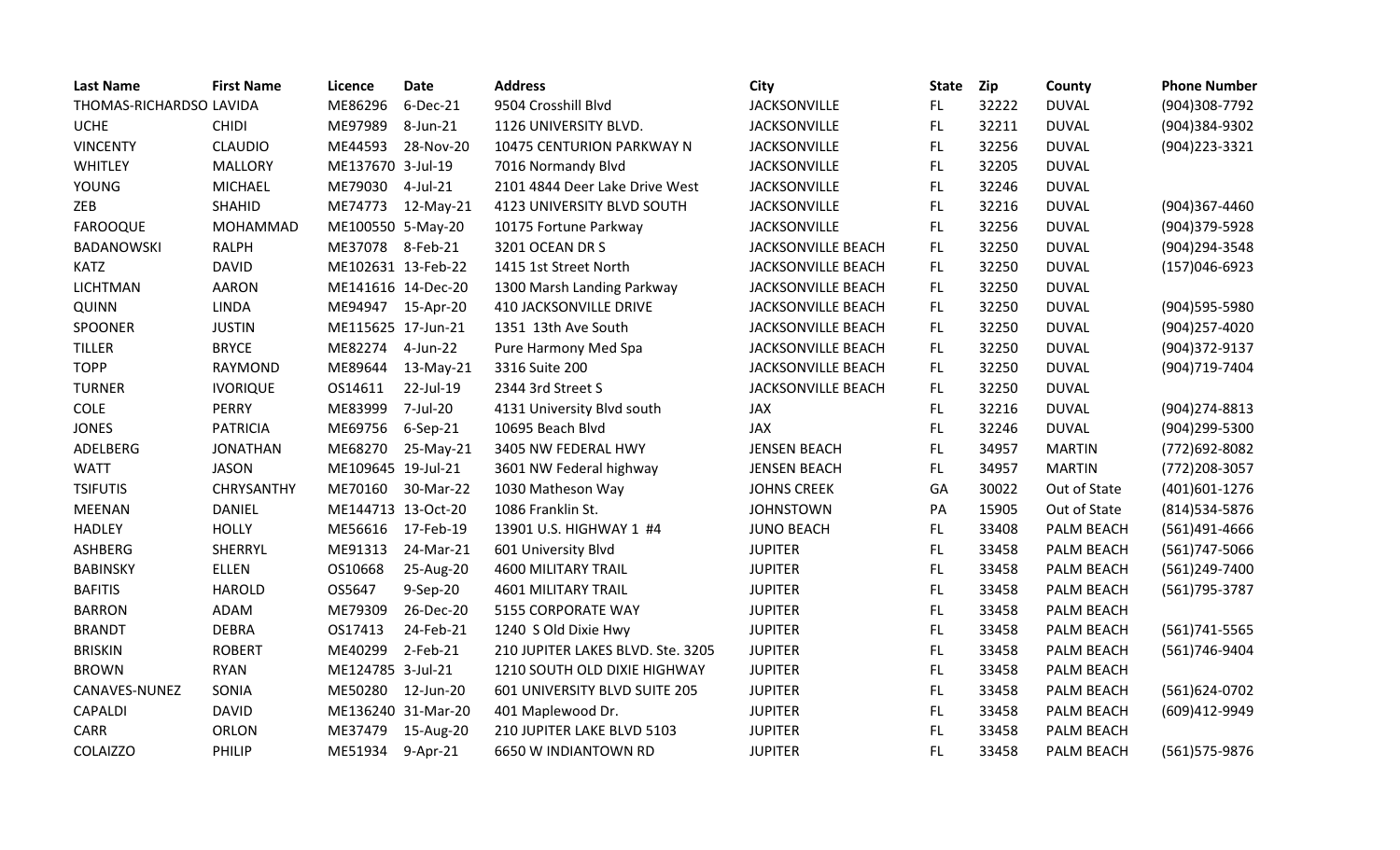| <b>Last Name</b>     | <b>First Name</b> | Licence            | <b>Date</b>        | <b>Address</b>                | <b>City</b>      | <b>State</b> | Zip   | County         | <b>Phone Number</b> |
|----------------------|-------------------|--------------------|--------------------|-------------------------------|------------------|--------------|-------|----------------|---------------------|
| <b>DOMINGUEZ</b>     | YASMANY           | OS15998            | 21-Oct-21          | 1094 military trail           | <b>JUPITER</b>   | FL.          | 33458 | PALM BEACH     | $(561)622 - 6111$   |
| <b>DURAN</b>         | <b>ROBERTO</b>    | ME84122            | 26-Feb-20          | <b>601 UNIVERSITY BLVD</b>    | <b>JUPITER</b>   | FL.          | 33458 | PALM BEACH     | (561)624-0702       |
| <b>EISENBERG</b>     | <b>BRUCE</b>      | ME98347            | 9-Jun-21           | 1094 Military Trail           | <b>JUPITER</b>   | <b>FL</b>    | 33458 | PALM BEACH     | $(561)622 - 6111$   |
| <b>FITZER</b>        | <b>PETER</b>      | ME62557            | 23-Sep-20          | 115 OCEAN KEY WAY             | <b>JUPITER</b>   | FL.          | 33477 | PALM BEACH     | (561)747-8770       |
| <b>LUCIEN</b>        | <b>DANIELLE</b>   | ME124947 26-Sep-21 |                    | 175 175 Toney Penna Drive     | <b>JUPITER</b>   | FL.          | 33458 | PALM BEACH     | (561)581-6026       |
| <b>MANHART</b>       | <b>ISIS</b>       | ME130976 15-Oct-21 |                    | 1094 Military Trail           | <b>JUPITER</b>   | <b>FL</b>    | 33458 | PALM BEACH     | $(561)622 - 6111$   |
| <b>PHIPPS</b>        | <b>VIRGINIA</b>   | OS13320            | 9-Apr-22           | 2055 Military Trail           | <b>JUPITER</b>   | FL.          | 33458 | PALM BEACH     | (484) 626-1279      |
| <b>PLATT</b>         | <b>SIMIE</b>      | ME71353            | 29-May-21          | 1002 1002 South Old Dixie Hwy | <b>JUPITER</b>   | <b>FL</b>    | 33458 | PALM BEACH     | (561)630-8570       |
| <b>VIDAL</b>         | <b>JUAN</b>       | ME70026            | 7-Apr-22           | 4600 Military Trail           | <b>JUPITER</b>   | <b>FL</b>    | 33458 | PALM BEACH     | (561)630-0303       |
| <b>ALTMAN</b>        | <b>ALAN</b>       | ME27843            | 5-Jun-20           | 11632 NORTH KENDALL DRIVE     | KENDALL          | FL.          | 33176 | MIAMI-DADE     | (305)456-6289       |
| <b>BAEZ</b>          | <b>JAVIER</b>     | ME107974 16-Apr-21 |                    | 14150 SW 136th st             | KENDALL          | <b>FL</b>    | 33186 | MIAMI-DADE     | (787) 238-7736      |
| <b>CUERVO-RAMOS</b>  | <b>LUCINDA</b>    | ME44658            | 26-May-19          | 14221 Southwest 120 Street    | KENDALL          | FL.          | 33186 | MIAMI-DADE     | (786) 295-0479      |
| <b>RON</b>           | <b>VICTORIA</b>   | ME133069 12-Jul-21 |                    | 8900 N Kendall Dr.            | KENDALL          | <b>FL</b>    | 33176 | MIAMI-DADE     | (786)596-1960       |
| <b>GUDICELLO</b>     | <b>FRANK</b>      | ME124104 15-Dec-20 |                    | <b>9 SPRAY ROAD</b>           | <b>KEY LARGO</b> | FL           | 33037 | <b>MONROE</b>  | (305)394-8208       |
| ALVAREZ              | ANDREA            | OS12345            | 10-Nov-21          | 57 Palmetto Drive             | <b>KEY WEST</b>  | FL.          | 33040 | <b>MONROE</b>  | (305)915-0529       |
| <b>BEYSOLOW</b>      | <b>TAWEH</b>      | ME103891 23-Jun-19 |                    | 1010 kennedy DR suite 401     | <b>KEY WEST</b>  | <b>FL</b>    | 33040 | <b>MONROE</b>  | (305) 293-5015      |
| CARABIN              | <b>IOANA</b>      | ME63545            | 19-Dec-21          | 1438 KENNEDY DRIVE            | <b>KEY WEST</b>  | FL.          | 33040 | <b>MONROE</b>  | (305) 292-2259      |
| <b>FLOYD</b>         | <b>JULIE ANN</b>  | ME91512            | 25-Oct-20          | 2784 N ROOSEVELT BLVD         | <b>KEY WEST</b>  | FL           | 33040 | <b>MONROE</b>  | (305) 292-4970      |
| <b>GERTH</b>         | <b>ELIAS</b>      | ME57437            | 15-Apr-21          | 2505 FLAGLER AVE.             | <b>KEY WEST</b>  | <b>FL</b>    | 33040 | <b>MONROE</b>  | (305) 295-6790      |
| <b>JACKSON</b>       | <b>JERRY</b>      | ME114239 28-Apr-21 |                    | 3142 NORTHSIDE DR             | <b>KEY WEST</b>  | <b>FL</b>    | 33040 | <b>MONROE</b>  | (305) 615-3300      |
| <b>SUNDIN</b>        | <b>JOHN</b>       | ME143296 19-Apr-20 |                    | 1108 Pearl Street             | <b>KEY WEST</b>  | FL.          | 33040 | <b>MONROE</b>  | (720)618-4424       |
| WALKER               | <b>PENNY</b>      |                    | ME143639 19-Mar-20 | 128 Duval St                  | <b>KEY WEST</b>  | FL           | 33040 | <b>MONROE</b>  | (305) 676-6605      |
| MELENDEZ GARCIA      | MELANIE           |                    | ME119966 22-Mar-22 | 3208 Hillsdale Lane           | KISSIMME         | <b>FL</b>    | 34741 | <b>OSCEOLA</b> | (407)350-4158       |
| <b>ASENCIO</b>       | <b>BRENDALIZ</b>  | <b>ACN430</b>      | 1-Dec-21           | 1520 VILLAGE OAK              | KISSIMMEE        | <b>FL</b>    | 34746 | <b>OSCEOLA</b> | (407)520-3588       |
| <b>BURGOS</b>        | <b>STEPHANIE</b>  |                    | ME125094 15-Mar-21 | 325 Cypress Parkway           | KISSIMMEE        | <b>FL</b>    | 34758 | ORANGE         |                     |
| CACERES              | AILEEN            | ME98869            | 14-Nov-19          | 1136 Cypress Glen Circle      | KISSIMMEE        | FL.          | 34741 | <b>OSCEOLA</b> | (407)392-2777       |
| <b>DENARDIS</b>      | <b>MICHAEL</b>    | OS9922             | 4-Apr-21           | 13 Neptune Rd                 | KISSIMMEE        | <b>FL</b>    | 34744 | <b>OSCEOLA</b> | (407)518-1074       |
| <b>FELICIANO</b>     | CARLOS            | ME113979 28-Jul-20 |                    | 201 Hilda st Unit 33          | KISSIMMEE        | <b>FL</b>    | 34741 | <b>OSCEOLA</b> | (813) 508-5353      |
| <b>HARDOWAR</b>      | LATCHMAN          | ME93125            | 19-Apr-21          | 2120 MICHIGAN AVE             | KISSIMMEE        | <b>FL</b>    | 34744 | <b>OSCEOLA</b> | (407) 483-8944      |
| <b>KHAN</b>          | MOHAMMAD          | ME76641            | 24-May-22          | 3020 3020 park pond way       | KISSIMMEE        | <b>FL</b>    | 34741 | <b>OSCEOLA</b> | (407) 798-6021      |
| <b>LEVINE</b>        | <b>HAL</b>        | ME76499            | 18-Jun-20          | 200 WEST OAK STREET           | KISSIMMEE        | <b>FL</b>    | 34741 | <b>OSCEOLA</b> | (407) 932-0883      |
| <b>MAKKENA</b>       | <b>RAMARAO</b>    | ME93520            | 14-Jul-20          | 3389 W VINE STREET            | KISSIMMEE        | FL.          | 34741 | <b>OSCEOLA</b> | (407) 932-2799      |
| <b>MORENO RIVERO</b> | <b>KEILER</b>     | ME127177 25-Apr-22 |                    | 2940 mallory circle           | KISSIMMEE        | <b>FL</b>    | 34747 | <b>OSCEOLA</b> | (407) 269-8554      |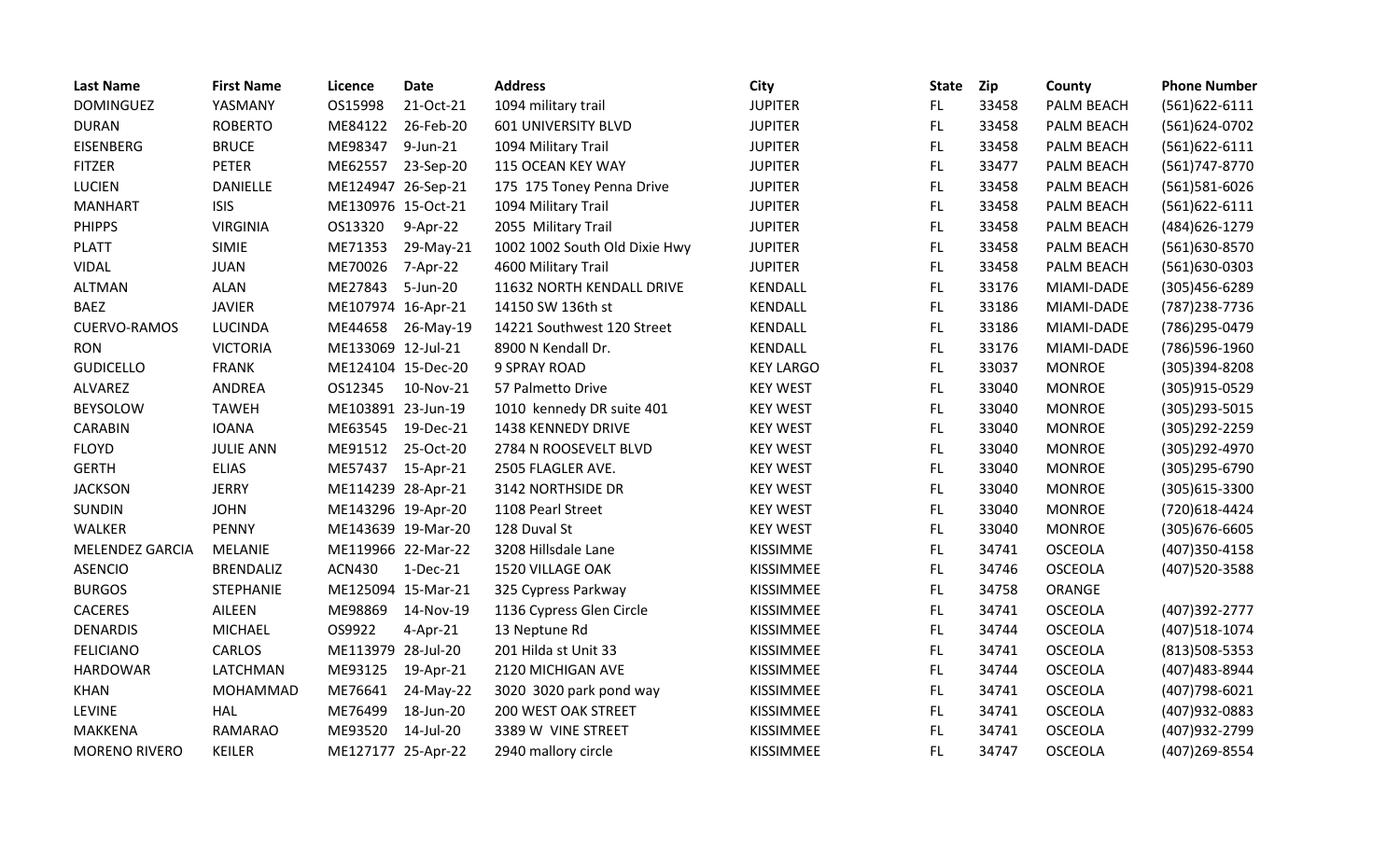| <b>Last Name</b>        | <b>First Name</b>               | Licence            | <b>Date</b>        | <b>Address</b>                  | City               | <b>State</b> | Zip   | County            | <b>Phone Number</b> |
|-------------------------|---------------------------------|--------------------|--------------------|---------------------------------|--------------------|--------------|-------|-------------------|---------------------|
| <b>OWENS</b>            | <b>DANA</b>                     | ME88354            | 7-Oct-20           | 1136 Cypress Glen Circle        | KISSIMMEE          | FL.          | 34741 | <b>OSCEOLA</b>    | (407)392-2777       |
| <b>BURRESS</b>          | <b>JOHN</b>                     | OS8014             | 15-Jun-22          | 607 HIGHWAY 466                 | <b>LADY LAKE</b>   | FL           | 32159 | LAKE              | (352)259-7994       |
| <b>NOVIS</b>            | <b>NORMAN</b>                   | ME98440            | 23-Jul-19          | 801 HIGHWAY 466                 | <b>LADY LAKE</b>   | <b>FL</b>    | 32159 | LAKE              | (352) 633-7659      |
| SABET-PAYMAN            | <b>DARYOUSH</b>                 | ME89963            | 9-Sep-21           | 201 West Guava St               | LADY LAKE          | <b>FL</b>    | 32159 | LAKE              | (352)391-1750       |
| IRIZARRY-ORTIZ          | <b>MARICELIS</b>                | <b>ACN551</b>      | $3-Jan-22$         | 7765 S CR 231                   | <b>LAKE BUTLER</b> | <b>FL</b>    | 32054 | <b>UNION</b>      | (386)496-7147       |
| AKBARY                  | <b>HARES</b>                    | ME136132 30-Sep-20 |                    | 404 NW Hall of Fame Drive       | <b>LAKE CITY</b>   | <b>FL</b>    | 32055 | <b>COLUMBIA</b>   | (904) 282-6331      |
| <b>ALLEGO</b>           | MELQUIADITO                     | ME59123            | 8-Nov-19           | 907 NW ZACK DRIVE               | <b>LAKE CITY</b>   | FL           | 32055 | <b>COLUMBIA</b>   | (727) 612-7325      |
| IZEIYAMU                | OSAYANDE                        | <b>ACN634</b>      | 19-Feb-20          | <b>187 NW MADISON STREET</b>    | <b>LAKE CITY</b>   | <b>FL</b>    | 32055 | <b>COLUMBIA</b>   | (386) 867-5457      |
| <b>LOUGHLIN</b>         | <b>MATTHEW</b>                  | ME87080            | 22-Apr-21          | 289 Stonegate Terrace           | <b>LAKE CITY</b>   | <b>FL</b>    | 32024 | COLUMBIA          | (352) 775-6742      |
| <b>RAVINDRA</b>         | RAJANI                          | ME40806            | 28-Jul-21          | 1740 US 90 WEST SUITE 102       | <b>LAKE CITY</b>   | <b>FL</b>    | 32055 | <b>COLUMBIA</b>   | (386) 755-3000      |
| <b>RESNICK</b>          | <b>STEPHEN</b>                  | OS16417            | 12-Jan-21          | 368 NE Franklins St.            | <b>LAKE CITY</b>   | <b>FL</b>    | 32055 | <b>COLUMBIA</b>   | (386)292-8000       |
| <b>MALIK</b>            | ALEEM                           | ME87122            | 23-Oct-19          | 219 SW STANLEY COURT            | <b>LAKE CITY</b>   | <b>FL</b>    | 32034 | <b>COLUMBIA</b>   | (386) 292-5413      |
| AHMED                   | ABDUL QUYYUM ME121657 11-Aug-19 |                    |                    | 2605 WEST LAKE MARY BLVD. #119  | <b>LAKE MARY</b>   | FL           | 32746 | SEMINOLE          | (407) 878-7990      |
| <b>CHANLATTE-ITHIER</b> | <b>MARINO</b>                   | ME117097 26-Jan-22 |                    | 917 RINEHART ROAD SUITE 2061    | <b>LAKE MARY</b>   | <b>FL</b>    | 32746 | SEMINOLE          | (800) 652-0592      |
| <b>EDWARDS</b>          | <b>ROXANNE</b>                  | ME55092            | 9-Jun-21           | 105 S Country club road         | <b>LAKE MARY</b>   | <b>FL</b>    | 32746 | SEMINOLE          | (386)301-2526       |
| MILTENBERGER            | <b>CHESTER</b>                  | ME40263            | $6$ -Jun-22        | <b>766 N SUN DR</b>             | <b>LAKE MARY</b>   | <b>FL</b>    | 32746 | SEMINOLE          | (407)322-5923       |
| <b>OLIVEIRA</b>         | <b>LIDIA</b>                    | OS6402             | 4-Aug-20           | 917 Rinehart Road suite 2001    | <b>LAKE MARY</b>   | FL           | 32746 | SEMINOLE          | (407) 248-9003      |
| ONYEMA                  | <b>JUDEPATRICKS</b>             | ME111317 6-May-20  |                    | 917 Rinehart Road Suite 2041    | <b>LAKE MARY</b>   | FL           | 32746 | SEMINOLE          | (321)926-3649       |
| <b>PHILLIPS</b>         | LANE                            | OS7692             | 12-Oct-20          | 920 INTERNATIONAL PARKWAY       | <b>LAKE MARY</b>   | FL           | 32746 | SEMINOLE          | (407)915-5300       |
| WILSON-KING             | <b>GENESTER</b>                 | ME49660            | $1$ -Jan-22        | 1540 INTERNATIONAL PKWY         | <b>LAKE MARY</b>   | <b>FL</b>    | 32746 | SEMINOLE          | (407) 536-5125      |
| <b>HANNUM</b>           | <b>ROBERT</b>                   | OS5604             | 31-Dec-20          | 2577 County Rd 448              | LAKE PANASOFFKEE   | <b>FL</b>    | 33538 | <b>SUMTER</b>     | (844) 442-0362      |
| <b>PEARCE</b>           | GARY                            | ME45565            | 10-Jun-21          | 211 U.S. 27 SOUTH               | <b>LAKE PLACID</b> | FL.          | 33852 | <b>HIGHLANDS</b>  | (863)465-1880       |
| <b>ECHAGUE COLMAN</b>   | <b>RAMON</b>                    | ME111476 24-Aug-20 |                    | Lake Wales Medical Center       | LAKE WALES         | <b>FL</b>    | 33853 | <b>POLK</b>       | (863) 679-6811      |
| <b>BARBOUR</b>          | <b>MONIQUE</b>                  | ME68835            | 19-May-22          | 7657 CLEAR VUE LASER EYE CENTER | <b>LAKE WORTH</b>  | FL           | 33467 | PALM BEACH        | (561)432-4141       |
| CASTILLO                | <b>ALVARO</b>                   |                    | ME126816 18-Mar-21 | 142 JFK dr                      | <b>LAKE WORTH</b>  | <b>FL</b>    | 33462 | PALM BEACH        | (561)439-1500       |
| <b>CHING</b>            | PEGGY                           | ME130451 10-Dec-20 |                    | 8461 Lake Worth Road            | <b>LAKE WORTH</b>  | FL           | 33467 | PALM BEACH        | (786) 779-0784      |
| <b>JAFFE</b>            | <b>KENNETH</b>                  | ME78885            | 12-Apr-21          | 7138 Lake Worth Road            | <b>LAKE WORTH</b>  | <b>FL</b>    | 33467 | PALM BEACH        | (561)328-6480       |
| JASSEY                  | LEWIS                           | OS16643            | 26-Mar-20          | 10658 Greenbriar Villa Drive    | <b>LAKE WORTH</b>  | <b>FL</b>    | 33449 | <b>PALM BEACH</b> | (516)236-5599       |
| <b>JOSEY</b>            | <b>DENISE</b>                   | ME131175 25-Nov-20 |                    | 2290 10th Avenue North          | <b>LAKE WORTH</b>  | FL           | 33463 | PALM BEACH        |                     |
| <b>JUSINO</b>           | <b>EDUARDO</b>                  | ME127978 17-Feb-22 |                    | 3918 Via Poinciana Drive        | <b>LAKE WORTH</b>  | <b>FL</b>    | 33467 | PALM BEACH        | (561)568-6463       |
| <b>MARSH</b>            | <b>VICKY</b>                    | OS13399            | 24-Aug-20          | The Recovery Village            | <b>LAKE WORTH</b>  | <b>FL</b>    | 33463 | PALM BEACH        | (561)340-7269       |
| <b>MEWAR</b>            | SEETAL                          | ME109930 9-Jul-21  |                    | 3450 LANTANA RD.                | <b>LAKE WORTH</b>  | <b>FL</b>    | 33462 | PALM BEACH        | (561)965-1864       |
| <b>MILLER</b>           | ADRIENE                         | OS10911            | 30-Oct-21          | MEDATLANTIC PHYSICIANS P.A.     | <b>LAKE WORTH</b>  | FL           | 33460 | <b>PALM BEACH</b> | (561) 568-1272      |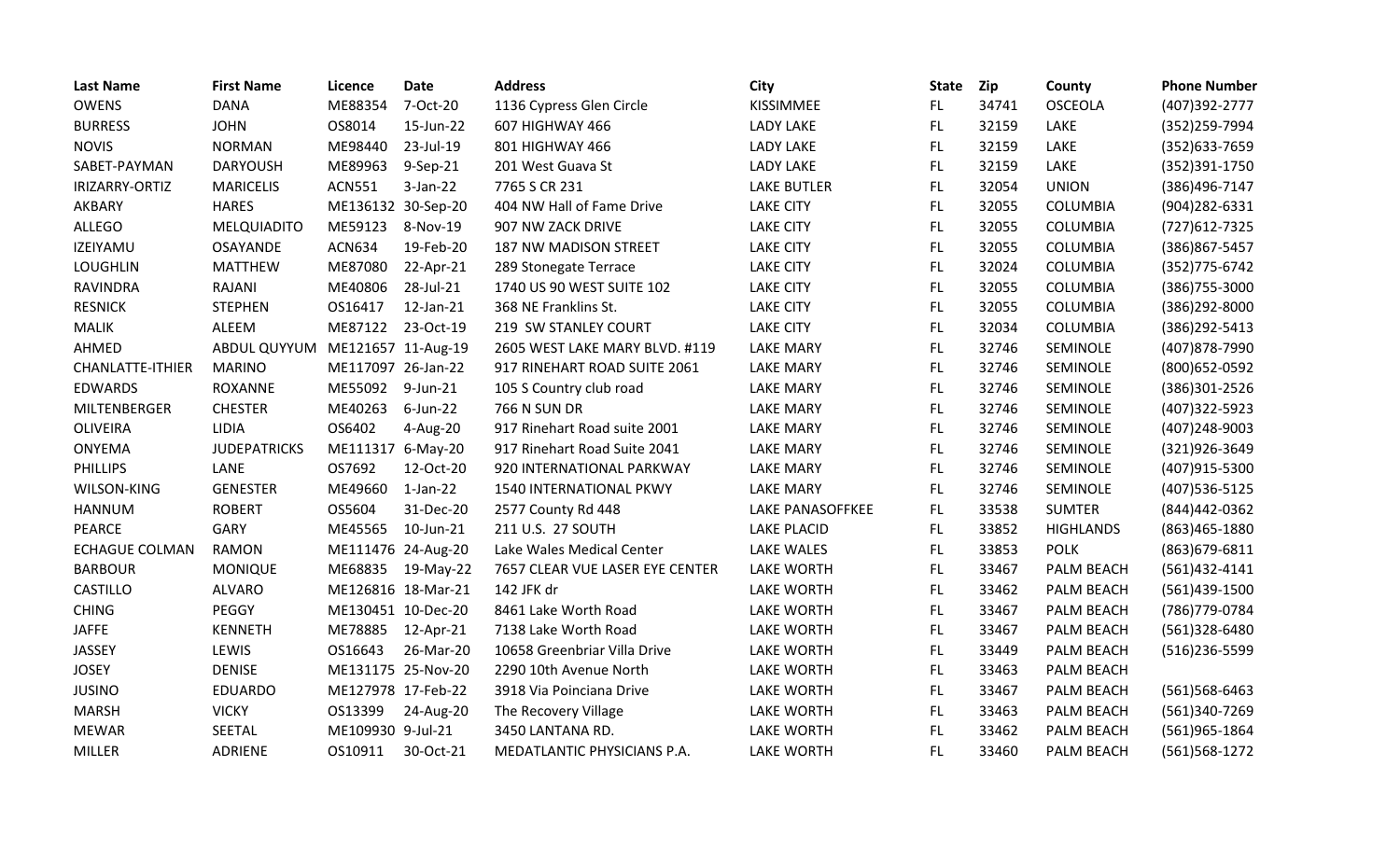| <b>Last Name</b>    | <b>First Name</b>     | Licence            | <b>Date</b>        | <b>Address</b>                                   | City              | <b>State</b> | <b>Zip</b> | County          | <b>Phone Number</b> |
|---------------------|-----------------------|--------------------|--------------------|--------------------------------------------------|-------------------|--------------|------------|-----------------|---------------------|
| SALMON-DENIKOS      | <b>EMILY</b>          | ME148445 1-Mar-22  |                    | Elite HP 3618 Lantana Rd                         | <b>LAKE WORTH</b> | FL.          | 33462      | PALM BEACH      | $(561)318-6158$     |
| <b>TEMER</b>        | ANYA                  | OS12401            | 8-Mar-22           | 4897 S Jog Rd Suite A                            | <b>LAKE WORTH</b> | FL.          | 33467      | PALM BEACH      | (561)323-4994       |
| <b>ALVARADO</b>     | <b>RONY</b>           | ME104008 20-Mar-19 |                    | 2300 E COUNTY RD                                 | LAKELAND          | FL.          | 33813      | <b>POLK</b>     | (863)393-9447       |
| <b>DEAN</b>         | <b>BYRON</b>          | OS9203             | 8-Dec-20           | 1500 LAKELAND HILLS BLVD #4                      | LAKELAND          | FL.          | 33805      | <b>POLK</b>     | (863) 937-7157      |
| <b>DESAI</b>        | AJAY                  | OS12568            | 12-Feb-21          | 1046 Florida Ave S Suite C                       | LAKELAND          | FL.          | 33803      | <b>POLK</b>     |                     |
| DOMNITZ-GEBET       | AVI                   | OS15654            | 17-Nov-21          | 5129 S Lakeland Dr                               | LAKELAND          | FL.          | 33813      | <b>POLK</b>     | (813) 424-9337      |
| <b>EDELSCHICK</b>   | <b>JULIAN</b>         | ME123695 20-Aug-21 |                    | 1324 Lakeland Hills Blvd                         | LAKELAND          | FL.          | 33805      | <b>POLK</b>     |                     |
| <b>GILLESPIE</b>    | RITA MARGARET OS13077 |                    | 16-Jun-21          | 1324 Lakeland Hills blvd                         | LAKELAND          | FL.          | 33805      | <b>POLK</b>     | (863) 687-1100      |
| <b>GRAHAM</b>       | <b>DAVID</b>          | ME88001            | 4-Jun-21           | 1730 Lakeland Hills Blvd                         | LAKELAND          | FL.          | 33805      | <b>POLK</b>     | (863) 603-4745      |
| <b>ISSAR</b>        | REKHA                 | ME86633            | 16-Jun-21          | 3810 SOUTH FLORIDA AVE.                          | LAKELAND          | FL.          | 33813      | <b>POLK</b>     | (863) 858-8000      |
| MICHALSKY           | ANDREW                |                    | ME124722 23-May-19 | 1324 LAKELAND HILLS BLVD.                        | LAKELAND          | FL.          | 33805      | <b>POLK</b>     |                     |
| <b>OKAFOR</b>       | CHUKWUKA              | ME104463 12-Oct-21 |                    | 5050 SOUTH FLORIDA AVENUE                        | LAKELAND          | FL.          | 33813      | <b>POLK</b>     | (863) 688-3030      |
| <b>ORBEZO</b>       | ANED                  | ME95479            | 17-Jan-22          | 1600 Lakeland Hills Blvd                         | LAKELAND          | FL.          | 33805      | <b>POLK</b>     | (863)680-7000       |
| <b>PARES</b>        | <b>JOSE</b>           | ME135563 10-Jan-21 |                    | <b>Reliance Medical Center</b>                   | LAKELAND          | FL.          | 33812      | <b>POLK</b>     | (863)619-5999       |
| <b>REINOSO</b>      | <b>JOSE</b>           | ME87477            | 19-Jul-19          | 4315 HIGHLAND PARK BLVD                          | LAKELAND          | <b>FL</b>    | 33813      | <b>POLK</b>     | (863) 816-5884      |
| <b>SAYLOR</b>       | <b>JASON</b>          | OS11383            | 13-Jun-22          | 2300 E COUNTY ROAD 540A                          | LAKELAND          | FL.          | 33813      | <b>POLK</b>     | (863) 607-3333      |
| <b>SCHWARTZ</b>     | <b>JEFFREY</b>        | ME50872            | 21-Feb-19          | 1718 Mockingbird Lane                            | LAKELAND          | FL           | 33801      | <b>POLK</b>     | (863) 272-1550      |
| <b>VERNIER</b>      | <b>ERIC</b>           | ME113360 19-Jun-20 |                    | 5129 S. Lakeland Dr.                             | LAKELAND          | FL.          | 33813      | <b>POLK</b>     | (863) 232-4323      |
| <b>PATEL</b>        | <b>GNYANDEV</b>       | ME147932 8-Dec-20  |                    | 3300 E. SOUTH STREET                             | <b>LAKEWOOD</b>   | CA           | 90805      | Out of State    | (562)232-2380       |
| <b>GLASER</b>       | HERMANDA              | ME94379            | 5-Apr-20           | 7365 MERCHANT CT                                 | LAKEWOOD RANCH    | FL.          | 34240      | SARASOTA        | (941)362-2744       |
| <b>HALIM</b>        | <b>TARIQ</b>          | ME106123 26-Nov-21 |                    | 7357 International Place                         | LAKEWOOD RANCH    | FL.          | 34240      | SARASOTA        | (941)500-9292       |
| <b>HALLAM</b>       | <b>MARTIN</b>         | OS13171            | 4-Jun-21           | 6310 Health Park Way                             | LAKEWOOD RANCH    | FL.          | 34202      | <b>MANATEE</b>  | (941) 782-9456      |
| KAO                 | <b>LEO</b>            | ME134113 29-Mar-21 |                    | 9015 Town Center Parkway                         | LAKEWOOD RANCH    | FL.          | 34202      | <b>MANATEE</b>  | (941)224-3786       |
| <b>MATHEW</b>       | <b>MANOJ</b>          | ME102280 19-Feb-20 |                    | 8374 Market 183                                  | LAKEWOOD RANCH    | FL.          | 34203      | <b>MANATEE</b>  | $(941)251 - 4010$   |
| NAPOLIELLO          | <b>DAVID</b>          | ME78234            | 20-Jan-22          | 8340 LAKEWOOD RANCH BLVD. STE 101 LAKEWOOD RANCH |                   | <b>FL</b>    | 34202      | <b>MANATEE</b>  | (941)388-9525       |
| <b>NESSETTI</b>     | <b>MATTHEW</b>        | ME103524 6-Apr-21  |                    | 5860 RANCH LAKE BOULEVARD                        | LAKEWOOD RANCH    | <b>FL</b>    | 34202      | <b>MANATEE</b>  | (941)388-8997       |
| <b>REECE</b>        | <b>NEIL</b>           | ME126628 27-Aug-21 |                    | 21527 Silver Bay Pl                              | LAND O LAKES      | FL.          | 34637      | <b>PASCO</b>    | (828)446-1344       |
| <b>SPECTOR</b>      | <b>STEVE</b>          | ME29331            | $2-May-22$         | 6266 SOUTH CONGRESS AVE SUITE L8                 | LANTANA           | FL.          | 33462      | PALM BEACH      | (561)429-2105       |
| <b>AWAD</b>         | SAID                  | ME133306 3-Mar-21  |                    | 201 14th st sw                                   | <b>LARGO</b>      | <b>FL</b>    | 33770      | PINELLAS        | (727) 588-5200      |
| <b>BORODUNOVICH</b> | KYLE                  | OS17309            | 18-Feb-21          | 12150 Seminole Blvd.                             | LARGO             | FL.          | 33778      | <b>PINELLAS</b> |                     |
| <b>BUNCH</b>        | <b>JENNIFER</b>       | ME127245 28-Mar-22 |                    | 11200 Seminole Blvd Suite 204                    | <b>LARGO</b>      | FL.          | 33778      | <b>PINELLAS</b> | (727)495-6085       |
| CARPENTER           | <b>THOMAS</b>         | OS6179             | 30-Oct-20          | 8250 BRYAN DAIRY ROAD                            | <b>LARGO</b>      | <b>FL</b>    | 33777      | <b>PINELLAS</b> | (727) 289-9612      |
| <b>CROWLEY</b>      | <b>EMILY</b>          | OS13813            | 22-Jul-21          | 801 West Bay Drive                               | <b>LARGO</b>      | <b>FL</b>    | 33770      | <b>PINELLAS</b> | (727)386-8583       |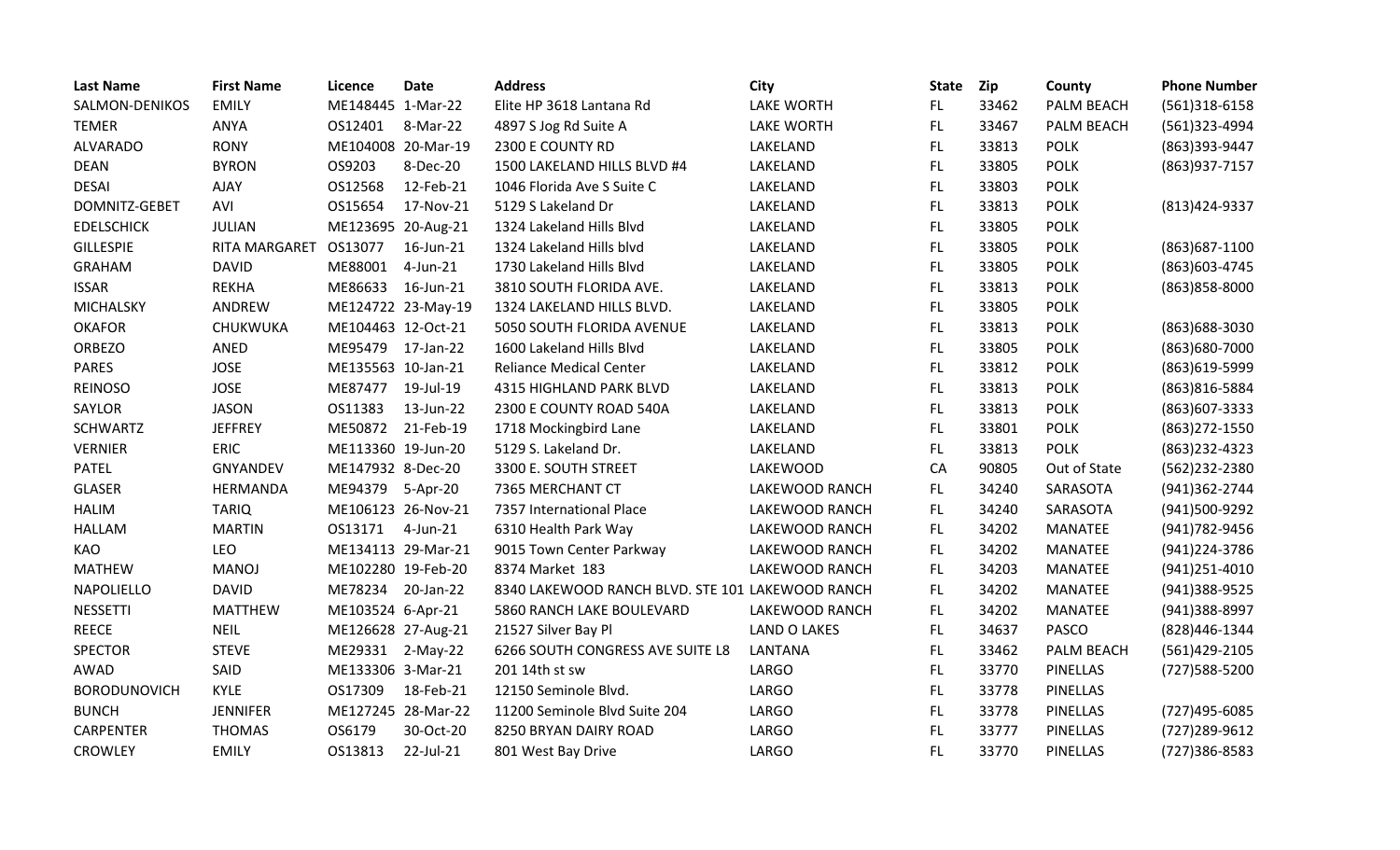| <b>Last Name</b>           | <b>First Name</b> | Licence            | <b>Date</b>        | <b>Address</b>                | City                    | <b>State</b> | Zip   | County          | <b>Phone Number</b> |
|----------------------------|-------------------|--------------------|--------------------|-------------------------------|-------------------------|--------------|-------|-----------------|---------------------|
| <b>GURTMAN</b>             | <b>FRED</b>       | ME43623            | 7-Oct-20           | 10680 Bardes Court            | LARGO                   | FL.          | 33777 | <b>PINELLAS</b> | (727)804-5247       |
| <b>KEENE</b>               | <b>JAGGERS</b>    | ME87005            | 7-Dec-19           | 515 Missouri Ave North        | <b>LARGO</b>            | FL.          | 33770 | PINELLAS        | (727) 584-7706      |
| LEWIS                      | <b>MICHAEL</b>    | ME44916            | 15-Dec-21          | 12679 Seminole Blvd.          | LARGO                   | FL           | 33778 | PINELLAS        | (727)306-4673       |
| <b>MARGOLIN</b>            | <b>JERRY</b>      | ME17214            | 24-Jan-22          | 7850 Ulmerton Rd suite 1A     | LARGO                   | FL.          | 33771 | <b>PINELLAS</b> | (727)351-0091       |
| <b>ROBERTS</b>             | <b>JAMES</b>      | ME53252            | 29-Jul-20          | 1225 west bay drive           | LARGO                   | <b>FL</b>    | 33770 | PINELLAS        | (727) 581-8706      |
| <b>ROSIN</b>               | <b>JOSEPH</b>     | OS3750             | 4-Aug-20           | 9917 SAGO POINT DR            | LARGO                   | FL.          | 33777 | <b>PINELLAS</b> | (727)314-3456       |
| <b>SCUTERI</b>             | <b>BRYAN</b>      | ME141518 9-Mar-20  |                    | #1 800 W Bay Dr               | <b>LARGO</b>            | FL.          | 33770 | PINELLAS        |                     |
| <b>MILLER</b>              | ERIC              | ME148431 23-Jun-21 |                    | 12318 Fanwood Ln              | LAS VEGAS               | <b>NV</b>    | 89138 | Out of State    | (215)870-4296       |
| <b>PACKER</b>              | <b>STEPHEN</b>    | ME147091 5-Sep-20  |                    | 848 N Rainbow Blvd            | <b>LAS VEGAS</b>        | <b>NV</b>    | 89107 | Out of State    | (707) 828-5005      |
| <b>NEVARES</b>             | <b>IBIZA</b>      | ME71574            | 25-Mar-21          | 7100 West Commercial Blvd.    | <b>LAUDER HILL</b>      | FL.          | 33319 | <b>BROWARD</b>  | (954) 578-2292      |
| <b>BERKOWITZ</b>           | <b>MARIO</b>      | ME91489            | 22-Jan-20          | 4850 W OAKLAND PARK BLVD #201 | LAUDERDALE LAKES        | FL.          | 33313 | <b>BROWARD</b>  | (954) 735-3535      |
| <b>EDWIN</b>               | <b>MICAH</b>      | ME143503 7-Feb-20  |                    | 4850 W Oakland Park Blvd      | LAUDERDALE LAKES        | FL.          | 33313 | <b>BROWARD</b>  | (954) 835-5863      |
| <b>TADROS</b>              | WAGDY             | ME65248            | 29-Apr-20          | 4469 NORTH STATE ROAD 7       | LAUDERDALE LAKES        | FL.          | 33319 | <b>BROWARD</b>  | (954)486-1966       |
| <b>JOHN</b>                | <b>JONES</b>      | OS11516            | 16-Apr-20          | 7351 W. Oakland Park Blvd.    | LAUDERHILL              | FL.          | 33319 | <b>BROWARD</b>  | (954)908-5992       |
| OLIN                       | <b>MICHAEL</b>    | ME115180 31-Jan-21 |                    | 7541 West Oakland Pk Blvd.    | LAUDERHILL              | FL           | 33319 | <b>BROWARD</b>  | (954)459-4600       |
| CARRERAS-MIRANDA FRANCISCO |                   | ACN1157            | 7-Feb-20           | 1990 N PROSPECT AVE           | <b>LECANTO</b>          | FL.          | 34461 | <b>CITRUS</b>   |                     |
| <b>CHOUDHRY</b>            | MOHAMMAD          | ME86954            | $9-May-21$         | 26218 US HIGHWAY 27           | LEESBURG                | FL           | 34748 | LAKE            | (352) 323-1758      |
| <b>FISHMAN</b>             | CRAIG             | ME70736            | 21-Apr-21          | <b>640 S LAKE STREET</b>      | LEESBURG                | <b>FL</b>    | 34748 | LAKE            | (352)360-2301       |
| <b>OEHLER</b>              | JAMES             | ME114894 20-Oct-21 |                    | 25507 25507 Beau Chene Court  | LEESBURG                | FL.          | 34748 | LAKE            | (352) 787-0640      |
| SANJUAN                    | <b>DAVID</b>      | ACN1047            | 7-Dec-20           | 25327 US HIGHWAY 27           | LEESBURG                | FL.          | 34748 | LAKE            |                     |
| <b>VON BARGEN</b>          | WILLIAM           | OS9286             | 2-Dec-20           | 2500 Citrus Blvd              | LEESBURG                | FL.          | 34748 | LAKE            | (407)450-6991       |
| CASTILLO-NIEVES            | <b>EDGARDO</b>    | ME106313 13-Sep-20 |                    | 1530 LEE BLVD                 | LEHIGH ACRES            | <b>FL</b>    | 33936 | LEE             | (239)368-7310       |
| LOMAS                      | <b>JERILEE</b>    | OS7648             | 31-Aug-20          | 1220 BUSINESS WAY             | LEHIGH ACRES            | FL.          | 33936 | <b>LEE</b>      | (239)303-2600       |
| LOUIS                      | <b>EMLYN</b>      | <b>ACN256</b>      | 15-Jul-20          | 2718 Lee Blvd                 | LEHIGH ACRES            | FL           | 33971 | LEE             |                     |
| MARQUEZ                    | <b>ILEANA</b>     | ACN1263            | 10-Jun-21          | 1303 HOMESTEAD RD N           | LEHIGH ACRES            | FL.          | 33936 | <b>LEE</b>      |                     |
| PETRA                      | <b>JANA</b>       |                    | ME103317 26-May-19 | JJM Medical Services P.C.     | <b>LEWISTON</b>         | <b>ME</b>    | 04241 | Out of State    | (800) 524-2554      |
| <b>RODRIGUEZ</b>           | PAUL              | OS7048             | 31-Jul-20          | 1821 NE 25TH STREET           | LIGHTHOUSE POINT        | FL.          | 33064 | <b>BROWARD</b>  | (954)941-0484       |
| <b>TAUBE</b>               | <b>RYAN</b>       | OS14017            | 10-Apr-20          | 2436 N Federal Highway        | <b>LIGHTHOUSE POINT</b> | FL.          | 33064 | <b>BROWARD</b>  | (954)860-7997       |
| <b>JAMES</b>               | <b>ARTHUR</b>     | ME145065 16-Dec-21 |                    | 241 STREAMSIDE CT             | <b>LILBURN</b>          | GA           | 30047 | Out of State    |                     |
| <b>DUNLOP</b>              | <b>CHRISTINE</b>  | OS15607            | 29-Mar-22          | 13421 Fishhawk Blvd           | LITHIA                  | FL.          | 33547 | HILLSBOROUGH    | (813)844-8600       |
| <b>STOCKEL</b>             | <b>JOHN</b>       | ME83053            | 20-Feb-21          | 1515 Bald Mountain Drive      | LIVERMORE               | CO           | 80536 | Out of State    | (970) 749-2577      |
| AGGARWAL                   | PUJA              | ME130062 16-Feb-21 |                    | 555 W State Road 434          | <b>LONGWOOD</b>         | <b>FL</b>    | 32750 | SEMINOLE        |                     |
| <b>DUBE</b>                | <b>DEBRA</b>      | ME74667            | 3-Mar-20           | 901 W WARREN AVENUE           | <b>LONGWOOD</b>         | <b>FL</b>    | 32750 | SEMINOLE        | (407)834-0860       |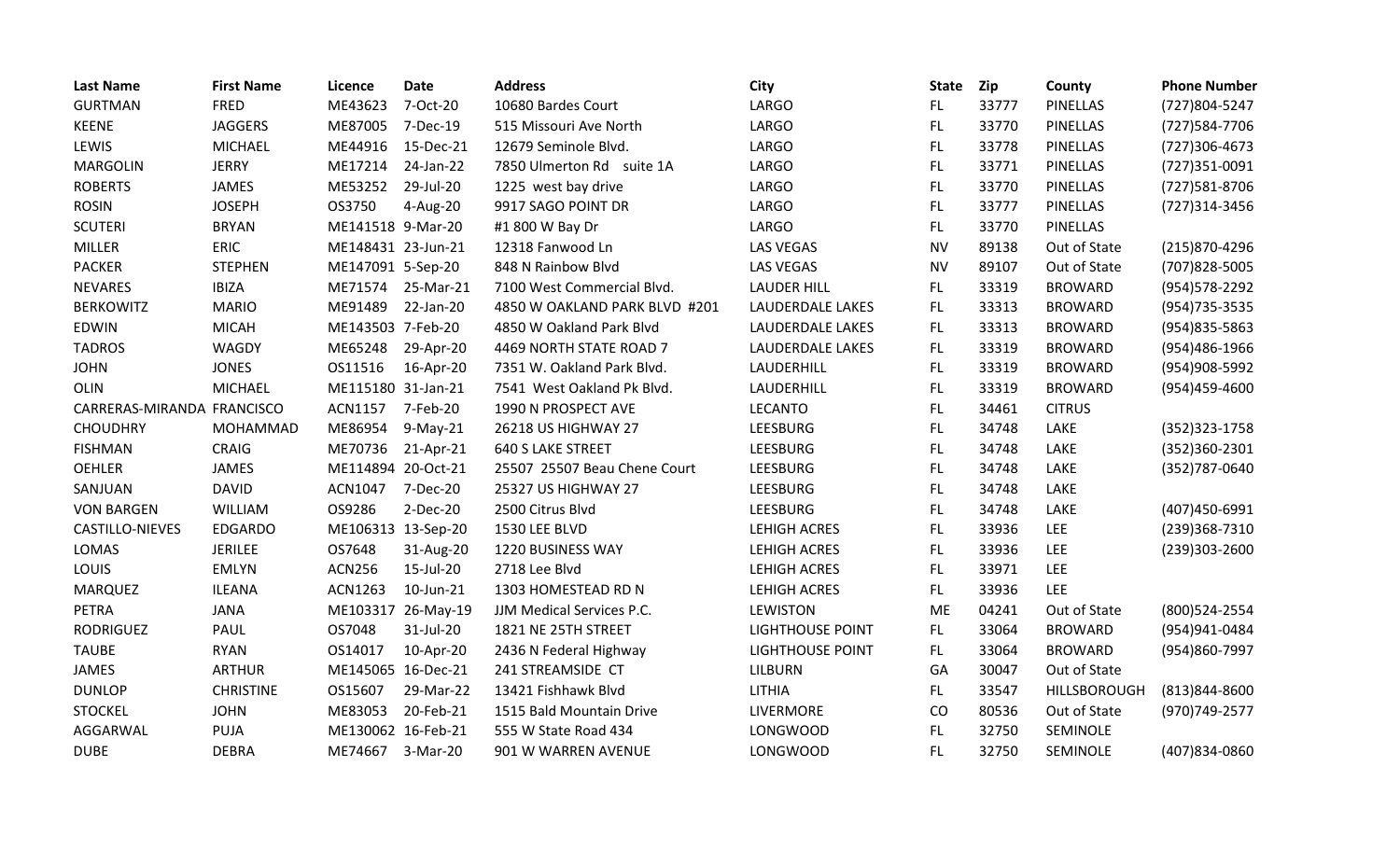| <b>Last Name</b> | <b>First Name</b> | Licence            | <b>Date</b>        | <b>Address</b>                          | <b>City</b>        | <b>State</b> | <b>Zip</b> | County       | <b>Phone Number</b> |
|------------------|-------------------|--------------------|--------------------|-----------------------------------------|--------------------|--------------|------------|--------------|---------------------|
| <b>FLETCHER</b>  | <b>BRANDON</b>    | ME115245 9-Aug-21  |                    | 771 Ciara Creek Cove                    | <b>LONGWOOD</b>    | FL.          | 32750      | SEMINOLE     | (407) 543-1270      |
| SATLOFF          | LEWIS             | ME112027 11-Jan-22 |                    | 363 N Detroit St                        | <b>LOS ANGELES</b> | CA           | 90036      | Out of State | (239) 222-1474      |
| <b>EL-FARRAH</b> | AHMED             | OS16319            | 14-Mar-21          | 3205 WESSELL ROAD                       | LOUISVILLE         | KY           | 40216      | Out of State |                     |
| <b>FRISCH</b>    | ANNA              | ME104955 28-Jun-21 |                    | 12957 PALMS WEST DRIVE SUITE 204        | LOXAHATCHEE        | FL.          | 33470      | PALM BEACH   | $(561)303 - 2800$   |
| <b>GENCHI</b>    | <b>VICTOR</b>     | ME57874            | 18-May-21          | 2619 PALM DEER DRIVE                    | LOXAHATCHEE        | FL           | 33470      | PALM BEACH   | $(561)246-2111$     |
| <b>GLOVER</b>    | LESLEY            | ME91362            | 14-Jul-21          | 12983 SOUTHERN BLVD                     | LOXAHATCHEE        | FL.          | 33470      | PALM BEACH   | $(561)721-1953$     |
| <b>NIR</b>       | <b>ITZHAK</b>     | ME70544            | 17-Jun-21          | 13005 SOUTHERN BLVD                     | LOXAHATCHEE        | FL           | 33470      | PALM BEACH   | $(561)753 - 3331$   |
| <b>SINCLAIR</b>  | <b>MICHAEL</b>    | ME47669            | 30-Mar-21          | 13005 SOUTHERN BLVD #111                | LOXAHATCHEE        | FL.          | 33470      | PALM BEACH   | (561) 798-2002      |
| <b>SINGER</b>    | <b>MELISSA</b>    | ME85255            | 20-Jun-20          | 12957 PALMS WEST DRIVE                  | LOXAHATCHEE        | FL           | 33470      | PALM BEACH   | (561) 798-9119      |
| <b>VIZCAINO</b>  | VANESSA           | ME87499            | 11-Jun-21          | 12983 SOUTHERN BLVD                     | LOXAHATCHEE        | FL.          | 33470      | PALM BEACH   | $(561)721-1953$     |
| MANSELL          | KIMBERLY          | OS9748             | 25-Sep-20          | 16750 16750 Persimmon Blvd.             | LOXAHATCHEE GROVES | FL.          | 33470      | PALM BEACH   | (561)791-7200       |
| <b>CALKIN</b>    | <b>PETER</b>      | OS12444            | 28-Jul-20          | 19720 Roseate Dr.                       | LUTZ               | FL.          | 33558      | <b>PASCO</b> | (508)471-0414       |
| <b>DORSEY</b>    | SANDRA            | ME79078            | 18-Jun-21          | 1711 DALE MABRY HIGHWAY                 | LUTZ               | FL           | 33548      | <b>PASCO</b> | (813)536-9300       |
| <b>HERSON</b>    | <b>DAVID</b>      | ME61297            | 29-Dec-20          | 21756 STATE ROAD 54 SUITE 102A          | LUTZ               | FL           | 33549      | <b>PASCO</b> | (813) 443-5817      |
| <b>KASHLAN</b>   | <b>GHIATH</b>     | ME106343 12-Apr-22 |                    | 17921 HUNTING BOW CIRCLE suite 101 LUTZ |                    | FL           | 33558      | HILLSBOROUGH | (813) 792-1900      |
| LOGAN            | <b>BRADLEY</b>    | ME140190 6-Sep-19  |                    | 22299 State Road 54                     | <b>LUTZ</b>        | FL           | 33549      | <b>PASCO</b> | $(813)333-1516$     |
| <b>LOGUIDICE</b> | <b>MICHAEL</b>    | OS8587             | 4-Feb-22           | 26650 STATE ROAD 54                     | LUTZ               | FL.          | 33559      | HILLSBOROUGH | (813) 944-9333      |
| <b>PATEL</b>     | AMESH             | ME114691 13-Jul-21 |                    | 18407 tapestry lake circle              | LUTZ               | FL.          | 33548      | HILLSBOROUGH | $(513)739-4548$     |
| <b>ROLLAND</b>   | <b>LILIVETTE</b>  | ME59316            | 22-Nov-21          | 17541 LUTZ                              |                    | FL.          | 33548      | HILLSBOROUGH | (813)964-1800       |
| <b>VICENCIO</b>  | <b>RONALD</b>     | ME67267            | 30-Jan-22          | 4953 Van Dyke Rd                        | <b>LUTZ</b>        | FL           | 33558      | HILLSBOROUGH | (813) 544-1465      |
| <b>KHAN</b>      | SOHAIL            | ME69895            | 7-Apr-21           | 825 FLORIDA AVENUE                      | <b>LYNN HAVEN</b>  | FL.          | 32444      | BAY          | (850) 265-3686      |
| <b>TEDTAOTAO</b> | <b>MARIA</b>      | ME72254            | 27-Aug-21          | 1303 MOSLEY DRIVE                       | <b>LYNN HAVEN</b>  | FL.          | 32444      | BAY          | (850) 271-5996      |
| <b>MURRAY</b>    | <b>THOMAS</b>     | ME60908            | 29-Mar-21          | 1171 south 6th street                   | MACCLENNY          | FL.          | 32063      | <b>BAKER</b> | (904)721-5909       |
| <b>BROWN</b>     | <b>KACIAN</b>     |                    | ME107523 10-Mar-22 | 2400 MAITLAND CENTER PKWY               | <b>MAITLAND</b>    | <b>FL</b>    | 32751      | ORANGE       | (407)426-4800       |
| COLLMAN          | KRISTAMARIE       | ME121353 22-Dec-20 |                    | 341 North Maitland Ave                  | <b>MAITLAND</b>    | FL.          | 32751      | ORANGE       | (407) 205-2994      |
| CRUZ             | <b>RENE</b>       | ME68986            | 15-May-21          | 424 LAKE HOWELL RD                      | MAITLAND           | <b>FL</b>    | 32751      | ORANGE       | (407) 644-4595      |
| <b>DAPHTARY</b>  | <b>UDAY</b>       | ME62693            | 19-Feb-20          | 8030 TABBY LANE                         | <b>MAITLAND</b>    | FL.          | 32751      | ORANGE       | (407) 924-9732      |
| <b>DYE</b>       | <b>COREY</b>      | ME152679 3-May-22  |                    | 500 Winderley Place                     | MAITLAND           | FL.          | 32751      | ORANGE       |                     |
| <b>MARCELIN</b>  | <b>PRUDENT</b>    |                    | ME105170 27-Mar-21 | 670 NORTH ORLANDO AVE SUITE 1012        | <b>MAITLAND</b>    | <b>FL</b>    | 32751      | ORANGE       | (407) 790-7870      |
| MIRIGLIANI       | <b>ERICA</b>      | OS15372            | 26-May-21          | 800 North Maitland Blvd                 | <b>MAITLAND</b>    | <b>FL</b>    | 32751      | ORANGE       |                     |
| <b>OLIVEROS</b>  | <b>PEDRO</b>      | ME76859            | 19-Feb-20          | PEDRO T. OLIVEROS JR MD PA              | <b>MAITLAND</b>    | <b>FL</b>    | 32751      | ORANGE       | $(407)265 - 2100$   |
| SHARMA           | <b>RISHI</b>      | <b>ACN1198</b>     | 10-Jul-21          | 260 Lookout place suite 107             | <b>MAITLAND</b>    | <b>FL</b>    | 32751      | ORANGE       | (407) 628-4545      |
| ZELIKOVSKY       | <b>SHIRLEY</b>    | ME100234 1-Jan-22  |                    | 2600 West Hall Lane                     | <b>MAITLAND</b>    | FL           | 32751      | SEMINOLE     | (407)200-2807       |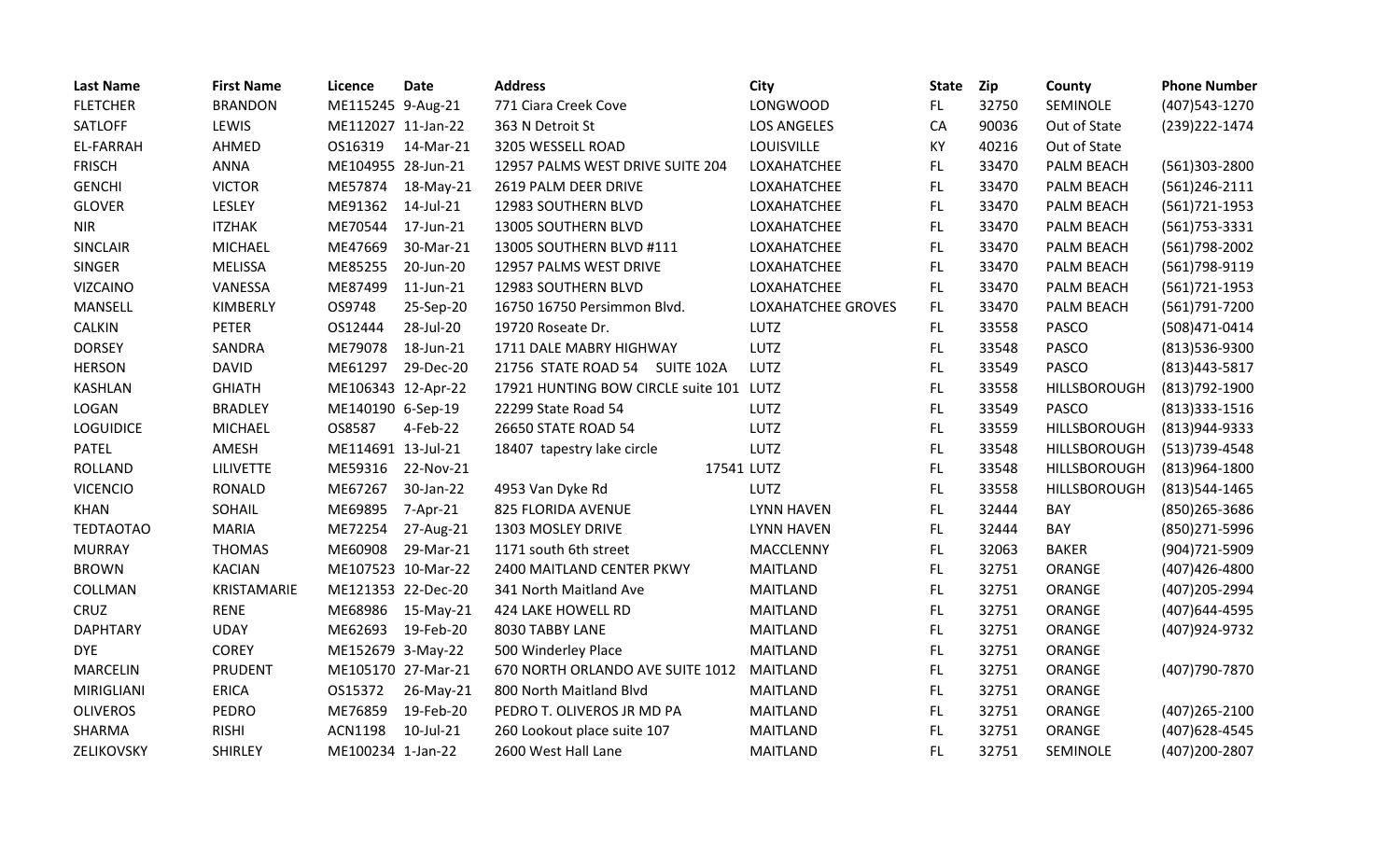| <b>Last Name</b>      | <b>First Name</b> | <b>Licence</b>     | <b>Date</b>        | <b>Address</b>                     | City                  | <b>State</b> | Zip   | County         | <b>Phone Number</b> |
|-----------------------|-------------------|--------------------|--------------------|------------------------------------|-----------------------|--------------|-------|----------------|---------------------|
| <b>BEAN</b>           | <b>BRALIN</b>     | OS14829            | 18-Sep-18          | 4707 Belladonna Ct                 | MANSFIELD             | <b>TX</b>    | 76063 | Out of State   |                     |
| <b>MORELLI</b>        | <b>JOSEPH</b>     | OS11563            | 16-Mar-20          | 1501 COPA D ORO                    | <b>MARATHON</b>       | FL.          | 33050 | <b>MONROE</b>  | $(216)278-2631$     |
| <b>DEMARTINO</b>      | <b>CIRO</b>       | ME85819            | 22-Jan-21          | 950 N. COLLIER BLVD.               | <b>MARCO ISLAND</b>   | FL.          | 34145 | <b>COLLIER</b> | (239) 642-5552      |
| <b>JIMENEZ</b>        | <b>ROBERT</b>     | ME106944 6-Dec-21  |                    | 2960 North State Road 7            | <b>MARGATE</b>        | FL           | 33063 | <b>BROWARD</b> | (754)307-9410       |
| <b>SINGH</b>          | <b>ALKA</b>       | ME110513 17-Jun-21 |                    | 5901 COLONIAL DRIVE SUITE 102      | MARGATE               | FL           | 33063 | <b>BROWARD</b> | (561)389-3444       |
| <b>AGOSTO DIAZ</b>    | <b>EDIL</b>       | ME102761 10-Apr-20 |                    | 1775 W HIBISCUS BLVD SUITE 215     | <b>MELBOURNE</b>      | FL.          | 32901 | <b>BREVARD</b> |                     |
| ARNOLD                | <b>PIERCE</b>     | ME138851 20-Oct-21 |                    | 2263 W New Haven Ave               | <b>MELBOURNE</b>      | <b>FL</b>    | 32904 | <b>BREVARD</b> | (321) 216-2288      |
| <b>ARORA</b>          | <b>SIDDHARTH</b>  | OS13734            | 20-Jul-20          | 109 Silver Palm Ave                | <b>MELBOURNE</b>      | <b>FL</b>    | 32901 | <b>BREVARD</b> | (844) 782-6963      |
| <b>BOLEK</b>          | LUKE              | ME98885            | 12-Apr-20          | <b>1350 SOUTH HICKORY STREAT</b>   | <b>MELBOURNE</b>      | FL.          | 32901 | <b>BREVARD</b> | (321)434-7116       |
| <b>CHANDRA</b>        | <b>SUMEET</b>     |                    | ME101674 25-May-22 | 2290 W. EAU GALLIE BLVD            | <b>MELBOURNE</b>      | FL.          | 32935 | <b>BREVARD</b> | (321) 254-4776      |
| <b>CHESLOCK</b>       | <b>TIMOTHY</b>    | OS12099            | 15-May-20          | 8745 N. Wickham RD                 | <b>MELBOURNE</b>      | <b>FL</b>    | 32940 | <b>BREVARD</b> | (352) 253-3336      |
| <b>FARBOWITZ</b>      | <b>STEVEN</b>     |                    | ME116418 17-Mar-19 | 1800 WEST HIBISCUS BLVD            | <b>MELBOURNE</b>      | FL.          | 32901 | <b>BREVARD</b> | $(321)726-1600$     |
| <b>FILIBERTO</b>      | <b>FRANK</b>      | ME32703            | 19-Feb-20          | <b>400 EAST STRAWBRIDGE AVE</b>    | <b>MELBOURNE</b>      | FL.          | 32901 | <b>BREVARD</b> | (321) 676-3101      |
| <b>FLIEDNER</b>       | <b>DANE</b>       |                    | ME138228 15-Mar-20 | 2340 DAIRY ROAD                    | <b>MELBOURNE</b>      | FL.          | 32904 | <b>BREVARD</b> | (321) 259-7111      |
| <b>GUPTA</b>          | <b>REMA</b>       | ME105761 20-Aug-20 |                    | 1223 Gateway Drive                 | <b>MELBOURNE</b>      | <b>FL</b>    | 32901 | <b>BREVARD</b> |                     |
| <b>LEBRON SANCHEZ</b> | <b>JUAN</b>       | ME115079 4-Mar-19  |                    | 101 East Florida Avenue            | <b>MELBOURNE</b>      | <b>FL</b>    | 32901 | <b>BREVARD</b> | (315) 254-9744      |
| <b>MADLENER</b>       | <b>JOHN</b>       | ME86688            | 25-Mar-21          | #104 1715 Berglund Lane            | <b>MELBOURNE</b>      | FL.          | 32940 | <b>BREVARD</b> | (321) 222-5711      |
| <b>MAZO</b>           | <b>JOSSE</b>      | ME89659            | 30-Jun-20          | 315 E NASA BLVD                    | <b>MELBOURNE</b>      | FL           | 32901 | <b>BREVARD</b> | (321) 733 - 2711    |
| <b>NAMBA</b>          | <b>MICHAEL</b>    | ME44025            | 17-Jul-21          | 1350 SOUTH HICKORY STREET          | <b>MELBOURNE</b>      | FL.          | 32901 | <b>BREVARD</b> |                     |
| <b>NIELSEN</b>        | RICHARD           | ME106761 21-Jul-21 |                    | 1021 Palm Brook Drive              | <b>MELBOURNE</b>      | <b>FL</b>    | 32940 | <b>BREVARD</b> | (570)419-4446       |
| <b>TA</b>             | LAN               | ME132166 30-Mar-21 |                    | 1350 Hickory st                    | <b>MELBOURNE</b>      | FL.          | 32901 | <b>BREVARD</b> |                     |
| <b>VINARSKY</b>       | LILIA             | ME99496            | 2-Mar-21           | 1571 Aurora Road                   | <b>MELBOURNE</b>      | FL           | 32935 | <b>BREVARD</b> | (321) 221-4425      |
| <b>WOLFINGTON</b>     | <b>MICHAEL</b>    | OS6648             | 21-May-19          | 315 East Strawbridge Ave           | <b>MELBOURNE</b>      | FL.          | 32901 | <b>BREVARD</b> |                     |
| <b>ZIPPER</b>         | KIM               | ME67801            | 22-Jun-20          | 1472 N. HARBOR CITY BLVD           | <b>MELBOURNE</b>      | FL.          | 32935 | <b>BREVARD</b> | (321) 574-5376      |
| <b>WARHAFTIG</b>      | <b>MONICA</b>     | OS8294             | 31-May-21          | 6617 COTTINGHAM PLACE              | <b>MEMPHIS</b>        | <b>TN</b>    | 38120 | Out of State   | $(901)572 - 1573$   |
| <b>LOFTIS</b>         | <b>JORDAN</b>     | ME143319 3-May-21  |                    | 2400 N Courtney Pwky               | <b>MERRITT ISLAND</b> | FL.          | 32953 | <b>BREVARD</b> | (321) 985-9097      |
| ABAD                  | ZOILO             | ME82104            | 30-Dec-21          | MERCY PROFESSIONAL BUILDING S      | <b>MIAMI</b>          | FL.          | 33133 | MIAMI-DADE     | (305) 856-1082      |
| ABELSON               | <b>SIMON</b>      | ME93384            | 4-Feb-22           | PHYSICIAN S AT HOME VISITING       | <b>MIAMI</b>          | FL.          | 33155 | MIAMI-DADE     | (305)667-6200       |
| <b>AHUES</b>          | <b>JORGE</b>      | ME138453 22-Jun-20 |                    | 11750 SW 40th Street               | <b>MIAMI</b>          | FL.          | 33175 | MIAMI-DADE     |                     |
| <b>ARMAS</b>          | <b>EDDIE</b>      | ME90690            | 10-May-22          | 7000 SW 97 Avenue                  | <b>MIAMI</b>          | <b>FL</b>    | 33173 | MIAMI-DADE     | (305)284-8483       |
| ARRIETA               | <b>AGUSTIN</b>    | ME92547            | 13-Sep-20          | 8940 N. KENDALL DRIVE SUITE # 504E | <b>MIAMI</b>          | FL.          | 33176 | MIAMI-DADE     | $(305)$ 595-6200    |
| AU                    | ADAM              | OS11940            | 24-May-22          | 2040 NE 163RD ST STE 204           | <b>MIAMI</b>          | <b>FL</b>    | 33162 | MIAMI-DADE     | (305)720-4004       |
| <b>BAHRAMI</b>        | MEHRAN            | ME56556            | 7-Jun-19           | 2390 NE 186TH STREET               | <b>MIAMI</b>          | FL           | 33180 | MIAMI-DADE     | (305)760-8400       |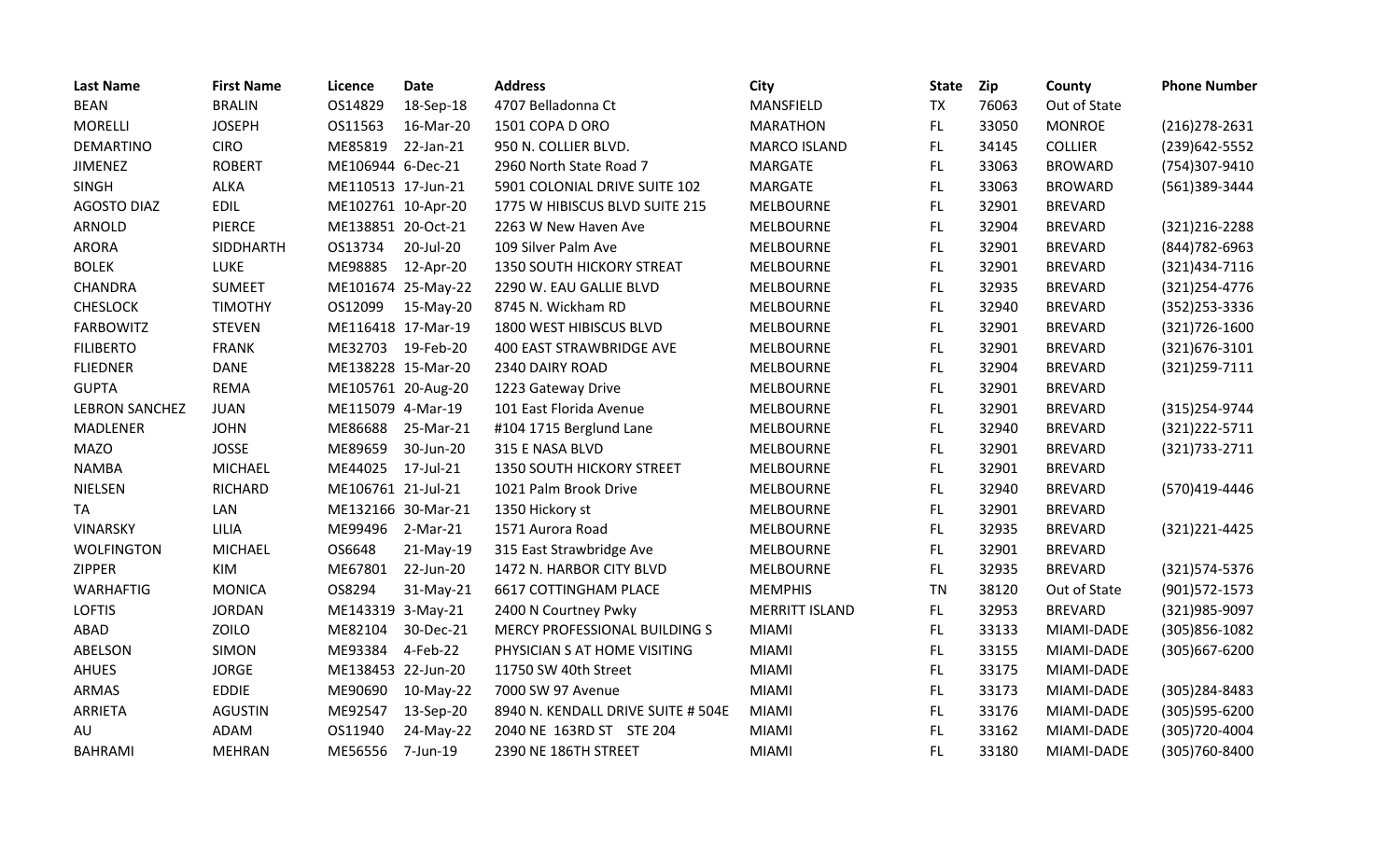| <b>Last Name</b>               | <b>First Name</b> | Licence            | <b>Date</b> | <b>Address</b>                    | <b>City</b>  | <b>State</b> | Zip   | County     | <b>Phone Number</b> |
|--------------------------------|-------------------|--------------------|-------------|-----------------------------------|--------------|--------------|-------|------------|---------------------|
| <b>BAKER</b>                   | <b>JEFFREY</b>    | OS12833            | 28-Jul-20   | 162 NE 25th Street Suite 103      | <b>MIAMI</b> | FL.          | 33137 | MIAMI-DADE | (786)490-6200       |
| <b>BATES</b>                   | ERIC              | ME137078 16-Apr-21 |             | 9802 S Dixie Hyw                  | <b>MIAMI</b> | FL.          | 33156 | MIAMI-DADE | (850) 488-0595      |
| <b>BINKER</b>                  | <b>RODOLFO</b>    | ME50156 8-Apr-21   |             | 6700 SW 21ST STREET               | <b>MIAMI</b> | FL.          | 33155 | MIAMI-DADE | $(305)266 - 0006$   |
| <b>BONNER</b>                  | <b>WILLIAM</b>    | ME129977 2-Feb-19  |             | 12905 SW 42ND STREET              | <b>MIAMI</b> | FL           | 33165 | MIAMI-DADE |                     |
| <b>BRISTOW</b>                 | SANDEE            | ME104374 16-Dec-20 |             | 3661 South Miami Ave              | <b>MIAMI</b> | <b>FL</b>    | 33133 | MIAMI-DADE | (305) 974-5533      |
| <b>CAMACHO RODRIGUE MAELYN</b> |                   | ME137603 13-Jan-22 |             | 2000 NW 87 T SUITE 101            | <b>MIAMI</b> | <b>FL</b>    | 33172 | MIAMI-DADE | (184)466-5482       |
| <b>CESPEDES</b>                | <b>EDGARD</b>     | ME56985 7-Oct-19   |             | 11160 SW 88 STREET                | <b>MIAMI</b> | <b>FL</b>    | 33176 | MIAMI-DADE | (305) 596-2325      |
| <b>CHANG</b>                   | <b>RICHARD</b>    | ME59505            | 31-Mar-20   | 10820 S.W. 113 PLACE              | <b>MIAMI</b> | FL.          | 33176 | MIAMI-DADE |                     |
| CHAO                           | RAUL              | ME76568            | 21-May-21   | <b>6285 SUNSET DRIVE</b>          | <b>MIAMI</b> | FL.          | 33143 | MIAMI-DADE | (305) 662-2925      |
| <b>CLINGAN</b>                 | <b>JOSEPHINE</b>  | ME149671 20-Jan-22 |             | 3661 S Miami Avenue               | <b>MIAMI</b> | <b>FL</b>    | 33133 | MIAMI-DADE | (305)974-5533       |
| <b>COLAK</b>                   | <b>KAYA</b>       | ME102503 28-Oct-21 |             | 9333 SW 152nd Street              | <b>MIAMI</b> | <b>FL</b>    | 33157 | MIAMI-DADE |                     |
| <b>DAMAS</b>                   | <b>HERVE</b>      | ME134473 2-Jul-20  |             | 8325 NE 2nd AVe                   | <b>MIAMI</b> | FL           | 33138 | MIAMI-DADE | (833)362-3262       |
| <b>DATTILA</b>                 | ANDREW            | OS17186            | 10-Apr-22   | 9380 SUNSET DRIVE SUITE B245      | <b>MIAMI</b> | FL.          | 33173 | MIAMI-DADE | (305) 223-0570      |
| DE LA TORRE                    | <b>ENRIQUE</b>    | ME98626            | 22-Apr-20   | 777 NW 72nd Avenue                | <b>MIAMI</b> | FL.          | 33126 | MIAMI-DADE | (786) 753-9092      |
| <b>DE URRESTI</b>              | <b>MIREN</b>      | ME72002            | 1-May-20    | 13055 SW 42 Street Suite 108      | <b>MIAMI</b> | <b>FL</b>    | 33175 | MIAMI-DADE | (320)491-95         |
| <b>DEPENA</b>                  | <b>FLORENCIO</b>  | ME51180            | 2-Jun-20    | 11760 SW 40TH STREET              | <b>MIAMI</b> | <b>FL</b>    | 33175 | MIAMI-DADE | (305) 227-9339      |
| <b>EFTEKHARI</b>               | <b>NASSER</b>     | ME50316            | $3-Apr-19$  | 6301 SW 112 STREET                | <b>MIAMI</b> | <b>FL</b>    | 33156 | MIAMI-DADE | (305) 206-4726      |
| <b>ESTEVEZ</b>                 | <b>FRANCISCO</b>  | ME48466            | 21-Jun-21   | 2000 S. Dixie Hwy                 | <b>MIAMI</b> | FL.          | 33133 | MIAMI-DADE | (305) 856-3212      |
| <b>ETH</b>                     | SPENCER           | ME108229 21-Dec-21 |             | 1201 NW 16th Street               | <b>MIAMI</b> | <b>FL</b>    | 33125 | MIAMI-DADE | (305) 575-3301      |
| <b>FADER</b>                   | MAGGIE            | ME94494            | 31-Jul-21   | 3100 SW 62ND AVE                  | <b>MIAMI</b> | <b>FL</b>    | 33155 | MIAMI-DADE | (305)662-8360       |
| <b>FAYIGA</b>                  | ADEBAYO           | ME40874            | 17-Mar-21   | 7645 SW 168 STREET                | <b>MIAMI</b> | FL.          | 33157 | MIAMI-DADE | (305) 790-6409      |
| FERNANDEZ                      | <b>INTI</b>       | ME97323            | 1-Mar-19    | 901-A SW 87 AVE                   | <b>MIAMI</b> | FL.          | 33174 | MIAMI-DADE | (305)512-0080       |
| FERNANDEZ                      | <b>HERIBERTO</b>  | ME109800 17-Feb-19 |             | 7500 N.W. 25th Street             | <b>MIAMI</b> | FL.          | 33122 | MIAMI-DADE | $(305)456 - 3233$   |
| FERNANDEZ                      | <b>JUAN</b>       | ME68513            | 27-Feb-19   | 5040 NW 7TH STREET                | <b>MIAMI</b> | <b>FL</b>    | 33126 | MIAMI-DADE | (305) 648-1087      |
| <b>FINK</b>                    | <b>RANDY</b>      | ME83030            | 18-Jun-20   | 8700 N. KENDALL DRIVE             | <b>MIAMI</b> | <b>FL</b>    | 33176 | MIAMI-DADE | (305) 515-5425      |
| <b>FOX</b>                     | SUSAN             | OS4158             | 7-Jul-20    | 8501 SW 124TH AVE SUITE 211       | <b>MIAMI</b> | <b>FL</b>    | 33183 | MIAMI-DADE | (305) 595-6488      |
| <b>FRAICHE</b>                 | <b>GEOFFREY</b>   | ME128480 17-Sep-21 |             | 8900 N Kendall Drive              | <b>MIAMI</b> | <b>FL</b>    | 33176 | MIAMI-DADE | (786)594-9251       |
| <b>GARCIA-RIVERA</b>           | CARLOS            | OS8566             | 12-Aug-20   | 9240 SW 72ND STREET               | <b>MIAMI</b> | <b>FL</b>    | 33173 | MIAMI-DADE | (305)229-9899       |
| <b>GEARY</b>                   | <b>NATALIE</b>    | ME105530 20-Jul-20 |             | 340 ROYAL POINCIANA WAY SUITE 317 | <b>MIAMI</b> | FL.          | 33480 | PALM BEACH | (786) 375-1515      |
| GONZALEZ                       | MANUEL            | ME103534 9-Jul-21  |             | 2141 NW 7 ST                      | <b>MIAMI</b> | FL.          | 33125 | MIAMI-DADE | (786)464-5120       |
| GONZALEZ                       | EDGAR             | ME127984 22-Feb-22 |             | 7400 SW 50th Ter                  | <b>MIAMI</b> | <b>FL</b>    | 33155 | MIAMI-DADE | (786)546-9179       |
| GONZALEZ-ABREU                 | <b>FRANCISCO</b>  | ME27427            | 28-Apr-20   | 432 SW 8th Ave                    | <b>MIAMI</b> | FL           | 33130 | MIAMI-DADE | (305) 547-1444      |
| <b>GUBEN</b>                   | <b>JON</b>        | ME53318            | 9-Aug-21    | 5019 5019 London Walk             | <b>MIAMI</b> | FL           | 33138 | MIAMI-DADE | (954)839-8080       |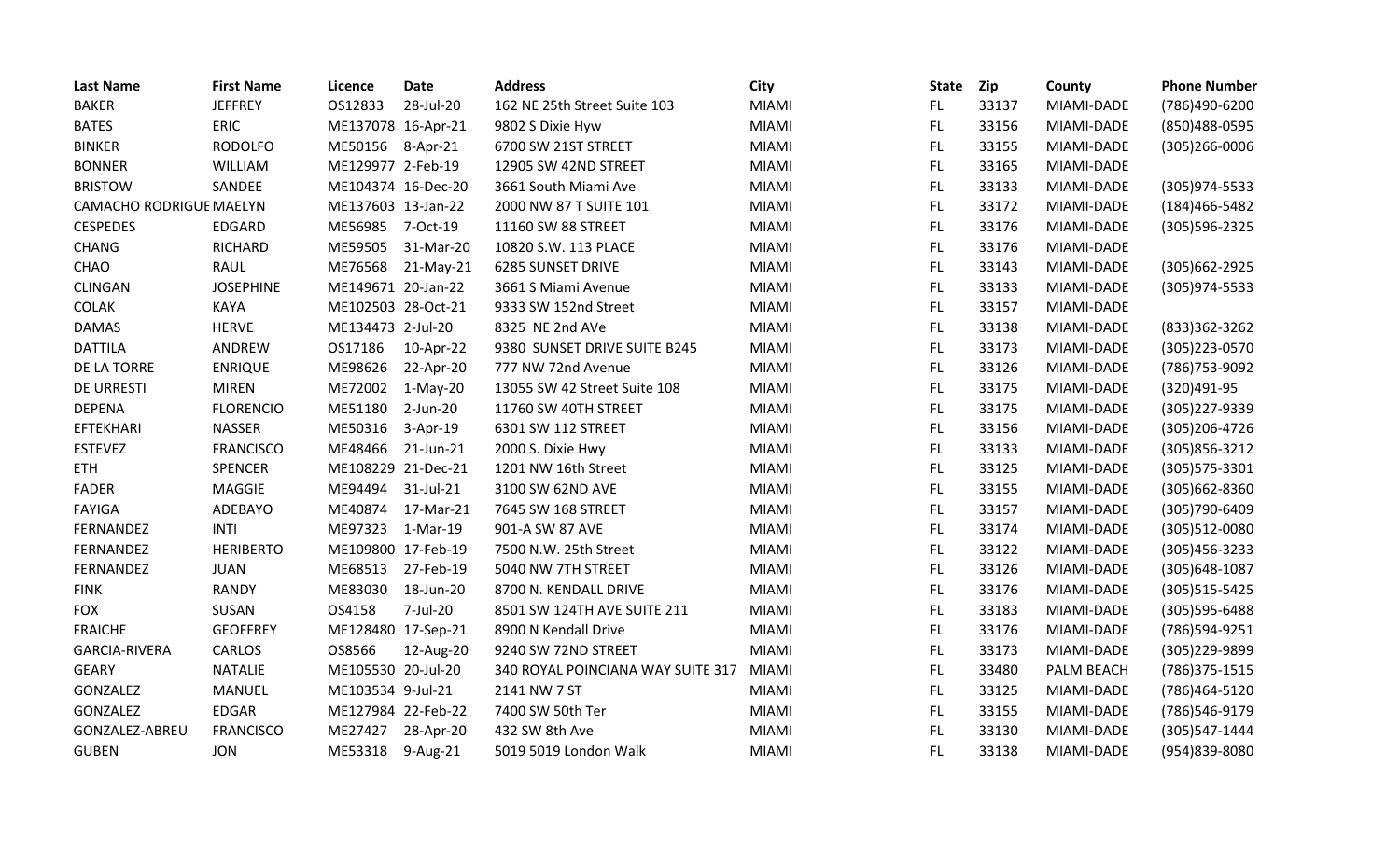| <b>Last Name</b>        | <b>First Name</b> | Licence            | <b>Date</b>        | <b>Address</b>                           | <b>City</b>  | <b>State</b> | Zip   | County     | <b>Phone Number</b> |
|-------------------------|-------------------|--------------------|--------------------|------------------------------------------|--------------|--------------|-------|------------|---------------------|
| <b>GUTIERREZ</b>        | <b>PETE</b>       | <b>ACN296</b>      | 19-Feb-20          | 2015 NORTHWEST 1ST AVENUE                | <b>MIAMI</b> | FL.          | 33127 | MIAMI-DADE | (305) 572-2027      |
| <b>HALL</b>             | <b>MATTHEW</b>    |                    | ME123404 23-May-20 | 8900 N. KENDALL DR                       | <b>MIAMI</b> | FL.          | 33176 | MIAMI-DADE | (786)596-2000       |
| <b>HASHEMI</b>          | <b>MANI</b>       | ME151916 20-Jul-21 |                    | 500 Brickell Ave APT 1805                | <b>MIAMI</b> | FL.          | 33131 | MIAMI-DADE | (214)493-7686       |
| <b>HAWAYEK CARRERA</b>  | <b>JOSE</b>       | ME141798 10-Aug-19 |                    | 7031 SW 62nd Ave                         | <b>MIAMI</b> | FL           | 33134 | MIAMI-DADE | (305) 284-7500      |
| <b>HERON</b>            | <b>PATRICK</b>    | ME83551            | 28-Jul-21          | 9290 SOUTHWEST 72ND STREET STE 101 MIAMI |              | FL.          | 33173 | MIAMI-DADE | (305)412-9825       |
| <b>HOTCHNER</b>         | <b>KIRBY</b>      | OS5843             | 9-Mar-22           | 1330 SW 22 ST SUITE 205                  | <b>MIAMI</b> | FL           | 33145 | MIAMI-DADE | (305) 856-8185      |
| IRIZARRY-ROMAN          | <b>MOISES</b>     | ME96980            | $3-Sep-21$         | 3661 South Miami Ave suite 902           | <b>MIAMI</b> | FL           | 33133 | MIAMI-DADE | (305)396-9095       |
| <b>ISSAC</b>            | <b>MICHELLE</b>   | ME144956 13-Aug-20 |                    | 8900 N. Kendall DR                       | <b>MIAMI</b> | FL.          | 33176 | MIAMI-DADE | (786)596-2000       |
| <b>JARRETT</b>          | WENTWORTH         | ME48820            | 15-Apr-20          | 12955 SW 132ND STREET                    | <b>MIAMI</b> | FL.          | 33186 | MIAMI-DADE | (305) 520-5750      |
| <b>JENNINGS</b>         | JAMES             | ME59408            | 25-Mar-19          | 11921 SOUTH DIXIE HWY #201               | <b>MIAMI</b> | FL.          | 33156 | MIAMI-DADE | (786)868-0503       |
| <b>JIMENEZ</b>          | <b>ENRIQUE</b>    | ME114377 29-Nov-19 |                    |                                          | 2000 MIAMI   | FL           | 33137 | MIAMI-DADE | (570)394-9944       |
| <b>KAUFMAN</b>          | <b>MARC</b>       | ME42165 22-Apr-22  |                    | 6100 BLUE LAGOON DRIVE                   | <b>MIAMI</b> | FL.          | 33126 | MIAMI-DADE | (305) 648-1940      |
| KELLER                  | WILLIAM           | ME111404 18-Jun-21 |                    | 8900 N. KENDALL DRIVE                    | <b>MIAMI</b> | FL.          | 33176 | MIAMI-DADE | (786)596-1780       |
| <b>KHATIB</b>           | ZIAD              | ME55110            | 12-Mar-19          | 3100 SW 62 AVENUE                        | <b>MIAMI</b> | FL           | 33155 | MIAMI-DADE | $(305)662 - 8360$   |
| <b>KHELL</b>            | <b>JOSEPH</b>     | ME124985 3-Dec-20  |                    | 1100 NW 95TH ST                          | <b>MIAMI</b> | FL.          | 33150 | MIAMI-DADE | (305)835-6191       |
| <b>KINGSTON</b>         | CAROLINNA         | ME116047 26-Apr-21 |                    | 8900 NORTH KENDALL DRIVE                 | <b>MIAMI</b> | FL           | 33176 | MIAMI-DADE |                     |
| <b>KOFFLER</b>          | <b>KAREN</b>      | ME96371            | 12-Sep-20          | 1130 NW 14th St                          | <b>MIAMI</b> | FL.          | 33136 | MIAMI-DADE | (305)243-5267       |
| <b>KRASNE</b>           | <b>BENJAMIN</b>   | ME131372 7-Jun-21  |                    | 1611 NW 12th Ave                         | <b>MIAMI</b> | FL.          | 33136 | MIAMI-DADE |                     |
| <b>LAKATOS</b>          | <b>JASON</b>      | OS12984            | 14-Jan-21          | 1200 Brickell Bay Drive                  | <b>MIAMI</b> | FL           | 33131 | MIAMI-DADE | (305)930-1992       |
| LATY                    | <b>MARK</b>       | ME91244            | $1-Sep-20$         | 22790 SW 112 TH AVENUE                   | <b>MIAMI</b> | FL.          | 33170 | MIAMI-DADE |                     |
| <b>LEAL</b>             | <b>DOMINGO</b>    | ME84811            | 4-Jan-22           | 7211 SW 78TH PLACE                       | <b>MIAMI</b> | FL.          | 33143 | MIAMI-DADE | (786)374-4431       |
| LERMAN                  | ANDREW            | ME123507 3-Jun-21  |                    | 2601 SW 37th Ave                         | <b>MIAMI</b> | FL           | 33133 | MIAMI-DADE | (786) 655-8010      |
| LERNER                  | LAUREN            | ME121274 8-Jun-21  |                    | 4302 Alton Road                          | <b>MIAMI</b> | FL.          | 33140 | MIAMI-DADE | $(305)672 - 1256$   |
| LEVIN                   | <b>ESTHER</b>     | ME78654            | 6-Oct-20           | 475 BILTMORE WAY Suite #401              | <b>MIAMI</b> | FL           | 33134 | MIAMI-DADE | $(305)476 - 5001$   |
| LIPMAN                  | <b>RICHARD</b>    | ME15234            | 18-Aug-21          | 7241 S.W. 63RD AVE.                      | <b>MIAMI</b> | FL.          | 33143 | MIAMI-DADE | (305) 670-3259      |
| <b>MAIORI</b>           | <b>MARIA</b>      | ME117813 9-May-21  |                    | 3663 S Miami Ave                         | <b>MIAMI</b> | FL.          | 33133 | MIAMI-DADE | (305) 285-2752      |
| MANRESA                 | <b>ALDO</b>       | OS15369            | 13-Jun-22          | 8900 North Kendall Drive                 | <b>MIAMI</b> | FL.          | 33176 | MIAMI-DADE | (786)496-0532       |
| <b>MARIN</b>            | <b>DANIEL</b>     | ME104329 22-Jun-21 |                    | 8525 SW 92ND STREET D-17                 | <b>MIAMI</b> | FL.          | 33156 | MIAMI-DADE | (786) 517-4577      |
| MARTIN DEL CAMPO ALONSO |                   | ME138493 7-Aug-21  |                    | 999 Brickell Ave                         | <b>MIAMI</b> | FL           | 33131 | MIAMI-DADE | $(305)488 - 2600$   |
| <b>MEDINA</b>           | SULEYKI           |                    | ME117918 31-May-20 | 8900 N. KENDALL DR                       | <b>MIAMI</b> | FL.          | 33176 | MIAMI-DADE | (786)596-2000       |
| <b>MEHTA</b>            | <b>NIRAJ</b>      | ME116959 22-Jun-21 |                    | 6825 SW 87TH AVENUE                      | <b>MIAMI</b> | FL.          | 33173 | MIAMI-DADE | (786) 476-8854      |
| <b>MILLER</b>           | ZOE               | ME129466 24-Jan-21 |                    | 1150 NW 14th St                          | <b>MIAMI</b> | FL.          | 33136 | MIAMI-DADE | $(917)446 - 4108$   |
| MINSAL-BALLESTER        | <b>GERARDO</b>    | ME64508 11-Jun-22  |                    | 6001 West Flagler St                     | <b>MIAMI</b> | <b>FL</b>    | 33144 | MIAMI-DADE | (305)308-0231       |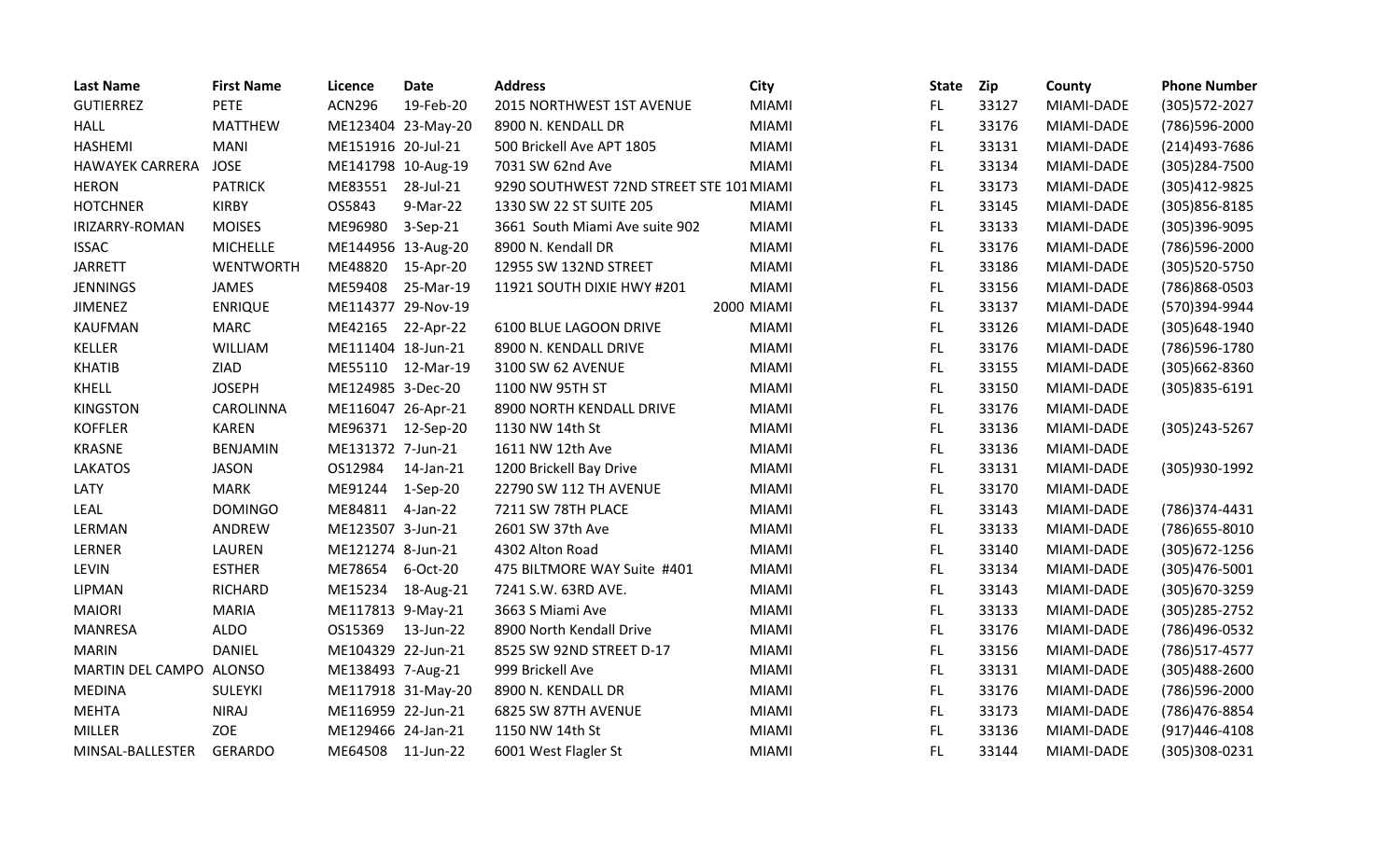| <b>Last Name</b>          | <b>First Name</b> | Licence            | <b>Date</b>        | <b>Address</b>               | <b>City</b>      | <b>State</b> | <b>Zip</b> | County     | <b>Phone Number</b> |
|---------------------------|-------------------|--------------------|--------------------|------------------------------|------------------|--------------|------------|------------|---------------------|
| <b>MIRANDA</b>            | <b>UBALDO</b>     | ME147214 14-Apr-21 |                    | 3720 SW 107 AVE              | <b>MIAMI</b>     | FL.          | 33165      | MIAMI-DADE | (305) 554-7982      |
| <b>MOYA</b>               | <b>ROBERTO</b>    | ME31217            | 12-Aug-21          | 2140 W 68th Street           | <b>MIAMI</b>     | FL           | 33016      | MIAMI-DADE |                     |
| <b>NAYYAR</b>             | <b>GEETA</b>      | ME96224            | 18-Jan-22          | 885 SW 19TH AVENUE           | <b>MIAMI</b>     | FL.          | 33199      | MIAMI-DADE | (703)309-3633       |
| <b>NELSON</b>             | SUSAN             | OS6525             | $1-May-22$         | 6221 NW 36TH STREET          | <b>MIAMI</b>     | FL.          | 33166      | MIAMI-DADE | (305) 871-3627      |
| <b>NIETO</b>              | <b>JULIO</b>      | ME150403 3-Aug-21  |                    | 6690 SW 97th Avenue          | <b>MIAMI</b>     | FL           | 33173      | MIAMI-DADE | (786) 246-2751      |
| <b>NWAMBA</b>             | <b>IKENNA</b>     |                    | ME155161 22-Mar-22 | 185 SW 7th Street            | <b>MIAMI</b>     | FL.          | 33130      | MIAMI-DADE | (734) 686-1517      |
| <b>PABLOS</b>             | <b>ORESTES</b>    | ME30109            | 14-Apr-19          | 8356 SW 40 ST                | <b>MIAMI</b>     | FL.          | 33155      | MIAMI-DADE | (305) 662-2815      |
| <b>PENATE</b>             | <b>FELIX</b>      | ME87037            | 20-Nov-19          | 9600 sw 8th                  | <b>MIAMI</b>     | FL.          | 33174      | MIAMI-DADE | (786)536-9009       |
| PEREZ                     | <b>VIVIANA</b>    | ME90686            | 27-Aug-20          | 8300 SW 8 ST WEST 16 AVENUE  | <b>MIAMI</b>     | FL.          | 33144      | MIAMI-DADE | (305)822-8883       |
| PEREZ                     | <b>JOSE</b>       | ME125214 4-Jun-21  |                    | 8765 SW 165th Ave            | <b>MIAMI</b>     | FL.          | 33193      | MIAMI-DADE | (305) 728-0605      |
| PEREZ-PUELLES             | <b>GENIBERT</b>   | ME123402 28-Sep-20 |                    | 9555 SW 162 AVE              | <b>MIAMI</b>     | <b>FL</b>    | 33196      | MIAMI-DADE | (786) 467-5159      |
| PINO                      | <b>ANTONIO</b>    |                    | ME92834 24-Mar-21  | 14000 NW 41st St             | <b>MIAMI</b>     | FL.          | 33178      | MIAMI-DADE | (844) 442 - 0362    |
| PINZON ARDILA             | <b>ALBERTO</b>    | ME104275 19-Jul-21 |                    | 9090 SW 87TH COURT SUITE 200 | <b>MIAMI</b>     | FL.          | 33176      | MIAMI-DADE | (305)596-2080       |
| <b>POPP</b>               | <b>HOWARD</b>     | ME79177            | 30-Jan-21          | 8740 NORTH KENDALL DRIVE     | <b>MIAMI</b>     | FL           | 33176      | MIAMI-DADE | (305) 275-9990      |
| <b>POWELL</b>             | <b>MICHELLE</b>   | OS7263             | 15-Aug-20          | 16400 NW 2ND AVENUE #100     | <b>MIAMI</b>     | FL           | 33169      | MIAMI-DADE | (305)948-4701       |
| RENSOLI-VELAZQUEZ MARIMER |                   | ME132812 1-Dec-21  |                    | 1611 NW 12th Ave             | <b>MIAMI</b>     | FL           | 33136      | MIAMI-DADE | (305) 585-5431      |
| <b>REYES</b>              | RHEINCHARD        | ME77894            | 24-Mar-20          | 4659 WEST FLAGLER STREET     | <b>MIAMI</b>     | FL.          | 33134      | MIAMI-DADE | (305)445-3372       |
| <b>RODRIGUEZ</b>          | <b>HECTOR</b>     | ME57069            | $2-Apr-19$         | 2400 NW 54 Street            | <b>MIAMI</b>     | FL.          | 33142      | MIAMI-DADE | (305) 633-9090      |
| <b>RODRIGUEZ</b>          | PEDRO             | ME28664            | 27-May-19          | 258 NE 27TH STREET           | <b>MIAMI</b>     | FL.          | 33137      | MIAMI-DADE | (305) 573-9898      |
| SANCHEZ                   | DANIEL            |                    | ME132723 26-Nov-19 | 480 NE 31 ST                 | <b>MIAMI</b>     | FL.          | 33137      | MIAMI-DADE | (305) 915-2645      |
| SANCHEZ                   | <b>CYNTHIA</b>    | OS15224            | 12-Feb-22          | 2020 N Bayshore Drive        | <b>MIAMI</b>     | FL           | 33137      | MIAMI-DADE | (201)321-2458       |
| SHAROVA                   | VALERIYA          | ME112328 30-Jan-22 |                    | 405 NE 194TH TERRACE         | <b>MIAMI</b>     | FL.          | 33179      | MIAMI-DADE | (954)296-7261       |
| <b>SINGER</b>             | ALLEN             | ME64442            | 9-Mar-20           | 7800 SW 57 Avenue            | <b>MIAMI</b>     | FL.          | 33143      | MIAMI-DADE | (305) 279-9313      |
| SUAREZ                    | <b>GABRIEL</b>    | ME130384 26-Jan-22 |                    | 5000 SW 75 AVENUE            | <b>MIAMI</b>     | FL           | 33155      | MIAMI-DADE |                     |
| <b>TABI</b>               | <b>GEORGE</b>     | ME122965 6-Jan-22  |                    | 244 BISCAYNE BLVD.           | <b>MIAMI</b>     | FL           | 33132      | MIAMI-DADE |                     |
| <b>TEJEIRO</b>            | <b>WILLIAM</b>    |                    | ME58822 11-May-21  | 3899 NW 7TH STREET SUITE 200 | <b>MIAMI</b>     | FL.          | 33126      | MIAMI-DADE | $(305)642 - 5661$   |
| VASQUEZ DUARTE            | <b>RICARDO</b>    | ME110485 4-Jun-21  |                    | 47 NW 32nd Pl                | <b>MIAMI</b>     | FL           | 33125      | MIAMI-DADE | (305) 677-3541      |
| <b>VEGA</b>               | <b>JOSE</b>       | ME60198            | 22-Jan-22          | 7950 NW 2 St                 | <b>MIAMI</b>     | FL.          | 33126      | MIAMI-DADE | (305) 642-5356      |
| <b>WILSON</b>             | <b>DAVID</b>      | ME97268            | 11-Mar-21          | 11111 BISCAYNE BOULEVARD     | <b>MIAMI</b>     | FL.          | 33181      | MIAMI-DADE |                     |
| <b>WONG</b>               | <b>ANN-MARIE</b>  | ME108078 11-Jun-21 |                    | 375 NE 54th Street Suite 7   | <b>MIAMI</b>     | FL.          | 33137      | MIAMI-DADE | (786)842-7001       |
| ZAGER                     | <b>MARK</b>       | ME27176            | 16-Oct-19          | 434 SW 12th Ave              | <b>MIAMI</b>     | FL.          | 33130      | MIAMI-DADE | (786)391-0269       |
| ZAPATA                    | SHEENA            | ME140008 29-Jul-19 |                    | 8900 N KENDALL DR            | <b>MIAMI</b>     | FL           | 33176      | MIAMI-DADE | (786)596-2000       |
| <b>KAMLET</b>             | <b>JEFFREY</b>    | ME54330            | 8-Mar-21           | 400 WEST 41ST ST SUITE 402   | <b>MIAMI BCH</b> | FL           | 33140      | MIAMI-DADE | (305)604-9595       |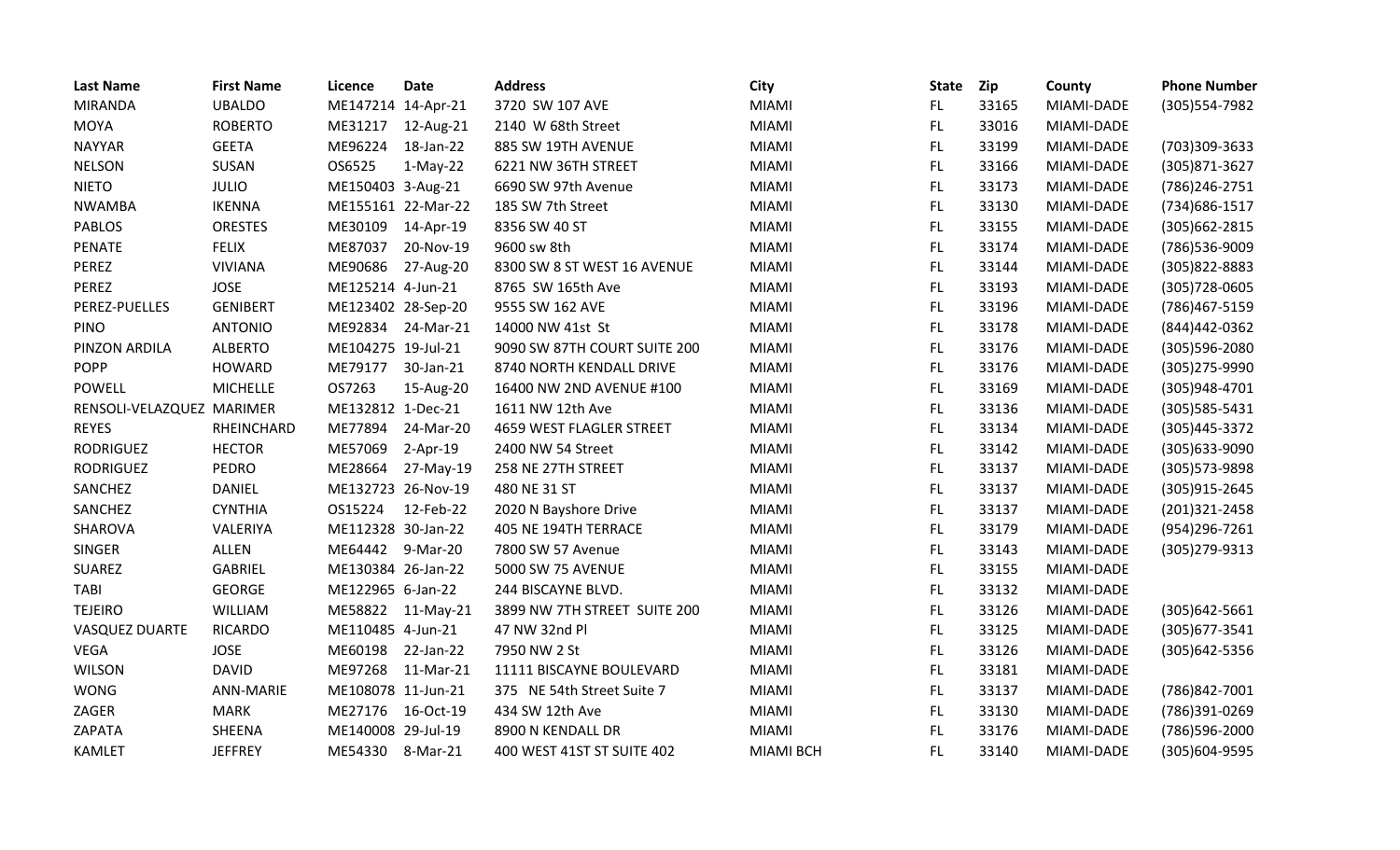| <b>Last Name</b>                   | <b>First Name</b>  | Licence            | <b>Date</b>        | <b>Address</b>                        | <b>City</b>          | <b>State</b> | Zip   | County            | <b>Phone Number</b> |
|------------------------------------|--------------------|--------------------|--------------------|---------------------------------------|----------------------|--------------|-------|-------------------|---------------------|
| <b>CHOXI</b>                       | <b>ANKEET</b>      |                    | ME137850 14-Mar-19 | 90 Alton Road                         | <b>MIAMI BEACH</b>   | FL.          | 33139 | MIAMI-DADE        | (770)313-6741       |
| <b>CUSNIR</b>                      | <b>MIKE</b>        | ME87084 13-Feb-21  |                    | 4306 ALTON ROAD                       | <b>MIAMI BEACH</b>   | FL.          | 33140 | MIAMI-DADE        | (305) 535-3310      |
| EBIZADEH                           | PAYAM              |                    | ME144198 20-May-21 | 1560 Lenox ave                        | <b>MIAMI BEACH</b>   | <b>FL</b>    | 33139 | MIAMI-DADE        | (424) 313-4855      |
| ELGOZY                             | <b>JACOBO</b>      | OS10059            | $1$ -Jan- $21$     | 4302 ALTON ROAD                       | MIAMI BEACH          | FL.          | 33140 | MIAMI-DADE        | (646)401-2389       |
| <b>GUERRA DEL CASTILL( ROBERTO</b> |                    | ME122433 17-Jul-19 |                    | 4308 Alton Road Suite 860             | MIAMI BEACH          | <b>FL</b>    | 33140 | MIAMI-DADE        | (305)604-2888       |
| <b>GUZMAN</b>                      | <b>JOHN</b>        | OS16879            | 24-Sep-20          | 2614 BIARRITZ DR                      | MIAMI BEACH          | FL           | 33141 | MIAMI-DADE        |                     |
| <b>HASSAN</b>                      | KAZI               | ME137533 4-May-19  |                    | STE 230 309 23rd Street               | MIAMI BEACH          | FL.          | 33145 | MIAMI-DADE        | (727) 421-6568      |
| <b>LEVINSON</b>                    | ANDREW             | ME75290            | $2$ -Jun-21        | <b>801 FOURTH STREET</b>              | MIAMI BEACH          | <b>FL</b>    | 33139 | MIAMI-DADE        | $(305)466 - 1100$   |
| <b>LOPEZ</b>                       | <b>RAYMOND</b>     | ME130127 27-Jan-21 |                    | 400 Arthur Godfrey Rd                 | <b>MIAMI BEACH</b>   | FL           | 33140 | MIAMI-DADE        |                     |
| <b>MERLINO</b>                     | <b>GARY</b>        | OS6638             | 20-May-20          | 4308 ALTON ROAD                       | MIAMI BEACH          | <b>FL</b>    | 33140 | MIAMI-DADE        | $(305)604 - 2888$   |
| <b>MIRANDA</b>                     | ALTAGRACIA         | ME87277            | 19-Sep-19          | 1000 5TH STREET STE 200               | MIAMI BEACH          | <b>FL</b>    | 33139 | MIAMI-DADE        | (305)305-0310       |
| <b>OLIVIERI</b>                    | <b>BRANDON</b>     | ME131503 16-Feb-20 |                    | <b>Mount Sinai Medical Center</b>     | <b>MIAMI BEACH</b>   | FL.          | 33140 | MIAMI-DADE        | (305) 674-2071      |
| PEREZ                              | CARLOS             |                    | ME108145 15-May-19 | 400 Arthur G Suite 200                | <b>MIAMI BEACH</b>   | <b>FL</b>    | 33140 | MIAMI-DADE        | (305) 254-8900      |
| POOVENDRAN                         | GAYAN              | ME121381 6-May-19  |                    | 404 Washingt 404 Washington Ave       | MIAMI BEACH          | <b>FL</b>    | 33139 | MIAMI-DADE        | (305) 479-2973      |
| <b>REINES</b>                      | ARIEL              | ME96669            | 15-Jun-21          | 4300 ALTON ROAD                       | <b>MIAMI BEACH</b>   | FL           | 33140 | MIAMI-DADE        | (305) 793-4991      |
| RIVERA BUSCAGLIA                   | <b>DANIEL</b>      | ME119344 16-Jun-20 |                    | 4308 ALTON RD                         | <b>MIAMI BEACH</b>   | <b>FL</b>    | 33140 | MIAMI-DADE        | (305) 532-0065      |
| <b>RUSILKO</b>                     | <b>MATTHEW</b>     | OS11598            | 13-Jan-21          | 1819 west ave                         | <b>MIAMI BEACH</b>   | FL.          | 33139 | MIAMI-DADE        | (786)334-3664       |
| SABBANI                            | <b>ASHWIN</b>      | ME127802 9-Jun-22  |                    | 6992 Indian Creek Dr                  | MIAMI BEACH          | FL           | 33141 | MIAMI-DADE        |                     |
| <b>SINGH</b>                       | <b>SUDEEP</b>      | ME126791 4-Mar-20  |                    | 404 Washington Avenue                 | MIAMI BEACH          | <b>FL</b>    | 33139 | MIAMI-DADE        |                     |
| <b>SMITH</b>                       | <b>CLARENCE</b>    | ME39640            | 30-Jan-21          | 424 WEST DILIDO DRIVE                 | <b>MIAMI BEACH</b>   | FL           | 33139 | MIAMI-DADE        |                     |
| <b>TOLEDO</b>                      | <b>JOSE</b>        | ME56388            | 22-Jul-21          | 4302 ALTON ROAD                       | <b>MIAMI BEACH</b>   | FL.          | 33140 | MIAMI-DADE        | $(305)672 - 1256$   |
| ZAIAC                              | <b>MARTIN</b>      | ME52008            | 18-Mar-20          | <b>GREATER MIAMI SKIN AND LASER</b>   | MIAMI BEACH          | FL           | 33140 | MIAMI-DADE        | (305) 532-4478      |
| <b>BLEMUR</b>                      | PIERRE             | ME45180            | $6-Apr-19$         | 18373 N.W. 27th avenue                | <b>MIAMI GARDENS</b> | FL.          | 33056 | MIAMI-DADE        | (305) 688-5456      |
| SAMUEL                             | <b>VICKKI-ANN</b>  | ME109266 4-Jun-21  |                    | 18425 NW 2nd Ave Suite 404B           | <b>MIAMI GARDENS</b> | FL.          | 33169 | MIAMI-DADE        | (305)549-8100       |
| SANCHEZ                            | CARLOS             | OS7598             | 29-Jul-20          | 9600 N.E. SECOND AVENUE               | <b>MIAMI SHORES</b>  | <b>FL</b>    | 33138 | MIAMI-DADE        | (305) 603-7650      |
| <b>NOVINCE</b>                     | <b>RYAN</b>        | ME137380 3-Oct-20  |                    | 1786 Blanding Boulevard               | <b>MIDDLEBURG</b>    | FL           | 32068 | <b>CLAY</b>       | (904) 282-8000      |
| ROLON-RIVERA                       | RAFAEL             | ME130170 28-Aug-21 |                    | St. Vincents 1670 St. Vincent's Way   | <b>MIDDLEBURG</b>    | <b>FL</b>    | 32068 | <b>CLAY</b>       | (904)602-1000       |
| <b>TILAK</b>                       | <b>MILIND</b>      | ME72684 11-Jul-21  |                    | 430 COLLEGE DR Suite 106              | <b>MIDDLEBURG</b>    | FL.          | 32068 | <b>CLAY</b>       | (904)298-1994       |
| <b>ROMANIUK</b>                    | <b>GREGORY</b>     | ME104586 24-Nov-19 |                    | 9181 HWY 44                           | <b>MIDDLETON</b>     | ID           | 83644 | Out of State      | (239)961-6214       |
| <b>BAGNERIS</b>                    | <b>GINA</b>        | ME70383 17-Feb-22  |                    | Santa Rosa Medical Center             | <b>MILTON</b>        | FL.          | 32570 | <b>SANTA ROSA</b> | (850)626-7762       |
| <b>BENNETT</b>                     | ERWIN              | ME137987 29-Aug-20 |                    | 6007 Berryhill RD                     | <b>MILTON</b>        | <b>FL</b>    | 32570 | <b>SANTA ROSA</b> |                     |
| <b>BENOIT</b>                      | <b>GERALD</b>      | ME97188            | 31-Jan-21          | <b>SRMC Santa Rosa Medical Center</b> | <b>MILTON</b>        | FL           | 32570 | <b>SANTA ROSA</b> | (850)529-6601       |
| <b>CABREROS</b>                    | <b>FLORA LORNA</b> | ME86003            | $2$ -Jul-21        | 5982 BERRYHILL ROAD                   | <b>MILTON</b>        | FL           | 32570 | <b>SANTA ROSA</b> | (850)626-4208       |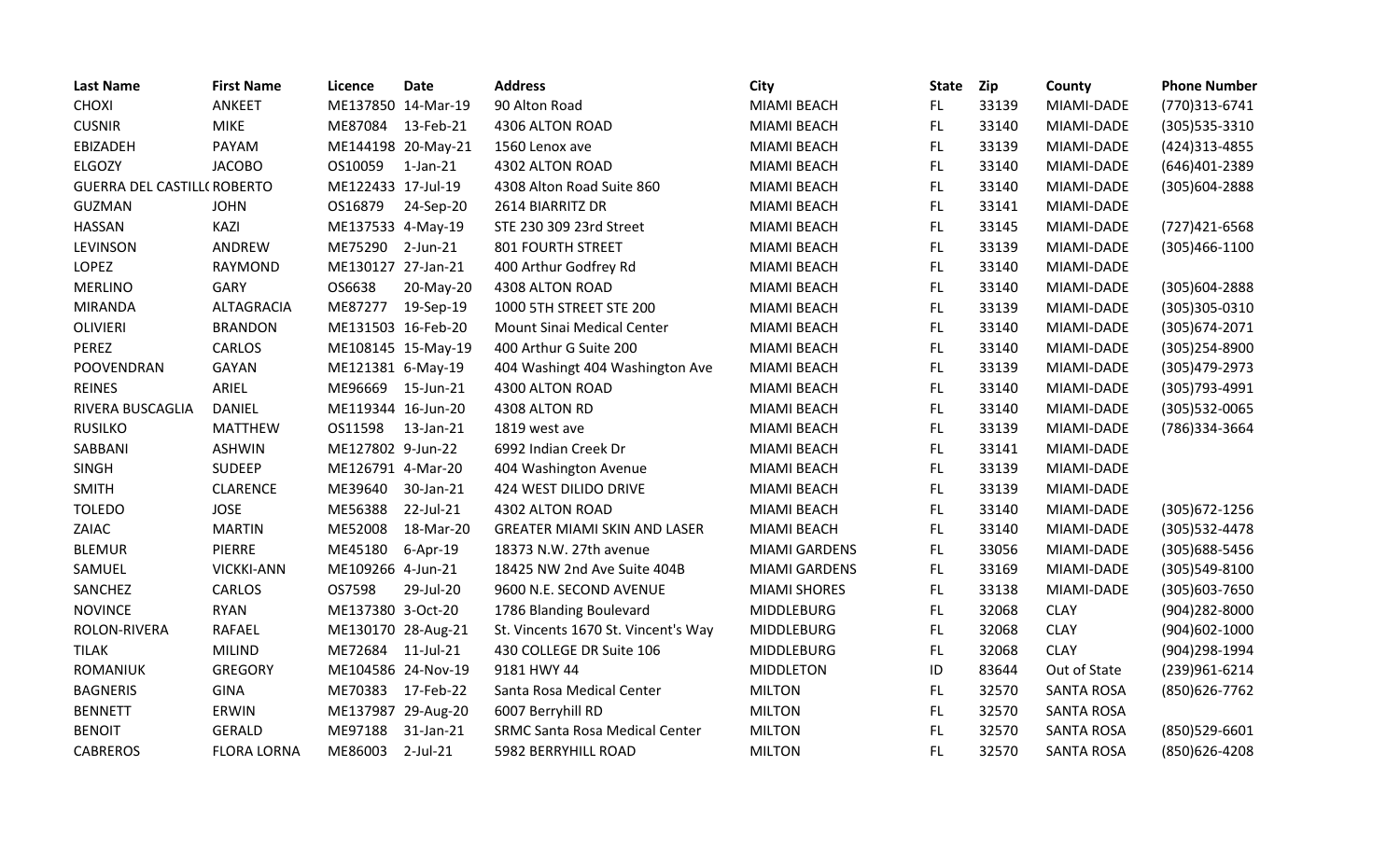| <b>Last Name</b>     | <b>First Name</b> | Licence            | <b>Date</b> | <b>Address</b>                                   | <b>City</b>         | State | Zip   | County            | <b>Phone Number</b> |
|----------------------|-------------------|--------------------|-------------|--------------------------------------------------|---------------------|-------|-------|-------------------|---------------------|
| <b>RINALDI</b>       | <b>MICHAEL</b>    | OS7850             | 18-Mar-21   | 5216 Willing Willing St                          | <b>MILTON</b>       | FL.   | 32570 | <b>SANTA ROSA</b> | (850)983-7778       |
| <b>TAYLOR</b>        | <b>EDWIN</b>      | ME96266            | 15-Jun-21   | 4264 4264 AVALON BLVD                            | <b>MILTON</b>       | FL    | 32583 | <b>SANTA ROSA</b> | (850)626-5381       |
| AHMED                | <b>JASMIN</b>     | ME143591 6-Mar-20  |             | 6151 Miramar pkwy suite 316                      | <b>MIRAMAR</b>      | FL.   | 33023 | <b>BROWARD</b>    | (954)603-5100       |
| <b>BLACK</b>         | <b>JONATHAN</b>   | ME132355 9-Nov-19  |             | 12741 Miramar Parkway suite 302                  | <b>MIRAMAR</b>      | FL.   | 33025 | <b>BROWARD</b>    | (315) 885-7265      |
| <b>GOMEZ</b>         | <b>RAMON</b>      | ME143835 6-Mar-20  |             | 6151 Miramar Parkway Ste 316                     | <b>MIRAMAR</b>      | FL    | 33023 | <b>BROWARD</b>    | (954)603-5100       |
| KIRSCHBAUM           | <b>NEIL</b>       | OS13343            | 17-Feb-22   | 1951 SW 172 Avenue                               | <b>MIRAMAR</b>      | FL.   | 33029 | <b>BROWARD</b>    | (954)447-5206       |
| <b>TOMCHIK</b>       | <b>ROBERT</b>     | ME49173            | $1-Sep-21$  | 3161 Dykes Rd                                    | <b>MIRAMAR</b>      | FL    | 33027 | <b>BROWARD</b>    | (954)450-3550       |
| <b>YOSEPH</b>        | <b>BENYAM</b>     | ME137448 20-Oct-19 |             | 3601 SW 160th Ave Ste 250                        | <b>MIRAMAR</b>      | FL.   | 33027 | <b>BROWARD</b>    | (305)866-7123       |
| <b>CLARK</b>         | <b>LISA</b>       | ME73997            | 23-Feb-21   | SUITE 116 12815 US HIGHWAY 98 WEST MIRAMAR BEACH |                     | FL    | 32550 | <b>WALTON</b>     | (850)269-0111       |
| <b>PORTER</b>        | <b>KATHY</b>      | ME50841            | 28-Jun-19   | 251 North Bayou St                               | <b>MOBILE</b>       | AL    | 36603 | Out of State      | (251)690-8158       |
| <b>FLANIGAN</b>      | <b>MELISSA</b>    | OS15378            | 7-Dec-18    | 17011 Florence view drive                        | <b>MONTVERDE</b>    | FL.   | 34756 | LAKE              |                     |
| <b>MULHERN</b>       | <b>PETER</b>      | ME111657 13-Oct-20 |             | 4113 S. Water Tower Place                        | <b>MOUNT VERNON</b> | IL    | 62864 | Out of State      | (618)244-9038       |
| <b>NANKO</b>         | <b>RAYMOND</b>    | ME139427 16-Aug-19 |             | 919 WEST JACKSON STREET                          | <b>MUNCIE</b>       | IN    | 47305 | Out of State      | (768) 288-3276      |
| <b>BAKER</b>         | <b>MATTHEW</b>    | ME81973            | 19-Feb-20   | 3200 BAILEY LANE                                 | <b>NAPLES</b>       | FL    | 34105 | <b>COLLIER</b>    |                     |
| <b>BARILE</b>        | <b>MICHAEL</b>    | ME75050            | 19-Feb-20   | 15495 N. TAMIAMI TRAIL                           | <b>NAPLES</b>       | FL.   | 34110 | <b>COLLIER</b>    | (239) 221-3901      |
| <b>BLANCO FRANCO</b> | ALEJANDRO         | ME114378 28-Feb-20 |             | 1726 MEDICAL BLVD suit 201                       | <b>NAPLES</b>       | FL.   | 34110 | <b>COLLIER</b>    | (239)596-8806       |
| CAMPBELL             | <b>JOHN</b>       | ME61741            | 28-Jun-20   | 3200 BAILEY LANE STE 200                         | <b>NAPLES</b>       | FL.   | 34105 | <b>COLLIER</b>    | (239) 262-8971      |
| CANTERBURY           | <b>JOHN</b>       | ME90308            | 19-Feb-20   | 680 2nd Ave N Suite 203                          | <b>NAPLES</b>       | FL    | 34102 | <b>COLLIER</b>    | (239)330-1382       |
| <b>CIPRIANI</b>      | <b>JOSEPH</b>     | ME122391 23-Feb-20 |             | Suite 10 5600 Trail Blvd                         | <b>NAPLES</b>       | FL.   | 34108 | <b>COLLIER</b>    | (239)431-6739       |
| COPELAND             | <b>JOSEPH</b>     | ME124239 23-Nov-21 |             | 2852 Wild Orchid Court                           | <b>NAPLES</b>       | FL    | 34119 | <b>COLLIER</b>    | (317)509-1075       |
| COYLE                | <b>JANET</b>      | ME138749 10-Jun-21 |             | 6101Pine Ridge Rd                                | <b>NAPLES</b>       | FL.   | 34119 | <b>COLLIER</b>    | (239)348-4000       |
| <b>DASTAIN</b>       | <b>JEAN YVES</b>  | ME139442 14-Sep-19 |             | 1250 Tamiami N TRL                               | <b>NAPLES</b>       | FL.   | 34102 | <b>COLLIER</b>    | (239)234-4482       |
| <b>FAREMOUTH</b>     | <b>JAMES</b>      | OS9581             | 18-Feb-22   | 12250 Tamiami Trail E. suite 202                 | <b>NAPLES</b>       | FL    | 34113 | <b>COLLIER</b>    | (239)692-8934       |
| <b>FIGUEROA</b>      | <b>EDUARDO</b>    | ME66077            | 7-Sep-19    | 3785 AIRPORT PULLING ROAD SUITE A                | <b>NAPLES</b>       | FL    | 34105 | <b>COLLIER</b>    | (239)435-1610       |
| <b>FINAN</b>         | <b>EUGENE</b>     | ME59185            | 21-Aug-19   | 1656 Medical Blvd                                | <b>NAPLES</b>       | FL.   | 34110 | <b>COLLIER</b>    | (239)597-7001       |
| <b>FOSTER</b>        | <b>DAVID</b>      | ME133864 3-May-22  |             | <b>Naples Community Hospital</b>                 | <b>NAPLES</b>       | FL    | 34102 | <b>COLLIER</b>    | (239)624-5000       |
| FREEMAN              | <b>DEBRA</b>      | ME59942            | 23-May-22   | 2575 NORTHBROOKE PLAZA DR                        | <b>NAPLES</b>       | FL    | 34119 | <b>COLLIER</b>    | (239) 262-5168      |
| <b>FRIEDMAN</b>      | <b>JOEL</b>       | ME38711            | $6-Apr-22$  | 11190 HEALTH PARK BOULEVARD                      | <b>NAPLES</b>       | FL.   | 34110 | <b>COLLIER</b>    | (239)624-5000       |
| <b>FUCHS</b>         | <b>SCOTT</b>      | OS11178            | 6-Mar-22    | <b>4513 EXECUTIVE DRIVE</b>                      | <b>NAPLES</b>       | FL.   | 34119 | <b>COLLIER</b>    | (239)591-2803       |
| <b>GARCIARENA</b>    | <b>PEDRO</b>      | ME114580 31-Dec-20 |             | 6101 PINE RIDGE                                  | <b>NAPLES</b>       | FL.   | 34119 | <b>COLLIER</b>    | (239)348-4236       |
| <b>HALIKAS</b>       | <b>JAMES</b>      | ME69324            | 27-Mar-21   | 5445 Park Central Court                          | <b>NAPLES</b>       | FL.   | 34109 | <b>COLLIER</b>    | (239) 592-7535      |
| <b>HANUS</b>         | <b>MICHAEL</b>    | ME82215            | 13-Jan-21   | 8625 Collier Blvd. Suite 102                     | <b>NAPLES</b>       | FL    | 34114 | <b>COLLIER</b>    | (239)429-0100       |
| <b>HUSSEY</b>        | <b>FRANCIS</b>    | ME68051            | 3-Jan-22    | <b>130 TAMIAMI TRAIL NORTH</b>                   | <b>NAPLES</b>       | FL    | 34102 | <b>COLLIER</b>    | (239)263-1641       |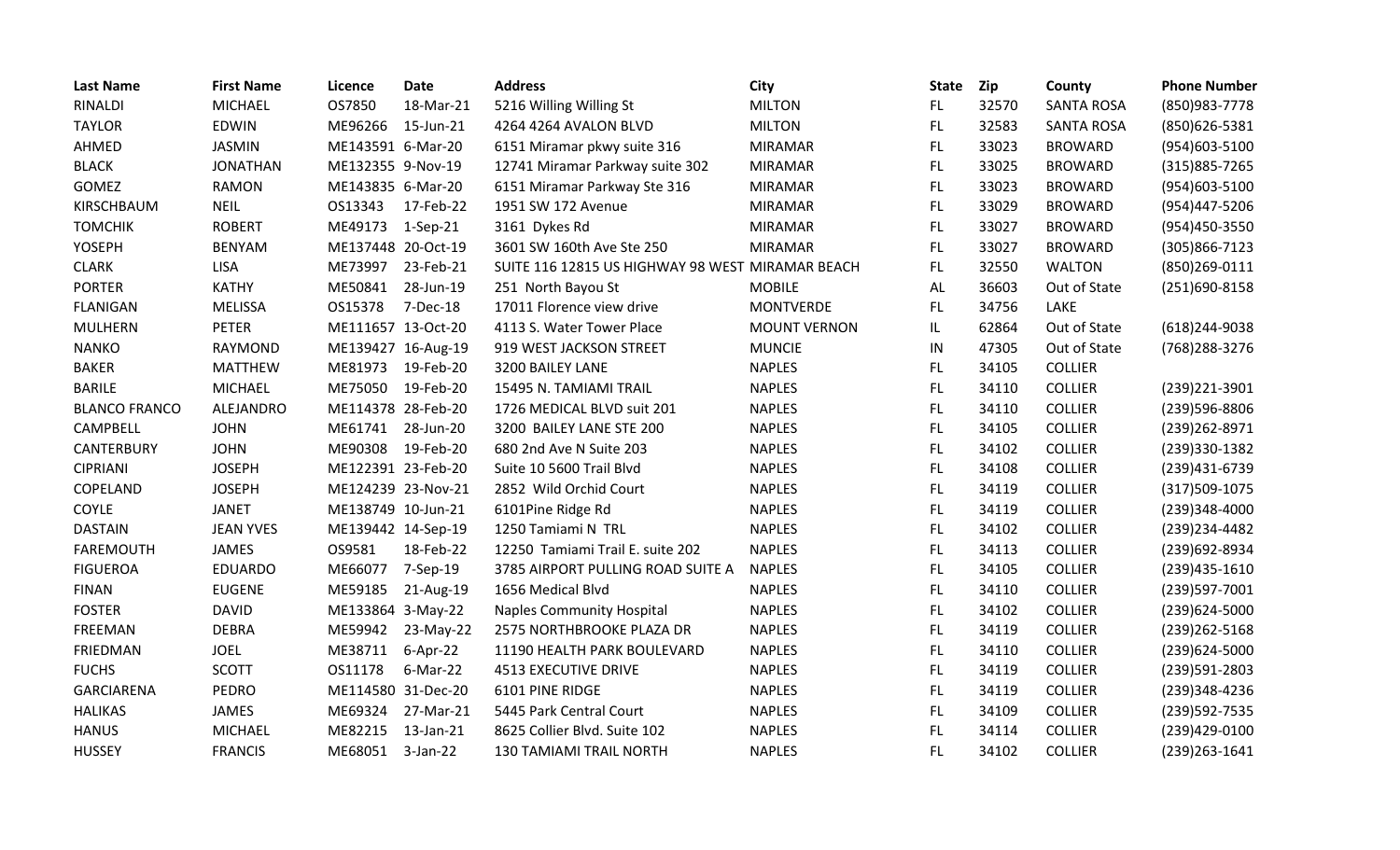| <b>Last Name</b>        | <b>First Name</b> | Licence            | <b>Date</b> | <b>Address</b>                                    | City                   | State     | <b>Zip</b> | County            | <b>Phone Number</b> |
|-------------------------|-------------------|--------------------|-------------|---------------------------------------------------|------------------------|-----------|------------|-------------------|---------------------|
| <b>IQBAL</b>            | AHSAN             | ME140719 2-Mar-21  |             | 2235 Somerset Place                               | <b>NAPLES</b>          | FL.       | 34120      | <b>COLLIER</b>    | (703)216-5662       |
| <b>JOHNSON</b>          | <b>ERIKA</b>      | ME124467 27-Feb-20 |             | 12250 Tamiam TAMIAMI TRAIL EAST SUI NAPLES        |                        | FL.       | 34113      | <b>COLLIER</b>    | (239)595-9939       |
| <b>JOHNSON</b>          | <b>CATHERINE</b>  | ME143174 24-Nov-20 |             | 365 Fifth Avenue South                            | <b>NAPLES</b>          | FL.       | 34102      | <b>COLLIER</b>    |                     |
| KELLEY                  | EDWARD            | ME61940            | 23-Jun-21   | 730 Goodlett 730 Goodlettte Rd North              | <b>NAPLES</b>          | FL        | 34102      | <b>COLLIER</b>    | (239) 642-1071      |
| <b>KORUNDA</b>          | ZDENKO            | ME86588            | 18-Apr-21   | <b>4513 EXECUTIVE DRIVE</b>                       | <b>NAPLES</b>          | FL.       | 34119      | <b>COLLIER</b>    | (239)591-2803       |
| <b>MARISTANY</b>        | <b>EDUARDO</b>    | ME118407 9-May-22  |             | Suite 270 800 Goodlette-Frank Rd. North NAPLES    |                        | FL        | 34102      | <b>COLLIER</b>    | (239)649-7400       |
| <b>MARTINEZ</b>         | <b>RICARDO</b>    | ME115110 14-Nov-20 |             | 851 5th Ave N. Suite 102                          | <b>NAPLES</b>          | <b>FL</b> | 34102      | <b>COLLIER</b>    | (239)315-7801       |
| <b>MCGANN</b>           | <b>ROBERT</b>     | ME68636            | 22-Jul-20   | Suite 2 1713 SW HEALTH PARKWAY                    | <b>NAPLES</b>          | FL.       | 34109      | <b>COLLIER</b>    | (239)597-8000       |
| <b>MERCER</b>           | <b>BRETT</b>      | OS16552            | 29-Jul-20   | <b>Collier Neurologic Specialists</b>             | <b>NAPLES</b>          | <b>FL</b> | 34105      | <b>COLLIER</b>    |                     |
| <b>MOORTHY</b>          | PRATHIMA          | ME96802            | 4-Sep-21    | 4760 Tamiami Trail North                          | <b>NAPLES</b>          | FL.       | 34103      | <b>COLLIER</b>    | (239)593-9594       |
| PEREZ-RODRIGUEZ         | <b>SOCRATES</b>   | ME86412            | 24-Nov-20   | 870 111th Ave. North unit #3                      | <b>NAPLES</b>          | FL.       | 34108      | <b>COLLIER</b>    | (561)315-1940       |
| RODRIGUEZ HERNANI RALPH |                   | ME101495 19-Feb-20 |             | 1726 MEDICAL BLVD                                 | <b>NAPLES</b>          | FL.       | 34110      | <b>COLLIER</b>    | (239)596-8804       |
| <b>RYBACK</b>           | <b>RALPH</b>      | ME92563            | 29-Dec-20   | 1575 Pine Ridge Road                              | <b>NAPLES</b>          | FL.       | 34109      | <b>COLLIER</b>    | (239)734-3481       |
| SEBASTIAN               | <b>STEPHEN</b>    | ME144594 19-Jul-21 |             | 310 8670 Addison Place Circle                     | <b>NAPLES</b>          | FL        | 34119      | <b>COLLIER</b>    | (508)344-9000       |
| SHERMAN                 | <b>ROBERT</b>     | ME22532 11-Jul-19  |             | 3455 Pine Ridge Road                              | <b>NAPLES</b>          | <b>FL</b> | 34109      | <b>COLLIER</b>    | (239)597-5700       |
| <b>SILVA</b>            | <b>MICHAEL</b>    | ME138635 29-Jun-20 |             | 4513 Executive Drive                              | <b>NAPLES</b>          | FL.       | 34119      | <b>COLLIER</b>    |                     |
| SMITH-FERNANDEZ         | <b>HEATHER</b>    | ME98168            | 26-Jan-21   | 2350 VANDERBILT BEACH RD                          | <b>NAPLES</b>          | FL.       | 34109      | <b>COLLIER</b>    | (239) 513-0055      |
| <b>TANDATNICK</b>       | CARL              | ME52151            | 21-Dec-20   | 1865 Veterans Park Dr. Ste 101                    | <b>NAPLES</b>          | FL.       | 34109      | <b>COLLIER</b>    | (239) 254-7778      |
| <b>TOLENTINO</b>        | <b>ELVIRA</b>     | ME113936 30-Jan-22 |             | 5274 GOLDEN GATE PARKWAY                          | <b>NAPLES</b>          | FL        | 34116      | <b>COLLIER</b>    | (239) 455-9919      |
| <b>VACKER</b>           | <b>MARK</b>       | ME37057            | 30-Jan-21   | 5660 Strand Court                                 | <b>NAPLES</b>          | FL.       | 34110      | <b>COLLIER</b>    | (855)420-9170       |
| <b>VANCE</b>            | <b>NANCY</b>      | ME106180 22-Mar-20 |             | 694 8th Street North                              | <b>NAPLES</b>          | FL.       | 34102      | <b>COLLIER</b>    | (239)261-0074       |
| <b>VERA</b>             | <b>ALBERTO</b>    | ME101375 6-Dec-20  |             | 4550 Executive Dr.                                | <b>NAPLES</b>          | FL.       | 34119      | <b>COLLIER</b>    | (239) 692-8719      |
| <b>JOHNSON</b>          | <b>JUANTINA</b>   | ME141629 6-Jun-21  |             | 711 Stewarts 711 Stewarts Ferry Pike #1 NASHVILLE |                        | <b>TN</b> | 37214      | Out of State      | $(615)467 - 1500$   |
| <b>NULL</b>             | <b>ELIZABETH</b>  | ME146641 5-May-21  |             | 2509 Arbor Pointe Cv                              | NASHVILLE              | TN        | 37076      | Out of State      | $(615)428-2592$     |
| <b>IGLEBURGER</b>       | <b>JAMES</b>      | ME94223            | 14-Jun-21   | 7552 Navarre pkwy                                 | <b>NAVARRE</b>         | FL.       | 32566      | <b>SANTA ROSA</b> | (850) 684-3884      |
| <b>JEFFRIES</b>         | <b>CHERYL</b>     | ME115074 12-Mar-22 |             | 8880 Navarre Pkwy Ste 206                         | <b>NAVARRE</b>         | FL.       | 32566      | <b>SANTA ROSA</b> | (850)936-6211       |
| <b>URSO</b>             | SAMUEL            | OS15664            | 19-Jan-22   | 521 7728 navarre pkw                              | <b>NAVARRE</b>         | FL.       | 32566      | <b>SANTA ROSA</b> | (406)360-6101       |
| CANDELORA               | <b>PETER</b>      | ME49772            | 19-May-20   | 5145 DEER PARK DR                                 | <b>NEW PORT RICHEY</b> | FL.       | 34653      | <b>PASCO</b>      | (727) 848-1417      |
| CONDON                  | JAMES             | ME71437            | 23-Mar-20   | 7645 WIMPOLE DRIVE                                | <b>NEW PORT RICHEY</b> | FL.       | 34655      | <b>PASCO</b>      | $(727)243 - 6277$   |
| DE LA GARZA             | <b>MIGUEL</b>     | ME96073            | 20-Apr-22   | 5413 GEORGE STREET                                | <b>NEW PORT RICHEY</b> | FL.       | 34652      | <b>PASCO</b>      | (727)846-7618       |
| <b>FERREIRA</b>         | <b>ROBERT</b>     | ME71628            | 24-Mar-21   | <b>2044 TRINITY OAKS BLVD</b>                     | <b>NEW PORT RICHEY</b> | FL.       | 34655      | <b>PASCO</b>      | (727) 645-6900      |
| <b>FORTNER</b>          | <b>FLORENDA</b>   | ME86987            | 18-Feb-21   | 5535 GRAND BLVD                                   | <b>NEW PORT RICHEY</b> | FL        | 34652      | <b>PASCO</b>      | (727)841-0700       |
| <b>FRIEND</b>           | <b>RODNEY</b>     | ME106965 14-Jul-21 |             | 7625 Cita Lane                                    | <b>NEW PORT RICHEY</b> | FL.       | 34653      | <b>PASCO</b>      | (727)232-6296       |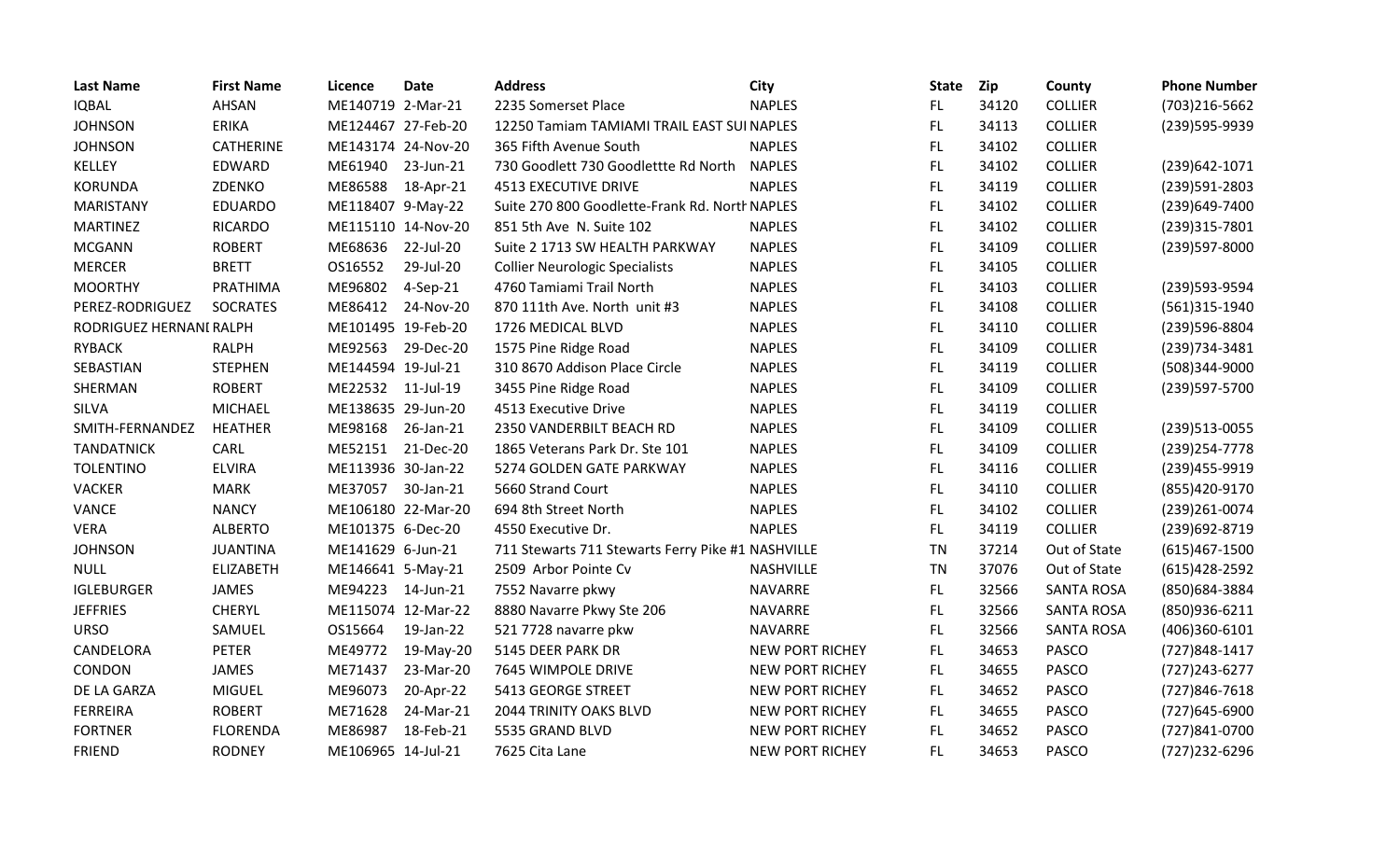| <b>Last Name</b> | <b>First Name</b> | Licence            | <b>Date</b>    | <b>Address</b>                                       | City                     | <b>State</b> | Zip   | County          | <b>Phone Number</b> |
|------------------|-------------------|--------------------|----------------|------------------------------------------------------|--------------------------|--------------|-------|-----------------|---------------------|
| GONZALEZ-ROQUE   | <b>PAULINO</b>    | ME39308            | 3-Mar-21       | 5145 Deer Park Drive                                 | <b>NEW PORT RICHEY</b>   | FL.          | 34653 | <b>PASCO</b>    | (727)847-0334       |
| MA               | $\mathbf{H}$      | ME97430            | 6-Jun-21       | 5304 MAIN STREET                                     | <b>NEW PORT RICHEY</b>   | FL.          | 34652 | <b>PASCO</b>    |                     |
| <b>MARKUS</b>    | <b>PETER</b>      | ME90271            | 17-Dec-21      | 4144 US Highway 19                                   | <b>NEW PORT RICHEY</b>   | FL.          | 34652 | PASCO           | (727) 484-6703      |
| PANGANIBAN       | <b>RUDOLFO</b>    | ME82528            | $3-May-22$     | 5413 GEORGE STREET                                   | <b>NEW PORT RICHEY</b>   | FL.          | 34652 | PASCO           | (727) 846-7618      |
| <b>RADICE</b>    | <b>PETER</b>      | ME38243            | 13-Sep-21      | 6804 Cecelia Dr                                      | <b>NEW PORT RICHEY</b>   | FL.          | 34653 | <b>PASCO</b>    | (855)232-0644       |
| SAMUELSON        | <b>HEATHER</b>    | ME124557 21-Jun-21 |                | 5623 US19 N Ste 107                                  | <b>NEW PORT RICHEY</b>   | FL.          | 34652 | <b>PASCO</b>    |                     |
| <b>SHELTON</b>   | <b>TIFFANI</b>    | OS13410            | 14-Sep-21      | 5017 glenn drive                                     | <b>NEW PORT RICHEY</b>   | FL.          | 34652 | <b>PASCO</b>    | (813)501-4777       |
| <b>VIEIRA</b>    | LEONARDO          | ME81728            | 26-Mar-21      | 2044 TRINITY OAKS BLVD. SUITE 220                    | NEW PORT RICHEY          | <b>FL</b>    | 34655 | <b>PASCO</b>    | (727) 645-6900      |
| <b>TRAPANI</b>   | <b>VICENTE</b>    | ME73099            | 20-Apr-22      | 1055 N DIXIE FREEWAY                                 | <b>NEW SMYRNA BCH</b>    | FL.          | 32168 | <b>VOLUSIA</b>  | (386) 423-0505      |
| <b>METCHICK</b>  | <b>HEATHER</b>    | ME89802            | 31-Oct-21      | 433 NORTH CAUSEWAY                                   | <b>NEW SMYRNA BEACH</b>  | <b>FL</b>    | 32169 | VOLUSIA         | (386)427-4441       |
| VINTIMILLA       | <b>MARIA</b>      | ME99745            | 31-Mar-21      | 1055 N DIXIE FREEWAY                                 | <b>NEW SMYRNA BEACH</b>  | FL.          | 32168 | VOLUSIA         | (386)416-0238       |
| <b>YEE</b>       | <b>JOHN</b>       | ME97277            | 14-Jun-21      | 161 161 n causeway suite a                           | <b>NEW SMYRNA BEACH</b>  | FL.          | 32169 | VOLUSIA         | (386)424-1584       |
| <b>TRUE</b>      | <b>JEFFREY</b>    | ME51070            | 17-Aug-20      | 538 Canal Street                                     | <b>NEW SMYRNA BEACH</b>  | FL.          | 32168 | <b>VOLUSIA</b>  | (386) 589-6542      |
| <b>KAUFMAN</b>   | <b>HARLEY</b>     | ME154497 30-Jan-22 |                | 441 EAST 20TH STREET                                 | <b>NEW YORK</b>          | <b>NY</b>    | 10010 |                 |                     |
| <b>FLOREK</b>    | <b>MICHAEL</b>    | OS16285            | $1-Sep-19$     | <b>Manhattan Medicine</b>                            | <b>NEW YORK CITY</b>     | <b>NY</b>    | 10011 | Out of State    | (212) 935-1700      |
| <b>STEWART</b>   | <b>BRENT</b>      | ME89103            | 20-Feb-20      | 194 NW 137TH DRIVE                                   | <b>NEWBERRY</b>          | FL.          | 32669 | <b>ALACHUA</b>  | (352)888-7246       |
| <b>BANKS</b>     | GARRY             | ME62947            | $5-Apr-21$     | 1108 Juniper Ave.                                    | <b>NICEVILLE</b>         | FL.          | 32578 | <b>OKALOOSA</b> | (850) 678-7676      |
| <b>MOORE</b>     | <b>BRENDA</b>     | OS12957            | 3-Sep-20       | 1003 W COLLEGE BLVD                                  | <b>NICEVILLE</b>         | FL.          | 32578 | <b>OKALOOSA</b> | (850) 678-0443      |
| CARADONNA        | <b>RICHARD</b>    | ME49404            | 15-Mar-19      | 428 PALMETTO CRESCENT                                | <b>NOKOMIS</b>           | FL           | 34275 | SARASOTA        | (352)238-0569       |
| <b>FONTE</b>     | ANGELO            | ME78804            | 7-Oct-20       | 115 Tamiami Trail N.                                 | <b>NOKOMIS</b>           | <b>FL</b>    | 34275 | SARASOTA        |                     |
| <b>SIDDIKI</b>   | <b>AWAIS</b>      | ME118372 9-Jul-20  |                | 535 Pine Island Rd M                                 | <b>NORTH FT MYERS</b>    | FL           | 33903 | <b>LEE</b>      | (239) 656-7700      |
| <b>TURELLA</b>   | <b>JOSEPH</b>     | OS16368            | 29-Oct-20      | 3449 FREEDOM PARK DRIVE                              | <b>NORTH HIGHLANDS</b>   | CA           | 95660 | Out of State    | (916)900-4993       |
| <b>GITTMAN</b>   | <b>ALLAN</b>      | ME51209            | $6-May-22$     | 1348 Avon Ln                                         | NORTH LAUDERDALE         | FL.          | 33068 | <b>BROWARD</b>  | (954)947-7842       |
| ANDREONI         | <b>ANTHONY</b>    | ME141433 21-Jul-21 |                | <b>Compass Health Systems</b>                        | <b>NORTH MIAMI</b>       | <b>FL</b>    | 33161 | MIAMI-DADE      |                     |
| <b>ANTOINE</b>   | <b>MOGIN</b>      | ME86102            | 30-Aug-20      | 915 NE 125 Street                                    | <b>NORTH MIAMI</b>       | <b>FL</b>    | 33161 | MIAMI-DADE      | (305)836-1421       |
| <b>PARSONS</b>   | <b>TIMOTHY</b>    | OS15085            | 8-Feb-22       | 12440 Biscayne Boulevard                             | <b>NORTH MIAMI</b>       | <b>FL</b>    | 33181 | MIAMI-DADE      | (571)362-9752       |
| SEGAL            | <b>SCOTT</b>      | ME54622            | 9-Jul-21       | 1065 NE 125 STREET                                   | <b>NORTH MIAMI</b>       | <b>FL</b>    | 33161 | MIAMI-DADE      | (888) 852-6672      |
| <b>BERKE</b>     | WILLIAM           | ME26457            | 24-Nov-21      | 1400 NE Miam NE MIAMI GARDENS DRI\ NORTH MIAMI BEACH |                          | <b>FL</b>    | 33179 | MIAMI-DADE      | (305)947-7744       |
| <b>DRAESEL</b>   | <b>JEFFREY</b>    | ME27367            | 29-Jan-22      | 1899 NE 164th Street                                 | <b>NORTH MIAMI BEACH</b> | FL.          | 33162 | MIAMI-DADE      | (305)864-1373       |
| FERNANDEZ        | SANDER            | ME128120 4-Apr-22  |                | QC Kinetix                                           | NORTH MIAMI BEACH        | FL.          | 33179 | MIAMI-DADE      | (407) 965-6159      |
| <b>PADRON</b>    | <b>JOHN</b>       | ME50431            | 14-Jul-20      | 1865 NE 163ST                                        | <b>NORTH MIAMI BEACH</b> | FL.          | 33162 | MIAMI-DADE      | (305)948-9958       |
| <b>THOMAS</b>    | ZINIA             | ME147052 8-Sep-20  |                | 1801 NE 123rd Street                                 | <b>NORTH MIAMI BEACH</b> | FL.          | 33181 | MIAMI-DADE      | (203) 927-6377      |
| WILLIAMS         | <b>HAROLD</b>     | ME30919            | $1$ -Jul- $21$ | 1051 NE 200 LANE                                     | NORTH MIAMI BEACH        | FL           | 33179 | MIAMI-DADE      | (305)409-5186       |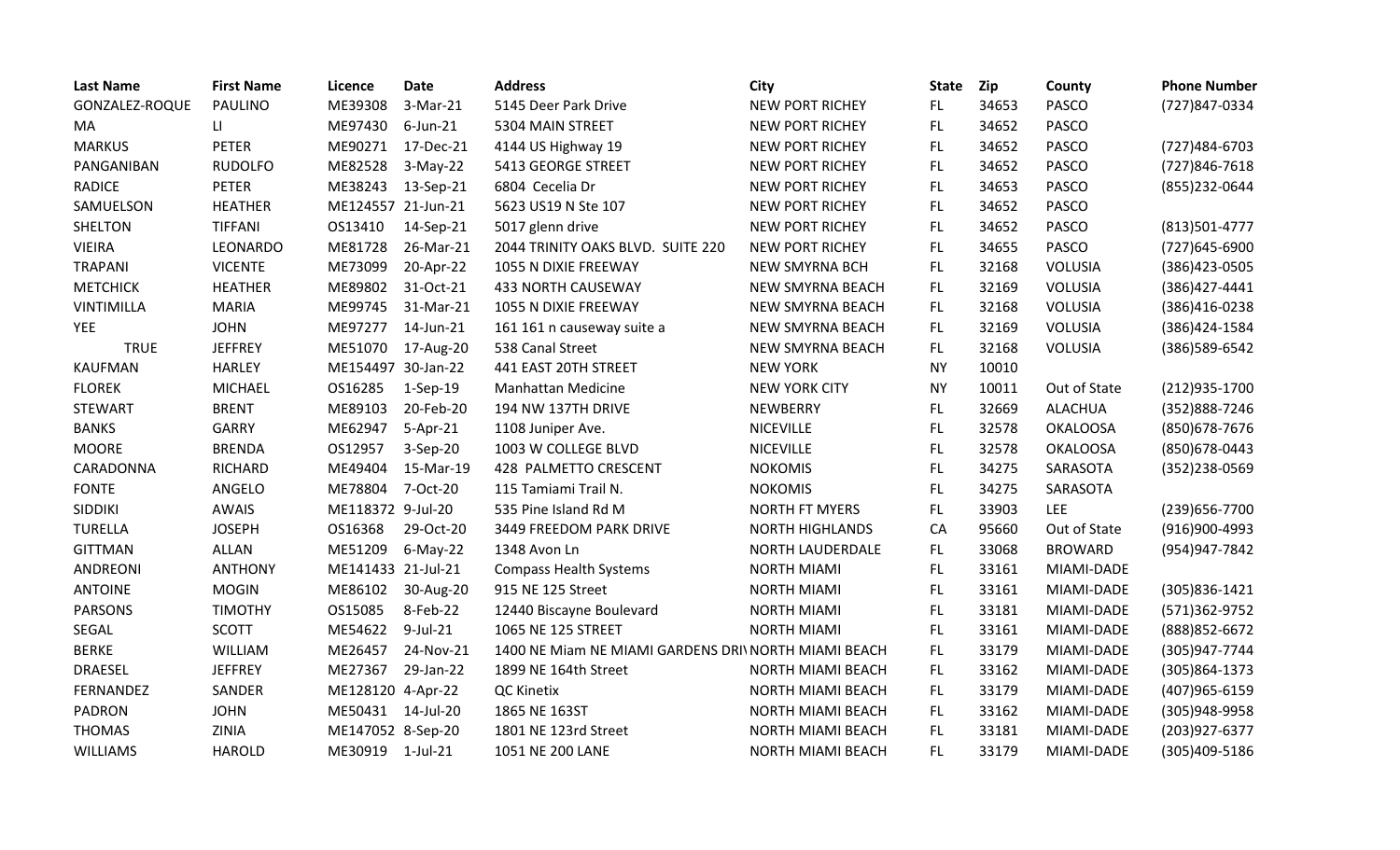| <b>Last Name</b>        | <b>First Name</b>  | Licence            | <b>Date</b> | <b>Address</b>                  | City                    | <b>State</b> | Zip   | County            | <b>Phone Number</b> |
|-------------------------|--------------------|--------------------|-------------|---------------------------------|-------------------------|--------------|-------|-------------------|---------------------|
| <b>DELUCA</b>           | <b>JOHN</b>        | ME102199 3-Jan-22  |             | 11951 US Hig 11951 US Highway 1 | <b>NORTH PALM BEACH</b> | FL.          | 33408 | PALM BEACH        | $(561)$ 537-2603    |
| <b>GIONIS</b>           | <b>THOMAS</b>      | ME116432 6-Mar-21  |             | 11231 US Hwy 1                  | <b>NORTH PALM BEACH</b> | FL.          | 33408 | PALM BEACH        | (949)394-5554       |
| <b>SMYRNIOTIS</b>       | <b>NIA</b>         | ME69174            | 6-Mar-21    | 11231 US Hwy 1                  | <b>NORTH PALM BEACH</b> | FL.          | 33408 | PALM BEACH        | (561)331-5838       |
| <b>PATEL</b>            | <b>NICK</b>        | ME113883 25-Jul-19 |             | 5616 TUSCOLA BOULEVARD          | <b>NORTH PORT</b>       | FL.          | 34287 | SARASOTA          | (941) 240-6273      |
| <b>PATEL</b>            | <b>GIRISH</b>      | ME95735 1-Jun-22   |             | 2500 BOBCAT VILLAGE CENTER ROAD | <b>NORTH PORT</b>       | FL.          | 34288 | SARASOTA          | (941)429-4744       |
| <b>LOCKETZ</b>          | ADAM               | ME151222 29-Jun-21 |             | 988 INWOOD AVE N                | <b>OAKDALE</b>          | <b>MN</b>    | 55128 |                   | (651)333-9133       |
| <b>BOWLING</b>          | <b>DERRICK</b>     | ME132532 30-Mar-21 |             | 3516 NE 12th Avenue             | <b>OAKLAND PARK</b>     | FL.          | 33334 | <b>BROWARD</b>    | (954)299-3263       |
| <b>DAVIDSON</b>         | <b>MYRON</b>       | ME92140            | 14-Jun-19   | ROWAN TREE MEDICAL              | <b>OAKLAND PARK</b>     | FL.          | 33306 | <b>BROWARD</b>    | (305) 533-5382      |
| <b>LACROSS</b>          | <b>CHRISTOPHER</b> | ME128412 5-Dec-21  |             | 1421 E Oakland Park Blvd        | <b>OAKLAND PARK</b>     | <b>FL</b>    | 33334 | <b>BROWARD</b>    | (954) 565-0875      |
| <b>MILNE</b>            | <b>JAMES</b>       | OS6863             | 28-Jun-21   | 5333 NORTH DIXIE HWY            | <b>OAKLAND PARK</b>     | FL.          | 33334 | <b>BROWARD</b>    | (954) 776-7566      |
| <b>TIRMAL</b>           | <b>VIRAJ</b>       | ME102836 27-Apr-20 |             | 911 EAST OAKLAND PARK BOULEVARD | <b>OAKLAND PARK</b>     | FL.          | 33334 | <b>BROWARD</b>    | (954)800-0931       |
| <b>ESPINOSA</b>         | <b>HUGO</b>        | ME116074 19-Nov-21 |             | 3309 SW 34TH CIRCLE             | <b>OCALA</b>            | <b>FL</b>    | 34474 | <b>MARION</b>     |                     |
| <b>JAGMOHAN</b>         | <b>GEM</b>         | OS12375            | 7-Apr-22    | <b>86 BAHIA TRACE CIRCLE</b>    | <b>OCALA</b>            | FL.          | 34472 | <b>MARION</b>     | $(347)432 - 8073$   |
| KOUTSONIKOLIS           | <b>NIKOLAOS</b>    | ME80240            | $2-Jan-21$  | AdventHealth 1500 SW 1st Ave    | <b>OCALA</b>            | <b>FL</b>    | 34471 | <b>MARION</b>     |                     |
| LEMIRE                  | <b>JAMES</b>       | ME74505            | 20-Dec-20   | 9401 SW Hwy suite 301           | <b>OCALA</b>            | FL           | 34481 | <b>MARION</b>     | (325)291-9459       |
| <b>MARTINEZ</b>         | <b>ALFONSO</b>     | <b>ACN571</b>      | $9$ -Jan-21 | 2553 E Silver Springs Blvd      | <b>OCALA</b>            | <b>FL</b>    | 34470 | <b>MARION</b>     |                     |
| <b>PYLES</b>            | <b>STEPHEN</b>     | ME40627            | 5-Aug-21    | 2300 S. PINE AVE                | <b>OCALA</b>            | FL.          | 34471 | <b>MARION</b>     | (352)861-4600       |
| RAJU                    | <b>DANTULURI</b>   | ME34166            | 3-Mar-20    | 2840 SE 3rd COURT               | <b>OCALA</b>            | FL.          | 34471 | <b>MARION</b>     | (352) 622-1777      |
| <b>SACHER</b>           | <b>MARK</b>        | OS7127             | 6-Aug-20    | 3320 SW 33RD ROAD               | <b>OCALA</b>            | <b>FL</b>    | 34474 | <b>MARION</b>     | (352)512-0970       |
| <b>TIECHE</b>           | <b>STEVEN</b>      | ME48914            | $2-Apr-21$  | 47 SW 17th Street Suite A       | <b>OCALA</b>            | FL.          | 34471 | <b>MARION</b>     | (352)512-9996       |
| <b>TORRES RODRIGUEZ</b> | <b>JOSE</b>        | <b>ACN349</b>      | 12-Nov-21   | 4826 SW 49th Road               | <b>OCALA</b>            | <b>FL</b>    | 34474 | <b>MARION</b>     |                     |
| <b>VICKERS</b>          | <b>PATRICK</b>     | OS15017            | 19-Apr-21   | 2703 SW 20th Ave                | <b>OCALA</b>            | FL.          | 34471 | <b>MARION</b>     | (757) 629-4006      |
| ALI                     | <b>RONNIE</b>      | OS9111             | 25-Jan-22   | 1514 BIENVILLE BLVD             | <b>OCEAN SPRINGS</b>    | <b>MS</b>    | 39564 | Out of State      | (850)488-0595       |
| <b>DHILLON</b>          | <b>MANVIR</b>      | ME121451 21-Jun-21 |             | 1540 Citrus Medical Ct          | <b>OCOEE</b>            | FL.          | 34761 | ORANGE            | (407) 245-8501      |
| <b>MILLS</b>            | WILLIAM            | ME36286            | 31-Dec-21   | 801 MARSHALL FARMS ROAD         | <b>OCOEE</b>            | <b>FL</b>    | 34761 | ORANGE            | (407) 877-6280      |
| <b>MOUSSLY</b>          | SOUHEIL            | ME50810            | 16-Apr-22   | 368 Moore Rd                    | <b>OCOEE</b>            | FL           | 34761 | ORANGE            |                     |
| NIEVES-RAMOS            | <b>RICARDO</b>     | ME117840 6-Dec-21  |             | 10000 West Colonial Drive       | <b>OCOEE</b>            | FL.          | 34761 | ORANGE            |                     |
| <b>SMITH</b>            | <b>CHRISTOPHER</b> | ME116422 9-Jun-20  |             | 400 Maguire Park                | <b>OCOEE</b>            | <b>FL</b>    | 34761 | ORANGE            |                     |
| WELTY                   | KATHERINE          | ME68336            | 30-Jun-21   | 8849 Sanitas                    | <b>OCOEE</b>            | <b>FL</b>    | 34761 | ORANGE            | (844) 665-4827      |
| <b>PATEL</b>            | <b>HAMISH</b>      | OS14865            | 17-Feb-22   | 15985 Preserve Marketplace      | ODESSA                  | FL.          | 33556 | <b>PASCO</b>      | (919)334-8175       |
| PEREZ-MARRERO           | <b>RAMON</b>       | ME60921            | 25-Feb-21   | 11420 Callisia Dr               | ODESSA                  | FL           | 33556 | <b>PASCO</b>      | (727) 424-1791      |
| PERRY                   | <b>MICHAEL</b>     | ME55550            | 2-Jan-20    | 17115 Journeys End Dr           | ODESSA                  | FL           | 33556 | HILLSBOROUGH      | (813) 920-8765      |
| <b>HELLER</b>           | LELAND             | ME36675            | 19-Jan-22   | 1713 US HWY 441 N SUITE D       | <b>OKEECHOBEE</b>       | FL           | 34972 | <b>OKEECHOBEE</b> | (863)467-8771       |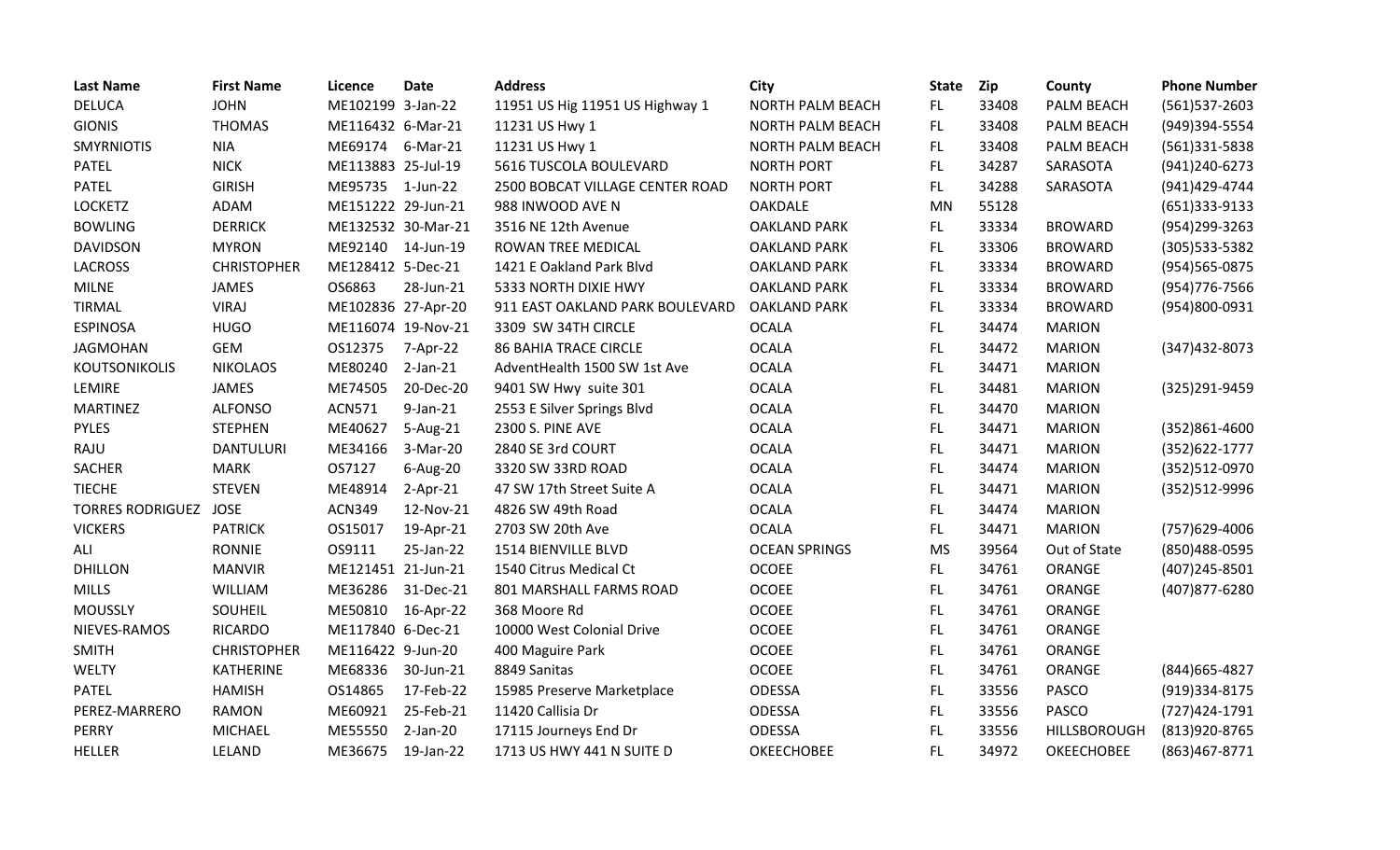| <b>Last Name</b>              | <b>First Name</b>                | Licence            | <b>Date</b> | <b>Address</b>                 | City               | <b>State</b> | Zip   | County          | <b>Phone Number</b> |
|-------------------------------|----------------------------------|--------------------|-------------|--------------------------------|--------------------|--------------|-------|-----------------|---------------------|
| <b>KUMAR</b>                  | <b>RAMESH</b>                    | ME64816            | $9-May-22$  | 1115 N. PARROTT AVE.           | <b>OKEECHOBEE</b>  | FL.          | 34972 | OKEECHOBEE      | (863)467-9500       |
| <b>NISAR</b>                  | MOHAMMAD ASII ME111621 11-Apr-21 |                    |             | 308 NW 5TH AVENUE              | <b>OKEECHOBEE</b>  | FL.          | 34972 | OKEECHOBEE      | (863) 261-8354      |
| <b>PATEL</b>                  | RIMAL                            | ME104784 6-Nov-21  |             | 1796 Highway 441 North         | <b>OKEECHOBEE</b>  | FL.          | 34972 | OKEECHOBEE      | (863) 763 - 2151    |
| <b>CHIPMAN</b>                | <b>HOWARD</b>                    | ME50526            | 14-Mar-21   | 3705 TAMPA ROAD #22            | OLDSMAR            | FL           | 34677 | PINELLAS        | (813) 891-6343      |
| LINARES-MERA                  | <b>REINERIO</b>                  | ME70678            | 14-Jun-22   | 3180 CURLEW RD                 | <b>OLDSMAR</b>     | FL.          | 34677 | <b>PINELLAS</b> | $(813)818 - 8000$   |
| <b>LOPEZ</b>                  | <b>MANUEL</b>                    | ME81940            | 18-Jun-19   | 2270 christy lane              | <b>OLDSMAR</b>     | FL           | 34677 | PINELLAS        | (305) 661-6637      |
| <b>RAMANI</b>                 | PRIYA                            | ME117906 12-Apr-22 |             | 3180 CURLEW ROAD SUITE 205     | <b>OLDSMAR</b>     | FL.          | 34677 | <b>PINELLAS</b> | (813) 852-0012      |
| CHANMUGAM                     | <b>JAY</b>                       | OS8600             | 29-May-20   | 1133 SAXON BLVD #100           | <b>ORANGE CITY</b> | FL.          | 32763 | VOLUSIA         | (386) 878-4137      |
| <b>FORBES</b>                 | LLOYD                            | ME133759 21-Apr-22 |             | 1055 Saxon Blvd                | <b>ORANGE CITY</b> | FL.          | 32763 | <b>VOLUSIA</b>  | (386)917-5000       |
| ALESSANDRIA                   | <b>MARC</b>                      | ME70009            | $1-Apr-21$  | 179 College Dr Suite 17        | <b>ORANGE PARK</b> | FL           | 32065 | <b>CLAY</b>     | (904) 592-7818      |
| <b>ALLA</b>                   | <b>MARTIN</b>                    | OS18774            | $1$ -Jun-22 | 664 Kingsley Ave #104          | <b>ORANGE PARK</b> | FL.          | 32073 | <b>DUVAL</b>    | (904)999-4673       |
| <b>ANDRAWIS</b>               | <b>ASHRAF</b>                    | ME90040            | $1-May-20$  | 1543 KINGSLEY AVENUE           | <b>ORANGE PARK</b> | FL.          | 32073 | <b>CLAY</b>     | (904)264-0770       |
| AVILA-CALLES                  | <b>JOSE</b>                      | ME143455 11-Jan-21 |             | 859 Park Avenue                | <b>ORANGE PARK</b> | FL           | 32073 | <b>CLAY</b>     | (904)449-7246       |
| <b>BERLIN</b>                 | <b>DEBBIE</b>                    | ME90493            | 15-Apr-22   | 1555 KINGSLEY AVENUE Suite 503 | <b>ORANGE PARK</b> | FL           | 32073 | <b>CLAY</b>     | (904) 278-5088      |
| <b>BERNARD</b>                | GARY                             | ME69445            | 8-Jul-20    | 1996 KINGSLEY AVENUE           | <b>ORANGE PARK</b> | FL           | 32073 | <b>CLAY</b>     | (904) 276-5700      |
| <b>CASTIEL</b>                | <b>ALBERTO</b>                   | ME61508            | 27-Dec-20   | <b>GLOBAL FAMILY CARE P.A.</b> | <b>ORANGE PARK</b> | FL.          | 32073 | <b>CLAY</b>     | (904)215-8400       |
| CRANE                         | <b>JAMES</b>                     | ME138369 11-Sep-19 |             | Liberate Physicians Centers    | <b>ORANGE PARK</b> | FL.          | 32073 | <b>CLAY</b>     | (904)999-4673       |
| MAQUERA                       | <b>VICTOR</b>                    | ME59449            | 8-Jul-20    | 1210 KINGSLEY AVENUE           | <b>ORANGE PARK</b> | FL           | 32073 | <b>CLAY</b>     | $(904)$ 276-1663    |
| <b>MAYNOLDI</b>               | <b>DAVID</b>                     | ME130811 26-Feb-22 |             | 1202 Kingsley Ave              | <b>ORANGE PARK</b> | FL.          | 32073 | <b>CLAY</b>     | (904) 579-4766      |
| <b>RUTERBUSCH</b>             | <b>JEFFREY</b>                   | OS6403             | 26-Jan-22   | 316 PARKRIDGE AVE              | <b>ORANGE PARK</b> | FL.          | 32065 | <b>CLAY</b>     | (904)589-0750       |
| <b>SCHEINER</b>               | <b>DAVID</b>                     | OS7069             | $6$ -Feb-22 | 339 McIntosh Avenue            | <b>ORANGE PARK</b> | FL.          | 32073 | <b>CLAY</b>     |                     |
| <b>SCHIMPFF</b>               | <b>SCOTT</b>                     | ME115646 22-Sep-21 |             | 1564 Kingsley Avenue           | <b>ORANGE PARK</b> | FL.          | 32073 | <b>CLAY</b>     | (804) 627-2923      |
| SHAUGHNESSY                   | <b>JOSEPH</b>                    | ME61407            | 19-Apr-21   | 930 KINGSLEY AVENUE            | <b>ORANGE PARK</b> | FL           | 32073 | <b>CLAY</b>     |                     |
| <b>THOMAS</b>                 | <b>JOSEPH</b>                    | ME87102            | 12-Apr-20   | 1734 Kingsley Ave              | <b>ORANGE PARK</b> | FL.          | 32073 | <b>CLAY</b>     | (904)504-9660       |
| AFZAL                         | <b>MOHAMMAD</b>                  | ME72542            | 25-Mar-21   | 265 CITRUS TOWER BLVD #102     | ORLANDO            | FL           | 34711 | LAKE            | (352)409-5781       |
| AGGARWAL                      | <b>BARBARA</b>                   | ME56145            | 22-Dec-21   | 7932 W. Sand Lake Road         | ORLANDO            | FL.          | 32819 | ORANGE          | (855)420-9170       |
| ALEKSANDROVA                  | <b>OLGA</b>                      | ME137981 4-Aug-21  |             | 7491 Conroy Windermere Rd      | ORLANDO            | FL           | 32835 | ORANGE          | (407)717-4400       |
| AREVALO                       | <b>CATHERINE</b>                 | ACN1005            | 28-Jul-20   | 115 EAST LANCASTER ROAD # A    | ORLANDO            | FL.          | 32809 | ORANGE          | (407)888-8411       |
| <b>BADAWY</b>                 | AMR                              | ME110154 1-Sep-19  |             | 4351 Hunters Park lane         | ORLANDO            | FL.          | 32837 | ORANGE          | (407) 985-4700      |
| <b>BALLESTEROS MOYAN NELA</b> |                                  | ACN1184            | 10-Jan-22   | 11750 East Colonial Drive      | ORLANDO            | FL.          | 32817 | ORANGE          |                     |
| <b>BIRD</b>                   | <b>EUGENIO</b>                   | ME57203            | 31-Aug-19   | 895 OUTER ROAD                 | <b>ORLANDO</b>     | FL           | 32814 | ORANGE          | (407) 644-4477      |
| <b>BONES</b>                  | <b>RAPHAEL</b>                   | ME116549 30-Dec-20 |             | 8624 Lee Vista Blvd            | ORLANDO            | FL           | 32829 | ORANGE          | (407) 720-3209      |
| <b>CARTER</b>                 | <b>DANA</b>                      | ME81091 28-Apr-21  |             | 9145 Narcoossee Road           | ORLANDO            | FL.          | 32827 | ORANGE          | (407)243-2040       |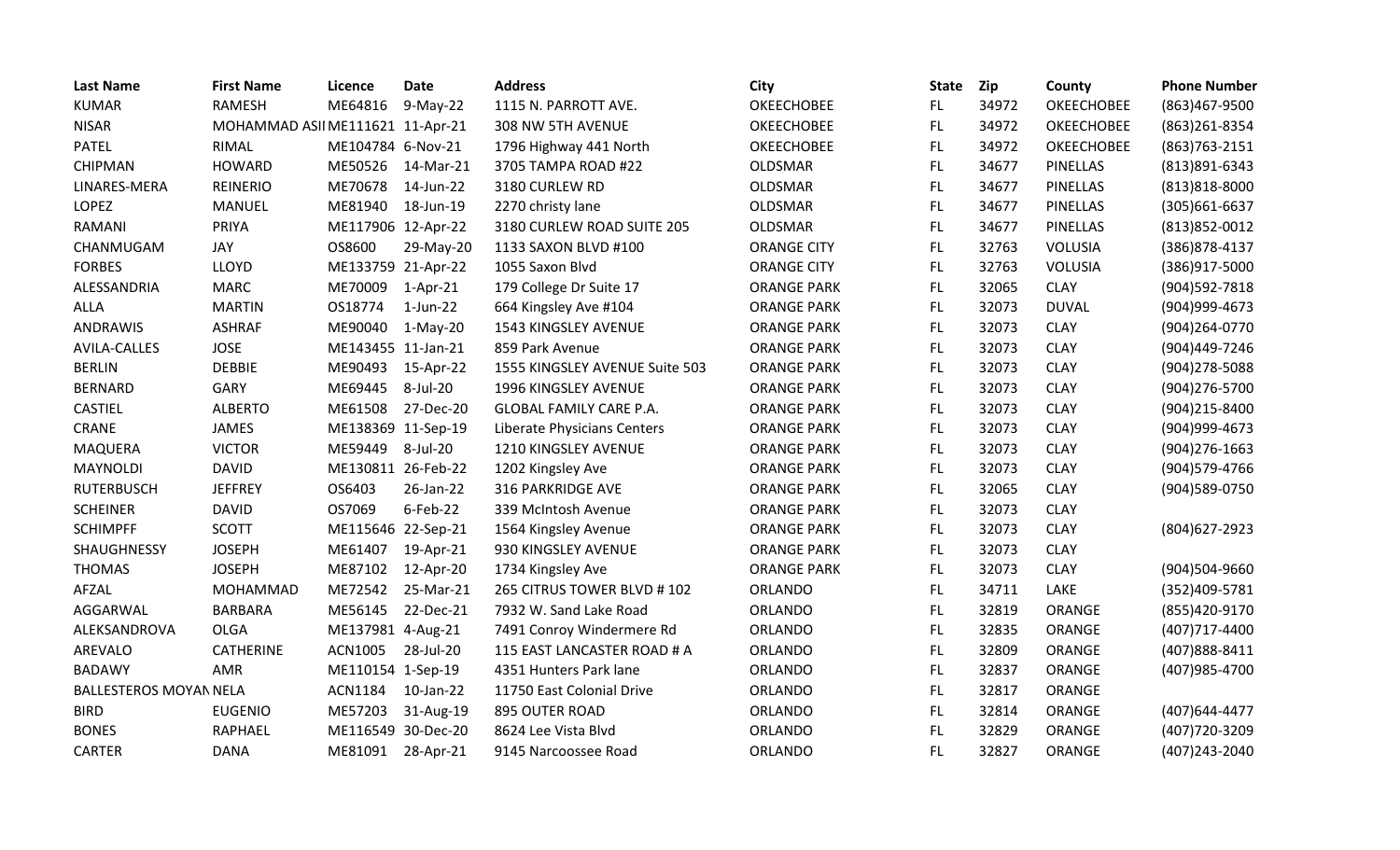| <b>Last Name</b>       | <b>First Name</b> | Licence            | <b>Date</b>        | <b>Address</b>                              | City           | <b>State</b> | Zip   | County        | <b>Phone Number</b> |
|------------------------|-------------------|--------------------|--------------------|---------------------------------------------|----------------|--------------|-------|---------------|---------------------|
| COLOMBO                | <b>CARLOS</b>     | ME63398            | $3-May-20$         | 4170 TOWN CENTER BLVD.                      | ORLANDO        | FL.          | 32837 | ORANGE        | (407) 857-6166      |
| <b>COOPER</b>          | CHARLENE          | ME138325 22-Dec-20 |                    | 114 WEST UNDERWOOD STREET                   | <b>ORLANDO</b> | FL.          | 32806 | ORANGE        |                     |
| <b>CRUZ-TORRES</b>     | YALIZ             | <b>ACN788</b>      | 7-Apr-21           | 5946 CURRY FORD ROAD SUITE 103              | ORLANDO        | FL.          | 32822 | ORANGE        |                     |
| <b>DANG</b>            | <b>PATRICK</b>    | ME98622            | 23-Apr-21          | 5058 SOUTH CONWAY RD                        | ORLANDO        | FL.          | 32812 | ORANGE        | (407)401-2690       |
| <b>ESTEL</b>           | <b>JEAN</b>       | ME132585 5-Jul-20  |                    | Metro Health of East Orlando                | <b>ORLANDO</b> | FL           | 32817 | ORANGE        | (407)382-4218       |
| <b>FARAJ</b>           | YASSER            | OS18932            | 15-Jun-22          | 15 W Colonial Drive                         | ORLANDO        | FL.          | 32801 | ORANGE        | (860)941-7037       |
| <b>FOX</b>             | ANDREW            | ME132156 19-Apr-21 |                    | 6735 Conroy Windermere Rd                   | ORLANDO        | FL           | 32835 | ORANGE        | (508) 789-6531      |
| <b>FRASER</b>          | <b>OWEN</b>       | ME30256            | 4-May-20           | 1805 W COLONIAL DR                          | ORLANDO        | FL.          | 32804 | ORANGE        | (407) 578-9142      |
| FRIEDMAN               | <b>MONICA</b>     | OS11697            | 28-Feb-22          | 1802 Kuhl Avenue                            | ORLANDO        | FL.          | 32806 | <b>ORANGE</b> | (321)843-9400       |
| <b>FUENTES</b>         | <b>JOSE</b>       | ME137036 23-Jan-21 |                    | 11616 Lake Underhill Rd.                    | <b>ORLANDO</b> | FL.          | 32825 | ORANGE        | (407) 482-7788      |
| GONZALEZ               | <b>WILFREDO</b>   |                    | ME135933 13-Aug-20 | 52 W. Underwood Street                      | <b>ORLANDO</b> | FL.          | 32806 | <b>ORANGE</b> |                     |
| <b>GREEN</b>           | SUSAN             | ME132003 8-Feb-21  |                    | CannaMd                                     | <b>ORLANDO</b> | FL.          | 32819 | ORANGE        | (855)420-9170       |
| GUTIERREZ-GALATAS JOSE |                   | ME43084            | 26-Mar-20          | 6001 VINELAND RD #101                       | ORLANDO        | FL.          | 32819 | ORANGE        | (407) 352-0573      |
| <b>HADRI</b>           | WISSAM            | OS18333            | 19-Nov-21          | 12202 Accipiter Dr                          | ORLANDO        | FL.          | 32837 | ORANGE        |                     |
| <b>HARDY</b>           | PHILIP            | ME75258            | 2-Jun-21           | suite 119 11602 LAKE UNDERHILL ROAD ORLANDO |                | FL           | 32825 | ORANGE        | (407) 781-1000      |
| <b>HITCHCOCK</b>       | LARA              | ME79029            | 7-May-21           | 7932 W SAND LAKE ROAD                       | <b>ORLANDO</b> | FL.          | 32819 | ORANGE        | (407) 578-3303      |
| <b>HUANG</b>           | <b>CHARLES</b>    | OS7183             | 25-Aug-20          | 6700 S. FLORIDA AVE                         | <b>ORLANDO</b> | FL.          | 33813 | <b>POLK</b>   | (407)940-4750       |
| <b>HUGHES</b>          | <b>KEVIN</b>      | ME67958            | 30-Dec-20          | 8803 Futures Dr.                            | ORLANDO        | FL.          | 32819 | ORANGE        | (800) 250-6737      |
| <b>JOSEPH</b>          | <b>AUGUSTINE</b>  | ME59230            | 24-May-22          | 5200 DAVISSON AVE SUITE A                   | <b>ORLANDO</b> | FL.          | 32810 | ORANGE        | (407) 290-1558      |
| <b>JUSTIS</b>          | <b>GINA</b>       | ME130757 12-Mar-21 |                    | 5425 S.Semoran Blvd.                        | ORLANDO        | FL.          | 32822 | ORANGE        | $(407)658 - 4616$   |
| <b>KAHN</b>            | <b>JOEL</b>       | ME140067 21-Feb-22 |                    | 741 S Mills Ave.                            | <b>ORLANDO</b> | FL.          | 32801 | ORANGE        |                     |
| KARTZINEL              | <b>JERROLD</b>    | ME80436            | 9-Dec-19           | 125 TERRA MANGO LOOP                        | ORLANDO        | FL.          | 32835 | ORANGE        | (949)398-7654       |
| <b>KIVETT</b>          | <b>GERALD</b>     | ME37122            | 7-Jun-21           | 4711 CURRY FORD RD                          | ORLANDO        | FL.          | 32812 | ORANGE        | (407) 275-9014      |
| <b>KRUGMAN</b>         | <b>RICHARD</b>    | ME54446            | 2-Feb-21           | 1411 Nottingham Street                      | ORLANDO        | FL.          | 32803 | ORANGE        | (561)293-6137       |
| <b>LOPEZ</b>           | <b>JOSEPH</b>     | ME123793 7-Jul-20  |                    | 4401 E. Colonial Dr                         | ORLANDO        | FL.          | 32803 | ORANGE        | (305)915-0020       |
| <b>MAGSINO</b>         | <b>MARISSA</b>    | ME72766            | 27-Jan-21          | 7450 Dr Philips Blvd Suite 204              | ORLANDO        | FL.          | 32819 | ORANGE        | (407) 292-6778      |
| <b>MAKAR</b>           | <b>WASFI</b>      | ME56764            | 13-Oct-19          | 618 E South St                              | ORLANDO        | FL.          | 32801 | ORANGE        |                     |
| <b>MAKAR</b>           | <b>SHERIF</b>     | ME125793 27-Feb-20 |                    | 2501 N Orange Ave                           | ORLANDO        | FL.          | 32804 | ORANGE        |                     |
| <b>MALIK</b>           | <b>KHIZAR</b>     | ME88150            | 23-Jun-19          | 12386 State Road 535                        | ORLANDO        | FL.          | 32836 | ORANGE        |                     |
| <b>MARINO</b>          | <b>RALPH</b>      | ME22860            | 28-Feb-20          | 6220 S. ORANGE BLOSSOM TRAIL                | ORLANDO        | FL.          | 32809 | ORANGE        | (386)492-2914       |
| <b>MASLIN</b>          | <b>STUART</b>     | ME139151 16-Mar-21 |                    | CareSpot Lee Vista                          | <b>ORLANDO</b> | FL.          | 32829 | ORANGE        | (407)807-6522       |
| <b>MBEO</b>            | <b>GILBERT</b>    | ME142909 8-May-22  |                    | 13563 Narcoossee Road                       | <b>ORLANDO</b> | FL.          | 32832 | ORANGE        | (407) 721-3460      |
| <b>MIDDLETON</b>       | <b>ROBERT</b>     | ME99544            | 3-Dec-19           | 98 Terra Mango Loop                         | ORLANDO        | FL.          | 32835 | ORANGE        | (407)381-7360       |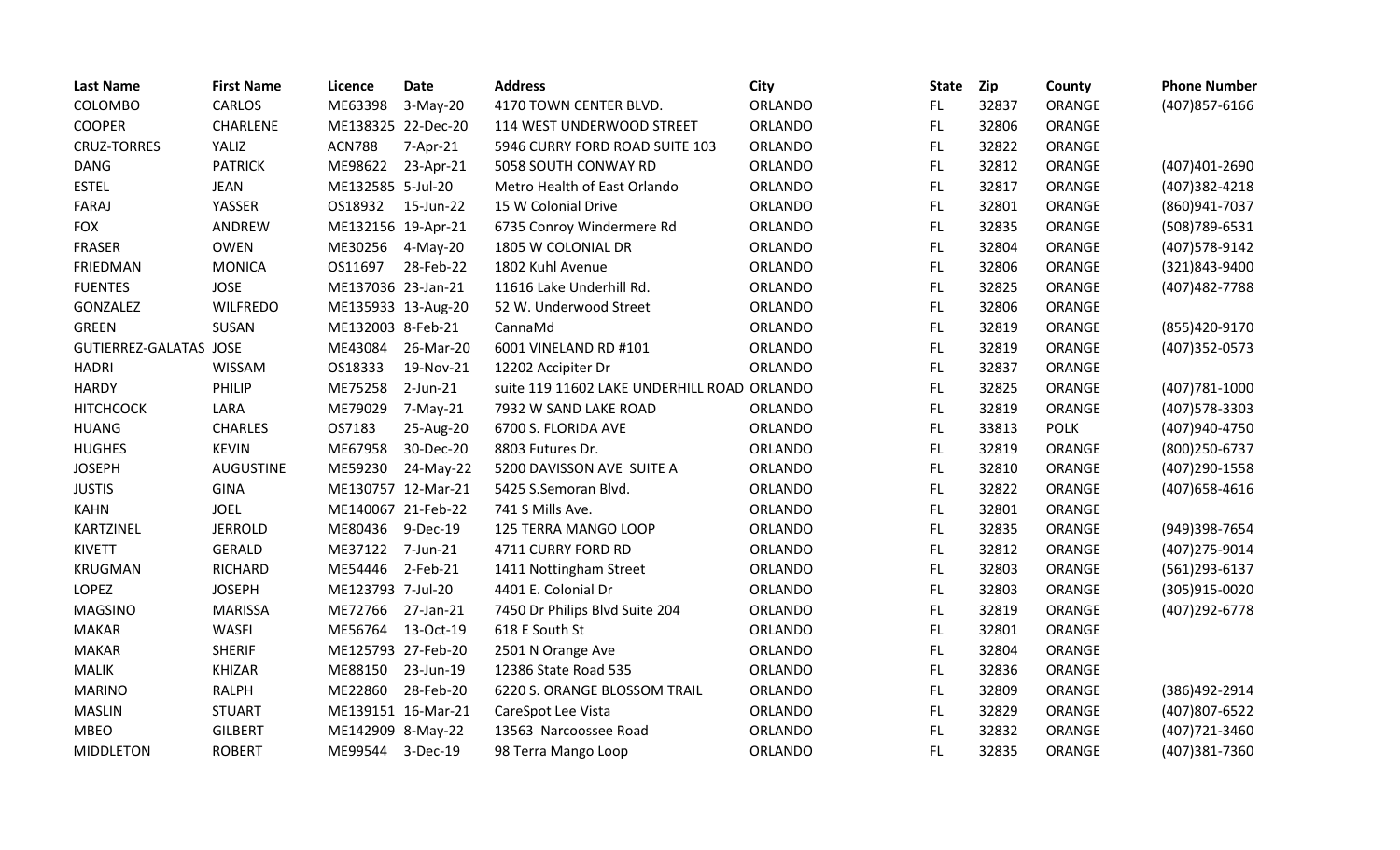| <b>Last Name</b>           | <b>First Name</b> | Licence            | <b>Date</b>    | <b>Address</b>                   | City           | <b>State</b> | <b>Zip</b> | County | <b>Phone Number</b> |
|----------------------------|-------------------|--------------------|----------------|----------------------------------|----------------|--------------|------------|--------|---------------------|
| <b>MISHRA</b>              | ABHISHEK          | ME146661 14-Sep-20 |                | 12301 Lake Underhill Rd.         | ORLANDO        | FL.          | 32828      | ORANGE | (321) 235-0692      |
| <b>MOBIN</b>               | ANJUM             | ME92241            | 19-Apr-20      | 6601 CENTRAL FLORIDA PARKWAY     | ORLANDO        | FL.          | 32821      | ORANGE | (407)370-0111       |
| <b>MOHAR</b>               | CAMILO            | OS15888            | 22-Jun-21      | 7727 Lake Underhill Rd           | ORLANDO        | FL           | 32822      | ORANGE | (440) 728-7060      |
| <b>MOOSA</b>               | MOHAMMED          | ME80391            | 26-May-19      | 2869 WILSHIRE DRIVE SUITE 205    | ORLANDO        | FL           | 32835      | ORANGE | (407) 295-0500      |
| <b>MURGASEN</b>            | <b>EDDIE</b>      | ME133747 10-Dec-21 |                | 86 W Underwood St                | ORLANDO        | FL           | 32806      | ORANGE | (321)841-8727       |
| <b>NAVARRO</b>             | <b>JASON</b>      | OS13552            | 22-Oct-21      | 2611 S Hiawassee Rd              | ORLANDO        | FL.          | 32835      | ORANGE | (954)663-6271       |
| <b>NELSON</b>              | RICHARD           | ME40611            | 23-Apr-21      | 10705 Satinwood Cir              | <b>ORLANDO</b> | FL.          | 32825      | ORANGE | (407)694-6584       |
| <b>NIELSEN</b>             | ANNETTE           | ME93223            | 24-Nov-21      | 9743 Selten Way                  | <b>ORLANDO</b> | FL           | 32827      | ORANGE | (407) 736-8733      |
| <b>NURIEL</b>              | <b>GABRIEL</b>    | OS7691             | 29-Sep-20      | 12301 Lake Underhill Rd.         | <b>ORLANDO</b> | <b>FL</b>    | 32828      | ORANGE | (321) 235-0692      |
| NWAMU-LAGUERRE             | <b>NDIDI</b>      | OS11673            | $1-Apr-21$     | 900 Plymouth Avenue              | ORLANDO        | FL           | 32805      | ORANGE | (407) 482-4101      |
| <b>OGBURIA</b>             | ALYSIA            | ME103937 4-May-21  |                | 7635 Ashley Park Court           | ORLANDO        | FL.          | 32835      | ORANGE | (407)900-5074       |
| <b>OLIVER</b>              | <b>CORLISS</b>    | ME94790            | 11-Jul-21      | OPTIMA HEALTH INSTITUTE          | <b>ORLANDO</b> | FL.          | 32806      | ORANGE | (407)498-4631       |
| PATTANAYAK                 | <b>LISA</b>       | ME82411            | 17-Apr-21      | 6150 METROWEST BLVD              | ORLANDO        | FL           | 32835      | ORANGE | (407)294-1014       |
| <b>PENA</b>                | ALEJANDRO         | ME62007            | 17-Sep-20      | 3000 HUNTER S CREEK BLVD         | ORLANDO        | FL.          | 32837      | ORANGE | (407) 857-2502      |
| <b>POWELL</b>              | <b>BRIAN</b>      | OS12134            | 24-Mar-22      | 6150 Metrowest Blvd              | ORLANDO        | FL           | 32835      | ORANGE | (407) 630-7246      |
| QAZI                       | <b>OMAR</b>       | ME126642 26-Nov-21 |                | 86 West Underwood Street MP 80   | <b>ORLANDO</b> | FL.          | 32806      | ORANGE | (321)841-8727       |
| <b>QURESHI</b>             | <b>IMTIAZ</b>     | ME77164            | 8-Jul-20       | 11183 SOUTH ORANGE BLOSSOM TRAIL | <b>ORLANDO</b> | FL.          | 32837      | ORANGE | (407) 859-8686      |
| <b>RAHBANY</b>             | <b>RITA</b>       | ME74470            | 12-Jun-21      | 9166 UNIVERSITY BLVD             | ORLANDO        | <b>FL</b>    | 32817      | ORANGE | (407) 673-4600      |
| RAJU                       | <b>BHASKAR</b>    | ME91130            | 24-Mar-19      | 2345 Sand Lake Rd suite 200      | ORLANDO        | FL.          | 32809      | ORANGE | (407) 851-5121      |
| <b>RAYAN</b>               | JAY               | ME63436            | 14-Feb-22      | 737 South Semoran Boulevard      | <b>ORLANDO</b> | FL.          | 32807      | ORANGE | (352)346-7660       |
| <b>REDDICK</b>             | <b>TRISTAN</b>    | ME128691 27-Aug-21 |                | 52 W UNDERWOOD STREET            | ORLANDO        | FL.          | 32806      | ORANGE | (321)841-3581       |
| <b>REDDY</b>               | <b>RAM</b>        | ME65102            | 25-May-21      | 7232 Sand Lake Rd Suite 203      | ORLANDO        | FL           | 32819      | ORANGE | (407)384-3000       |
| RICHARDSON-PRICE           | <b>MARLA</b>      | ME81807            | $1$ -Jan- $21$ | 1654 N Semoran Blvd              | ORLANDO        | FL           | 32807      | ORANGE | (321)392-6420       |
| <b>RIDGE</b>               | <b>THOMAS</b>     | ME132062 8-Aug-21  |                | 86 West Underwood St             | ORLANDO        | FL.          | 32806      | ORANGE | (321)841-8727       |
| <b>ROCHMAN</b>             | <b>FREDERICK</b>  | ME130242 4-Mar-21  |                | 1800 West Colonial Drive         | ORLANDO        | FL           | 32804      | ORANGE | (407)841-7078       |
| RODRIGUEZ GOMEZ            | <b>FRANCISCO</b>  | ME145566 28-Jul-21 |                | 4170 TOWN CENTER BLVD STE 102    | ORLANDO        | FL           | 32837      | ORANGE | (787) 548-2390      |
| RONDON VERENZUEL LUISANGEL |                   | ME134642 25-Oct-20 |                | 1950 Sand Lake Dr                | ORLANDO        | FL           | 34711      | ORANGE | (318)541-8420       |
| <b>ROSA VELEZ</b>          | <b>ASTRID</b>     | ME126989 12-Dec-21 |                | 14075 S. Town Loop Blvd.         | <b>ORLANDO</b> | <b>FL</b>    | 32837      | ORANGE | (407) 438-5858      |
| SANGHRAJKA                 | <b>NEHA</b>       | ME75193            | 13-Jun-22      | 942 LAKE BALDWIN LANE            | ORLANDO        | FL.          | 32814      | ORANGE | (321) 285-6363      |
| SCHOEN-KIEWERT             | <b>ERICH</b>      | ME132651 10-Apr-22 |                | 971 N. Goldenrod Road            | ORLANDO        | FL.          | 32807      | ORANGE | (407) 790-4842      |
| <b>SCHULTZ</b>             | <b>JASON</b>      | ME96405 8-Jun-22   |                | 7932 W. Sand Lake Road           | <b>ORLANDO</b> | FL.          | 32819      | ORANGE | (855)420-9170       |
| <b>SERVICE</b>             | <b>BENJAMIN</b>   | ME124973 11-Feb-21 |                | 7243 Della Drive                 | ORLANDO        | FL           | 32819      | ORANGE |                     |
| <b>SHAW</b>                | <b>CHARLENE</b>   | OS8413             | 19-Sep-21      | 5655 SOUTH ORANGE AVENUE         | <b>ORLANDO</b> | <b>FL</b>    | 32809      | ORANGE | (321)200-8829       |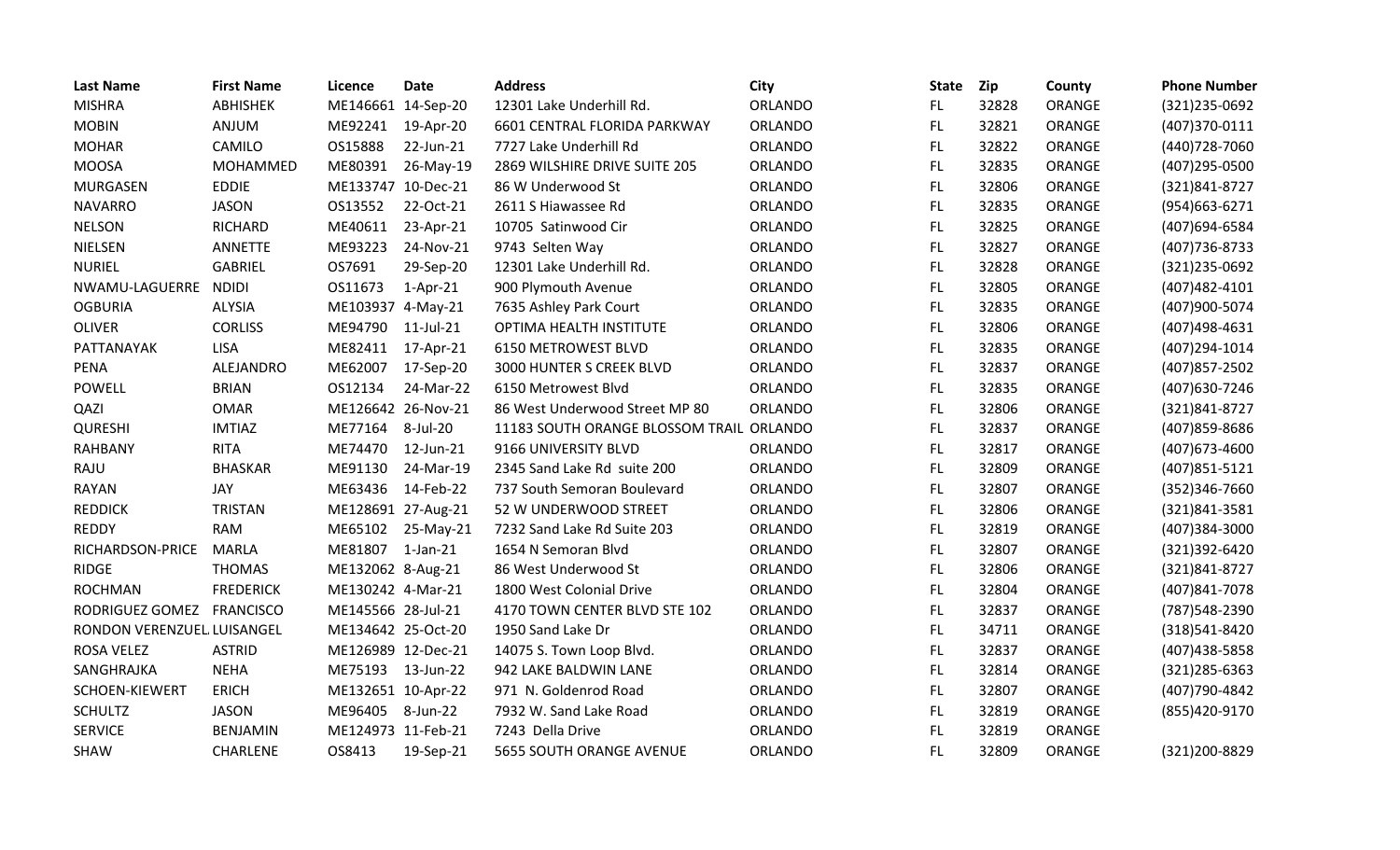| <b>Last Name</b>   | <b>First Name</b> | <b>Licence</b>     | <b>Date</b>        | <b>Address</b>                 | City                | <b>State</b> | Zip   | County            | <b>Phone Number</b> |
|--------------------|-------------------|--------------------|--------------------|--------------------------------|---------------------|--------------|-------|-------------------|---------------------|
| <b>SINGH</b>       | EDWARD            | ME146095 13-Mar-22 |                    | Orlando Regional Medical Cente | ORLANDO             | FL.          | 32806 | ORANGE            | (818)970-6703       |
| <b>SMITH</b>       | <b>RICHARD</b>    | ME61685            | 17-Jun-21          | 6200 METROWEST BLVD SUITE 104  | ORLANDO             | <b>FL</b>    | 32835 | ORANGE            | (407) 292-2156      |
| SMITH-GONZALEZ     | <b>APRIL</b>      | OS11034            | 13-Jun-21          | 5555 E. MICHIGAN ST.           | ORLANDO             | <b>FL</b>    | 32822 | ORANGE            | (407) 456-2977      |
| SMITH-MARTINEZ     | CHERYLL           | ME39642            | $6$ -May-19        | 13800 Veterans Way             | ORLANDO             | <b>FL</b>    | 32827 | ORANGE            | (407) 631-1000      |
| SNELL              | GARY              | ME34787            | 18-May-21          | 4401 E colonial Dr             | ORLANDO             | <b>FL</b>    | 32803 | ORANGE            | (850)488-0595       |
| <b>STATUM</b>      | <b>KASEY</b>      | ME114685 11-Jun-19 |                    | 2645 S. Orange Ave.            | ORLANDO             | FL           | 32806 | ORANGE            | (321)430-2060       |
| <b>STENZLER</b>    | <b>STEPHEN</b>    | ME40671            | 9-Jun-22           | 390 North Orange Ave.          | <b>ORLANDO</b>      | <b>FL</b>    | 32819 | ORANGE            | (407) 627-0314      |
| <b>TADOM</b>       | <b>TAMMY</b>      | ME78176            | 5-Oct-21           | 948 Red Dandy Drive            | ORLANDO             | FL           | 32818 | ORANGE            | (407)446-3538       |
| <b>TAIT</b>        | LAURA             | ME126182 7-Nov-20  |                    | 21 W Columbia St Suite 201     | ORLANDO             | <b>FL</b>    | 32806 | ORANGE            | (407) 262-2220      |
| <b>TEPLICKI</b>    | <b>ERIC</b>       |                    | ME130873 26-May-21 | ORLANDO HEALTH INC.            | ORLANDO             | <b>FL</b>    | 32806 | ORANGE            | (786) 548-6652      |
| VAYSBERG           | <b>MIKHAIL</b>    | OS10139            | 2-Sep-20           | 422 S. Alafaya Trail           | ORLANDO             | FL           | 32828 | ORANGE            | (407)966-4941       |
| WELTER             | <b>VINCENT</b>    | ME145883 18-Jun-20 |                    | 114 W Underwood St.            | ORLANDO             | <b>FL</b>    | 32806 | ORANGE            | (407) 751-5005      |
| <b>ALY</b>         | <b>TAREK</b>      |                    | ME140111 26-May-22 | Suite D 208 Booth Road         | <b>ORMOND BEACH</b> | FL           | 32174 | <b>VOLUSIA</b>    | (407)906-3755       |
| <b>BENEZETTE</b>   | <b>ALYN</b>       | OS5774             | 5-Jul-20           | 725 West Granada Blvd          | <b>ORMOND BEACH</b> | <b>FL</b>    | 32174 | <b>VOLUSIA</b>    | (386) 788-2300      |
| <b>CHEWNING</b>    | <b>JOHN</b>       | OS8215             | 16-Jul-20          | 1425 HAND AVENUE SUITE L       | ORMOND BEACH        | <b>FL</b>    | 32174 | <b>VOLUSIA</b>    | (386) 256-3977      |
| <b>MCLEOD</b>      | <b>JAMAAL</b>     | OS9178             | 8-Sep-21           | <b>298 SOUTH YONGE STREET</b>  | <b>ORMOND BEACH</b> | <b>FL</b>    | 32174 | <b>VOLUSIA</b>    | (386) 274-7800      |
| MIRABELLI          | <b>JORGE</b>      | ME101968 19-Feb-20 |                    | 570 Memorial Clircle Dr.       | <b>ORMOND BEACH</b> | FL           | 32174 | VOLUSIA           | (386)944-9813       |
| <b>POTTS</b>       | <b>RICHARD</b>    | ME99225            | 3-Apr-22           | 26 North Beach Street suite C  | <b>ORMOND BEACH</b> | <b>FL</b>    | 32174 | <b>VOLUSIA</b>    | (386)506-9994       |
| <b>RYAN</b>        | LORRAINE          | ME59061            | 6-Nov-20           | 208 Booth Road Suite A         | <b>ORMOND BEACH</b> | <b>FL</b>    | 32174 | VOLUSIA           | (386)444-6464       |
| SAVAGE             | <b>ROSEMARY</b>   | OS16806            | 30-Jan-22          | 500 Memorial Circle            | ORMOND BEACH        | FL.          | 32174 | <b>VOLUSIA</b>    | (386) 615-3500      |
| <b>VAN DIEPEN</b>  | <b>PATRICIA</b>   | OS7544             | 31-Jul-20          | 279 SOUTH YONGE STREET         | <b>ORMOND BEACH</b> | <b>FL</b>    | 32174 | <b>VOLUSIA</b>    | (386) 673-2133      |
| VELEZ              | <b>FRANK</b>      | ME67580            | 12-Sep-19          | 17 COQUINA RIDGE WAY           | <b>ORMOND BEACH</b> | FL           | 32174 | <b>VOLUSIA</b>    | (386) 589-1114      |
| <b>WULFF</b>       | <b>KRISTIN</b>    | ME104612 7-Jun-21  |                    | 1462 W Granada Blvd            | ORMOND BEACH        | FL.          | 32174 | <b>VOLUSIA</b>    | (386) 238-9872      |
| <b>DEL PIZZO</b>   | <b>ALPHONSE</b>   | ME24212            | 1-Aug-21           | 2107 South Tamiami Trail       | <b>OSPREY</b>       | <b>FL</b>    | 34229 | SARASOTA          | (941) 966-7640      |
| <b>MARA</b>        | <b>ROBERT</b>     | ME123236 4-Jan-21  |                    | 698 S. Tamiami Trail           | <b>OSPREY</b>       | <b>FL</b>    | 34229 | SARASOTA          | (941)584-9840       |
| <b>BLANCHARD</b>   | <b>PATRICK</b>    |                    | ME123648 25-May-20 | 5565 Woodbine Rd STE 320       | <b>PACE</b>         | <b>FL</b>    | 32571 | <b>SANTA ROSA</b> | (850)390-7173       |
| GARG               | PURUSHOTTAM       | ME68880            | 16-Jul-21          | 5553 Hwy 90 Pace               | <b>PACE</b>         | FL           | 32571 | <b>SANTA ROSA</b> |                     |
| <b>PULIDO</b>      | <b>ALEX</b>       | ME113710 15-Sep-21 |                    | 700 ZEAGLER AVENUE             | PALATKA             | <b>FL</b>    | 32177 | <b>PUTNAM</b>     | (386)329-9036       |
| <b>YOUNG</b>       | <b>BRITTANIE</b>  | OS18218            | 13-Dec-21          | 815 South Moody Road           | PALATKA             | <b>FL</b>    | 32177 | PUTNAM            | (386) 643-7073      |
| <b>BHALANI</b>     | <b>KANTILAL</b>   | ME39710            | 19-Jan-21          | 1663 Georgia st NE unit 500    | <b>PALM BAY</b>     | <b>FL</b>    | 32907 | <b>BREVARD</b>    | (407) 286-1829      |
| RAGSDALE           | <b>VERNICE</b>    | ME13755            | 19-Feb-20          | 1663 Georgia Street Ste 400    | <b>PALM BAY</b>     | FL           | 32907 | <b>BREVARD</b>    | (321)802-9080       |
| <b>STACHTIARIS</b> | <b>ACHILLES</b>   | ME59340            | 24-Jan-22          | 2174 Harris Ave NE             | <b>PALM BAY</b>     | <b>FL</b>    | 32905 | <b>BREVARD</b>    | (321)420-1775       |
| CANASI             | <b>JAVIER</b>     | ME54757            | 13-Jun-22          | 900 Village Square Crossing    | PALM BEACH GARDENS  | FL           | 33410 | <b>PALM BEACH</b> | (561) 775-0335      |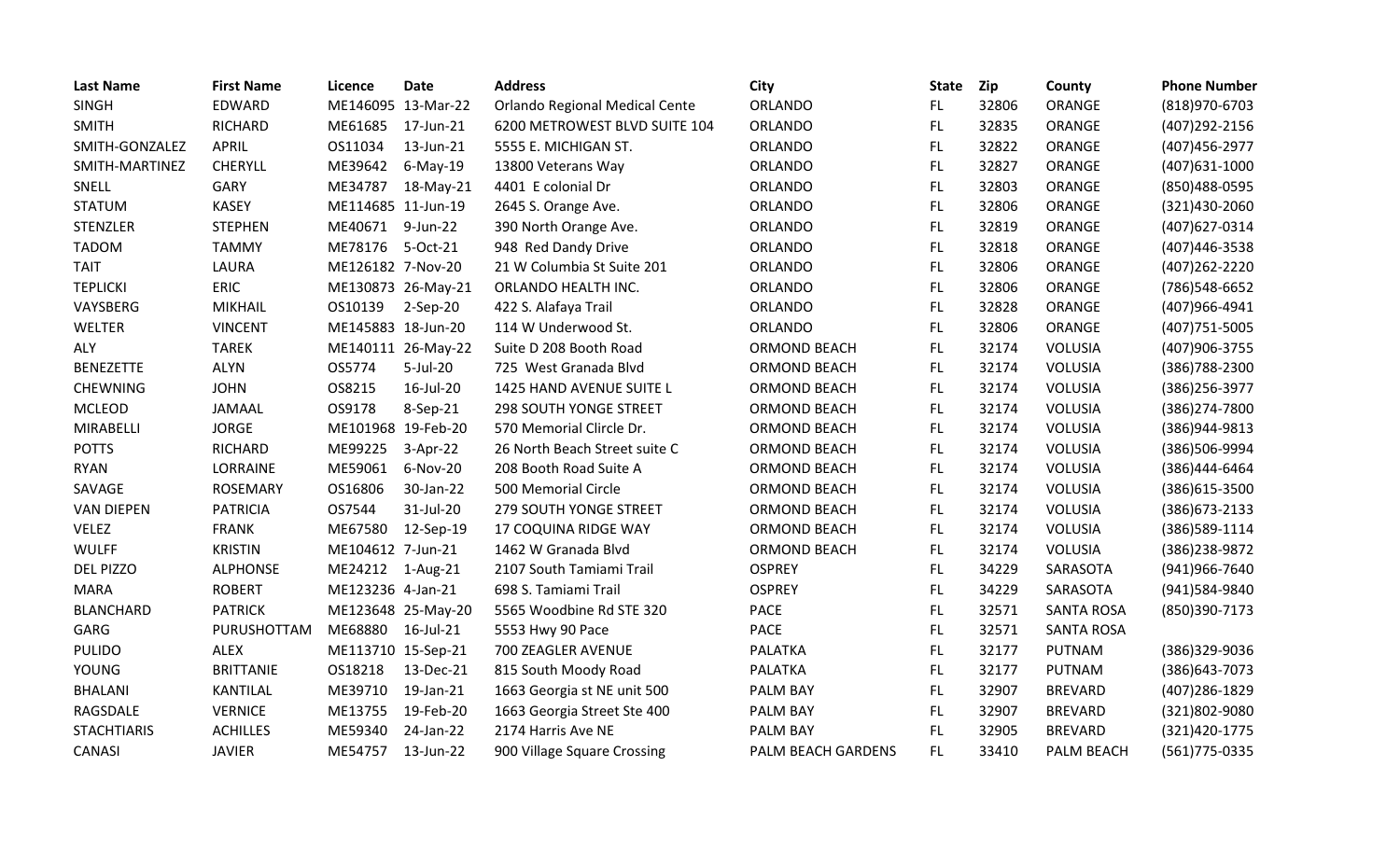| <b>Last Name</b>    | <b>First Name</b> | Licence            | <b>Date</b>        | <b>Address</b>                 | City               | <b>State</b> | <b>Zip</b> | County          | <b>Phone Number</b> |
|---------------------|-------------------|--------------------|--------------------|--------------------------------|--------------------|--------------|------------|-----------------|---------------------|
| COYKENDALL          | <b>DAVID</b>      | OS11700            | 22-Jul-20          | 3370 Burns R 3370 Burns Road   | PALM BEACH GARDENS | FL.          | 33410      | PALM BEACH      | (561)513-9806       |
| <b>CULLEN</b>       | <b>JOSHUA</b>     | OS18366            | 15-Dec-21          | 132 Esperanza Way              | PALM BEACH GARDENS | FL.          | 33418      | PALM BEACH      | (561) 685-5779      |
| <b>DARIA</b>        | DANIEL            | ME94898            | 15-Apr-22          | 10625 N MILITARY TRL SUITE 102 | PALM BEACH GARDENS | FL           | 33410      | PALM BEACH      | (561)249-7626       |
| FRIEDMAN            | <b>ROBERT</b>     | ME69852            | 27-Apr-20          | 5600 PGA BLVD                  | PALM BEACH GARDENS | FL           | 33418      | PALM BEACH      | (561)842-7246       |
| <b>KARP</b>         | <b>MICHAEL</b>    | ME147361 23-Feb-21 |                    | 50 St. George Place            | PALM BEACH GARDENS | FL.          | 33418      | PALM BEACH      | (609)338-3271       |
| KILEY               | <b>LINDA</b>      | ME82731            | 13-Jun-22          | 4270 Design Center Drive       | PALM BEACH GARDENS | FL           | 33410      | PALM BEACH      | (561)701-2841       |
| LAUX                | GARY              | OS11964            | 29-Apr-20          | 900 VILLAGE SQUARE CROSSING    | PALM BEACH GARDENS | FL           | 33410      | PALM BEACH      | (561)627-8500       |
| <b>LEANO</b>        | <b>RICARDO</b>    | ME87536            | 26-Oct-21          | 5610 PGA Blv Suite 210         | PALM BEACH GARDENS | FL.          | 33418      | PALM BEACH      | $(561)$ 248-1166    |
| LOVINGER            | <b>ROBERT</b>     | ME95314            | 13-May-22          | 5021 Magnolia Bay Circle       | PALM BEACH GARDENS | FL           | 33418      | PALM BEACH      | (757) 617-6261      |
| LOWE                | <b>CATHERINE</b>  | ME37676            | 28-Feb-21          | 11380 PROSPERITY FARMS ROAD    | PALM BEACH GARDENS | FL.          | 33410      | PALM BEACH      | $(561)775 - 1721$   |
| <b>MORGAN</b>       | ANNE              | ME49829            | 19-Feb-20          | 600 Sandtree Dr                | PALM BEACH GARDENS | FL.          | 33403      | PALM BEACH      | (561)631-7994       |
| NAINAPARAMPIL       | <b>JAISON</b>     | ME133030 23-Oct-21 |                    | 8895 N. Military Trail         | PALM BEACH GARDENS | FL           | 33410      | PALM BEACH      |                     |
| SEVERSON            | <b>KAREN</b>      | ME82581            | 22-Jul-21          | 8845 N Military Trail STE 200  | PALM BEACH GARDENS | FL           | 33410      | PALM BEACH      | (561)240-0194       |
| <b>VIAMONTES</b>    | LOUIS             | ME44853            | 19-Sep-20          | 4440 PGA Blvd                  | PALM BEACH GARDENS | FL           | 33410      | PALM BEACH      | (772)486-2538       |
| LOVAAS              | <b>GREGORY</b>    | ME40126            | 24-Nov-21          | 895 SW 29th Terrace            | <b>PALM CITY</b>   | FL           | 34990      | <b>MARTIN</b>   | $(772)353-0608$     |
| <b>LYDON</b>        | <b>LYNN</b>       | ME43433            | 1-Oct-20           | 3662 SW 30th Ave               | <b>PALM CITY</b>   | FL.          | 34996      | <b>MARTIN</b>   | (772) 485-3767      |
| <b>BIERUT-DAREN</b> | <b>PATRICIA</b>   | OS8245             | 15-Jul-20          | 123 Unemployed                 | <b>PALM COAST</b>  | FL           | 32137      | <b>FLAGLER</b>  |                     |
| <b>DANTINI</b>      | <b>DANIEL</b>     | ME15778            | 19-Apr-22          | 29 N OLD KINGS RD              | PALM COAST         | FL           | 32137      | <b>FLAGLER</b>  | (386)446-2202       |
| DE LEON             | <b>AUGUSTO</b>    | ME66795            | 20-Jan-22          | 84 Pinnacles Drive             | PALM COAST         | FL.          | 32164      | <b>FLAGLER</b>  | (386)439-9777       |
| <b>DORMAN</b>       | <b>MATTHEW</b>    | ME76456            | 14-May-22          | 9 PINE CONE DR SUITE 102       | PALM COAST         | FL           | 32137      | <b>FLAGLER</b>  | (386)445-6191       |
| <b>ECKERT</b>       | <b>ROBERT</b>     | ME126587 3-Mar-21  |                    | 28 Old Kings Road              | PALM COAST         | FL.          | 32137      | <b>FLAGLER</b>  | (888)908-0143       |
| <b>GOULDING</b>     | <b>RICHARD</b>    | ME37348            | 20-Jan-21          | 18 Northshore Dr.              | <b>PALM COAST</b>  | FL.          | 32137      | <b>FLAGLER</b>  | (321) 266-6895      |
| <b>JAIN</b>         | <b>VIJAY</b>      |                    | ME105813 14-Dec-20 | 4440 N. Ocean Shore Blvd       | PALM COAST         | FL           | 32137      | <b>FLAGLER</b>  | (386) 627-0501      |
| <b>JANES</b>        | <b>DONALD</b>     | ME119162 16-Jan-22 |                    | 91 Lancelot Dr                 | PALM COAST         | FL.          | 32137      | <b>FLAGLER</b>  | (866) 737-9333      |
| <b>TREECE</b>       | <b>JONATHAN</b>   | ME113878 26-Jul-21 |                    | 10 Florida Park Drive North    | PALM COAST         | FL.          | 32137      | <b>FLAGLER</b>  |                     |
| <b>BEINING</b>      | <b>HEIDI</b>      | OS17746            | 13-Jun-22          | 2657 Winding 2657 Winding Way  | <b>PALM HARBOR</b> | FL           | 34683      | <b>PINELLAS</b> | (330)819-4438       |
| <b>CRAWFORD</b>     | <b>ANGELA</b>     |                    | ME139358 22-May-19 | 3452 TARPON WOODS BLVD         | <b>PALM HARBOR</b> | FL.          | 34685      | <b>PINELLAS</b> |                     |
| <b>GOLDSTEIN</b>    | <b>GARY</b>       | ME55717            | 7-Feb-21           | 3890 TAMPA ROAD                | <b>PALM HARBOR</b> | FL.          | 34684      | <b>PINELLAS</b> | (727) 789-5811      |
| <b>KOTAK</b>        | <b>TANUJA</b>     | ME112253 6-Jul-20  |                    | 36440 US HIGHWAY 19 N          | <b>PALM HARBOR</b> | FL.          | 34684      | <b>PINELLAS</b> | (727) 786-0696      |
| LIBREROS-CUPIDO     | <b>JAIRO</b>      | ME63932            | 23-Jun-20          | 36338 US 19 NORTH              | <b>PALM HARBOR</b> | FL           | 34684      | <b>PINELLAS</b> | (727) 773-8886      |
| <b>MORALES</b>      | <b>ALICE</b>      | ME61354            | 4-Mar-20           | 35209 Highway 19 North         | <b>PALM HARBOR</b> | FL           | 34684      | <b>PINELLAS</b> | (727) 734-5276      |
| <b>POLLACK</b>      | <b>SCOTT</b>      | OS17828            | 21-Apr-21          | 3404 Brian Road South          | <b>PALM HARBOR</b> | FL.          | 34685      | <b>PINELLAS</b> | (716) 983-1754      |
| <b>ROTT</b>         | REINHARD          | ME64432            | 3-Mar-20           | 3343 Tampa Road                | <b>PALM HARBOR</b> | FL           | 34684      | <b>PINELLAS</b> | (813)965-8790       |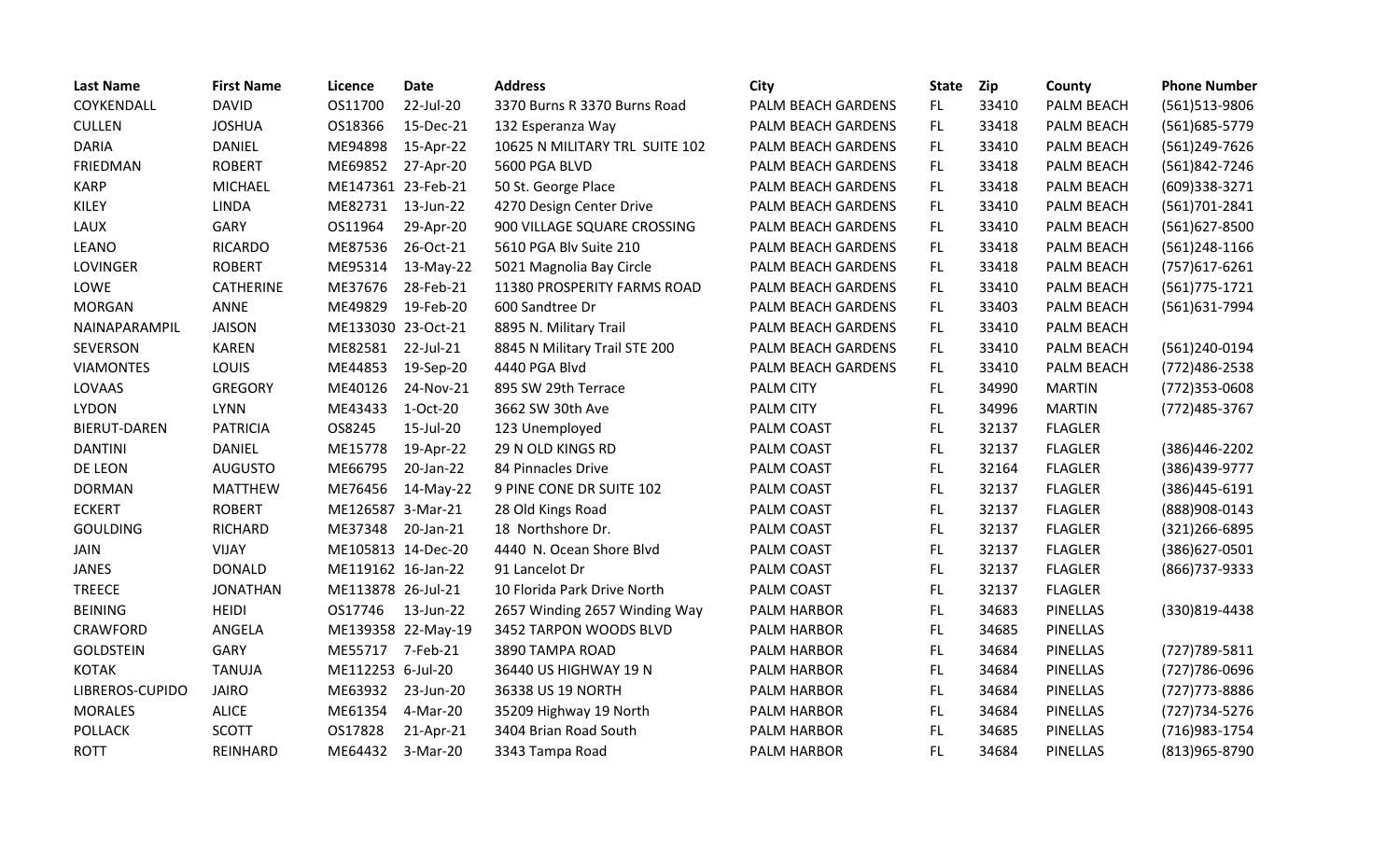| <b>Last Name</b>    | <b>First Name</b> | <b>Licence</b>     | <b>Date</b>        | <b>Address</b>                    | <b>City</b>         | <b>State</b> | <b>Zip</b> | County          | <b>Phone Number</b> |
|---------------------|-------------------|--------------------|--------------------|-----------------------------------|---------------------|--------------|------------|-----------------|---------------------|
| <b>SHAH</b>         | SADHANA           | ME67554            | 3-Jun-21           | 2855 US ALT 19                    | <b>PALM HARBOR</b>  | FL.          | 34683      | <b>PINELLAS</b> | (727) 771-7200      |
| <b>TEMPLE</b>       | <b>DONALD</b>     | ME39406            | 12-Apr-20          | 3450 East Lake Road Suite 303     | <b>PALM HARBOR</b>  | FL.          | 34685      | <b>PINELLAS</b> | (727) 683-6160      |
| <b>ZITIELLO</b>     | AMY               | OS9496             | 30-Apr-21          | <b>4072 LIGUSTRUM DRIVE</b>       | <b>PALM HARBOR</b>  | FL.          | 34685      | <b>PINELLAS</b> | (727) 641-7742      |
| AHMED               | <b>MUJAHED</b>    | ME61806            | 18-May-21          | 3098 Forest 3098 Forest Hill Blvd | <b>PALM SPRINGS</b> | FL           | 33406      | PALM BEACH      | $(561)313-1757$     |
| <b>BACCHUS</b>      | <b>ALBAN</b>      | ME54352            | 10-Jun-21          | 2889 10TH AVE N #301              | <b>PALM SPRINGS</b> | FL.          | 33461      | PALM BEACH      | (561)966-2303       |
| <b>HAYN</b>         | <b>ERNESTO</b>    | ME92758            | 23-Feb-21          | 1620 S. CONGRESS AVE STE 100      | <b>PALM SPRINGS</b> | FL.          | 33414      | PALM BEACH      | (561)968-7111       |
| YATHIRAJ            | SANJAY            | ME72170            | 24-Jun-21          | Palma Sola Neurology Associate    | PALMA SOLA          | <b>FL</b>    | 34209      | <b>MANATEE</b>  | (941) 877-7007      |
| <b>DIAZ</b>         | <b>GERARDO</b>    | ME103459 4-Mar-19  |                    | 5975 Sunset Dr suite 402          | PALMETTO BAY        | FL.          | 33143      | MIAMI-DADE      | (305)978-6309       |
| <b>BROWNING</b>     | <b>JASON</b>      | ME98586            | 7-Oct-21           | 449 W 23rd Street                 | PANAMA CITY         | FL.          | 32405      | <b>BAY</b>      | (850) 747-7120      |
| <b>DERBES</b>       | <b>THOMAS</b>     | ME48177            | 21-Feb-21          | 2202 State Ave                    | PANAMA CITY         | <b>FL</b>    | 32405      | BAY             | (850) 872-1300      |
| <b>DERKAZ</b>       | <b>JEROLD</b>     | ME46412            | 31-Jan-21          | 219 Forest Park Circle            | PANAMA CITY         | FL.          | 32405      | <b>BAY</b>      |                     |
| <b>FULLER</b>       | <b>AARON</b>      | OS13674            | 5-Mar-22           | 449 W 23rd St                     | PANAMA CITY         | <b>FL</b>    | 32405      | BAY             | (904) 885-2754      |
| <b>GRANT</b>        | WILLIAM           | ME123998 4-Sep-20  |                    | 5700 STAR LANE                    | PANAMA CITY         | <b>FL</b>    | 32404      | BAY             | (850) 533-0166      |
| <b>GROSS HOLOKA</b> | <b>JO ANN</b>     | ME108088 3-Oct-21  |                    | 1218 JENKS AVENUE                 | PANAMA CITY         | FL.          | 32401      | BAY             | (850)640-3276       |
| <b>MAUGHON</b>      | <b>RICHARD</b>    | ME86494            | 31-May-21          | 262 Marlin Cir                    | PANAMA CITY         | <b>FL</b>    | 32405      | BAY             |                     |
| <b>MOLINARI</b>     | <b>VINCENT</b>    | ME134837 13-Jan-22 |                    | 2428 Lisenby Ave.                 | PANAMA CITY         | <b>FL</b>    | 32405      | BAY             |                     |
| <b>MULLIS</b>       | <b>STEVEN</b>     | ME88963            | 25-May-20          | 114 AIRPORT RD                    | PANAMA CITY         | FL           | 32405      | BAY             |                     |
| <b>NAZIR</b>        | KHURRAM           | ME122657 28-Oct-20 |                    | 2202 State Ave                    | PANAMA CITY         | <b>FL</b>    | 32405      | BAY             | (850) 785-0029      |
| REMARK-ZARATE       | <b>ROBIN</b>      | ME117204 3-Sep-21  |                    | 3704 W 23rd street                | PANAMA CITY         | <b>FL</b>    | 32405      | BAY             | (850) 213-1215      |
| SHAABAN             | <b>MUHAMMAD</b>   |                    | ME136611 25-May-21 | 2306 North Highway 77             | PANAMA CITY         | FL           | 32405      | <b>BAY</b>      | (850)250-0021       |
| <b>SIPPLE</b>       | <b>CHRISTINE</b>  | ME150596 28-Jul-21 |                    | 3704 W 23rd St                    | PANAMA CITY         | <b>FL</b>    | 32405      | <b>BAY</b>      | (850) 213-1215      |
| <b>STOKES</b>       | <b>STEVEN</b>     | ME80265            | 28-Oct-20          | florida cancer affiliates         | PANAMA CITY         | FL.          | 32405      | BAY             | (850) 890-7766      |
| <b>WOOLERY</b>      | WILLIAM           | OS11952            | 6-Dec-20           | 3704 West 23rd Street             | PANAMA CITY         | <b>FL</b>    | 32405      | BAY             | (850) 213-1215      |
| <b>FICHTER</b>      | LEONARD           | OS15559            | 25-Jan-22          | 22207 Fox Glenn Trace             | PANAMA CITY BEACH   | <b>FL</b>    | 32413      | BAY             | (304) 545-7444      |
| RAMSDEN             | <b>TIMOTHY</b>    |                    | ME107784 27-May-21 | 13569 Panama City Beach Pkwy      | PANAMA CITY BEACH   | FL.          | 32407      | BAY             | (850)238-8563       |
| <b>REED</b>         | <b>MYRA</b>       | ME57769            | 24-Mar-21          | 1814 THOMAS DR                    | PANAMA CITY BEACH   | FL.          | 32408      | BAY             |                     |
| ZABIH               | <b>ISMAIL</b>     | ME85390            | 11-Apr-22          | 12007 PANAMA CITY BEACH PARKWAY   | PANAMA CITY BEACH   | FL.          | 32407      | BAY             | (850)234-5151       |
| ANGELILLO           | <b>MICHAEL</b>    | ME54174            | 14-Dec-19          | 6752 NW 62ND TERRACE              | PARKLAND            | FL.          | 33067      | <b>BROWARD</b>  | (954)709-4788       |
| <b>BENHAIM</b>      | SUSAN             | ME86835            | $2$ -Jun- $21$     | 8441 BLUE COVE WAY                | PARKLAND            | <b>FL</b>    | 33076      | <b>BROWARD</b>  | (844)442-0362       |
| HOCH                | <b>REUBEN</b>     | ME67602            | 22-Feb-22          | 7223 NW 66th Terrace              | PARKLAND            | FL.          | 33067      | <b>BROWARD</b>  | (561)866-9421       |
| LIEBERMAN           | <b>MARK</b>       | ME54945            | 24-Feb-20          | 6245 NW 104 WAY                   | PARKLAND            | <b>FL</b>    | 33076      | <b>BROWARD</b>  | (954)817-6048       |
| MANGIACARNE         | <b>DARRIN</b>     | OS14247            | 4-Apr-22           | 8058 NW 116th Terrace             | PARKLAND            | FL.          | 33076      | <b>BROWARD</b>  | (610)295-3961       |
| <b>KREIMER</b>      | <b>MARK</b>       | OS17564            | 16-Feb-22          | 90 East Halsey Road Ste. 333      | PARSIPPANY          | <b>NJ</b>    | 7054       | Out of State    |                     |
|                     |                   |                    |                    |                                   |                     |              |            |                 |                     |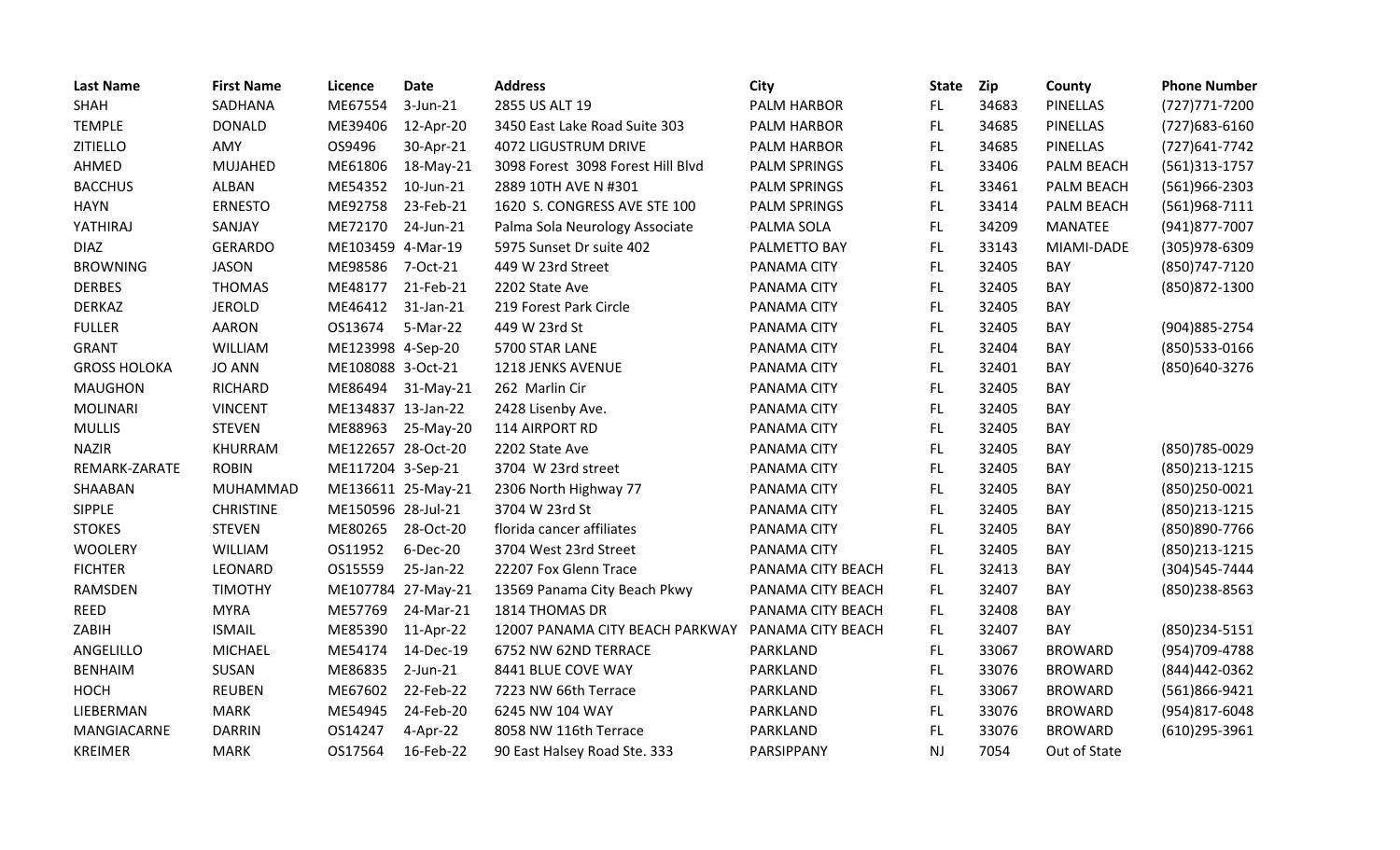| <b>Last Name</b>  | <b>First Name</b> | Licence            | <b>Date</b>        | <b>Address</b>                       | City                  | <b>State</b> | Zip   | County          | <b>Phone Number</b> |
|-------------------|-------------------|--------------------|--------------------|--------------------------------------|-----------------------|--------------|-------|-----------------|---------------------|
| <b>MALIK</b>      | <b>FARHAN</b>     | OS13407            | $2-Sep-21$         | 6800 Gulfport Blvd                   | PASADENA              | FL.          | 33707 | <b>PINELLAS</b> | $(813)863 - 1287$   |
| <b>GRUCCI</b>     | <b>FELIX</b>      | OS13068            | $6-Apr-18$         | 101 Hospital Road Access Center      | <b>PATCHOGUE</b>      | <b>NY</b>    | 11772 | Out of State    | (631) 687-4357      |
| <b>STERLACE</b>   | ADAM              | OS9937             | $11-May-22$        | 100 WEST COUNTY ROAD 204             | <b>PECOS</b>          | <b>TX</b>    | 79772 | Out of State    | (432)447-2910       |
| <b>ALVI</b>       | SABAA             |                    | ME126789 23-May-21 | 1280 SW 103rd Ave                    | <b>PEMBROKE PINES</b> | FL.          | 33025 | <b>BROWARD</b>  | (914)319-3117       |
| CEDENO            | JEANNE-ELYSE      | ME106978 20-Jan-22 |                    | 10041 Pines Boulevard                | <b>PEMBROKE PINES</b> | FL.          | 33024 | <b>BROWARD</b>  | (754) 273-6278      |
| <b>HIGGINS</b>    | CALVIN            | ME76316            | 30-Mar-19          | 2295 N UNIVERSITY DRIVE              | <b>PEMBROKE PINES</b> | FL.          | 33024 | <b>BROWARD</b>  | (954) 932-0132      |
| <b>JAYSON</b>     | <b>MAURY</b>      | ME84787            | 27-Oct-21          | 601 NORTH FLAMINGO ROAD              | <b>PEMBROKE PINES</b> | <b>FL</b>    | 33028 | <b>BROWARD</b>  | (954)392-7770       |
| LEVY              | <b>CARLOS</b>     | OS5566             | $1$ -Jan- $21$     | 2004 N. Flamingo Rd                  | <b>PEMBROKE PINES</b> | FL.          | 33028 | <b>BROWARD</b>  | (954)450-8500       |
| <b>MITCHELL</b>   | <b>BLAINE</b>     | OS9735             | 22-Mar-22          | 500 N. Hiatus Rd                     | <b>PEMBROKE PINES</b> | FL.          | 33026 | <b>BROWARD</b>  |                     |
| <b>NEWMAN</b>     | PAMELA            | ME71684            | 9-Feb-22           | 703 N Flamingo Road                  | <b>PEMBROKE PINES</b> | FL.          | 33028 | <b>BROWARD</b>  | (954)436-5000       |
| RAMIREZ           | <b>RON</b>        |                    | ME136243 29-May-22 | 10001 Pines Blvd                     | <b>PEMBROKE PINES</b> | FL.          | 33024 | <b>BROWARD</b>  | (954)436-5625       |
| <b>SHAMS</b>      | <b>ALIREZA</b>    | ME147252 8-Dec-20  |                    | 9050 PINES B 9050 PINES BLVD STE 363 | <b>PEMBROKE PINES</b> | FL.          | 33024 | <b>BROWARD</b>  | (954)639-7738       |
| SHAWN             | <b>LESLIE</b>     | OS3957             | 1-Aug-20           | <b>500 NORTH HIATUS ROAD</b>         | <b>PEMBROKE PINES</b> | FL.          | 33026 | <b>BROWARD</b>  | (954)442-3434       |
| <b>BEAR</b>       | <b>DAVID</b>      | OS9669             | 29-Jul-20          | 1110 AIRPORT BLVD                    | PENSACOLA             | FL.          | 32504 | <b>ESCAMBIA</b> | (850) 438-1136      |
| <b>BEASLEY</b>    | <b>MICHELLE</b>   | ME82008            | 5-Aug-21           | 3101 E. Cervantes ST                 | PENSACOLA             | FL.          | 32503 | <b>ESCAMBIA</b> | (850)912-4540       |
| <b>BOYETT</b>     | <b>RICHARD</b>    | ME69891            | 23-May-22          | 6665 PENSACOLA BLVD                  | PENSACOLA             | FL           | 32505 | <b>ESCAMBIA</b> |                     |
| <b>BRANNON</b>    | <b>HORACE</b>     | ME53357            | 22-Jun-21          | NW Florida Physician's Group         | PENSACOLA             | FL.          | 32506 | <b>ESCAMBIA</b> | (850)607-2363       |
| <b>BROOKS</b>     | TRISTAN           | OS16117            | $2-May-21$         | 5100 N. 12th Ave                     | PENSACOLA             | FL           | 32504 | <b>ESCAMBIA</b> | (850) 437-8485      |
| <b>COX</b>        | <b>JEFFREY</b>    | ME127090 28-Apr-22 |                    | 4709 Scenic Hwy.                     | PENSACOLA             | FL.          | 32504 | <b>ESCAMBIA</b> | (850)912-8825       |
| <b>DEANDREA</b>   | <b>RICHARD</b>    | ME147309 16-Oct-20 |                    | <b>6202 NORTH NINTH AVENUE</b>       | PENSACOLA             | FL.          | 32504 | <b>ESCAMBIA</b> | (850)912-9393       |
| <b>DHARMAR</b>    | LOGESH            | ME148043 29-Dec-21 |                    | 5151 N 9th Ave                       | PENSACOLA             | FL.          | 32504 | <b>ESCAMBIA</b> |                     |
| <b>DRAKE</b>      | <b>NICHOLAS</b>   | ME135482 26-Jul-20 |                    | 1717 NORTH E STREET                  | PENSACOLA             | FL.          | 32501 | <b>ESCAMBIA</b> | (850) 469-7975      |
| <b>DUNCAN</b>     | SUZANNE           | ME103415 27-Apr-21 |                    | 7514 Klondike Road                   | PENSACOLA             | FL           | 32526 | <b>ESCAMBIA</b> | (508)680-4864       |
| <b>HARRIS</b>     | <b>MICHAEL</b>    | ME109777 21-Feb-22 |                    | 4412 North Davis HWY                 | PENSACOLA             | FL.          | 32503 | <b>ESCAMBIA</b> | (850)460-8727       |
| <b>HASS</b>       | WILLIAM           | ME69740            | 12-Feb-21          | 2701 North 12th Street               | PENSACOLA             | FL           | 32503 | <b>ESCAMBIA</b> | (850) 777-3334      |
| <b>HILLMAN</b>    | <b>ALEXYS</b>     | OS14850            | 29-Dec-20          | 2701 N 12th Avenue                   | PENSACOLA             | FL.          | 32503 | <b>ESCAMBIA</b> | (850)354-6913       |
| HO                | <b>ALLAN</b>      | ME124454 26-Feb-21 |                    | 2407 WEST CERVANTES ST               | PENSACOLA             | FL           | 32505 | <b>ESCAMBIA</b> | (850)791-6200       |
| <b>JALBERT</b>    | <b>EUGENE</b>     | OS12884            | 6-Jun-20           | 1000 West Moreno Street              | PENSACOLA             | FL.          | 32501 | <b>ESCAMBIA</b> | (850)434-4011       |
| <b>KESLER</b>     | <b>ROMAN</b>      | OS9320             | 5-Jun-22           | 8333 NORTH DAVIS HIGHWAY             | PENSACOLA             | FL           | 32514 | <b>ESCAMBIA</b> | (850)474-8353       |
| <b>MCFADDEN</b>   | <b>NORMAN</b>     | ME57721            | $3-May-21$         | 14 West Jordan St.                   | PENSACOLA             | FL.          | 32501 | <b>ESCAMBIA</b> | (850) 455-1252      |
| <b>MILLER</b>     | NATHANIEL         | OS17210            | 21-Oct-21          | 1109 E Leonard St                    | PENSACOLA             | FL.          | 32503 | <b>ESCAMBIA</b> |                     |
| <b>MURPHY</b>     | <b>FRANK</b>      | ME102441 1-Oct-21  |                    | 99B S. Alcaniz st.                   | PENSACOLA             | FL           | 32502 | <b>ESCAMBIA</b> | (850)437-0035       |
| <b>RICHARDSON</b> | <b>STEPHEN</b>    | OS16888            | 28-Nov-21          | 1120 North Palafox Street            | PENSACOLA             | FL           | 32501 | <b>ESCAMBIA</b> |                     |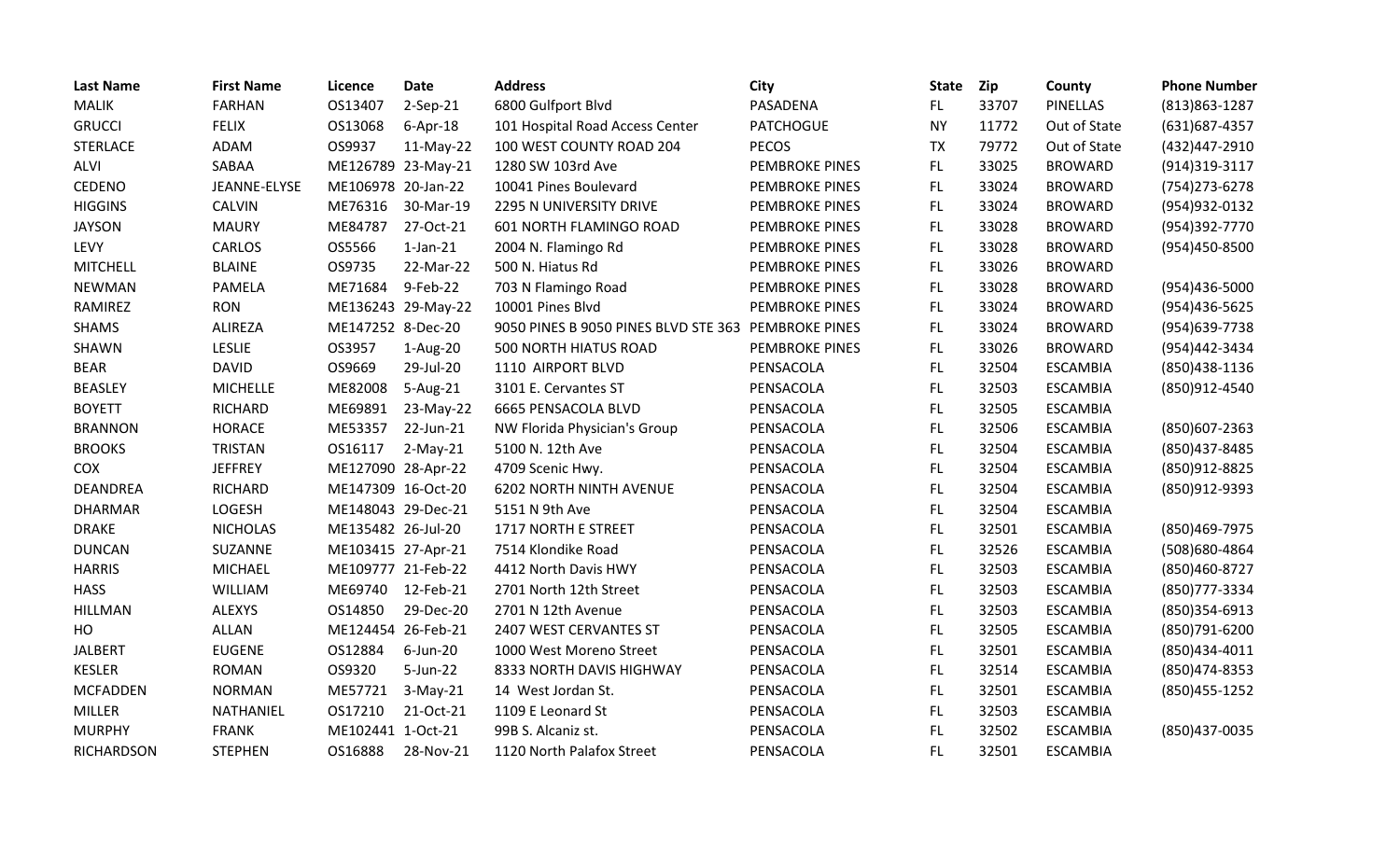| <b>Last Name</b> | <b>First Name</b> | Licence            | <b>Date</b>        | <b>Address</b>                   | City                 | <b>State</b> | Zip   | County              | <b>Phone Number</b> |
|------------------|-------------------|--------------------|--------------------|----------------------------------|----------------------|--------------|-------|---------------------|---------------------|
| <b>RINEY</b>     | <b>THOMAS</b>     | ME60612            | 8-Apr-22           | 103 south Navy boulevard         | PENSACOLA            | FL.          | 32507 | <b>ESCAMBIA</b>     | (850)291-0874       |
| SANSBURY         | LAURIE            | OS11621            | 4-Jun-22           | 6420 NORTH 9TH AVENUE            | PENSACOLA            | FL           | 32504 | <b>ESCAMBIA</b>     | (850)494-2039       |
| SARASUA          | <b>MARTHA</b>     | ME61140            | 29-May-21          | 6706 N. 9TH AVENUE SUITE A5      | PENSACOLA            | FL           | 32504 | <b>ESCAMBIA</b>     | (850)332-7774       |
| <b>SAUER</b>     | SAMUAL            |                    | ME104925 30-Mar-21 | 5041 N 12th Avenue               | PENSACOLA            | <b>FL</b>    | 32504 | <b>ESCAMBIA</b>     | (855) 227-3365      |
| SAVARINO         | <b>RICHARD</b>    | ME79613            | 25-Apr-22          | NAVAL HOSPITAL PENSACOLA         | PENSACOLA            | FL           | 32512 | <b>ESCAMBIA</b>     | (850)505-6797       |
| SAYRE            | <b>ROBERT</b>     | ME80025            | 19-Feb-20          | 99 SOUTH ALCANIZ ST.             | PENSACOLA            | <b>FL</b>    | 32502 | <b>ESCAMBIA</b>     | (850)437-0035       |
| <b>SERPAS</b>    | <b>MICHELLE</b>   |                    | ME120249 26-May-20 | 5151 N. NINETH                   | PENSACOLA            | FL           | 32504 | <b>ESCAMBIA</b>     |                     |
| SNOW             | <b>KAREN</b>      | ME68161            | 22-Mar-20          | 1921 EAST NINE MILE ROAD         | PENSACOLA            | FL           | 32514 | <b>ESCAMBIA</b>     | (850)696-4000       |
| <b>STEELE</b>    | <b>ROLLIE</b>     | ME137881 1-Dec-20  |                    | 824 E. La Rua St.                | PENSACOLA            | FL.          | 32501 | <b>ESCAMBIA</b>     | (850) 213-1215      |
| <b>TAPLEY</b>    | <b>KARYN</b>      | ME118709 28-Jan-21 |                    | 220 W Garden St                  | PENSACOLA            | <b>FL</b>    | 32502 | <b>ESCAMBIA</b>     | (302) 373-1323      |
| <b>THOMPSON</b>  | <b>CHARLES</b>    | ME53590 27-Jul-21  |                    | 5330 N Davis Hwy                 | PENSACOLA            | <b>FL</b>    | 32503 | <b>ESCAMBIA</b>     | (850) 477-8874      |
| <b>TUEL</b>      | <b>TIMOTHY</b>    | ME85193            | 7-Jan-22           | 1717 North E Street Suite 222    | PENSACOLA            | FL           | 32501 | <b>ESCAMBIA</b>     | (850) 437-8637      |
| WHITEHEAD        | <b>MITCHELL</b>   | ME125587 28-Feb-21 |                    | 5100 North 12th Avenue Suite 201 | PENSACOLA            | FL           | 32504 | <b>ESCAMBIA</b>     | (850)437-8485       |
| <b>DRAWDY</b>    | <b>MARTINA</b>    | ME135807 19-Aug-21 |                    | 5153 N. Ninth Ave                | PENSACOLA            | <b>FL</b>    | 32504 | <b>ESCAMBIA</b>     | (850) 416-2117      |
| <b>CHISHOLM</b>  | WILLIAM           | ME66459            | 31-Oct-20          | 333 N. Byron Butler Pkwy         | <b>PERRY</b>         | FL           | 32347 | <b>TAYLOR</b>       | (850)584-0800       |
| PRAGER           | <b>RICHARD</b>    | ME45897            | 14-Jun-20          | 8950 SW 57 AVENUE                | <b>PINECREST</b>     | <b>FL</b>    | 33156 | MIAMI-DADE          | (305) 322-4116      |
| TELLERIA         | <b>MIGUEL</b>     |                    | ME121707 27-Mar-20 | 9066 9066 sw 73 ct               | PINECREST            | FL.          | 33156 | MIAMI-DADE          | (305) 205-2306      |
| <b>RYAN</b>      | <b>RAYMOND</b>    | ME155112 21-Apr-22 |                    | 2 LINDEN LN                      | <b>PINEHURST</b>     | <b>NC</b>    | 28374 | Out of State        | (781)941-6770       |
| <b>BOULOS</b>    | PAUL              | OS16077            | 9-Jun-22           | 6530 Park Blvd                   | PINELLAS PARK        | FL.          | 33781 | PINELLAS            | (844) 482-6263      |
| <b>HORNER</b>    | <b>TAMI</b>       | ME87259            | 26-Oct-20          | 9095 9095 Belcher Road           | PINELLAS PARK        | FL.          | 33782 | <b>PINELLAS</b>     | (727)548-0001       |
| MACDOWELL        | <b>BRIAN</b>      | ME130669 13-Jul-20 |                    | 6530 park blvd                   | PINELLAS PARK        | <b>FL</b>    | 33781 | PINELLAS            | (844) 482-6263      |
| <b>MICKEY</b>    | JAIMIE            | ME103083 14-Sep-20 |                    | 10597 US Highway 19 N            | PINELLAS PARK        | FL.          | 33782 | <b>PINELLAS</b>     | (727) 351-1700      |
| <b>PHILLIPS</b>  | <b>BRANDI</b>     | ME88223            | 19-Oct-20          | 9095 BELCHER RD                  | <b>PINELLAS PARK</b> | FL           | 33782 | PINELLAS            | (727)548-0001       |
| <b>FREY</b>      | <b>NORMAN</b>     | OS17465            | 22-Feb-21          | 20 BAILEY AVE SUITE 400          | PITTSBURGH           | PA           | 15211 | Out of State        | (412)381-4200       |
| <b>BLESSIN</b>   | <b>ROBERT</b>     | OS17823            | 16-May-22          | 4 129 Ruth Court                 | PITTSFIELD           | MA           | 10940 | Out of State        | (413) 464-3775      |
| AYALA            | ORVIL             | ME115422 7-Jun-20  |                    | 110 Southern Oaks Dr             | <b>PLANT CITY</b>    | FL.          | 33563 | <b>HILLSBOROUGH</b> | (513)497-2102       |
| <b>KHAN</b>      | ABRAHAM           | ME135964 9-May-22  |                    | 1607 W Reynolds St               | <b>PLANT CITY</b>    | FL.          | 33563 | <b>HILLSBOROUGH</b> | (727) 534-0057      |
| <b>NGUYEN</b>    | <b>TRAN</b>       | ME46031            | 21-Sep-21          | 408 W RENFRO ST                  | <b>PLANT CITY</b>    | FL.          | 33563 | HILLSBOROUGH        | (813) 752-1988      |
| <b>PAREKH</b>    | <b>MANISH</b>     | ME74407            | 8-May-19           | 615 E ALEXANDER STREET           | <b>PLANT CITY</b>    | <b>FL</b>    | 33563 | HILLSBOROUGH        | (813) 719-2500      |
| <b>BORISIAK</b>  | <b>TATYANA</b>    | ME100109 7-Jun-20  |                    | 8251 W Broward Blvd suite 103    | PLANTATION           | FL           | 33324 | <b>BROWARD</b>      | (954) 255-7310      |
| <b>BREEDLOVE</b> | <b>MONICA</b>     | ME107822 1-Sep-21  |                    | 7700 W. Sunrise Boulevard        | <b>PLANTATION</b>    | FL           | 33322 | <b>BROWARD</b>      | (954) 838-2371      |
| <b>CUMMINGS</b>  | PHILLIP           | ME68942            | 2-Jun-21           | 600 SOUTH PINE ISLAND ROAD       | <b>PLANTATION</b>    | FL.          | 33324 | <b>BROWARD</b>      | (954)473-6344       |
| <b>DONSHIK</b>   | <b>JON</b>        | ME79363            | 29-Feb-20          | 301 NW 84TH AVENUE               | <b>PLANTATION</b>    | FL           | 33324 | <b>BROWARD</b>      | (954)888-1000       |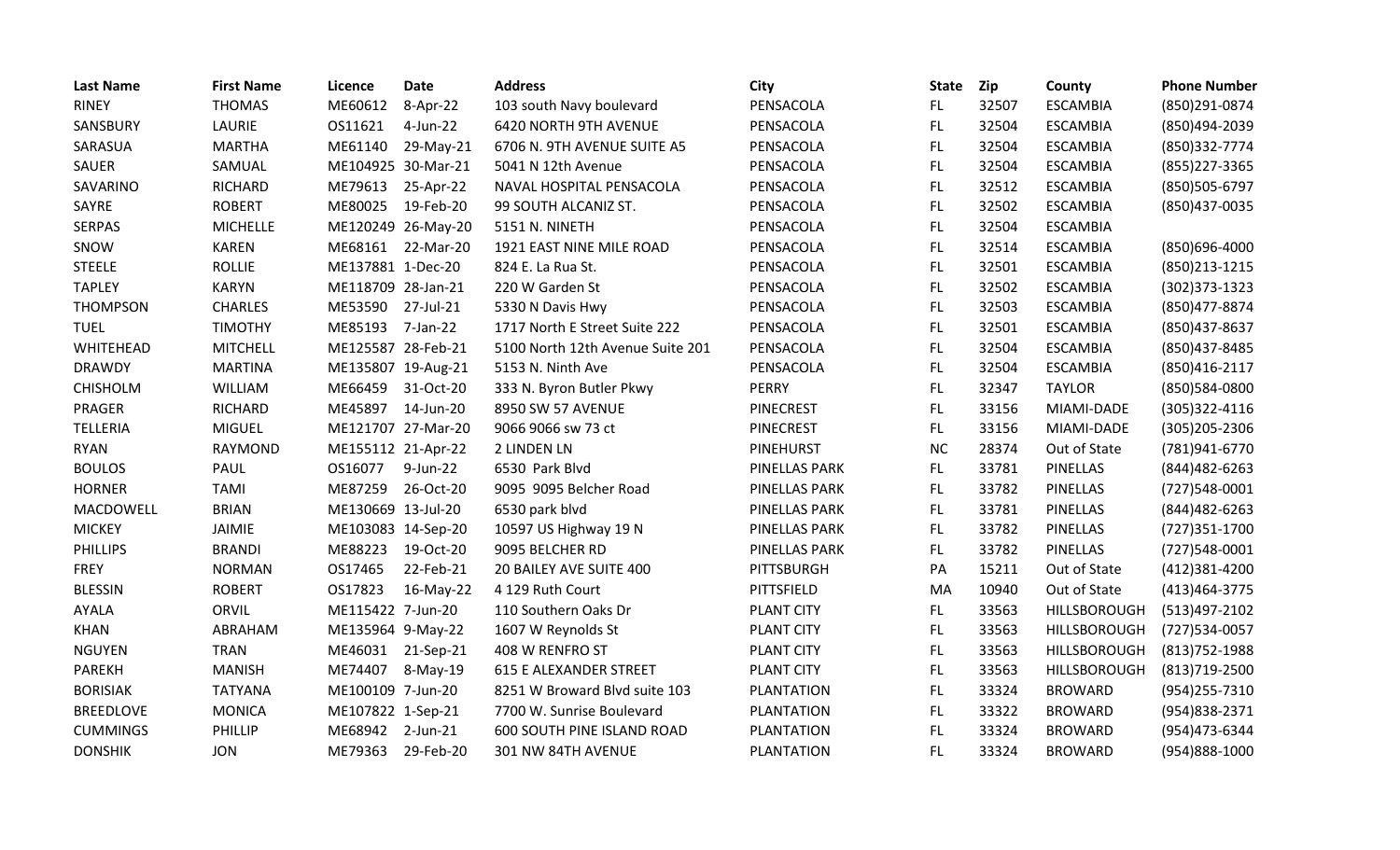| <b>Last Name</b> | <b>First Name</b> | <b>Licence</b>     | <b>Date</b>  | <b>Address</b>                 | City               | <b>State</b> | Zip   | County           | <b>Phone Number</b> |
|------------------|-------------------|--------------------|--------------|--------------------------------|--------------------|--------------|-------|------------------|---------------------|
| <b>KATANICK</b>  | <b>CINDY</b>      | OS5104             | 24-May-22    | 350 NW 84TH AVE                | <b>PLANTATION</b>  | FL.          | 33324 | <b>BROWARD</b>   | (954)424-4321       |
| <b>KELLER</b>    | NATHANIEL         | ME87905            | 13-Jun-21    | 7469 N.W. 4TH STREET           | <b>PLANTATION</b>  | <b>FL</b>    | 33317 | <b>BROWARD</b>   | (954) 792-0772      |
| <b>MARQUIS</b>   | <b>DAVID</b>      | OS7851             | 22-May-20    | 1101 nw 101 st way             | <b>PLANTATION</b>  | <b>FL</b>    | 33322 | <b>BROWARD</b>   | (954) 258-6715      |
| <b>NGUYEN</b>    | <b>TUAN</b>       | ME105279 25-Dec-21 |              | 120 N Hibiscus Ct              | <b>PLANTATION</b>  | <b>FL</b>    | 33317 | <b>BROWARD</b>   |                     |
| PANDYA           | <b>KAYLESH</b>    | OS14868            | $4$ -Jan-21  | 261 261 north university Drive | <b>PLANTATION</b>  | FL           | 33324 | <b>BROWARD</b>   | (954)303-2088       |
| PARZYNSKI        | PAMELA            | OS6234             | $9$ -Jan-22  | 8551 w sunrise blvd #206       | <b>PLANTATION</b>  | FL           | 33322 | <b>BROWARD</b>   | (754) 529-4372      |
| SENDE            | <b>FERNANDO</b>   | ME51899            | 20-Apr-20    | 350 NW 84th Avenue             | <b>PLANTATION</b>  | <b>FL</b>    | 33324 | <b>BROWARD</b>   | (954)424-4321       |
| SOFF             | <b>MATTHEW</b>    | ME80034            | 30-May-20    | 8329 W Sunrise Blvd            | <b>PLANTATION</b>  | <b>FL</b>    | 33322 | <b>BROWARD</b>   | (954)627-1617       |
| <b>STEINBERG</b> | <b>JEFF</b>       | ME64702            | 15-Jul-20    | 130 S University Dr            | <b>PLANTATION</b>  | FL.          | 33324 | <b>BROWARD</b>   | (954)900-6699       |
| <b>TROBMAN</b>   | <b>MAYER</b>      | OS3223             | 19-Mar-21    | 1361 S. Ocean Blvd.            | POMPANO BCH        | FL           | 33062 | <b>BROWARD</b>   | (954) 263-5993      |
| ANSCHUETZ        | <b>DANNELL</b>    | OS8932             | 7-Aug-20     | 1600 S.FEDERAL HWY             | POMPANO BEACH      | FL           | 33062 | <b>BROWARD</b>   | (954) 533-8400      |
| ARAIZA           | <b>JOSEPH</b>     | ME75551            | 26-Apr-22    | 50 NE 26th Ave                 | POMPANO BEACH      | <b>FL</b>    | 33062 | <b>BROWARD</b>   | (954) 633-7155      |
| <b>BOORSTEIN</b> | <b>AARON</b>      | ME23069            | 20-Apr-21    | 1451 W CYPRESS CREEK           | POMPANO BEACH      | FL.          | 33062 | <b>BROWARD</b>   | (954) 774-2111      |
| <b>BRANDWEIN</b> | GARY              | OS6544             | 21-Jun-19    | 4699 N. FEDERAL HIGHWAY        | POMPANO BEACH      | <b>FL</b>    | 33064 | <b>BROWARD</b>   | (954) 532-3498      |
| <b>COUPET</b>    | SIDNEY            | OS12183            | 19-Jun-18    | 100 E. Sample Road             | POMPANO BEACH      | <b>FL</b>    | 33064 | <b>BROWARD</b>   | (786) 207-4788      |
| <b>HARMAN</b>    | LEONARD           | OS5362             | 24-Sep-20    | <b>50 NE 26TH AVE</b>          | POMPANO BEACH      | FL.          | 33062 | <b>BROWARD</b>   | (954)900-3154       |
| <b>ISLAM</b>     | ZAMIL             | OS16272            | 26-Nov-21    | 2700 ne 14 st cswy             | POMPANO BEACH      | FL           | 33062 | <b>BROWARD</b>   |                     |
| KURLANDER        | <b>RONALD</b>     | ME33297            | $11$ -Jul-21 | 150 EAST SAMPLE ROAD           | POMPANO BEACH      | FL.          | 33064 | <b>BROWARD</b>   | (954) 786-2255      |
| <b>MARCELO</b>   | <b>CLAUDIA</b>    | OS10719            | 14-Apr-20    | Panacea Biomedical Institute   | POMPANO BEACH      | <b>FL</b>    | 33060 | <b>BROWARD</b>   | (786) 422-1776      |
| <b>MORGAN</b>    | <b>COURTNEY</b>   | ME96210            | 2-Aug-20     | 2722 NE 1st Street             | POMPANO BEACH      | FL.          | 33062 | <b>BROWARD</b>   |                     |
| QUENTZEL         | PAUL              | ME24503            | 17-May-19    | 709 SE 25 AVE                  | POMPANO BEACH      | <b>FL</b>    | 33062 | <b>BROWARD</b>   | (954) 942-7385      |
| ZELLER           | <b>DONALD</b>     | ME21581            | 29-Jun-19    | 190 SE 9TH STREET              | POMPANO BEACH      | FL.          | 33060 | <b>BROWARD</b>   | (954) 776-3909      |
| <b>ALTBUCH</b>   | <b>ARTHUR</b>     | ME30494            | 27-Jun-19    | 383 Tree Side Lane             | PONTE VEDRA        | <b>FL</b>    | 32081 | ST.JOHNS         | (904)337-9885       |
| EL-SALAWY        | <b>SHERIF</b>     | ME86538            | 21-May-19    | Sherif El-Salawy Medical PC    | PONTE VEDRA        | <b>FL</b>    | 32081 | ST.JOHNS         | (352)514-5211       |
| <b>HOLMEWOOD</b> | <b>KEVIN</b>      | OS14336            | 27-Jul-21    | 50 Pine Shadow pkwy            | <b>PONTE VEDRA</b> | FL           | 32081 | ST.JOHNS         | (518) 727-5112      |
| LOWRY            | <b>LISA</b>       | ME104154 28-Mar-21 |              | <b>155 BERMUDA GREENS AVE</b>  | <b>PONTE VEDRA</b> | <b>FL</b>    | 32081 | ST.JOHNS         | (843)338-1548       |
| SCHRAMM          | <b>ERICH</b>      | ME86187            | 19-Dec-21    | <b>141 HILDEN ROAD</b>         | PONTE VEDRA        | FL           | 32081 | <b>ST.JOHNS</b>  | (904) 825-1941      |
| <b>SECUNDA</b>   | EDWARD            | OS5915             | 13-Feb-21    | 340 Town Plaza Center          | PONTE VEDRA        | <b>FL</b>    | 32081 | <b>ST.JOHNS</b>  | (904) 595-2583      |
| <b>WILF</b>      | LARRY             | ME50946            | 31-Mar-19    | A201 693 PONTE VEDRA BLVD      | PONTE VEDRA        | <b>FL</b>    | 32082 | ST.JOHNS         | (904)200-2409       |
| LOUNGANI         | RAJIV             | ME134176 26-Jan-22 |              | Enhance Psych Inc.             | PONTE VEDRA BEACH  | FL.          | 32082 | <b>ST.JOHNS</b>  | (904)473-4963       |
| <b>NEUMAN</b>    | CAROLE            | ME44548            | 19-Aug-20    | 200 Settlers Row N             | PONTE VEDRA BEACH  | FL.          | 32082 | <b>ST.JOHNS</b>  | (904) 626-5966      |
| <b>WARHURST</b>  | <b>MICHAEL</b>    | OS15959            | 7-Jul-20     | 110 Mallard Trail              | PONTE VEDRA BEACH  | <b>FL</b>    | 32082 | ST.JOHNS         | (904)568-6116       |
| <b>BORDY</b>     | <b>PASCAL</b>     | ME91862            | 22-Apr-21    | <b>530 TAMIAMI TRAIL</b>       | PORT CHARLOTTE     | FL           | 33953 | <b>CHARLOTTE</b> | (941)391-5296       |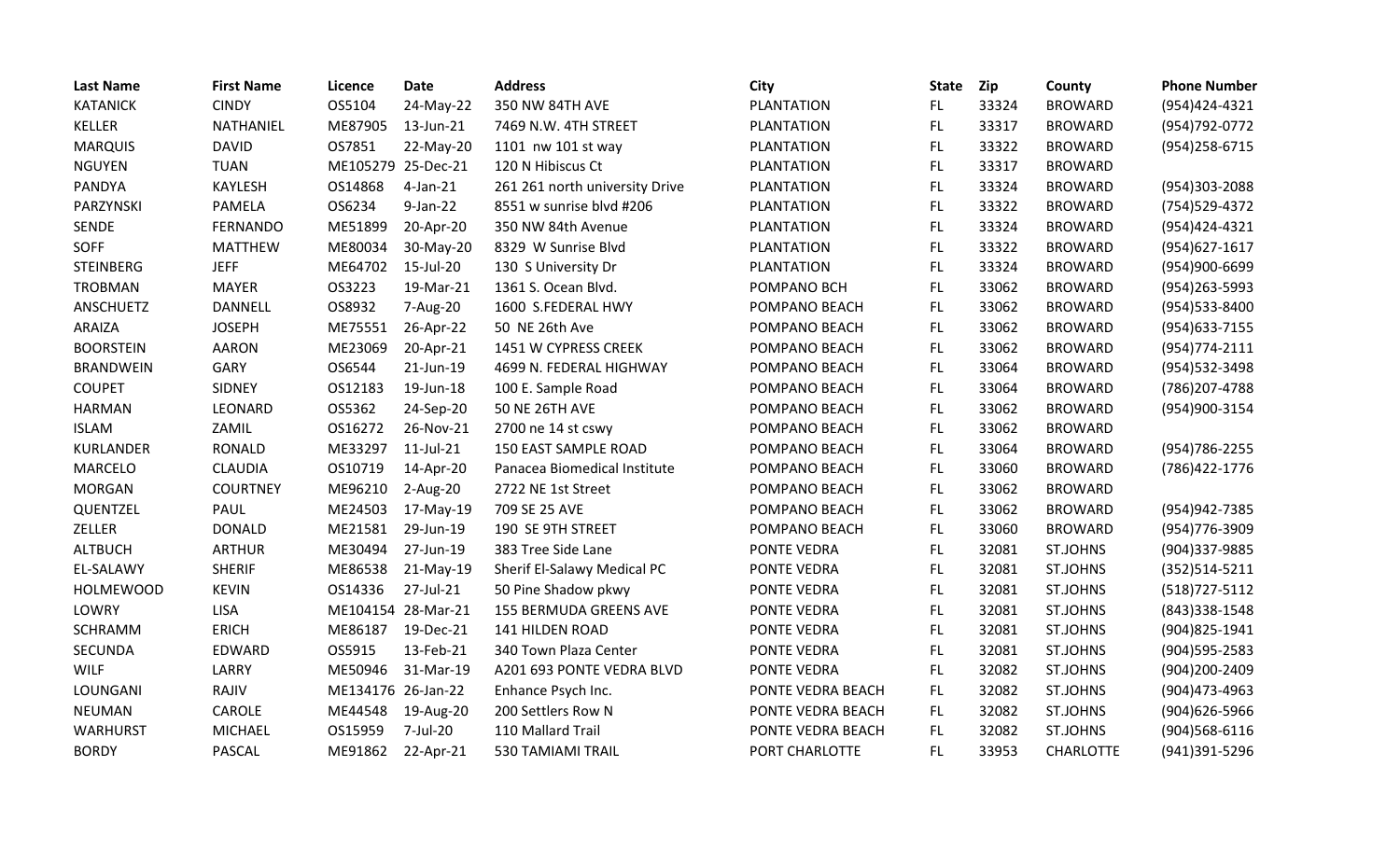| <b>Last Name</b>  | <b>First Name</b> | Licence            | <b>Date</b>        | <b>Address</b>                    | City             | <b>State</b> | Zip   | County           | <b>Phone Number</b> |
|-------------------|-------------------|--------------------|--------------------|-----------------------------------|------------------|--------------|-------|------------------|---------------------|
| CONDON            | <b>JOSEPH</b>     | ME148837 15-Feb-22 |                    | 2525 Harbor Blvd.                 | PORT CHARLOTTE   | FL.          | 33952 | <b>CHARLOTTE</b> | (941)344-9249       |
| <b>GARCIA</b>     | <b>GERARDO</b>    | ME91360            | 16-Jun-21          | 3300 TAMIAMI TRAIL                | PORT CHARLOTTE   | FL.          | 33952 | <b>CHARLOTTE</b> | (941) 613-6850      |
| <b>GARCIA</b>     | <b>JOSE</b>       | ME55898            | 4-Jun-19           | 3417 TAMIAMI TRAIL STE G          | PORT CHARLOTTE   | FL           | 33952 | <b>CHARLOTTE</b> | (941)391-5522       |
| <b>GREENE</b>     | <b>TUCKER</b>     | ME76719            | 10-Dec-21          | 3524 tamiami trail                | PORT CHARLOTTE   | FL           | 33952 | <b>CHARLOTTE</b> | (941) 375-6775      |
| LANGNER           | <b>JULIETTE</b>   | ME101829 24-Jan-22 |                    | 1050 LOVELAND BLVD                | PORT CHARLOTTE   | FL           | 33948 | <b>CHARLOTTE</b> | (352)483-9199       |
| <b>MCALLISTER</b> | <b>BENNETT</b>    | ME104685 10-Jun-21 |                    | 4161 Tamiami Trl unit 304-D       | PORT CHARLOTTE   | FL.          | 33952 | <b>CHARLOTTE</b> | (941) 625-5895      |
| <b>MEMON</b>      | <b>TANWEER</b>    | ME74367            | 29-Apr-21          | 2852 TAMIAMI TRAIL Unit 5         | PORT CHARLOTTE   | FL           | 33952 | CHARLOTTE        | (941) 625-9494      |
| <b>METYK</b>      | <b>TETYANA</b>    |                    | ME118619 31-May-22 | 3191 HARBOR BLVD                  | PORT CHARLOTTE   | FL.          | 33952 | <b>CHARLOTTE</b> | (941) 613-1919      |
| <b>MORROW</b>     | R                 | OS4602             | 14-Jun-22          | 3841 tamiami trail suite b        | PORT CHARLOTTE   | FL           | 33952 | <b>CHARLOTTE</b> | (941) 888-3232      |
| <b>ROSENFIELD</b> | LOUIS             | ME32994            | 10-May-22          | 2300 Lovelan 2300 Loveland Blvd   | PORT CHARLOTTE   | FL.          | 33980 | <b>CHARLOTTE</b> | (941)629-4500       |
| <b>ROSS</b>       | <b>STEPHEN</b>    | ME75401            | 20-May-20          | 2811 Tamiami Trail                | PORT CHARLOTTE   | FL.          | 33952 | <b>CHARLOTTE</b> | (941) 979-5200      |
| SHELL             | STEPHANIE         | OS8267             | 8-Mar-20           | 21300 Gertrude Avenue             | PORT CHARLOTTE   | FL           | 33952 | <b>CHARLOTTE</b> | (941) 743-3311      |
| <b>SMITH</b>      | <b>DANIEL</b>     | ME98899            | 16-Dec-20          | <b>GULF POINTE SURGERY CENTER</b> | PORT CHARLOTTE   | FL.          | 33952 | <b>CHARLOTTE</b> | (941)235-5800       |
| <b>TAR</b>        | LESLIE            | ME69438            | $1-Apr-21$         | 22226 WESTCHESTER BLVD            | PORT CHARLOTTE   | FL.          | 33952 | <b>CHARLOTTE</b> | (941) 625-3402      |
| <b>BILLMEIER</b>  | <b>DAVID</b>      | ME71479            | 16-Feb-21          | 5111 S. Ridgewood Ave             | PORT ORANGE      | FL.          | 32127 | <b>VOLUSIA</b>   | (386) 523-9525      |
| DE LA TORRE       | <b>ROBERT</b>     | ME78337            | 6-Feb-20           | 3635 S CLYDE MORRIS BLVD #500     | PORT ORANGE      | FL.          | 32129 | <b>VOLUSIA</b>   | (386) 760-8151      |
| <b>FOUST</b>      | <b>PAULA</b>      | ME97528            | 25-Nov-19          | 900 N Swallowtail Dr Ste 102      | PORT ORANGE      | FL           | 32129 | <b>VOLUSIA</b>   | (386)492-6969       |
| <b>KENDRICK</b>   | <b>MARK</b>       | ME57676            | 28-Jun-20          | 790 DUNLAWTON AVENUE              | PORT ORANGE      | <b>FL</b>    | 32127 | <b>VOLUSIA</b>   | (386)304-9556       |
| PICCHIELLO        | <b>ANTHONY</b>    | ME67232            | 27-Jan-22          | 1515 Herbert St. Suite 209        | PORT ORANGE      | FL.          | 32129 | <b>VOLUSIA</b>   | (386)366-9119       |
| CAPONE            | EDWARD            | OS3776             | 8-Jun-22           | 11528 U.S. HIGHWAY 19             | PORT RICHEY      | FL           | 34668 | <b>PASCO</b>     | (727)868-2151       |
| CARVALLO          | EDWARD            | ME31458            | $1-Apr-21$         | 10154 US Hwy 19                   | PORT RICHEY      | FL.          | 34668 | <b>PASCO</b>     | (855)486-2887       |
| LARGE             | <b>RANDY</b>      | OS7372             | 7-Jul-20           | 3801 E Highway 98                 | PORT SAINT JOE   | <b>FL</b>    | 32456 | <b>GULF</b>      | $(913)645 - 1210$   |
| <b>RICHTER</b>    | <b>DAVID</b>      | ME126342 7-Jan-22  |                    | 5005 port st. john pkwy           | PORT SAINT JOHN  | <b>FL</b>    | 32927 | <b>BREVARD</b>   | (321) 799-7777      |
| <b>BORGES</b>     | <b>EDUARDO</b>    | ME56012            | 29-Nov-21          | 10023 South US Highway 1 suite A  | PORT SAINT LUCIE | FL           | 34952 | <b>ST.LUCIE</b>  | (772)398-5339       |
| <b>BUSCEMA</b>    | <b>CHARLES</b>    | ME97504            | 13-Jun-20          | 7400 LAURELS PLACE                | PORT SAINT LUCIE | FL.          | 34986 | <b>ST.LUCIE</b>  | (772)618-0505       |
| <b>EUGENE</b>     | <b>JEAN-MARIE</b> | ME43064            | 12-Oct-21          | 1362 SW BAYSHORE BLVD             | PORT SAINT LUCIE | FL           | 34984 | <b>ST.LUCIE</b>  | (772) 873-5213      |
| <b>HILL</b>       | <b>JAMES</b>      | OS8885             | 17-Mar-20          | 10870 S. Federal Hwy 1            | PORT SAINT LUCIE | FL.          | 34952 | <b>ST.LUCIE</b>  | (941)323-9111       |
| <b>IANNOTTI</b>   | <b>NICHOLAS</b>   | ME54918            | 3-Apr-20           | 1871 S.E. TIFFANY AVENUE          | PORT SAINT LUCIE | FL.          | 34952 | <b>ST.LUCIE</b>  | (772)335-5666       |
| <b>MCCAIN</b>     | <b>JESSICA</b>    | ME121229 2-Jan-21  |                    | 465 NW Prima Vista Blvd           | PORT SAINT LUCIE | FL.          | 34983 | <b>ST.LUCIE</b>  | (772)218-7262       |
| <b>NAGLER</b>     | <b>JOEL</b>       | ME37971            | 6-Dec-21           | 698 sw port st lucie blvd         | PORT SAINT LUCIE | FL.          | 34953 | <b>ST.LUCIE</b>  | (772) 353-5222      |
| PALESTRANT        | <b>KENNETH</b>    | ME56324            | 8-Jun-19           | 1680 SE Lyngate Ave               | PORT SAINT LUCIE | FL.          | 34952 | <b>ST.LUCIE</b>  | (772) 222-5411      |
| PENA-SANCHEZ      | <b>ORLY</b>       | <b>ACN232</b>      | 10-Oct-20          | 10616S Federal Hwy                | PORT SAINT LUCIE | FL.          | 34952 | <b>ST.LUCIE</b>  |                     |
| <b>POTO</b>       | <b>ANTONIO</b>    | OS10791            | 14-Sep-20          | 266 NW PEACOCK BLVD               | PORT SAINT LUCIE | FL           | 34986 | <b>ST.LUCIE</b>  | (772)446-4883       |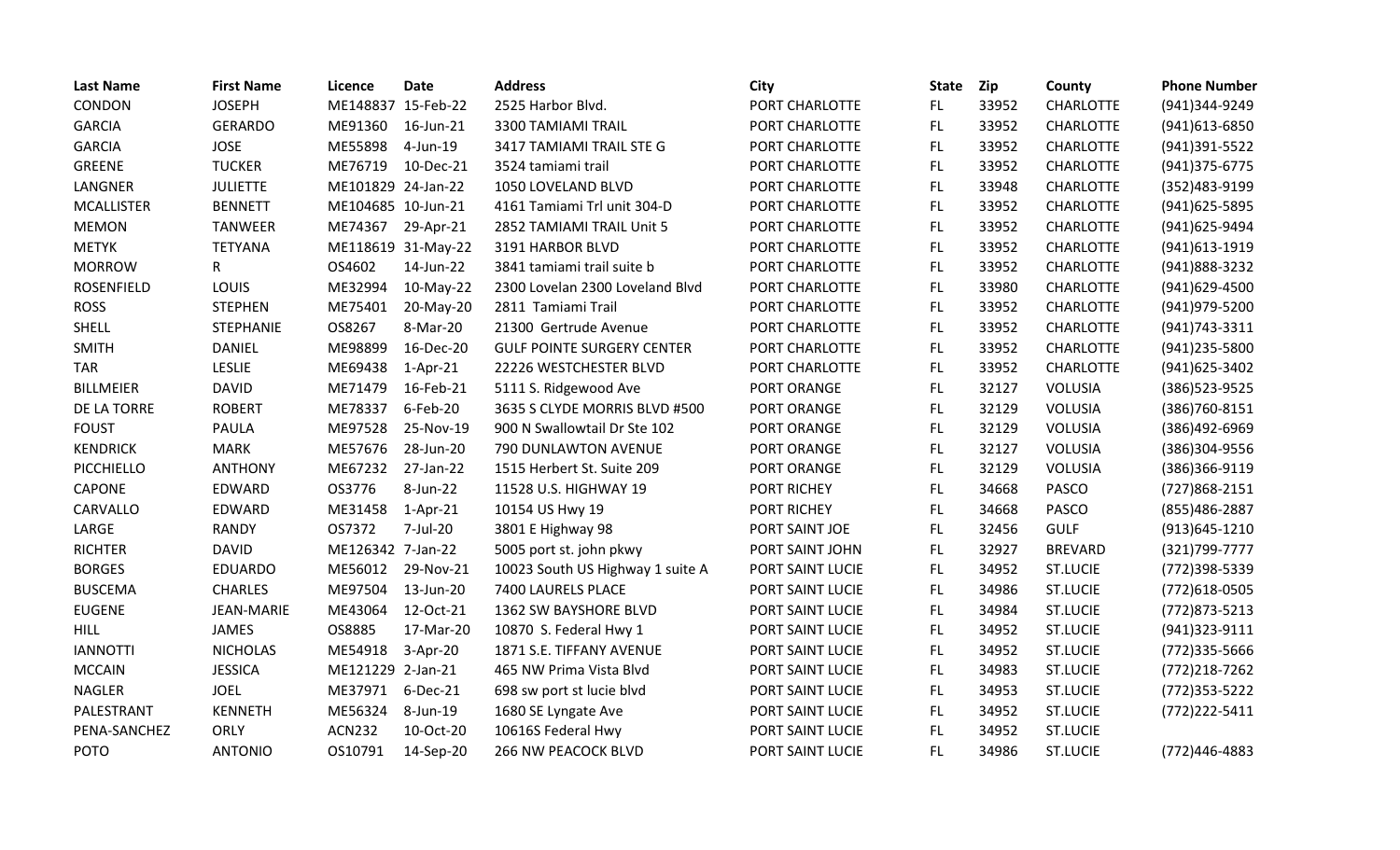| <b>Last Name</b> | <b>First Name</b> | Licence            | <b>Date</b>        | <b>Address</b>                                    | City               | <b>State</b> | <b>Zip</b> | County           | <b>Phone Number</b> |
|------------------|-------------------|--------------------|--------------------|---------------------------------------------------|--------------------|--------------|------------|------------------|---------------------|
| <b>RICKETTS</b>  | <b>DENISE</b>     | ME114478 19-Jul-20 |                    | 1801 SE HILLMOOR DRIVE                            | PORT SAINT LUCIE   | FL.          | 34952      | <b>ST.LUCIE</b>  | (772)249-2494       |
| <b>STEELE</b>    | <b>JAMES</b>      | OS5233             | 3-Aug-20           | 3275 Darwin SQ                                    | PORT SAINT LUCIE   | FL.          | 34953      | <b>ST.LUCIE</b>  | (772)742-9060       |
| <b>TRAN</b>      | PHU               | ME145404 4-Dec-20  |                    | 1871 SE Tiffany Ave                               | PORT SAINT LUCIE   | FL.          | 34952      | <b>ST.LUCIE</b>  | (772)335-5666       |
| WERTHEIM         | <b>MICHAEL</b>    | ME46325            | 1-Apr-20           | 1871 S.E. TIFFANY AVENUE                          | PORT SAINT LUCIE   | FL           | 34952      | <b>ST.LUCIE</b>  | (772)335-5666       |
| <b>ADILI</b>     | <b>TAGRID</b>     | ME67274            | 3-Aug-19           | 463 NW PRIMA VISTA BOULEVARD                      | PORT ST LUCIE      | FL           | 34983      | <b>ST.LUCIE</b>  | (772)807-7166       |
| <b>BERGER</b>    | ALEXANDRA         | ME124391 5-Oct-19  |                    | 1701 1701 SE HILLMOOR DRIVE SUITE 5 PORT ST LUCIE |                    | FL.          | 34952      | <b>ST.LUCIE</b>  | (772)335-0060       |
| <b>BLUM</b>      | <b>MICHAEL</b>    | OS7680             | 4-Sep-20           | 579 NW LAKE WHITNEY PLACE                         | PORT ST LUCIE      | FL           | 34986      | <b>ST.LUCIE</b>  | (772)249-0260       |
| <b>CONIDI</b>    | <b>FRANCIS</b>    | OS7863             | 22-Aug-20          | 10377 S. US HIGHWAY 1                             | PORT ST LUCIE      | FL           | 34952      | <b>ST.LUCIE</b>  | (772) 337-7272      |
| <b>ESCOBAR</b>   | <b>JUAN</b>       | ME70857            | 24-Jun-20          | 7664 SOUTH US HIGHWAY ONE                         | PORT ST LUCIE      | FL.          | 34952      | <b>ST.LUCIE</b>  | (772)879-0699       |
| LAMPARD          | <b>WILLIAM</b>    | ME92217            | 29-Jun-21          | 1609 SE PORT ST LUCIE BLVD                        | PORT ST LUCIE      | FL.          | 34952      | <b>ST.LUCIE</b>  | (772)398-0067       |
| <b>NICOSIA</b>   | <b>ANTHONY</b>    | ME91689            | 15-May-21          | 1502 SE HOLIDAY ROAD                              | PORT ST LUCIE      | FL.          | 34952      | <b>ST.LUCIE</b>  | (772) 332-1757      |
| <b>ROSEN</b>     | <b>SETH</b>       | ME109318 27-Jan-21 |                    | 1871 S.E. TIFFANY AVENUE                          | PORT ST LUCIE      | FL           | 34952      | <b>ST.LUCIE</b>  | (772) 335-5666      |
| <b>WILLIAMS</b>  | <b>JASON</b>      | OS12971            | 17-Jul-21          | 9077 S Feder 9077 S Federal Hwy                   | PORT ST LUCIE      | FL.          | 34952      | <b>ST.LUCIE</b>  | (772)335-4770       |
| <b>DENO</b>      | YOHANNA           | ME114200 12-Aug-19 |                    | 1700 SE HILLMOOR DR                               | PORT ST LUCIES     | FL           | 34952      | <b>ST.LUCIE</b>  | (772) 873-1770      |
| <b>BALL</b>      | <b>ADAM</b>       | ME88543            | 31-May-22          | 579 NW LAKE WHITNEY PLACE STE 105                 | PORT ST. LUCIE     | FL           | 34986      | <b>ST.LUCIE</b>  | (772)465-2020       |
| <b>NGUYEN</b>    | KHIEM             | ME101782 2-May-21  |                    | 1822 SE PORT ST. LUCIE BLVD                       | PORT ST. LUCIE     | FL           | 34952      | <b>ST.LUCIE</b>  | (772)337-2001       |
| ELY              | <b>ROBIN</b>      | ME139833 3-May-19  |                    | 12536 ansin 12536 Ansin Circle Dr.                | POTOMAC            | <b>MD</b>    | 20854      | Out of State     | (301) 071-7017      |
| <b>DRATLER</b>   | <b>STANLEY</b>    | ME37001            | 21-Oct-20          | 24430 SANDHILL BLVD                               | <b>PUNTA GORDA</b> | FL.          | 33983      | <b>CHARLOTTE</b> | (941)244-4414       |
| <b>KEON</b>      | ANGELA            | ME111729 21-Jun-20 |                    | 1107 WEST MARION AVE                              | <b>PUNTA GORDA</b> | FL.          | 33950      | <b>CHARLOTTE</b> | (941) 637-7000      |
| VRINDAVANAM      | NANDAGOPAL        | ME126543 9-Feb-20  |                    | 400 15th Ave SE                                   | PUYALLUP           | <b>WA</b>    | 98372      | Out of State     | (253)697-1310       |
| AHLUWALIA        | PRAMJEET          | ME121721 7-Mar-19  |                    | 111922 Boyette Road                               | <b>RIVERVIEW</b>   | FL.          | 33579      | HILLSBOROUGH     |                     |
| ALVAREZ INIGUEZ  | <b>GILBERTO</b>   | <b>ACN1289</b>     | 17-Oct-21          | 10420 301 US Highway                              | <b>RIVERVIEW</b>   | FL.          | 33578      | HILLSBOROUGH     | (813) 551-0911      |
| AZEEM            | <b>NOMEN</b>      | ME122552 7-Sep-21  |                    | 9360 Balm Riverview Rd.                           | <b>RIVERVIEW</b>   | FL           | 33569      | HILLSBOROUGH     | $(813)333-1353$     |
| <b>DOWDY</b>     | <b>MATTHEW</b>    | ME91905            | 31-Mar-21          | 11264 Boyette Road                                | <b>RIVERVIEW</b>   | FL.          | 33569      | HILLSBOROUGH     | (813) 672-2014      |
| <b>FRAME</b>     | <b>DANIEL</b>     |                    | ME139205 10-Mar-20 | 10125 Big Bend Road                               | <b>RIVERVIEW</b>   | FL.          | 33578      | HILLSBOROUGH     | (813) 605-3200      |
| <b>MCGAHARAN</b> | <b>KEVIN</b>      | ME41965 25-Apr-20  |                    | 10438 Flagstaff Falls Ave.                        | <b>RIVERVIEW</b>   | FL           | 33578      | HILLSBOROUGH     | (941) 350-7172      |
| PADDU            | <b>NAVEEN</b>     |                    | ME130028 12-May-22 | 11922 Boyette Rd                                  | <b>RIVERVIEW</b>   | FL.          | 33569      | HILLSBOROUGH     | (813)491-8316       |
| <b>PORTAL</b>    | <b>ORLANDO</b>    | ME100005 24-Feb-20 |                    | 13150 VAIL RIDGE DRIVE                            | <b>RIVERVIEW</b>   | FL.          | 33579      | HILLSBOROUGH     | (813)374-8883       |
| <b>ROBERTS</b>   | CAROL             | ME32984            | 22-Apr-20          | 8022 8022 Mays Ave                                | <b>RIVERVIEW</b>   | FL.          | 33578      | HILLSBOROUGH     | (813)417-7010       |
| <b>TOOTLE</b>    | <b>KAREN</b>      | ME114067 6-Mar-20  |                    | <b>6720 THACKSTON DR</b>                          | <b>RIVERVIEW</b>   | FL.          | 33578      | HILLSBOROUGH     | (276)492-6904       |
| <b>JACKSON</b>   | <b>ROOSEVELT</b>  | ME45529            | 2-Aug-20           | 31 W 20th Street                                  | RIVIERA BEACH      | FL.          | 33404      | PALM BEACH       | (561)510-0471       |
| ABRAHAM          | ARUN              | OS16543            | 11-Nov-20          | 3600 Murrell Road                                 | <b>ROCKLEDGE</b>   | FL           | 32955      | <b>BREVARD</b>   | (321)412-7243       |
| <b>ASHIE</b>     | <b>FRANCIS</b>    | ME77462            | 26-Sep-21          | 1007 BEVERLY DRIVE                                | <b>ROCKLEDGE</b>   | FL.          | 32955      | <b>BREVARD</b>   | (321)636-1834       |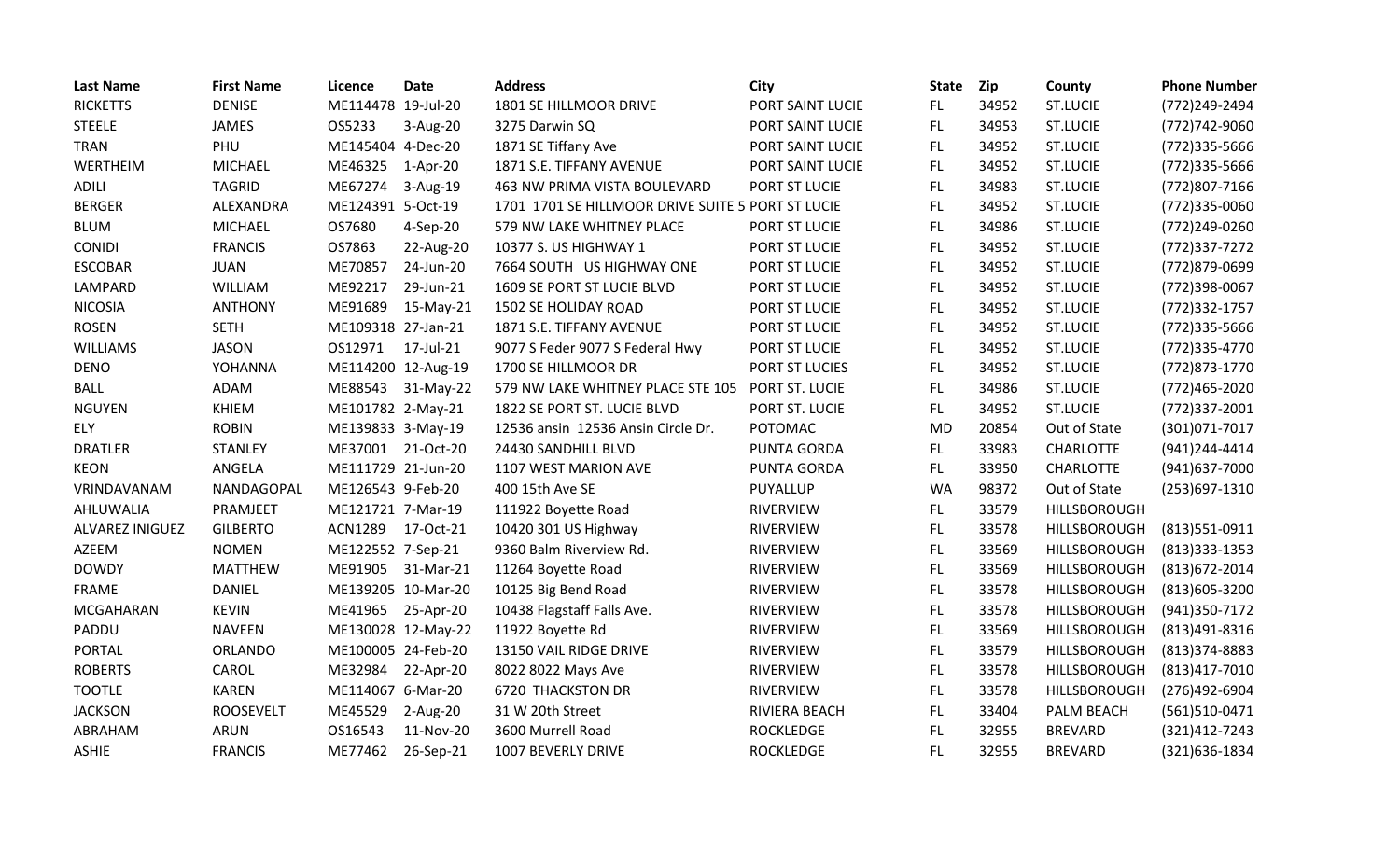| <b>Last Name</b> | <b>First Name</b> | Licence            | <b>Date</b>        | <b>Address</b>                               | City                    | <b>State</b> | Zip   | County              | <b>Phone Number</b> |
|------------------|-------------------|--------------------|--------------------|----------------------------------------------|-------------------------|--------------|-------|---------------------|---------------------|
| GAMEZ            | <b>JASON</b>      | ME109872 17-Sep-20 |                    | 110 Longwood Avenue                          | <b>ROCKLEDGE</b>        | FL           | 32955 | <b>BREVARD</b>      | (321)636-2211       |
| SORIANO          | <b>VICTOR</b>     | ME132613 1-Jun-19  |                    | 1264 US HWY 1                                | ROCKLEDGE               | FL.          | 32955 | <b>BREVARD</b>      | (321)877-0007       |
| <b>THOMAS</b>    | SANDI             | OS9258             | 14-Aug-21          | 110 LONGWOOD AVE                             | <b>ROCKLEDGE</b>        | FL.          | 32955 | <b>BREVARD</b>      | (321)637-2603       |
| <b>MISTRETTA</b> | <b>ANTHONY</b>    | ME155021 9-Jun-22  |                    | 11 S. SHERWOOD DRIVE                         | <b>ROGERS</b>           | <b>AR</b>    | 72758 | Out of State        |                     |
| <b>JOHN</b>      | <b>THOMAS</b>     | ME97701            | 30-Aug-21          | suite 5 9961 EAST COUNTY HIGHWAY 30 ROSEMARY |                         | FL.          | 32461 | <b>WALTON</b>       | (850)231-9286       |
| AGARWAL          | <b>ANUBHA</b>     |                    | ME102152 17-May-20 | 8710 Tally Ho Ln                             | ROYAL PALM BEACH        | FL.          | 33411 | PALM BEACH          |                     |
| <b>BERRY</b>     | ADAM              | ME121310 16-Jul-21 |                    | 11903 SOUTHERN BLVD                          | ROYAL PALM BEACH        | FL.          | 33411 | PALM BEACH          | (561) 793-1475      |
| <b>DELUCA</b>    | <b>MARK</b>       | ME98849            | 5-May-21           | 11903 Southern Blvd Suite 104                | ROYAL PALM BEACH        | FL.          | 33411 | PALM BEACH          | (561)333-8884       |
| <b>LEVITT</b>    | <b>ALISON</b>     |                    | ME115978 21-May-21 | 11905 southern blvd                          | ROYAL PALM BEACH        | FL.          | 33411 | PALM BEACH          | (561) 784-7852      |
| <b>NAM</b>       | <b>PEDRO</b>      | ME87614            | 9-Jun-21           | 1460 Royal Palm Beach Blvd.                  | ROYAL PALM BEACH        | <b>FL</b>    | 33411 | PALM BEACH          | (561) 791-7969      |
| PARRILLA ROSARIO | <b>EDWIN</b>      | ME130156 28-Jun-21 |                    | 1440 Royal Palm Beach BLVD                   | ROYAL PALM BEACH        | FL.          | 33401 | PALM BEACH          | $(561)784 - 4481$   |
| <b>TENDLER</b>   | <b>ARON</b>       | ME95309            | 29-Jul-20          | 11903 SOUTHERN BLVD                          | ROYAL PALM BEACH        | FL           | 33411 | PALM BEACH          | (561)749-9999       |
| <b>YEE</b>       | <b>GARVIN</b>     | ME66647            | 2-Nov-20           | 460 N STATE ROAD 7                           | ROYAL PALM BEACH        | FL.          | 33411 | PALM BEACH          | (561)798-6600       |
| LEWIS            | <b>TRACEY</b>     | ME109860 5-Feb-21  |                    | 25 College Ave W                             | <b>RUSKIN</b>           | FL.          | 33570 | <b>HILLSBOROUGH</b> | (813) 886-2020      |
| AHMED            | ALI               | ME134590 28-Apr-22 |                    | 3231 McMullen Booth Road                     | <b>SAFETY HARBOR</b>    | FL           | 34695 | <b>PINELLAS</b>     | (419)356-0566       |
| <b>BERGER</b>    | <b>MARC</b>       | ME81929            | 2-Nov-20           | 802B 2nd Street N                            | <b>SAFETY HARBOR</b>    | FL.          | 34695 | <b>PINELLAS</b>     | (727)600-9205       |
| <b>DEUTSCHER</b> | EDWARD            | ME39550            | $1-Feb-22$         | 324 Main Street                              | <b>SAFETY HARBOR</b>    | FL.          | 34695 | <b>PINELLAS</b>     | (727) 238-3455      |
| <b>ALLICOCK</b>  | <b>DAWN</b>       | ME73935            | 26-Jun-21          | DEPT OF HEALTH ST JOHNS CTY                  | <b>SAINT AUGUSTINE</b>  | FL.          | 32084 | <b>ST.JOHNS</b>     |                     |
| CORNEAL          | <b>SCOTT</b>      | OS9769             | 5-Oct-20           | 1301 PLANTATION ISLAND DR. S                 | <b>SAINT AUGUSTINE</b>  | FL.          | 32080 | <b>ST.JOHNS</b>     | (904)471-4744       |
| <b>CUMBER</b>    | ZEHRA             | OS8120             | 6-Mar-22           | 224 Southpark Circle East                    | <b>SAINT AUGUSTINE</b>  | FL.          | 32086 | ST.JOHNS            | (904)342-4941       |
| <b>LONG</b>      | <b>ADRIAN</b>     | ME109167 24-Mar-21 |                    | 6573 A1A SOUTH                               | <b>SAINT AUGUSTINE</b>  | FL.          | 32080 | <b>ST.JOHNS</b>     | (904)342-7363       |
| VASSALLO         | <b>JOHN</b>       | ME59092            | 24-Jun-21          | 2914 COUNTY ROAD 214                         | <b>SAINT AUGUSTINE</b>  | FL           | 32084 | <b>ST.JOHNS</b>     | (904)540-7773       |
| GONZALEZ         | <b>ROBERTO</b>    | ME115410 1-Sep-21  |                    | 3201 Budinger Ave                            | <b>SAINT CLOUD</b>      | FL.          | 34769 | <b>OSCEOLA</b>      | (407)910-2941       |
| LY               | <b>DUSTIN</b>     | ME114777 14-Jun-21 |                    | 4737 OLD CANOE CREEK ROAD                    | <b>SAINT CLOUD</b>      | FL.          | 34769 | <b>OSCEOLA</b>      | (407) 705-3222      |
| <b>IMHOF</b>     | <b>TRISTAN</b>    | ME141969 19-Dec-19 |                    | 2570 Race Track Rd                           | <b>SAINT JOHNS</b>      | FL           | 32259 | <b>ST.JOHNS</b>     |                     |
| <b>TRIM</b>      | <b>GEORGE</b>     | ME128489 22-Nov-21 |                    | 264 NW Peacock Blvd                          | <b>SAINT LUCIE WEST</b> | FL.          | 34986 | <b>ST.LUCIE</b>     | (772) 204-2564      |
| ALZAMORA         | <b>MARTHA</b>     | ME135669 18-Nov-20 |                    | NASSAU PSYCHIATRIC SERVICES                  | SAINT PETERSBURG        | FL.          | 33712 | PINELLAS            | (516) 451-2415      |
| <b>AYRES</b>     | <b>RANDY</b>      | ME149978 18-Jul-21 |                    | 333 3rd Ave N # 215                          | SAINT PETERSBURG        | FL.          | 33701 | <b>PINELLAS</b>     | (734) 255-3723      |
| <b>BOWMAN</b>    | <b>STEVEN</b>     | ME32610            | 21-Apr-20          | 199 Dali Blv 199 Dali Blvd S                 | SAINT PETERSBURG        | FL.          | 33701 | <b>PINELLAS</b>     | $(727)743 - 6116$   |
| <b>BROWN</b>     | LORA              | ME85743            | 24-Jun-21          | 625 Sixth Ave S.                             | SAINT PETERSBURG        | FL.          | 33701 | <b>PINELLAS</b>     | (727) 209-5470      |
| <b>BRUNSON</b>   | ADAM              | ME80751            | 19-Feb-20          | 12225 28TH STREET NORTH SUITE B              | SAINT PETERSBURG        | FL.          | 33716 | <b>PINELLAS</b>     | (727)561-4303       |
| <b>BURK</b>      | <b>EMILY</b>      | OS14662            | 21-Oct-21          | 1049 50th Ave North                          | SAINT PETERSBURG        | <b>FL</b>    | 33703 | <b>PINELLAS</b>     | (248) 973-4143      |
| CHEESMAN         | <b>DAVID</b>      | OS4187             | 11-Sep-20          | 2121 5TH AVENUE NORTH                        | SAINT PETERSBURG        | <b>FL</b>    | 33713 | <b>PINELLAS</b>     | (727) 239-7246      |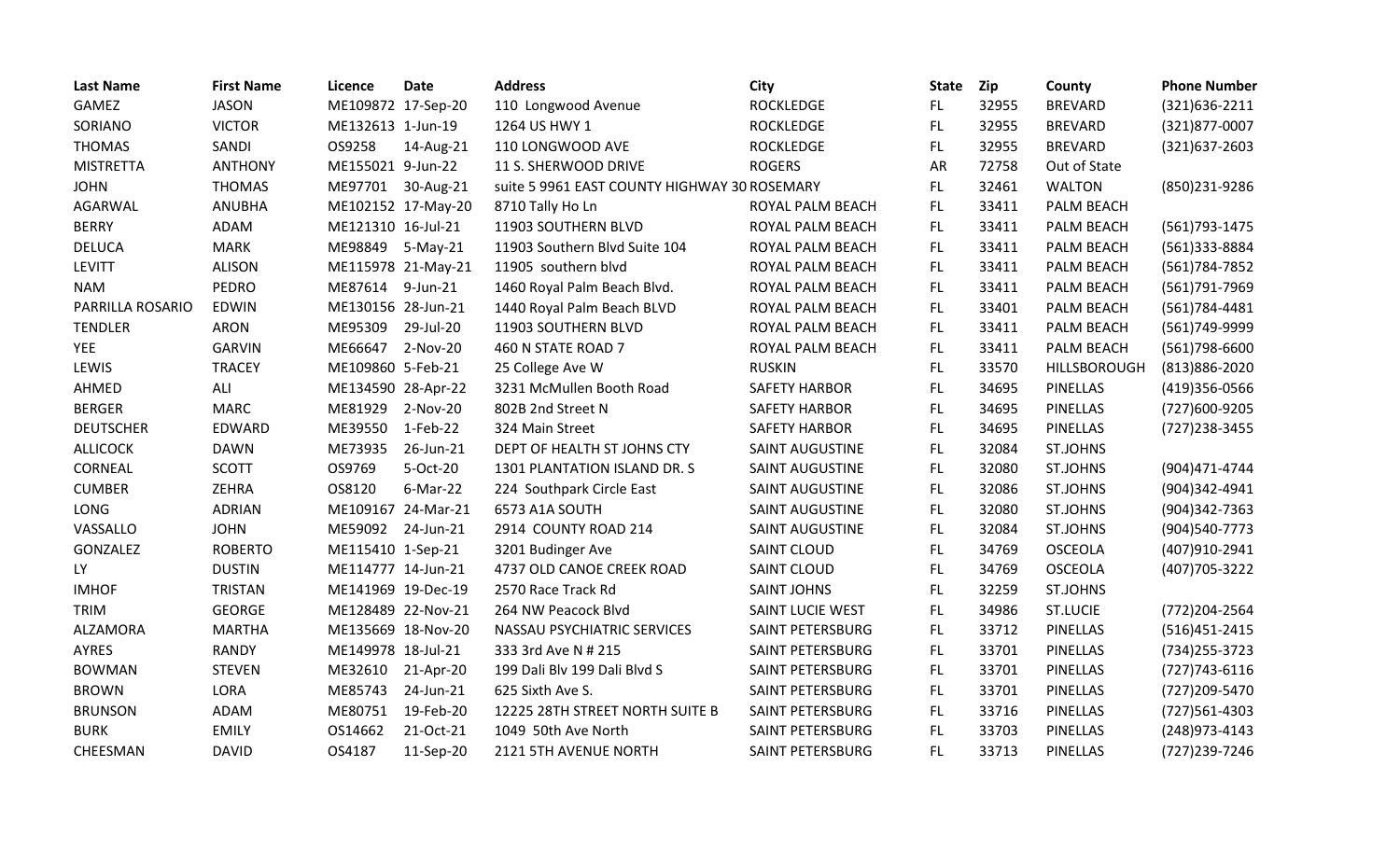| <b>Last Name</b>      | <b>First Name</b>  | Licence            | <b>Date</b>        | <b>Address</b>                     | City               | <b>State</b> | <b>Zip</b> | County          | <b>Phone Number</b> |
|-----------------------|--------------------|--------------------|--------------------|------------------------------------|--------------------|--------------|------------|-----------------|---------------------|
| <b>DESAI</b>          | <b>POORVI</b>      | ME129506 4-Dec-20  |                    | Comprehensive Hem/Onc              | SAINT PETERSBURG   | FL.          | 33709      | <b>PINELLAS</b> | (727)344-6569       |
| <b>GROSS</b>          | <b>JOHN</b>        | ME89948            | 11-Jun-22          | 995 16th Street North              | SAINT PETERSBURG   | FL.          | 33705      | <b>PINELLAS</b> | (727) 655-9096      |
| <b>KRUTSICK</b>       | <b>JOHN</b>        | OS17419            | 17-Apr-22          | 1932 New Hampshire Ave NE          | SAINT PETERSBURG   | FL.          | 33703      | <b>PINELLAS</b> | (727)396-8354       |
| LEIMBACHER            | <b>JEFFREY</b>     | ME37128            | 13-Jul-21          | 4743 Central Avenue                | SAINT PETERSBURG   | FL.          | 33713      | <b>PINELLAS</b> | (844) 682-8261      |
| <b>LEVINE</b>         | <b>BRETT</b>       | OS12495            | 31-Jan-22          | LevMed Health                      | SAINT PETERSBURG   | FL.          | 33704      | <b>PINELLAS</b> | (727)314-6472       |
| <b>MACMILLAN</b>      | <b>MICHAEL</b>     | ME40587            | 24-Dec-20          | 625 6th Ave S Suite 455            | SAINT PETERSBURG   | FL           | 33701      | <b>PINELLAS</b> | (727)440-5410       |
| <b>MALONEY</b>        | TIMI               |                    | ME108368 23-Aug-20 | 7822 9th Ave. S                    | SAINT PETERSBURG   | FL.          | 33707      | <b>PINELLAS</b> | (813) 817-4525      |
| <b>MCAULEY</b>        | <b>DARREN</b>      | OS16689            | 25-May-21          | 140 fountain parkway north         | SAINT PETERSBURG   | FL.          | 33716      | <b>PINELLAS</b> |                     |
| <b>MONROE</b>         | <b>KAREN</b>       | ME89609            | 19-Apr-22          | 3251 3rd Ave N                     | SAINT PETERSBURG   | FL.          | 33713      | <b>PINELLAS</b> | (727)323-1090       |
| O'DONNELL             | <b>BRENDAN</b>     | OS18219            | 11-Jun-22          | 1661 Central Ave                   | SAINT PETERSBURG   | FL.          | 33713      | <b>PINELLAS</b> | (631)662-1040       |
| <b>PATEL</b>          | <b>RAVI</b>        | ME147591 2-Nov-20  |                    | 1620 N. Shore DR NE                | SAINT PETERSBURG   | FL.          | 33704      | <b>PINELLAS</b> | (727) 412-2701      |
| <b>RIESTRA</b>        | <b>JORGE</b>       |                    | ME116388 19-Mar-21 | 33 6th St S suite 120              | SAINT PETERSBURG   | FL.          | 33701      | <b>PINELLAS</b> | (727) 523-700       |
| <b>RIKER</b>          | SYLVAN             | OS6120             | 14-Mar-22          | 33 6th Street S                    | SAINT PETERSBURG   | FL.          | 33701      | <b>PINELLAS</b> | (727) 523-3700      |
| <b>ROBINSON</b>       | <b>STACEY</b>      | ME86818            | 24-Jul-21          | 100 2nd Avenue S                   | SAINT PETERSBURG   | FL           | 33701      | <b>PINELLAS</b> | (727)329-8859       |
| SAMARRAI              | SAM                | ME152025 2-Aug-21  |                    | 8133 54th Ave N                    | SAINT PETERSBURG   | FL           | 33709      | <b>PINELLAS</b> | (727)322-1054       |
| <b>SHAIKH</b>         | SAAD               |                    | ME88272 25-Mar-21  | 7901 4th St N STE 300              | SAINT PETERSBURG   | FL           | 33702      | <b>PINELLAS</b> |                     |
| <b>SPRINGS</b>        | <b>JULIA</b>       | ME107894 31-Jan-21 |                    | Canna Doctors                      | SAINT PETERSBURG   | FL.          | 33702      | <b>PINELLAS</b> | $(813)610 - 5068$   |
| <b>STOICI</b>         | <b>ROXANA</b>      |                    | ME103103 13-May-19 | 400 15TH STREET N                  | SAINT PETERSBURG   | FL.          | 33705      | <b>PINELLAS</b> | (727)498-6554       |
| <b>TAHIRAJ</b>        | <b>GENTI</b>       | ME121825 1-Apr-19  |                    | 6000 49th St N                     | SAINT PETERSBURG   | FL.          | 33709      | <b>PINELLAS</b> | $(727)521 - 4411$   |
| <b>VAN BENSCHOTEN</b> | <b>CHRISTOPHER</b> | ME130449 4-Feb-19  |                    | Suite B 10730 Gandy Blvd N         | SAINT PETERSBURG   | FL.          | 33702      | <b>PINELLAS</b> | (855)949-2266       |
| <b>WESTON</b>         | <b>KHALILAH</b>    |                    | ME118400 21-Aug-20 | 603 7th St S                       | SAINT PETERSBURG   | FL.          | 33701      | <b>PINELLAS</b> | (727) 230-3423      |
| <b>YCAZA</b>          | LUIS               | OS7473             | 13-Aug-20          | 1839 Central Ave                   | SAINT PETERSBURG   | FL.          | 33713      | <b>PINELLAS</b> | (727) 322-1054      |
| YUKNA                 | <b>BERNARD</b>     | ME100933 28-Feb-21 |                    | Access Marijuana RX (AMRX)         | SAINT PETERSBURG   | FL.          | 33702      | <b>PINELLAS</b> | (727) 209-5470      |
| <b>ROBINSON</b>       | <b>PATRICK</b>     | ME97795            | 27-May-19          | 12630 Curley St Suite 104          | <b>SAN ANTONIO</b> | FL           | 33576      | <b>PASCO</b>    | (386) 237-7150      |
| <b>GRANDA</b>         | <b>CHRISTOPHER</b> | OS13463            | 14-May-22          | 4565 48TH st                       | SAN DIEGO          | CA           | 92115      | Out of State    | (813) 453-5800      |
| <b>SLUCH</b>          | <b>ILYA</b>        |                    | ME131826 27-Aug-20 | 812 Wood Briar Loop                | SANFORD            | FL.          | 32771      | <b>SEMINOLE</b> |                     |
| <b>DORAND</b>         | <b>RODNEY</b>      | ME56208            | 30-Jan-21          | 58 Dunetop Ter                     | SANTA ROSA BEACH   | FL.          | 32459      | <b>WALTON</b>   | (334) 399-9553      |
| <b>HIGHT</b>          | <b>PERRY</b>       | ME97187            | $6$ -Jul-21        | 1598 South County Hwy 393          | SANTA ROSA BEACH   | FL.          | 32459      | <b>WALTON</b>   | (850)502-7987       |
| <b>JOHNSON</b>        | <b>STEPHANIE</b>   | OS10696            | 22-Mar-22          | Suite B 870 Mack Bayou Road        | SANTA ROSA BEACH   | FL           | 32459      | <b>WALTON</b>   | (850) 213-1215      |
| <b>MARBLE</b>         | <b>BENJAMIN</b>    | ME141252 29-Jun-19 |                    | 114 ARBOR LANE                     | SANTA ROSA BEACH   | FL.          | 32459      | <b>WALTON</b>   |                     |
| ARISTIMUNO            | <b>JOAQUIN</b>     | ME66311            | 25-Mar-21          | 2830 Bee Ridge Road                | SARASOTA           | FL.          | 34239      | SARASOTA        | (941) 927-1234      |
| ARNE                  | <b>ELMER</b>       | OS7384             | 27-Apr-20          | <b>GULFSHORE PERSONALIZED CARE</b> | SARASOTA           | FL.          | 34239      | SARASOTA        | (941)366-2194       |
| AULL                  | SUSAN              | ME57417            | $1$ -Jun- $19$     | 5535 MARQUESAS CIRCLE              | SARASOTA           | FL           | 34233      | SARASOTA        | (941) 487-7244      |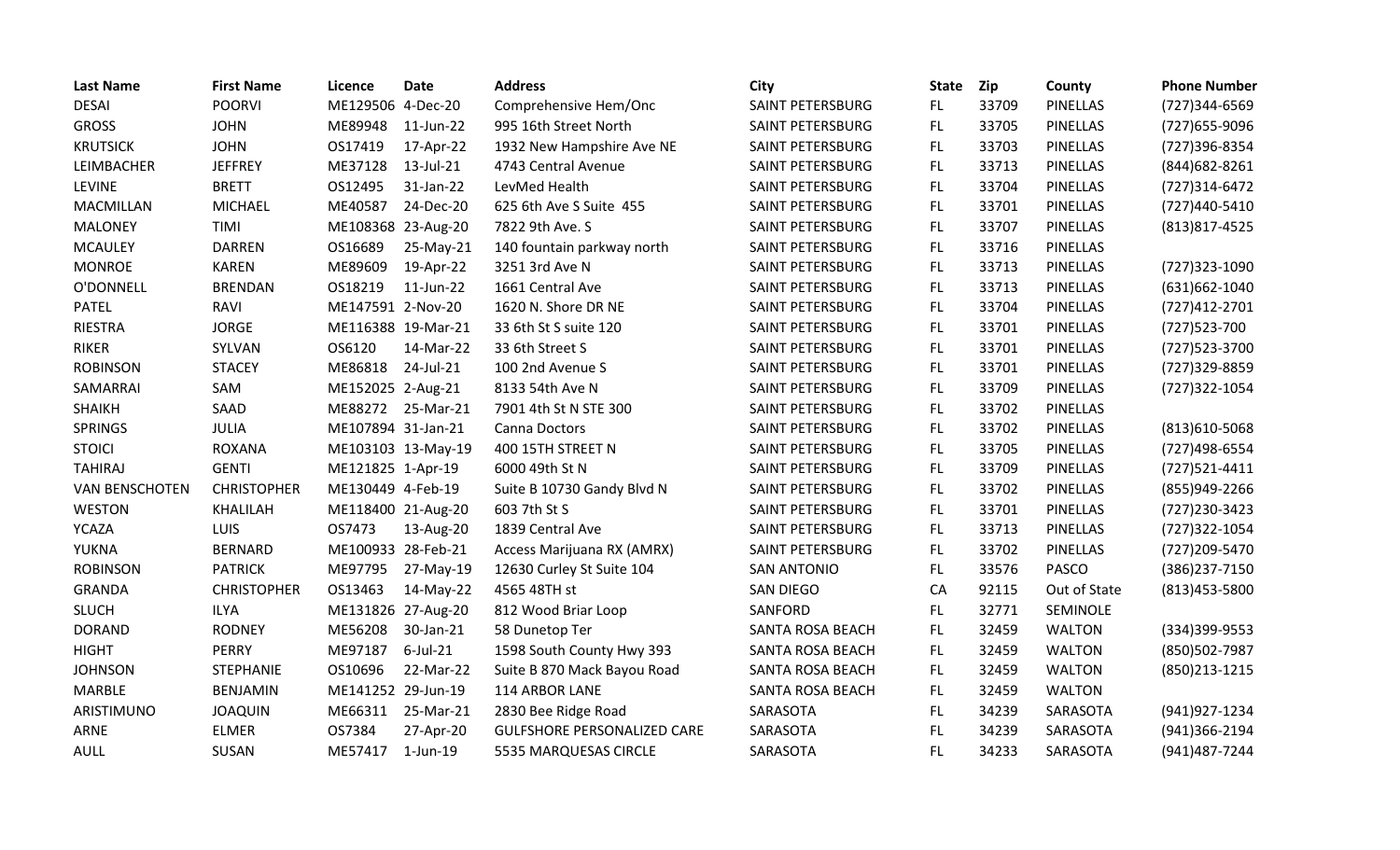| <b>Last Name</b>  | <b>First Name</b> | Licence            | <b>Date</b>        | <b>Address</b>                     | <b>City</b> | <b>State</b> | Zip   | County         | <b>Phone Number</b> |
|-------------------|-------------------|--------------------|--------------------|------------------------------------|-------------|--------------|-------|----------------|---------------------|
| <b>AUNG-DIN</b>   | <b>RONALD</b>     | ME35292            | 20-Feb-20          | 3501 CATTLEMEN ROAD                | SARASOTA    | FL.          | 34232 | SARASOTA       | (941)342-9477       |
| <b>BELSITO</b>    | <b>ALPHONSO</b>   | ME37200            | 10-Aug-21          | 213 COSMOPOLITAN CT                | SARASOTA    | FL.          | 34236 | SARASOTA       | (941)545-1601       |
| <b>CHEN</b>       | <b>LINDA</b>      | ME112200 18-Mar-22 |                    | 6304 GLENCOE AVE                   | SARASOTA    | FL.          | 34231 | SARASOTA       | (561)531-4006       |
| <b>CLASS</b>      | <b>STEVEN</b>     | ME79903            | 25-Sep-20          | 1950 ARLINGTON STREET SUITE 400    | SARASOTA    | <b>FL</b>    | 34239 | SARASOTA       |                     |
| <b>COLE</b>       | WILLIAM           | OS8697             | 13-Aug-20          | 4071 BEE RIDGE RD                  | SARASOTA    | FL.          | 34233 | SARASOTA       | (941) 371 - 7171    |
| DE LOACH          | <b>VICTOR</b>     | ME78151            | 24-May-21          | 5045 Fruitville Road               | SARASOTA    | FL           | 34232 | SARASOTA       | $(727)203 - 4613$   |
| <b>DIXON</b>      | <b>CAROLYN</b>    | ME43603            | 10-Aug-20          | 5397 EVERWOOD RUN                  | SARASOTA    | FL.          | 34235 | SARASOTA       | $(941)356-6639$     |
| ERB               | <b>DONALD</b>     | OS7114             | 10-Aug-20          | <b>6050 CATTLERIDGE BLVD</b>       | SARASOTA    | FL.          | 34232 | SARASOTA       | (941)365-0655       |
| <b>GERMAIN</b>    | <b>JACQUELINE</b> | ME104146 4-Feb-19  |                    | 2831 Ringling Blvd Suite 116D      | SARASOTA    | <b>FL</b>    | 34237 | SARASOTA       | (888) 908-0143      |
| <b>GIUSTI</b>     | <b>MIRANDA</b>    | OS13285            | 29-Oct-21          | 8010 25th Ct E #106                | SARASOTA    | FL.          | 34243 | <b>MANATEE</b> | (727) 744-7475      |
| <b>GOLDHABER</b>  | <b>SCOTT</b>      | OS15641            | 18-Sep-21          | 983 S Beneva Road                  | SARASOTA    | FL           | 34232 | SARASOTA       |                     |
| <b>GRUBBS</b>     | <b>GERALD</b>     | ME63973            | $2$ -Jun-21        | 6600 UNIVERSITY PARKWAY            | SARASOTA    | FL.          | 34240 | SARASOTA       | (941) 378-3231      |
| <b>GUPTA</b>      | <b>VIRIND</b>     | ME57638            | 4-May-20           | 4541 BEE RIDGE ROAD                | SARASOTA    | <b>FL</b>    | 34233 | SARASOTA       | (941)371-9355       |
| <b>HARRIS</b>     | <b>JUSTIN</b>     | OS15448            | 25-Jul-21          | 3900 Clark Rd                      | SARASOTA    | FL           | 34233 | SARASOTA       | (941) 275-6080      |
| <b>HARVEY</b>     | <b>FRED</b>       | ME49905            | 8-Jul-20           | 3982 BEE RIDGE RD SUITE J          | SARASOTA    | FL           | 34233 | SARASOTA       | (941) 929-9355      |
| <b>HENSON</b>     | <b>KENNETH</b>    | ME58636            | 26-Oct-21          | 1250 S. TAMIAMI TRAIL Suite 201    | SARASOTA    | <b>FL</b>    | 34239 | SARASOTA       | (941) 929-1039      |
| <b>HIRSCH</b>     | <b>BRETT</b>      | OS5342             | 27-Apr-20          | 1250 S. Tami 1250 S. Tamiami Trail | SARASOTA    | FL           | 34239 | SARASOTA       | (941)365-2122       |
| <b>HODGE</b>      | <b>ARTHUR</b>     | ME97919            | 18-Jul-20          | 2195 RINGLING BLVD.                | SARASOTA    | FL.          | 34237 | SARASOTA       | (941)362-0304       |
| <b>HUME</b>       | <b>DANIEL</b>     | ME76618            | 15-Feb-19          | 6400 Edgelake Drive                | SARASOTA    | FL.          | 34240 | SARASOTA       | (941) 928-6909      |
| <b>HURVITZ</b>    | LAWRENCE          | ME35444            | 28-Jun-21          | 3920 BEE RIDGE ROAD STE F-B        | SARASOTA    | FL.          | 34233 | SARASOTA       | (941) 923-5491      |
| <b>KALNOKY</b>    | <b>ACHILLES</b>   | ME115088 17-Apr-21 |                    | 6981 Curtiss Ave. Suite 4          | SARASOTA    | FL.          | 34231 | SARASOTA       | (941)921-0986       |
| <b>LEE</b>        | EDWARD            | ME117181 18-Mar-20 |                    | 1700 S. Tamiami Trail              | SARASOTA    | FL           | 34239 | SARASOTA       |                     |
| <b>LEGGETT</b>    | <b>KAREN</b>      | OS8251             | $2$ -Jun- $21$     | 3231 Gulf Gate Dr                  | SARASOTA    | FL.          | 34231 | SARASOTA       | (941)365-2434       |
| LUONG             | PRISCILLA         | ME98112            | 14-Jun-21          | L2 3900 Clark Rd                   | SARASOTA    | FL           | 34233 | SARASOTA       | (386)424-1584       |
| <b>LUSTER</b>     | <b>STEPHANIE</b>  | OS17821            | 15-Jun-21          | 4143 Clarke Road                   | SARASOTA    | FL.          | 34233 | SARASOTA       | (813) 833-5829      |
| <b>MATLOFF</b>    | <b>STEVEN</b>     | ME149876 22-Jul-21 |                    | 8499 S. Tamiami Trail # 266        | SARASOTA    | <b>FL</b>    | 34238 | SARASOTA       | $(617)755 - 3308$   |
| MEDVEDOVSKY       | <b>BORIS</b>      | OS17090            | 19-Apr-22          | 1921 Waldemere St                  | SARASOTA    | FL           | 34239 | SARASOTA       | (941) 917-8722      |
| <b>NESTERENKO</b> | <b>MARINA</b>     | ME124581 27-Mar-21 |                    | 2033 Wood St Suite 220             | SARASOTA    | FL.          | 34237 | SARASOTA       | (941) 677-3366      |
| <b>PATEL</b>      | <b>NIKASH</b>     | ME142082 5-Jan-22  |                    | 710 n lemon ave                    | SARASOTA    | <b>FL</b>    | 34236 | SARASOTA       | (863) 838-7825      |
| PAUL              | SEAN              |                    | ME111936 23-May-22 | 3205 Southgate Circle              | SARASOTA    | FL.          | 34239 | SARASOTA       | (941)405-3020       |
| <b>REICHBACH</b>  | <b>STEVEN</b>     | ME119100 21-Sep-21 |                    | 2415 university parkway suite 215  | SARASOTA    | FL.          | 34243 | MANATEE        |                     |
| <b>ROSS</b>       | <b>JOSEPH</b>     | ME61395            | 21-Mar-22          | 3920 Bee Ridge Rd Bldg F Suite A   | SARASOTA    | FL           | 34233 | SARASOTA       | (941) 921-7744      |
| SAMUELS           | <b>DAVID</b>      | OS14765            | 27-Apr-21          | 710 N Lemon Ave                    | SARASOTA    | <b>FL</b>    | 34236 | SARASOTA       | (912)690-0632       |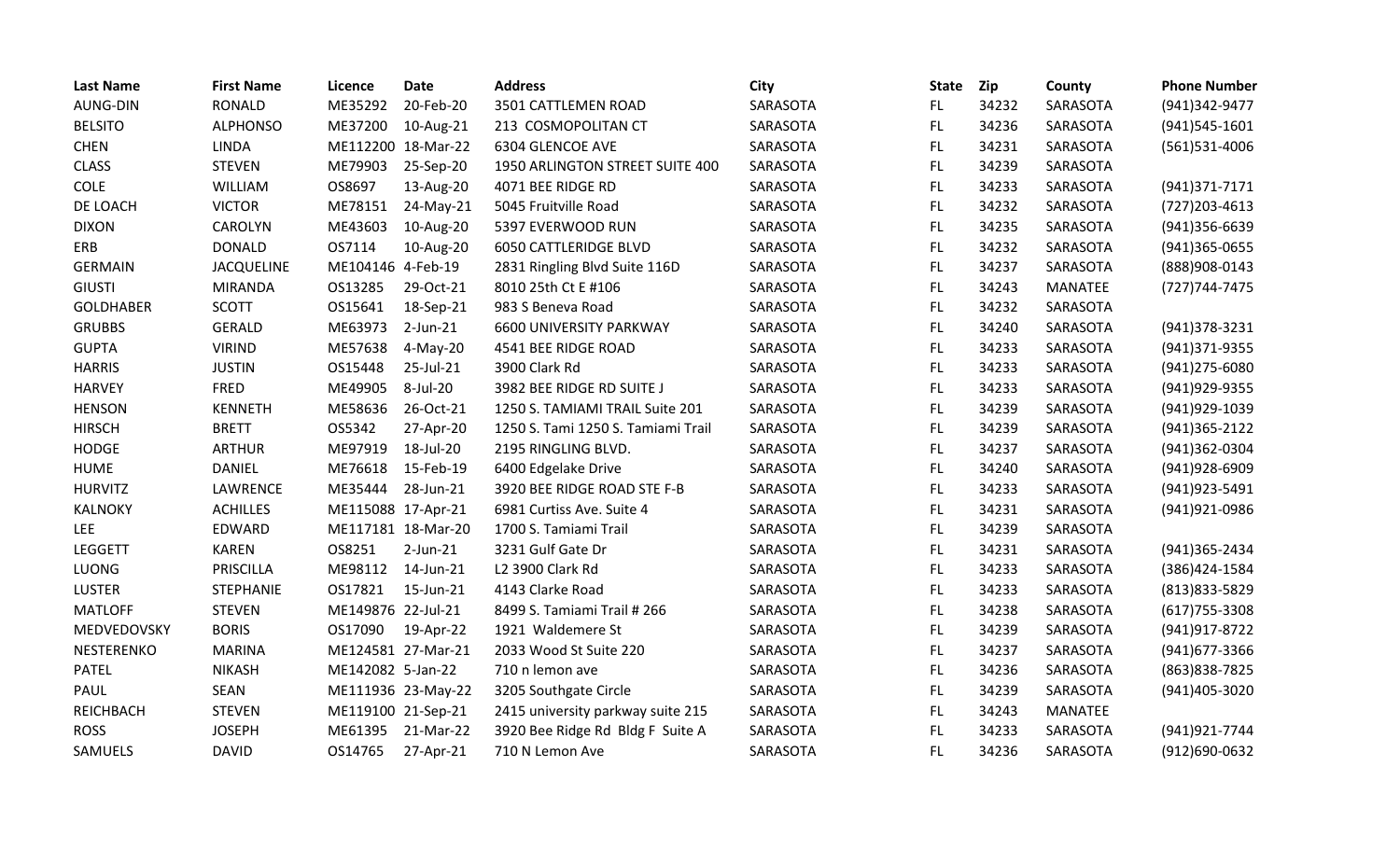| <b>Last Name</b>       | <b>First Name</b> | <b>Licence</b>     | <b>Date</b>        | <b>Address</b>                  | City               | <b>State</b> | <b>Zip</b> | County              | <b>Phone Number</b> |
|------------------------|-------------------|--------------------|--------------------|---------------------------------|--------------------|--------------|------------|---------------------|---------------------|
| <b>SIMEON</b>          | <b>FRANTZ</b>     | <b>ACN323</b>      | 17-Apr-22          | 2020 MAIN STREET                | SARASOTA           | FL.          | 34237      | SARASOTA            |                     |
| <b>STEIN</b>           | <b>DANIEL</b>     | ME63693            | 10-May-21          | 5602 MARQUESAS CIRCLE suite108  | SARASOTA           | FL.          | 34233      | SARASOTA            | (941)400-1211       |
| SWOR                   | <b>GREGORY</b>    | ME40974            | 4-Jun-21           | 1900 S. TUTTLE AVE              | SARASOTA           | FL.          | 34239      | SARASOTA            | (941)330-8885       |
| <b>TAYLOR</b>          | <b>JANET</b>      | ME131729 26-Aug-21 |                    | 630 South Orange Suite 103      | SARASOTA           | FL           | 34236      | SARASOTA            | (941)807-6404       |
| <b>THACKER</b>         | <b>CLIFFORD</b>   | ME70754            | 18-Jan-21          | 935 N Beneva Rd                 | SARASOTA           | <b>FL</b>    | 34236      | SARASOTA            | (844)442-0362       |
| <b>THORNLEY</b>        | <b>VIRGINIA</b>   | ME113264 20-Feb-20 |                    | 3920 Bee Ridge Road             | SARASOTA           | FL.          | 34233      | SARASOTA            | (941)363-1370       |
| <b>TRINCHETTO</b>      | <b>THOMAS</b>     | ME64437            | $1$ -Jan-20        | 6780 ARECA BLVD                 | SARASOTA           | FL.          | 34241      | SARASOTA            |                     |
| <b>VARNEY</b>          | <b>ELLA</b>       | ME91816            | 18-Feb-19          | 7716 Club Ln                    | SARASOTA           | FL.          | 34238      | SARASOTA            | (941)350-1808       |
| WALLACE                | ARLIE             | OS4791             | 26-Jun-20          | 3300 SOUTH TAMIAMI TRAIL        | SARASOTA           | FL           | 34239      | SARASOTA            | (941)366-0664       |
| ZALKIN                 | ADALINE           | ME42011            | 25-Mar-21          | 3900 clark rd Ste B1            | SARASOTA           | FL.          | 34233      | SARASOTA            |                     |
| SCHULMAN               | <b>ROBERT</b>     | ME66454            | 13-Jun-22          | 3293 Fruitville Rd              | SARASOTASARASOTA   | FL.          | 34237      | SARASOTA            | (941)600-9055       |
| CAPRARO                | <b>FRANCES</b>    | ME88736            | 3-Jun-22           | <b>1231 SOUTH PATRICK DRIVE</b> | SATELLITE BEACH    | FL.          | 32937      | <b>BREVARD</b>      | (321)622-5432       |
| <b>DONOVAN</b>         | <b>JOHN</b>       | ME46890            | 9-Dec-21           | 1363 HIGHWAY A1A                | SATELLITE BEACH    | FL.          | 32937      | <b>BREVARD</b>      | (321) 777-0119      |
| <b>NISBETH</b>         | ZALIKA            | ME135573 25-Apr-22 |                    | 315 Commercial Dr Ste C8        | SAVANNAH           | GA           | 31406      | Out of State        | (904) 833-8325      |
| <b>DEAN</b>            | RAYMOND           | ME54152            | 19-Jun-20          | 7651 133rd Sq.                  | SEBASTIAN          | FL.          | 32958      | <b>INDIAN RIVER</b> | (772)913-5480       |
| SADHWANI               | <b>HARISH</b>     | ME74025            | 23-Jul-21          | 8701 U S HWY 8701 U S HWY 1     | SEBASTIAN          | <b>FL</b>    | 32958      | <b>INDIAN RIVER</b> | (772) 581-2373      |
| <b>STROUP</b>          | EDWIN             | ME121393 28-Jan-21 |                    | 1627 US 1 Suite 211             | SEBASTIAN          | FL           | 32958      | <b>INDIAN RIVER</b> | (772) 202-7976      |
| ARUMUGAM               | <b>ROGER</b>      | ME79864            | 6-Jan-20           | 3323 Medical Hill Road          | <b>SEBRING</b>     | FL           | 33870      | <b>HIGHLANDS</b>    | (863) 471-9377      |
| <b>BASSETTI</b>        | <b>DENNIS</b>     | ME45746            | 11-Mar-21          | 5825 U.S. HWY 27 NORTH          | <b>SEBRING</b>     | FL.          | 33870      | <b>HIGHLANDS</b>    | $(863)314-0001$     |
| <b>JAWAHIR</b>         | <b>MARK</b>       | ME64562            | 30-May-22          | 1759-1763 US HWY 27 S           | <b>SEBRING</b>     | FL.          | 33870      | <b>HIGHLANDS</b>    | (863)402-0244       |
| MASSAM                 | ALFRED            | ME16216            | 28-Jun-21          | 3750 US HWY 27 North            | <b>SEBRING</b>     | <b>FL</b>    | 33870      | <b>HIGHLANDS</b>    | (863)385-3611       |
| PALOSKY                | <b>ERIC</b>       | OS7466             | $6$ -Jul-20        | 4511 SUN N LAKE BLVD            | <b>SEBRING</b>     | FL.          | 33872      | <b>HIGHLANDS</b>    | (863) 385-1777      |
| <b>PATEL</b>           | <b>DEEPAK</b>     | ME73128            | 9-Aug-21           | 119 US 27 N                     | <b>SEBRING</b>     | <b>FL</b>    | 33870      | <b>HIGHLANDS</b>    | (863)382-0009       |
| PINZON-REYES           | <b>ERNESTO</b>    | ME69730            | 7-Jun-21           | 2950 ALT US HWY 27 SO           | <b>SEBRING</b>     | <b>FL</b>    | 33870      | <b>HIGHLANDS</b>    | (863)471-1300       |
| RODRIGUEZ GONZALE LUIS |                   | ACN1350            | 7-Sep-21           | 4597 Casablanca Circle          | <b>SEBRING</b>     | FL.          | 33870      | <b>HIGHLANDS</b>    |                     |
| <b>ASARE</b>           | <b>KINGSLEY</b>   | OS10525            | 20-May-20          | 9555 SEMINOLE BLVD              | SEMINOLE           | <b>FL</b>    | 33772      | PINELLAS            | (727) 729-9000      |
| CHAMBERLAIN            | ANDREA            |                    | ME106165 20-Aug-21 | 9355 113th St.                  | SEMINOLE           | FL.          | 33775      | <b>PINELLAS</b>     | (727)415-4462       |
| CASTELLANOS            | <b>RAMON</b>      | ME82708            | 2-Jun-20           | PHS 7000 SW 62 AVE              | <b>SOUTH MIAMI</b> | FL.          | 33143      | MIAMI-DADE          | (305) 859-4443      |
| <b>IQBAL</b>           | SABIH             | ME149833 3-Jan-22  |                    | 7031 SW 62nd Ave                | SOUTH MIAMI        | FL.          | 33143      | MIAMI-DADE          |                     |
| <b>KABIR</b>           | <b>NIMA</b>       | ME152780 12-Sep-21 |                    | 7031 sw 62nd Ave                | <b>SOUTH MIAMI</b> | <b>FL</b>    | 33143      | MIAMI-DADE          |                     |
| <b>MONTOYA</b>         | <b>JACQUELINE</b> |                    | ME124332 17-May-21 | 7000 SW 62nd Ave                | <b>SOUTH MIAMI</b> | FL.          | 33143      | MIAMI-DADE          | (561)254-3180       |
| <b>MORALES</b>         | <b>OSMIN</b>      | ME74549            | 17-Jun-21          | 7001 SW 61 AVE                  | <b>SOUTH MIAMI</b> | <b>FL</b>    | 33143      | MIAMI-DADE          | (305) 663-3014      |
| <b>MURCIANO</b>        | <b>ENRIQUE</b>    | ME41706            | 21-May-21          | <b>6285 SUNSET DRIVE</b>        | <b>SOUTH MIAMI</b> | FL           | 33143      | MIAMI-DADE          | (305) 662-2925      |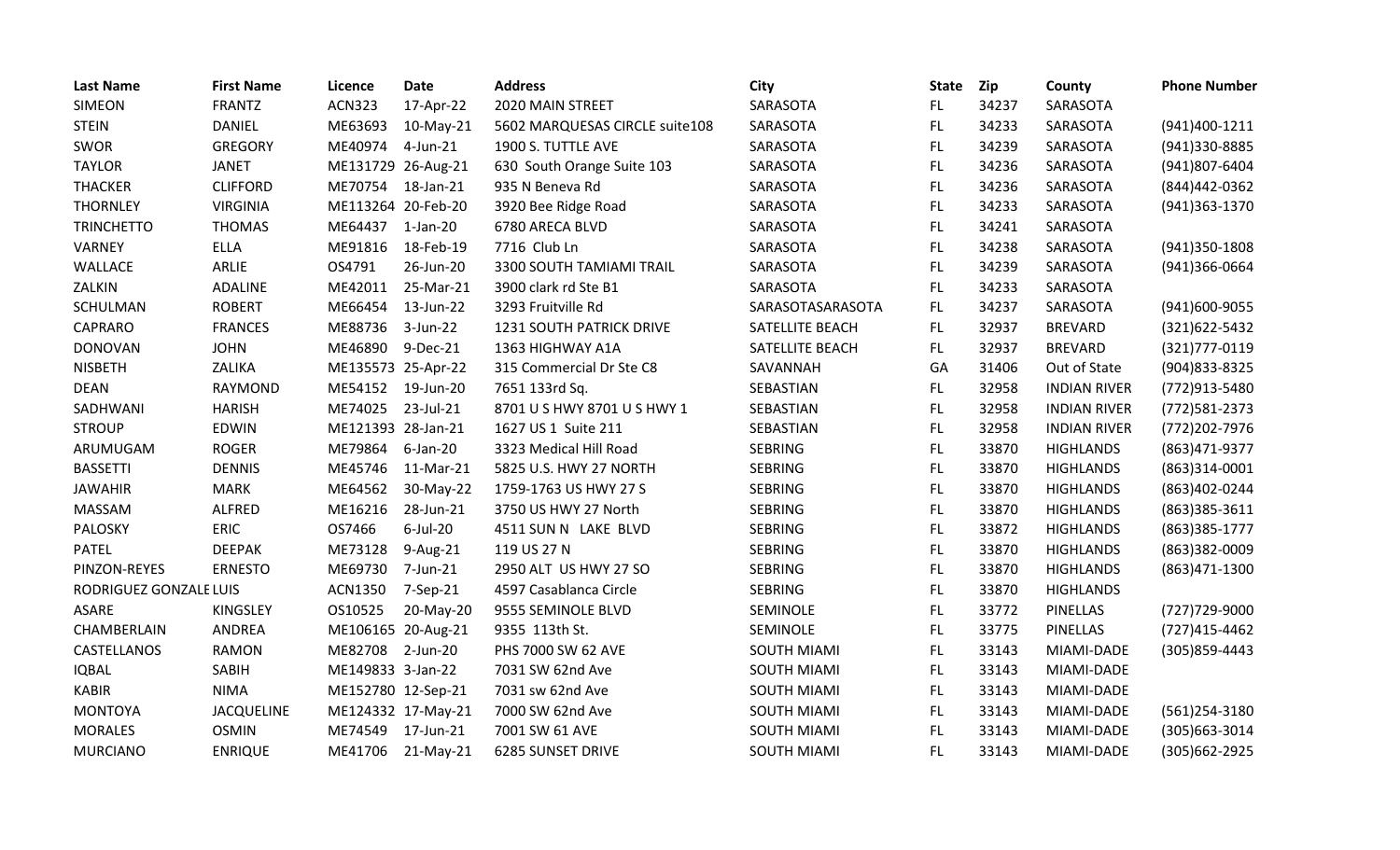| <b>Last Name</b>    | <b>First Name</b> | Licence            | <b>Date</b>        | <b>Address</b>                    | City                 | <b>State</b> | <b>Zip</b> | County          | <b>Phone Number</b> |
|---------------------|-------------------|--------------------|--------------------|-----------------------------------|----------------------|--------------|------------|-----------------|---------------------|
| <b>RABEN</b>        | <b>KAREN</b>      | ME41585            | 25-May-21          | 7000 SW 62ND AVE SUITE 525        | <b>SOUTH MIAMI</b>   | FL.          | 33143      | MIAMI-DADE      | $(305)665 - 0585$   |
| <b>ROCA</b>         | ALEJANDRO         | ME62402            | 20-Mar-21          | 6701 SUNSET DR                    | <b>SOUTH MIAMI</b>   | FL.          | 33143      | MIAMI-DADE      | (305) 663-0710      |
| VILLARREAL          | <b>ADRIAN</b>     | OS14461            | $6-Apr-21$         | 8950 Southwest 74th Court         | SOUTH MIAMI          | FL.          | 33156      | MIAMI-DADE      | (720)935-7111       |
| <b>WOLF</b>         | <b>AIZIK</b>      | ME62504            | 19-Apr-19          | 6129 SW 70 STREET                 | <b>SOUTH MIAMI</b>   | FL           | 33143      | MIAMI-DADE      | (786)871-6800       |
| <b>FAJARDO</b>      | <b>NATASHA</b>    | ME109623 16-Jul-19 |                    | 5995 SW 71 Street Suite 403A      | <b>SOUTH MIAMI</b>   | FL           | 33143      | MIAMI-DADE      | (305)894-7400       |
| <b>BUNNELL</b>      | <b>AVIANNE</b>    | ME140604 10-Aug-21 |                    | 13113 Spring Hill Dr.             | <b>SPRING HILL</b>   | FL.          | 34609      | <b>HERNANDO</b> | (813)348-9088       |
| <b>COURTNEY</b>     | <b>MICHAEL</b>    | ME67353            | 23-Jun-20          | 5467 COMMERCIAL WAY               | <b>SPRING HILL</b>   | FL.          | 34606      | <b>HERNANDO</b> | $(352)597 - 7111$   |
| <b>HASAN</b>        | <b>SYED</b>       | ME75485            | 3-Sep-20           | 3475 littleleaf ct                | <b>SPRING HILL</b>   | FL.          | 34609      | <b>HERNANDO</b> | (352)666-1703       |
| ISENALUMHE          | <b>ANTHONY</b>    | ME123669 20-Sep-20 |                    | 13141 SPRING HILL DRIVE           | <b>SPRING HILL</b>   | FL.          | 34609      | <b>HERNANDO</b> | (352)515-0025       |
| <b>KROLL</b>        | <b>BRIAN</b>      | OS8257             | 27-Oct-20          | 120 MEDICAL BLVD SUITE 102        | <b>SPRING HILL</b>   | FL           | 34609      | <b>HERNANDO</b> | (352) 683-3662      |
| KULKARNI            | <b>SUHAS</b>      | ME71891            | 25-Apr-21          | 1234 MARINER BLVD.                | <b>SPRING HILL</b>   | FL.          | 34609      | <b>HERNANDO</b> | (352)688-3301       |
| <b>MANGINANI</b>    | SRIDEVI           |                    | ME110263 20-May-20 | 5350 Spring Hill Drive            | <b>SPRING HILL</b>   | FL.          | 34606      | <b>HERNANDO</b> |                     |
| <b>MASTAW</b>       | <b>GERALD</b>     |                    | ME108549 28-May-19 | 5311 Spring Hill Dr.              | <b>SPRING HILL</b>   | FL           | 34606      | <b>HERNANDO</b> |                     |
| ORTIZ               | LUIS              | <b>ACN563</b>      | 19-Nov-20          | 3378 Mariner Blvd                 | <b>SPRING HILL</b>   | FL           | 34609      | <b>HERNANDO</b> | $(352)251 - 0000$   |
| SWAIN               | SHYAM             | ME69790            | 15-Jun-22          | 7105 MARINER BLVD                 | <b>SPRING HILL</b>   | FL.          | 34609      | <b>HERNANDO</b> | (352)596-1339       |
| VALENTIN            | MARLENE           | ME92818            | 27-Jan-21          | 13113 SPRING HILL DR.             | <b>SPRING HILL</b>   | FL           | 34609      | <b>HERNANDO</b> | (352)540-7527       |
| <b>WHITTIER</b>     | <b>SCOTT</b>      | ME55472            | 16-Feb-21          | CalvaryMD                         | <b>SPRING HILL</b>   | FL           | 34609      | <b>HERNANDO</b> | (352) 584-2042      |
| <b>BORKOSKI</b>     | <b>JEFFREY</b>    | ME83900            | 28-Jun-21          | 400 health park blvd              | <b>ST AUGSTINE</b>   | FL           | 32086      | <b>ST.JOHNS</b> | (904)819-5155       |
| AGUILERA            | <b>CLAUDINE</b>   |                    | ME128216 22-May-21 | 400 Healthpark blvd               | ST AUGUSTINE         | FL.          | 32086      | <b>ST.JOHNS</b> | (510)387-5640       |
| CARTWRIGHT          | <b>JOSEPH</b>     | ME100176 15-Jun-22 |                    | 206 Ashourian Avenue              | <b>ST AUGUSTINE</b>  | FL.          | 32092      | <b>ST.JOHNS</b> | (904)800-7246       |
| <b>ELVIR</b>        | <b>PATRICIA</b>   | ME93245            | 30-Jan-21          | 319 W. TOWN PLACE Suite 1         | <b>ST AUGUSTINE</b>  | FL.          | 32092      | <b>ST.JOHNS</b> | (904) 940-1577      |
| <b>FREIDENSTEIN</b> | <b>JAMES</b>      | ME99398            | 25-Mar-21          | 105 Whitehall Dr Suite 115        | <b>ST AUGUSTINE</b>  | FL.          | 32086      | <b>ST.JOHNS</b> | (904)800-7246       |
| GONZALEZ            | <b>JONATHAN</b>   |                    | ME134024 12-May-21 | 400 Health Park Blvd              | <b>ST AUGUSTINE</b>  | <b>FL</b>    | 32086      | <b>ST.JOHNS</b> | (786) 271-6791      |
| <b>HARDY</b>        | CARL              | ME51219            | 19-May-20          | 100 Whetstone Pl.                 | <b>ST AUGUSTINE</b>  | <b>FL</b>    | 32086      | <b>ST.JOHNS</b> | (904) 615-1181      |
| <b>HENRY</b>        | <b>JOSHUA</b>     | ME114798 21-Jun-21 |                    | 16 ST JOHNS MEDICAL PARK DRIVE    | <b>ST AUGUSTINE</b>  | FL           | 32086      | <b>ST.JOHNS</b> | (904) 794-5411      |
| <b>JOHNSTON</b>     | <b>CYNTHIA</b>    | ME94206            | 24-Aug-21          | 1093 A1A Beach Blvd               | <b>ST AUGUSTINE</b>  | <b>FL</b>    | 32080      | <b>ST.JOHNS</b> | (305)304-0448       |
| MENCZELESZ          | <b>GABOR</b>      | ME122201 4-Aug-19  |                    | 3574 US Highway 1 South Suite 102 | <b>ST AUGUSTINE</b>  | FL           | 32086      | <b>ST.JOHNS</b> | (904)217-7161       |
| PENDRAK             | <b>ROBERT</b>     | ME85025            | 11-Jul-20          | 2085 2085 A1A South               | ST AUGUSTINE         | FL.          | 32080      | <b>ST.JOHNS</b> | (904) 299-7373      |
| TOCHTENHAGEN        | <b>CHLOE</b>      | ME88843            | 27-Apr-22          | 294 Paseo Reyes Drive             | <b>ST AUGUSTINE</b>  | <b>FL</b>    | 32095      | <b>ST.JOHNS</b> | (904)513-0113       |
| <b>TUITT</b>        | <b>JEROME</b>     | ME139998 7-Feb-20  |                    | 400 Health Park Blvd              | <b>ST AUGUSTINE</b>  | FL.          | 32086      | <b>ST.JOHNS</b> | (990)481-9400       |
| <b>MURPHY</b>       | <b>DEREK</b>      | OS15501            | 15-Jun-22          | 1531 E. Irlo Bronson Memorial Hwy | <b>ST CLOUD</b>      | FL.          | 34771      | <b>OSCEOLA</b>  | (407) 759-5417      |
| <b>JANUARY</b>      | <b>EBONI</b>      |                    | ME143577 31-Mar-21 | 910 Morrison 910 Morrison Ave     | <b>ST LOUIS</b>      | <b>MO</b>    | 63141      | Out of State    | (573) 268-4830      |
| <b>SMITH</b>        | <b>GREGORY</b>    | ME79048            | 14-Mar-21          | 7525 Blind Pass Rd                | <b>ST PETE BEACH</b> | <b>FL</b>    | 33706      | <b>PINELLAS</b> | (813)502-1251       |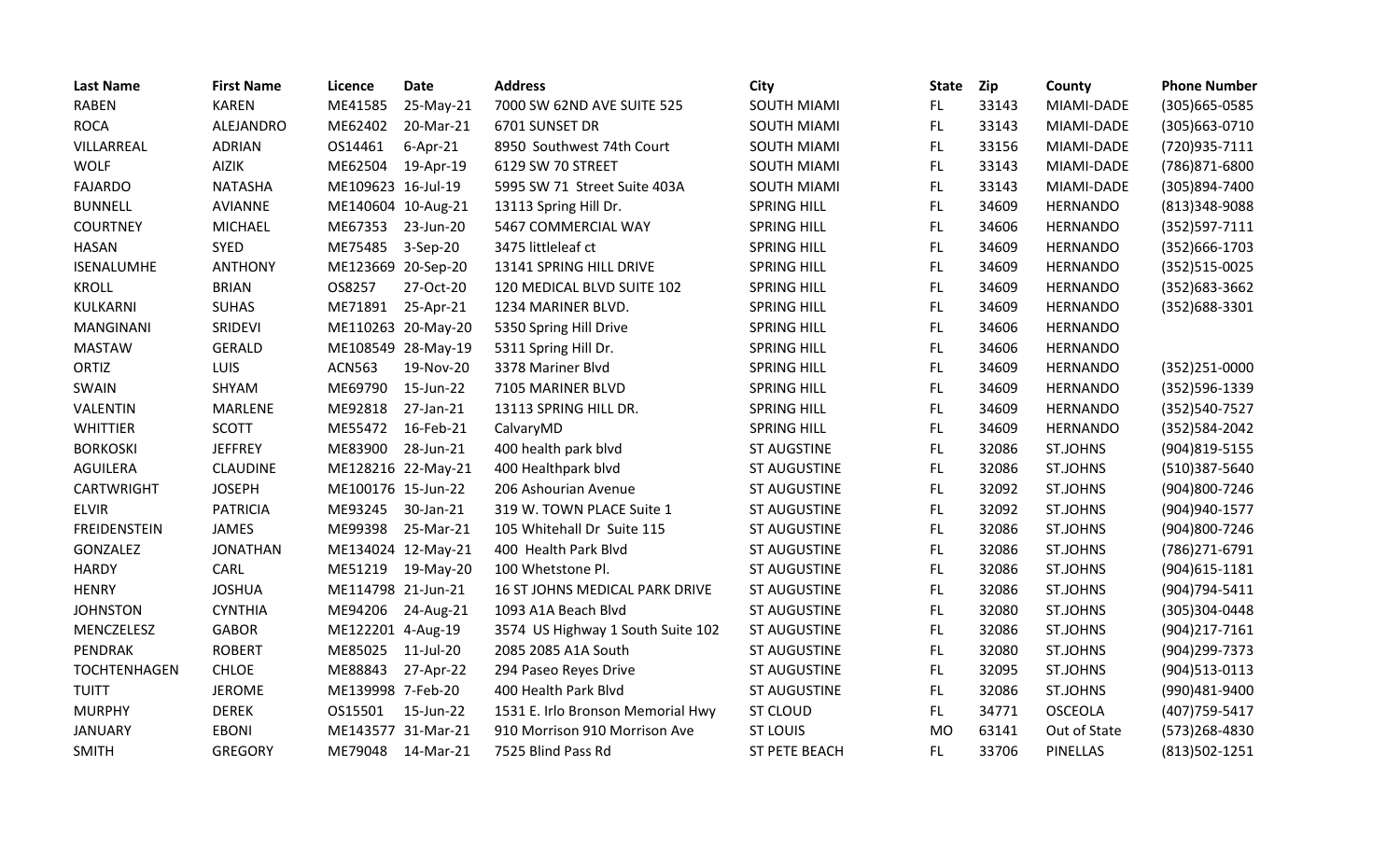| <b>Last Name</b>      | <b>First Name</b>      | Licence            | <b>Date</b>        | <b>Address</b>                                 | City           | <b>State</b> | <b>Zip</b> | County          | <b>Phone Number</b> |
|-----------------------|------------------------|--------------------|--------------------|------------------------------------------------|----------------|--------------|------------|-----------------|---------------------|
| <b>DECOSMO</b>        | <b>JOHN</b>            | OS5534             | 7-Jun-22           | 4800 4 ST N                                    | ST PETERSBURG  | FL           | 33703      | <b>PINELLAS</b> | (727)498-6488       |
| <b>GUSTIN</b>         | <b>TAYLOR</b>          | OS18252            | 22-Jan-22          | 330 3rd St South                               | ST PETERSBURG  | FL.          | 33701      | <b>PINELLAS</b> |                     |
| LEFEBVRE              | GIGI                   | ME54450            | 27-Sep-19          | 6600 30TH AVENUE NORTH                         | ST PETERSBURG  | FL           | 33710      | <b>PINELLAS</b> | (727)381-4463       |
| SABA                  | FADI                   | ME71448            | 19-Feb-22          | 1839 CENTRAL AVENUE                            | ST PETERSBURG  | FL           | 33713      | <b>PINELLAS</b> | (727)322-1054       |
| <b>JONES</b>          | <b>JAMES</b>           | OS11088            | 17-Feb-22          | <b>400 HEALTH PARK BLVD</b>                    | ST. AUGUSTINE  | FL.          | 32086      | <b>ST.JOHNS</b> | (904)819-4300       |
| GARG                  | <b>HARDESH</b>         | ME67121            | 20-Mar-22          | SmartChoice Institute                          | ST. JOHNS      | <b>FL</b>    | 32259      | <b>ST.JOHNS</b> | (904) 997-6100      |
| PEREZ-GARCIA          | <b>MARIA</b>           | ME109778 3-Oct-20  |                    | 2001 ST. VINCENT'S URGENT CARE/ ASC ST. JOHNS  |                | FL           | 32259      | <b>ST.JOHNS</b> | (904)450-8402       |
| PARMAR                | <b>RAVIINDER</b>       |                    | ME129132 16-May-20 | 6798 Crosswinds Dr. N                          | ST. PETERSBURG | FL.          | 33710      | <b>PINELLAS</b> | (727)490-2727       |
| <b>ROBERTS</b>        | <b>MARK</b>            | ME83611            | 25-Mar-22          | 65 - 66TH STREET N.                            | ST. PETERSBURG | FL           | 33710      | <b>PINELLAS</b> | (727)343-9100       |
| SINAIKIN              | PHILLIP                | ME61683            | 7-Feb-19           | 4660 1ST AVENUE SOUTH                          | ST. PETERSBURG | FL.          | 33711      | <b>PINELLAS</b> |                     |
| <b>TALATI</b>         | AMAR                   | OS13256            | 28-Aug-20          | 2901 1st Avenue North                          | ST. PETERSBURG | FL           | 33713      | <b>PINELLAS</b> | (727) 379-4365      |
| <b>THOMAS</b>         | <b>MARI</b>            | OS8386             | 30-Mar-22          | 6499 38th Ave. N.                              | ST. PETERSBURG | FL.          | 33713      | <b>PINELLAS</b> | (727)440-7786       |
| <b>ELLIS</b>          | <b>NATALIE</b>         | ME108149 22-Apr-20 |                    | 912 Central Ave. #302                          | ST. PETERSBURG | FL.          | 33705      | <b>PINELLAS</b> | (727) 203-4207      |
| <b>KABEMBA</b>        | ALBERT STEPHEN ME97928 |                    | 22-Oct-21          | 701 6th Street S.                              | ST. PETERSBURG | <b>FL</b>    | 33701      | <b>PINELLAS</b> | (727) 823-1234      |
| <b>DECERCE</b>        | <b>JOHN</b>            | ME68599            | 13-May-19          | NEUROLOGY ASSOCIATES OF STARKE                 | <b>STARKE</b>  | <b>FL</b>    | 32091      | <b>BRADFORD</b> | $(904)368 - 8111$   |
| <b>INNOCENT-SIMON</b> | <b>JOELLE</b>          | OS6902             | 13-Apr-22          | <b>1550 SOUTH WATER STREET</b>                 | <b>STARKE</b>  | FL           | 32091      | <b>BRADFORD</b> | (904) 452 - 2312    |
| <b>BENEDICT</b>       | <b>GREGORY</b>         |                    | ME146662 30-Aug-20 | 1050 SE Monterey Rd                            | <b>STUART</b>  | FL           | 34994      | <b>MARTIN</b>   | (772) 288-2400      |
| <b>BUGGIA</b>         | <b>MARY</b>            | ME56540            | 28-Jul-19          | 2177 SE Ocean Blvd                             | <b>STUART</b>  | FL.          | 34996      | <b>MARTIN</b>   | (772) 281-1520      |
| CALAS                 | <b>HENRY</b>           | ME67820            | 11-Aug-21          | 827 SOUTHEAST 5TH STREET                       | <b>STUART</b>  | FL.          | 34994      | <b>MARTIN</b>   | (772) 223-5525      |
| <b>DEMBOWSKE</b>      | <b>KERRI</b>           | OS14307            | 21-Jan-19          | 2520 SE FEDERAL HWY                            | <b>STUART</b>  | FL.          | 34994      | <b>MARTIN</b>   | (772) 288-4911      |
| <b>DUNTEMAN</b>       | <b>COLT</b>            | ME123078 23-Apr-22 |                    | 200 SE Hospital Ave                            | <b>STUART</b>  | FL           | 34994      | <b>MARTIN</b>   |                     |
| <b>GAMBINO</b>        | PAUL                   | ME123816 1-Jul-21  |                    | 721 COLORADO AVENUE                            | <b>STUART</b>  | FL.          | 34994      | <b>MARTIN</b>   | (772) 888-2545      |
| GIL                   | <b>WALTER</b>          | ME50565            | 8-May-22           | 850 NW FEDERAL HWY                             | <b>STUART</b>  | FL.          | 34994      | <b>MARTIN</b>   | (772) 260-5368      |
| <b>GULATI</b>         | ANISHA                 | ME131261 26-Oct-19 |                    | 5995 5995 SE Community Dr.                     | <b>STUART</b>  | FL           | 34997      | <b>MARTIN</b>   | (772)403-4000       |
| <b>KASHOUTY</b>       | <b>RABIH</b>           |                    | ME124276 18-May-21 | 1050 SE MONTEREY RD STE 201                    | <b>STUART</b>  | FL.          | 34994      | <b>MARTIN</b>   | (772)210-2447       |
| <b>MAXSON</b>         | <b>WAYNE</b>           | ME48572            | 21-Mar-20          | 1259 SE MacArthur Blvd                         | <b>STUART</b>  | FL.          | 34996      | <b>MARTIN</b>   | (954)461-5651       |
| <b>PARR</b>           | <b>STEVEN</b>          | OS8430             | 11-Aug-20          | <b>MARTIN MEMORIAL HOSPITAL</b>                | <b>STUART</b>  | FL           | 34994      | <b>MARTIN</b>   | $(772)777-7777$     |
| <b>PEARSON</b>        | EDWARD                 | ME83846            | 30-Apr-22          | 510 SE Dixie Hwy                               | <b>STUART</b>  | FL.          | 34494      | <b>MARTIN</b>   | (888) 561-4325      |
| PERL                  | <b>CHARLES</b>         | ME24494            | 5-Sep-19           | 1980 S E Ocean Blvd                            | <b>STUART</b>  | FL.          | 34996      | <b>MARTIN</b>   | (772) 678-7043      |
| <b>POLHEMUS</b>       | <b>JONATHAN</b>        | ME92843            | 18-Jan-21          | 200 SE HOSPITAL AVE.                           | <b>STUART</b>  | FL.          | 34994      | <b>MARTIN</b>   | (772) 287-5200      |
| <b>RAMOS</b>          | <b>JUAN</b>            | ME118895 17-Jul-20 |                    | 1050 SE Monterey Road                          | <b>STUART</b>  | FL.          | 34994      | <b>MARTIN</b>   | (772) 288-2400      |
| <b>RANKIN</b>         | <b>LISA</b>            | ME74325            | 27-Mar-21          | 900 se ocean 900 se ocean blvd SUITE E2 STUART |                | FL           | 34994      | <b>MARTIN</b>   | (772)344-1409       |
| SIGMAN                | <b>TIMOTHY</b>         | ME82284            | 12-Nov-21          | 1469 Sw Balmoral trace                         | <b>STUART</b>  | FL           | 34997      | <b>MARTIN</b>   | (561)229-6360       |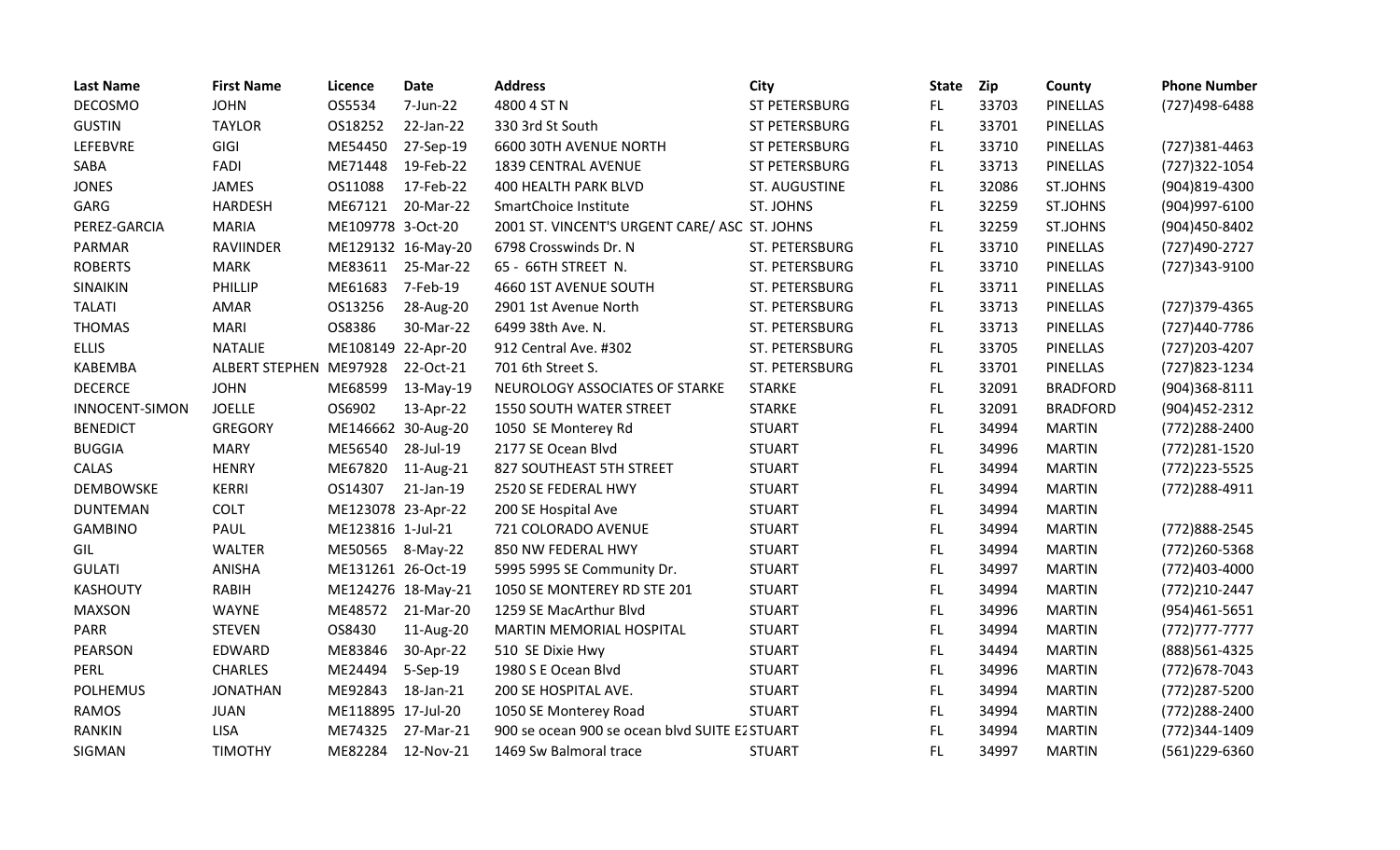| <b>Last Name</b>   | <b>First Name</b> | Licence            | <b>Date</b>        | <b>Address</b>                     | City                     | <b>State</b> | Zip   | County              | <b>Phone Number</b> |
|--------------------|-------------------|--------------------|--------------------|------------------------------------|--------------------------|--------------|-------|---------------------|---------------------|
| <b>SLAVENS</b>     | <b>MICHAEL</b>    | ME93774            | 4-Feb-21           | 3801 S KANNER HWY                  | <b>STUART</b>            | FL.          | 34994 | <b>MARTIN</b>       | (772)219-4026       |
| <b>STIGLIANO</b>   | RANDALL           | OS16440            | 10-Feb-20          | 3 Gumbo limbo way                  | <b>STUART</b>            | <b>FL</b>    | 34996 | <b>MARTIN</b>       | (724)866-8123       |
| <b>TURNER</b>      | <b>DONALD</b>     | ME53341            | 17-Jun-21          | 2177 SE Ocean Blvd.                | <b>STUART</b>            | <b>FL</b>    | 34996 | <b>MARTIN</b>       | (772) 281-1520      |
| YECKES RODIN       | <b>HEATHER</b>    | ME97999            | 30-Sep-20          | 2081 SE Ocean Blvd                 | <b>STUART</b>            | <b>FL</b>    | 34997 | <b>MARTIN</b>       | (772) 223-5982      |
| YONO               | <b>NOOR</b>       |                    | ME124628 18-May-21 | 1050 SE MONTEREY RD                | <b>STUART</b>            | FL           | 34994 | <b>MARTIN</b>       | (772)210-2447       |
| <b>ZOTOVAS</b>     | ANDREA            | ME81304            | 30-Jan-21          | 900 SE OCEAN BOULEVARD             | <b>STUART</b>            | <b>FL</b>    | 34994 | <b>MARTIN</b>       | (772) 221-9113      |
| <b>BOTTONI</b>     | <b>THOMAS</b>     | ME153550 6-Feb-22  |                    | 134 Whimbrel Drive                 | <b>SUFFOLK</b>           | VA           | 23435 | Out of State        | (757) 538-1518      |
| <b>LEVITT</b>      | <b>DAVID</b>      | ME134012 6-Jul-20  |                    | 16810 US HWY 441                   | SUMMERFIELD              | FL.          | 34491 | <b>MARION</b>       | (207) 530-4004      |
| <b>PERKINS</b>     | <b>HASHANI</b>    | ME123818 9-May-19  |                    | 10250 SE 167th Place Road          | SUMMERFIELD              | <b>FL</b>    | 34491 | <b>MARION</b>       | (352)307-9925       |
| SMETKA             | <b>VLASTIMIL</b>  | ME142327 16-Oct-20 |                    | 502 West 5th North Street          | SUMMERVILLE              | SC           | 29483 | Out of State        |                     |
| AHMAD              | <b>BURHAAN</b>    | ME95541 10-Jan-22  |                    | 3909 GALEN COURT                   | <b>SUN CITY CENTER</b>   | FL.          | 33573 | <b>HILLSBOROUGH</b> | (813) 634-5502      |
| AMSHEL             | <b>CRAIG</b>      | ME90042            | 6-Dec-21           | 1046 CYPRESS VILLAGE BOULEVARD     | <b>SUN CITY CENTER</b>   | FL           | 33573 | HILLSBOROUGH        | (813) 633-0081      |
| <b>KAMATH</b>      | SANTOSH           | ME104044 21-Feb-21 |                    | 953 Del Webb Blvd E                | <b>SUN CITY CENTER</b>   | FL.          | 33573 | HILLSBOROUGH        | (813) 634-6880      |
| <b>PATEL</b>       | <b>KAMLESH</b>    | ME95909            | 3-Aug-20           | 717 IMAR DR                        | <b>SUN CITY CENTER</b>   | <b>FL</b>    | 33573 | HILLSBOROUGH        | (813) 634-3500      |
| <b>NAIM</b>        | <b>MAHA</b>       |                    | ME138002 10-May-21 | 17100 Collins AVe                  | <b>SUNNY ISLES BEACH</b> | <b>FL</b>    | 33160 | MIAMI-DADE          | (786)366-6390       |
| <b>BAGHERPOUR</b>  | <b>ARVIN</b>      | ME128014 5-Jan-22  |                    | 1613 NORTH HARRISON PKWY           | <b>SUNRISE</b>           | <b>FL</b>    | 33323 | <b>BROWARD</b>      |                     |
| <b>GEORGE</b>      | <b>CAROLYN</b>    | ME91928            | 25-Aug-21          | Suite 103 12651 West Sunrise Blvd  | <b>SUNRISE</b>           | FL.          | 33323 | <b>BROWARD</b>      | (954)361-5202       |
| PERELMAN           | <b>JASON</b>      | ME87298            | 30-Apr-20          | 8890 W. OAKLAND PARK BLVD. #304    | <b>SUNRISE</b>           | FL.          | 33351 | <b>BROWARD</b>      | (954) 748-4771      |
| CALABRESE          | <b>JORDAN</b>     | OS17752            | 15-Nov-21          | 3360 NW 125th Lane                 | <b>SUNRISE</b>           | FL           | 33323 | <b>BROWARD</b>      | (631)338-2239       |
| <b>SCHANZER</b>    | <b>JARRETT</b>    | OS15352            | 26-Jul-20          | 9511 Collins Ave                   | <b>SURFSIDE</b>          | FL           | 33154 | MIAMI-DADE          | (954) 935-4488      |
| <b>BERRIOS</b>     | <b>MATTHEW</b>    | OS13897            | 28-Mar-21          | 1300 Miccosukee Road ER department | TALLAHASSEE              | <b>FL</b>    | 32308 | <b>LEON</b>         |                     |
| <b>DORN</b>        | <b>JOSEPH</b>     | ME66526            | 18-Jan-22          | MMTC of Florida                    | TALLAHASSEE              | FL.          | 32308 | LEON                | (850)906-5000       |
| <b>ELLISON</b>     | <b>MARGARETT</b>  | ME128607 19-Apr-20 |                    | 2351 Phillips Rd                   | TALLAHASSEE              | <b>FL</b>    | 32308 | LEON                | (850) 877-8166      |
| ERWIN-WILSON       | <b>VICARI</b>     | ME55452            | 13-Feb-22          | 2621 MITCHAM DRIVE                 | TALLAHASSEE              | FL           | 32308 | LEON                | (850)219-2273       |
| <b>FUHRMEISTER</b> | <b>JOSHUA</b>     | ME93062            | 10-Dec-21          | 2824-1 MAHAN DR                    | TALLAHASSEE              | <b>FL</b>    | 32308 | LEON                | (850) 558-1260      |
| <b>HOLLIMON</b>    | <b>JOHN</b>       |                    | ME140889 31-May-19 | 616 Universal Drive                | TALLAHASSEE              | <b>FL</b>    | 32303 | LEON                |                     |
| JAIN               | AMIT              | ME112407 24-Jun-21 |                    | 1775 ONE HEALING PLACE             | TALLAHASSEE              | <b>FL</b>    | 32308 | LEON                | (850)431-5360       |
| <b>JOHNSON</b>     | <b>DAVID</b>      | ME139293 7-Jun-22  |                    | Southeast Neurology Specialist     | TALLAHASSEE              | FL           | 32308 | LEON                | (850) 765-8623      |
| <b>KIRSCH</b>      | <b>CHARLES</b>    | ME134653 14-Jan-22 |                    | 2633 Mahan Dr                      | TALLAHASSEE              | FL.          | 32308 | LEON                | (850)906-5000       |
| <b>LOPACKI</b>     | <b>MITCHELL</b>   | OS18052            | 24-Mar-22          | 2633-A Mahan Dr                    | TALLAHASSEE              | FL.          | 32308 | LEON                | (850)290-0088       |
| <b>MACKAY</b>      | <b>JOHN</b>       | ME58246            | 27-Jun-20          | 1216 North Monroe Street           | TALLAHASSEE              | <b>FL</b>    | 32303 | LEON                | (850) 877-8171      |
| <b>MAITLAND</b>    | <b>CHARLES</b>    | ME43800            | 16-Aug-21          | 1401 CENTERVILLE ROAD SUITE 510    | TALLAHASSEE              | FL.          | 32308 | LEON                | (850) 878-3592      |
| <b>MENDICINO</b>   | <b>FRANK</b>      | ME56113            | 7-Mar-21           | THCC 2181 East Orange Ave          | TALLAHASSEE              | <b>FL</b>    | 32311 | <b>LEON</b>         | (850)513-7000       |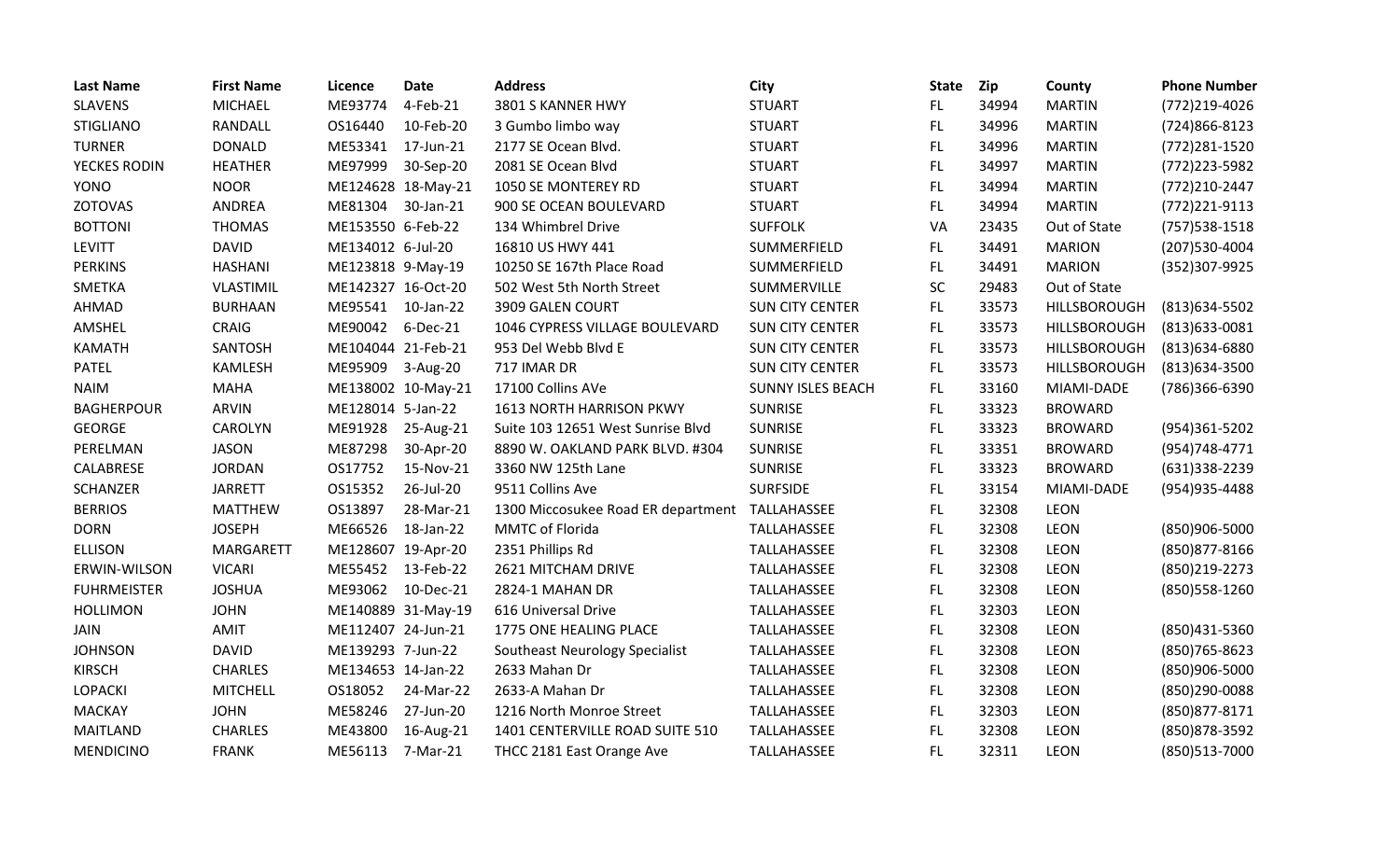| <b>Last Name</b>     | <b>First Name</b> | Licence            | <b>Date</b> | <b>Address</b>                   | City           | <b>State</b> | Zip   | County              | <b>Phone Number</b> |
|----------------------|-------------------|--------------------|-------------|----------------------------------|----------------|--------------|-------|---------------------|---------------------|
| <b>MIGNON</b>        | <b>YVETTE</b>     | ME86907            | $6$ -Jun-21 | 1965 CAPITAL CIRCLE NE           | TALLAHASSEE    | FL.          | 32308 | LEON                | (850) 656-2006      |
| <b>MORRIS</b>        | <b>DEBORAH</b>    | ME145461 12-Apr-21 |             | 1405 Centerville Rd              | TALLAHASSEE    | FL           | 32308 | <b>LEON</b>         | (850)431-3933       |
| <b>PRESTON</b>       | LAURA             | ME53543            | 14-May-21   | DocMJ                            | TALLAHASSEE    | <b>FL</b>    | 32301 | <b>LEON</b>         | (850)846-1068       |
| <b>RAMSOOK</b>       | <b>RYAN</b>       | ME137976 19-May-20 |             | 547 N. Monroe Street             | TALLAHASSEE    | <b>FL</b>    | 32301 | LEON                | (850) 633-4877      |
| <b>REDDY</b>         | KANUBODDU         | ME143491 25-Mar-21 |             | 1300 Miccosukee Road             | TALLAHASSEE    | FL.          | 32308 | LEON                | (850)431-7900       |
| <b>SIANO</b>         | <b>JOSEPH</b>     | OS3101             | 27-Sep-20   | 487 E. TENNESSEE ST.             | TALLAHASSEE    | FL.          | 32301 | <b>LEON</b>         | (850)321-8756       |
| <b>STRIBLING</b>     | <b>FRED</b>       | ME71192            | 4-Feb-22    | 3551 Blairstone Road             | TALLAHASSEE    | <b>FL</b>    | 32301 | LEON                | (850)325-6590       |
| <b>WILSON</b>        | LESLIE            | ME57097            | 20-Feb-22   | 2621 MITCHAM DRIVE               | TALLAHASSEE    | FL           | 32308 | <b>LEON</b>         | (850)219-2273       |
| <b>ALSHON</b>        | <b>JOSEPH</b>     | OS4940             | 29-Jul-20   | 7171 NORTH UNIVERSITY DRIVE      | <b>TAMARAC</b> | FL           | 33321 | <b>BROWARD</b>      | (954) 720-3188      |
| <b>CILIBERTI</b>     | <b>ERIC</b>       | ME86015            | 9-Jul-19    | 6233 N. University Drive         | <b>TAMARAC</b> | FL.          | 33321 | <b>BROWARD</b>      | (954)721-0000       |
| <b>MCKREITH</b>      | <b>TRACEY</b>     | ME116119 5-May-22  |             | 10251 west commercial Blvd       | <b>TAMARAC</b> | FL           | 33321 | <b>BROWARD</b>      | (954)580-4100       |
| <b>RODRIGUEZ</b>     | <b>FRANK</b>      | ME55556            | 8-Aug-21    | 7777 NORTH UNIVERSITY DRIVE      | <b>TAMARAC</b> | FL           | 33321 | <b>BROWARD</b>      | (954) 720-7777      |
| SIEGEL               | <b>ALAN</b>       | ME57372            | 15-Aug-21   | 7447 NORTH UNIVERSITY DRIVE      | <b>TAMARAC</b> | <b>FL</b>    | 33321 | <b>BROWARD</b>      | (954) 722-6200      |
| WEINER               | <b>DOUGLAS</b>    | ME57845            | 14-Jul-21   | 6610 N UNIVERSITY DR STE 120     | <b>TAMARAC</b> | FL           | 33321 | <b>BROWARD</b>      |                     |
| <b>ALBORS MORA</b>   | <b>MELANIE</b>    | ME122034 5-Jun-19  |             | 10150 Highland Manor Dr #240     | <b>TAMPA</b>   | FL           | 33610 | HILLSBOROUGH        | $(813)$ 259-1013    |
| ALI                  | MOHAMMED          | ME127983 20-Feb-20 |             | 16594 N Dale Mabry Hwy.          | <b>TAMPA</b>   | <b>FL</b>    | 33618 | HILLSBOROUGH        | (813)944-1944       |
| <b>ANCHETA</b>       | <b>JOEY</b>       | ME72598            | 10-Jun-21   | 6826 W. Linebaugh Avenue         | <b>TAMPA</b>   | FL           | 33625 | HILLSBOROUGH        | (813) 767-0283      |
| ARVIV                | <b>TALI</b>       | ME118886 2-Jun-20  |             | 11327 Countryway Boulevard       | <b>TAMPA</b>   | FL           | 33626 | HILLSBOROUGH        | $(813)855 - 0111$   |
| <b>AUSTIN</b>        | <b>MICHAEL</b>    | OS5242             | 26-Apr-22   | 6611 Gunn Highway                | <b>TAMPA</b>   | <b>FL</b>    | 33625 | HILLSBOROUGH        | (813)964-5901       |
| <b>BARBOUR</b>       | <b>RONALD</b>     | ME70416            | 2-Dec-20    | 341 BULLARD PARKWAY #AB          | <b>TAMPA</b>   | FL           | 33617 | HILLSBOROUGH        | (813) 466-5535      |
| <b>BERGER</b>        | <b>DAVID</b>      | ME73299            | 13-Mar-21   | 3405 W Fletcher Ave              | <b>TAMPA</b>   | FL           | 33618 | HILLSBOROUGH        | (813)960-3415       |
| <b>BHAMIDIPATI</b>   | SAVITHRI          | ME143055 5-Sep-20  |             | 2605 west Swann ave              | <b>TAMPA</b>   | <b>FL</b>    | 33609 | HILLSBOROUGH        | (813) 876-7073      |
| <b>BIREDDY</b>       | <b>VENKATA</b>    | ME98574            | $1$ -Jul-21 | 502 S MACDILL AVE                | <b>TAMPA</b>   | FL           | 33609 | HILLSBOROUGH        | $(813)877 - 5111$   |
| <b>BOGLE</b>         | <b>TANYA</b>      | ME122205 10-Jul-20 |             | 15416 North Florida Ave          | <b>TAMPA</b>   | FL           | 33613 | <b>HILLSBOROUGH</b> | (423) 718-2698      |
| <b>BOTTARO</b>       | <b>NICHOLAS</b>   | OS14898            | 21-Oct-21   | 13904 N. Dale Mabry Hwy Ste. 200 | <b>TAMPA</b>   | <b>FL</b>    | 33618 | <b>HILLSBOROUGH</b> |                     |
| <b>BRICK</b>         | <b>GEORGE</b>     | ME31731            | 21-Aug-21   | 4332 W EL Prado Ave              | <b>TAMPA</b>   | <b>FL</b>    | 33629 | HILLSBOROUGH        |                     |
| <b>BRISTER</b>       | <b>MARIE</b>      | ME118349 4-Jun-22  |             | 508 WEST MARTIN LUTHER KING BLVD | <b>TAMPA</b>   | FL.          | 33603 | HILLSBOROUGH        | (813) 229-1924      |
| <b>BUGARIN-VIERA</b> | MAGDALENA         | ME67694            | 1-Feb-20    | 3404 West Beach Street           | <b>TAMPA</b>   | <b>FL</b>    | 33607 | HILLSBOROUGH        | (813) 951-1990      |
| CAZES                | <b>ELLIOT</b>     | ME67876            | 10-Jun-21   | 14424 14424 Bruce B Downs Blvd   | <b>TAMPA</b>   | FL           | 33613 | HILLSBOROUGH        | $(813)977 - 2757$   |
| CHATHAM              | PEGGY             | ME91216            | 18-Aug-21   | James A Haley Veterans' Hosp     | <b>TAMPA</b>   | FL           | 33612 | HILLSBOROUGH        | (813) 972-2000      |
| <b>CHOWDHARI</b>     | SHAUKAT           | ME67887            | 22-Feb-20   | 11707 CLUB DRIVE                 | <b>TAMPA</b>   | <b>FL</b>    | 33612 | HILLSBOROUGH        | $(813)977 - 2222$   |
| <b>CODY</b>          | <b>JOSEPH</b>     | ME83488            | 16-Aug-21   | 14547 BRUCE B. DOWNS BLVD        | <b>TAMPA</b>   | FL           | 33613 | HILLSBOROUGH        | (813) 280-7100      |
| <b>COMMEDORE</b>     | <b>EMILE</b>      | ME46393            | 20-Jun-19   | 14502 N. DALE MABRY HWY          | <b>TAMPA</b>   | <b>FL</b>    | 33618 | <b>HILLSBOROUGH</b> | (813)968-3344       |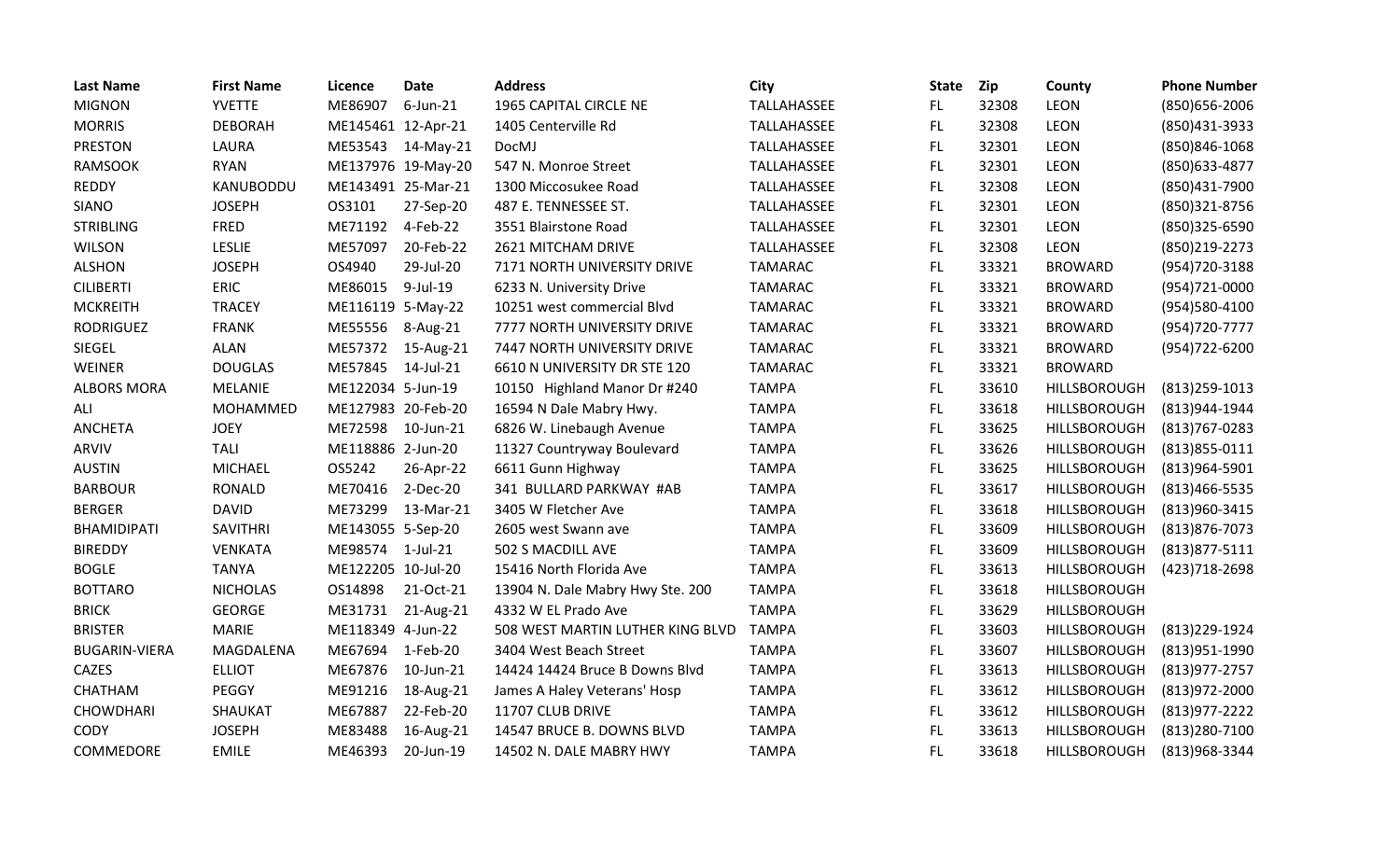| <b>Last Name</b>            | <b>First Name</b> | <b>Licence</b>     | <b>Date</b>        | <b>Address</b>                          | City         | <b>State</b> | Zip   | County              | <b>Phone Number</b> |
|-----------------------------|-------------------|--------------------|--------------------|-----------------------------------------|--------------|--------------|-------|---------------------|---------------------|
| <b>CREIGHTON</b>            | <b>CLARA</b>      | ME38694            | $6 - Apr - 20$     | 9724 N ARMENIA AVE STE 100              | <b>TAMPA</b> | FL.          | 33612 | HILLSBOROUGH        | (813) 915-8666      |
| <b>CROWLEY</b>              | <b>SEAN</b>       | ME115516 26-Oct-21 |                    | 101 S. 12th St. Unit 415                | <b>TAMPA</b> | FL.          | 33602 | HILLSBOROUGH        | $(813)466 - 4614$   |
| CRUZ                        | <b>JOSE</b>       | ME93347            | 17-May-20          | 4730 4730 North Habana Ave.             | <b>TAMPA</b> | FL.          | 33614 | <b>HILLSBOROUGH</b> | (813) 876-7700      |
| <b>DEUTSCHER</b>            | <b>RUSSELL</b>    | ME148222 22-Sep-21 |                    | 17 Davis Blvd                           | <b>TAMPA</b> | FL           | 33606 | HILLSBOROUGH        |                     |
| DIAZ DIAZ                   | <b>JOSE</b>       | ME122262 24-Mar-21 |                    | 8501 6904 W linebaugh Ave               | <b>TAMPA</b> | FL.          | 33604 | HILLSBOROUGH        |                     |
| <b>DIPIETRO</b>             | <b>JOSEPH</b>     | ME136624 24-Jan-22 |                    | 4532 W Kennedy Blvd #293                | <b>TAMPA</b> | FL.          | 33609 | <b>HILLSBOROUGH</b> | (727)331-7512       |
| <b>EDWARDS</b>              | <b>DENISE</b>     | ME89470            | 6-Apr-20           | 2 TAMPA GENERAL CIRCLE                  | <b>TAMPA</b> | FL           | 33606 | HILLSBOROUGH        | $(813)$ 250-2300    |
| <b>ERIKSEN</b>              | <b>DEBRA</b>      | OS5597             | 6-Mar-22           | 15380 N. Florida Ave                    | <b>TAMPA</b> | FL           | 33613 | HILLSBOROUGH        | (813)898-8980       |
| <b>ESCH</b>                 | ANDREW            | ME104140 26-Mar-21 |                    | 3912 3912 S Kenwood Ave                 | <b>TAMPA</b> | FL           | 33611 | HILLSBOROUGH        | (716)440-3802       |
| <b>ESCH</b>                 | ANDREA            | OS10671            | 24-Feb-22          | 3912 S Kenwood Ave                      | <b>TAMPA</b> | FL.          | 33611 | HILLSBOROUGH        | (716)408-7876       |
| <b>ESPOSITO</b>             | <b>ANTHONY</b>    | OS13086            | 8-Nov-21           | 14310 N. Dale Mabry Hwy                 | <b>TAMPA</b> | FL.          | 33618 | HILLSBOROUGH        | (813) 603 - 7463    |
| <b>FAROOQ</b>               | SHIRAZ            | ME108308 17-Mar-21 |                    | 2313 W Violet St STE A                  | <b>TAMPA</b> | FL.          | 33603 | <b>HILLSBOROUGH</b> | $(813)$ 278-6430    |
| FAZA                        | <b>BRANDON</b>    | ME115880 30-Mar-19 |                    | 16318 N Dale Mabry Hwy                  | <b>TAMPA</b> | FL           | 33618 | HILLSBOROUGH        | (813) 576-0077      |
| <b>FIGUEREDO</b>            | <b>RONALD</b>     |                    | ME131457 11-May-19 | 812 West MLK Jr Blvd                    | <b>TAMPA</b> | FL           | 33614 | HILLSBOROUGH        | (813)448-6820       |
| <b>FINE</b>                 | <b>STEVEN</b>     | ME63855            | 22-Aug-19          | 5100 W. Kennedy Blvd                    | <b>TAMPA</b> | FL.          | 33609 | HILLSBOROUGH        | (800)541-1019       |
| FRANCESCHINI SANCH CRISTINA |                   | ME144581 19-Jan-22 |                    | 1190 E Washington St Apt S602           | <b>TAMPA</b> | <b>FL</b>    | 33602 | <b>HILLSBOROUGH</b> |                     |
| <b>FRANKLIN</b>             | <b>DONALD</b>     | ME13614            | 28-Mar-21          | 2111 W Swann Ave                        | <b>TAMPA</b> | FL.          | 33606 | HILLSBOROUGH        | (813) 774-3474      |
| <b>GERLEY</b>               | <b>PETER</b>      | ME29631            | 14-Apr-20          | 1050 East Brandon Blvd                  | <b>TAMPA</b> | FL.          | 33511 | <b>HILLSBOROUGH</b> | $(813)661-6841$     |
| <b>GERSON</b>               | <b>JENNIFER</b>   | ME93072            | 31-May-19          | 15416 N Florida Avenue                  | <b>TAMPA</b> | FL           | 33613 | HILLSBOROUGH        |                     |
| GOLD                        | <b>TANYA</b>      | ME91930            | 26-Mar-21          | 2901 W BUSCH BLVD #604                  | <b>TAMPA</b> | FL.          | 33618 | HILLSBOROUGH        | (813)379-7092       |
| <b>GOLDSMITH</b>            | <b>RYAN</b>       | ME118965 27-Dec-21 |                    | 3100 E FLETCHER AVE                     | <b>TAMPA</b> | FL.          | 33613 | <b>HILLSBOROUGH</b> | (813) 422-2905      |
| <b>GRIFFIN</b>              | <b>RADLEY</b>     | ME93435            | 25-Jun-21          | 2420 W. Mississippi Ave                 | <b>TAMPA</b> | FL           | 33629 | HILLSBOROUGH        | (813)350-9090       |
| <b>GRIFFIN</b>              | <b>JENNIFER</b>   | ME125129 19-Apr-22 |                    | 2010 East Fletcher Avenue               | <b>TAMPA</b> | FL.          | 33612 | HILLSBOROUGH        |                     |
| <b>GRIFFITH</b>             | <b>DANIEL</b>     | ME87491            | 9-Mar-20           | 2701 W Busch Blvd                       | <b>TAMPA</b> | FL.          | 33618 | <b>HILLSBOROUGH</b> | (813)599-6019       |
| <b>GRISALES</b>             | <b>DARIO</b>      | ME79046            | 3-Apr-21           | 16542 North Dale Mabry Hwy              | <b>TAMPA</b> | FL           | 33618 | HILLSBOROUGH        | (813)908-7868       |
| <b>GUSHWA</b>               | <b>RICHARD</b>    | OS5578             | 11-Apr-21          | 14521 Bruce B Downs Blvd                | <b>TAMPA</b> | FL           | 33613 | HILLSBOROUGH        | (352)214-1900       |
| <b>HAUGHEY</b>              | <b>JOHN</b>       | ME126548 25-Aug-21 |                    | 1 Davis Boulevard                       | <b>TAMPA</b> | <b>FL</b>    | 33606 | HILLSBOROUGH        | (813) 627-5973      |
| <b>HIGGINS</b>              | <b>CYNTHIA</b>    | ME108917 3-Sep-21  |                    | 6511 Gunn Highway                       | <b>TAMPA</b> | FL           | 33625 | HILLSBOROUGH        | $(813)605-1122$     |
| <b>HOOVER</b>               | <b>TYRON</b>      | ME141634 8-Jul-19  |                    | 3690 W. Gandy Blvd. #403                | <b>TAMPA</b> | FL.          | 33611 | HILLSBOROUGH        |                     |
| <b>JACOBSON</b>             | EDWARD            | OS5364             | $21-May-21$        | 1818 W. Hills Ave.                      | <b>TAMPA</b> | FL.          | 33606 | HILLSBOROUGH        |                     |
| <b>JARA</b>                 | <b>FERNANDO</b>   | ME83556            | $5$ -Jan-21        | TGH 1 Tampa General Circle              | <b>TAMPA</b> | FL           | 33606 | HILLSBOROUGH        | (845) 721-9458      |
| <b>KALIN</b>                | <b>DAVID</b>      | ME36242            | 6-Mar-20           | 1931 WEST MARTIN LUTHER KING BLVD TAMPA |              | FL.          | 33607 | HILLSBOROUGH        | (813) 443-4742      |
| KARKEVANDIAN                | <b>EBRAHIM</b>    | OS8706             | 13-Nov-21          | 12187 west linebaugh ave                | <b>TAMPA</b> | <b>FL</b>    | 33626 | <b>HILLSBOROUGH</b> | (813)606-8004       |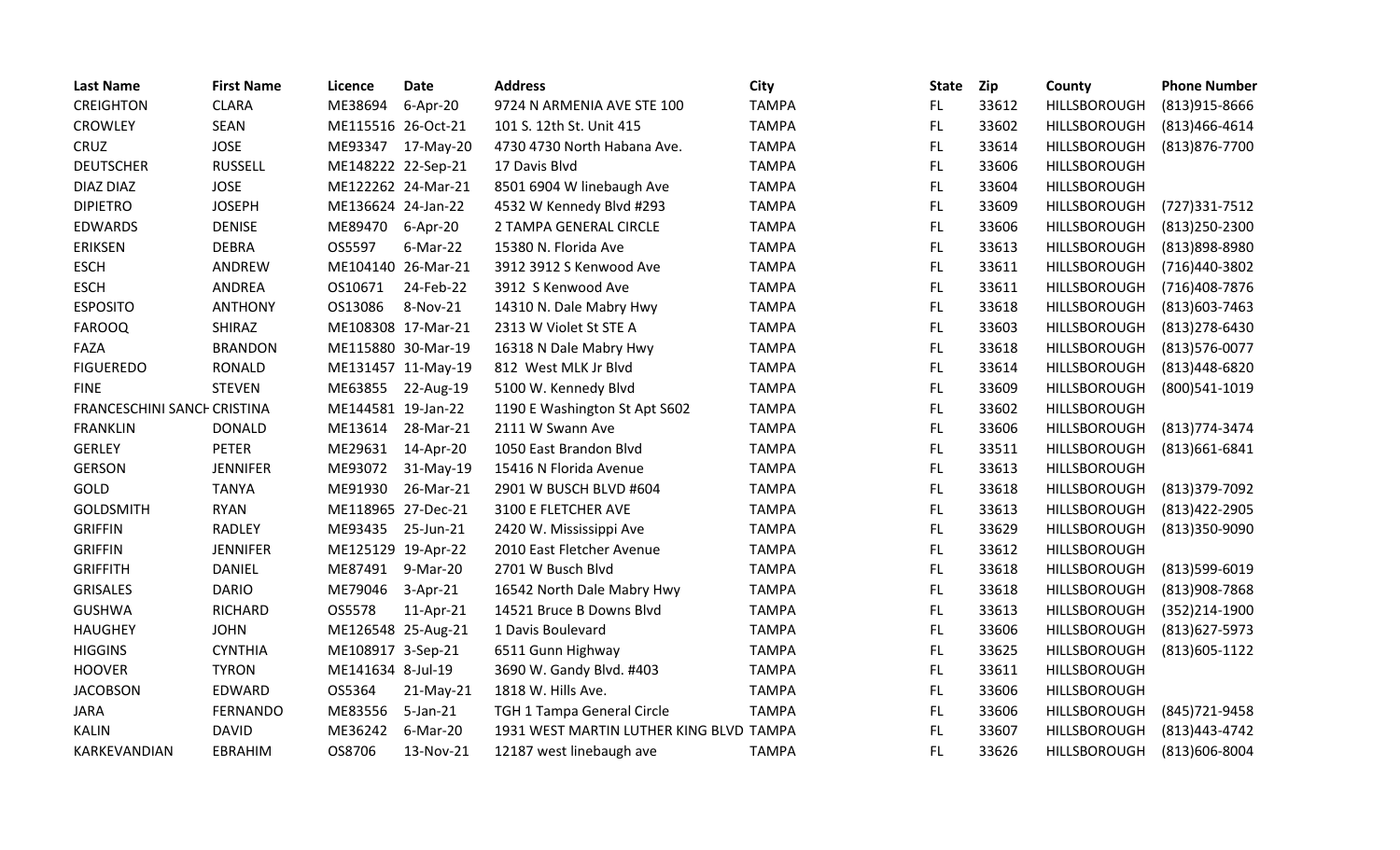| <b>Last Name</b>    | <b>First Name</b> | Licence            | <b>Date</b>        | <b>Address</b>                            | City         | <b>State</b> | Zip   | County              | <b>Phone Number</b> |
|---------------------|-------------------|--------------------|--------------------|-------------------------------------------|--------------|--------------|-------|---------------------|---------------------|
| KARUMANCHI          | PRUDHVI RAJAN     | ME126502 5-Nov-21  |                    | 3001 W. Dr. Martin Luther King Jr.        | <b>TAMPA</b> | FL.          | 33611 | HILLSBOROUGH        | (813) 870-4933      |
| <b>KATSOULAKIS</b>  | <b>EVANGELIA</b>  | ME111445 20-Apr-22 |                    | James Haley Veterans Hospital             | <b>TAMPA</b> | FL.          | 33612 | <b>HILLSBOROUGH</b> | $(813)972 - 2000$   |
| KING III            | <b>JOSEPH</b>     | ME106952 28-Dec-21 |                    | 10715 PLANTATION BAY DR                   | <b>TAMPA</b> | FL.          | 33647 | HILLSBOROUGH        |                     |
| LAMBERT             | <b>CHARLES</b>    | ME38606            | 27-Jan-20          | AdventHealth 3100 EAST FLETCHER AVE TAMPA |              | FL           | 33613 | HILLSBOROUGH        | (813) 615-7201      |
| LIZARDI             | <b>JOSE</b>       | ME101384 6-Jun-21  |                    | 1209 Pur Life Medical                     | <b>TAMPA</b> | FL.          | 33606 | <b>HILLSBOROUGH</b> | (315)244-1396       |
| <b>LOMINCHAR</b>    | AMILCAR           | <b>ACN869</b>      | 26-Apr-20          | 3832 west Humphrey Street                 | <b>TAMPA</b> | FL.          | 33614 | HILLSBOROUGH        |                     |
| <b>LUCAS</b>        | <b>JOANNE</b>     | ME97884            | 12-May-20          | 12479 TELECOM DRIVE                       | <b>TAMPA</b> | FL.          | 33637 | <b>HILLSBOROUGH</b> |                     |
| <b>MARTINEZ</b>     | <b>ROBERT</b>     | ME105481 20-Feb-20 |                    | 402 WEST DR. MLK JR. BLVD                 | <b>TAMPA</b> | FL.          | 33603 | HILLSBOROUGH        | $(813)$ 223-4444    |
| <b>MARTINEZ</b>     | <b>HECTOR</b>     | ME61970            | 31-Mar-21          | 4907 BAYSHORE BLVD                        | <b>TAMPA</b> | FL.          | 33611 | HILLSBOROUGH        | (813) 477-9113      |
| <b>MCTAGGART</b>    | <b>JOHN</b>       | ME38221            | 10-Sep-21          | 550 N. Reo St.                            | <b>TAMPA</b> | FL.          | 33609 | <b>HILLSBOROUGH</b> | (813)898-8009       |
| <b>MEJIA GARCIA</b> | LUIS              | ME149007 25-Jan-22 |                    | 400 N ROME AVE                            | <b>TAMPA</b> | FL.          | 33606 | HILLSBOROUGH        | (203) 822-4433      |
| <b>MILLER</b>       | <b>JEFFREY</b>    | ME27032            | 19-Aug-21          | 3218 W AZEELE ST                          | <b>TAMPA</b> | FL.          | 33609 | HILLSBOROUGH        | (813) 879-1188      |
| MOISE-JOHNSON       | <b>DAPHNEE</b>    | ME93843            | 28-Apr-22          | 6214 Memorial HWY Ste B                   | <b>TAMPA</b> | FL.          | 33615 | HILLSBOROUGH        | (813) 924-5210      |
| <b>NENINGER</b>     | YAMILET           | ME87139            | $6-Apr-21$         | 4509 N. ARMENIA AVE.                      | <b>TAMPA</b> | FL           | 33603 | HILLSBOROUGH        | $(813)873 - 7777$   |
| <b>NORMAN</b>       | <b>ROBERT</b>     | OS4442             | 11-Mar-22          | 8002 GUNN HWY                             | <b>TAMPA</b> | FL.          | 33626 | <b>HILLSBOROUGH</b> | (813) 880-7546      |
| <b>NOVITZKY</b>     | <b>DIMITRI</b>    | ME61367            | 31-Dec-20          | 2123 W Dr. Martin Luther King Jr Blv      | <b>TAMPA</b> | FL           | 33607 | HILLSBOROUGH        | (813) 675-4849      |
| O'DONNELL           | <b>KIRK</b>       | ME124193 4-Apr-19  |                    | 4008 W. Neptune St.                       | <b>TAMPA</b> | FL.          | 33629 | <b>HILLSBOROUGH</b> | (314) 452-3780      |
| <b>PATWARI</b>      | <b>SUNEETH</b>    | ME77563            | 8-Feb-21           | CONVENIENT MEDICAL & HEALTH SE            | <b>TAMPA</b> | FL.          | 33609 | <b>HILLSBOROUGH</b> | (813)350-9398       |
| <b>PRIETO</b>       | <b>MARIA</b>      | ME58459            | 24-Jan-22          | 5383 Primrose Lake Circle Suite B1        | <b>TAMPA</b> | FL           | 33647 | HILLSBOROUGH        | $(813)733 - 7121$   |
| <b>RODRIGUEZ</b>    | <b>MAGALY</b>     | ME71831            | 24-May-22          | 6919 N Dale Mabry Hwy                     | <b>TAMPA</b> | FL.          | 33614 | HILLSBOROUGH        | (305) 775-5247      |
| <b>ROTHENBERGER</b> | <b>RODGER</b>     | ME136062 3-Jun-21  |                    | 13305 N 56th St                           | <b>TAMPA</b> | FL           | 33617 | HILLSBOROUGH        | (813) 988-1101      |
| SABA                | <b>RASHID</b>     | OS9383             | $3-May-19$         | 11010 North Dale Mabry Highway            | <b>TAMPA</b> | FL.          | 33618 | HILLSBOROUGH        |                     |
| SAEED               | <b>KHALID</b>     | OS8927             | 12-Apr-22          | 201 E Kennedy Blvd                        | <b>TAMPA</b> | FL.          | 33602 | <b>HILLSBOROUGH</b> | (813) 773-6715      |
| SALEM               | AREEJ             | ME108165 10-Apr-19 |                    | 1207 N. Himes Avenue                      | <b>TAMPA</b> | FL           | 33607 | HILLSBOROUGH        |                     |
| SANCHEZ             | <b>RAMON</b>      | ME134861 20-Apr-20 |                    | Suite 32 4600 N. HABANA AVENUE            | <b>TAMPA</b> | FL           | 33614 | HILLSBOROUGH        | $(813)423 - 6515$   |
| <b>SANTIAGO</b>     | <b>RAMON</b>      | ME38490 7-Dec-21   |                    | 13250 56TH STREET                         | <b>TAMPA</b> | FL.          | 33617 | HILLSBOROUGH        | (813) 988-1984      |
| <b>SHAH</b>         | <b>SYED</b>       | ME108175 30-Jun-21 |                    | 2420 W. Mississippi Ave                   | <b>TAMPA</b> | FL           | 33629 | HILLSBOROUGH        | (813)350-9090       |
| SHEEHAN             | <b>JOSEPH</b>     |                    | ME154998 16-May-22 | 100 S Ashley Drive                        | <b>TAMPA</b> | <b>FL</b>    | 33602 | HILLSBOROUGH        | (630)890-8949       |
| SHEMESH             | <b>RON</b>        | ME63548            | 22-Apr-21          | 12952 N DALE MABRY HIGHWAY                | <b>TAMPA</b> | FL.          | 33618 | HILLSBOROUGH        | (813) 935 - 2273    |
| <b>SHETH</b>        | <b>BAIJU</b>      | ME101617 22-Jun-20 |                    | 10831 BARBADOSE ISLE DR                   | <b>TAMPA</b> | FL.          | 33647 | HILLSBOROUGH        | (636)212-0667       |
| SHIVRAMAN           | <b>SUCHITRA</b>   | ME138624 28-Sep-20 |                    | 10150 Highland Manor Dr                   | <b>TAMPA</b> | FL.          | 33610 | <b>HILLSBOROUGH</b> | (503)888-7110       |
| <b>SILVA</b>        | <b>VICTOR</b>     | ME79221            | 23-Apr-20          | 3550 West Waters Ave.                     | <b>TAMPA</b> | FL           | 33614 | HILLSBOROUGH        | (813) 443 - 1364    |
| <b>SMITH</b>        | <b>RICHARD</b>    | OS12340            | 8-Feb-20           | 6301 MEMORIAL HWY                         | <b>TAMPA</b> | FL           | 33615 | <b>HILLSBOROUGH</b> | (813) 284-7022      |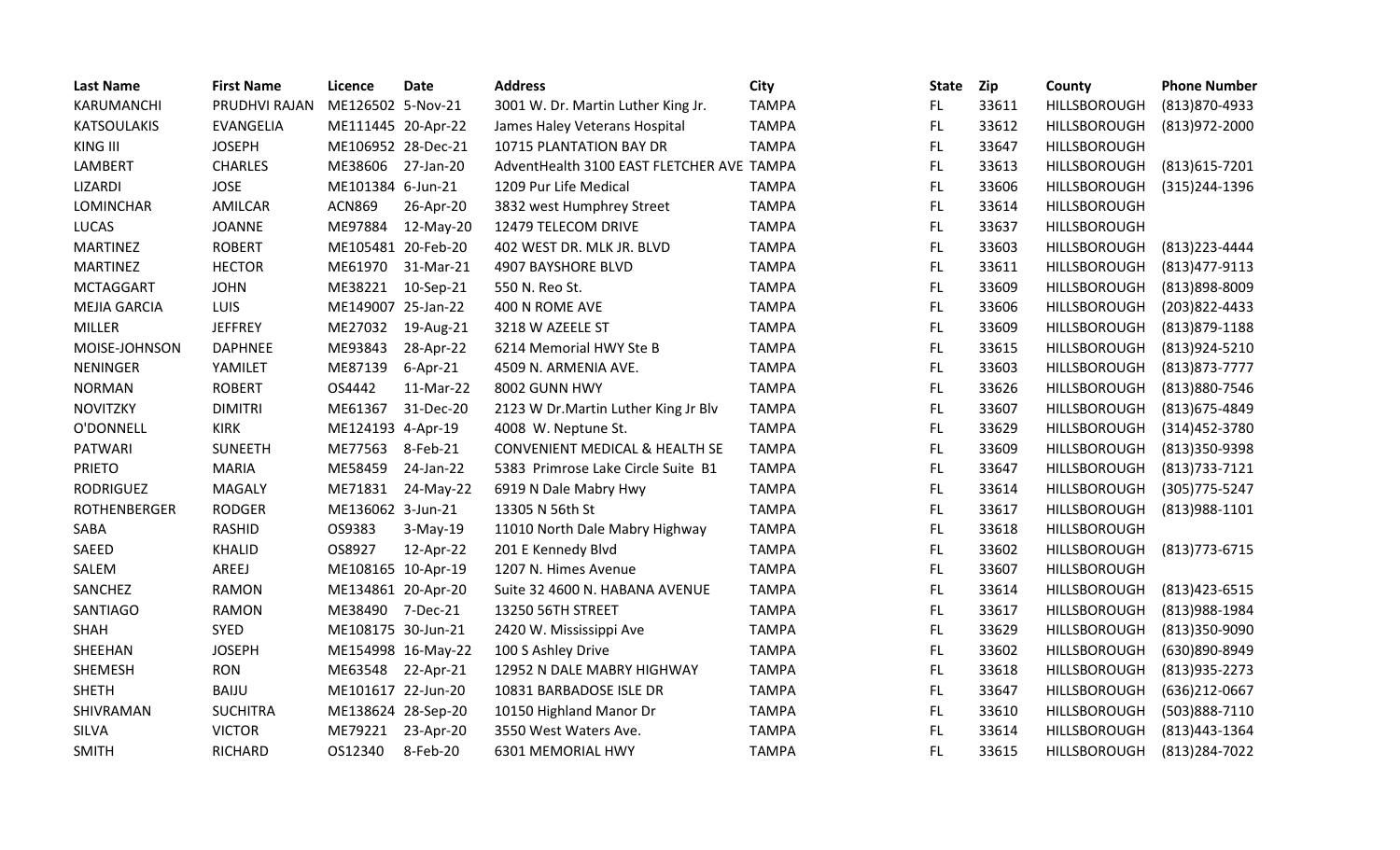| <b>Last Name</b>      | <b>First Name</b> | Licence            | <b>Date</b> | <b>Address</b>                                       | City                  | <b>State</b> | Zip   | County              | <b>Phone Number</b> |
|-----------------------|-------------------|--------------------|-------------|------------------------------------------------------|-----------------------|--------------|-------|---------------------|---------------------|
| <b>ST CLAIR</b>       | <b>DEBORAH</b>    | ME123410 24-Jun-21 |             | 2420 W. Mississippi Ave                              | <b>TAMPA</b>          | FL.          | 33629 | HILLSBOROUGH        | (813)350-9090       |
| <b>STAGG</b>          | <b>TAZIA</b>      | ME114089 14-Jan-22 |             | 10014 N DALE MABRY HWY                               | <b>TAMPA</b>          | FL.          | 33618 | HILLSBOROUGH        | (813) 421-1359      |
| <b>STEPHAN</b>        | <b>BRADLEY</b>    | ME131954 21-Jan-21 |             | 701 S Howard Ave                                     | <b>TAMPA</b>          | FL           | 33606 | HILLSBOROUGH        |                     |
| <b>TALADRIZ</b>       | <b>ARTURO</b>     | ME66011            | 25-Feb-21   | Largo Medical Center                                 | <b>TAMPA</b>          | FL.          | 33770 | <b>PINELLAS</b>     | (727)588-5200       |
| TALAKKOTTUR           | <b>CHARLES</b>    | ME100711 5-Jun-20  |             | 5106 NORTH ARMENIA AVENUE                            | <b>TAMPA</b>          | FL.          | 33603 | HILLSBOROUGH        | (813) 874-1852      |
| <b>TANVETYANON</b>    | <b>TAWEE</b>      | ME93604            | 7-Feb-19    | H LEE MOFFITT CANCER CTR                             | <b>TAMPA</b>          | FL           | 33612 | HILLSBOROUGH        | (813) 745-3050      |
| <b>TON</b>            | <b>CUONG</b>      | OS15249            | 14-Feb-20   | 16614 N Dale Mabry                                   | <b>TAMPA</b>          | FL.          | 33618 | HILLSBOROUGH        | (407) 925-7211      |
| <b>TOTH</b>           | <b>GEORGE</b>     | ME87508            | 30-May-19   | 3520 West Waters Ave                                 | <b>TAMPA</b>          | FL           | 33614 | HILLSBOROUGH        | (813)932-0079       |
| <b>TSENG</b>          | <b>JACK</b>       | OS12779            | 10-Jul-20   | 800 WEST PLATT STREET                                | <b>TAMPA</b>          | FL           | 33606 | HILLSBOROUGH        | (813) 540-3378      |
| <b>VISRAM</b>         | <b>NIZARALI</b>   | ME86971            | 28-Mar-22   | 5101 N Habana Ave #B                                 | <b>TAMPA</b>          | FL.          | 33614 | <b>HILLSBOROUGH</b> | (813) 442-7272      |
| <b>YOUNG</b>          | <b>RAMONA</b>     | OS17175            | 4-Oct-20    | 13000 Bruce B Downs Blvd                             | <b>TAMPA</b>          | <b>FL</b>    | 33612 | <b>HILLSBOROUGH</b> | (813) 972-2000      |
| ZAFFER                | <b>SYED</b>       | ME122061 24-Apr-22 |             | 13020 TELECOM PARKWAY NORTH                          | <b>TAMPA</b>          | FL.          | 33637 | HILLSBOROUGH        | (813) 978-9700      |
| <b>ABDOOL</b>         | SHEREZA           | OS11562            | 25-Aug-20   | 39344 US HWY 19N                                     | <b>TARPON SPRINGS</b> | FL.          | 34689 | <b>PINELLAS</b>     | (727)940-5278       |
| <b>DIDONNA</b>        | <b>MICHAEL</b>    | OS12855            | 9-Mar-22    | 1730 S. Pinellas Ave.                                | <b>TARPON SPRINGS</b> | FL.          | 34689 | <b>PINELLAS</b>     | (727) 935-1933      |
| PEREZ                 | <b>HUMBERTO</b>   | ME65613            | 7-Jun-19    | 1002 Connecticut Rd                                  | <b>TARPON SPRINGS</b> | FL.          | 34689 | <b>PINELLAS</b>     | $(813)766 - 0912$   |
| DE LEON               | <b>HECTOR</b>     | ME89164            | 1-Jun-20    | 1799 SALK AVENUE                                     | <b>TAVARES</b>        | FL.          | 32778 | LAKE                | (352)742-8300       |
| LANE                  | <b>MARY</b>       | ME106438 1-Feb-21  |             | 1741 DAVID WALKER DRIVE                              | <b>TAVARES</b>        | FL           | 32778 | <b>LAKE</b>         | (407)464-9516       |
| ZUBKIN                | ALLAN             | ME56047            | 5-Apr-20    | 131 W MAIN ST.                                       | <b>TAVARES</b>        | FL.          | 32778 | LAKE                | (407) 405-1055      |
| <b>BROWNE-KING</b>    | <b>ESTHER</b>     | ME75919            | 30-Jun-20   | 9740 North 56th STREET                               | <b>TEMPLE TERRACE</b> | FL.          | 33617 | HILLSBOROUGH        | (813) 200-7717      |
| LAMOUR                | <b>JACQUES</b>    | ME77697            | 19-Aug-20   | 9780 N.56th Street Suite C                           | <b>TEMPLE TERRACE</b> | FL           | 33617 | HILLSBOROUGH        | (813) 549-7465      |
| OLATUNBOSUN           | <b>BAMIDELE</b>   | ME148937 30-May-21 |             | 10320 N 56th St                                      | <b>TEMPLE TERRACE</b> | FL.          | 33617 | HILLSBOROUGH        | (813) 442-5144      |
| <b>RAHMAN</b>         | <b>FARHANA</b>    | ME122588 7-Oct-20  |             | Pioneer Medical Group PL                             | <b>TEMPLE TERRACE</b> | FL.          | 33637 | HILLSBOROUGH        | $(813)779-6303$     |
| SALHAB                | SUZANNE           | ME119290 23-Jun-20 |             | 11808 North 56TH Street                              | <b>TEMPLE TERRACE</b> | FL.          | 33617 | HILLSBOROUGH        | (813) 769-9866      |
| <b>TORRES-PEREZ</b>   | WILLIAM           | <b>ACN567</b>      | 24-Jun-20   | 11434 NORTH 53RD STREET                              | <b>TEMPLE TERRACE</b> | FL.          | 33617 | <b>HILLSBOROUGH</b> | (813) 248-2111      |
| URIBAZO ODIO          | <b>BEATRIZ</b>    | ME139667 12-Mar-19 |             | 11531 N 56th St                                      | <b>TEMPLE TERRACE</b> | FL.          | 33617 | HILLSBOROUGH        |                     |
| <b>PATTERSON</b>      | <b>LINDSEY</b>    | ME131869 23-Feb-21 |             | 390 Tequesta dr                                      | <b>TEQUESTA</b>       | FL           | 33469 | PALM BEACH          |                     |
| ALVARADO-HERNAND LUIS |                   | ME138871 23-Apr-19 |             | 1580 SANTA BARBARA BLVD                              | THE VILLAGES          | FL.          | 32159 | <b>SUMTER</b>       | (787)306-7234       |
| <b>CAMPBELL</b>       | <b>JAMES</b>      | ME140998 16-Aug-19 |             | 1050 old camp road                                   | THE VILLAGES          | FL.          | 32162 | <b>SUMTER</b>       |                     |
| <b>KRAUCAK</b>        | <b>NELSON</b>     | ME68753            | $6$ -May-22 | 1501 US HIGHWAY 441 NORTH                            | THE VILLAGES          | FL.          | 32159 | LAKE                | (352) 750-4333      |
| OLLIVIERRE            | CARL              | ME62348            | 18-May-21   | 910 Old Camp Rd                                      | THE VILLAGES          | FL.          | 32162 | <b>SUMTER</b>       | (352) 753-4366      |
| RAJASHEKAR            | <b>HARSHA</b>     | OS10281            | 15-Aug-20   | Center For A Center For Advanced Healtl THE VILLAGES |                       | FL           | 32163 | <b>SUMTER</b>       | (352) 674-8700      |
| <b>SKOTNICKI</b>      | <b>ROBERT</b>     | OS13035            | 7-Feb-21    | 2955 Brownwood Blvd                                  | THE VILLAGES          | FL           | 32163 | <b>SUMTER</b>       |                     |
| <b>VILLA</b>          | <b>MARIVIC</b>    | ME68756            | $1-Apr-21$  | 1507 BUENOS AIRES BLVD                               | THE VILLAGES          | <b>FL</b>    | 32159 | LAKE                | (352)561-6299       |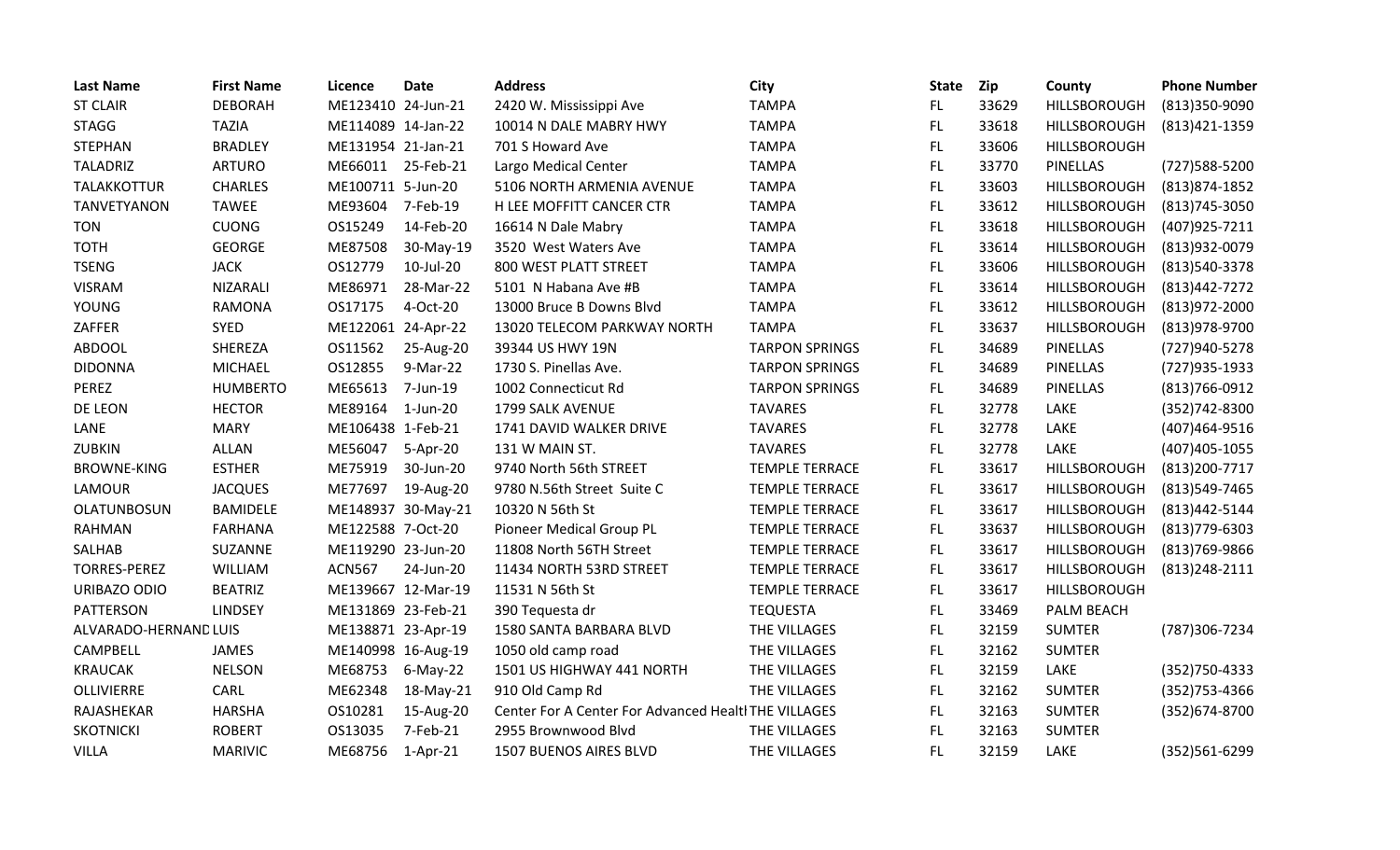| <b>Last Name</b>     | <b>First Name</b> | Licence            | <b>Date</b>        | <b>Address</b>                       | City                   | State     | <b>Zip</b> | County           | <b>Phone Number</b> |
|----------------------|-------------------|--------------------|--------------------|--------------------------------------|------------------------|-----------|------------|------------------|---------------------|
| <b>BESNER</b>        | ZACKARY           | ME150988 17-Nov-21 |                    | space coast health centers           | <b>TITUSVILLE</b>      | FL.       | 32796      | <b>BREVARD</b>   | (321)268-6836       |
| CHAPMAN              | <b>RYAN</b>       | OS15414            | 5-Apr-21           | 1250 Grumman Pl Ste B                | <b>TITUSVILLE</b>      | FL.       | 32780      | <b>BREVARD</b>   | (954)465-1307       |
| <b>DEISLER</b>       | <b>PATRICIA</b>   | ME138877 9-Jan-21  |                    | 841 CENTURY MEDICAL DRIVE            | <b>TITUSVILLE</b>      | FL.       | 32796      | <b>BREVARD</b>   | (321) 355-0650      |
| <b>LOFTIS</b>        | <b>LAUREN</b>     | ME143685 1-Apr-21  |                    | 1250-B Grumman Place                 | <b>TITUSVILLE</b>      | FL.       | 32780      | <b>BREVARD</b>   | (321)269-4240       |
| PATEL                | <b>TANMAY</b>     | ME115718 14-Jun-21 |                    | 4340 S Hopkins Ave                   | <b>TITUSVILLE</b>      | FL.       | 32780      | <b>BREVARD</b>   | (321)405-2090       |
| <b>ROJAS</b>         | <b>JOSE</b>       | ME36844            | 6-Jun-22           | 1855 JESS PARRISH CT                 | <b>TITUSVILLE</b>      | FL.       | 32796      | <b>BREVARD</b>   | (321)268-0291       |
| <b>SMITH</b>         | <b>MILTON</b>     | ME96735            | 15-Dec-20          | 951 North Washington Ave.            | <b>TITUSVILLE</b>      | FL        | 32796      | <b>BREVARD</b>   | $(321)268 - 6111$   |
| <b>MEADOWS</b>       | <b>WILLIAM</b>    | ME48854            | 19-May-22          | 5416 Town N Country Blvd             | <b>TOWN N COUNTRY</b>  | FL        | 33615      | HILLSBOROUGH     | (813)549-3800       |
| <b>BORISLOW</b>      | <b>DAVID</b>      | ME57541            | 18-Sep-21          | 11719 1st Street E                   | <b>TREASURE ISLAND</b> | FL.       | 33706      | <b>PINELLAS</b>  | (727)492-2930       |
| <b>MONSON</b>        | <b>ANTONIO</b>    | ME82686            | 21-Feb-19          | 16 Paradise Lane Suite 102           | <b>TREASURE ISLAND</b> | FL.       | 33707      | <b>PINELLAS</b>  | (727)388-9774       |
| CHAPMAN              | <b>CHRISTINE</b>  | OS8553             | 23-Sep-20          | 911 South Main Street                | <b>TRENTON</b>         | FL.       | 32693      | <b>GILCHRIST</b> | $(352)283 - 2113$   |
| AWAD                 | <b>MOHAMMAD</b>   |                    | ME141003 12-May-20 | 9330 State Road 54                   | <b>TRINITY</b>         | FL.       | 34655      | <b>PASCO</b>     |                     |
| <b>BAILEY</b>        | <b>TIMOTHY</b>    | OS7784             | 10-Jun-22          | bldg #5 1815 Health Care Drive Ste B | <b>TRINITY</b>         | FL.       | 34655      | <b>PASCO</b>     | (727)312-4445       |
| <b>BARR</b>          | JAMES             | OS14714            | 4-Feb-22           | 9330 State Rd 54                     | <b>TRINITY</b>         | FL        | 34655      | <b>PASCO</b>     |                     |
| <b>BENEZRA ROMAN</b> | <b>RAFAEL</b>     | ME137192 10-Jan-22 |                    | 3535 Little Road                     | <b>TRINITY</b>         | FL.       | 34655      | <b>PASCO</b>     | (727)375-0848       |
| <b>FRAILING</b>      | ANNE              | OS8069             | 8-Aug-21           | 1815 health health care drive        | <b>TRINITY</b>         | FL        | 34655      | <b>PASCO</b>     |                     |
| ULHAQUE              | <b>ABID</b>       | OS17312            | 12-Dec-20          | 9330 FL-54 Trinity FL 34655          | <b>TRINITY</b>         | FL.       | 34655      | <b>PASCO</b>     |                     |
| <b>UMSTEAD</b>       | <b>THOMAS</b>     | ME44331            | 13-May-21          | 8215 State Road 54                   | <b>TRINITY</b>         | FL.       | 34655      | <b>PASCO</b>     | (727) 376-2229      |
| <b>MAAROUF</b>       | <b>JOHN</b>       | OS14806            | 24-Jul-20          | 587 Hartland dr                      | <b>TROY</b>            | MI        | 48083      | Out of State     | (586)994-1816       |
| WASSON               | JAMES             | ME67074            | $2$ -Jun-21        | 649 S BROADWAY AVE STE 2             | <b>TYLER</b>           | <b>TX</b> | 75701      | Out of State     | (903)939-2273       |
| <b>BENTLEY</b>       | <b>JAMES</b>      | ME96725            | 27-Jun-21          | 15501 Southeast 197 ct.              | <b>UMATILLA</b>        | FL.       | 32784      | <b>MARION</b>    | (863) 677-5206      |
| CASTANEDA            | <b>THADDAEUS</b>  | ME97507            | 28-Jan-21          | 143 S. JOHN SIMS PARKWAY             | VALPARAISO             | FL.       | 32580      | <b>OKALOOSA</b>  | (850)729-3300       |
| ANGELASTRO           | <b>NICHOLAS</b>   | OS7504             | 17-Nov-21          | 1511 S Tamiami Trail                 | <b>VENICE</b>          | FL.       | 34285      | SARASOTA         | (941)218-6839       |
| <b>BENZING</b>       | PEGGY             | OS5456             | 17-Apr-21          | <b>MariKind Physicians</b>           | <b>VENICE</b>          | FL.       | 34293      | SARASOTA         | (941)244-4100       |
| DE PINTO             | <b>MARIO</b>      | ME84930            | 7-May-20           | 1700 EAST VENICE AVENUE              | <b>VENICE</b>          | FL        | 34292      | SARASOTA         | (941)483-9760       |
| <b>GORDON</b>        | <b>BARRY</b>      | ME124847 31-Dec-20 |                    | 425 Commercial Court Suite C         | <b>VENICE</b>          | <b>FL</b> | 34292      | SARASOTA         | (941) 586-2426      |
| <b>GORDON</b>        | <b>CHARLES</b>    | ME68812            | 15-Aug-21          | 512-516 NOKOMIS AVENUE               | <b>VENICE</b>          | FL.       | 34285      | SARASOTA         | (941) 488-7781      |
| <b>HAERING</b>       | <b>STEPHEN</b>    | ME66020            | 24-Oct-21          | 1205 Tarpon Center Drive             | <b>VENICE</b>          | FL.       | 34285      | SARASOTA         |                     |
| <b>KAMINSKI</b>      | <b>JOSEPH</b>     | OS9918             | 17-Jun-18          | 517 RIVIERA ST.                      | <b>VENICE</b>          | FL.       | 34285      | SARASOTA         | (941)244-0178       |
| <b>KAPLAN</b>        | <b>HAROLD</b>     | ME43971 7-Feb-19   |                    | 200 AVE DES PARQUES N.               | <b>VENICE</b>          | FL        | 34285      | SARASOTA         | (941)488-5608       |
| KELMENSON            | EDWARD            | ME114394 1-Nov-20  |                    | 1350 East Venice Avenue              | <b>VENICE</b>          | FL.       | 34285      | SARASOTA         | (207) 478-5944      |
| <b>LIFTON</b>        | <b>ALLEN</b>      | ME73305            | 1-Oct-21           | 200 CAPRI ISLES BLVD SUITE 7D        | <b>VENICE</b>          | FL        | 34292      | SARASOTA         | (941) 485 - 2220    |
| <b>NIELSEN</b>       | <b>SUE</b>        | ME114351 23-Jun-21 |                    | 200 Capri Isles Blvd.                | <b>VENICE</b>          | <b>FL</b> | 34292      | SARASOTA         | (941)402-2227       |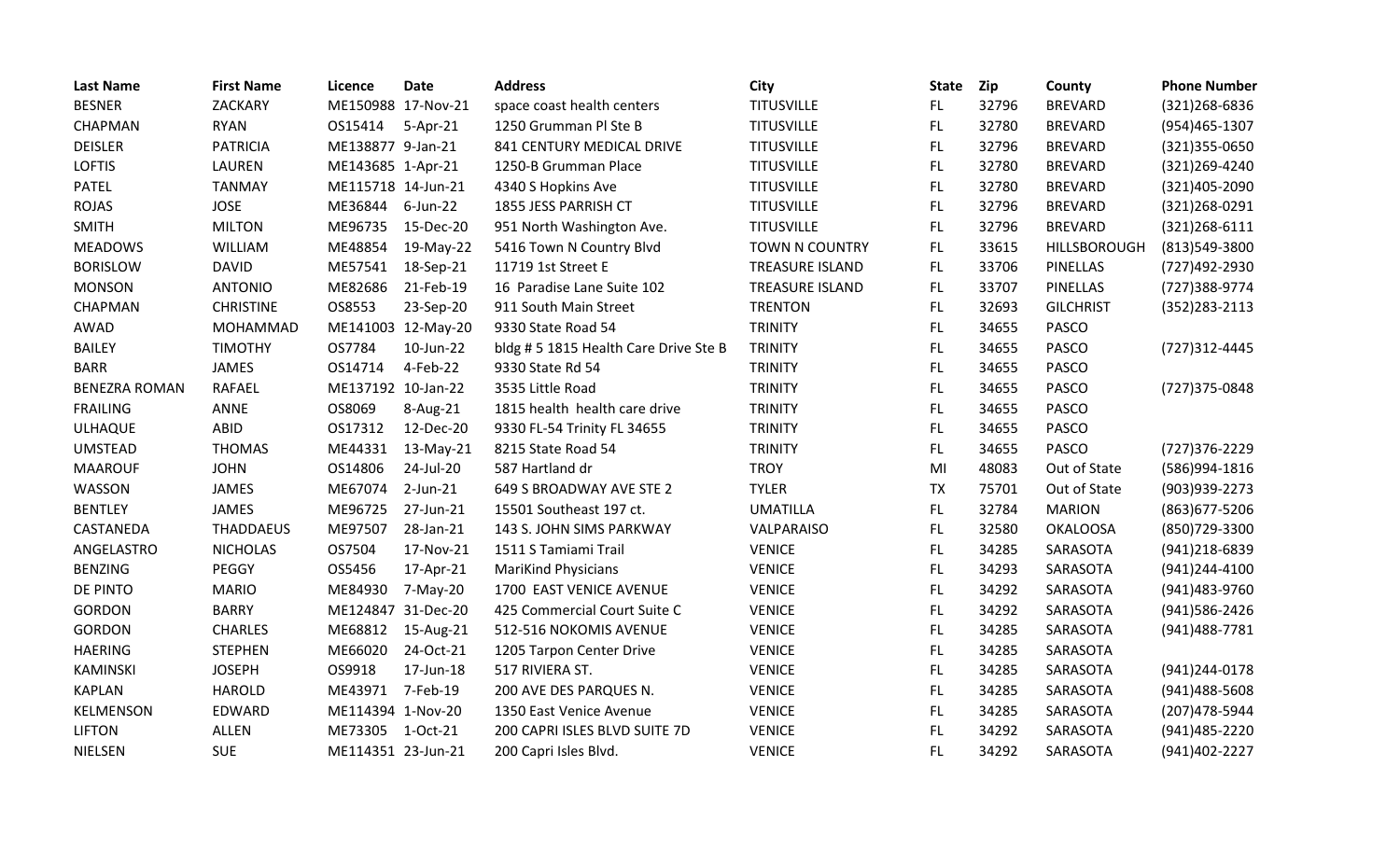| <b>Last Name</b>        | <b>First Name</b>   | Licence            | <b>Date</b>        | <b>Address</b>                   | City              | <b>State</b> | Zip   | County              | <b>Phone Number</b> |
|-------------------------|---------------------|--------------------|--------------------|----------------------------------|-------------------|--------------|-------|---------------------|---------------------|
| <b>SIEGEL</b>           | <b>MARC</b>         |                    | ME138172 10-Mar-20 | 404 Gulf dr                      | <b>VENICE</b>     | FL.          | 34285 | SARASOTA            | (540)808-8746       |
| <b>WOLPMANN</b>         | MICHAEL             | ME81986 1-Jul-21   |                    | 959 E Venice Ave                 | <b>VENICE</b>     | FL.          | 34285 | SARASOTA            | (941) 485-5700      |
| <b>BUSTAMANTE</b>       | <b>CHRISTIAN</b>    | ME145628 20-Apr-22 |                    | 2602 12th SQ SW                  | <b>VERO BEACH</b> | FL.          | 32968 | <b>INDIAN RIVER</b> |                     |
| CANAVOSIO               | <b>FEDERICO</b>     | ME104488 24-Oct-19 |                    | 1000 737 37 TH STREET            | <b>VERO BEACH</b> | FL.          | 32960 | <b>INDIAN RIVER</b> | (772)925-8230       |
| <b>DEAN</b>             | <b>MELISSA</b>      | ME98123            | 9-Jul-21           | 1345 36TH ST. STE B              | <b>VERO BEACH</b> | FL           | 32960 | <b>INDIAN RIVER</b> | (772) 567-1500      |
| <b>DOWNEY</b>           | <b>JANICE</b>       | ME151722 5-Oct-21  |                    | 1925 20th street                 | <b>VERO BEACH</b> | FL.          | 32960 | <b>INDIAN RIVER</b> | (913)333-8048       |
| <b>GONSALVES SIKORA</b> | <b>ALITA</b>        | ME99541            | 23-Aug-21          | 1255 37th Steet                  | <b>VERO BEACH</b> | FL.          | 32960 | <b>INDIAN RIVER</b> | (772) 228-6882      |
| HUSSAMY                 | <b>OMAR</b>         | ME65456            | 3-Apr-19           | 1260 37th Street Suite 102       | <b>VERO BEACH</b> | FL.          | 32960 | <b>INDIAN RIVER</b> | (772)213-9800       |
| <b>KHALAF</b>           | <b>MAJID</b>        | ME87468            | 19-May-21          | 1936 32ND AVENUE                 | <b>VERO BEACH</b> | FL.          | 32960 | <b>INDIAN RIVER</b> | (772) 778-8882      |
| <b>MALONE</b>           | <b>MARCUS</b>       | ME99007            | 27-Jan-21          | 1355 37TH Street                 | <b>VERO BEACH</b> | FL.          | 32960 | <b>INDIAN RIVER</b> | (772)978-7808       |
| <b>MILLION</b>          | <b>STEPHANIE</b>    | OS15504            | 2-Mar-22           | 333 17th St 333 17th St          | <b>VERO BEACH</b> | FL.          | 32960 | <b>INDIAN RIVER</b> | (772)907-5848       |
| <b>OLENEK</b>           | <b>CHRISTOPHER</b>  | OS8113             | $6$ -May-20        | 927 37TH PLACE                   | <b>VERO BEACH</b> | FL           | 32960 | <b>INDIAN RIVER</b> | (772) 770-6225      |
| <b>OLSEN</b>            | <b>JESSICA</b>      | ME124131 13-Nov-21 |                    | 820 37th Place                   | <b>VERO BEACH</b> | FL.          | 32960 | <b>INDIAN RIVER</b> | (772)569-9788       |
| <b>PIERONE</b>          | <b>GERALD</b>       | ME57755            | 26-Sep-21          | 3715 7TH TERRACE                 | <b>VERO BEACH</b> | FL.          | 32960 | <b>INDIAN RIVER</b> | (772) 770-2664      |
| PRESCOTT                | THERESA             | OS12864            | 30-Mar-22          | 333 17th St                      | <b>VERO BEACH</b> | FL.          | 32960 | <b>INDIAN RIVER</b> | (772) 213-8881      |
| <b>SHIPLEY</b>          | <b>JOSHUA</b>       | ME70240            | 10-Jan-22          | 1265 36TH STREET                 | <b>VERO BEACH</b> | FL.          | 32960 | <b>INDIAN RIVER</b> | (772)567-6340       |
| TREATMAN                | <b>SCOTT</b>        | OS12620            | 14-Dec-21          | 415 Holly Road                   | <b>VERO BEACH</b> | FL.          | 32963 | <b>INDIAN RIVER</b> | (315)247-6994       |
| ZAMBELLI                | <b>PATRICIA</b>     | OS6898             | 14-Jan-22          | 1820 commerce ave                | <b>VERO BEACH</b> | FL.          | 32960 | <b>INDIAN RIVER</b> | (772) 696-2975      |
| LESSER                  | <b>MICHAEL</b>      | ME32836            | 20-Jul-21          | 1705 BERGLUND LANE. SUITE 101    | <b>VIERA</b>      | FL.          | 32940 | <b>BREVARD</b>      | (321) 722-2860      |
| <b>BURROWS</b>          | <b>STEPHANIE</b>    |                    | ME104323 30-May-19 | 103 US Hwy 2                     | WAKEFIELD         | MI           | 49968 | Out of State        | (906)229-6120       |
| <b>MEMON</b>            | AMIN                | ME131210 6-Jun-22  |                    | 801 Pennsylvania Ave SE #201     | <b>WASHINGTON</b> | DC           | 20003 | Out of State        |                     |
| <b>SERRA</b>            | <b>HIGINIO</b>      | ME20974            | 29-Sep-20          | 3024 Marion 3024                 | WEIRSDALE         | FL.          | 32195 | LAKE                | (352) 753-2826      |
| SEQUEDA                 | <b>ROSAN</b>        | <b>ACN910</b>      | $5$ -Jan-21        | 405 Elm Street                   | WELAKA            | FL.          | 32193 | <b>PUTNAM</b>       |                     |
| <b>ALIF</b>             | <b>RAZAN</b>        | ME143818 2-Aug-20  |                    | 10115 Forest Hill Blvd           | WELLINGTON        | FL           | 33414 | PALM BEACH          | (561)966-7707       |
| <b>BAGO</b>             | MARIACLARA          | OS8749             | 28-Oct-20          | 1037 STATE ROAD 7 SUITE 211      | WELLINGTON        | FL.          | 33414 | PALM BEACH          | (561) 798-3030      |
| <b>BELOTTI</b>          | <b>MICHAEL</b>      | OS4654             | 19-Feb-22          | 10111 FOREST HILL BLVD #202      | WELLINGTON        | FL.          | 33414 | PALM BEACH          | (561) 798-1995      |
| CABANELLAS              | <b>JENNINE</b>      | ME83781            | 18-Jul-20          | 12777 Forest Hill Blvd           | <b>WELLINGTON</b> | FL.          | 33414 | PALM BEACH          | (561)333-3440       |
| CAMERON                 | <b>BLAINE</b>       | ME86864            | $11-May-21$        | 12300 South Shore Blvd Suite 200 | WELLINGTON        | FL           | 33414 | PALM BEACH          | (877) 412-7272      |
| CATTELANE               | <b>JERRY</b>        | OS10161            | 18-Jun-21          | 11909 OSPREY POINTE CIRCLE       | WELLINGTON        | FL.          | 33449 | PALM BEACH          | (561)846-2013       |
| <b>DREXLER</b>          | <b>DAVID</b>        | OS11667            | 27-Aug-20          | 12773 W. FOREST HILL BLVD        | <b>WELLINGTON</b> | FL.          | 33414 | PALM BEACH          | (561) 758-2271      |
| <b>FEIT</b>             | <b>RUSSELL</b>      | ME138495 14-Oct-19 |                    | Certified Spine and Pain Care    | WELLINGTON        | FL           | 33414 | PALM BEACH          |                     |
| <b>GARIB-SANKAR</b>     | <b>ANITA</b>        | ME84607            | 29-Jun-20          | 3319 STATE ROAD 7 STE:113        | <b>WELLINGTON</b> | FL.          | 33449 | PALM BEACH          | (561)422-1003       |
| LIOGIER-WEYBACK         | <b>LUIS ENRIQUE</b> | ME133666 26-Jul-21 |                    | 2984 Hamblin Way                 | <b>WELLINGTON</b> | FL           | 33414 | <b>PALM BEACH</b>   | (561)406-0685       |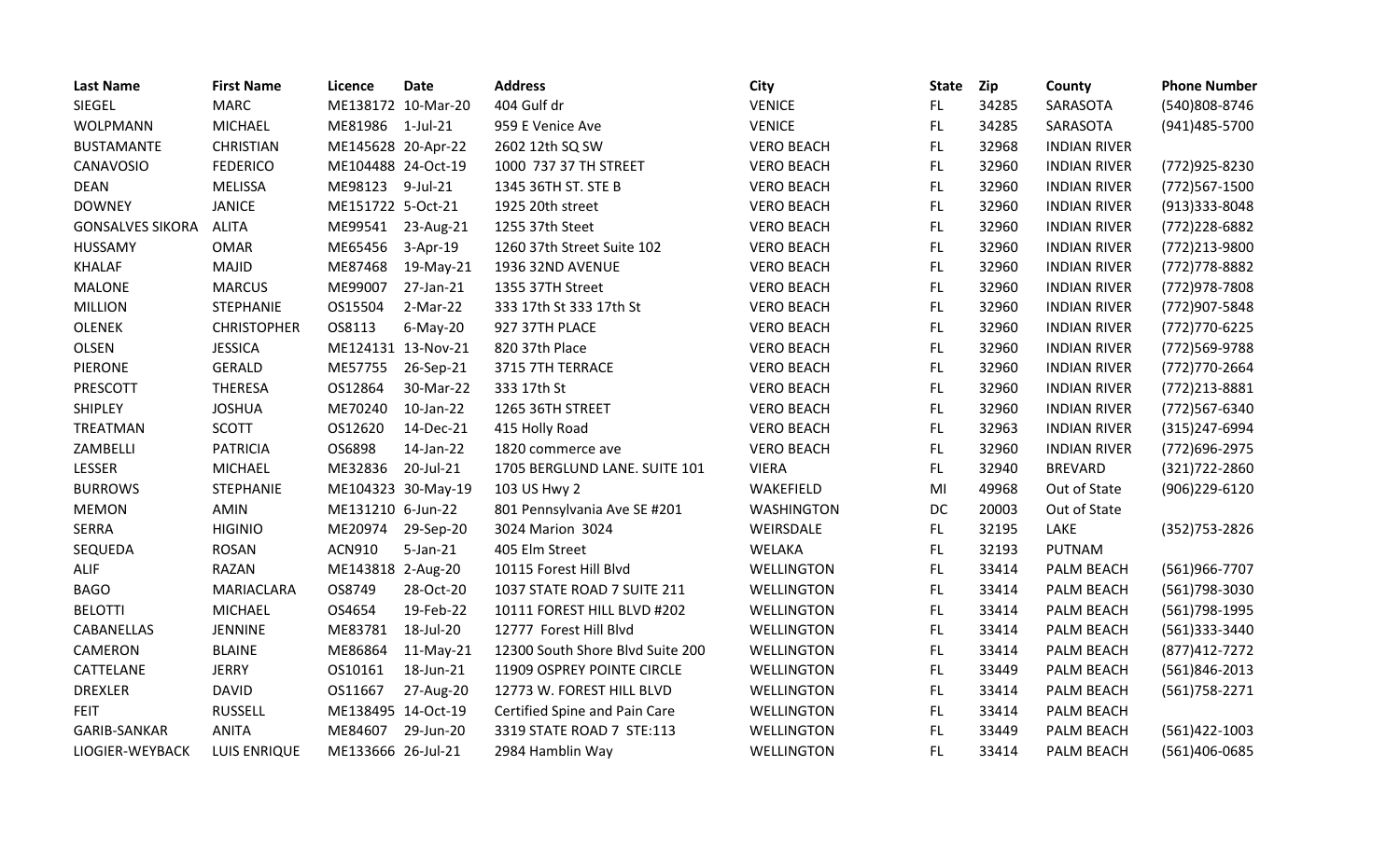| <b>Last Name</b>         | <b>First Name</b> | Licence            | <b>Date</b> | <b>Address</b>                     | City                   | <b>State</b> | <b>Zip</b> | County         | <b>Phone Number</b> |
|--------------------------|-------------------|--------------------|-------------|------------------------------------|------------------------|--------------|------------|----------------|---------------------|
| MALDONADO BURDE EDWIN    |                   | ME92323            | 23-Aug-21   | 1049 S State Rd 7                  | WELLINGTON             | FL.          | 33414      | PALM BEACH     | (561) 578-4582      |
| <b>SCHWARTZ</b>          | <b>PETER</b>      | ME112404 17-Jan-21 |             | 10115 FOREST HILL BLVD             | <b>WELLINGTON</b>      | FL.          | 33414      | PALM BEACH     | (561)800-2128       |
| SHARMA                   | SHEKHAR           | ME47072            | 18-Apr-19   | 3347 SOUTH STATE ROAD 7 SUITE 200  | WELLINGTON             | FL.          | 33449      | PALM BEACH     | (561) 795-9087      |
| <b>ANDRONICO</b>         | <b>KENNETH</b>    | OS4967             | 10-Aug-20   | 28945 STATE ROAD 54                | <b>WESLEY CHAPEL</b>   | FL.          | 33543      | <b>PASCO</b>   | (813)907-0950       |
| DIPASQUALE               | PAUL              | OS10422            | 7-Jun-20    | 27516 CASHFORD CIRCLE SUITE 101    | <b>WESLEY CHAPEL</b>   | FL           | 33544      | <b>PASCO</b>   | (813)406-4400       |
| ECHEVARRIA-CRESPO ESTHER |                   | <b>ACN839</b>      | 25-Jan-22   | 5900 ARGERIAN DR.                  | <b>WESLEY CHAPEL</b>   | FL.          | 33545      | PASCO          |                     |
| EGAS                     | <b>JUAN</b>       | ME129841 30-Sep-19 |             | 2590 Healing Way                   | <b>WESLEY CHAPEL</b>   | FL.          | 33543      | <b>PASCO</b>   | $(813)333-1186$     |
| <b>FIETSAM</b>           | <b>ROBERT</b>     | ME67888            | 22-May-21   | 2824 Windguard                     | <b>WESLEY CHAPEL</b>   | FL.          | 33544      | <b>PASCO</b>   | (813) 701-7365      |
| <b>FORMAN</b>            | <b>MITCHELL</b>   | ME75537            | $1$ -Jun-22 | 2352 Bruce B Downs Blvd            | <b>WESLEY CHAPEL</b>   | FL.          | 33544      | <b>PASCO</b>   | (813)929-3600       |
| <b>MCCARTHY</b>          | <b>MARISSA</b>    | ME100863 21-Dec-20 |             | 5450 BRUCE B. DOWNS BLVD           | <b>WESLEY CHAPEL</b>   | FL.          | 33544      | <b>PASCO</b>   |                     |
| <b>PATEL</b>             | KAMAL             | ME128750 20-Sep-21 |             | 2590 Healing Way                   | <b>WESLEY CHAPEL</b>   | FL           | 33543      | <b>PASCO</b>   | (813)333-1186       |
| <b>RUTHERFORD</b>        | ANDREW            | ME98900            | 15-Dec-21   | 2306 Greenbranch drive             | <b>WESLEY CHAPEL</b>   | FL           | 33544      | <b>PASCO</b>   | (727) 523-3700      |
| SANTIAGO-GONZALEZ RAFAEL |                   | ME96525            | 28-Sep-20   | 5528 Spectacular Bid Dr            | <b>WESLEY CHAPEL</b>   | FL.          | 33544      | <b>PASCO</b>   | (847) 289-5727      |
| <b>SYED</b>              | <b>ASMA</b>       | ME90312            | 25-May-22   | 5808 OLD PASCO RD                  | <b>WESLEY CHAPEL</b>   | FL.          | 33544      | <b>PASCO</b>   | $(813)907 - 0033$   |
| <b>FINE</b>              | <b>IRA</b>        | ME48473            | 23-Aug-19   | 5329 West Atlantic Avenue          | WEST DELRAY BEACH      | FL.          | 33484      | PALM BEACH     | (561)375-8800       |
| <b>TREVINO</b>           | <b>DAVID</b>      | ME73957            | 5-Oct-20    | 1613 S Wickham Rd                  | <b>WEST MELBOURNE</b>  | FL.          | 32904      | <b>BREVARD</b> |                     |
| <b>BENSIMON</b>          | <b>JAIMY</b>      | ME39140            | 18-Mar-21   | 1501 PRESIDENTIAL WAY              | <b>WEST PALM BCH</b>   | FL.          | 33401      | PALM BEACH     | (561)686-8200       |
| <b>DEEB</b>              | <b>KHALED</b>     | ME141889 30-Oct-20 |             | 7305 N Military trail              | <b>WEST PALM BCH</b>   | FL.          | 33410      | PALM BEACH     | (954) 483 - 3381    |
| <b>LIPORACE</b>          | <b>DAVID</b>      | OS5607             | 26-May-20   | 580 VILLAGE BLVD SUITE 210         | <b>WEST PALM BCH</b>   | FL.          | 33409      | PALM BEACH     | (561)688-5030       |
| <b>MARGIOTTA</b>         | SAMUEL            | ME45302            | 26-Jun-21   | 10233 Okeechobee Blvd #6           | <b>WEST PALM BCH</b>   | <b>FL</b>    | 33411      | PALM BEACH     | (561) 721-0492      |
| <b>MORGAN</b>            | <b>ROBERT</b>     | OS12412            | $9$ -Jun-21 | 1552 palm beach lakes blvd         | <b>WEST PALM BCH</b>   | FL           | 33401      | PALM BEACH     |                     |
| SADOW                    | SAMUEL            | ME45344            | 13-Apr-19   | 529 S Flagler Drive                | <b>WEST PALM BCH</b>   | FL.          | 33401      | PALM BEACH     |                     |
| <b>SCHWARZ</b>           | <b>HAROLD</b>     | ME55561            | 24-Aug-21   | 311 ELEVENTH STREET                | <b>WEST PALM BCH</b>   | FL.          | 33401      | PALM BEACH     | (561) 659-7212      |
| SUNDAR                   | <b>KALPANA</b>    | OS8839             | 13-Dec-21   | 591 Evernia St.                    | <b>WEST PALM BCH</b>   | FL           | 33401      | PALM BEACH     | (904)540-3441       |
| <b>TRIFUNOVIC</b>        | ALEKSANDRA        | OS16626            | 22-Feb-21   | 630 S. Sapodilla Avenue            | <b>WEST PALM BCH</b>   | FL.          | 33401      | PALM BEACH     | (480) 455-8728      |
| <b>AQUA</b>              | <b>KEITH</b>      | ME68312            | 7-May-20    | 1395 STATE ROAD 7 #450             | <b>WEST PALM BEACH</b> | FL.          | 33414      | PALM BEACH     | (561) 798-1233      |
| <b>BAIJNATH</b>          | <b>JOAN</b>       | ME113484 8-Dec-21  |             | 8645 N. Military Trail             | <b>WEST PALM BEACH</b> | <b>FL</b>    | 33410      | PALM BEACH     | (561)513-9313       |
| <b>BALDA</b>             | LAURA             | ME99506            | $2$ -Jun-21 | 1000 N Olive Ave                   | <b>WEST PALM BEACH</b> | FL.          | 33401      | PALM BEACH     | (561) 557-1767      |
| <b>BONE</b>              | <b>MELANIE</b>    | ME59234            | $4-May-22$  | 2814 South Dixie Highway           | <b>WEST PALM BEACH</b> | FL.          | 33405      | PALM BEACH     | $(561)252 - 2523$   |
| <b>CHILITO</b>           | <b>ALICIA</b>     | ME74131            | $3-Apr-19$  | 2007 Palm Beach Lakes Blvd         | <b>WEST PALM BEACH</b> | FL.          | 33409      | PALM BEACH     | (305) 975-9713      |
| <b>DELTOR</b>            | <b>PIERRE</b>     | ME86340            | 24-Jun-21   | 400 EXECUTIVE CENTER DRIVE Ste 110 | <b>WEST PALM BEACH</b> | FL.          | 33401      | PALM BEACH     | (561)429-2903       |
| <b>DHANDA</b>            | <b>ANAND</b>      | ME78407            | 12-Apr-21   | 416 Clematis 416 Clematis Street   | <b>WEST PALM BEACH</b> | FL.          | 33401      | PALM BEACH     | (561)229-1222       |
| EL-HADDAD                | AHMED             | ME84299            | 24-Dec-21   | 8195 N Military Trail              | <b>WEST PALM BEACH</b> | FL           | 33410      | PALM BEACH     |                     |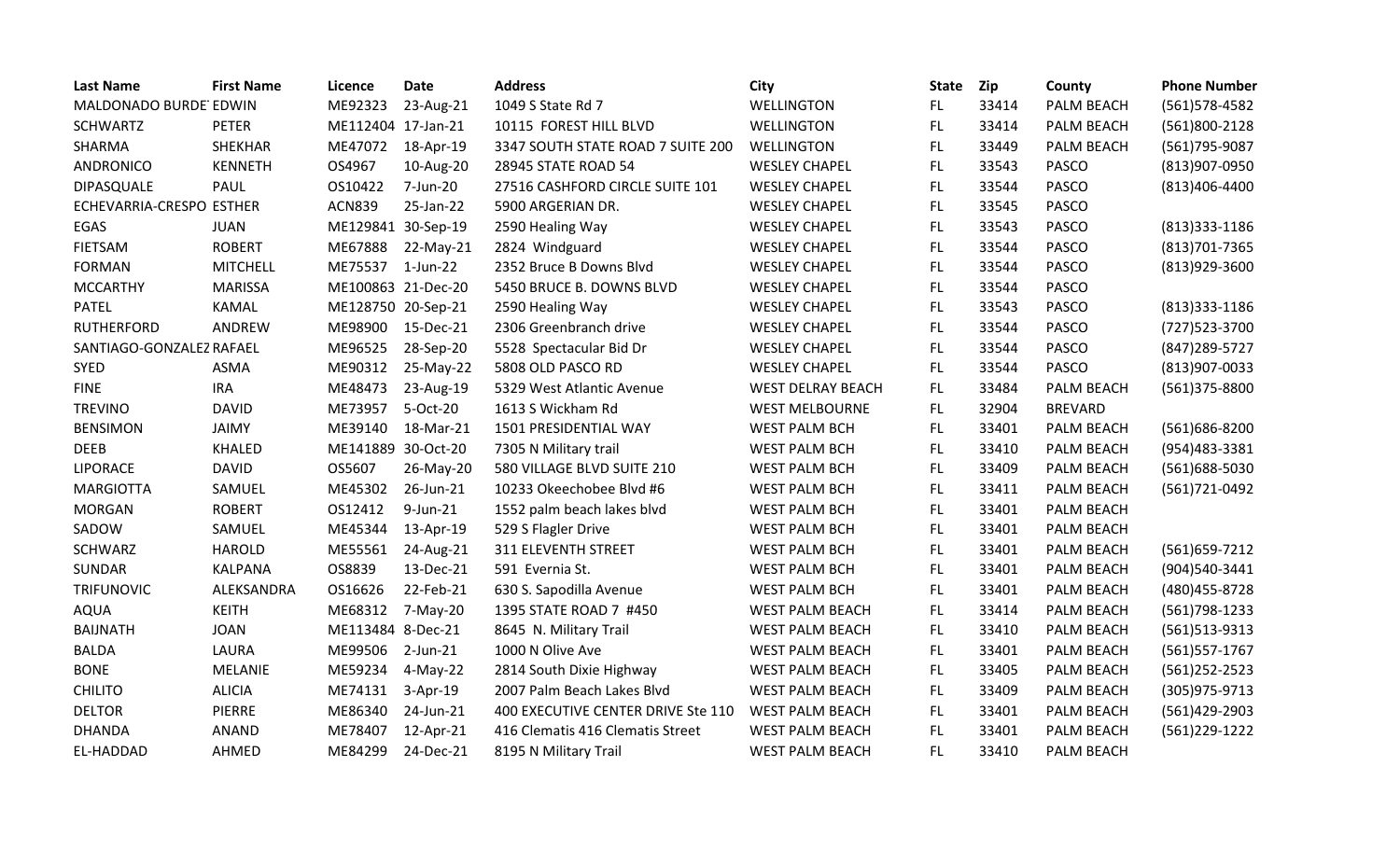| <b>Last Name</b>      | <b>First Name</b>  | Licence            | <b>Date</b>        | <b>Address</b>                 | City                   | <b>State</b> | <b>Zip</b> | County         | <b>Phone Number</b> |
|-----------------------|--------------------|--------------------|--------------------|--------------------------------|------------------------|--------------|------------|----------------|---------------------|
| <b>ENRIQUEZ</b>       | <b>ODELAISYS</b>   | ACN1106            | 17-Mar-21          | 2007 Palm Beach Lakes Blvd     | <b>WEST PALM BEACH</b> | FL.          | 33409      | PALM BEACH     |                     |
| <b>FORTIER</b>        | <b>DANIEL</b>      | ME71381            | 20-Feb-20          | 1552 PALM BEACH LAKES BLVD     | <b>WEST PALM BEACH</b> | FL.          | 33401      | PALM BEACH     | $(561)659-7411$     |
| FREYMAN               | <b>TARAH</b>       | OS11899            | 19-Jan-21          | 1000 N Olive Ave               | <b>WEST PALM BEACH</b> | FL.          | 33401      | PALM BEACH     | (561) 557-1767      |
| <b>GUTHRIE</b>        | <b>JENNIFER</b>    |                    | ME125307 23-May-22 | 333 Southern Blvd              | WEST PALM BEACH        | FL.          | 33405      | PALM BEACH     | (561)214-3323       |
| <b>HECHTMAN</b>       | <b>JASON</b>       | ME87506            | 22-Feb-19          | 1201 NORTH OLIVE AVENUE        | <b>WEST PALM BEACH</b> | FL.          | 33401      | PALM BEACH     | (813) 844-7585      |
| <b>KEMMER</b>         | <b>DONALD</b>      | OS9064             | 26-Dec-20          | SOUTH FLORIDA ANESTHESIA AND P | <b>WEST PALM BEACH</b> | FL.          | 33407      | PALM BEACH     |                     |
| LEWIS                 | <b>BENNETT</b>     | OS6671             | 9-Aug-20           | 2247 Palm Beach Lakes Blvd     | <b>WEST PALM BEACH</b> | FL.          | 33409      | PALM BEACH     | (561)471-2844       |
| LEZAMA                | <b>NICHOLAS</b>    | ME130843 5-Jan-21  |                    | 1280 N Military Trail          | <b>WEST PALM BEACH</b> | FL.          | 33409      | PALM BEACH     |                     |
| LOPERA                | <b>JOHN</b>        | ME91277            | 8-Dec-20           | 3325 FOREST HILL BLVD          | WEST PALM BEACH        | FL.          | 33406      | PALM BEACH     | (561)964-4577       |
| <b>METCALF</b>        | <b>MIGNON</b>      | ME109576 26-Sep-21 |                    | 1411 N. Flagler Drive          | <b>WEST PALM BEACH</b> | FL.          | 33401      | PALM BEACH     |                     |
| <b>MICHEL</b>         | <b>DOREEN</b>      | ACN1351 10-Dec-21  |                    | 1800 FOREST HILL BLVD          | WEST PALM BEACH        | FL.          | 33406      | PALM BEACH     |                     |
| <b>OKEKE</b>          | <b>CHINEDU</b>     | ME148534 13-Jun-21 |                    | 614 614 51ST STREET            | WEST PALM BEACH        | FL.          | 33407      | PALM BEACH     | $(120)633 - 4737$   |
| SLOAN                 | <b>DEAN</b>        | ME56952            | 22-Nov-21          | 1280 N Military Trail          | WEST PALM BEACH        | FL.          | 33409      | PALM BEACH     | (561)800-8787       |
| <b>TOMASELLI</b>      | ALFRED             | OS8387             | 10-Dec-21          | 2151 45TH STREET               | WEST PALM BEACH        | FL.          | 33407      | PALM BEACH     | (561)844-4401       |
| WARSHAW               | <b>IRA</b>         | ME64974            | 2-May-20           | 2611 Embassy Drive             | WEST PALM BEACH        | FL.          | 33401      | PALM BEACH     | (561) 676-1979      |
| WILLIAM               | <b>CLAUDIA</b>     |                    | ME135710 21-Mar-22 | 1645 Palm Beach Lakes Blvd     | <b>WEST PALM BEACH</b> | FL.          | 33401      | PALM BEACH     | (561) 207-2072      |
| YUMANG                | <b>NORBERTO</b>    |                    | ME134638 20-Mar-20 | 4047 Okeechobee Blvd           | <b>WEST PALM BEACH</b> | FL.          | 33409      | PALM BEACH     | (561)429-6672       |
| <b>ALEYAS</b>         | SAJIVE             | ME124954 26-Jul-21 |                    | 2950 CLEVELAND CLINIC BLVD     | <b>WESTON</b>          | FL.          | 33331      | <b>BROWARD</b> |                     |
| <b>BRETAL</b>         | <b>ANDREA</b>      |                    | ME122080 13-May-19 | <b>1605 TOWN CENTER BLVD</b>   | <b>WESTON</b>          | FL.          | 33326      | <b>BROWARD</b> | (954)389-1800       |
| <b>HINDIN</b>         | <b>GARY</b>        | ME61299            | 27-Aug-21          | 2229 N. COMMERCE PARKWAY       | <b>WESTON</b>          | FL.          | 33326      | <b>BROWARD</b> | (954)703-3000       |
| <b>NERETTE</b>        | <b>JEAN-CLAUDE</b> | OS8589             | 14-Aug-20          | 2665 EXECUTIVE PARK DRIVE      | <b>WESTON</b>          | FL.          | 33331      | <b>BROWARD</b> |                     |
| <b>SHAMIR</b>         | <b>KFIR</b>        | ME97257            | 10-Jul-21          | 1290 WESTON ROAD               | <b>WESTON</b>          | FL.          | 33327      | <b>BROWARD</b> | (954)389-2599       |
| SOMMERS               | ANDREA             | OS5822             | 18-May-20          | 2300 N Commerce Pkwy Ste 313   | WESTON                 | FL.          | 33326      | <b>BROWARD</b> | (954)217-2707       |
| <b>STUDNIK</b>        | <b>SHANI</b>       | OS7756             | 18-Sep-21          | 17170 ROYAL PALM BLVD          | <b>WESTON</b>          | FL           | 33326      | <b>BROWARD</b> |                     |
| <b>WOLF ROSENBERG</b> | <b>AVA</b>         | OS6375             | 26-May-20          | <b>WESTON FAMILY MEDICINE</b>  | <b>WESTON</b>          | FL.          | 33326      | <b>BROWARD</b> | (954)217-2707       |
| <b>BISBY</b>          | <b>SHERI</b>       | ME109475 6-Jul-21  |                    | 837 S. MAIN STREET             | <b>WILDWOOD</b>        | FL           | 34785      | <b>SUMTER</b>  | (352) 750-6387      |
| <b>ECKLIND</b>        | <b>JERROLD</b>     | OS7663             | 12-Jun-19          | 300 S MAIN ST Suite 2          | <b>WILDWOOD</b>        | FL.          | 34785      | <b>SUMTER</b>  | $(352)643 - 6699$   |
| <b>CERRATO</b>        | <b>ROBERT</b>      | OS13673            | 14-Jan-20          | 2207 CONCORD PK                | <b>WILMINGTON</b>      | DE           | 19803      | Out of State   |                     |
| GARDERE               | SERGE-HENRI        | OS11912            | 22-Apr-18          | 1201 NE 26th Street            | <b>WILTON MANORS</b>   | FL.          | 33305      | <b>BROWARD</b> | (954)381-7334       |
| <b>IVANOV</b>         | <b>OLGA</b>        | ME110167 20-Apr-21 |                    | 12513 Montalcino Circle        | WINDERMERE             | FL.          | 34786      | ORANGE         | $(163)060 - 6848$   |
| <b>MICHAEL</b>        | <b>DAVID</b>       |                    | ME147458 16-Nov-21 | 5903 Oxford moor blvd          | WINDERMERE             | FL.          | 34786      | ORANGE         | (248) 687-0066      |
| <b>BAIGABATOV</b>     | ELDAR              | ME96344            | 27-May-20          | 213 S Dillard St Ste 310       | <b>WINTER GARDEN</b>   | FL           | 34787      | ORANGE         | (407)347-9886       |
| <b>KHANNA</b>         | <b>ASHOK</b>       | ME48001            | 24-Jun-20          | 15493 Stoneybrook West Pkwy110 | <b>WINTER GARDEN</b>   | FL.          | 34787      | ORANGE         | (407)299-7791       |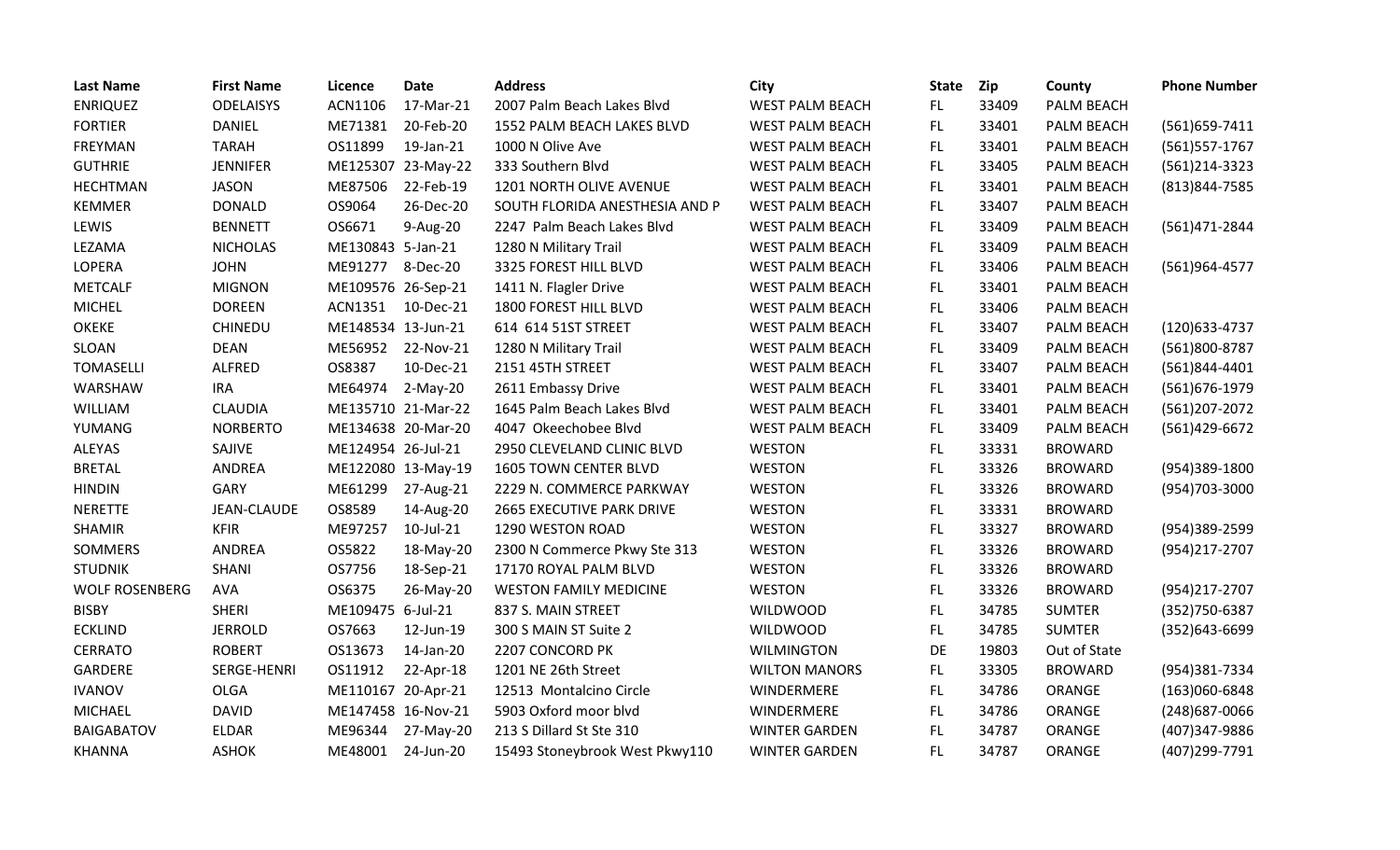| <b>Last Name</b>                | <b>First Name</b>  | Licence            | <b>Date</b>        | <b>Address</b>                 | City                 | <b>State</b> | Zip   | County       | <b>Phone Number</b> |
|---------------------------------|--------------------|--------------------|--------------------|--------------------------------|----------------------|--------------|-------|--------------|---------------------|
| <b>MOPE</b>                     | <b>MELODIE</b>     | ME110713 13-Jul-20 |                    | 15820 Shaddock Drive Suite 130 | <b>WINTER GARDEN</b> | FL.          | 34787 | ORANGE       | (407) 558-8211      |
| <b>TAMAR</b>                    | <b>KYRON</b>       | ME104440 5-Nov-20  |                    | 2320 Winterm 2320              | <b>WINTER GARDEN</b> | FL           | 34787 | ORANGE       | (813) 732-3801      |
| <b>BALAN</b>                    | <b>JEAN</b>        | <b>ACN862</b>      | 7-Dec-21           | 700 1st Street South           | <b>WINTER HAVEN</b>  | <b>FL</b>    | 33880 | <b>POLK</b>  | (205) 915-3433      |
| <b>DIAS</b>                     | <b>TAHA</b>        | ME96911            | 30-Dec-20          | 200 AVENUE F NE                | <b>WINTER HAVEN</b>  | <b>FL</b>    | 33881 | <b>POLK</b>  | (863) 584-8354      |
| <b>JOHN</b>                     | <b>TESHY</b>       | ME125364 31-Jan-22 |                    | 200 Avenue F                   | <b>WINTER HAVEN</b>  | <b>FL</b>    | 33881 | <b>POLK</b>  |                     |
| <b>MIRANDA</b>                  | <b>FERNANDO</b>    | ME69239            | 9-Sep-20           | 50 2ND STREET SE               | <b>WINTER HAVEN</b>  | FL           | 33880 | <b>POLK</b>  |                     |
| <b>MOHARRERI</b>                | JALAL              | OS15896            | 17-Feb-22          | 200 Ave F NE                   | <b>WINTER HAVEN</b>  | FL           | 33881 | <b>POLK</b>  | (863) 293-1121      |
| ALDARONDO                       | <b>SIGFREDO</b>    | ME48718            | 5-Apr-19           | 1110 N. KENTUCKY AVE.          | <b>WINTER PARK</b>   | FL           | 32789 | ORANGE       | (407) 539-2766      |
| <b>BROOKS</b>                   | <b>FRANCIS</b>     | OS4539             | 16-Feb-21          | Medical Village at Winter Park | <b>WINTER PARK</b>   | FL           | 32792 | ORANGE       | (407)347-4067       |
| <b>CASTRO</b>                   | <b>IVAN</b>        | ME59499            | 14-Apr-22          | PRIVATE HEALTH MD PA           | <b>WINTER PARK</b>   | <b>FL</b>    | 32789 | ORANGE       | $(407)628 - 1081$   |
| <b>COHEN</b>                    | <b>ALAN</b>        | ME49414            | 29-Mar-21          | <b>1204 PARK AVENUE NORTH</b>  | <b>WINTER PARK</b>   | FL           | 32789 | ORANGE       | (407) 616-1497      |
| COHEN-NEAMIE                    | <b>DANIEL</b>      | ME88458            | 25-Jun-20          | 315 N. LAKEMONT AVENUE         | <b>WINTER PARK</b>   | FL           | 32792 | ORANGE       | (407) 622-2030      |
| <b>CUASCUT REYES</b>            | <b>AIDA</b>        | ME49777            | 8-Sep-20           | 1936 lee road suite 137        | <b>WINTER PARK</b>   | FL           | 32789 | ORANGE       | (407) 637-8300      |
| <b>HORTON</b>                   | <b>GERALD</b>      | ME44604            | 5-Aug-20           | 1345 Clay St                   | <b>WINTER PARK</b>   | FL           | 32789 | ORANGE       | (407)369-8994       |
| <b>POLLOCK</b>                  | <b>ROBERT</b>      | ME68663            | 11-Apr-22          | 506 VILLAGE LANE               | <b>WINTER PARK</b>   | <b>FL</b>    | 32792 | ORANGE       | (407) 312 - 2325    |
| PRIBIL                          | <b>STEFAN</b>      | ME97619            | 18-May-20          | 1311 West Webster Ave          | <b>WINTER PARK</b>   | FL           | 32789 | ORANGE       | (407) 357-0635      |
| SELSKY                          | <b>CLIFFORD</b>    | ME64462            | 23-Jun-20          | 2830 Casa Aloma Way            | <b>WINTER PARK</b>   | FL           | 32792 | SEMINOLE     | (407) 335-4760      |
| <b>UMPIERRE</b>                 | <b>ENRIQUE</b>     | ME81176            | 29-Jan-21          | 3727 N GOLDENROD ROAD          | <b>WINTER PARK</b>   | FL           | 32792 | ORANGE       | (407) 673-9533      |
| VANDERBURG                      | <b>JAMES</b>       | ME151291 25-Feb-22 |                    | 800 4122 Metric Dr             | <b>WINTER PARK</b>   | FL           | 32792 | ORANGE       | (407) 645-2577      |
| <b>COVERT</b>                   | <b>KYLE</b>        | ME153107 3-Feb-22  |                    | 363 MONARCH DR                 | <b>YORK</b>          | PA           | 17403 | Out of State | (717)420-3302       |
| LOCH                            | ELI                | OS12026            | 26-Apr-20          | 463386 S.R. 200                | YULEE                | FL           | 32097 | NASSAU       | (904)468-3080       |
| <b>TAYLOR</b>                   | <b>THOMAS</b>      | ME95347            | 19-May-22          | 463832 SR 200                  | YULEE                | <b>FL</b>    | 32097 | NASSAU       | $(904)$ 225-2621    |
| <b>WHITE</b>                    | <b>DAVID</b>       | ME67110            | 9-May-22           | 463832 SR 200                  | YULEE                | FL           | 32097 | NASSAU       | (904) 225-2311      |
| <b>BENETT</b>                   | <b>DONALD</b>      | OS5141             | 25-Nov-21          | <b>NOT PRACTICING</b>          |                      | ZZ           |       |              | (850)488-0595       |
| <b>BERTSCHINGER</b>             | <b>KURT</b>        | ME97182            | 10-Sep-20          | NOT PRACTICING                 |                      | ZZ           |       |              | (850)488-0595       |
| <b>BOHM</b>                     | <b>GUILLERMO</b>   | ME65227            | 27-Jan-21          | <b>NOT PRACTICING</b>          |                      | ZZ           |       |              | (850)488-0595       |
| <b>BRUKOFF</b>                  | <b>CHRISTOPHER</b> | ME67900            | 12-Feb-20          | NOT PRACTICING                 |                      | ZZ           |       |              | (850) 488-0595      |
| CAUSEY                          | <b>ALAN</b>        | ME70284            | 29-Jun-20          | <b>NOT PRACTICING</b>          |                      | $Z\bar{Z}$   |       |              | (850) 488-0595      |
| <b>FRIEMAN</b>                  | <b>BRUCE</b>       | OS4976             | $2$ -Jul-21        | <b>NOT PRACTICING</b>          |                      | ZZ           |       |              | (850)488-0595       |
| <b>GONZALEZ BETANCOL DENNIS</b> |                    | ME144864 6-Apr-20  |                    | <b>NOT PRACTICING</b>          |                      | ZZ           |       |              | (850) 488-0595      |
| <b>HALE</b>                     | <b>GREGORY</b>     | ME103101 14-Jul-20 |                    | <b>NOT PRACTICING</b>          |                      | ZZ           |       |              | (850)488-0595       |
| <b>HOLZER</b>                   | <b>NERI</b>        |                    | ME133656 23-May-22 | NOT PRACTICING                 |                      | $Z\bar{Z}$   |       |              | (850) 488-0595      |
| <b>HYPPOLITE</b>                | <b>JACOB</b>       | OS9078             | 12-Jun-20          | <b>NOT PRACTICING</b>          |                      | ZZ           |       |              | (850)488-0595       |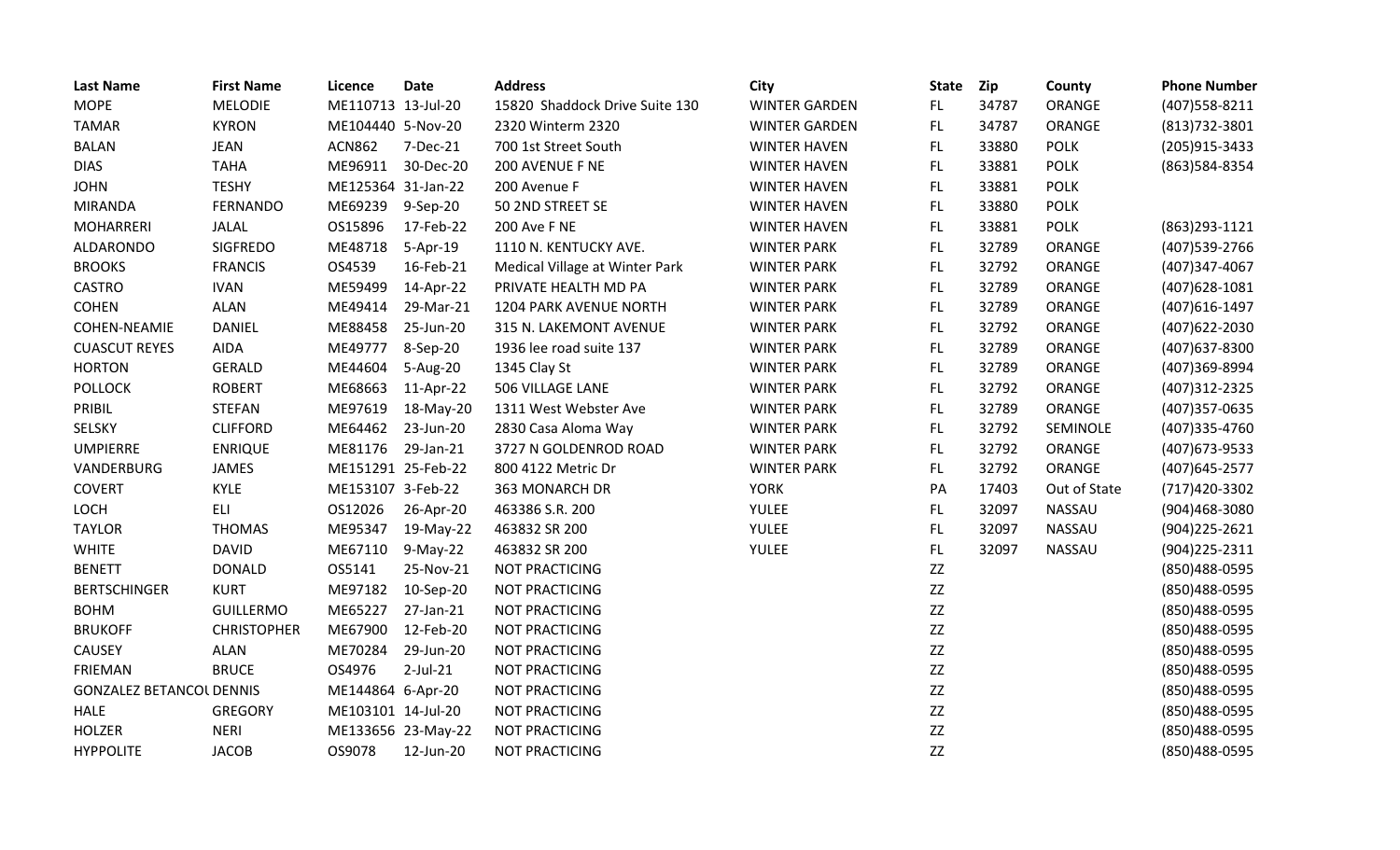| Last Name      | <b>First Name</b> | Licence            | Date               | <b>Address</b>        | <b>City</b> | <b>State</b> | Zip | County | <b>Phone Number</b> |
|----------------|-------------------|--------------------|--------------------|-----------------------|-------------|--------------|-----|--------|---------------------|
| <b>JASSIR</b>  | <b>CARLOS</b>     | ME17098            | 15-Jun-20          | NOT PRACTICING        |             | ZZ           |     |        | (850)488-0595       |
| <b>JONES</b>   | HOWARD            | OS5630             | 7-Jan-20           | NOT PRACTICING        |             | ZZ           |     |        | (850)488-0595       |
| <b>JOSEPH</b>  | <b>KUNCHERIA</b>  | ME31818            | 5-Feb-19           | <b>NOT PRACTICING</b> |             | ZZ           |     |        | (850)488-0595       |
| LAROE          | <b>CYNTHIA</b>    | ME83296            | 16-Jan-20          | NOT PRACTICING        |             | ZZ           |     |        | (850)488-0595       |
| <b>LIPP</b>    | IRWIN             | ME26190            | 8-Oct-20           | NOT PRACTICING        |             | ZZ           |     |        | (850)488-0595       |
| PATTERSON      | <b>ELTANYA</b>    | ME115754 29-Oct-19 |                    | <b>NOT PRACTICING</b> |             | ZZ           |     |        | (850)488-0595       |
| PERILLI        | <b>GAETANO</b>    |                    | ME134155 15-Sep-20 | NOT PRACTICING        |             | ZZ           |     |        | (850)488-0595       |
| REHNKE         | <b>ERNEST</b>     | ME41586            | 15-Sep-20          | <b>NOT PRACTICING</b> |             | ZZ           |     |        | (850)488-0595       |
| SARWAR         | <b>RIFAT</b>      | ME48897            | 4-Dec-21           | NOT PRACTICING        |             | ZZ           |     |        | (850)488-0595       |
| <b>SCHOR</b>   | MARTIN            | ME114856 2-Mar-20  |                    | NOT PRACTICING        |             | ZZ           |     |        | (850)488-0595       |
| <b>SCOTT</b>   | <b>CLARENCE</b>   | ME59756            | 2-Jul-19           | NOT PRACTICING        |             | ZZ           |     |        | (850)488-0595       |
| SNYDER         | <b>CHARLES</b>    | ME25482            | 4-Aug-19           | <b>NOT PRACTICING</b> |             | ZZ           |     |        | (850)488-0595       |
| <b>VALDEZ</b>  | <b>GEORGE</b>     |                    | ME139305 21-Apr-19 | NOT PRACTICING        |             | ZZ           |     |        | (850)488-0595       |
| <b>VANNIER</b> | THERESA           |                    | ME123609 19-Sep-20 | NOT PRACTICING        |             | ZZ           |     |        | (850)488-0595       |
| <b>VICE</b>    | <b>MARVIN</b>     | OS8874             | 19-May-22          | <b>NOT PRACTICING</b> |             | ZZ           |     |        | (850)488-0595       |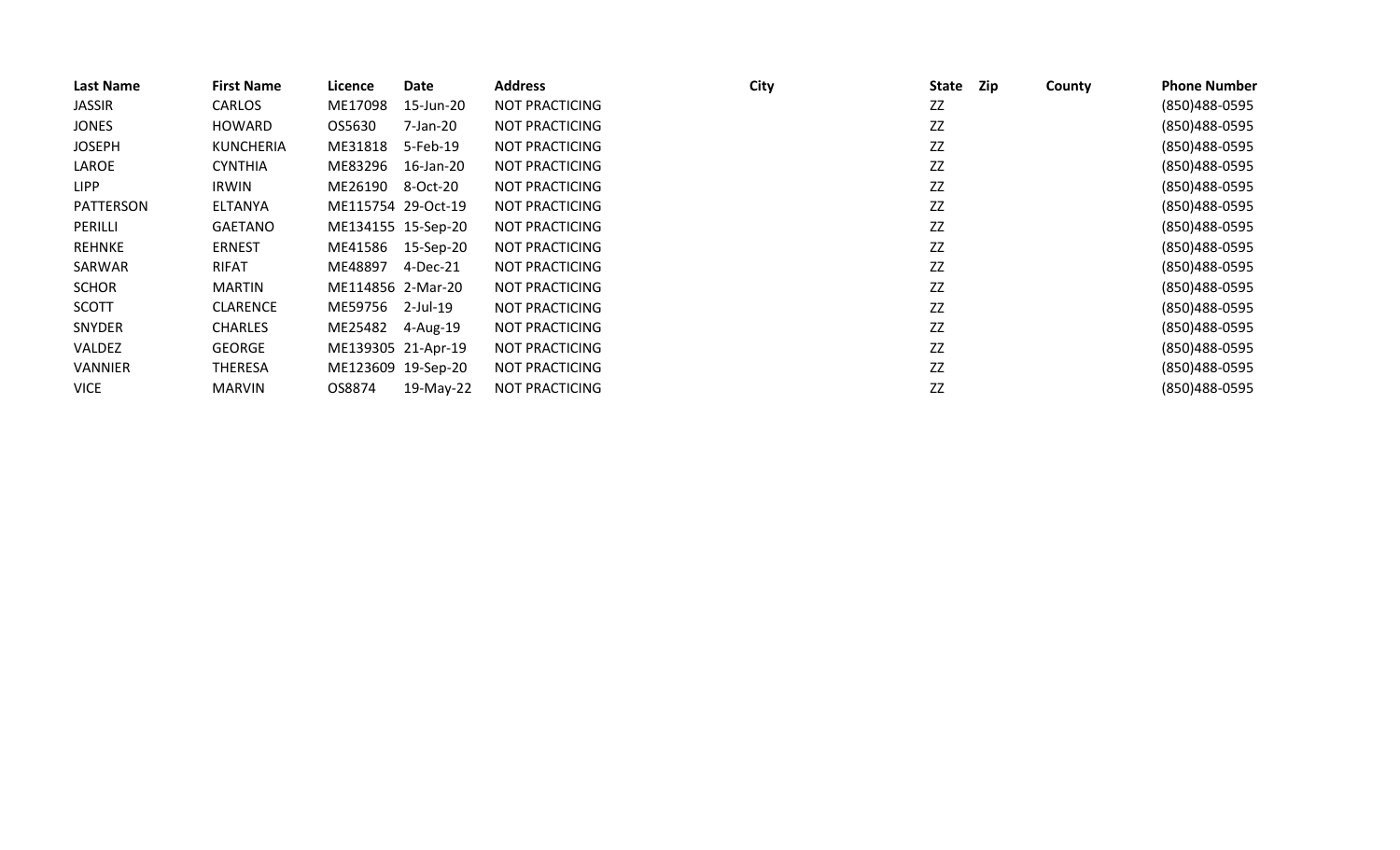| <b>Last Name</b> | <b>First Name</b> | <b>Specialties</b>                                                               |
|------------------|-------------------|----------------------------------------------------------------------------------|
| <b>SCALLY</b>    | <b>LOUBNA</b>     |                                                                                  |
| <b>MARCHETTA</b> | <b>ROSS</b>       | OBG - OBSTETRICS AND GYNECOLOGY                                                  |
| <b>MITCHELL</b>  | CORDELL           | OBG - OBSTETRICS AND GYNECOLOGY                                                  |
| <b>BRINSON</b>   | <b>ASHTON</b>     |                                                                                  |
| <b>DEFREESE</b>  | <b>CRAIG</b>      | OBG - OBSTETRICS AND GYNECOLOGY                                                  |
| <b>DESAI</b>     | PRASHANT          | <b>PD - PEDIATRICS</b>                                                           |
| <b>FERRIN</b>    | <b>FRANK</b>      |                                                                                  |
| <b>NIMBARGI</b>  | <b>STEPHEN</b>    | <b>OTHER</b>                                                                     |
| <b>SEIFERT</b>   | <b>WALTER</b>     |                                                                                  |
| <b>WHITE</b>     | <b>BRENDA</b>     |                                                                                  |
| <b>MILLER</b>    | <b>LORN</b>       | N - NEUROLOGY                                                                    |
| <b>NOE</b>       | <b>SASHA</b>      |                                                                                  |
| <b>SHULTZ</b>    | <b>DEBORAH</b>    |                                                                                  |
| <b>MASRI</b>     | ADDAM             | FP - FAMILY MEDICINE                                                             |
| <b>WATTS</b>     | <b>COLIN</b>      |                                                                                  |
| <b>BRANSCOMB</b> | <b>NICHOLAS</b>   | <b>EM - EMERGENCY MEDICINE</b>                                                   |
| <b>GALLEGO</b>   | MANUEL            |                                                                                  |
| <b>WIDMER</b>    | <b>DEBORAH</b>    |                                                                                  |
| <b>HAHM</b>      | <b>BRANDON</b>    |                                                                                  |
| DLUHOS-SEBESTO   | <b>CASEY</b>      | <b>FAMILY PRACTICE</b>                                                           |
| <b>SEBESTO</b>   | <b>JASON</b>      | <b>NEUROLOGY</b>                                                                 |
| GORMEZANO        | <b>DYANN</b>      | <b>GS - SURGERY GS - SURGICAL CRITICAL CARE</b>                                  |
| <b>GOTTSEGEN</b> | <b>JOSHUA</b>     | <b>IM - INTERNAL MEDICINE</b>                                                    |
| <b>HAMMAD</b>    | <b>OMAR</b>       | <b>EM - EMERGENCY MEDICINE</b>                                                   |
| <b>HERON</b>     | <b>JAMES</b>      |                                                                                  |
| <b>MANN</b>      | <b>BRUCE</b>      | AN - ANESTHESIOLOGY AN - PAIN MANAGEMENT                                         |
| <b>WILLIS</b>    | <b>SCOTT</b>      |                                                                                  |
| <b>ABRAMSON</b>  | <b>ISRAEL</b>     | P-ADDICTION PSYCHIATRY P-FORENSIC PSYCHIATRY P-GERIATRIC PSYCHIATRY P-PSYCHIATRY |
| ARRAZOLA         | <b>PETER</b>      |                                                                                  |
| <b>BIRMAN</b>    | <b>ALEX</b>       | OBG - OBSTETRICS AND GYNECOLOGY                                                  |
| <b>GELBLUM</b>   | <b>JEFFREY</b>    | OTHER N - NEUROLOGY                                                              |
|                  |                   |                                                                                  |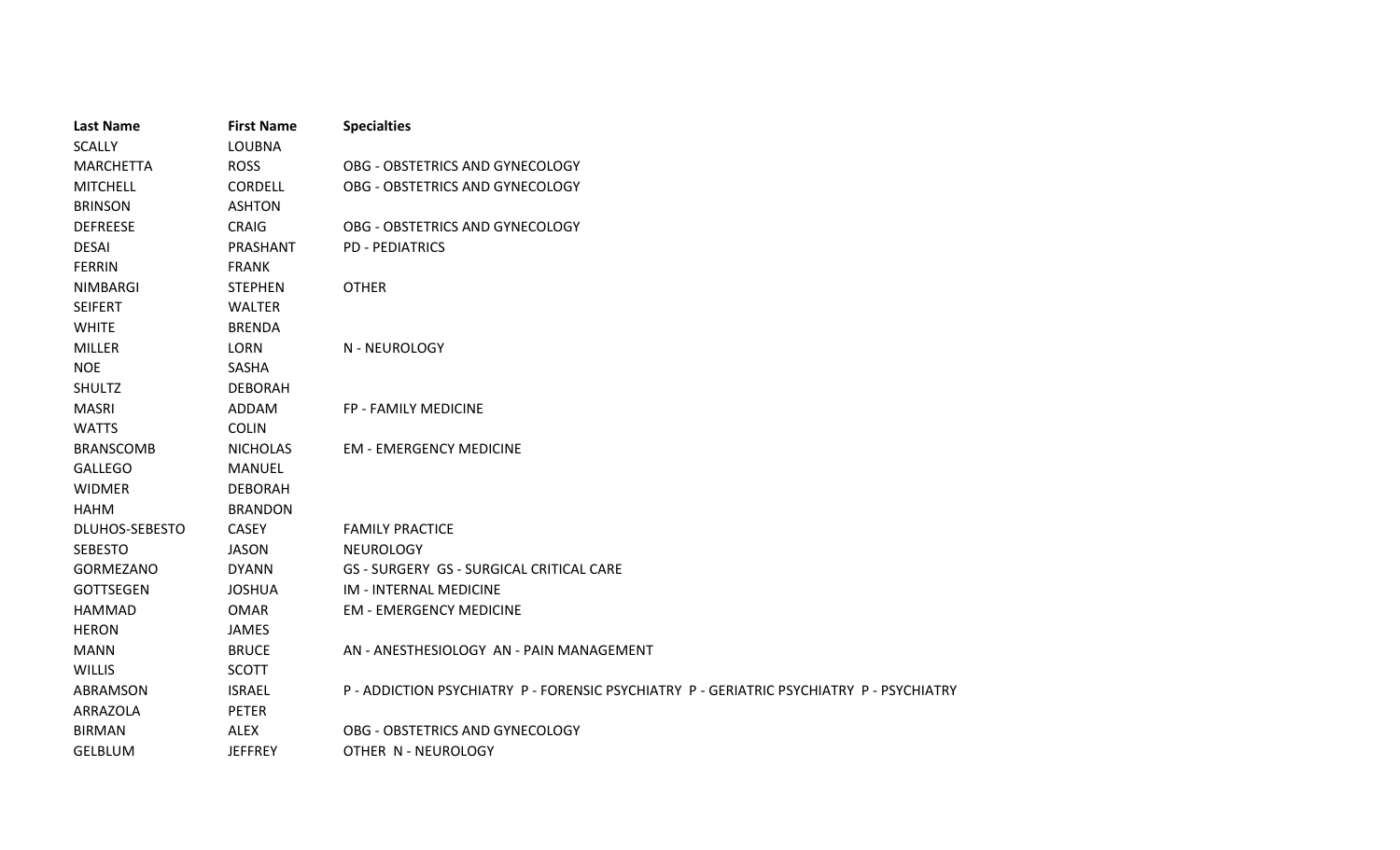| Last Name        | <b>First Name</b> | <b>Specialties</b>                                                                           |
|------------------|-------------------|----------------------------------------------------------------------------------------------|
| GONZALEZ         | <b>CHRISTIAN</b>  |                                                                                              |
| <b>GUPTA</b>     | <b>NINA</b>       |                                                                                              |
| <b>HALL</b>      | <b>JASON</b>      |                                                                                              |
| LIEBERMAN        | <b>BERNARD</b>    | OBG - OBSTETRICS AND GYNECOLOGY                                                              |
| SCHWARTZBARD     | <b>JULIE</b>      | N - NEUROLOGY                                                                                |
| <b>WEINER</b>    | <b>MICHELLE</b>   | PM - PHYSICAL MEDICINE AND REHABILITATIO AN - PAIN MANAGEMENT                                |
| <b>TORRES</b>    | ALEXANDER         |                                                                                              |
| <b>PHELPS</b>    | <b>ANID</b>       | FP - FAMILY MEDICINE                                                                         |
| <b>GERMAIN</b>   | <b>MACHEL</b>     |                                                                                              |
| WARD             | <b>GREGORY</b>    | PM - PHYSICAL MEDICINE AND REHABILITATIO AN - PAIN MANAGEMENT                                |
| <b>ROGER</b>     | <b>VICENTE</b>    | <b>PD - PEDIATRICS</b>                                                                       |
| <b>JETT</b>      | <b>GARY</b>       | PM - PHYSICAL MEDICINE AND REHABILITATIO                                                     |
| <b>RESNICK</b>   | <b>STEVEN</b>     | NEUROLOGY N - NEUROLOGY                                                                      |
| <b>KOFFLER</b>   | <b>RICHARD</b>    | PM - PHYSICAL MEDICINE AND REHABILITATIO                                                     |
| <b>NEUWIRTH</b>  | ZEV               |                                                                                              |
| OLSZEWSKA        | <b>PAULINA</b>    |                                                                                              |
| <b>STALL</b>     | <b>ROBERT</b>     |                                                                                              |
| <b>TALANGA</b>   | <b>MARIO</b>      | IM - INTERNAL MEDICINE                                                                       |
| <b>RUDMAN</b>    | LARRI             | FP - FAMILY MEDICINE                                                                         |
| <b>GRIEB</b>     | <b>JESSE</b>      |                                                                                              |
| <b>TORRES</b>    | <b>JAIME</b>      |                                                                                              |
| <b>UPHUES</b>    | <b>MICHAEL</b>    | FP - FAMILY PRACTICE                                                                         |
| <b>BEGLEITER</b> | <b>DAVID</b>      |                                                                                              |
| <b>BEINHAKER</b> | <b>NEIL</b>       | <b>ORS - ORTHOPAEDIC SURGERY</b>                                                             |
| <b>BOGINSKY</b>  | <b>IRENE</b>      | <b>FAMILY PRACTICE</b>                                                                       |
| <b>BREIT</b>     | <b>JEREMY</b>     | IM - PULMONARY DISEASE NEUROCRITICAL CARE IM - INTERNAL MEDICINE IM - CRITICAL CARE MEDICINE |
| <b>BROWN</b>     | <b>NEAL</b>       |                                                                                              |
| CAMPBELL         | <b>JERMAINE</b>   |                                                                                              |
| <b>CARIDI</b>    | <b>STEVEN</b>     | FP - FAMILY MEDICINE                                                                         |
| <b>CHRZAN</b>    | <b>DOMINIK</b>    | <b>FAMILY MEDICINE</b>                                                                       |
| <b>COSTELL</b>   | <b>BRIAN</b>      | PYN - PSYCHIATRY AND NEUROLOGY                                                               |
| <b>DEMARCHI</b>  | WILLIAM           | IM - INTERNAL MEDICINE                                                                       |
| <b>DIAMOND</b>   | <b>PAUL</b>       | <b>FP - FAMILY PRACTICE</b>                                                                  |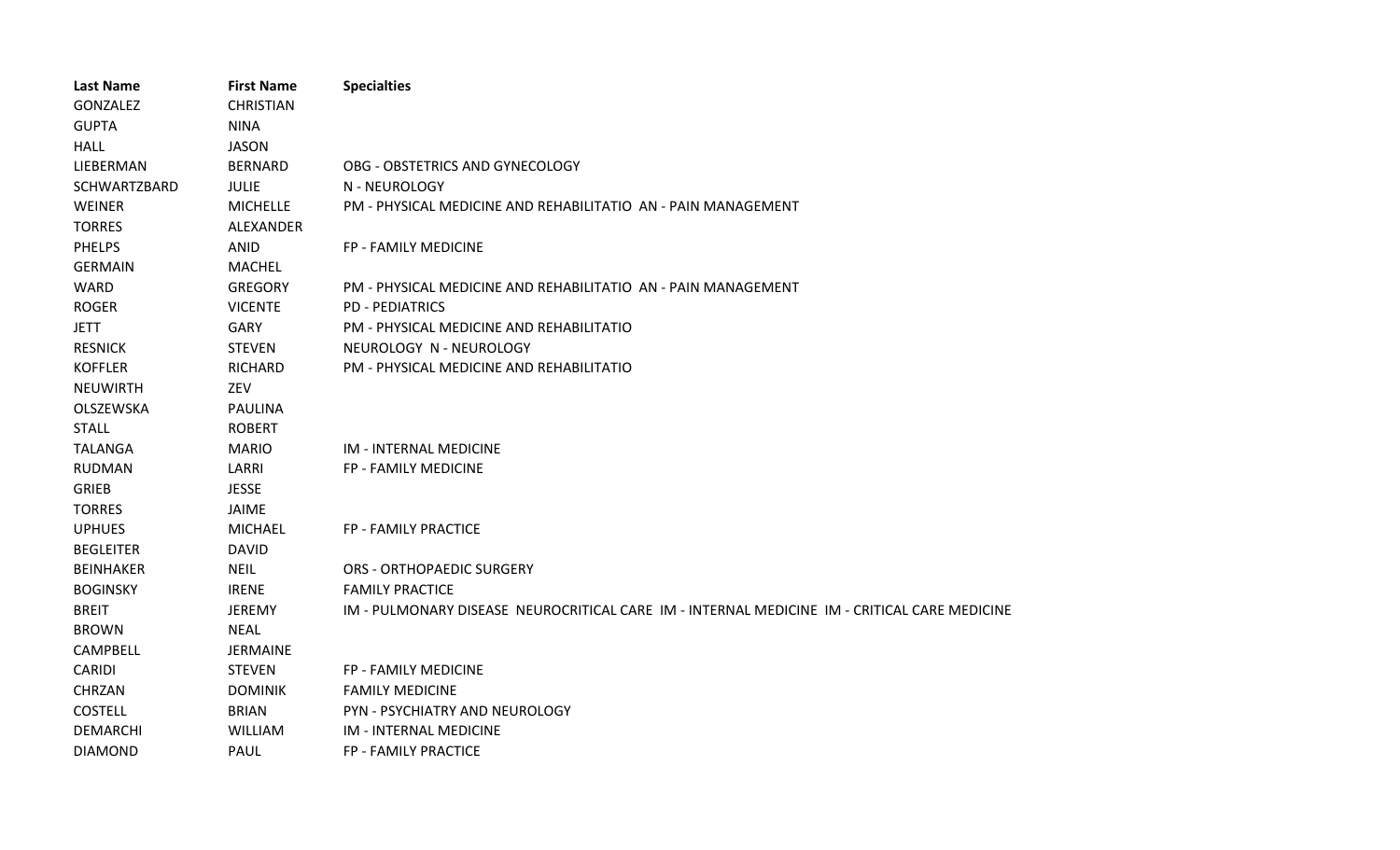| <b>Last Name</b>   | <b>First Name</b>  | <b>Specialties</b>                                            |
|--------------------|--------------------|---------------------------------------------------------------|
| <b>ETTEDGUI</b>    | DANIEL             | NEUROMUSCULOSKELETAL MEDICINE                                 |
| <b>FISCHER</b>     | <b>ALAN</b>        |                                                               |
| <b>FRIEDENTHAL</b> | <b>STEVEN</b>      |                                                               |
| <b>FRIEDMAN</b>    | <b>JARROD</b>      | PM - PHYSICAL MEDICINE AND REHABILITATIO AN - PAIN MANAGEMENT |
| <b>GAINES</b>      | RICHARD            | AN - ANESTHESIOLOGY                                           |
| <b>GALANTE</b>     | <b>EDGARDO</b>     | AN - ANESTHESIOLOGY AN - PAIN MANAGEMENT                      |
| <b>GHEN</b>        | <b>MITCHELL</b>    | <b>FP - FAMILY PRACTICE</b>                                   |
| GIRARD             | JOHN               | IM - GERIATRIC MEDICINE IM - INTERNAL MEDICINE                |
| <b>GLAUSER</b>     | JOSHUA             | <b>OTHER</b>                                                  |
| <b>GOLDIN</b>      | GREGG              |                                                               |
| <b>HERNANDEZ</b>   | <b>IVETTE</b>      | <b>IM - INTERNAL MEDICINE</b>                                 |
| <b>JACOBS</b>      | <b>PATRICIA</b>    | HPM - HOSPICE AND PALLIATIVE MEDICINE IM - INTERNAL MEDICINE  |
| KAPLAN             | EDWARD             | N - NEUROLOGY                                                 |
| <b>KHAN</b>        | <b>IRFAN</b>       | IM - INTERNAL MEDICINE                                        |
| <b>LICHTSHEIN</b>  | GIL                | P - CHILD AND ADOLESCENT PSYCHIATRY P - PSYCHIATRY            |
| <b>LIPSON</b>      | <b>BRAD</b>        | <b>FAMILY PRACTICE</b>                                        |
| LOPEZ-IVERN        | <b>FERNANDO</b>    |                                                               |
| LOSS               | MICHAEL            | OBG - OBSTETRICS AND GYNECOLOGY                               |
| <b>MACMAHON</b>    | <b>SETH</b>        |                                                               |
| <b>MARTINEZ</b>    | <b>GLADYS</b>      | IM - INTERNAL MEDICINE                                        |
| <b>MARTINOFF</b>   | RICHARD            | <b>IM - INTERNAL MEDICINE</b>                                 |
| <b>MATILSKY</b>    | <b>MERNA KAREN</b> | FP - FAMILY MEDICINE                                          |
| <b>MCCORMICK</b>   | MARK               | OBG - OBSTETRICS AND GYNECOLOGY                               |
| <b>MENASHEHOFF</b> | <b>SINA</b>        | AN - PAIN MANAGEMENT                                          |
| <b>MENDELOW</b>    | GARY               |                                                               |
| <b>MIRSKY</b>      | <b>ZACHARY</b>     |                                                               |
| <b>MOORE</b>       | <b>CELINA</b>      | <b>PD - PEDIATRICS</b>                                        |
| PARMAR             | <b>JENIEL</b>      | <b>EM - EMERGENCY MEDICINE</b>                                |
| <b>PESSAH</b>      | <b>ARYEH</b>       | <b>EM - EMERGENCY MEDICINE</b>                                |
| PRIN               | <b>WILLIAM</b>     | OBG - OBSTETRICS AND GYNECOLOGY                               |
| RAMIREZ            | ANGELICA           |                                                               |
| <b>RODDY</b>       | <b>RICHARD</b>     | AN - ANESTHESIOLOGY                                           |
| ROSENBLATT         | <b>MELANIE</b>     | AN - PAIN MANAGEMENT                                          |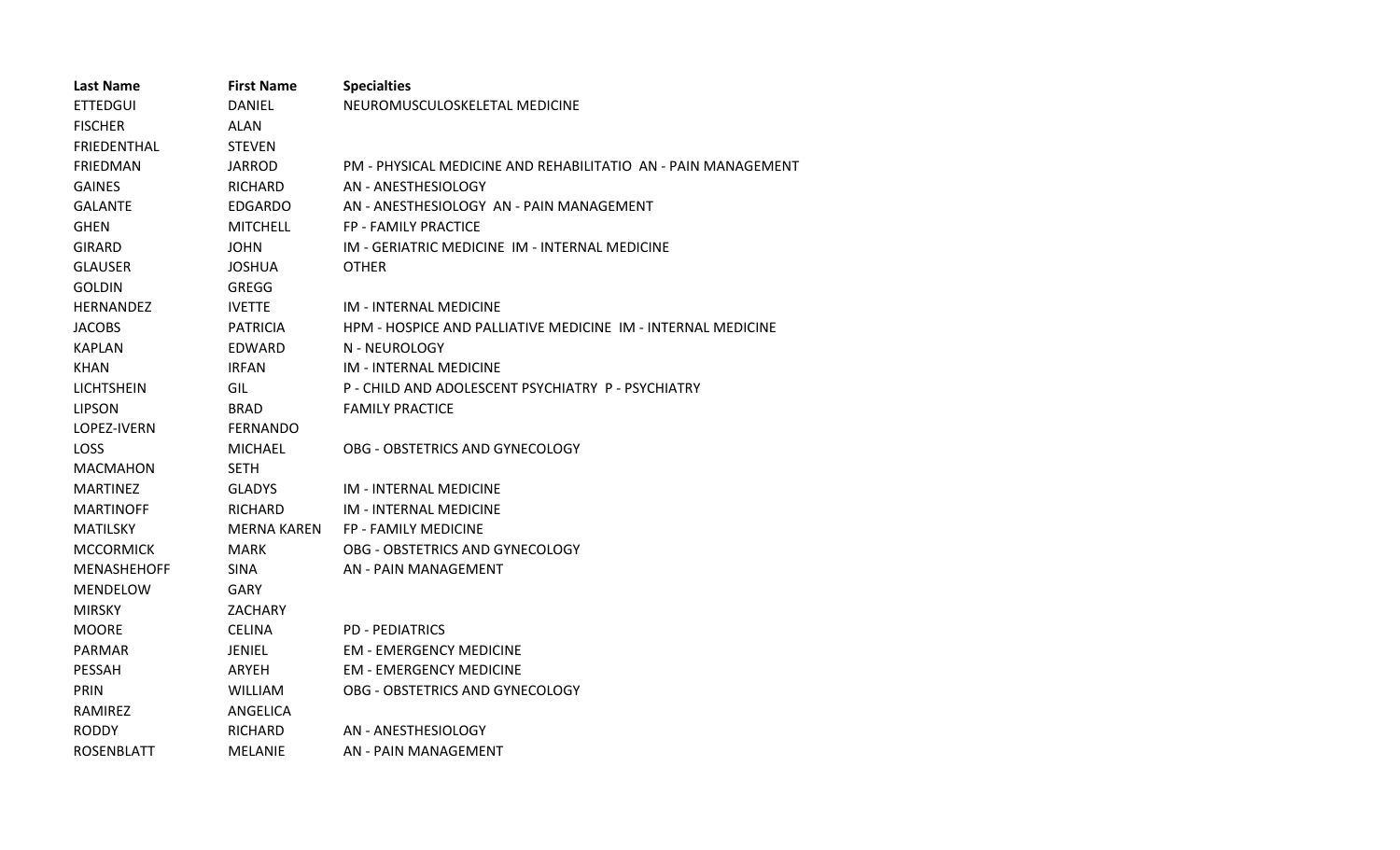| <b>Last Name</b>     | <b>First Name</b> | <b>Specialties</b>                        |
|----------------------|-------------------|-------------------------------------------|
| <b>ROY</b>           | <b>LISBETH</b>    |                                           |
| <b>SILVER</b>        | <b>STEPHEN</b>    |                                           |
| SILVERMAN            | <b>JOEL</b>       | NATIONAL BOARD OF PHYSICIANS AND SURGEONS |
| <b>STAMPALIA</b>     | <b>ANTHONY</b>    | IM - INTERNAL MEDICINE                    |
| <b>STEIN</b>         | JEFFREY           | IM - INTERNAL MEDICINE                    |
| <b>STRATT</b>        | <b>BRUCE</b>      |                                           |
| TSIMERMAN            | ALLA              |                                           |
| UZCATEGUI-GABEL      | <b>GADITH</b>     |                                           |
| <b>WISHNOV</b>       | <b>BRUCE</b>      | FP - FAMILY PRACTICE                      |
| <b>ZEKSER</b>        | <b>DAVID</b>      | IM - INTERNAL MEDICINE                    |
| <b>HANLEY</b>        | <b>DANIEL</b>     | <b>FAMILY MEDICINE</b>                    |
| <b>ISMAIL</b>        | <b>OSAMA</b>      |                                           |
| <b>GRANADOS</b>      | <b>DESIREE</b>    | OBG - OBSTETRICS AND GYNECOLOGY           |
| <b>BALTER</b>        | <b>DAVID</b>      |                                           |
| COLEMAN              | <b>STEVEN</b>     | <b>IM - INTERNAL MEDICINE</b>             |
| <b>FERBER</b>        | ANDREW            | P - PSYCHIATRY                            |
| <b>JAFFE</b>         | <b>SCOTT</b>      | FP - FAMILY PRACTICE                      |
| <b>KYRITSIS</b>      | ATHINA            | <b>PD - PEDIATRICS</b>                    |
| <b>MARTINEZ</b>      | <b>MICHAEL</b>    | AN - ANESTHESIOLOGY AN - PAIN MANAGEMENT  |
| <b>ROMERO</b>        | <b>FRANCES</b>    | <b>FP - FAMILY MEDICINE</b>               |
| <b>SHAHLA</b>        | ZIAD              | <b>IM - INTERNAL MEDICINE</b>             |
| <b>SMITH</b>         | <b>WANDA</b>      |                                           |
| <b>WILLIAMITIS</b>   | <b>ANTHONY</b>    |                                           |
| <b>ANDRICOPOULOS</b> | <b>GEORGE</b>     |                                           |
| <b>BENNETT</b>       | ANDREW            |                                           |
| <b>CHAPMAN</b>       | <b>GLENN</b>      |                                           |
| <b>CILBRITH</b>      | <b>DAVID</b>      |                                           |
| <b>CODELLA</b>       | LUANNE            |                                           |
| <b>COHEN</b>         | <b>AARON</b>      |                                           |
| <b>DOCTOR</b>        | TRUDELL           |                                           |
| <b>FLEISCHMAN</b>    | <b>JAMES</b>      | OPH - OPHTHALMOLOGY                       |
| <b>FREIJ</b>         | RICHARD           |                                           |
| GUARCH               | <b>GERARDO</b>    |                                           |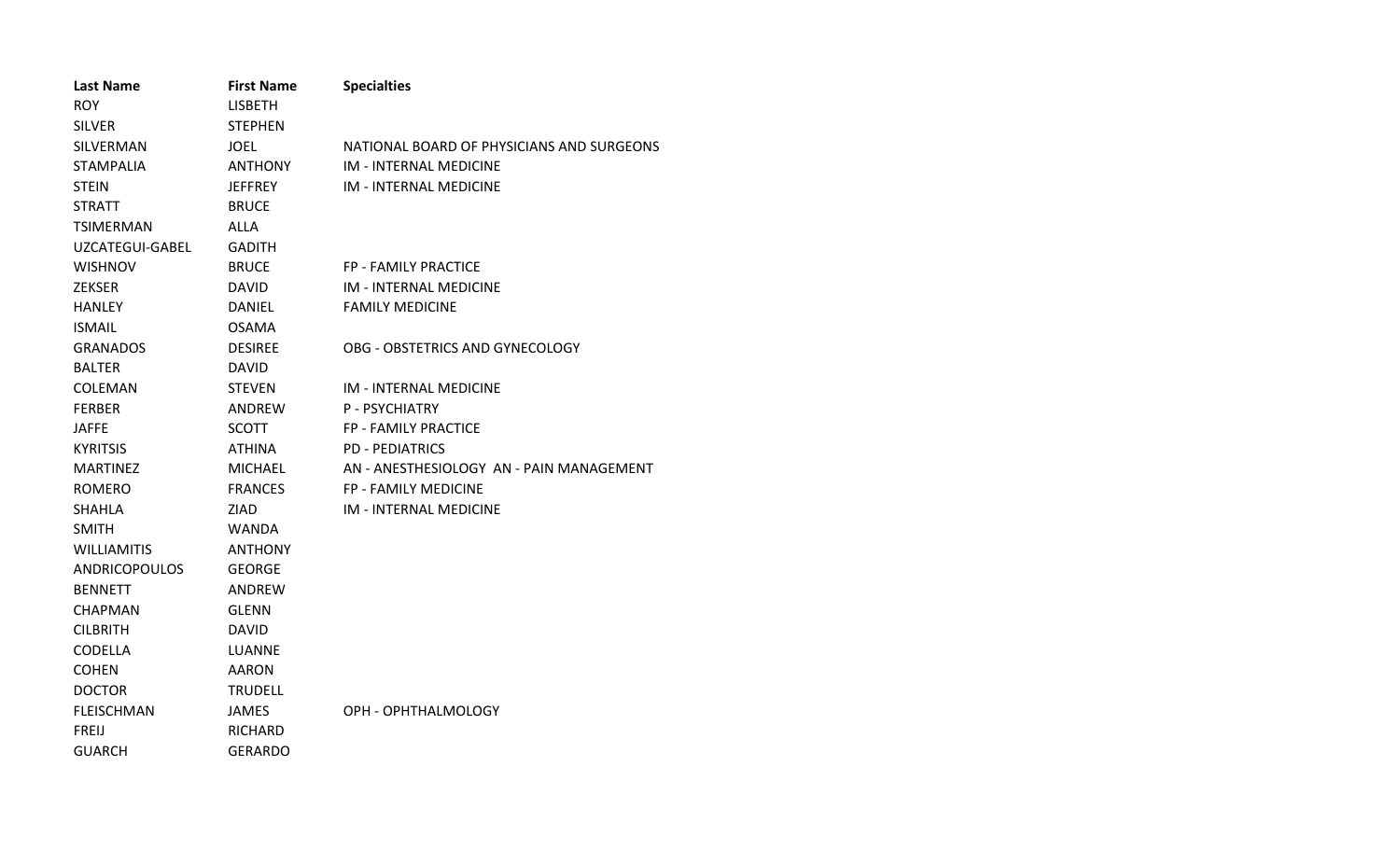| <b>Last Name</b> | <b>First Name</b> | <b>Specialties</b>                                           |
|------------------|-------------------|--------------------------------------------------------------|
| <b>HABER</b>     | <b>JEFFREY</b>    | OBG - OBSTETRICS AND GYNECOLOGY                              |
| KOTTURAN         | PAULSON           |                                                              |
| <b>KRAMER</b>    | <b>MELVYN</b>     | <b>IM - INTERNAL MEDICINE</b>                                |
| LEICHMAN         | <b>GERALD</b>     | FP - FAMILY MEDICINE                                         |
| LOREN            | DANIEL            |                                                              |
| <b>MAYUGBA</b>   | JEMELLE JUNE      | HPM - HOSPICE AND PALLIATIVE MEDICINE IM - INTERNAL MEDICINE |
| <b>QUINONEZ</b>  | <b>GERARDO</b>    | <b>IM - INTERNAL MEDICINE</b>                                |
| <b>RAXENBERG</b> | <b>ANDREW</b>     | <b>IM - INTERNAL MEDICINE</b>                                |
| <b>RUBIN</b>     | <b>STUART</b>     | MPM - INTERNAL MEDICINE/PHYSICAL MEDICIN                     |
| <b>TYNER</b>     | <b>TREVOR</b>     |                                                              |
| WEINSTEIN        | LAWRENCE          | IM - CARDIOVASCULAR DISEASE                                  |
| <b>WOLFF</b>     | RICHARD           | <b>PD - PEDIATRICS</b>                                       |
| <b>ZOPO</b>      | <b>ALEX</b>       | <b>IM - INTERNAL MEDICINE</b>                                |
| ALI              | <b>ASAD</b>       | <b>IM - INTERNAL MEDICINE</b>                                |
| <b>BEARD</b>     | MARGITA           | PM - PHYSICAL MEDICINE AND REHABILITATIO                     |
| <b>BLEND</b>     | <b>TIMOTHY</b>    | IM - INTERNAL MEDICINE                                       |
| <b>BRILEY</b>    | <b>DENVER</b>     | <b>IM - INTERNAL MEDICINE</b>                                |
| <b>CAVALLI</b>   | <b>ANTHONY</b>    |                                                              |
| <b>CIRILLO</b>   | RONALD            |                                                              |
| <b>DATTILO</b>   | <b>JONATHAN</b>   |                                                              |
| <b>FOLKENS</b>   | <b>ERIC</b>       | <b>FAMILY MEDICINE</b>                                       |
| <b>GUPTA</b>     | <b>VIVEK</b>      | RADIOLOGY - DIAGNOSTIC                                       |
| JOLLY            | <b>MARK</b>       | <b>FAMILY MEDICINE</b>                                       |
| <b>KAHANE</b>    | IAN.              | <b>IM - INTERNAL MEDICINE</b>                                |
| <b>KOCHNO</b>    | <b>ADRIAN</b>     | <b>IM - INTERNAL MEDICINE</b>                                |
| <b>KUNWAR</b>    | SHAAN             |                                                              |
| <b>MCCRARY</b>   | KALEY             | <b>PD - PEDIATRICS</b>                                       |
| <b>MIYASHIRO</b> | <b>MICHAEL</b>    |                                                              |
| <b>NARVAEZ</b>   | <b>ADOLFO</b>     |                                                              |
| <b>NORRIS</b>    | <b>STEVEN</b>     | NEUROLOGY AN - PAIN MANAGEMENT                               |
| <b>NOTMAN</b>    | SAMANTHA          | FP - FAMILY PRACTICE                                         |
| <b>PERRONE</b>   | <b>VINCENZO</b>   | <b>IM - INTERNAL MEDICINE</b>                                |
| <b>PUCHIR</b>    | MARC              | IM - INTERNAL MEDICINE                                       |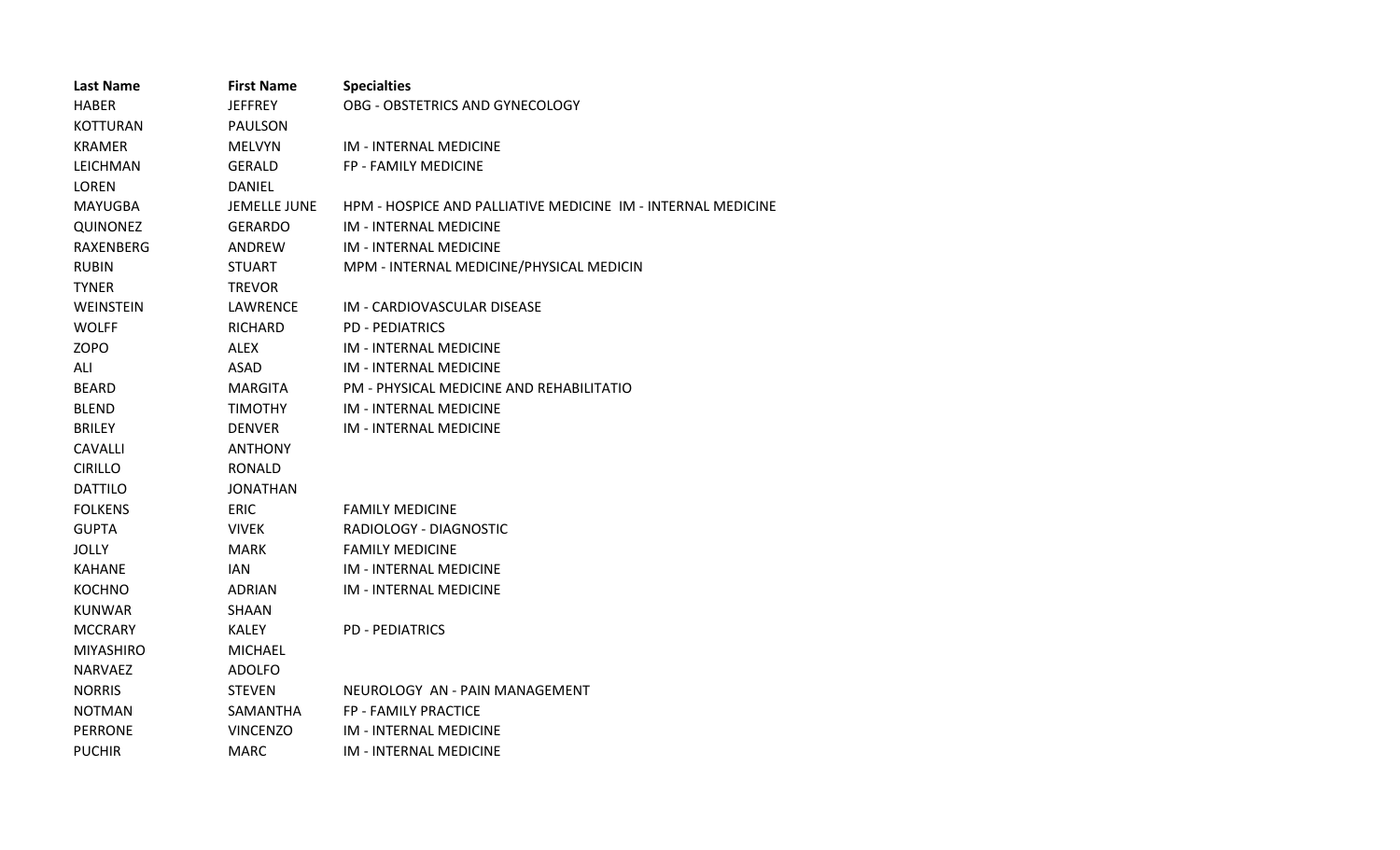| <b>Last Name</b> | <b>First Name</b>   | <b>Specialties</b>                                              |
|------------------|---------------------|-----------------------------------------------------------------|
| <b>RUCKER</b>    | <b>GEORGE</b>       | U - UROLOGY                                                     |
| <b>SCOTT</b>     | <b>SHEKYLA</b>      | <b>EM - EMERGENCY MEDICINE</b>                                  |
| <b>SHAH</b>      | <b>NISHAN</b>       | <b>EM - EMERGENCY MEDICINE</b>                                  |
| SOSA             | <b>FRANCISCO</b>    | OBG - OBSTETRICS AND GYNECOLOGY                                 |
| <b>STROBL</b>    | GARY                |                                                                 |
| VANDERVEER       | ANDREW              |                                                                 |
| <b>YCAZA</b>     | <b>ROBERT</b>       | AN - ANESTHESIOLOGY AN - PAIN MANAGEMENT                        |
| <b>ACKERMAN</b>  | <b>IVAN</b>         | IM - PULMONARY DISEASE AND CRITICAL CARE IM - INTERNAL MEDICINE |
| <b>AUERBACH</b>  | LEWIS               | IM - ONCOLOGY IM - INTERNAL MEDICINE                            |
| <b>BENNI</b>     |                     | ABD ALRAHMAN AN - ANESTHESIOLOGY                                |
| <b>CABAN</b>     | <b>FRANCIS</b>      | D - DERMATOLOGY                                                 |
| <b>FONTCHA</b>   | <b>DELPHINE</b>     | OCCUPATIONAL MEDICINE                                           |
| <b>HAYES</b>     | SHELANDA            |                                                                 |
| <b>KILGORE</b>   | JOHN                |                                                                 |
| <b>KING</b>      | <b>KELLY</b>        | IM - INTERNAL MEDICINE                                          |
| <b>KNOWLES</b>   | RAQUEL              |                                                                 |
| <b>LIPINSKI</b>  | <b>IRENE</b>        | AN - ANESTHESIOLOGY                                             |
| <b>LONG</b>      | <b>AARON</b>        |                                                                 |
| <b>MONLUX</b>    | <b>GEORGE</b>       | FP - FAMILY MEDICINE                                            |
| <b>NUSSBAUM</b>  | <b>CHRIS</b>        |                                                                 |
| <b>OKOYE</b>     | GODWIN              |                                                                 |
| <b>REHMAN</b>    | JAMIL               | <b>U-UROLOGY</b>                                                |
| <b>RUCKER</b>    | <b>WILDER</b>       | <b>GPM - PREVENTIVE MEDICINE</b>                                |
| SAMALOT          | <b>JOSE</b>         |                                                                 |
| <b>WILKINS</b>   | <b>ROBERT</b>       | PYN - PSYCHIATRY AND NEUROLOGY                                  |
| ZACCARI          | JAMES               | FP - FAMILY PRACTICE                                            |
| <b>ZAHN</b>      | <b>ELISE</b>        | <b>EM - EMERGENCY MEDICINE</b>                                  |
| <b>BECKFORD</b>  | <b>RITA</b>         |                                                                 |
| ULYANOVSKIY      | <b>PHILLIP</b>      |                                                                 |
| <b>RIVERA</b>    | SALOMON             | <b>GS - SURGERY</b>                                             |
| <b>KOUTELOS</b>  | <b>KONSTANTINOS</b> |                                                                 |
| ABDULFATTAH      | <b>QAHTAN</b>       |                                                                 |
| ALSABBAGH        | <b>EYAD</b>         |                                                                 |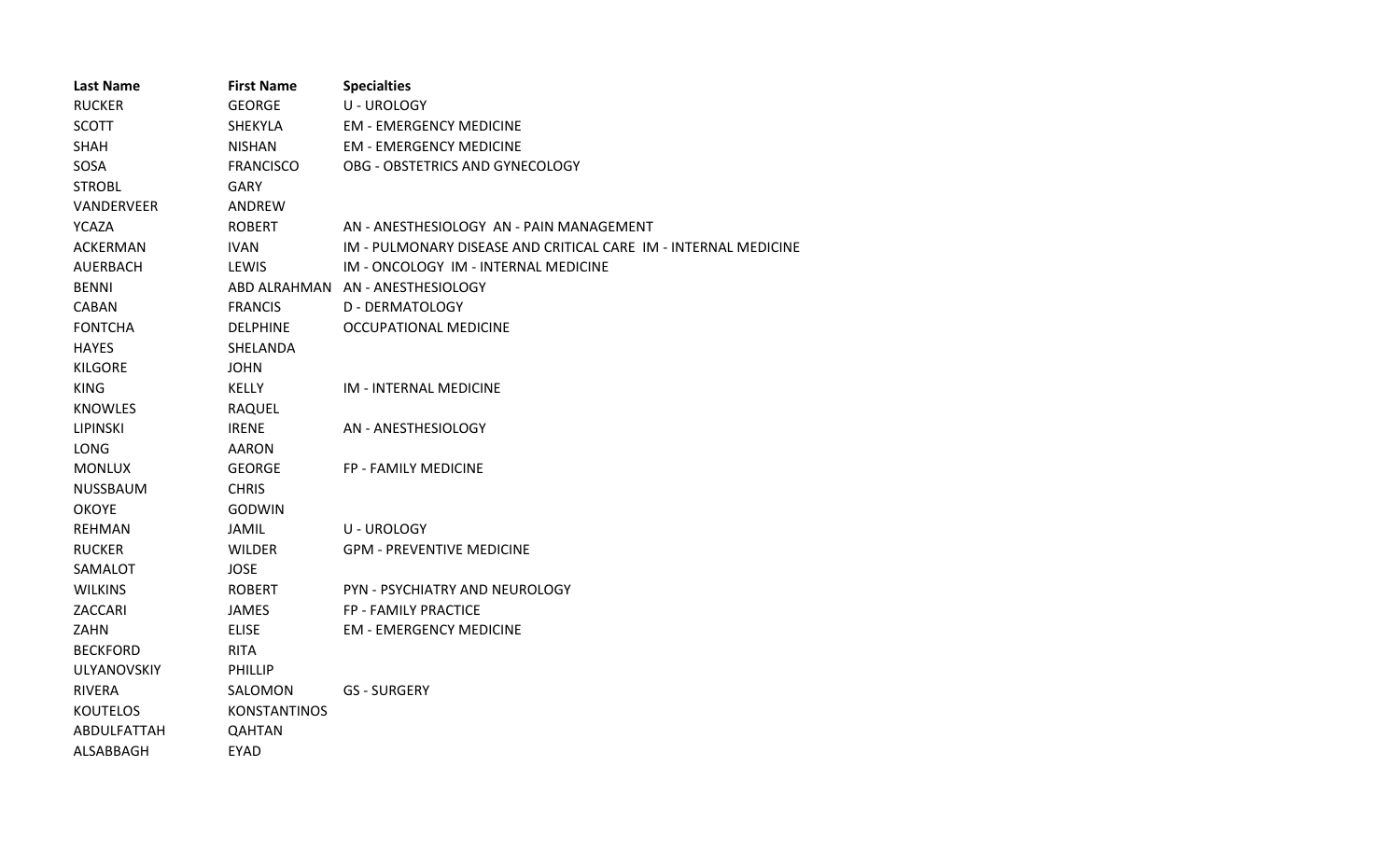| <b>Last Name</b>    | <b>First Name</b> | <b>Specialties</b>                                  |
|---------------------|-------------------|-----------------------------------------------------|
| <b>AYETIN</b>       | CHUKWUKA          |                                                     |
| <b>BARROWS</b>      | <b>BARRY</b>      | FP - FAMILY MEDICINE EM - EMERGENCY MEDICINE        |
| <b>DENSON</b>       | <b>AARON</b>      |                                                     |
| <b>DOHERTY</b>      | <b>MARIA</b>      | <b>PD - PEDIATRICS</b>                              |
| <b>GEBHARDT</b>     | <b>SCOTT</b>      | IM - INTERNAL MEDICINE                              |
| <b>KERR</b>         | DANIEL            | <b>IM - INTERNAL MEDICINE</b>                       |
| <b>MARSH</b>        | MATTHEW           | FP - SPORTS MEDICINE FAMILY MEDICINE SLEEP MEDICINE |
| MIRANDA GONZALEZ    | <b>EDGAR</b>      |                                                     |
| <b>MORENO</b>       | <b>DAVID</b>      | <b>IM - INTERNAL MEDICINE</b>                       |
| SANTANA             | LENIEL            |                                                     |
| <b>CLARK</b>        | <b>JOSEPH</b>     |                                                     |
| <b>BLUM</b>         | <b>ASHER</b>      |                                                     |
| <b>DSTTEFFANO</b>   | <b>DANIEL</b>     |                                                     |
| <b>JEAN</b>         | <b>PATRICK</b>    | <b>EM - EMERGENCY MEDICINE</b>                      |
| <b>NEGRON AYALA</b> | <b>LESTER</b>     | <b>FP - FAMILY PRACTICE</b>                         |
| <b>DANIACHEW</b>    | AMANUEL           |                                                     |
| <b>MALINS</b>       | <b>TIMOTHY</b>    |                                                     |
| <b>BRACCIA</b>      | <b>GREGORY</b>    |                                                     |
| <b>BURLEY</b>       | <b>KEITH</b>      |                                                     |
| <b>DURY</b>         | <b>PATRICIA</b>   | OBG - OBSTETRICS AND GYNECOLOGY                     |
| <b>FISCELLA</b>     | <b>RONALD</b>     | <b>FP - FAMILY MEDICINE</b>                         |
| <b>HERSHFIELD</b>   | <b>BARTON</b>     |                                                     |
| HINZ                | <b>MICHAEL</b>    | DR - DIAGNOSTIC RADIOLOGY                           |
| PREUDHOMME          | <b>JULES</b>      |                                                     |
| <b>STERN</b>        | <b>HARLAN</b>     |                                                     |
| <b>TAYLOR</b>       | <b>TERESE</b>     |                                                     |
| <b>ZFAZ</b>         | <b>MARTIN</b>     |                                                     |
| <b>BURROWES</b>     | <b>ADRIAN</b>     | <b>FAMILY MEDICINE</b>                              |
| <b>CEDENO</b>       | <b>JOSE</b>       |                                                     |
| NAGALAPADI          | <b>VENKATESH</b>  | FP - FAMILY MEDICINE FP - GERIATRIC MEDICINE        |
| SAMANO              | <b>GREGORY</b>    |                                                     |
| <b>KIERAN</b>       | <b>OWEN</b>       | <b>GS - SURGERY</b>                                 |
| <b>HOWERTON</b>     | DANIEL            |                                                     |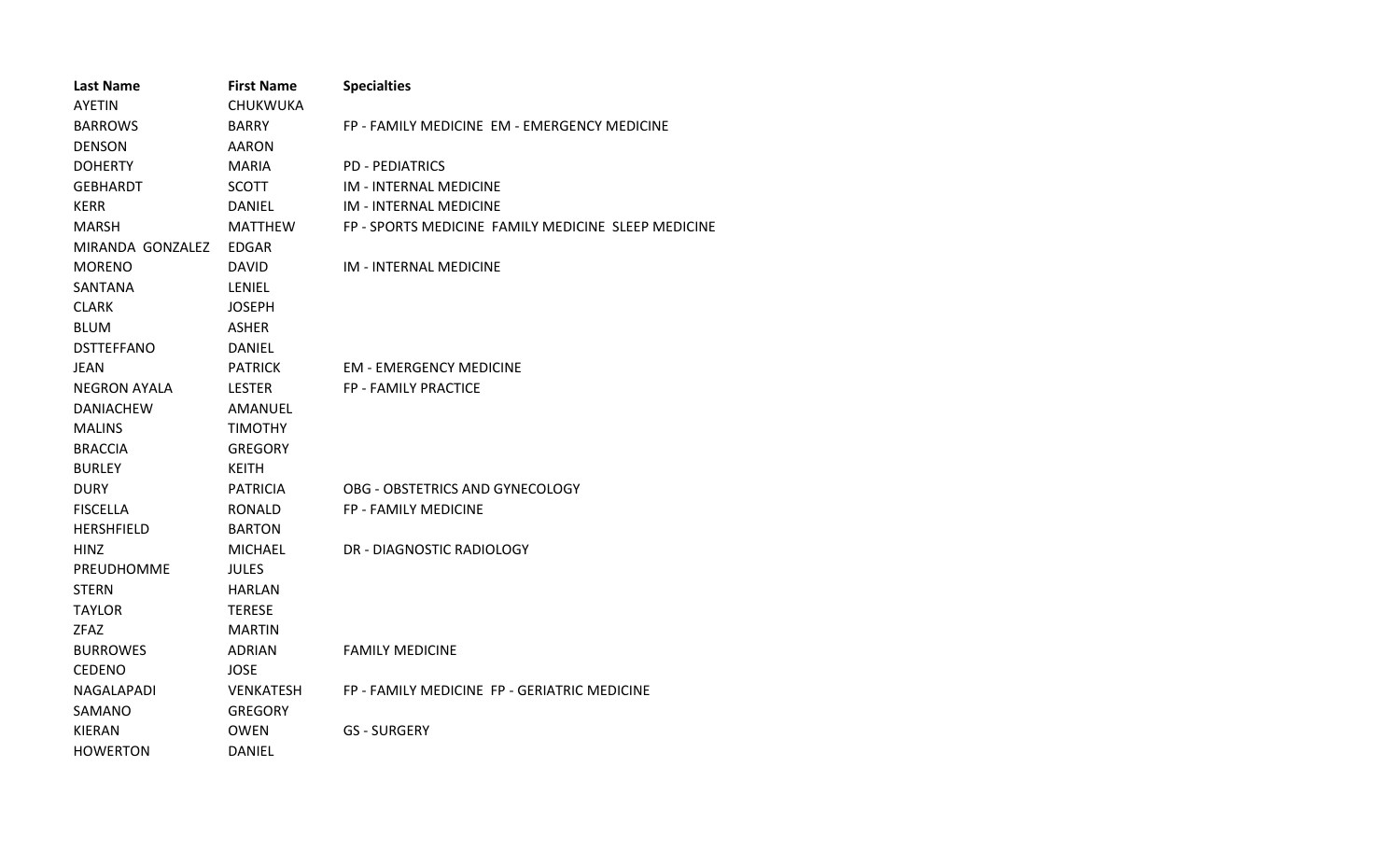| <b>Last Name</b>     | <b>First Name</b> | <b>Specialties</b>                                 |
|----------------------|-------------------|----------------------------------------------------|
| <b>HURFORD</b>       | <b>PATRICIA</b>   | PM - PHYSICAL MEDICINE AND REHABILITATIO           |
| LAPUZ                | LAURO             |                                                    |
| ABUGRARA             | <b>HAZEM</b>      |                                                    |
| <b>AGIN</b>          | <b>BRENT</b>      |                                                    |
| ANDERSON             | PAUL              |                                                    |
| <b>ANDRIOLA</b>      | <b>MICHAEL</b>    | PYN - PSYCHIATRY AND NEUROLOGY                     |
| <b>AVERY</b>         | <b>LISA</b>       | <b>ADDICTION MEDICINE</b>                          |
| <b>BATTS</b>         | <b>JOHN</b>       | <b>EM - EMERGENCY MEDICINE</b>                     |
| <b>BECKER</b>        | <b>DAVID</b>      | IM - INTERNAL MEDICINE IM - GASTROENTEROLOGY       |
| <b>BESNOFF</b>       | <b>TODD</b>       |                                                    |
| <b>CABELLO</b>       | DANIEL            | N - CLINICAL NEUROPHYSIOLOGY                       |
| <b>CHUNG</b>         | <b>CHARLES</b>    | <b>EM - EMERGENCY MEDICINE</b>                     |
| <b>CRUZ REPOLLET</b> | <b>IVAN</b>       |                                                    |
| <b>GERSON</b>        | JONATHAN          | AN - ANESTHESIOLOGY                                |
| <b>GROSSGOLD</b>     | <b>ANDREAS</b>    | <b>IM - INTERNAL MEDICINE</b>                      |
| <b>HARDMON</b>       | <b>KEVIN</b>      | <b>FAMILY PRACTICE</b>                             |
| <b>HAYNES</b>        | <b>SHERYL</b>     | <b>FP - FAMILY PRACTICE</b>                        |
| <b>KHOUSAKOUN</b>    | SOMPHANH          |                                                    |
| LANDAU               | <b>IRWIN</b>      |                                                    |
| <b>LEVINE</b>        | ADAM              | <b>OTHER</b>                                       |
| <b>MAZA</b>          | <b>RICHARD</b>    | IM - INTERNAL MEDICINE                             |
| <b>MILLER</b>        | <b>SCOTT</b>      | IM - CARDIOVASCULAR DISEASE IM - INTERNAL MEDICINE |
| <b>MORGAN</b>        | <b>MELISSA</b>    |                                                    |
| <b>PALANCA</b>       | <b>EDUARDO</b>    | <b>FP - FAMILY MEDICINE</b>                        |
| <b>RINDE</b>         | <b>JOHN</b>       | <b>IM - INTERNAL MEDICINE</b>                      |
| <b>ROPHIE</b>        | RALPH             | <b>FAMILY MEDICINE</b>                             |
| <b>ROSEWATER</b>     | <b>STANLEY</b>    | OBG - OBSTETRICS AND GYNECOLOGY                    |
| <b>ROTHMAN</b>       | <b>JACK</b>       | OBG - OBSTETRICS AND GYNECOLOGY                    |
| SANKOORIKAL          | <b>ANTONY</b>     | IM - RHEUMATOLOGY IM - INTERNAL MEDICINE           |
| <b>SANTIAGO</b>      | <b>LOURDES</b>    |                                                    |
| <b>SCHAFF</b>        | <b>AUSTIN</b>     |                                                    |
| <b>SCHNEIDER</b>     | JEAN-RAPHAEL      | <b>NEUROLOGY</b>                                   |
| SCHOW                | <b>DENISE</b>     |                                                    |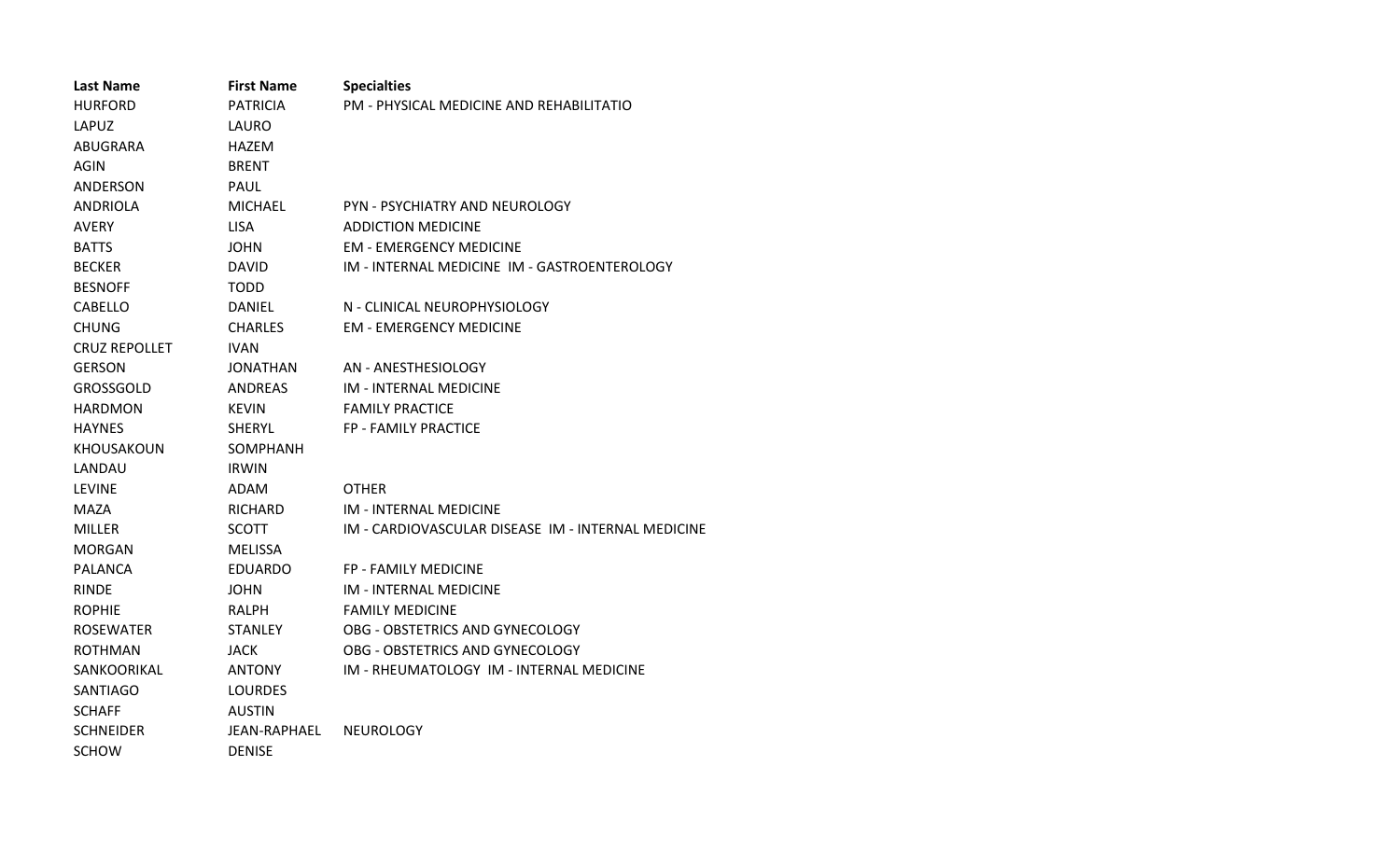| <b>Last Name</b>          | <b>First Name</b>  | <b>Specialties</b>                                                                                    |
|---------------------------|--------------------|-------------------------------------------------------------------------------------------------------|
| <b>SHAPIRO</b>            | <b>DAVID</b>       | <b>GS - SURGERY</b>                                                                                   |
| <b>SIRNA</b>              | <b>ELIZABETH</b>   |                                                                                                       |
| <b>STEPHENS COOKS</b>     | <b>ADRIA</b>       | IM - INTERNAL MEDICINE                                                                                |
| SUBRAMANIAN               | VALLI              | FP - FAMILY MEDICINE                                                                                  |
| <b>VERMA</b>              | <b>DEEPA</b>       | FP - FAMILY MEDICINE                                                                                  |
| <b>WALTER</b>             | <b>THOMAS</b>      | OBG - OBSTETRICS AND GYNECOLOGY                                                                       |
| <b>GUZIK</b>              | <b>CHRISTOPHER</b> | <b>FAMILY PRACTICE &amp; OMT</b>                                                                      |
| <b>SAINT LOUIS</b>        | OBED               | FP - FAMILY MEDICINE                                                                                  |
| SAINT-ELIE                | <b>DANIEL</b>      | PM - PHYSICAL MEDICINE AND REHABILITATIO AN - PAIN MANAGEMENT                                         |
| <b>SCHMIDT</b>            | <b>PAUL</b>        | N - NEUROLOGY                                                                                         |
| <b>SMITH</b>              | <b>MATTHEW</b>     |                                                                                                       |
| <b>DUNN</b>               | <b>ROBERT</b>      |                                                                                                       |
| <b>MILEY</b>              | <b>JANET</b>       | AN - PAIN MANAGEMENT                                                                                  |
| <b>WOODARD</b>            | <b>DANIEL</b>      | <b>EM - EMERGENCY MEDICINE</b>                                                                        |
| <b>BERK</b>               | <b>STUART</b>      | EM - EMERGENCY MEDICINE IM - INTERNAL MEDICINE                                                        |
| <b>MODI</b>               | <b>DIXITKUMAR</b>  |                                                                                                       |
| <b>COHEN</b>              | <b>MARC</b>        |                                                                                                       |
| <b>FERREIRA</b>           | <b>MICHELLE</b>    | NEUROLOGY                                                                                             |
| <b>ROJAS</b>              | <b>ALBERTO</b>     |                                                                                                       |
| <b>BAISDEN</b>            | JAMIE              | NS - NEUROLOGICAL SURGERY                                                                             |
| <b>KURZ</b>               | <b>NICHOLAS</b>    | <b>FAMILY PRACTICE</b>                                                                                |
| <b>HYMAN</b>              | <b>ALAN</b>        | FP - SPORTS MEDICINE FP - FAMILY MEDICINE                                                             |
| FERNANDEZ-BLAY            | <b>ROBERTO</b>     | IM - INTERNAL MEDICINE                                                                                |
| <b>COLE</b>               | SHAWN              |                                                                                                       |
| ABELLO                    | <b>ROBERT</b>      |                                                                                                       |
| <b>BERAHMAN</b>           | <b>TANAZ</b>       |                                                                                                       |
| <b>BINKER</b>             | <b>JOSEFA</b>      |                                                                                                       |
| <b>CAVA</b>               | <b>ROBERT</b>      | IM - GERIATRIC MEDICINE HPM - HOSPICE AND PALLIATIVE MEDICINE AN - CRITICAL CARE MEDICINE IM - INTERN |
| DHADWAL                   | <b>ANISH</b>       |                                                                                                       |
| ESCASENA FERNANDEZ CARLOS |                    |                                                                                                       |
| <b>FERRO</b>              | <b>JACLYN</b>      | <b>OTHER</b>                                                                                          |
| <b>ISSA</b>               | <b>OMAR</b>        |                                                                                                       |
| <b>MACHADO</b>            | <b>HUMBERTO</b>    | IM - INTERNAL MEDICINE                                                                                |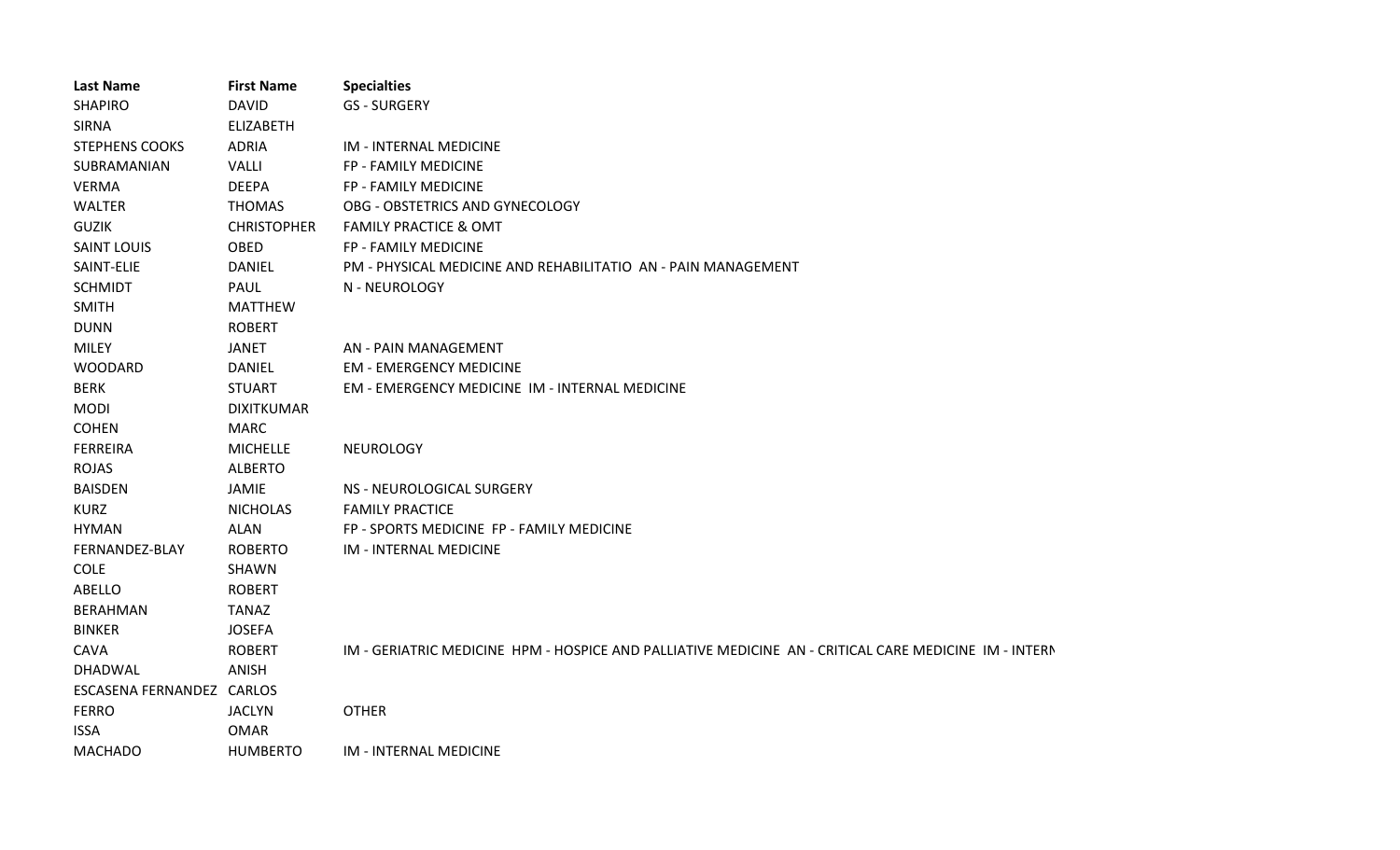| <b>Last Name</b>      | <b>First Name</b>   | <b>Specialties</b>                                           |
|-----------------------|---------------------|--------------------------------------------------------------|
| <b>MAHL</b>           | <b>CHARLES</b>      | ORTHOPEDICS OPH - OPHTHALMOLOGY AN - PAIN MANAGEMENT         |
| <b>NENINGER</b>       | <b>CELESTINO</b>    | AN - ANESTHESIOLOGY                                          |
| <b>PADRO</b>          | MARIELA             | P - PSYCHIATRY                                               |
| <b>PEREZ</b>          | <b>RENE</b>         |                                                              |
| <b>REMOS</b>          | <b>JUAN</b>         | IM - INTERNAL MEDICINE                                       |
| RODRIGUEZ ALVAREZ     | <b>HUMBERTO</b>     |                                                              |
| SHABANAH              | <b>FIKRI VICTOR</b> | TS - THORACIC SURGERY GS - SURGERY                           |
| <b>STARKE</b>         | <b>MICHELLE</b>     | OBG - OBSTETRICS AND GYNECOLOGY                              |
| SUSSMANE              | <b>JEFFREY</b>      | <b>PD - PEDIATRICS</b>                                       |
| VAZQUEZ               | <b>SUZEL</b>        | IM - INTERNAL MEDICINE                                       |
| <b>AGUIAR</b>         | <b>VIVIAN</b>       | <b>IM - INTERNAL MEDICINE</b>                                |
| AMADI                 | <b>HEPSHARAT</b>    |                                                              |
| CARBALLO-SOKOL        | <b>VIVIANA</b>      |                                                              |
| DEL SOL               | <b>MARIA</b>        |                                                              |
| <b>DRUCKER</b>        | RICHARD             |                                                              |
| <b>ELISEE</b>         | <b>SABINE</b>       |                                                              |
| <b>FERGUSON</b>       | LEE.                |                                                              |
| <b>FRANK</b>          | <b>JAMES</b>        | PTH - PATHOLOGY-ANATOMIC AND CLINICAL                        |
| <b>GLASER</b>         | <b>CHARLES</b>      |                                                              |
| <b>GOLDBERG</b>       | ANDREW              | AN - ANESTHESIOLOGY AN - PAIN MANAGEMENT                     |
| GOLDMAN               | JASON               | IM - INTERNAL MEDICINE                                       |
| <b>HERRERA BARTER</b> | RODOLFO             |                                                              |
| <b>NAWABI</b>         | <b>NASEH</b>        |                                                              |
| PEARL                 | <b>ROBERT</b>       | OBG - OBSTETRICS AND GYNECOLOGY                              |
| <b>PINKSTON</b>       | <b>JAMES</b>        |                                                              |
| <b>PULLER</b>         | <b>CARRIE ELLEN</b> | OBG - OBSTETRICS AND GYNECOLOGY                              |
| SADDLER               | <b>SHAWNETTE</b>    | IM - INTERNAL MEDICINE                                       |
| <b>SILVA</b>          | <b>BRIDGET</b>      | <b>FP - FAMILY MEDICINE</b>                                  |
| <b>THOMPSON</b>       | <b>MICHELLE</b>     | HPM - HOSPICE AND PALLIATIVE MEDICINE IM - INTERNAL MEDICINE |
| <b>TIRMAL</b>         | <b>VIVEK</b>        |                                                              |
| TRONSHAW-GETTINGS     | <b>NAPATIA</b>      | P - CHILD AND ADOLESCENT PSYCHIATRY                          |
| <b>WONG</b>           | <b>SIMON</b>        | IM - INTERNAL MEDICINE                                       |
| <b>ZITON</b>          | LAURA               | HPM - HOSPICE AND PALLIATIVE MEDICINE FP - FAMILY PRACTICE   |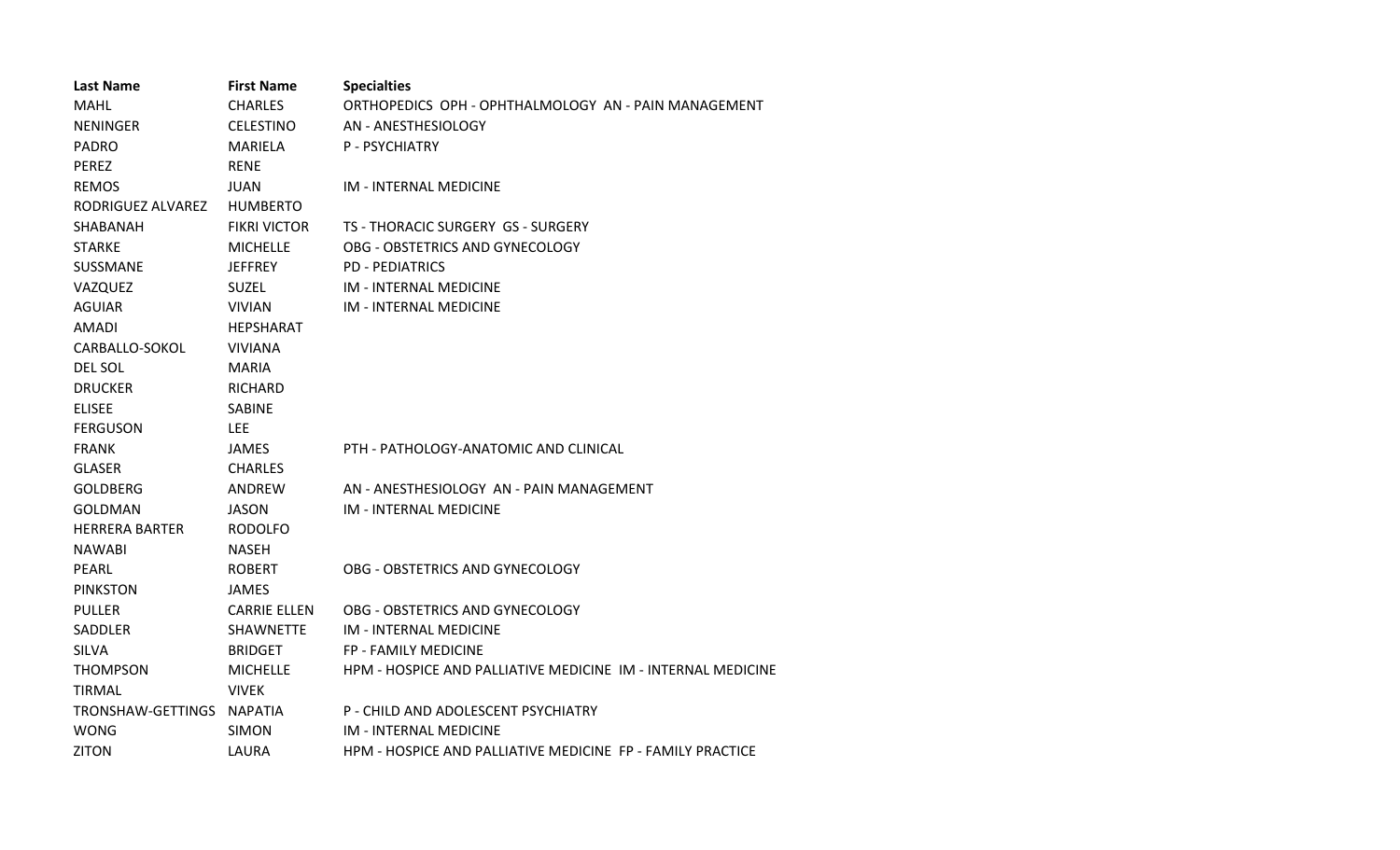| <b>Last Name</b>    | <b>First Name</b> | <b>Specialties</b>                                                         |  |
|---------------------|-------------------|----------------------------------------------------------------------------|--|
| <b>LUCKY</b>        | <b>WILLIAM</b>    | OBG - OBSTETRICS AND GYNECOLOGY                                            |  |
| <b>MONTGOMERY</b>   | <b>AARON</b>      | DR - VASCULAR AND INTERVENTIONAL RADIOLO                                   |  |
| <b>THOMPSON</b>     | <b>TOMMY</b>      |                                                                            |  |
| <b>MASTERS</b>      | <b>CHAD</b>       | <b>FAMILY MEDICINE</b>                                                     |  |
| <b>GOETHE</b>       | <b>ROBERT</b>     | AN - ANESTHESIOLOGY                                                        |  |
| <b>KALAKATA</b>     | VIJAYASEKHARA     | <b>PM - PHYSICAL MEDICINE AND REHABILITATIO</b>                            |  |
| <b>MCPHEE</b>       | <b>ROBERT</b>     | FAMILY PRACTICE FP - GERIATRIC MEDICINE OTHER                              |  |
| <b>REDRICK</b>      | <b>SCOTT</b>      | OBG - OBSTETRICS AND GYNECOLOGY                                            |  |
| <b>WALLIS</b>       | B                 | IM - INTERNAL MEDICINE IM - GASTROENTEROLOGY                               |  |
| <b>DUARTE</b>       | <b>JUAN</b>       |                                                                            |  |
| <b>GARRIDO</b>      | LAZARO            |                                                                            |  |
| <b>AYAZO</b>        | <b>MICHELLE</b>   |                                                                            |  |
| <b>SO</b>           | <b>JENNY</b>      | <b>IM - INTERNAL MEDICINE</b>                                              |  |
| <b>MCLANE</b>       | <b>CAROLE</b>     | FP - FAMILY PRACTICE                                                       |  |
| <b>OCAMPO</b>       | <b>ALVARO</b>     |                                                                            |  |
| <b>KAUFMAN</b>      | <b>SETH</b>       | PM - PHYSICAL MEDICINE AND REHABILITATIO                                   |  |
| <b>KHAN</b>         | <b>AFTAB</b>      | IM - INTERNAL MEDICINE                                                     |  |
| <b>SHYDOHUB</b>     | <b>ANTHONY</b>    |                                                                            |  |
| <b>CHOUDHARY</b>    | <b>SUDHIR</b>     | AN - PEDIATRIC ANESTHESIOLOGY AN - ANESTHESIOLOGY                          |  |
| <b>LYN-LASSITER</b> | <b>SAFIYA</b>     |                                                                            |  |
| <b>PROPIS</b>       | <b>MELVIN</b>     |                                                                            |  |
| <b>ROBBINS</b>      | <b>ERIC</b>       |                                                                            |  |
| <b>UDELL</b>        | <b>BRIAN</b>      | PD - NEONATAL-PERINATAL MEDICINE                                           |  |
| <b>CROUCH</b>       | <b>EUGENE</b>     |                                                                            |  |
| <b>DANIEL</b>       | <b>DENISE</b>     | FP - FAMILY MEDICINE                                                       |  |
| <b>DAVIS</b>        | <b>CHRISTY</b>    | FP - FAMILY MEDICINE                                                       |  |
| <b>JACKSON</b>      | <b>ALLEN</b>      |                                                                            |  |
| OLUSEGUN            | <b>TINUADE</b>    |                                                                            |  |
| <b>SESSOMS</b>      | <b>ROBERT</b>     | FP - FAMILY MEDICINE                                                       |  |
| <b>SHELTON</b>      | <b>SHARON</b>     | FP - FAMILY PRACTICE FAMILY PRACTICE                                       |  |
| <b>SMITH</b>        | <b>JEFFREY</b>    | HPM - HOSPICE AND PALLIATIVE MEDICINE FP - FAMILY PRACTICE FAMILY PRACTICE |  |
| <b>TRAN</b>         | <b>MARTIN</b>     |                                                                            |  |
| <b>DRANGINIS</b>    | <b>PATRICIA</b>   |                                                                            |  |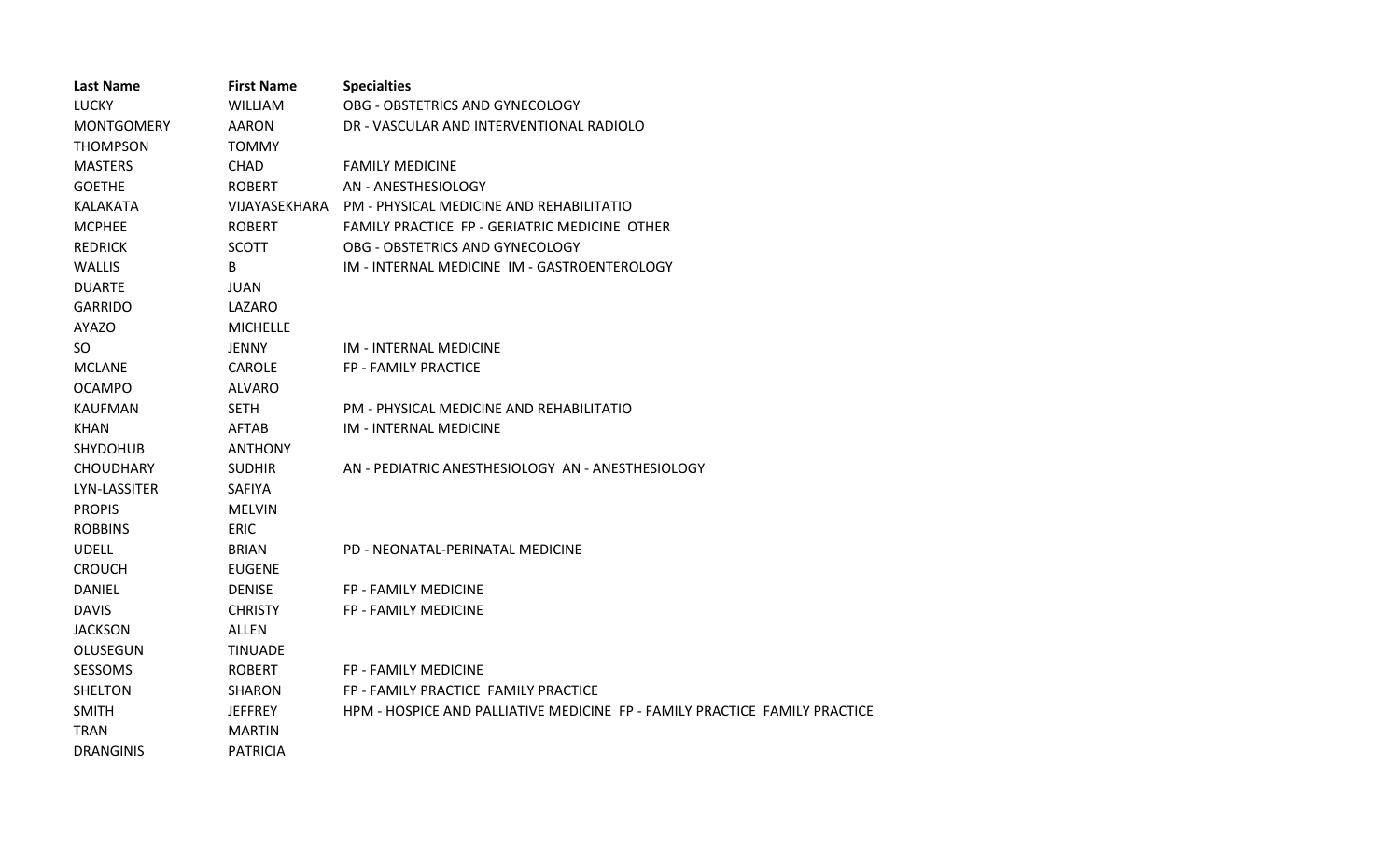| <b>Last Name</b>    | <b>First Name</b>  | <b>Specialties</b>                                            |
|---------------------|--------------------|---------------------------------------------------------------|
| <b>DOMINGUEZ</b>    | <b>ELIDES</b>      |                                                               |
| <b>PARADIS</b>      | <b>KRISTYNA</b>    | EM - EMERGENCY MEDICINE IM - INTERNAL MEDICINE                |
| <b>GUTMANN</b>      | <b>NORMAN</b>      |                                                               |
| ALI                 | <b>MURTAZA</b>     | <b>OTHER</b>                                                  |
| <b>ARENA</b>        | <b>JOSEPH</b>      |                                                               |
| <b>DELEO</b>        | <b>CHRISTOPHER</b> | <b>IM - INTERNAL MEDICINE</b>                                 |
| <b>LUBETSKY</b>     | <b>RONALD</b>      | <b>ADDICTION MEDICINE</b>                                     |
| MALDONADO-GARCIA    | <b>CAROLYN</b>     |                                                               |
| <b>SILVA</b>        | <b>RICHARD</b>     |                                                               |
| ABIERA              | <b>CESAR</b>       |                                                               |
| <b>KENT</b>         | <b>ROBERT</b>      |                                                               |
| <b>KOLLURI</b>      | <b>GLENN</b>       |                                                               |
| <b>PEREZ NIEVES</b> | <b>AIXSA</b>       |                                                               |
| <b>ROSADO</b>       | <b>JOSEPH</b>      |                                                               |
| <b>SCHLAPPER</b>    | <b>BRENT</b>       | FP - FAMILY PRACTICE FAMILY PRACTICE                          |
| <b>PAWSON</b>       | <b>PHILLIP</b>     |                                                               |
| <b>BAKER</b>        | <b>JOHN</b>        |                                                               |
| <b>BALLESTAS</b>    | <b>JULIO</b>       |                                                               |
| <b>BECKERMAN</b>    | <b>HILA</b>        | <b>PD - PEDIATRICS</b>                                        |
| <b>BLANCO</b>       | <b>CY</b>          | AN - ANESTHESIOLOGY AN - PAIN MANAGEMENT                      |
| <b>BLOCK</b>        | <b>MICHAEL</b>     | IM - INTERNAL MEDICINE                                        |
| <b>CHA</b>          | ARNOLD             |                                                               |
| <b>DUDLEY</b>       | <b>ROBERT</b>      |                                                               |
| <b>FIDEL</b>        | <b>JEFFREY</b>     | DR - DIAGNOSTIC RADIOLOGY                                     |
| JEWELEWICZ          | <b>DANIEL</b>      | OPH - OPHTHALMOLOGY                                           |
| LACAYO              | <b>MARTA</b>       | FP - FAMILY MEDICINE                                          |
| <b>MERSON</b>       | <b>MARCIE</b>      | PM - PHYSICAL MEDICINE AND REHABILITATIO AN - PAIN MANAGEMENT |
| <b>PARIS</b>        | <b>MARK</b>        |                                                               |
| PEREZ-CORREA        | <b>ARTURO</b>      |                                                               |
| <b>PESKIN</b>       | <b>BARRY</b>       |                                                               |
| <b>PICKHOLTZ</b>    | <b>DOV</b>         |                                                               |
| <b>POHLMAN</b>      | <b>DANE</b>        | PM - PHYSICAL MEDICINE AND REHABILITATIO AN - PAIN MANAGEMENT |
| <b>POWERS</b>       | <b>JOSHUA</b>      |                                                               |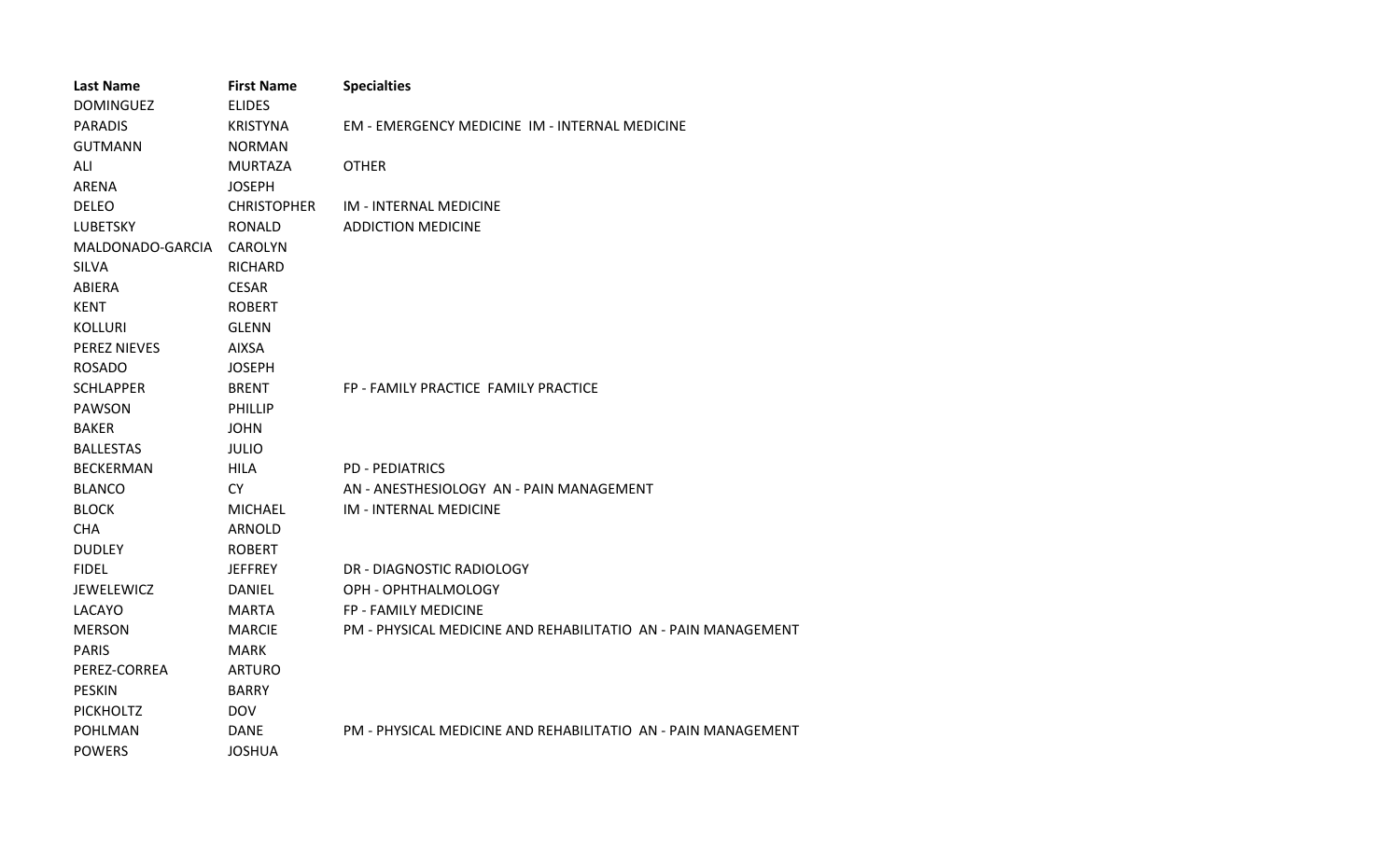| <b>Last Name</b>  | <b>First Name</b>  | <b>Specialties</b>                                                        |
|-------------------|--------------------|---------------------------------------------------------------------------|
| <b>RAKOFSKY</b>   | <b>JONATHAN</b>    |                                                                           |
| <b>SANTUCCI</b>   | <b>DENISE</b>      |                                                                           |
| SEIDELMAN         | <b>RICHARD</b>     | IM - PULMONARY DISEASE AN - CRITICAL CARE MEDICINE IM - INTERNAL MEDICINE |
| <b>SHARMA</b>     | <b>PRATURI</b>     |                                                                           |
| <b>SHESTACK</b>   | ADAM               |                                                                           |
| SIDDIQUI          | SAMUEL             | N - NEUROLOGY                                                             |
| <b>TAYLOR</b>     | ALEXANDRA          | <b>OTHER</b>                                                              |
| <b>TUMMINIA</b>   | LOUIS              |                                                                           |
| <b>WEISS</b>      | <b>DELIA</b>       |                                                                           |
| <b>YATES</b>      | TIMOTHY            | RADIOLOGY - DIAGNOSTIC                                                    |
| <b>BAYOLO</b>     | <b>JUAN</b>        |                                                                           |
| <b>JETTON</b>     | TIMOTHY            | <b>FAMILY MEDICINE</b>                                                    |
| <b>BARNIV</b>     | <b>CHARLES</b>     | FP - FAMILY MEDICINE                                                      |
| <b>BAWA</b>       | <b>NITIN</b>       | <b>IM - INTERNAL MEDICINE</b>                                             |
| <b>BLOUNT</b>     | <b>CALVIN</b>      | FP - FAMILY MEDICINE                                                      |
| <b>GOLDBERG</b>   | <b>ERIC</b>        | PYN - PSYCHIATRY AND NEUROLOGY                                            |
| <b>MOHAMMED</b>   | <b>SHEILA</b>      | <b>OCCUPATIONAL MEDICINE</b>                                              |
| <b>PATEL</b>      | <b>PRITESH</b>     | PM - PHYSICAL MEDICINE AND REHABILITATIO                                  |
| <b>BAIZA</b>      | <b>JANKA</b>       |                                                                           |
| <b>BRUCK</b>      | <b>DARREN</b>      |                                                                           |
| <b>SCHIFFMAN</b>  | LAWRENCE           | <b>D - DERMATOLOGY</b>                                                    |
| <b>PATEL</b>      | <b>HEJAL</b>       | <b>RO - RADIATION ONCOLOGY</b>                                            |
| <b>ULLMANN</b>    | м                  | FP - FAMILY MEDICINE                                                      |
| <b>KRENITSKY</b>  | <b>GABRIEL</b>     | <b>EM - EMERGENCY MEDICINE</b>                                            |
| MONDELLO          | <b>CHRISTOPHER</b> | FP - FAMILY PRACTICE                                                      |
| <b>CHIARELLO</b>  | <b>NANCY</b>       |                                                                           |
| <b>DOTSON</b>     | <b>ROBERT</b>      | OPH - OPHTHALMOLOGY                                                       |
| <b>NUTINSKY</b>   | <b>CHARLES</b>     | GS - VASCULAR SURGERY GS - SURGERY                                        |
| RAJ               | <b>VIJAY</b>       |                                                                           |
| <b>ROMERO</b>     | <b>CARLOS</b>      | <b>GS - SURGERY</b>                                                       |
| SALCEDO           | <b>STEPHEN</b>     |                                                                           |
| <b>TEYTELBAUM</b> | <b>RENATA</b>      |                                                                           |
| ZHENG-SMITH       | <b>WENTING</b>     |                                                                           |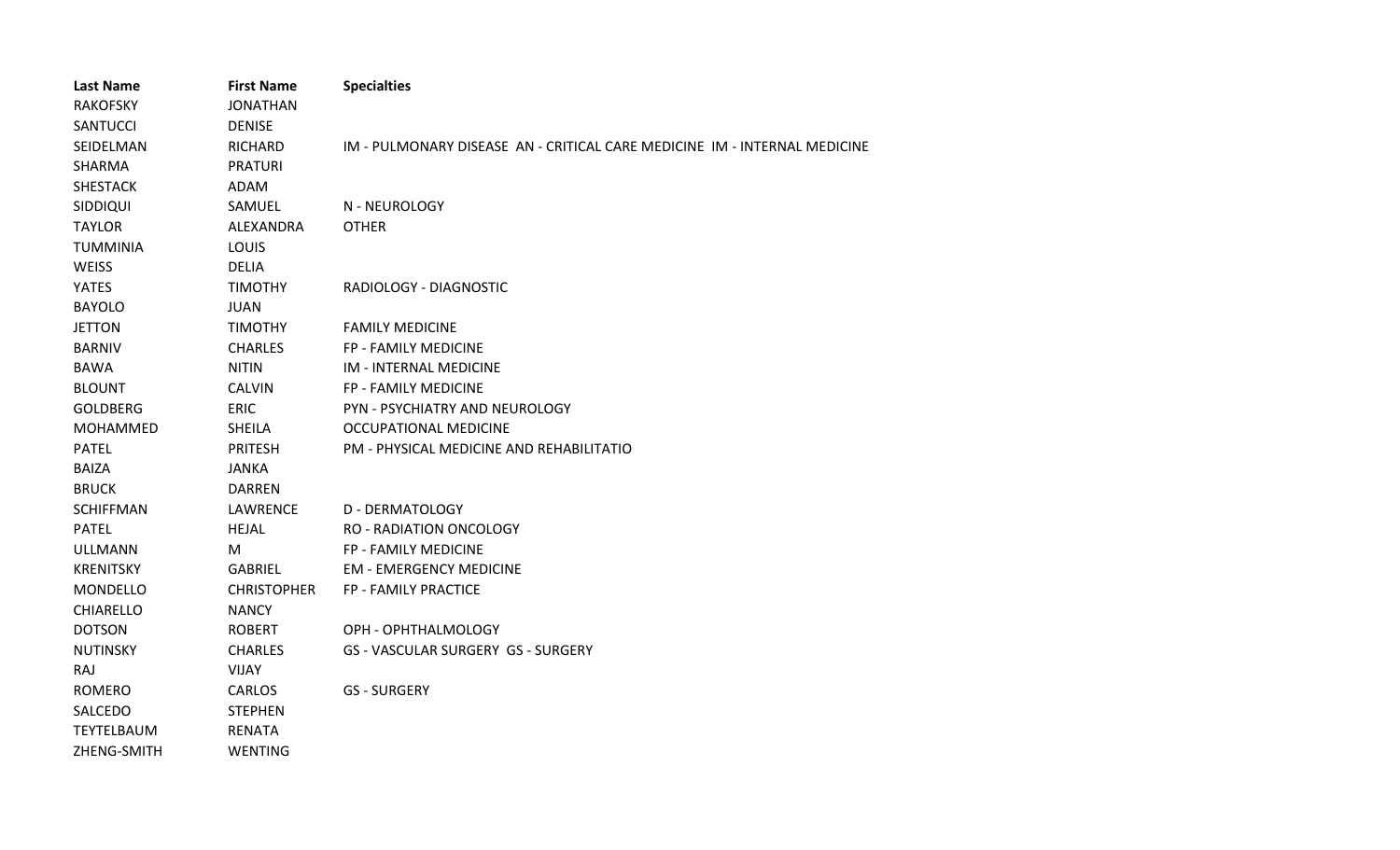| <b>Last Name</b> | <b>First Name</b>  | <b>Specialties</b>                       |
|------------------|--------------------|------------------------------------------|
| <b>HALL</b>      | <b>PAULA</b>       | FP - FAMILY PRACTICE                     |
| <b>BIRBECK</b>   | TAMMY              | OBG - OBSTETRICS AND GYNECOLOGY          |
| <b>GARCIA</b>    | <b>NICHOLAS</b>    |                                          |
| <b>LITTLE</b>    | <b>LEW</b>         |                                          |
| ALLEN            | <b>ROBERT</b>      | P - PSYCHIATRY                           |
| <b>BRIDEWELL</b> | <b>BRUCE</b>       | FP - FAMILY MEDICINE                     |
| <b>HANFLINK</b>  | <b>NATHAN</b>      |                                          |
| <b>HERZBRUN</b>  | LEWIS              | PM - PHYSICAL MEDICINE AND REHABILITATIO |
| AGRAN            | JASON              |                                          |
| <b>BYRNE</b>     | <b>PATRICK</b>     |                                          |
| <b>FISCHER</b>   | DANIEL             |                                          |
| <b>GOLDBERG</b>  | <b>KANDIS</b>      |                                          |
| <b>SHIELDS</b>   | <b>JAMES</b>       |                                          |
| <b>BELL</b>      | MARGARET           | IM - INTERNAL MEDICINE                   |
| <b>MARIC</b>     | OLGA               |                                          |
| <b>BUTLER</b>    | JOE.               | <b>GS - SURGERY</b>                      |
| <b>BELLECCI</b>  | <b>PAULINE</b>     | <b>IM - INTERNAL MEDICINE</b>            |
| <b>ALFRED</b>    | GREGORY            | <b>EM - EMERGENCY MEDICINE</b>           |
| <b>BEKIC</b>     | <b>RONALD</b>      | FP - FAMILY PRACTICE                     |
| <b>BENTLEY</b>   | <b>BERNARD</b>     | DR - DIAGNOSTIC RADIOLOGY                |
| <b>CAMPBELL</b>  | <b>DOYLE</b>       |                                          |
| DE LA PENA       | <b>MARIA</b>       | AN - ANESTHESIOLOGY AN - PAIN MANAGEMENT |
| <b>DIAS</b>      | MICHEL-ANN         |                                          |
| <b>FLETCHER</b>  | <b>JAMES</b>       | PS - HAND SURGERY PS - PLASTIC SURGERY   |
| <b>GARCIA</b>    | <b>BERNARD</b>     | <b>IM - INTERNAL MEDICINE</b>            |
| <b>HASSAN</b>    | <b>SHEHNAZ</b>     | <b>IM - INTERNAL MEDICINE</b>            |
| <b>HERMAN</b>    | <b>MATTHEW</b>     |                                          |
| <b>KIM</b>       | <b>TAE</b>         |                                          |
| <b>LENCHIG</b>   | <b>SERGIO</b>      | PM - PHYSICAL MEDICINE AND REHABILITATIO |
| <b>LIPNACK</b>   | <b>ERIC</b>        |                                          |
| <b>MORGAN</b>    | JEFFREY            | <b>ORTHOPEDICS</b>                       |
| <b>SAFF</b>      | GARY               | AN - ANESTHESIOLOGY AN - PAIN MANAGEMENT |
| <b>SENGER</b>    | <b>CHRISTOPHER</b> | <b>FAMILY MEDICINE</b>                   |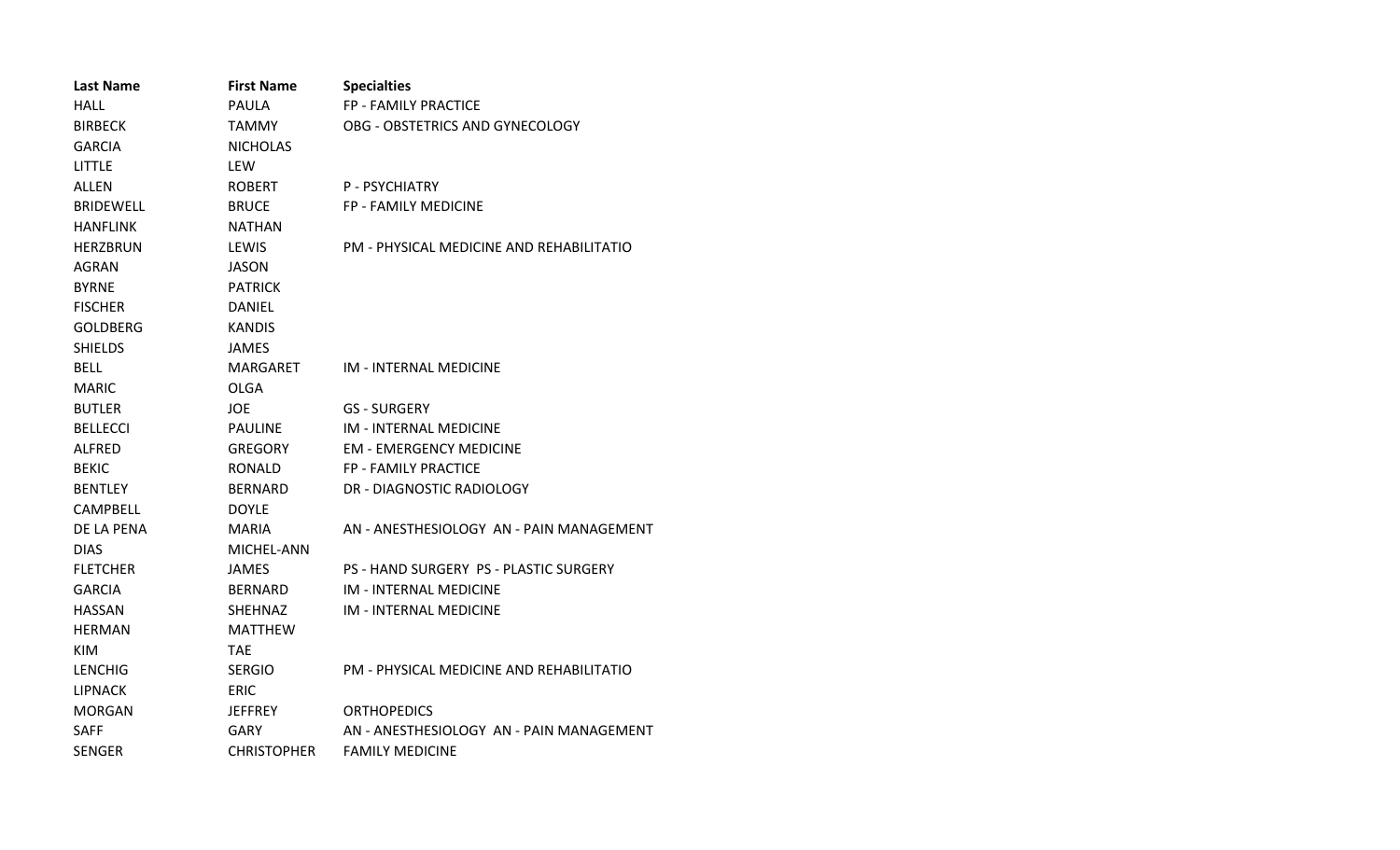| <b>Last Name</b>      | <b>First Name</b>   | <b>Specialties</b>                                                    |
|-----------------------|---------------------|-----------------------------------------------------------------------|
| <b>SHAKER</b>         | <b>ASHRAF</b>       | <b>EM - EMERGENCY MEDICINE</b>                                        |
| SHEEHAN               | <b>ANTHONY</b>      |                                                                       |
| WEISMAN               | PAUL                |                                                                       |
| <b>FLORES LANDA</b>   | YANETSI             | <b>PD - PEDIATRICS</b>                                                |
| <b>OPHORI</b>         | <b>OGHENEVWOGAC</b> |                                                                       |
| <b>ABU SHAHIN</b>     | <b>FADI</b>         | HPM - HOSPICE AND PALLIATIVE MEDICINE OBG - OBSTETRICS AND GYNECOLOGY |
| <b>ALFORD MERCIER</b> | <b>CHARLENE</b>     | DR - DIAGNOSTIC RADIOLOGY                                             |
| <b>AULD</b>           | <b>HEATHER</b>      | OBG - OBSTETRICS AND GYNECOLOGY                                       |
| <b>BAILEY</b>         | LARRY               | OTO - OTOLARYNGOLOGY                                                  |
| <b>BERDICK</b>        | <b>KENNETH</b>      | IM - INTERNAL MEDICINE                                                |
| <b>BRUECK</b>         | <b>ROBERT</b>       | <b>PS - PLASTIC SURGERY</b>                                           |
| <b>CALKINS</b>        | <b>KAREN</b>        | <b>EM - EMERGENCY MEDICINE</b>                                        |
| CHOKKAVELU            | VISWANATHAN         | IM - INTERNAL MEDICINE                                                |
| <b>DIDONATO</b>       | <b>ROBERT</b>       | NM - NUCLEAR MEDICINE                                                 |
| <b>ECK</b>            | <b>ERIC</b>         |                                                                       |
| <b>FILIPOWICZ</b>     | <b>ROMAN</b>        |                                                                       |
| <b>FULK</b>           | BILLY               | <b>FP - FAMILY MEDICINE</b>                                           |
| <b>FULLER</b>         | <b>JOSEPH</b>       | DR - DIAGNOSTIC RADIOLOGY                                             |
| <b>FURMAN</b>         | <b>LESLEY</b>       | OBG - OBSTETRICS AND GYNECOLOGY                                       |
| <b>GRENDYS</b>        | EDWARD              | GYN-Oncology OBG - OBSTETRICS AND GYNECOLOGY                          |
| <b>HALSELL</b>        | <b>JEFFREY</b>      | PM - PHYSICAL MEDICINE AND REHABILITATIO                              |
| <b>ISRAEL-CVIK</b>    | <b>JELIN</b>        | <b>IM - INTERNAL MEDICINE</b>                                         |
| <b>KUNSTMAN</b>       | <b>HEIDI</b>        | <b>PD - PEDIATRICS</b>                                                |
| LIM                   | MAY JOY             | <b>FP - FAMILY MEDICINE</b>                                           |
| LIMA                  | <b>MURILO</b>       |                                                                       |
| <b>LISTER</b>         | ANDREW              |                                                                       |
| <b>LOGAN</b>          | <b>SEAN</b>         |                                                                       |
| <b>MARTIN</b>         | <b>JESSIE</b>       | <b>PD - PEDIATRICS</b>                                                |
| <b>MEHRBERG</b>       | ROBERT              | PM - PHYSICAL MEDICINE AND REHABILITATIO AN - PAIN MANAGEMENT         |
| <b>NEWHALL</b>        | <b>PHILIP</b>       |                                                                       |
| <b>PELISSIER</b>      | <b>JOEL</b>         |                                                                       |
| PRADO-WRIGHT          | <b>GISELLE</b>      |                                                                       |
| <b>RANASINGHE</b>     | CHATURANI           | AN - ANESTHESIOLOGY AN - PAIN MANAGEMENT                              |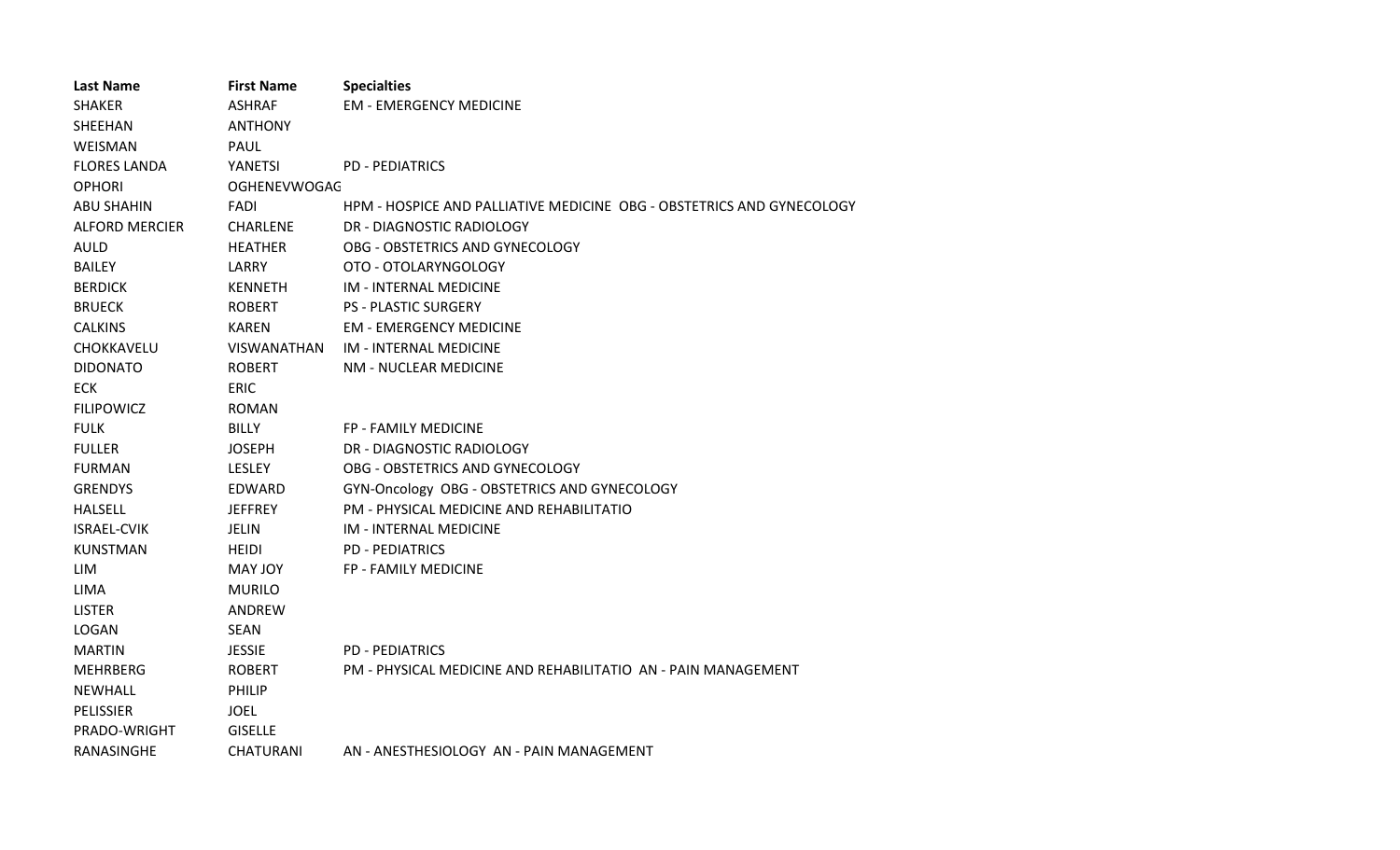| <b>Last Name</b>           | <b>First Name</b>   | <b>Specialties</b>                                                           |
|----------------------------|---------------------|------------------------------------------------------------------------------|
| <b>SAGER</b>               | <b>STEVEN</b>       | OBG - OBSTETRICS AND GYNECOLOGY                                              |
| <b>SANDERS</b>             | <b>MATTHEW</b>      | <b>GS - VASCULAR SURGERY GS - SURGERY</b>                                    |
| <b>SCHISANI</b>            | <b>HOLLY</b>        |                                                                              |
| <b>STANCIU</b>             | DANIEL              |                                                                              |
| <b>SUDDERTH</b>            | <b>DAVID</b>        | P - PSYCHIATRY                                                               |
| SULLIVAN                   | <b>MARY</b>         |                                                                              |
| <b>SUSKO</b>               | <b>KEITH</b>        | PM - PHYSICAL MEDICINE AND REHABILITATIO AN - PAIN MANAGEMENT                |
| <b>VATTHYAM</b>            | <b>ROSHAN</b>       | IM - CLINICAL CARDIAC ELECTROPHYSIOLOGY IM - CARDIOVASCULAR DISEASE          |
| <b>VEL</b>                 | JEAN-JACQUE         |                                                                              |
| <b>WALHA</b>               | <b>SANTOKH</b>      |                                                                              |
| WEINER                     | <b>JAMES</b>        | AN - ANESTHESIOLOGY                                                          |
| <b>MURTAGH</b>             | <b>WILLIAM</b>      | <b>PS - PLASTIC SURGERY</b>                                                  |
| <b>AHMAD</b>               | <b>JAWAD</b>        |                                                                              |
| <b>BOLER</b>               | <b>DOUGLAS</b>      |                                                                              |
| <b>CELLINI</b>             | <b>ALDINO</b>       | IM - INTERNAL MEDICINE IM - CARDIOVASCULAR DISEASE                           |
| <b>HICKS</b>               | <b>JOHN</b>         |                                                                              |
| <b>MUSTAFA</b>             | <b>HELWEY</b>       | HPM - HOSPICE AND PALLIATIVE MEDICINE IM - INTERNAL MEDICINE                 |
| <b>RAHMAN</b>              | <b>SYED SHAFEEQ</b> |                                                                              |
| <b>RINCON</b>              | <b>GEORGE</b>       |                                                                              |
| FLUGSRUD-BRECKENRID MARCIA |                     | CPP - PEDIATRICS/PSYCHIATRY/CHILD AND AD P - PSYCHIATRY AN - PAIN MANAGEMENT |
| <b>BARBER</b>              | LAURA               |                                                                              |
| SIEGEL                     | <b>ROBERT</b>       |                                                                              |
| <b>SKELLY</b>              | SARAH               | <b>FAMILY PRACTICE</b>                                                       |
| <b>TAVERNARIS</b>          | <b>MICHAEL</b>      | <b>FP - FAMILY MEDICINE</b>                                                  |
| <b>TRAVER</b>              | <b>MICHAEL</b>      | P - PSYCHIATRY                                                               |
| ZANT                       | <b>ALBERT</b>       | AN - ANESTHESIOLOGY UNDERSEA & HYPERBARIC MEDICINE                           |
| <b>GIBSON</b>              | <b>LEE</b>          | FAMILY PRACTICE & OMT EM - EMERGENCY MEDICINE                                |
| <b>WELLING</b>             | <b>MICHELE</b>      |                                                                              |
| <b>PARKER</b>              | <b>KATRINA</b>      |                                                                              |
| LAND                       | F                   | FP - FAMILY MEDICINE                                                         |
| AVETISOV                   | <b>GREGORY</b>      |                                                                              |
| <b>BEAMS</b>               | <b>KENT</b>         | IM - INTERNAL MEDICINE                                                       |
| <b>GATES</b>               | E JASON             | OBG - OBSTETRICS AND GYNECOLOGY                                              |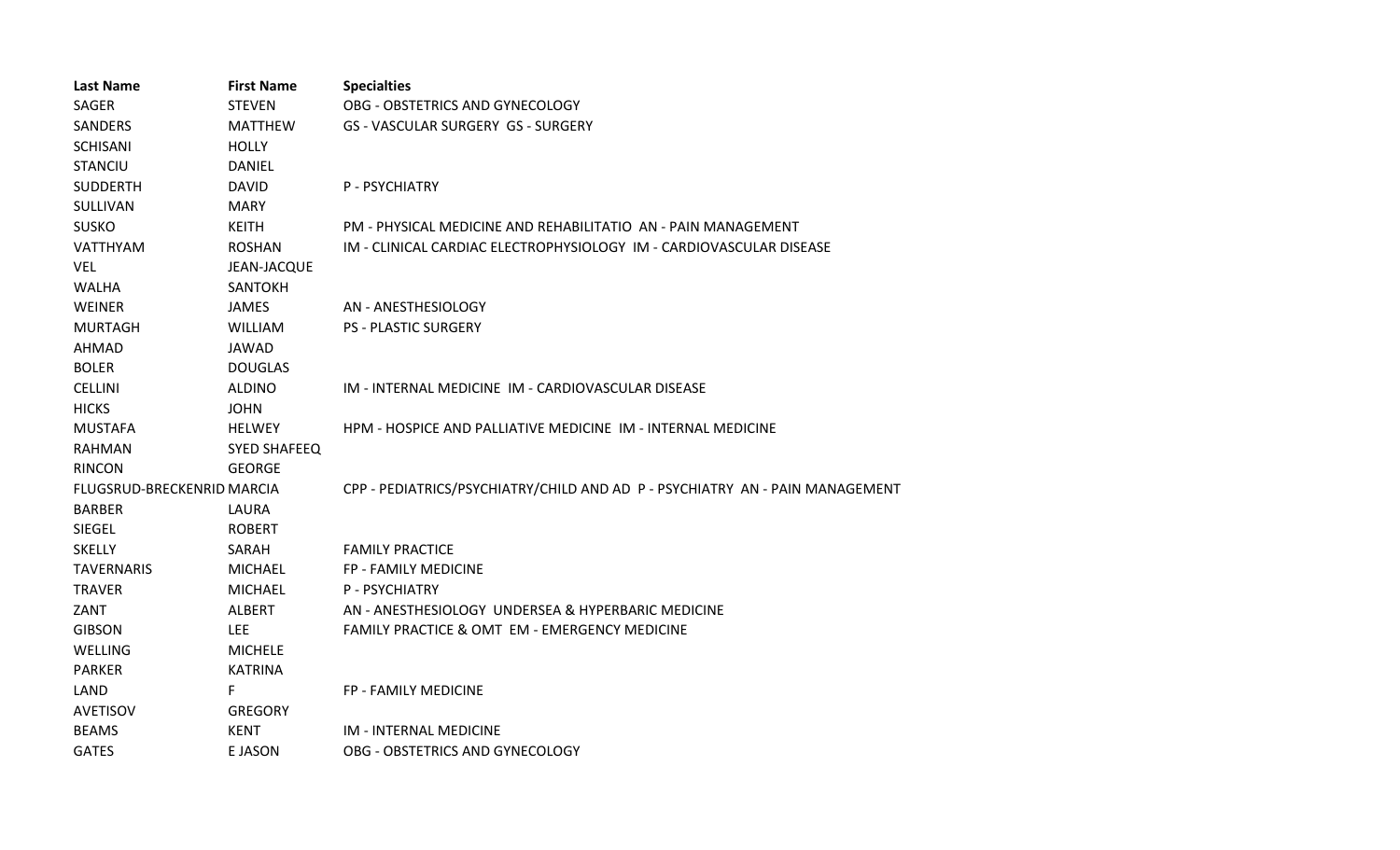| <b>Last Name</b>      | <b>First Name</b>  | <b>Specialties</b>                                                         |
|-----------------------|--------------------|----------------------------------------------------------------------------|
| <b>HARAKE</b>         | ALI                | <b>IM - INTERNAL MEDICINE</b>                                              |
| <b>JACINTHE</b>       | <b>EDWIDGE</b>     | IM - INTERNAL MEDICINE                                                     |
| <b>KHANI</b>          | <b>HOWARD</b>      | FP - FAMILY PRACTICE                                                       |
| <b>KINDYA</b>         | <b>MICHAEL</b>     | <b>ORS - ORTHOPAEDIC SURGERY</b>                                           |
| <b>SLAVIN</b>         | <b>HERBERT</b>     |                                                                            |
| <b>STEIN</b>          | <b>JOEL</b>        | NEUROMUSCULOSKELETAL MEDICINE FP - SPORTS MEDICINE FP - FAMILY PRACTICE    |
| <b>WANDLER</b>        | <b>KEVIN</b>       | P - ADDICTION PSYCHIATRY ADDICTION MEDICINE P - PSYCHIATRY                 |
| <b>WILLIAMS</b>       | <b>KAREN</b>       | FP - FAMILY MEDICINE                                                       |
| ZIMBERG               | <b>STEPHEN</b>     | OBG - OBSTETRICS AND GYNECOLOGY                                            |
| <b>BETANCOURT</b>     | <b>FERNANDO</b>    |                                                                            |
| <b>BOND</b>           | <b>WENDY</b>       | N - NEUROLOGY                                                              |
| <b>BRUHN</b>          | <b>DONALD</b>      |                                                                            |
| <b>DAITCH</b>         | <b>JONATHAN</b>    | AN - ANESTHESIOLOGY AN - PAIN MANAGEMENT                                   |
| <b>DAVIS</b>          | PHILLIP            | <b>IM - INTERNAL MEDICINE</b>                                              |
| <b>GIANG</b>          | <b>WILLIAM</b>     |                                                                            |
| PALLY                 | <b>MADHAVA</b>     | NUCLEAR CARDIOLOGY IM - CARDIOVASCULAR DISEASE IM - CRITICAL CARE MEDICINE |
| <b>PATRICK</b>        | <b>JOHN</b>        | AN - ANESTHESIOLOGY                                                        |
| <b>SATLOFF</b>        | SARA               | <b>EM - EMERGENCY MEDICINE</b>                                             |
| SOLIMAN               | <b>GEORGE</b>      | AN - ANESTHESIOLOGY AN - PAIN MANAGEMENT                                   |
| SONN                  | <b>GREGORY</b>     | HPM - HOSPICE AND PALLIATIVE MEDICINE FP - FAMILY PRACTICE                 |
| <b>BOYKIN</b>         | IAN                | <b>IM - INTERNAL MEDICINE</b>                                              |
| <b>ZELINKA</b>        | <b>MAUREEN</b>     |                                                                            |
| <b>BRENT</b>          | <b>JOHN</b>        |                                                                            |
| <b>GIVEN</b>          | <b>MICHAEL</b>     | <b>IM - INTERNAL MEDICINE</b>                                              |
| <b>GARDELLA</b>       | <b>WILLIAM</b>     | FP - FAMILY MEDICINE                                                       |
| <b>MARKOWITZ</b>      | <b>DAVID</b>       |                                                                            |
| <b>BERNARD-PANTIN</b> | LESLEY-ANN         | P - PSYCHIATRY                                                             |
| <b>BEYER</b>          | <b>JOEY</b>        |                                                                            |
| <b>BRAY</b>           | <b>CHRISTOPHER</b> | <b>OTHER</b>                                                               |
| <b>BRILL</b>          | <b>ROGER</b>       | <b>PS - PLASTIC SURGERY</b>                                                |
| <b>CASCIO</b>         | <b>MATTHEW</b>     | <b>PD - PEDIATRICS</b>                                                     |
| <b>DAVIS</b>          | <b>JUSTIN</b>      | <b>FAMILY MEDICINE</b>                                                     |
| <b>DAVIS</b>          | <b>TERRI</b>       |                                                                            |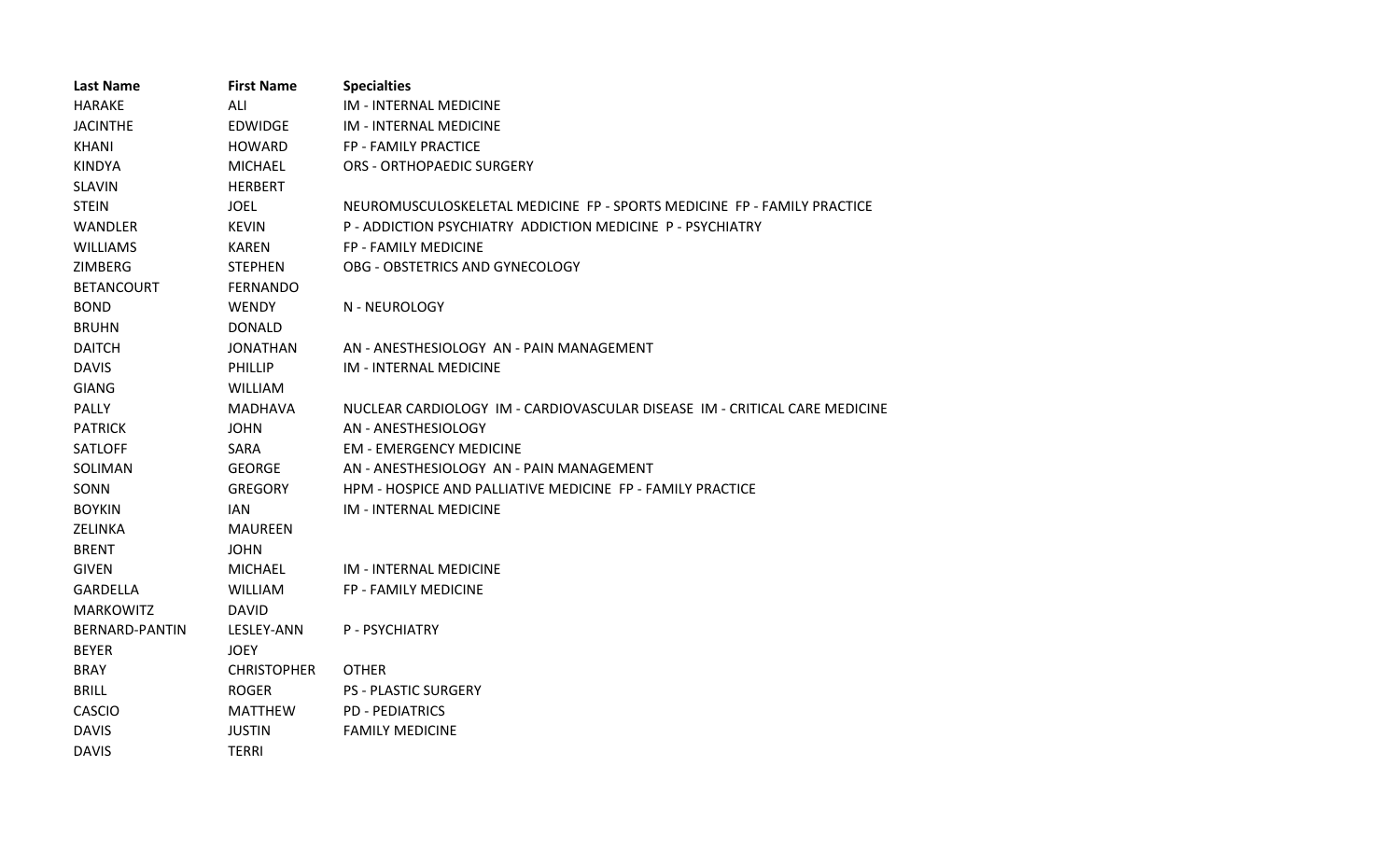| <b>Last Name</b> | <b>First Name</b> | <b>Specialties</b>                                                           |
|------------------|-------------------|------------------------------------------------------------------------------|
| DIAZ FERNANDEZ   | <b>VIRMARIE</b>   |                                                                              |
| <b>ELMIR</b>     | <b>ZAHER</b>      |                                                                              |
| <b>KAYE</b>      | ALEXANDER         | <b>FP - FAMILY MEDICINE</b>                                                  |
| LAAUWE           | <b>KAREN</b>      | <b>EM - EMERGENCY MEDICINE</b>                                               |
| NARDI            | <b>CHARLES</b>    | IM - INTERNAL MEDICINE                                                       |
| <b>ODOCHA</b>    | <b>INNOCENT</b>   | FP - FAMILY MEDICINE                                                         |
| <b>PINKERT</b>   | <b>STEVEN</b>     |                                                                              |
| <b>RIVAS</b>     | JASMINE           | <b>FP - FAMILY MEDICINE</b>                                                  |
| <b>TOPPING</b>   | <b>DANIEL</b>     | <b>FAMILY MEDICINE</b>                                                       |
| <b>WEINSTEIN</b> | ALAN              | OBG - OBSTETRICS AND GYNECOLOGY                                              |
| <b>GARCIA</b>    | <b>ROLANDO</b>    |                                                                              |
| <b>AHMAD</b>     | <b>SYED</b>       |                                                                              |
| <b>DAVISON</b>   | <b>ROBERT</b>     | NM - NUCLEAR MEDICINE                                                        |
| <b>PLATT</b>     | <b>GEORGE</b>     | FP - FAMILY MEDICINE                                                         |
| <b>SCOTT</b>     | RANDALL           | FP - FAMILY PRACTICE FAMILY PRACTICE                                         |
| <b>ANTON</b>     | <b>AMERICO</b>    | PTH - PATHOLOGY-ANATOMIC AND CLINICAL                                        |
| <b>JAVED</b>     | <b>MOHAMMAD</b>   | IM - INTERNAL MEDICINE                                                       |
| <b>RATHBUN</b>   | <b>KATHLEEN</b>   | <b>FP - FAMILY PRACTICE</b>                                                  |
| WHELIHAN         | MAUREEN           | OBG - OBSTETRICS AND GYNECOLOGY                                              |
| <b>BROWN</b>     | <b>RACHEL</b>     | IM - RHEUMATOLOGY IM - INTERNAL MEDICINE                                     |
| <b>HUDSON</b>    | <b>JANICE</b>     | <b>FP - FAMILY MEDICINE</b>                                                  |
| <b>RYSCHON</b>   | <b>TIMOTHY</b>    | <b>PD - PEDIATRICS</b>                                                       |
| <b>SHARP</b>     | <b>ELAINE</b>     | OBG - OBSTETRICS AND GYNECOLOGY                                              |
| <b>VIGLIONE</b>  | <b>DEBORAH</b>    | IM - INTERNAL MEDICINE                                                       |
| GUTIERREZ        | <b>VICTORIANO</b> |                                                                              |
| <b>MOORE</b>     | <b>JAMES</b>      |                                                                              |
| RAMOS COLON      | <b>JANICE</b>     |                                                                              |
| <b>COOPER</b>    | <b>HARRY</b>      |                                                                              |
| <b>EXELBERT</b>  | <b>ERIC</b>       | PD - PEDIATRICS PD - PEDIATRIC CRITICAL CARE MEDICINE IM - INTERNAL MEDICINE |
| <b>BERGER</b>    | LAWRENCE          | IM - INTERNAL MEDICINE                                                       |
| <b>CONCILIO</b>  | IAN.              |                                                                              |
| DI GIAMBERARDINO | <b>ADRIANO</b>    | FP - FAMILY PRACTICE                                                         |
| <b>JARVIS</b>    | <b>VINCENT</b>    |                                                                              |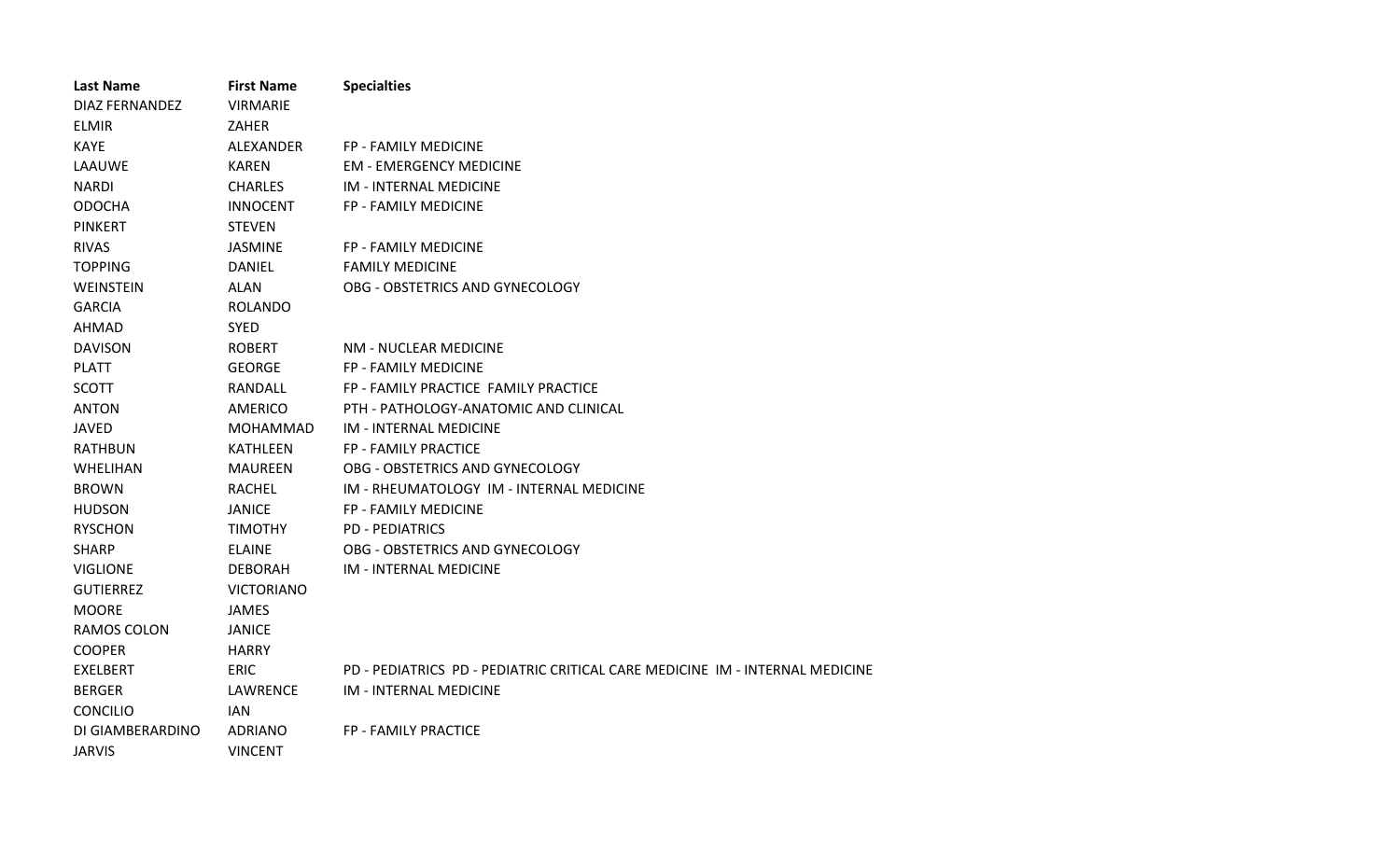| <b>Last Name</b>         | <b>First Name</b> | <b>Specialties</b>                                  |
|--------------------------|-------------------|-----------------------------------------------------|
| <b>MCKENZIE</b>          | MICHAEL           | <b>FAMILY MEDICINE</b>                              |
| SALEI                    | <b>INESA</b>      | FP - FAMILY MEDICINE                                |
| <b>STARIKOV</b>          | <b>ALBERT</b>     |                                                     |
| LAJOIE                   | MARILYN           |                                                     |
| ALTAMIRANO               | <b>DARIO</b>      |                                                     |
| <b>BRZOBOHATY</b>        | <b>MIROSLAV</b>   |                                                     |
| <b>GONZALEZ</b>          | <b>BLANCA</b>     |                                                     |
| <b>HERNANDEZ</b>         | <b>HUMBERTO</b>   |                                                     |
| <b>HURTADO INFANTE</b>   | <b>CARLOS</b>     |                                                     |
| <b>LEGASPI SAUTER</b>    | <b>ADRIAN</b>     |                                                     |
| MARTINEZ-LU              | <b>KIANFA</b>     | AN - PAIN MANAGEMENT                                |
| <b>MUSTELIER POMARES</b> | <b>ILEANA</b>     |                                                     |
| RAMOS CRUZ               | <b>ALBERTO</b>    |                                                     |
| <b>RIVAS</b>             | AGUSTIN           | <b>PD - PEDIATRICS</b>                              |
| ROBAINA-GONZALEZ         | <b>LUIS</b>       |                                                     |
| <b>SERPA</b>             | JOHN              | AN - ANESTHESIOLOGY AN - PAIN MANAGEMENT            |
| PRIETO-HERNANDEZ         | <b>JOSE</b>       | IM - INFECTIOUS DISEASE IM - INTERNAL MEDICINE      |
| <b>BERNARD</b>           | <b>JOHNNY</b>     | <b>RO - RADIATION ONCOLOGY</b>                      |
| ALEXANDRE                | <b>LUCIEN</b>     | N - NEUROLOGY                                       |
| ARNOLD                   | DAVID             |                                                     |
| <b>BARRON</b>            | HOWARD            | IM - INTERNAL MEDICINE                              |
| <b>BERENGUER</b>         | <b>RAMON</b>      |                                                     |
| CASTELLANOS              | <b>PEDRO</b>      |                                                     |
| <b>CHILDRESS</b>         | JOHN              | <b>EM - SPORTS MEDICINE EM - EMERGENCY MEDICINE</b> |
| <b>DARCY</b>             | SEAN              |                                                     |
| <b>FARBER</b>            | STUART            |                                                     |
| <b>FERNANDEZ</b>         | <b>WIFREDO</b>    |                                                     |
| <b>FERNANDEZ</b>         | VANIA             | AN - ANESTHESIOLOGY AN - PAIN MANAGEMENT            |
| <b>FRANCK</b>            | GEDEN             | <b>FAMILY MEDICINE</b>                              |
| HALL                     | ANTHONY           | NS - NEUROLOGICAL SURGERY                           |
| <b>HOSEIN</b>            | KHADIL            |                                                     |
| <b>JIMENEZ GOMEZ</b>     | <b>ANDRES</b>     |                                                     |
| <b>KING</b>              | <b>DEREK</b>      |                                                     |
|                          |                   |                                                     |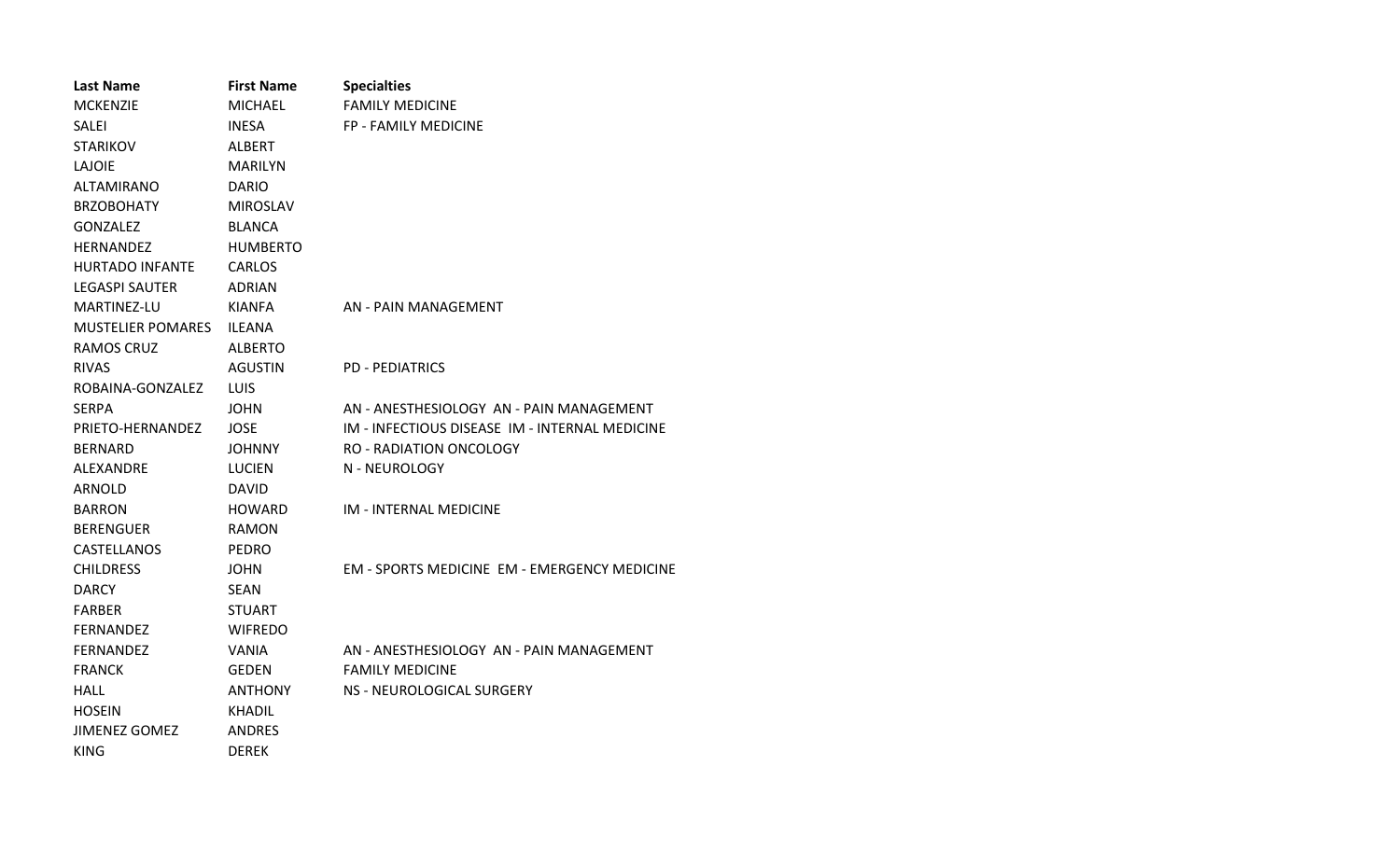| <b>Last Name</b> | <b>First Name</b>  | <b>Specialties</b>                                                              |
|------------------|--------------------|---------------------------------------------------------------------------------|
| <b>MOORE</b>     | <b>JOSHUA</b>      |                                                                                 |
| <b>REYES</b>     | <b>RENE</b>        | IM - INTERNAL MEDICINE                                                          |
| <b>ROTH</b>      | <b>HARVEY</b>      | OBG - OBSTETRICS AND GYNECOLOGY                                                 |
| SOFAT            | <b>ATUL</b>        | <b>FAMILY MEDICINE</b>                                                          |
| <b>STEINER</b>   | <b>DAVID</b>       | OTHER IM - CARDIOVASCULAR DISEASE                                               |
| <b>THROWER</b>   | ANGELO             |                                                                                 |
| <b>ALEA</b>      | <b>TODD</b>        | PM - PHYSICAL MEDICINE AND REHABILITATIO                                        |
| <b>DELGADO</b>   | <b>MARIA</b>       | <b>PD - PEDIATRICS</b>                                                          |
| PALMA            | ALEXANDER          | EM - EMERGENCY MEDICINE IM - INTERNAL MEDICINE                                  |
| PEREZ            | <b>RICARDO</b>     |                                                                                 |
| <b>TALEBI</b>    | <b>TONY</b>        | IM - ONCOLOGY IM - HEMATOLOGY IM - INTERNAL MEDICINE                            |
| <b>BALDWIN</b>   | <b>ALICIA</b>      | <b>FAMILY PRACTICE OTHER</b>                                                    |
| <b>ROBERTS</b>   | <b>EVANS</b>       |                                                                                 |
| <b>SCHNELL</b>   | <b>MARTIN</b>      | FP - FAMILY MEDICINE                                                            |
| <b>AJIBOLA</b>   | <b>OLAKUNLE</b>    | FP - FAMILY MEDICINE                                                            |
| <b>EMANDI</b>    | <b>VENKATA</b>     |                                                                                 |
| <b>HASHIM</b>    | <b>MARK</b>        | AN - ANESTHESIOLOGY                                                             |
| <b>JIBAWI</b>    | <b>ABDEL KARIM</b> | <b>FAMILY MEDICINE</b>                                                          |
| <b>RUIZ</b>      | <b>ESTEBAN</b>     |                                                                                 |
| <b>PUERTO</b>    | <b>JUAN</b>        |                                                                                 |
| GROSSMAN         | ANDREW             | <b>EM - EMERGENCY MEDICINE</b>                                                  |
| ST. CLAIR        | <b>DOUGLAS</b>     | <b>EM - EMERGENCY MEDICINE</b>                                                  |
| <b>MCCORMICK</b> | LAURIE             | <b>ADULT PSYCHIATRY</b>                                                         |
| <b>ALFONSO</b>   | <b>JUSTIN</b>      |                                                                                 |
| <b>ANTIPORDA</b> | <b>GLORIOSA</b>    |                                                                                 |
| <b>BAKER</b>     | LAURA              | AN - ANESTHESIOLOGY                                                             |
| <b>BARSUKOVA</b> | <b>TATIANA</b>     | PTH - HEMATOPATHOLOGY PTH - PATHOLOGY-ANATOMIC AND CLINICAL PTH - CYTOPATHOLOGY |
| <b>BARTON</b>    | <b>WILLIAM</b>     | AN - ANESTHESIOLOGY                                                             |
| <b>BEADLING</b>  | <b>BRENT</b>       | <b>FAMILY MEDICINE</b>                                                          |
| <b>BIKELLE</b>   | <b>BIH</b>         | P - PSYCHIATRY                                                                  |
| <b>BOLGER</b>    | <b>WILLIAM</b>     | OTO - OTOLARYNGOLOGY                                                            |
| <b>BOORAS</b>    | <b>CHARLES</b>     | FP - FAMILY MEDICINE                                                            |
| <b>BREMER</b>    | <b>NICHOLAS</b>    | AN - ANESTHESIOLOGY AN - PAIN MANAGEMENT                                        |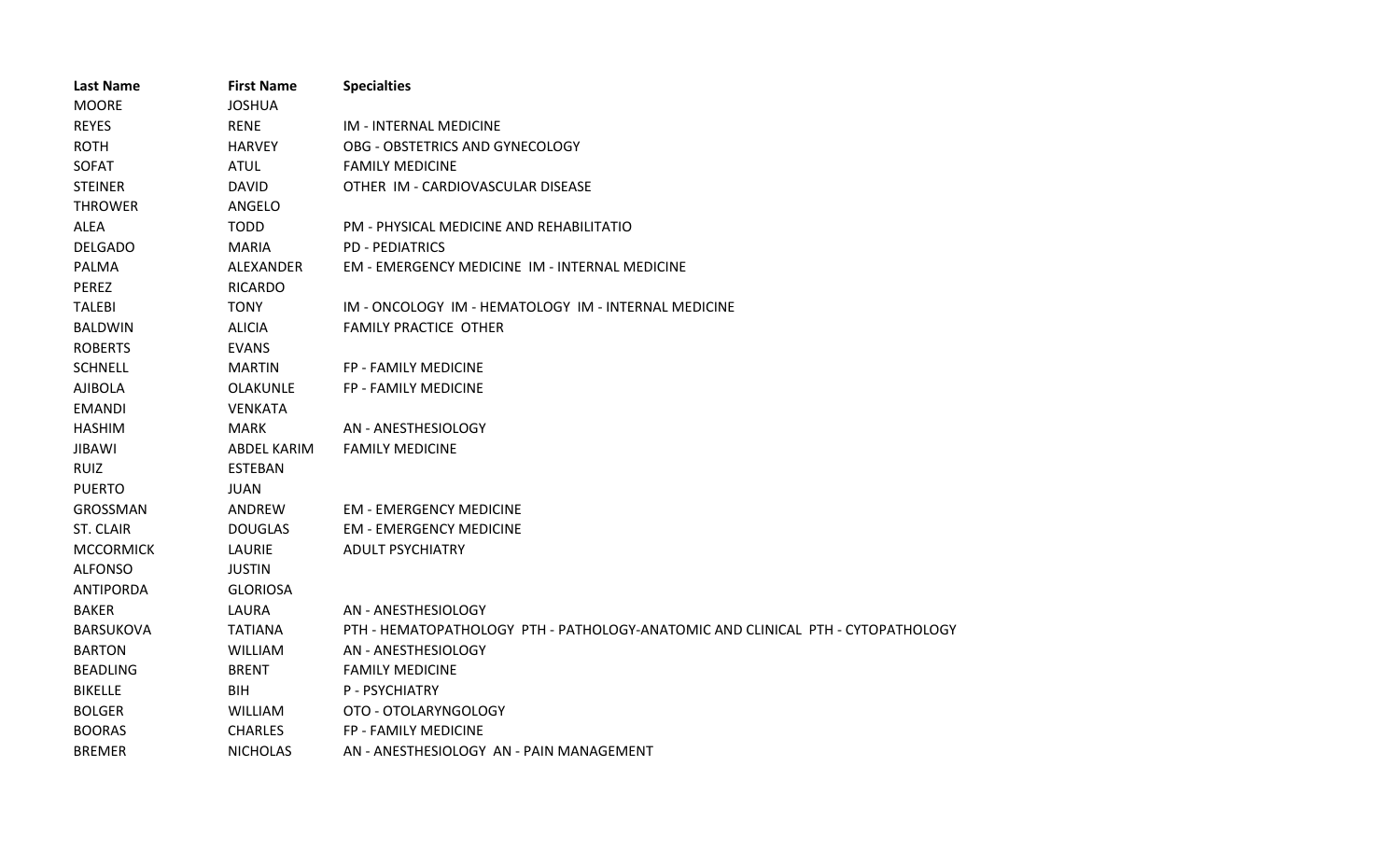| <b>Last Name</b>        | <b>First Name</b>  | <b>Specialties</b>                       |
|-------------------------|--------------------|------------------------------------------|
| <b>BURNS</b>            | <b>PATRICK</b>     | AN - ANESTHESIOLOGY AN - PAIN MANAGEMENT |
| <b>CAUDILL</b>          | <b>JEFFREY</b>     | AN - ANESTHESIOLOGY                      |
| <b>CHALHOUB</b>         | <b>FADI</b>        |                                          |
| <b>CHETAN</b>           | <b>SHASHI</b>      | <b>IM - INTERNAL MEDICINE</b>            |
| <b>CHOPRA</b>           | <b>SHAWN</b>       | <b>IM - INTERNAL MEDICINE</b>            |
| <b>CORDERO-LOPERENA</b> | <b>DIANA</b>       | <b>IM - INTERNAL MEDICINE</b>            |
| <b>COVINGTON</b>        | <b>DONALD</b>      | <b>GS - SURGERY</b>                      |
| <b>CRUMP</b>            | <b>JOHN</b>        | <b>GS - SURGICAL CRITICAL CARE</b>       |
| DE PADUA                | <b>NAPOLEON</b>    |                                          |
| DE PADUA                | <b>ROBERT</b>      |                                          |
| <b>DEVEAU</b>           | <b>MICHAEL</b>     | OCCUPATIONAL MEDICINE                    |
| <b>DOSHI</b>            | NITINKUMAR         |                                          |
| <b>DRAGUN</b>           | <b>JOANNE</b>      | RO - RADIATION ONCOLOGY                  |
| <b>DULUC-PEREZ</b>      | <b>LOURDES</b>     |                                          |
| EDWARDS-CRAWFORD KAREN  |                    | IM - INTERNAL MEDICINE                   |
| <b>EISENBERG</b>        | <b>IRIS</b>        | <b>PD - PEDIATRICS</b>                   |
| EL-HAJJAR               | <b>DANY</b>        |                                          |
| <b>FOLTZ</b>            | JERRY.             | AN - ANESTHESIOLOGY AN - PAIN MANAGEMENT |
| <b>GAMMARANO</b>        | <b>CHRISTOPHER</b> |                                          |
| <b>GHATA</b>            | <b>GHASSAN</b>     | <b>PD - PEDIATRICS</b>                   |
| <b>GOLDEN</b>           | MARLA              | <b>EM - EMERGENCY MEDICINE OTHER</b>     |
| <b>GRANT</b>            | <b>NAKISH</b>      |                                          |
| <b>HALPERIN</b>         | ANDREW             | OBG - OBSTETRICS AND GYNECOLOGY          |
| <b>HANES</b>            | <b>MICHAEL</b>     | AN - ANESTHESIOLOGY                      |
| <b>HARPER-NIMOCK</b>    | <b>LYNN</b>        |                                          |
| <b>HESSEN</b>           | <b>HOSSAM</b>      | <b>IM - INTERNAL MEDICINE</b>            |
| <b>IRWIN</b>            | <b>FRANKLIN</b>    | AN - PAIN MANAGEMENT                     |
| <b>JACKSON</b>          | <b>MARK</b>        |                                          |
| <b>JIMENEZ</b>          | <b>ALEXIS</b>      | AN - ANESTHESIOLOGY                      |
| <b>JOYNER</b>           | <b>JAMES</b>       |                                          |
| <b>KHANNA</b>           | <b>PARVEEN</b>     | AN - ANESTHESIOLOGY AN - PAIN MANAGEMENT |
| <b>KOSTUR</b>           | ALEXANDRA          | <b>PD - PEDIATRICS</b>                   |
| LASKI                   | <b>HAROLD</b>      |                                          |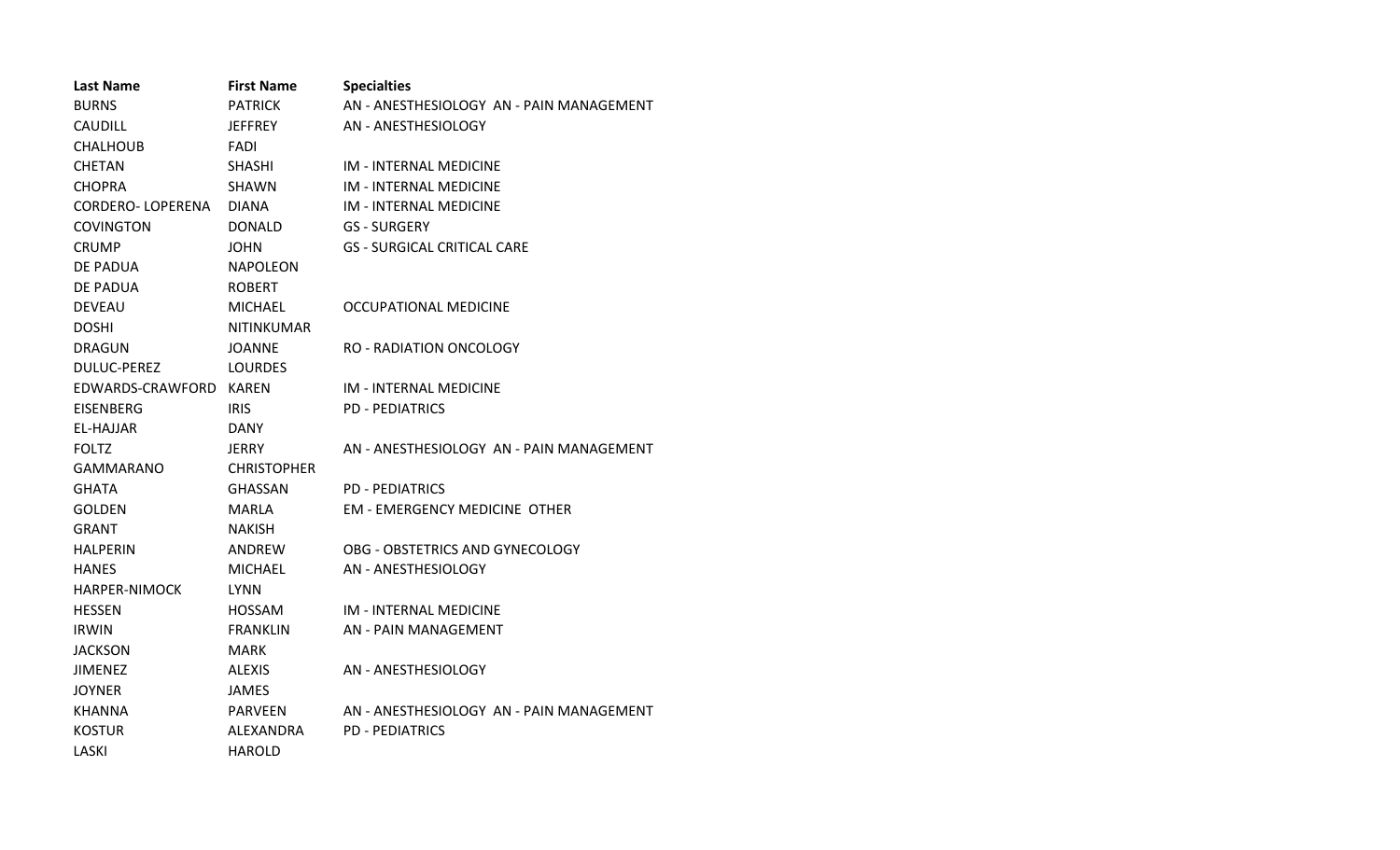| <b>Last Name</b>        | <b>First Name</b>  | <b>Specialties</b>                                                  |
|-------------------------|--------------------|---------------------------------------------------------------------|
| <b>LONG</b>             | <b>JOHN</b>        | <b>EM - EMERGENCY MEDICINE</b>                                      |
| <b>MANEES</b>           | <b>CHRISTOPHER</b> | AN - PAIN MANAGEMENT                                                |
| <b>MANN</b>             | <b>JUSTIN</b>      |                                                                     |
| <b>MANOHAR</b>          | <b>SHONITH</b>     | AN - ANESTHESIOLOGY AN - PAIN MANAGEMENT                            |
| <b>MARCOM</b>           | <b>RODNEY</b>      | FP - FAMILY PRACTICE GPM - PREVENTIVE MEDICINE AN - PAIN MANAGEMENT |
| <b>MARS</b>             | DONALD             | IM - NEPHROLOGY IM - INTERNAL MEDICINE                              |
| <b>MCNAMARA</b>         | <b>GREGORY</b>     | AN - ANESTHESIOLOGY IM - INTERNAL MEDICINE                          |
| <b>MITCHELL</b>         | KIA                |                                                                     |
| <b>MODEL</b>            | <b>DMITRIY</b>     | <b>IM - INTERNAL MEDICINE</b>                                       |
| <b>NEWTON</b>           | <b>TEREL</b>       | AN - ANESTHESIOLOGY                                                 |
| <b>OKIE</b>             | ALLEN              | PD - PEDIATRICS AI - ALLERGY AND IMMUNOLOGY                         |
| <b>OLIVER</b>           | <b>WARREN</b>      | <b>IM - INTERNAL MEDICINE</b>                                       |
| <b>PATEL</b>            | <b>VISHAL</b>      | <b>IM - INTERNAL MEDICINE</b>                                       |
| <b>PEEL</b>             | <b>JEFFREY</b>     | NEUROCRITICAL CARE N - NEUROLOGY                                    |
| PHAM                    | BAO                | PM - PHYSICAL MEDICINE AND REHABILITATIO                            |
| <b>POLLAK</b>           | SANFORD            | AN - PAIN MANAGEMENT                                                |
| <b>PULIDO</b>           | <b>RENE</b>        |                                                                     |
| <b>REDDY</b>            | SATHAVARAM         | AN - PAIN MANAGEMENT                                                |
| <b>REHMAN</b>           | <b>ARKAM</b>       | PM - PHYSICAL MEDICINE AND REHABILITATIO AN - PAIN MANAGEMENT       |
| <b>REIMER</b>           | <b>RONALD</b>      | NS - NEUROLOGICAL SURGERY                                           |
| <b>REZA</b>             | MOHAMMED           |                                                                     |
| <b>SALEK</b>            | <b>DAVID</b>       | AN - ANESTHESIOLOGY AN - PAIN MANAGEMENT                            |
| <b>SCARLETT</b>         | <b>JEWEL</b>       |                                                                     |
| <b>SCOTT</b>            | <b>KRISTIN</b>     |                                                                     |
| <b>SEIGLIE QUINONES</b> | VANESSA            | IM - GERIATRIC MEDICINE IM - INTERNAL MEDICINE                      |
| <b>SERT</b>             | <b>PERI</b>        |                                                                     |
| <b>SILBAR</b>           | RAYMOND            | FP - FAMILY MEDICINE                                                |
| <b>SILVA</b>            | <b>KASSIA</b>      |                                                                     |
| <b>SINGH</b>            | <b>HARPREET</b>    | <b>FP - FAMILY MEDICINE</b>                                         |
| <b>SMITH</b>            | <b>MARK</b>        | <b>EM - EMERGENCY MEDICINE</b>                                      |
| SOLEYMANI               | SAMAN              | IM - INTERNAL MEDICINE                                              |
| <b>STEPHENS</b>         | <b>PATRICIA</b>    | AN - ANESTHESIOLOGY IM - INTERNAL MEDICINE                          |
| <b>TAN</b>              | <b>JACKSON</b>     | PM - PHYSICAL MEDICINE AND REHABILITATIO                            |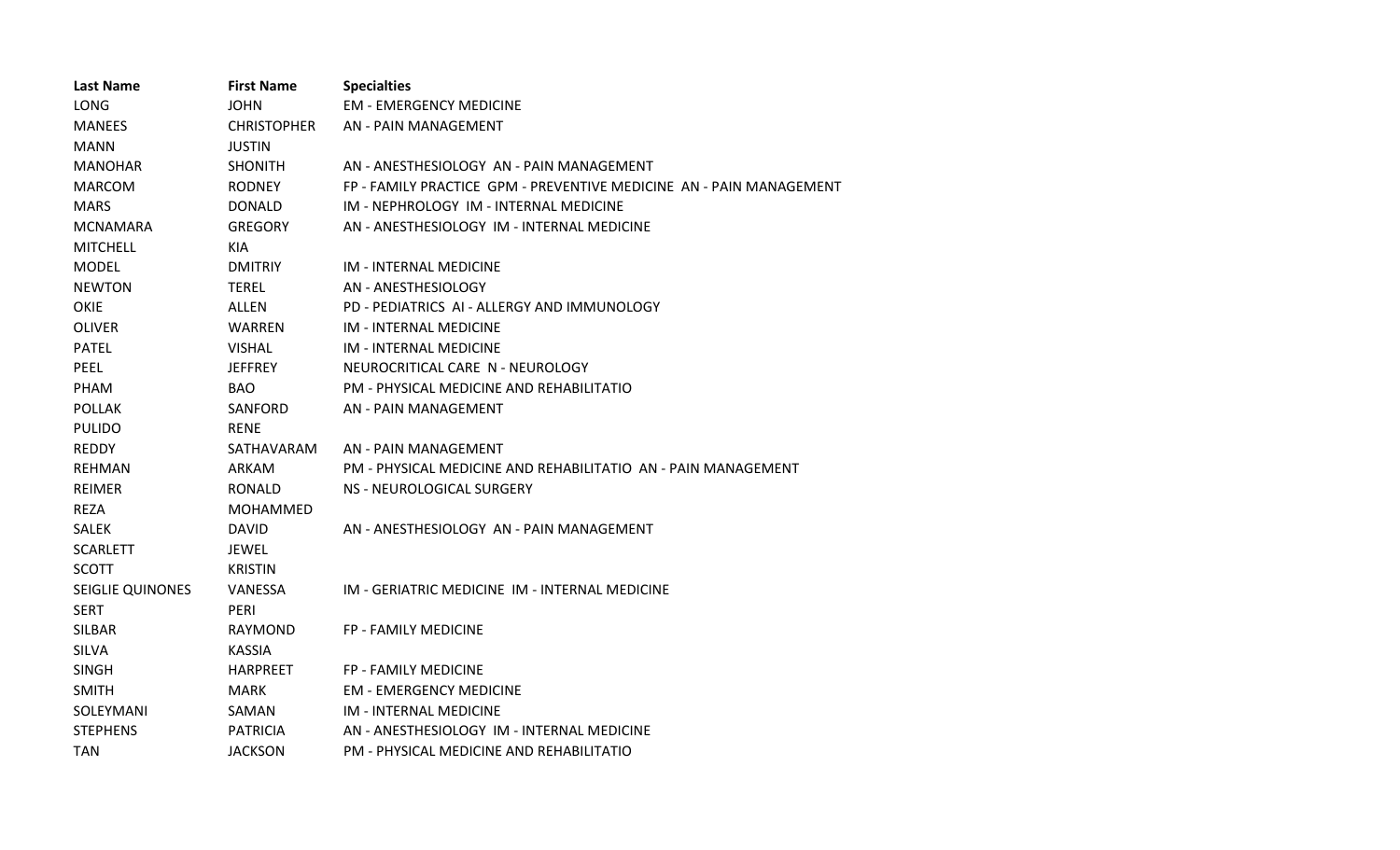| <b>Last Name</b>         | <b>First Name</b> | <b>Specialties</b>                                                                              |
|--------------------------|-------------------|-------------------------------------------------------------------------------------------------|
| THOMAS-RICHARDSON LAVIDA |                   | <b>FAMILY MEDICINE</b>                                                                          |
| <b>UCHE</b>              | <b>CHIDI</b>      |                                                                                                 |
| <b>VINCENTY</b>          | <b>CLAUDIO</b>    | AN - ANESTHESIOLOGY AN - PAIN MANAGEMENT                                                        |
| <b>WHITLEY</b>           | <b>MALLORY</b>    |                                                                                                 |
| <b>YOUNG</b>             | <b>MICHAEL</b>    |                                                                                                 |
| ZEB                      | <b>SHAHID</b>     | IM - RHEUMATOLOGY IM - INTERNAL MEDICINE                                                        |
| <b>FAROOQUE</b>          | <b>MOHAMMAD</b>   | <b>ADULT PSYCHIATRY</b>                                                                         |
| <b>BADANOWSKI</b>        | RALPH             | <b>EM - EMERGENCY MEDICINE</b>                                                                  |
| <b>KATZ</b>              | <b>DAVID</b>      | <b>ADDICTION MEDICINE</b>                                                                       |
| <b>LICHTMAN</b>          | <b>AARON</b>      |                                                                                                 |
| <b>QUINN</b>             | <b>LINDA</b>      | OBG - OBSTETRICS AND GYNECOLOGY                                                                 |
| <b>SPOONER</b>           | <b>JUSTIN</b>     | ADULT PSYCHIATRY CPP - PEDIATRICS/PSYCHIATRY/CHILD AND AD ADDICTION MEDICINE AN - PAIN MANAGEME |
| <b>TILLER</b>            | <b>BRYCE</b>      | <b>EM - EMERGENCY MEDICINE</b>                                                                  |
| <b>TOPP</b>              | RAYMOND           | <b>ORTHOPEDICS</b>                                                                              |
| <b>TURNER</b>            | <b>IVORIQUE</b>   |                                                                                                 |
| <b>COLE</b>              | <b>PERRY</b>      | AN - ANESTHESIOLOGY                                                                             |
| <b>JONES</b>             | <b>PATRICIA</b>   | FP - FAMILY MEDICINE                                                                            |
| ADELBERG                 | <b>JONATHAN</b>   | <b>EM - EMERGENCY MEDICINE</b>                                                                  |
| <b>WATT</b>              | <b>JASON</b>      |                                                                                                 |
| <b>TSIFUTIS</b>          | CHRYSANTHY        |                                                                                                 |
| <b>MEENAN</b>            | <b>DANIEL</b>     |                                                                                                 |
| <b>HADLEY</b>            | <b>HOLLY</b>      | FP - FAMILY MEDICINE                                                                            |
| <b>ASHBERG</b>           | SHERRYL           | FP - FAMILY MEDICINE                                                                            |
| <b>BABINSKY</b>          | <b>ELLEN</b>      | PM - PHYSICAL MEDICINE AND REHABILITATIO                                                        |
| <b>BAFITIS</b>           | <b>HAROLD</b>     | <b>GS - SURGERY PS - PLASTIC SURGERY</b>                                                        |
| <b>BARRON</b>            | ADAM              | IM - RHEUMATOLOGY                                                                               |
| <b>BRANDT</b>            | <b>DEBRA</b>      | IM - ONCOLOGY IM - HEMATOLOGY                                                                   |
| <b>BRISKIN</b>           | <b>ROBERT</b>     | IM - INTERNAL MEDICINE                                                                          |
| <b>BROWN</b>             | <b>RYAN</b>       |                                                                                                 |
| CANAVES-NUNEZ            | SONIA             | PYN - PSYCHIATRY AND NEUROLOGY RADIOLOGY - DIAGNOSTIC                                           |
| CAPALDI                  | <b>DAVID</b>      |                                                                                                 |
| <b>CARR</b>              | <b>ORLON</b>      | FP - FAMILY MEDICINE                                                                            |
| <b>COLAIZZO</b>          | PHILIP            | PD - PEDIATRICS CHILD ABUSE PEDIATRICS                                                          |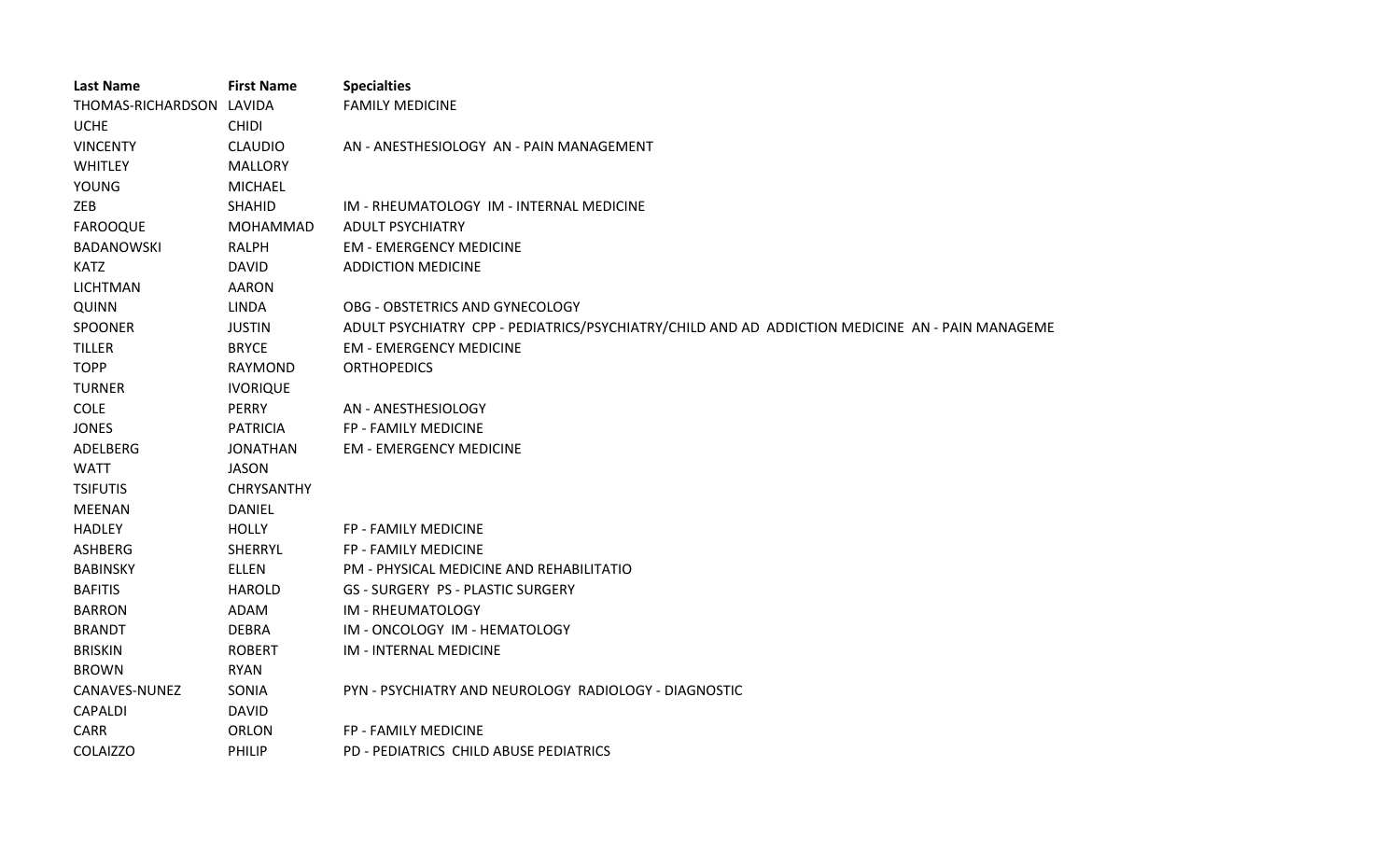| <b>Last Name</b>     | <b>First Name</b> | <b>Specialties</b>                                                                         |
|----------------------|-------------------|--------------------------------------------------------------------------------------------|
| <b>DOMINGUEZ</b>     | YASMANY           |                                                                                            |
| <b>DURAN</b>         | <b>ROBERTO</b>    |                                                                                            |
| <b>EISENBERG</b>     | <b>BRUCE</b>      | <b>IM - INTERNAL MEDICINE</b>                                                              |
| <b>FITZER</b>        | <b>PETER</b>      | NM - NUCLEAR MEDICINE DR - NUCLEAR RADIOLOGY FP - FAMILY MEDICINE RADIOLOGY - DIAGNOSTIC   |
| <b>LUCIEN</b>        | <b>DANIELLE</b>   | FP - FAMILY MEDICINE                                                                       |
| <b>MANHART</b>       | <b>ISIS</b>       | <b>IM - INTERNAL MEDICINE</b>                                                              |
| <b>PHIPPS</b>        | <b>VIRGINIA</b>   | <b>IM - INTERNAL MEDICINE</b>                                                              |
| <b>PLATT</b>         | <b>SIMIE</b>      | IM - CLINICAL CARDIAC ELECTROPHYSIOLOGY IM - INTERNAL MEDICINE IM - CARDIOVASCULAR DISEASE |
| <b>VIDAL</b>         | <b>JUAN</b>       | <b>IM - INTERNAL MEDICINE</b>                                                              |
| <b>ALTMAN</b>        | <b>ALAN</b>       | PD - PEDIATRICS EM - EMERGENCY MEDICINE                                                    |
| <b>BAEZ</b>          | <b>JAVIER</b>     |                                                                                            |
| <b>CUERVO-RAMOS</b>  | <b>LUCINDA</b>    |                                                                                            |
| <b>RON</b>           | <b>VICTORIA</b>   |                                                                                            |
| <b>GUDICELLO</b>     | <b>FRANK</b>      |                                                                                            |
| <b>ALVAREZ</b>       | ANDREA            |                                                                                            |
| <b>BEYSOLOW</b>      | <b>TAWEH</b>      | IM - NEPHROLOGY IM - INTERNAL MEDICINE                                                     |
| <b>CARABIN</b>       | <b>IOANA</b>      |                                                                                            |
| <b>FLOYD</b>         | <b>JULIE ANN</b>  |                                                                                            |
| <b>GERTH</b>         | <b>ELIAS</b>      | IM - CRITICAL CARE MEDICINE IM - INTERNAL MEDICINE                                         |
| <b>JACKSON</b>       | <b>JERRY</b>      | <b>IM - INTERNAL MEDICINE</b>                                                              |
| <b>SUNDIN</b>        | <b>JOHN</b>       |                                                                                            |
| <b>WALKER</b>        | <b>PENNY</b>      |                                                                                            |
| MELENDEZ GARCIA      | <b>MELANIE</b>    |                                                                                            |
| <b>ASENCIO</b>       | <b>BRENDALIZ</b>  |                                                                                            |
| <b>BURGOS</b>        | <b>STEPHANIE</b>  |                                                                                            |
| <b>CACERES</b>       | AILEEN            |                                                                                            |
| <b>DENARDIS</b>      | <b>MICHAEL</b>    |                                                                                            |
| <b>FELICIANO</b>     | <b>CARLOS</b>     | N - NEUROLOGY                                                                              |
| <b>HARDOWAR</b>      | LATCHMAN          | FP - FAMILY MEDICINE                                                                       |
| <b>KHAN</b>          | MOHAMMAD          | <b>IM - INTERNAL MEDICINE</b>                                                              |
| <b>LEVINE</b>        | <b>HAL</b>        | <b>GS - SURGERY</b>                                                                        |
| <b>MAKKENA</b>       | RAMARAO           |                                                                                            |
| <b>MORENO RIVERO</b> | <b>KEILER</b>     | <b>IM - INTERNAL MEDICINE</b>                                                              |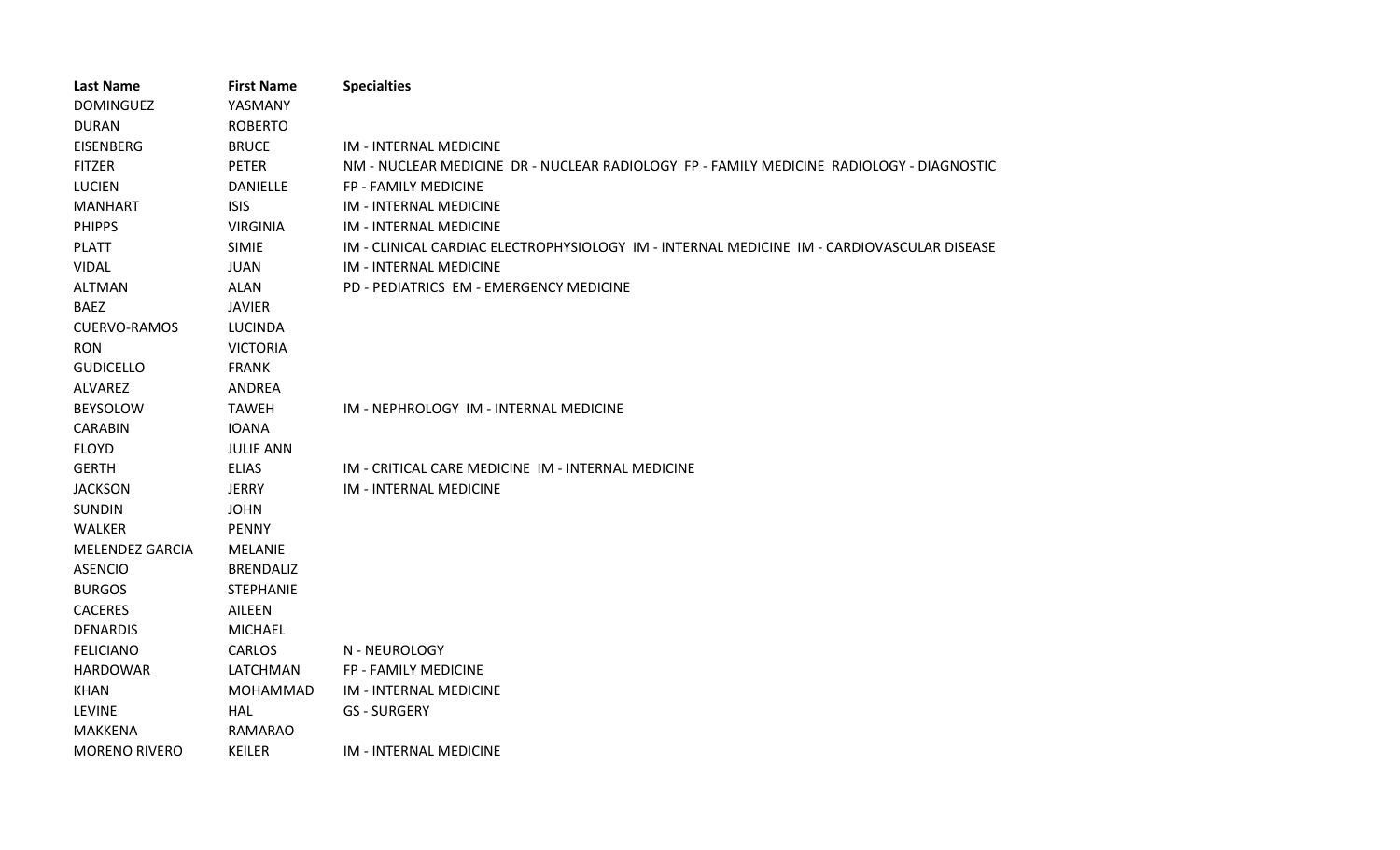| <b>Last Name</b>      | <b>First Name</b>   | <b>Specialties</b>                                         |
|-----------------------|---------------------|------------------------------------------------------------|
| <b>OWENS</b>          | DANA                | OBG - OBSTETRICS AND GYNECOLOGY                            |
| <b>BURRESS</b>        | JOHN                | <b>FAMILY PRACTICE</b>                                     |
| <b>NOVIS</b>          | <b>NORMAN</b>       |                                                            |
| SABET-PAYMAN          | <b>DARYOUSH</b>     | AN - ANESTHESIOLOGY                                        |
| IRIZARRY-ORTIZ        | <b>MARICELIS</b>    |                                                            |
| AKBARY                | <b>HARES</b>        | AN - ANESTHESIOLOGY AN - PAIN MANAGEMENT                   |
| <b>ALLEGO</b>         | MELQUIADITO         | NM - NUCLEAR MEDICINE                                      |
| <b>IZEIYAMU</b>       | <b>OSAYANDE</b>     |                                                            |
| <b>LOUGHLIN</b>       | <b>MATTHEW</b>      | <b>U-UROLOGY</b>                                           |
| <b>RAVINDRA</b>       | RAJANI              |                                                            |
| <b>RESNICK</b>        | <b>STEPHEN</b>      | <b>FAMILY PRACTICE</b>                                     |
| <b>MALIK</b>          | ALEEM               |                                                            |
| AHMED                 |                     | ABDUL QUYYUM FAMILY MEDICINE                               |
| CHANLATTE-ITHIER      | <b>MARINO</b>       |                                                            |
| <b>EDWARDS</b>        | <b>ROXANNE</b>      |                                                            |
| <b>MILTENBERGER</b>   | <b>CHESTER</b>      | IFP - INTERNAL MEDICINE/FAMILY PRACTICE                    |
| <b>OLIVEIRA</b>       | <b>LIDIA</b>        | HPM - HOSPICE AND PALLIATIVE MEDICINE FP - FAMILY PRACTICE |
| <b>ONYEMA</b>         | <b>JUDEPATRICKS</b> | <b>IM - INTERNAL MEDICINE</b>                              |
| <b>PHILLIPS</b>       | LANE                |                                                            |
| WILSON-KING           | <b>GENESTER</b>     | OBG - OBSTETRICS AND GYNECOLOGY                            |
| <b>HANNUM</b>         | <b>ROBERT</b>       | <b>FAMILY PRACTICE</b>                                     |
| <b>PEARCE</b>         | <b>GARY</b>         |                                                            |
| <b>ECHAGUE COLMAN</b> | <b>RAMON</b>        | IM - PULMONARY DISEASE IM - INTERNAL MEDICINE              |
| <b>BARBOUR</b>        | <b>MONIQUE</b>      | OPH - OPHTHALMOLOGY                                        |
| <b>CASTILLO</b>       | <b>ALVARO</b>       | <b>GS - SURGERY</b>                                        |
| <b>CHING</b>          | PEGGY               | <b>PS - PLASTIC SURGERY</b>                                |
| <b>JAFFE</b>          | <b>KENNETH</b>      | <b>IM - INTERNAL MEDICINE</b>                              |
| <b>JASSEY</b>         | LEWIS               |                                                            |
| <b>JOSEY</b>          | <b>DENISE</b>       | <b>GPM - PREVENTIVE MEDICINE</b>                           |
| <b>JUSINO</b>         | <b>EDUARDO</b>      |                                                            |
| <b>MARSH</b>          | <b>VICKY</b>        | <b>FAMILY PRACTICE</b>                                     |
| <b>MEWAR</b>          | SEETAL              | IM - HEMATOLOGY AND ONCOLOGY                               |
| <b>MILLER</b>         | ADRIENE             |                                                            |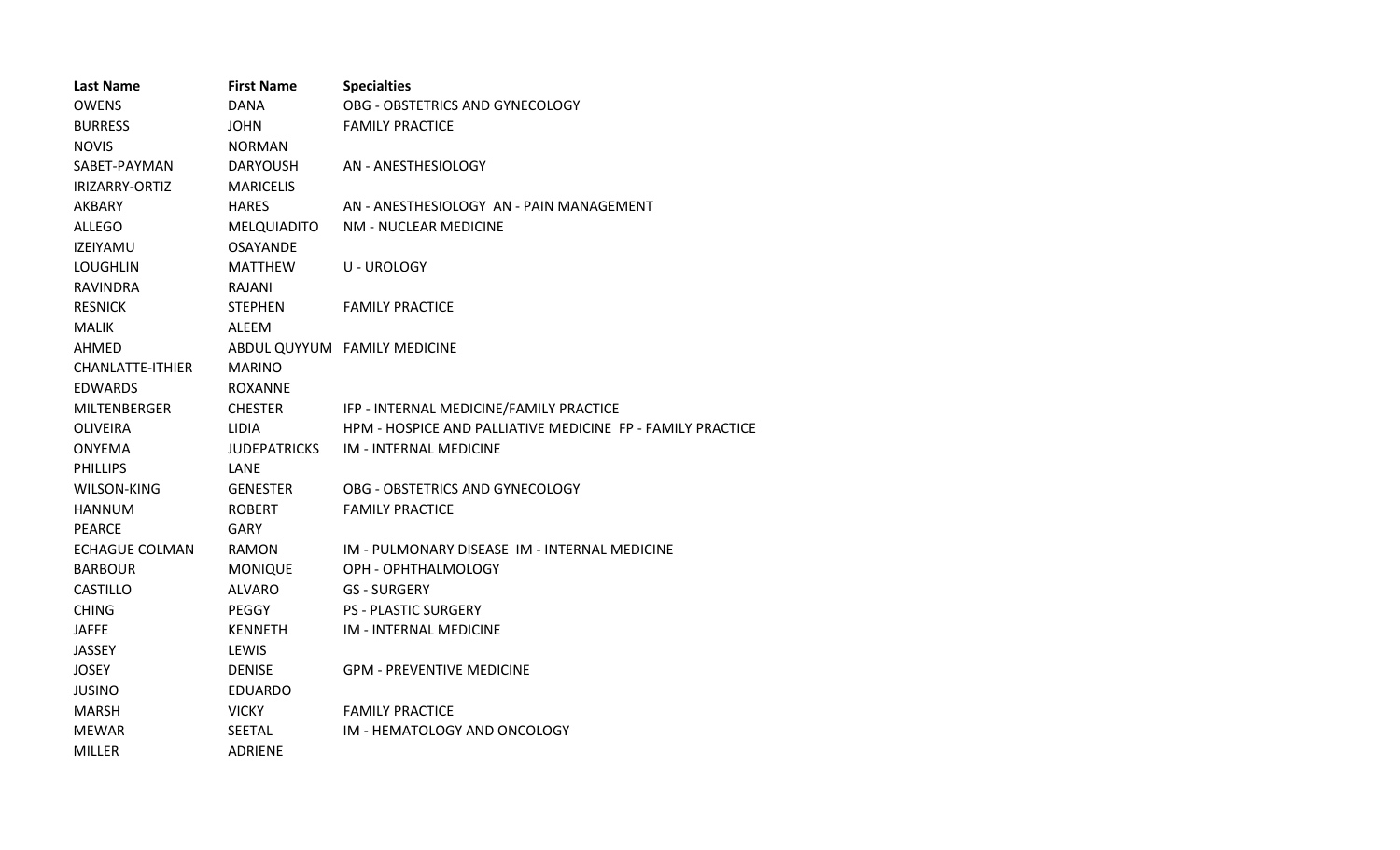| <b>Last Name</b>    | <b>First Name</b> | <b>Specialties</b>                       |
|---------------------|-------------------|------------------------------------------|
| SALMON-DENIKOS      | <b>EMILY</b>      |                                          |
| <b>TFMFR</b>        | ANYA              |                                          |
| ALVARADO            | <b>RONY</b>       | <b>FAMILY MEDICINE</b>                   |
| <b>DEAN</b>         | <b>BYRON</b>      | <b>FP - FAMILY PRACTICE</b>              |
| <b>DESAI</b>        | AJAY              | <b>PD - PEDIATRICS</b>                   |
| DOMNITZ-GEBET       | AVI               |                                          |
| <b>EDELSCHICK</b>   | JULIAN            |                                          |
| <b>GILLESPIE</b>    |                   | RITA MARGARET EM - EMERGENCY MEDICINE    |
| GRAHAM              | <b>DAVID</b>      | <b>RO - RADIATION ONCOLOGY</b>           |
| <b>ISSAR</b>        | <b>REKHA</b>      |                                          |
| <b>MICHALSKY</b>    | ANDREW            | IM - INTERNAL MEDICINE                   |
| <b>OKAFOR</b>       | <b>CHUKWUKA</b>   |                                          |
| <b>ORBEZO</b>       | ANED              | FP - FAMILY MEDICINE                     |
| <b>PARES</b>        | <b>JOSE</b>       |                                          |
| <b>REINOSO</b>      | JOSE              |                                          |
| <b>SAYLOR</b>       | <b>JASON</b>      | <b>FAMILY PRACTICE</b>                   |
| <b>SCHWARTZ</b>     | <b>JEFFREY</b>    |                                          |
| <b>VERNIER</b>      | <b>ERIC</b>       |                                          |
| <b>PATEL</b>        | <b>GNYANDEV</b>   |                                          |
| <b>GLASER</b>       | <b>HERMANDA</b>   | <b>FP - FAMILY MEDICINE</b>              |
| <b>HALIM</b>        | <b>TARIQ</b>      | <b>P-PSYCHIATRY</b>                      |
| HALLAM              | <b>MARTIN</b>     |                                          |
| KAO.                | <b>LEO</b>        | <b>IM - INTERNAL MEDICINE</b>            |
| <b>MATHEW</b>       | <b>MANOJ</b>      |                                          |
| <b>NAPOLIELLO</b>   | <b>DAVID</b>      | <b>GS - SURGERY</b>                      |
| <b>NESSETTI</b>     | <b>MATTHEW</b>    | <b>FAMILY MEDICINE</b>                   |
| <b>REECE</b>        | <b>NEIL</b>       | FP - FAMILY MEDICINE                     |
| <b>SPECTOR</b>      | <b>STEVE</b>      | OPH - OPHTHALMOLOGY                      |
| AWAD                | <b>SAID</b>       |                                          |
| <b>BORODUNOVICH</b> | <b>KYLE</b>       | FP - FAMILY PRACTICE                     |
| <b>BUNCH</b>        | JENNIFER          | AN - ANESTHESIOLOGY AN - PAIN MANAGEMENT |
| <b>CARPENTER</b>    | <b>THOMAS</b>     | <b>OTHER</b>                             |
| <b>CROWLEY</b>      | <b>EMILY</b>      | <b>FAMILY PRACTICE</b>                   |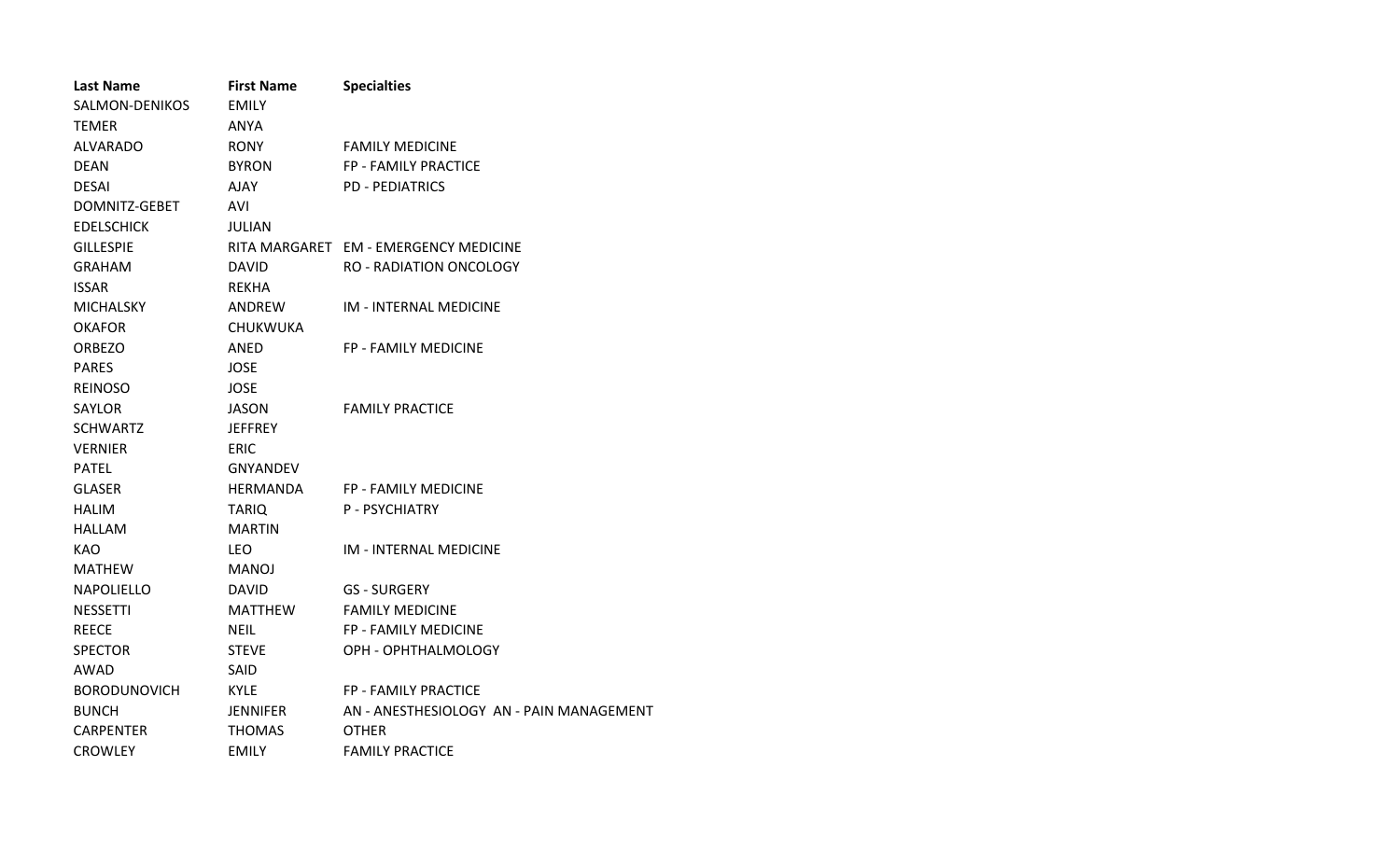| <b>Last Name</b>       | <b>First Name</b> | <b>Specialties</b>                             |
|------------------------|-------------------|------------------------------------------------|
| <b>GURTMAN</b>         | <b>FRED</b>       | D - DERMATOLOGY                                |
| <b>KEENE</b>           | JAGGERS           | <b>FAMILY MEDICINE</b>                         |
| LEWIS                  | <b>MICHAEL</b>    | OBG - OBSTETRICS AND GYNECOLOGY                |
| <b>MARGOLIN</b>        | <b>JERRY</b>      | <b>OTHER</b>                                   |
| <b>ROBERTS</b>         | JAMES             | OPH - OPHTHALMOLOGY                            |
| <b>ROSIN</b>           | JOSEPH            | IM - GERIATRIC MEDICINE IM - INTERNAL MEDICINE |
| <b>SCUTERI</b>         | <b>BRYAN</b>      | <b>FAMILY MEDICINE OTHER</b>                   |
| <b>MILLER</b>          | <b>ERIC</b>       |                                                |
| <b>PACKER</b>          | <b>STEPHEN</b>    |                                                |
| <b>NEVARES</b>         | <b>IBIZA</b>      |                                                |
| <b>BERKOWITZ</b>       | <b>MARIO</b>      | ORS - ORTHOPAEDIC SURGERY                      |
| <b>EDWIN</b>           | <b>MICAH</b>      |                                                |
| <b>TADROS</b>          | <b>WAGDY</b>      | IM - INTERNAL MEDICINE                         |
| <b>JOHN</b>            | JONES             | IM - NEPHROLOGY                                |
| OLIN                   | <b>MICHAEL</b>    | NS - NEUROLOGICAL SURGERY                      |
| CARRERAS-MIRANDA       | <b>FRANCISCO</b>  |                                                |
| <b>CHOUDHRY</b>        | MOHAMMAD          | N - NEUROLOGY                                  |
| <b>FISHMAN</b>         | <b>CRAIG</b>      | OPH - OPHTHALMOLOGY                            |
| <b>OEHLER</b>          | JAMES             | <b>EM - EMERGENCY MEDICINE</b>                 |
| SANJUAN                | <b>DAVID</b>      |                                                |
| <b>VON BARGEN</b>      | <b>WILLIAM</b>    | <b>FP - FAMILY PRACTICE</b>                    |
| <b>CASTILLO-NIEVES</b> | <b>EDGARDO</b>    | <b>IM - INTERNAL MEDICINE</b>                  |
| LOMAS                  | JERILEE           | IM - INTERNAL MEDICINE                         |
| LOUIS                  | <b>EMLYN</b>      |                                                |
| <b>MARQUEZ</b>         | <b>ILEANA</b>     |                                                |
| <b>PETRA</b>           | JANA              | AN - ANESTHESIOLOGY                            |
| <b>RODRIGUEZ</b>       | PAUL              | AN - ANESTHESIOLOGY AN - PAIN MANAGEMENT       |
| <b>TAUBE</b>           | <b>RYAN</b>       | <b>EM - EMERGENCY MEDICINE</b>                 |
| <b>JAMES</b>           | ARTHUR            |                                                |
| <b>DUNLOP</b>          | <b>CHRISTINE</b>  | <b>FAMILY PRACTICE &amp; OMT</b>               |
| <b>STOCKEL</b>         | JOHN              | DR - DIAGNOSTIC RADIOLOGY                      |
| AGGARWAL               | <b>PUJA</b>       | <b>NEUROLOGY</b>                               |
| <b>DUBE</b>            | <b>DEBRA</b>      | IM - INTERNAL MEDICINE                         |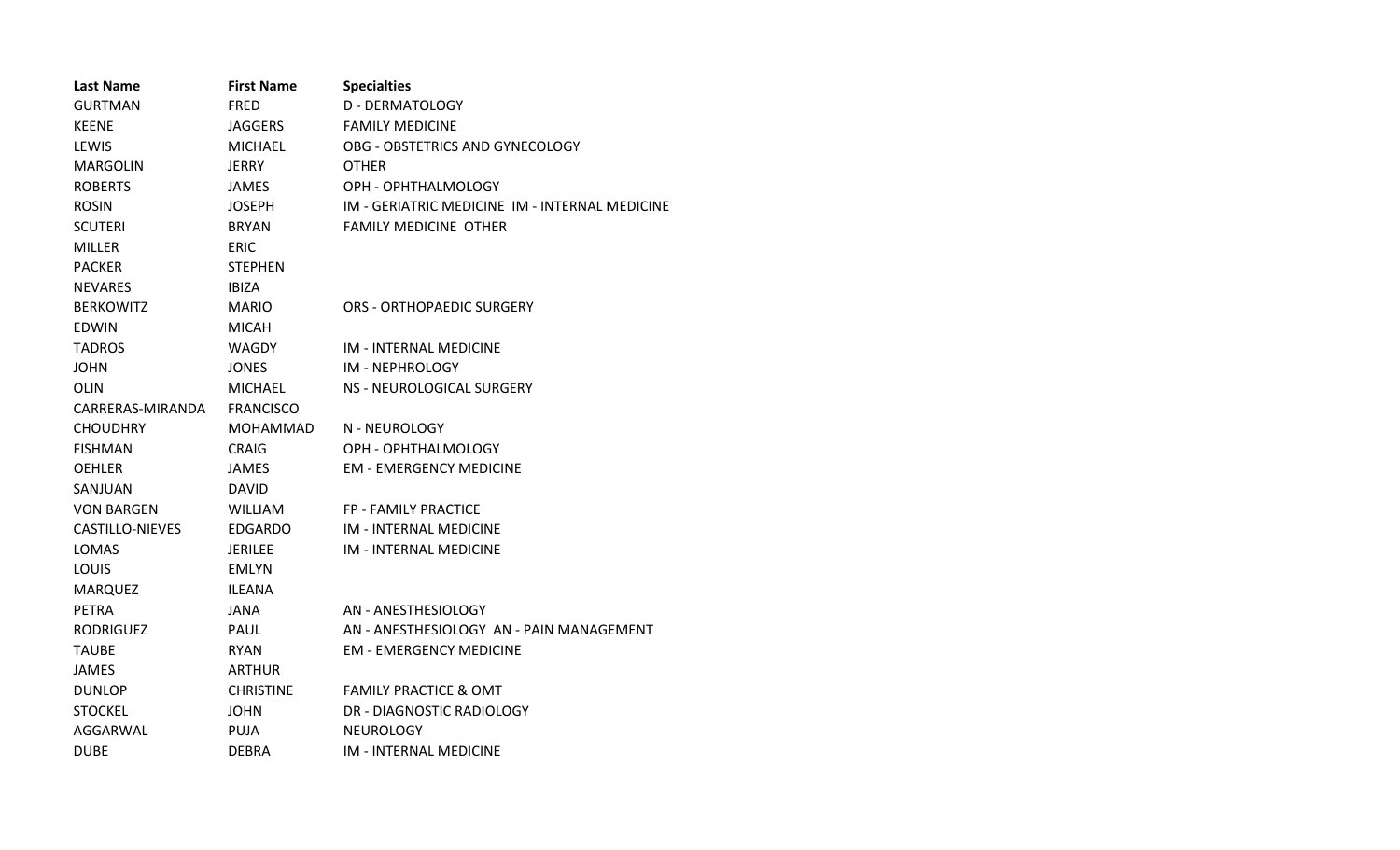| <b>Last Name</b>  | <b>First Name</b> | <b>Specialties</b>                         |
|-------------------|-------------------|--------------------------------------------|
| <b>FLETCHER</b>   | <b>BRANDON</b>    | <b>FAMILY MEDICINE</b>                     |
| <b>SATLOFF</b>    | LEWIS             | AN - ANESTHESIOLOGY                        |
| EL-FARRAH         | AHMED             |                                            |
| <b>FRISCH</b>     | ANNA              |                                            |
| <b>GENCHI</b>     | <b>VICTOR</b>     |                                            |
| <b>GLOVER</b>     | <b>LESLEY</b>     | <b>FAMILY MEDICINE</b>                     |
| <b>NIR</b>        | <b>ITZHAK</b>     | <b>PS - PLASTIC SURGERY</b>                |
| <b>SINCLAIR</b>   | MICHAEL           | <b>FP - FAMILY MEDICINE</b>                |
| <b>SINGER</b>     | <b>MELISSA</b>    | PD - PEDIATRIC HEMATOLOGY/ONCOLOGY         |
| <b>VIZCAINO</b>   | VANESSA           | <b>FP - FAMILY MEDICINE</b>                |
| MANSELL           | KIMBERLY          | <b>EM - EMERGENCY MEDICINE</b>             |
| <b>CALKIN</b>     | <b>PETER</b>      |                                            |
| <b>DORSEY</b>     | SANDRA            | OCCUPATIONAL MEDICINE FP - FAMILY MEDICINE |
| <b>HERSON</b>     | <b>DAVID</b>      | AN - ANESTHESIOLOGY AN - PAIN MANAGEMENT   |
| <b>KASHLAN</b>    | <b>GHIATH</b>     | <b>IM - INTERNAL MEDICINE</b>              |
| <b>LOGAN</b>      | <b>BRADLEY</b>    |                                            |
| <b>LOGUIDICE</b>  | <b>MICHAEL</b>    | <b>EM - EMERGENCY MEDICINE</b>             |
| <b>PATEL</b>      | AMESH             |                                            |
| <b>ROLLAND</b>    | <b>LILIVETTE</b>  | <b>PD - PEDIATRICS</b>                     |
| <b>VICENCIO</b>   | <b>RONALD</b>     | <b>FAMILY MEDICINE</b>                     |
| KHAN              | <b>SOHAIL</b>     | IM - INTERNAL MEDICINE                     |
| <b>TEDTAOTAO</b>  | <b>MARIA</b>      | FP - FAMILY MEDICINE                       |
| <b>MURRAY</b>     | <b>THOMAS</b>     | PM - PHYSICAL MEDICINE AND REHABILITATIO   |
| <b>BROWN</b>      | <b>KACIAN</b>     |                                            |
| COLLMAN           | KRISTAMARIE       | <b>FAMILY MEDICINE</b>                     |
| <b>CRUZ</b>       | <b>RENE</b>       | IM - INTERNAL MEDICINE                     |
| <b>DAPHTARY</b>   | UDAY              | FP - FAMILY MEDICINE                       |
| <b>DYE</b>        | <b>COREY</b>      |                                            |
| MARCELIN          | <b>PRUDENT</b>    | FP - FAMILY MEDICINE                       |
| <b>MIRIGLIANI</b> | <b>ERICA</b>      |                                            |
| <b>OLIVEROS</b>   | <b>PEDRO</b>      | PM - PHYSICAL MEDICINE AND REHABILITATIO   |
| SHARMA            | <b>RISHI</b>      |                                            |
| ZELIKOVSKY        | <b>SHIRLEY</b>    | FP - FAMILY MEDICINE                       |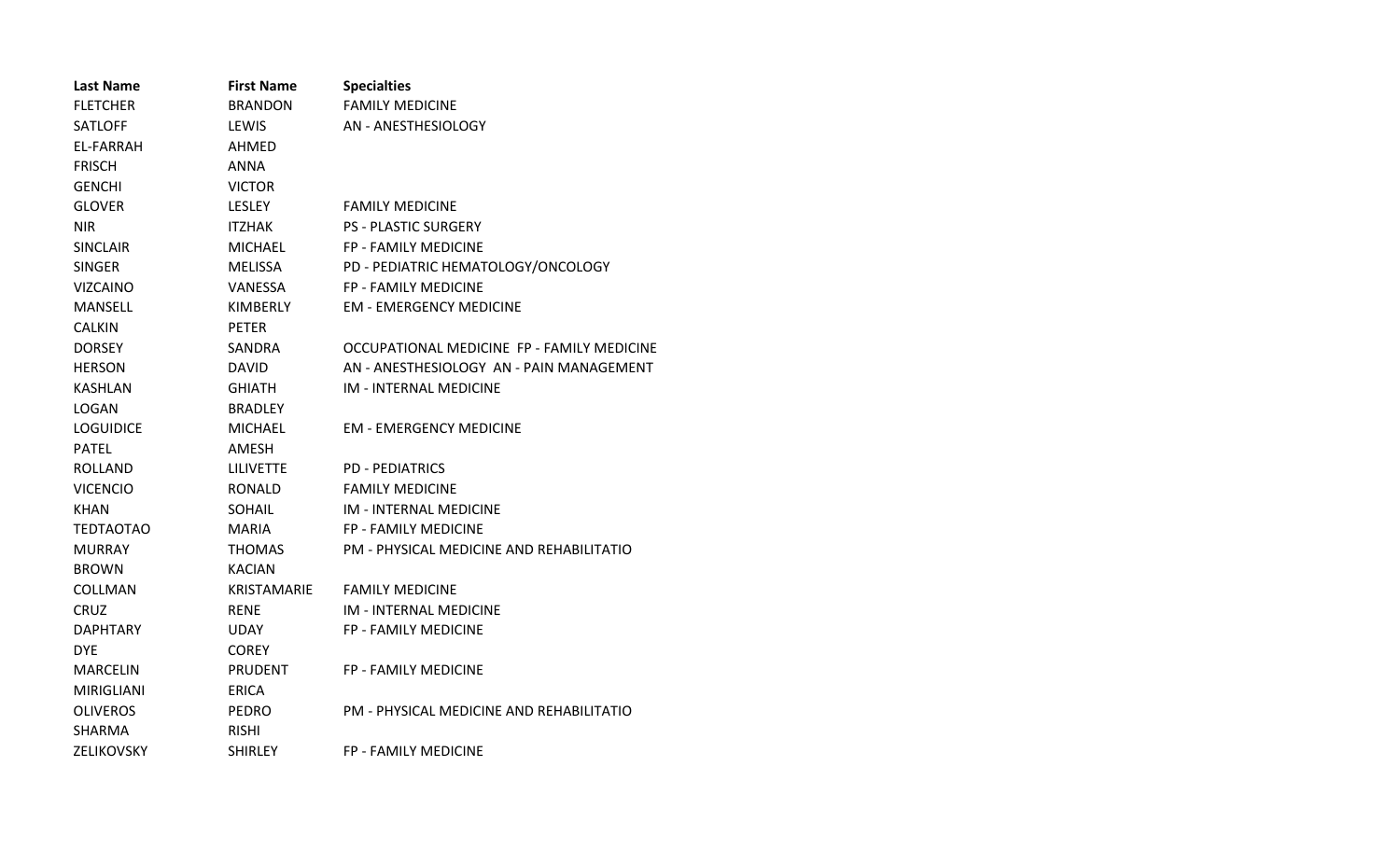| <b>Last Name</b>      | <b>First Name</b> | <b>Specialties</b>                                                                                 |
|-----------------------|-------------------|----------------------------------------------------------------------------------------------------|
| <b>BEAN</b>           | <b>BRALIN</b>     |                                                                                                    |
| <b>MORELLI</b>        | <b>JOSEPH</b>     | FP - FAMILY PRACTICE FP - GERIATRIC MEDICINE                                                       |
| <b>DEMARTINO</b>      | <b>CIRO</b>       |                                                                                                    |
| <b>JIMENEZ</b>        | <b>ROBERT</b>     | VAS - VASCULAR MEDICINE                                                                            |
| <b>SINGH</b>          | <b>ALKA</b>       |                                                                                                    |
| <b>AGOSTO DIAZ</b>    | <b>EDIL</b>       | <b>EM - EMERGENCY MEDICINE</b>                                                                     |
| ARNOLD                | <b>PIERCE</b>     |                                                                                                    |
| <b>ARORA</b>          | <b>SIDDHARTH</b>  |                                                                                                    |
| <b>BOLEK</b>          | <b>LUKE</b>       | NM - NUCLEAR MEDICINE NUCLEAR CARDIOLOGY                                                           |
| <b>CHANDRA</b>        | <b>SUMEET</b>     | IM - ONCOLOGY IM - HEMATOLOGY IM - INTERNAL MEDICINE                                               |
| <b>CHESLOCK</b>       | <b>TIMOTHY</b>    | <b>EM - EMERGENCY MEDICINE</b>                                                                     |
| <b>FARBOWITZ</b>      | <b>STEVEN</b>     | FP - FAMILY MEDICINE                                                                               |
| <b>FILIBERTO</b>      | <b>FRANK</b>      | OTO - OTOLARYNGOLOGY AI - ALLERGY AND IMMUNOLOGY                                                   |
| <b>FLIEDNER</b>       | <b>DANE</b>       | <b>PD - PEDIATRICS</b>                                                                             |
| <b>GUPTA</b>          | <b>REMA</b>       | IM - ENDOCRINOLOGY DIABETES AND METABOL IM - INTERNAL MEDICINE                                     |
| <b>LEBRON SANCHEZ</b> | <b>JUAN</b>       |                                                                                                    |
| <b>MADLENER</b>       | <b>JOHN</b>       | PM - PHYSICAL MEDICINE AND REHABILITATIO                                                           |
| <b>MAZO</b>           | <b>JOSSE</b>      |                                                                                                    |
| <b>NAMBA</b>          | <b>MICHAEL</b>    |                                                                                                    |
| <b>NIELSEN</b>        | <b>RICHARD</b>    | FP - FAMILY MEDICINE                                                                               |
| <b>TA</b>             | <b>LAN</b>        |                                                                                                    |
| <b>VINARSKY</b>       | LILIA             |                                                                                                    |
| <b>WOLFINGTON</b>     | <b>MICHAEL</b>    | FP - FAMILY PRACTICE                                                                               |
| <b>ZIPPER</b>         | KIM               | AN - ANESTHESIOLOGY                                                                                |
| <b>WARHAFTIG</b>      | <b>MONICA</b>     | HPM - HOSPICE AND PALLIATIVE MEDICINE FP - FAMILY PRACTICE FAMILY PRACTICE FP - GERIATRIC MEDICINE |
| <b>LOFTIS</b>         | <b>JORDAN</b>     | <b>FP - FAMILY MEDICINE</b>                                                                        |
| ABAD                  | ZOILO             | FP - FAMILY MEDICINE                                                                               |
| <b>ABELSON</b>        | <b>SIMON</b>      |                                                                                                    |
| <b>AHUES</b>          | <b>JORGE</b>      |                                                                                                    |
| <b>ARMAS</b>          | <b>EDDIE</b>      |                                                                                                    |
| <b>ARRIETA</b>        | <b>AGUSTIN</b>    | OTO - OTOLARYNGOLOGY                                                                               |
| AU                    | ADAM              | IM - INTERNAL MEDICINE                                                                             |
| <b>BAHRAMI</b>        | <b>MEHRAN</b>     |                                                                                                    |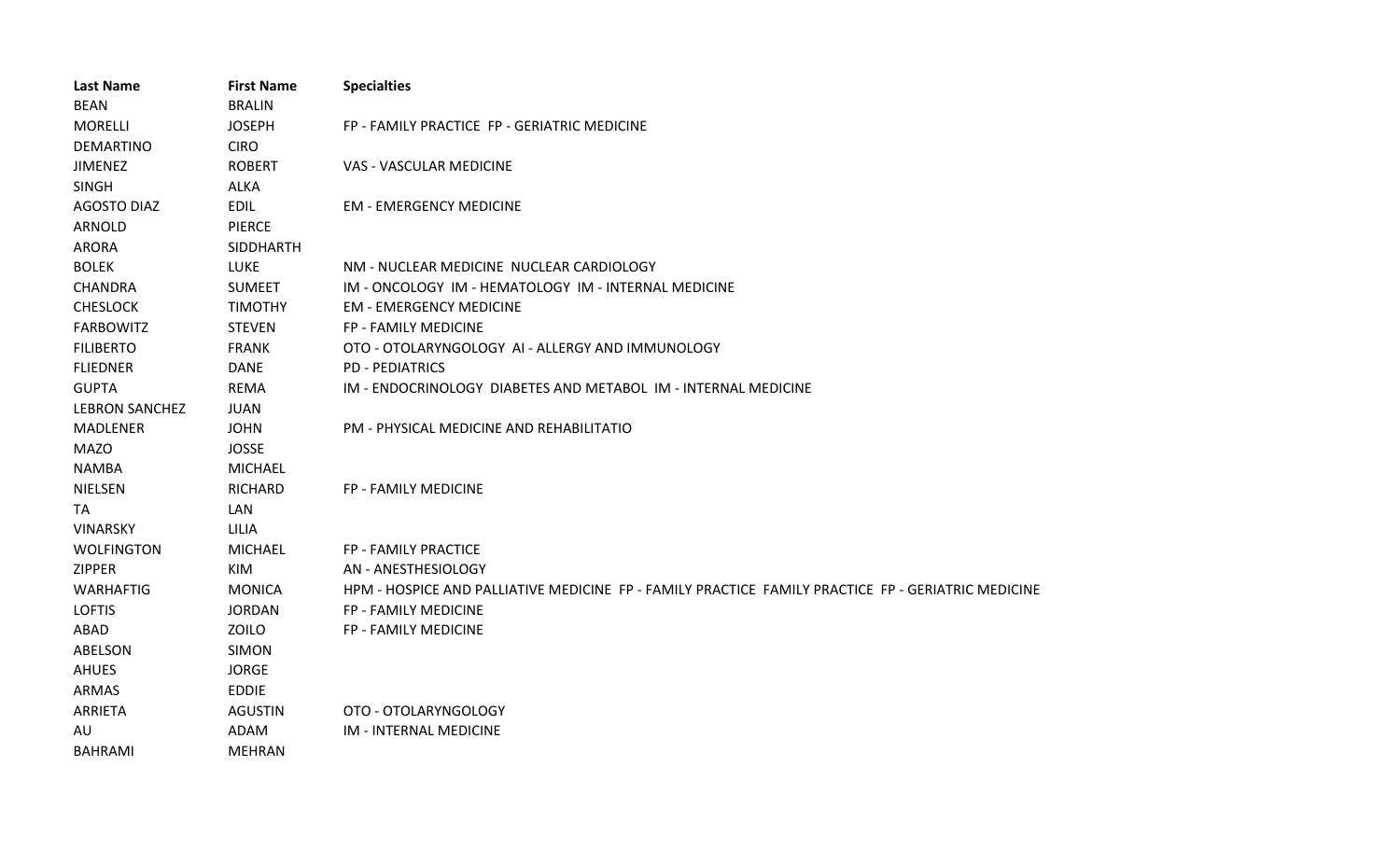| <b>Last Name</b>         | <b>First Name</b> | <b>Specialties</b>                                                                                    |
|--------------------------|-------------------|-------------------------------------------------------------------------------------------------------|
| <b>BAKER</b>             | <b>JEFFREY</b>    | <b>FAMILY PRACTICE</b>                                                                                |
| <b>BATES</b>             | <b>ERIC</b>       | FP - FAMILY MEDICINE                                                                                  |
| <b>BINKER</b>            | <b>RODOLFO</b>    |                                                                                                       |
| <b>BONNER</b>            | <b>WILLIAM</b>    |                                                                                                       |
| <b>BRISTOW</b>           | SANDEE            | PM - PHYSICAL MEDICINE AND REHABILITATIO AN - PAIN MANAGEMENT                                         |
| CAMACHO RODRIGUEZ MAELYN |                   |                                                                                                       |
| <b>CESPEDES</b>          | EDGARD            | NM - NUCLEAR MEDICINE IM - INTERNAL MEDICINE IM - CARDIOVASCULAR DISEASE                              |
| <b>CHANG</b>             | <b>RICHARD</b>    | IM - RHEUMATOLOGY                                                                                     |
| CHAO                     | <b>RAUL</b>       |                                                                                                       |
| <b>CLINGAN</b>           | <b>JOSEPHINE</b>  |                                                                                                       |
| <b>COLAK</b>             | KAYA              | DR - VASCULAR AND INTERVENTIONAL RADIOLO RADIOLOGY - DIAGNOSTIC                                       |
| <b>DAMAS</b>             | <b>HERVE</b>      |                                                                                                       |
| <b>DATTILA</b>           | ANDREW            |                                                                                                       |
| DE LA TORRE              | <b>ENRIQUE</b>    | IM - INTERNAL MEDICINE                                                                                |
| <b>DE URRESTI</b>        | <b>MIREN</b>      | FP - FAMILY MEDICINE                                                                                  |
| <b>DEPENA</b>            | <b>FLORENCIO</b>  |                                                                                                       |
| <b>EFTEKHARI</b>         | <b>NASSER</b>     | PM - PHYSICAL MEDICINE AND REHABILITATIO                                                              |
| <b>ESTEVEZ</b>           | <b>FRANCISCO</b>  | <b>GS - SURGERY</b>                                                                                   |
| <b>ETH</b>               | <b>SPENCER</b>    | P - CHILD AND ADOLESCENT PSYCHIATRY P - ADDICTION PSYCHIATRY P - FORENSIC PSYCHIATRY P - GERIATRIC PS |
| <b>FADER</b>             | MAGGIE            | PD - PEDIATRICS PD - PEDIATRIC HEMATOLOGY/ONCOLOGY HPM - HOSPICE AND PALLIATIVE MEDICINE              |
| <b>FAYIGA</b>            | ADEBAYO           | <b>EM - EMERGENCY MEDICINE</b>                                                                        |
| FERNANDEZ                | <b>INTI</b>       |                                                                                                       |
| FERNANDEZ                | <b>HERIBERTO</b>  |                                                                                                       |
| FERNANDEZ                | <b>JUAN</b>       | IM - INTERNAL MEDICINE                                                                                |
| <b>FINK</b>              | <b>RANDY</b>      | OBG - OBSTETRICS AND GYNECOLOGY                                                                       |
| <b>FOX</b>               | SUSAN             | OBG - OBSTETRICS AND GYNECOLOGY                                                                       |
| <b>FRAICHE</b>           | <b>GEOFFREY</b>   | OBG - OBSTETRICS AND GYNECOLOGY                                                                       |
| <b>GARCIA-RIVERA</b>     | <b>CARLOS</b>     |                                                                                                       |
| <b>GEARY</b>             | <b>NATALIE</b>    | <b>PD - PEDIATRICS</b>                                                                                |
| GONZALEZ                 | <b>MANUEL</b>     |                                                                                                       |
| GONZALEZ                 | <b>EDGAR</b>      |                                                                                                       |
| GONZALEZ-ABREU           | <b>FRANCISCO</b>  |                                                                                                       |
| <b>GUBEN</b>             | <b>JON</b>        | DR - VASCULAR AND INTERVENTIONAL RADIOLO DR - DIAGNOSTIC RADIOLOGY                                    |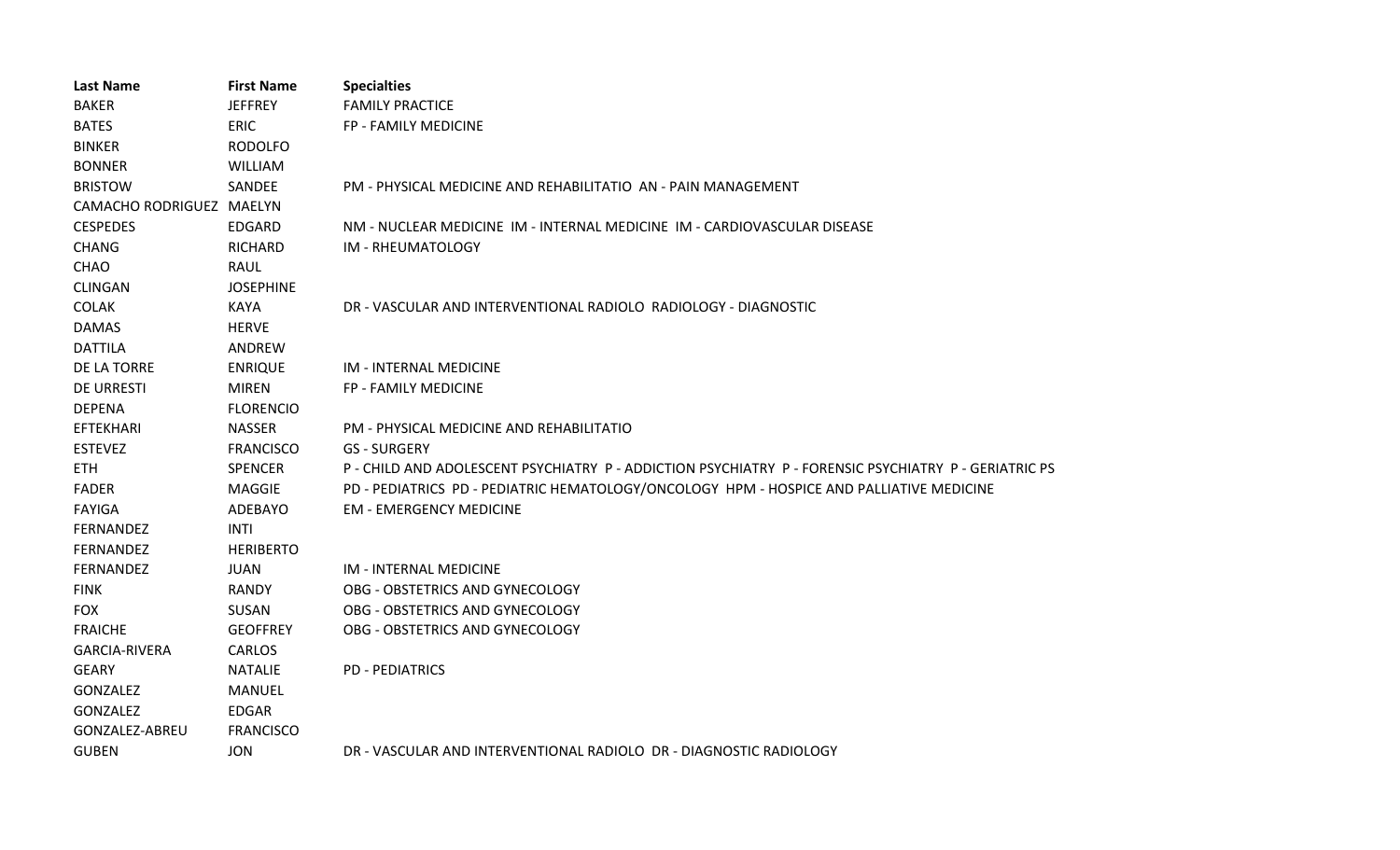| <b>Last Name</b>        | <b>First Name</b> | <b>Specialties</b>                                                                   |
|-------------------------|-------------------|--------------------------------------------------------------------------------------|
| <b>GUTIERREZ</b>        | <b>PETE</b>       |                                                                                      |
| <b>HALL</b>             | <b>MATTHEW</b>    | <b>RO - RADIATION ONCOLOGY</b>                                                       |
| <b>HASHEMI</b>          | MANI              |                                                                                      |
| <b>HAWAYEK CARRERA</b>  | <b>JOSE</b>       |                                                                                      |
| <b>HERON</b>            | <b>PATRICK</b>    |                                                                                      |
| <b>HOTCHNER</b>         | <b>KIRBY</b>      |                                                                                      |
| IRIZARRY-ROMAN          | <b>MOISES</b>     |                                                                                      |
| <b>ISSAC</b>            | <b>MICHELLE</b>   | <b>IM - INTERNAL MEDICINE</b>                                                        |
| <b>JARRETT</b>          | <b>WENTWORTH</b>  | <b>FP - FAMILY MEDICINE</b>                                                          |
| <b>JENNINGS</b>         | <b>JAMES</b>      |                                                                                      |
| <b>JIMENEZ</b>          | <b>ENRIQUE</b>    | <b>IM - INTERNAL MEDICINE</b>                                                        |
| <b>KAUFMAN</b>          | <b>MARC</b>       |                                                                                      |
| <b>KELLER</b>           | <b>WILLIAM</b>    | PD - PEDIATRICS PD-PEDIATRIC EMERGENCY MEDICINE                                      |
| <b>KHATIB</b>           | ZIAD              | PD - PEDIATRICS PD - PEDIATRIC HEMATOLOGY/ONCOLOGY                                   |
| <b>KHELL</b>            | <b>JOSEPH</b>     |                                                                                      |
| <b>KINGSTON</b>         | <b>CAROLINNA</b>  | <b>PD - PEDIATRICS</b>                                                               |
| <b>KOFFLER</b>          | <b>KAREN</b>      | OTHER IM - INTERNAL MEDICINE                                                         |
| <b>KRASNE</b>           | <b>BENJAMIN</b>   |                                                                                      |
| <b>LAKATOS</b>          | <b>JASON</b>      |                                                                                      |
| LATY                    | <b>MARK</b>       | P - ADDICTION PSYCHIATRY                                                             |
| <b>LEAL</b>             | <b>DOMINGO</b>    |                                                                                      |
| LERMAN                  | ANDREW            | N - NEUROLOGY                                                                        |
| LERNER                  | LAUREN            | PM - PHYSICAL MEDICINE AND REHABILITATIO                                             |
| <b>LEVIN</b>            | <b>ESTHER</b>     |                                                                                      |
| <b>LIPMAN</b>           | <b>RICHARD</b>    | <b>IM - INTERNAL MEDICINE</b>                                                        |
| <b>MAIORI</b>           | <b>MARIA</b>      |                                                                                      |
| <b>MANRESA</b>          | <b>ALDO</b>       |                                                                                      |
| <b>MARIN</b>            | <b>DANIEL</b>     | PM - PHYSICAL MEDICINE AND REHABILITATIO AN - PAIN MANAGEMENT                        |
| <b>MARTIN DEL CAMPO</b> | <b>ALONSO</b>     |                                                                                      |
| <b>MEDINA</b>           | <b>SULEYKI</b>    | HPM - HOSPICE AND PALLIATIVE MEDICINE IM - GERIATRIC MEDICINE IM - INTERNAL MEDICINE |
| <b>MEHTA</b>            | <b>NIRAJ</b>      |                                                                                      |
| <b>MILLER</b>           | ZOE               |                                                                                      |
| MINSAL-BALLESTER        | <b>GERARDO</b>    | IM - GERIATRIC MEDICINE IM - INTERNAL MEDICINE                                       |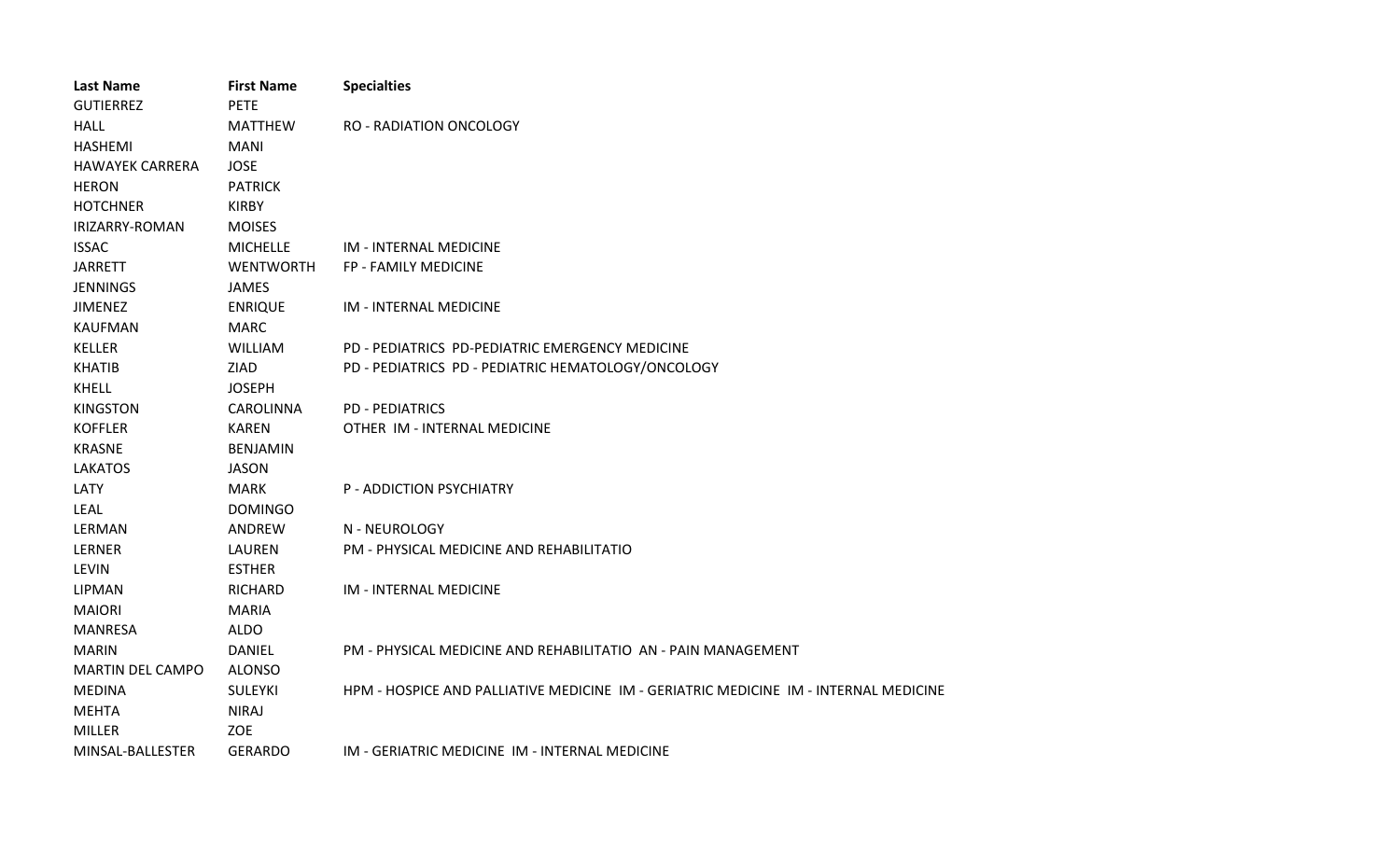| <b>Last Name</b>      | <b>First Name</b> | <b>Specialties</b>                                            |
|-----------------------|-------------------|---------------------------------------------------------------|
| <b>MIRANDA</b>        | <b>UBALDO</b>     |                                                               |
| <b>MOYA</b>           | <b>ROBERTO</b>    | <b>ORS - ORTHOPAEDIC SURGERY</b>                              |
| <b>NAYYAR</b>         | <b>GEETA</b>      | <b>IM - INTERNAL MEDICINE</b>                                 |
| <b>NELSON</b>         | <b>SUSAN</b>      |                                                               |
| <b>NIETO</b>          | <b>JULIO</b>      |                                                               |
| <b>NWAMBA</b>         | <b>IKENNA</b>     |                                                               |
| <b>PABLOS</b>         | <b>ORESTES</b>    | <b>GS - SURGERY</b>                                           |
| <b>PENATE</b>         | <b>FELIX</b>      |                                                               |
| <b>PEREZ</b>          | <b>VIVIANA</b>    |                                                               |
| <b>PEREZ</b>          | <b>JOSE</b>       |                                                               |
| PEREZ-PUELLES         | <b>GENIBERT</b>   | IM - INTERNAL MEDICINE                                        |
| <b>PINO</b>           | <b>ANTONIO</b>    |                                                               |
| PINZON ARDILA         | <b>ALBERTO</b>    |                                                               |
| <b>POPP</b>           | <b>HOWARD</b>     | AN - ANESTHESIOLOGY AN - PAIN MANAGEMENT                      |
| <b>POWELL</b>         | <b>MICHELLE</b>   | FP - FAMILY PRACTICE                                          |
| RENSOLI-VELAZQUEZ     | <b>MARIMER</b>    |                                                               |
| <b>REYES</b>          | RHEINCHARD        | FP - FAMILY MEDICINE                                          |
| <b>RODRIGUEZ</b>      | <b>HECTOR</b>     |                                                               |
| <b>RODRIGUEZ</b>      | <b>PEDRO</b>      | PYN - PSYCHIATRY/NEUROLOGY                                    |
| SANCHEZ               | <b>DANIEL</b>     | PTH - PATHOLOGY-ANATOMIC AND CLINICAL                         |
| SANCHEZ               | <b>CYNTHIA</b>    |                                                               |
| <b>SHAROVA</b>        | <b>VALERIYA</b>   |                                                               |
| <b>SINGER</b>         | ALLEN             | PYN - PSYCHIATRY/NEUROLOGY                                    |
| <b>SUAREZ</b>         | <b>GABRIEL</b>    |                                                               |
| <b>TABI</b>           | <b>GEORGE</b>     | FP - FAMILY MEDICINE                                          |
| <b>TEJEIRO</b>        | <b>WILLIAM</b>    |                                                               |
| <b>VASQUEZ DUARTE</b> | <b>RICARDO</b>    | PM - PHYSICAL MEDICINE AND REHABILITATIO FP - SPORTS MEDICINE |
| <b>VEGA</b>           | <b>JOSE</b>       | EM - EMERGENCY MEDICINE IM - INTERNAL MEDICINE                |
| <b>WILSON</b>         | <b>DAVID</b>      | <b>EM - EMERGENCY MEDICINE</b>                                |
| <b>WONG</b>           | <b>ANN-MARIE</b>  | <b>PD - PEDIATRICS</b>                                        |
| ZAGER                 | <b>MARK</b>       | <b>FP - FAMILY MEDICINE</b>                                   |
| ZAPATA                | <b>SHEENA</b>     | <b>IM - INTERNAL MEDICINE</b>                                 |
| <b>KAMLET</b>         | <b>JEFFREY</b>    | P - ADDICTION PSYCHIATRY                                      |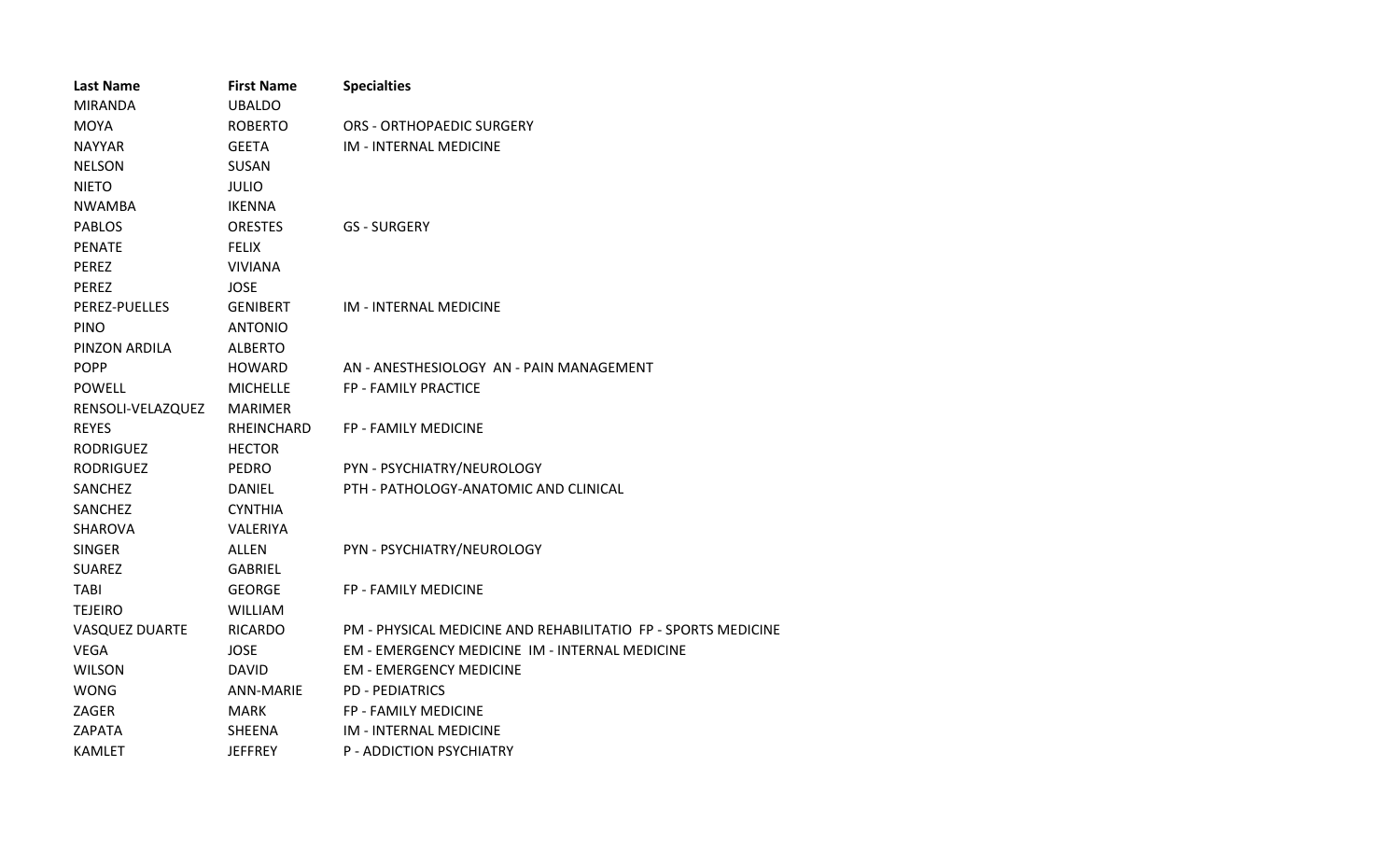| <b>Last Name</b>           | <b>First Name</b>  | <b>Specialties</b>                                  |
|----------------------------|--------------------|-----------------------------------------------------|
| <b>CHOXI</b>               | <b>ANKEET</b>      | AN - ANESTHESIOLOGY                                 |
| <b>CUSNIR</b>              | <b>MIKE</b>        | IM - HEMATOLOGY AND ONCOLOGY IM - INTERNAL MEDICINE |
| EBIZADEH                   | <b>PAYAM</b>       |                                                     |
| <b>ELGOZY</b>              | JACOBO             | IFP - INTERNAL MEDICINE/FAMILY PRACTICE             |
| <b>GUERRA DEL CASTILLO</b> | ROBERTO            | IM - INTERNAL MEDICINE                              |
| <b>GUZMAN</b>              | <b>JOHN</b>        | <b>FAMILY PRACTICE &amp; OMT</b>                    |
| <b>HASSAN</b>              | KAZI               |                                                     |
| <b>LEVINSON</b>            | ANDREW             |                                                     |
| <b>LOPEZ</b>               | <b>RAYMOND</b>     |                                                     |
| <b>MERLINO</b>             | <b>GARY</b>        | IM - INTERNAL MEDICINE                              |
| MIRANDA                    | ALTAGRACIA         | IM - INTERNAL MEDICINE                              |
| <b>OLIVIERI</b>            | <b>BRANDON</b>     | DR - DIAGNOSTIC RADIOLOGY                           |
| <b>PEREZ</b>               | CARLOS             |                                                     |
| <b>POOVENDRAN</b>          | GAYAN              | <b>FP - FAMILY MEDICINE</b>                         |
| <b>REINES</b>              | ARIEL              |                                                     |
| RIVERA BUSCAGLIA           | <b>DANIEL</b>      | OTHER AN - PAIN MANAGEMENT                          |
| <b>RUSILKO</b>             | <b>MATTHEW</b>     |                                                     |
| SABBANI                    | ASHWIN             |                                                     |
| <b>SINGH</b>               | <b>SUDEEP</b>      | FP - FAMILY MEDICINE                                |
| <b>SMITH</b>               | <b>CLARENCE</b>    |                                                     |
| <b>TOLEDO</b>              | JOSE               | PM - PHYSICAL MEDICINE AND REHABILITATIO            |
| ZAIAC                      | <b>MARTIN</b>      | D - DERMATOLOGY                                     |
| <b>BLEMUR</b>              | <b>PIERRE</b>      | <b>PD - PEDIATRICS</b>                              |
| SAMUEL                     | VICKKI-ANN         | <b>ADULT PSYCHIATRY</b>                             |
| SANCHEZ                    | <b>CARLOS</b>      | <b>EM - EMERGENCY MEDICINE</b>                      |
| <b>NOVINCE</b>             | <b>RYAN</b>        |                                                     |
| ROLON-RIVERA               | RAFAEL             | IM - INTERNAL MEDICINE                              |
| <b>TILAK</b>               | <b>MILIND</b>      | AN - PAIN MANAGEMENT IM - INTERNAL MEDICINE         |
| <b>ROMANIUK</b>            | <b>GREGORY</b>     | FP - FAMILY MEDICINE                                |
| <b>BAGNERIS</b>            | <b>GINA</b>        |                                                     |
| <b>BENNETT</b>             | ERWIN              |                                                     |
| <b>BENOIT</b>              | GERALD             | AN - ANESTHESIOLOGY                                 |
| <b>CABREROS</b>            | <b>FLORA LORNA</b> | <b>IM - INTERNAL MEDICINE</b>                       |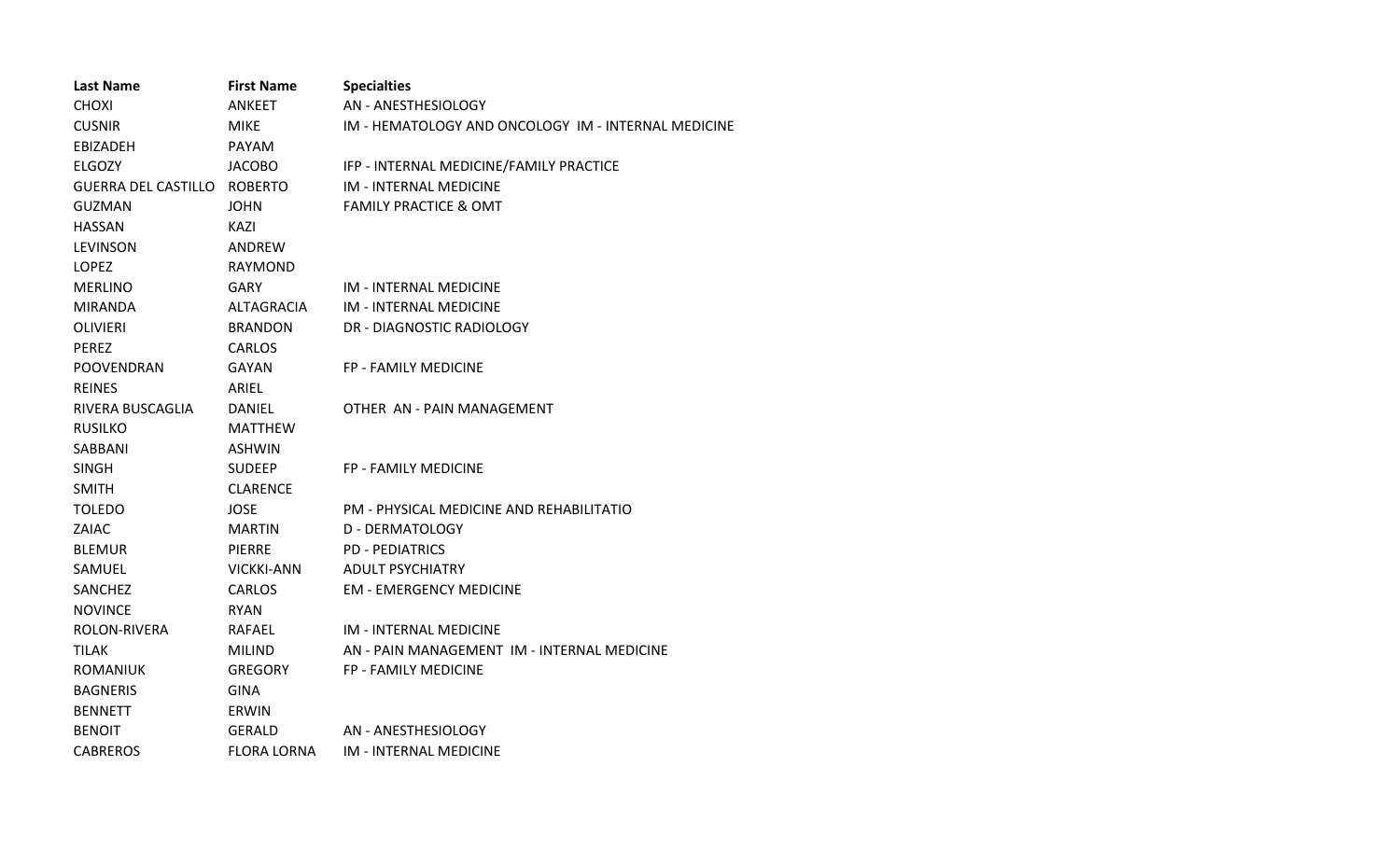| <b>Last Name</b>     | <b>First Name</b> | <b>Specialties</b>                                            |
|----------------------|-------------------|---------------------------------------------------------------|
| <b>RINALDI</b>       | MICHAEL           | OTO - OTOLARYNGOLOGY                                          |
| <b>TAYLOR</b>        | <b>EDWIN</b>      |                                                               |
| AHMED                | <b>JASMIN</b>     |                                                               |
| <b>BLACK</b>         | JONATHAN          |                                                               |
| <b>GOMEZ</b>         | RAMON             |                                                               |
| KIRSCHBAUM           | <b>NEIL</b>       | PM - PHYSICAL MEDICINE AND REHABILITATIO                      |
| <b>TOMCHIK</b>       | <b>ROBERT</b>     | <b>GPM - PREVENTIVE MEDICINE</b>                              |
| <b>YOSEPH</b>        | <b>BENYAM</b>     |                                                               |
| <b>CLARK</b>         | <b>LISA</b>       |                                                               |
| <b>PORTER</b>        | KATHY             | OBG - OBSTETRICS AND GYNECOLOGY                               |
| <b>FLANIGAN</b>      | MELISSA           | AN - ANESTHESIOLOGY                                           |
| <b>MULHERN</b>       | <b>PETER</b>      | <b>ORS - ORTHOPAEDIC SURGERY</b>                              |
| <b>NANKO</b>         | RAYMOND           |                                                               |
| <b>BAKER</b>         | MATTHEW           |                                                               |
| <b>BARILE</b>        | MICHAEL           | AN - ANESTHESIOLOGY AN - PAIN MANAGEMENT                      |
| <b>BLANCO FRANCO</b> | ALEJANDRO         | IM - INTERNAL MEDICINE                                        |
| <b>CAMPBELL</b>      | <b>JOHN</b>       |                                                               |
| <b>CANTERBURY</b>    | <b>JOHN</b>       | <b>IM - INTERNAL MEDICINE</b>                                 |
| <b>CIPRIANI</b>      | <b>JOSEPH</b>     |                                                               |
| COPELAND             | <b>JOSEPH</b>     |                                                               |
| <b>COYLE</b>         | <b>JANET</b>      |                                                               |
| <b>DASTAIN</b>       | <b>JEAN YVES</b>  |                                                               |
| <b>FAREMOUTH</b>     | <b>JAMES</b>      | <b>FP - FAMILY PRACTICE</b>                                   |
| <b>FIGUEROA</b>      | <b>EDUARDO</b>    | PM - PHYSICAL MEDICINE AND REHABILITATIO                      |
| <b>FINAN</b>         | <b>EUGENE</b>     | <b>IM - INTERNAL MEDICINE</b>                                 |
| <b>FOSTER</b>        | <b>DAVID</b>      |                                                               |
| <b>FREEMAN</b>       | <b>DEBRA</b>      | HPM - HOSPICE AND PALLIATIVE MEDICINE RO - RADIATION ONCOLOGY |
| <b>FRIEDMAN</b>      | <b>JOEL</b>       | <b>EM - EMERGENCY MEDICINE</b>                                |
| <b>FUCHS</b>         | <b>SCOTT</b>      | PM - PHYSICAL MEDICINE AND REHABILITATIO AN - PAIN MANAGEMENT |
| <b>GARCIARENA</b>    | <b>PEDRO</b>      | N - NEUROLOGY                                                 |
| <b>HALIKAS</b>       | <b>JAMES</b>      | P - ADDICTION PSYCHIATRY ADDICTION MEDICINE P - PSYCHIATRY    |
| <b>HANUS</b>         | MICHAEL           | <b>RO - RADIATION ONCOLOGY</b>                                |
| <b>HUSSEY</b>        | <b>FRANCIS</b>    |                                                               |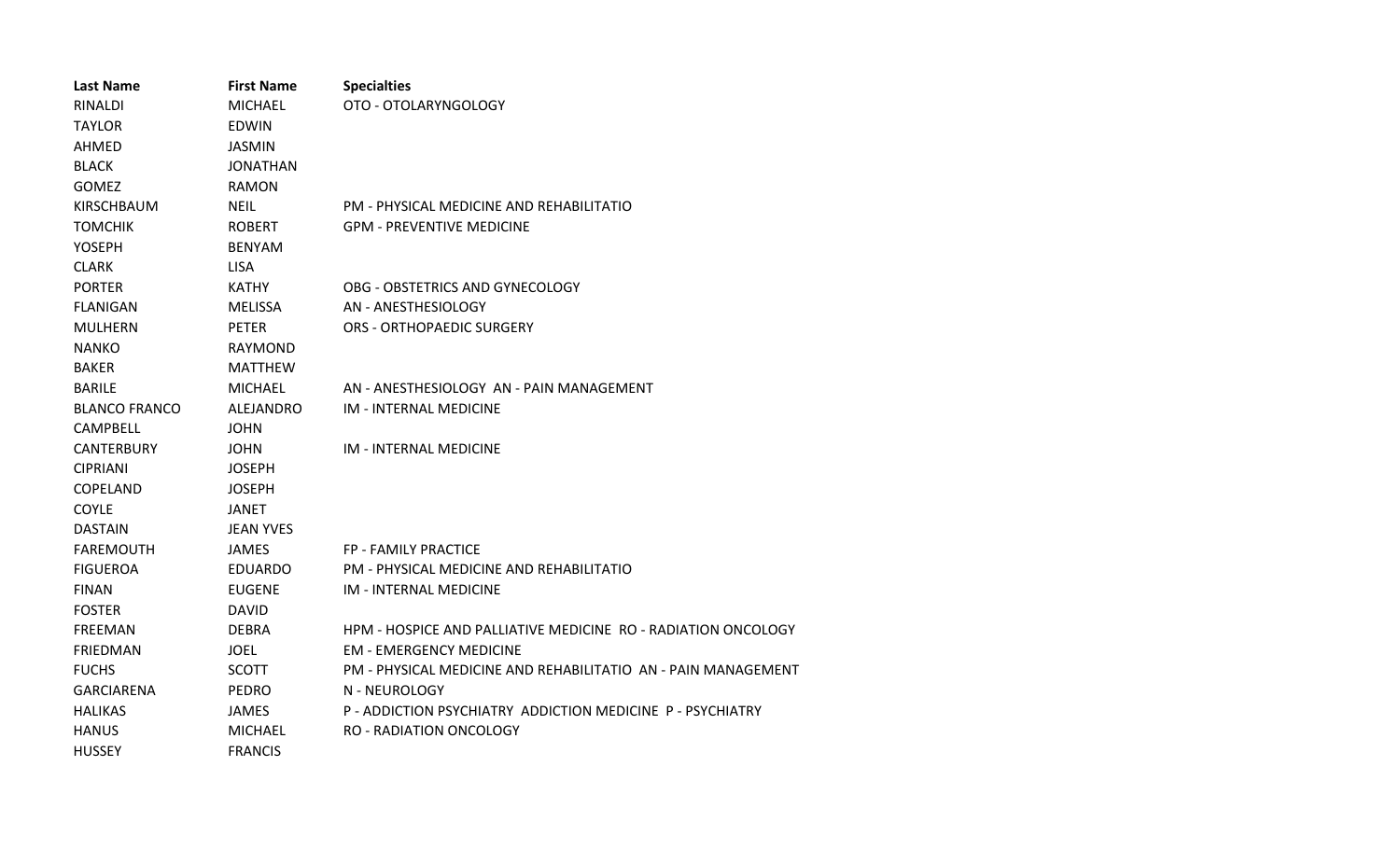| <b>Last Name</b>          | <b>First Name</b> | <b>Specialties</b>                                                                                   |
|---------------------------|-------------------|------------------------------------------------------------------------------------------------------|
| <b>IQBAL</b>              | <b>AHSAN</b>      | <b>IM - INTERNAL MEDICINE</b>                                                                        |
| <b>JOHNSON</b>            | <b>ERIKA</b>      |                                                                                                      |
| <b>JOHNSON</b>            | <b>CATHERINE</b>  |                                                                                                      |
| KELLEY                    | EDWARD            | PM - PHYSICAL MEDICINE AND REHABILITATIO                                                             |
| <b>KORUNDA</b>            | ZDENKO            | IM - INTERNAL MEDICINE AN - PAIN MANAGEMENT                                                          |
| <b>MARISTANY</b>          | <b>EDUARDO</b>    | <b>IM - INTERNAL MEDICINE</b>                                                                        |
| <b>MARTINEZ</b>           | <b>RICARDO</b>    |                                                                                                      |
| <b>MCGANN</b>             | <b>ROBERT</b>     |                                                                                                      |
| <b>MERCER</b>             | <b>BRETT</b>      |                                                                                                      |
| <b>MOORTHY</b>            | PRATHIMA          |                                                                                                      |
| PEREZ-RODRIGUEZ           | <b>SOCRATES</b>   | <b>IM - INTERNAL MEDICINE</b>                                                                        |
| RODRIGUEZ HERNANDEZ RALPH |                   | <b>IM - INTERNAL MEDICINE</b>                                                                        |
| <b>RYBACK</b>             | <b>RALPH</b>      | P - PSYCHIATRY                                                                                       |
| SEBASTIAN                 | <b>STEPHEN</b>    |                                                                                                      |
| SHERMAN                   | <b>ROBERT</b>     | OPH - OPHTHALMOLOGY                                                                                  |
| <b>SILVA</b>              | <b>MICHAEL</b>    |                                                                                                      |
| SMITH-FERNANDEZ           | <b>HEATHER</b>    | AN - ANESTHESIOLOGY                                                                                  |
| <b>TANDATNICK</b>         | <b>CARL</b>       | AN - ANESTHESIOLOGY                                                                                  |
| <b>TOLENTINO</b>          | <b>ELVIRA</b>     |                                                                                                      |
| <b>VACKER</b>             | <b>MARK</b>       | <b>FAMILY MEDICINE</b>                                                                               |
| <b>VANCE</b>              | <b>NANCY</b>      |                                                                                                      |
| <b>VERA</b>               | <b>ALBERTO</b>    | <b>IM - INTERNAL MEDICINE</b>                                                                        |
| <b>JOHNSON</b>            | <b>JUANTINA</b>   | IM - PULMONARY DISEASE EM - EMERGENCY MEDICINE IM - INTERNAL MEDICINE IM - CRITICAL CARE MEDICINE    |
| <b>NULL</b>               | <b>ELIZABETH</b>  |                                                                                                      |
| <b>IGLEBURGER</b>         | JAMES             | P - PSYCHIATRY                                                                                       |
| <b>JEFFRIES</b>           | <b>CHERYL</b>     | <b>IM - INTERNAL MEDICINE</b>                                                                        |
| <b>URSO</b>               | SAMUEL            | <b>EM - EMERGENCY MEDICINE</b>                                                                       |
| CANDELORA                 | <b>PETER</b>      | <b>ORS - ORTHOPAEDIC SURGERY</b>                                                                     |
| CONDON                    | <b>JAMES</b>      | TS - THORACIC SURGERY GS - SURGERY HPM - HOSPICE AND PALLIATIVE MEDICINE GS - SURGICAL CRITICAL CARE |
| DE LA GARZA               | <b>MIGUEL</b>     |                                                                                                      |
| <b>FERREIRA</b>           | <b>ROBERT</b>     | <b>FP - FAMILY MEDICINE</b>                                                                          |
| <b>FORTNER</b>            | <b>FLORENDA</b>   | <b>IM - INTERNAL MEDICINE</b>                                                                        |
| <b>FRIEND</b>             | <b>RODNEY</b>     | OCCUPATIONAL MEDICINE GPM - PREVENTIVE MEDICINE                                                      |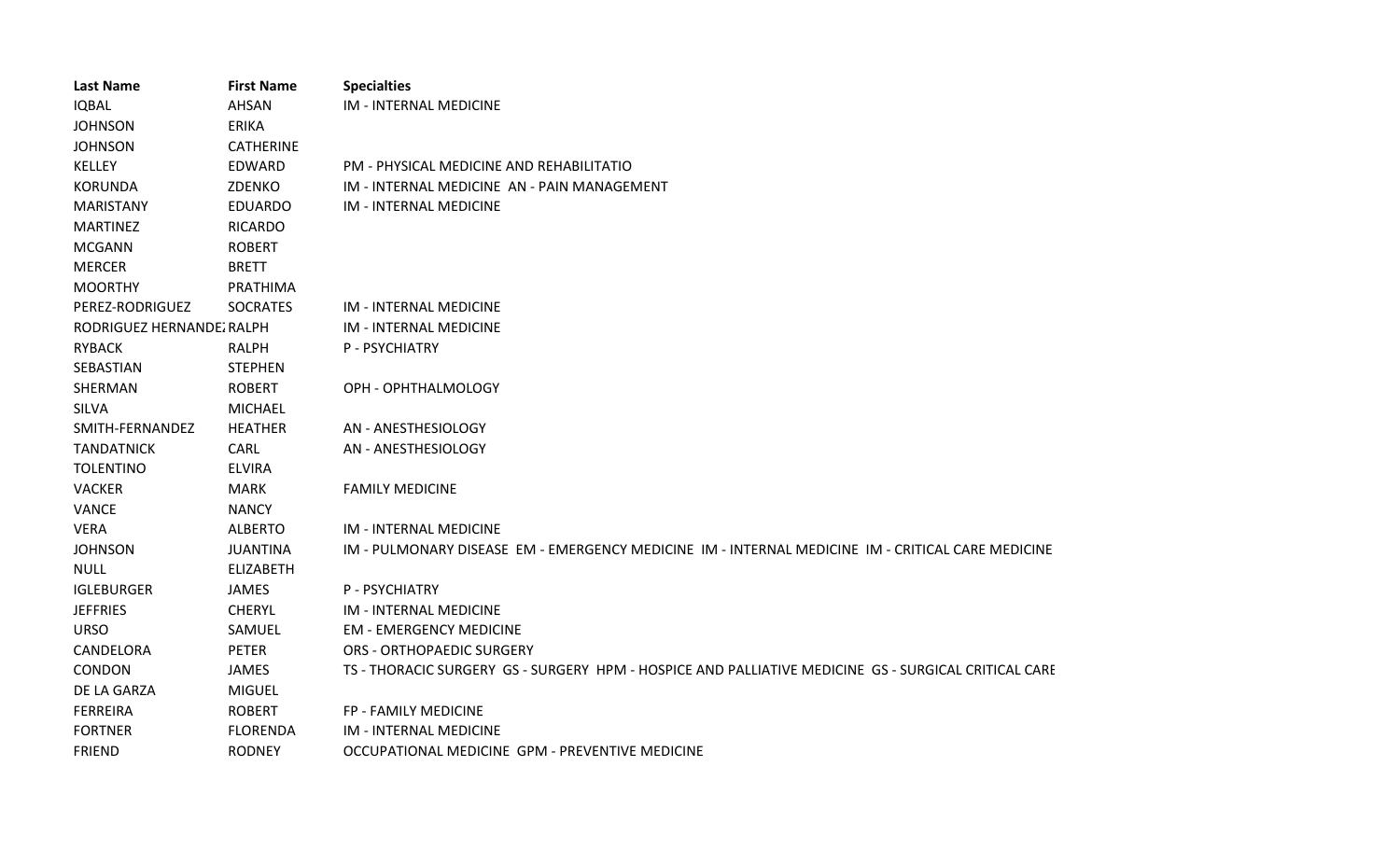| <b>Last Name</b> | <b>First Name</b> | <b>Specialties</b>                                                         |
|------------------|-------------------|----------------------------------------------------------------------------|
| GONZALEZ-ROQUE   | <b>PAULINO</b>    |                                                                            |
| MA               | LI.               |                                                                            |
| <b>MARKUS</b>    | <b>PETER</b>      | FP - FAMILY MEDICINE                                                       |
| PANGANIBAN       | <b>RUDOLFO</b>    | PM - PHYSICAL MEDICINE AND REHABILITATIO AN - PAIN MANAGEMENT              |
| <b>RADICE</b>    | <b>PETER</b>      | IM - ONCOLOGY HPM - HOSPICE AND PALLIATIVE MEDICINE IM - INTERNAL MEDICINE |
| SAMUELSON        | <b>HEATHER</b>    | PD - PEDIATRICS IM - INTERNAL MEDICINE                                     |
| <b>SHELTON</b>   | <b>TIFFANI</b>    |                                                                            |
| <b>VIEIRA</b>    | LEONARDO          | <b>FAMILY MEDICINE</b>                                                     |
| <b>TRAPANI</b>   | <b>VICENTE</b>    |                                                                            |
| <b>METCHICK</b>  | <b>HEATHER</b>    | OBG - OBSTETRICS AND GYNECOLOGY                                            |
| VINTIMILLA       | <b>MARIA</b>      | IM - RHEUMATOLOGY IM - INTERNAL MEDICINE                                   |
| <b>YEE</b>       | <b>JOHN</b>       | <b>FP - FAMILY MEDICINE</b>                                                |
| <b>TRUE</b>      | <b>JEFFREY</b>    | <b>FP - FAMILY MEDICINE</b>                                                |
| <b>KAUFMAN</b>   | <b>HARLEY</b>     |                                                                            |
| <b>FLOREK</b>    | <b>MICHAEL</b>    |                                                                            |
| <b>STEWART</b>   | <b>BRENT</b>      | AN - ANESTHESIOLOGY AN - PAIN MANAGEMENT                                   |
| <b>BANKS</b>     | <b>GARRY</b>      |                                                                            |
| <b>MOORE</b>     | <b>BRENDA</b>     | <b>FAMILY PRACTICE</b>                                                     |
| CARADONNA        | <b>RICHARD</b>    | IM - ONCOLOGY IM - INTERNAL MEDICINE                                       |
| <b>FONTE</b>     | <b>ANGELO</b>     |                                                                            |
| <b>SIDDIKI</b>   | <b>AWAIS</b>      |                                                                            |
| <b>TURELLA</b>   | <b>JOSEPH</b>     |                                                                            |
| <b>GITTMAN</b>   | ALLAN             |                                                                            |
| <b>ANDREONI</b>  | <b>ANTHONY</b>    |                                                                            |
| <b>ANTOINE</b>   | <b>MOGIN</b>      | AN - ANESTHESIOLOGY                                                        |
| <b>PARSONS</b>   | <b>TIMOTHY</b>    | OPH - OPHTHALMOLOGY                                                        |
| SEGAL            | <b>SCOTT</b>      | P - CHILD AND ADOLESCENT PSYCHIATRY P - PSYCHIATRY                         |
| <b>BERKE</b>     | <b>WILLIAM</b>    |                                                                            |
| <b>DRAESEL</b>   | <b>JEFFREY</b>    |                                                                            |
| <b>FERNANDEZ</b> | SANDER            | FP - FAMILY MEDICINE                                                       |
| <b>PADRON</b>    | <b>JOHN</b>       | FP - FAMILY MEDICINE                                                       |
| <b>THOMAS</b>    | ZINIA             | ADULT PSYCHIATRY CPP - PEDIATRICS/PSYCHIATRY/CHILD AND AD                  |
| <b>WILLIAMS</b>  | HAROLD            | FP - FAMILY MEDICINE                                                       |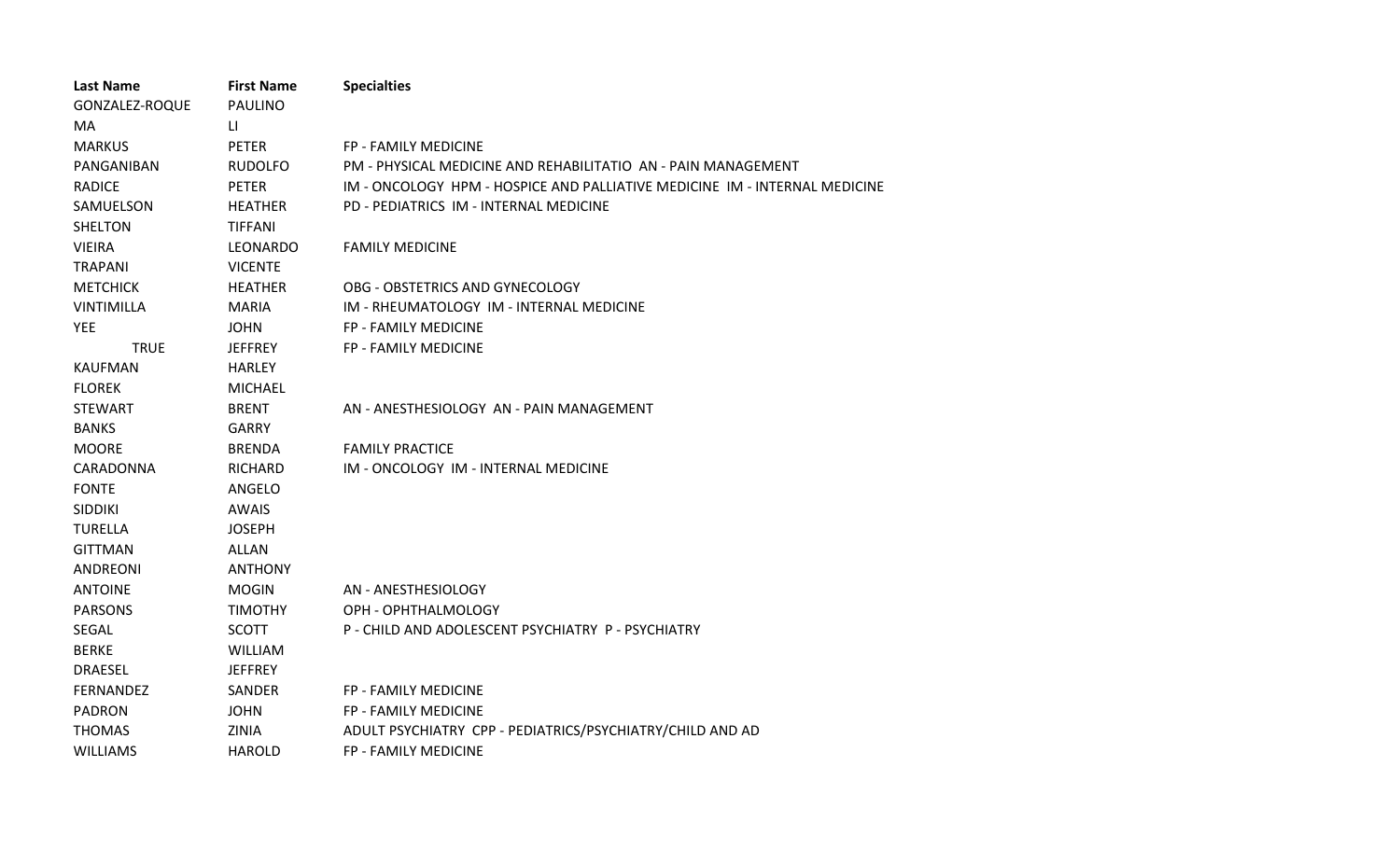| <b>Last Name</b>        | <b>First Name</b>  | <b>Specialties</b>                                         |
|-------------------------|--------------------|------------------------------------------------------------|
| <b>DELUCA</b>           | <b>JOHN</b>        | <b>IM - INTERNAL MEDICINE</b>                              |
| <b>GIONIS</b>           | <b>THOMAS</b>      |                                                            |
| <b>SMYRNIOTIS</b>       | NIA.               |                                                            |
| <b>PATEL</b>            | <b>NICK</b>        | FP - FAMILY MEDICINE                                       |
| <b>PATEL</b>            | <b>GIRISH</b>      | <b>IM - INTERNAL MEDICINE</b>                              |
| <b>LOCKETZ</b>          | ADAM               | PM - PHYSICAL MEDICINE AND REHABILITATIO                   |
| <b>BOWLING</b>          | <b>DERRICK</b>     | <b>FP - FAMILY MEDICINE</b>                                |
| <b>DAVIDSON</b>         | <b>MYRON</b>       |                                                            |
| <b>LACROSS</b>          | <b>CHRISTOPHER</b> | <b>IM - INTERNAL MEDICINE</b>                              |
| <b>MILNE</b>            | JAMES              |                                                            |
| <b>TIRMAL</b>           | VIRAJ              | IM - INTERNAL MEDICINE                                     |
| <b>ESPINOSA</b>         | <b>HUGO</b>        |                                                            |
| <b>JAGMOHAN</b>         | <b>GEM</b>         | FP - FAMILY PRACTICE                                       |
| <b>KOUTSONIKOLIS</b>    | <b>NIKOLAOS</b>    | AN - ANESTHESIOLOGY                                        |
| LEMIRE                  | <b>JAMES</b>       | <b>FP - FAMILY MEDICINE</b>                                |
| <b>MARTINEZ</b>         | <b>ALFONSO</b>     |                                                            |
| <b>PYLES</b>            | <b>STEPHEN</b>     | AN - ANESTHESIOLOGY OTHER                                  |
| RAJU                    | <b>DANTULURI</b>   | HPM - HOSPICE AND PALLIATIVE MEDICINE FP - FAMILY MEDICINE |
| <b>SACHER</b>           | <b>MARK</b>        | AN - ANESTHESIOLOGY                                        |
| <b>TIECHE</b>           | <b>STEVEN</b>      | AN - ANESTHESIOLOGY                                        |
| <b>TORRES RODRIGUEZ</b> | <b>JOSE</b>        |                                                            |
| <b>VICKERS</b>          | <b>PATRICK</b>     | IM - INFECTIOUS DISEASE IM - INTERNAL MEDICINE             |
| ALI                     | <b>RONNIE</b>      | <b>EM - EMERGENCY MEDICINE</b>                             |
| <b>DHILLON</b>          | <b>MANVIR</b>      |                                                            |
| <b>MILLS</b>            | <b>WILLIAM</b>     |                                                            |
| <b>MOUSSLY</b>          | <b>SOUHEIL</b>     | IM - INTERNAL MEDICINE                                     |
| NIEVES-RAMOS            | <b>RICARDO</b>     | AN - ANESTHESIOLOGY AN - PAIN MANAGEMENT                   |
| <b>SMITH</b>            | <b>CHRISTOPHER</b> |                                                            |
| <b>WELTY</b>            | <b>KATHERINE</b>   | <b>FP - FAMILY MEDICINE</b>                                |
| <b>PATEL</b>            | <b>HAMISH</b>      | IM - PULMONARY DISEASE IM - INTERNAL MEDICINE              |
| PEREZ-MARRERO           | <b>RAMON</b>       | <b>U-UROLOGY</b>                                           |
| <b>PERRY</b>            | <b>MICHAEL</b>     | <b>IM - INTERNAL MEDICINE</b>                              |
| <b>HELLER</b>           | LELAND             | <b>FP - FAMILY MEDICINE</b>                                |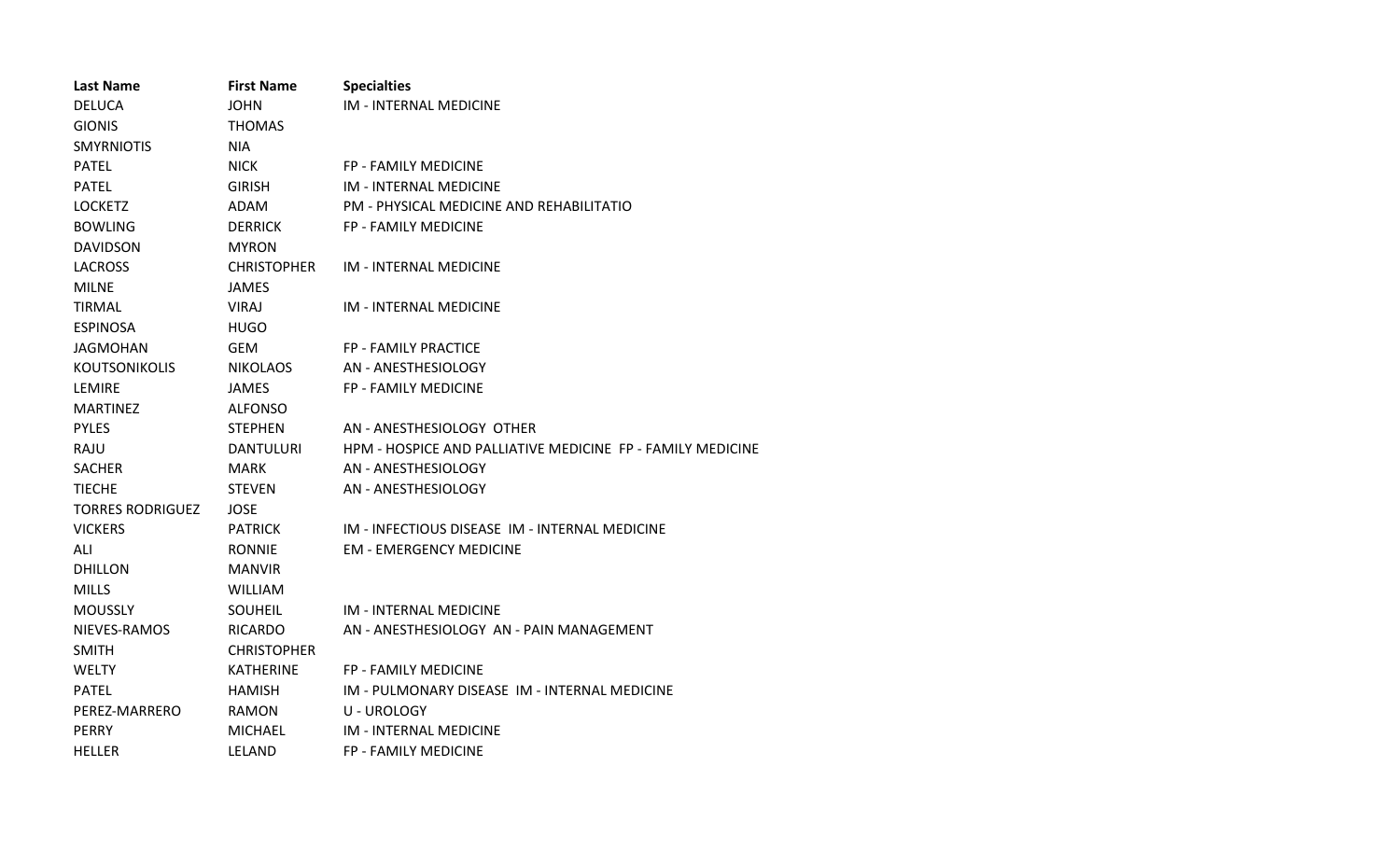| <b>Last Name</b>               | <b>First Name</b>                                          | <b>Specialties</b>                                            |
|--------------------------------|------------------------------------------------------------|---------------------------------------------------------------|
| <b>KUMAR</b>                   | <b>RAMESH</b>                                              | RADIOLOGY - DIAGNOSTIC                                        |
| <b>NISAR</b>                   | MOHAMMAD ASIIP - ADDICTION PSYCHIATRY P - PSYCHIATRY OTHER |                                                               |
| <b>PATEL</b>                   | RIMAL                                                      |                                                               |
| <b>CHIPMAN</b>                 | <b>HOWARD</b>                                              | <b>EM - EMERGENCY MEDICINE</b>                                |
| LINARES-MERA                   | <b>REINERIO</b>                                            | IM - PULMONARY DISEASE SLEEP MEDICINE                         |
| LOPEZ                          | <b>MANUEL</b>                                              | <b>IM - INTERNAL MEDICINE</b>                                 |
| <b>RAMANI</b>                  | PRIYA                                                      | IM - RHEUMATOLOGY                                             |
| CHANMUGAM                      | JAY                                                        |                                                               |
| <b>FORBES</b>                  | <b>LLOYD</b>                                               |                                                               |
| ALESSANDRIA                    | <b>MARC</b>                                                |                                                               |
| <b>ALLA</b>                    | <b>MARTIN</b>                                              |                                                               |
| <b>ANDRAWIS</b>                | ASHRAF                                                     | AN - ANESTHESIOLOGY                                           |
| <b>AVILA-CALLES</b>            | <b>JOSE</b>                                                | AN - ANESTHESIOLOGY AN - PAIN MANAGEMENT                      |
| <b>BERLIN</b>                  | <b>DEBBIE</b>                                              | <b>GS - SURGERY</b>                                           |
| <b>BERNARD</b>                 | <b>GARY</b>                                                |                                                               |
| <b>CASTIEL</b>                 | <b>ALBERTO</b>                                             | <b>FP - FAMILY MEDICINE</b>                                   |
| <b>CRANE</b>                   | <b>JAMES</b>                                               |                                                               |
| <b>MAQUERA</b>                 | <b>VICTOR</b>                                              | N - NEUROLOGY                                                 |
| <b>MAYNOLDI</b>                | <b>DAVID</b>                                               | <b>FAMILY MEDICINE</b>                                        |
| <b>RUTERBUSCH</b>              | <b>JEFFREY</b>                                             |                                                               |
| <b>SCHEINER</b>                | <b>DAVID</b>                                               | <b>FP - FAMILY PRACTICE</b>                                   |
| <b>SCHIMPFF</b>                | <b>SCOTT</b>                                               | PM - PHYSICAL MEDICINE AND REHABILITATIO AN - PAIN MANAGEMENT |
| <b>SHAUGHNESSY</b>             | <b>JOSEPH</b>                                              | <b>FP - FAMILY MEDICINE</b>                                   |
| <b>THOMAS</b>                  | <b>JOSEPH</b>                                              | <b>OCCUPATIONAL MEDICINE</b>                                  |
| AFZAL                          | <b>MOHAMMAD</b>                                            | <b>PD - PEDIATRICS</b>                                        |
| AGGARWAL                       | <b>BARBARA</b>                                             |                                                               |
| ALEKSANDROVA                   | OLGA                                                       |                                                               |
| AREVALO                        | <b>CATHERINE</b>                                           |                                                               |
| <b>BADAWY</b>                  | AMR                                                        | AN - ANESTHESIOLOGY AN - PAIN MANAGEMENT                      |
| <b>BALLESTEROS MOYANO NELA</b> |                                                            |                                                               |
| <b>BIRD</b>                    | <b>EUGENIO</b>                                             | OPH - OPHTHALMOLOGY                                           |
| <b>BONES</b>                   | <b>RAPHAEL</b>                                             |                                                               |
| <b>CARTER</b>                  | DANA                                                       | <b>PD - PEDIATRICS</b>                                        |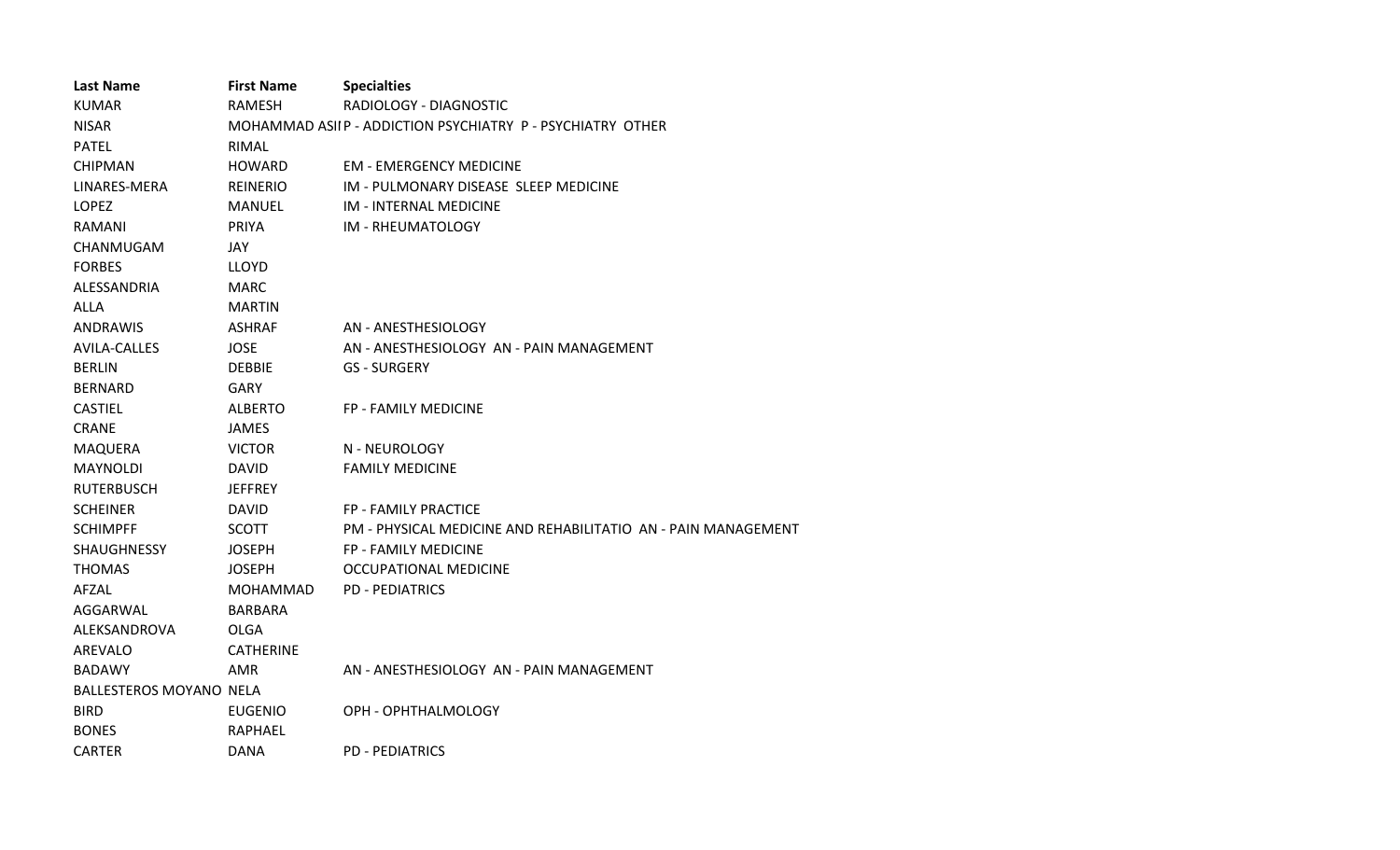| <b>Last Name</b>         | <b>First Name</b> | <b>Specialties</b>                                            |
|--------------------------|-------------------|---------------------------------------------------------------|
| COLOMBO                  | <b>CARLOS</b>     |                                                               |
| <b>COOPER</b>            | CHARLENE          |                                                               |
| <b>CRUZ-TORRES</b>       | YALIZ             |                                                               |
| <b>DANG</b>              | <b>PATRICK</b>    |                                                               |
| <b>ESTEL</b>             | <b>JEAN</b>       |                                                               |
| FARAJ                    | YASSER            |                                                               |
| <b>FOX</b>               | ANDREW            | <b>GS - VASCULAR SURGERY</b>                                  |
| <b>FRASER</b>            | <b>OWEN</b>       | <b>GS - SURGERY</b>                                           |
| <b>FRIEDMAN</b>          | <b>MONICA</b>     | IM - RHEUMATOLOGY                                             |
| <b>FUENTES</b>           | <b>JOSE</b>       |                                                               |
| <b>GONZALEZ</b>          | <b>WILFREDO</b>   | FP - FAMILY MEDICINE                                          |
| <b>GREEN</b>             | SUSAN             | OCCUPATIONAL MEDICINE IM - INTERNAL MEDICINE                  |
| <b>GUTIERREZ-GALATAS</b> | <b>JOSE</b>       | OBG - OBSTETRICS AND GYNECOLOGY                               |
| <b>HADRI</b>             | WISSAM            |                                                               |
| <b>HARDY</b>             | PHILIP            | FP - FAMILY MEDICINE                                          |
| <b>HITCHCOCK</b>         | LARA              | <b>FP - FAMILY MEDICINE</b>                                   |
| <b>HUANG</b>             | <b>CHARLES</b>    | PM - PHYSICAL MEDICINE AND REHABILITATIO AN - PAIN MANAGEMENT |
| <b>HUGHES</b>            | <b>KEVIN</b>      | <b>PD - PEDIATRICS</b>                                        |
| <b>JOSEPH</b>            | <b>AUGUSTINE</b>  | N - NEUROLOGY                                                 |
| <b>JUSTIS</b>            | <b>GINA</b>       | AN - ANESTHESIOLOGY                                           |
| <b>KAHN</b>              | <b>JOEL</b>       |                                                               |
| <b>KARTZINEL</b>         | <b>JERROLD</b>    | <b>PD - PEDIATRICS</b>                                        |
| <b>KIVETT</b>            | <b>GERALD</b>     | FP - FAMILY MEDICINE                                          |
| <b>KRUGMAN</b>           | <b>RICHARD</b>    | AN - PAIN MANAGEMENT                                          |
| LOPEZ                    | <b>JOSEPH</b>     | IM - GASTROENTEROLOGY IM - INTERNAL MEDICINE                  |
| <b>MAGSINO</b>           | <b>MARISSA</b>    | <b>IM - INTERNAL MEDICINE</b>                                 |
| <b>MAKAR</b>             | <b>WASFI</b>      | <b>RO - RADIATION ONCOLOGY</b>                                |
| <b>MAKAR</b>             | <b>SHERIF</b>     | N - NEUROLOGY                                                 |
| <b>MALIK</b>             | KHIZAR            | N - NEUROLOGY                                                 |
| <b>MARINO</b>            | <b>RALPH</b>      |                                                               |
| <b>MASLIN</b>            | <b>STUART</b>     | FP - FAMILY MEDICINE                                          |
| <b>MBEO</b>              | <b>GILBERT</b>    | <b>NEUROLOGY</b>                                              |
| <b>MIDDLETON</b>         | <b>ROBERT</b>     | <b>PD - PEDIATRICS</b>                                        |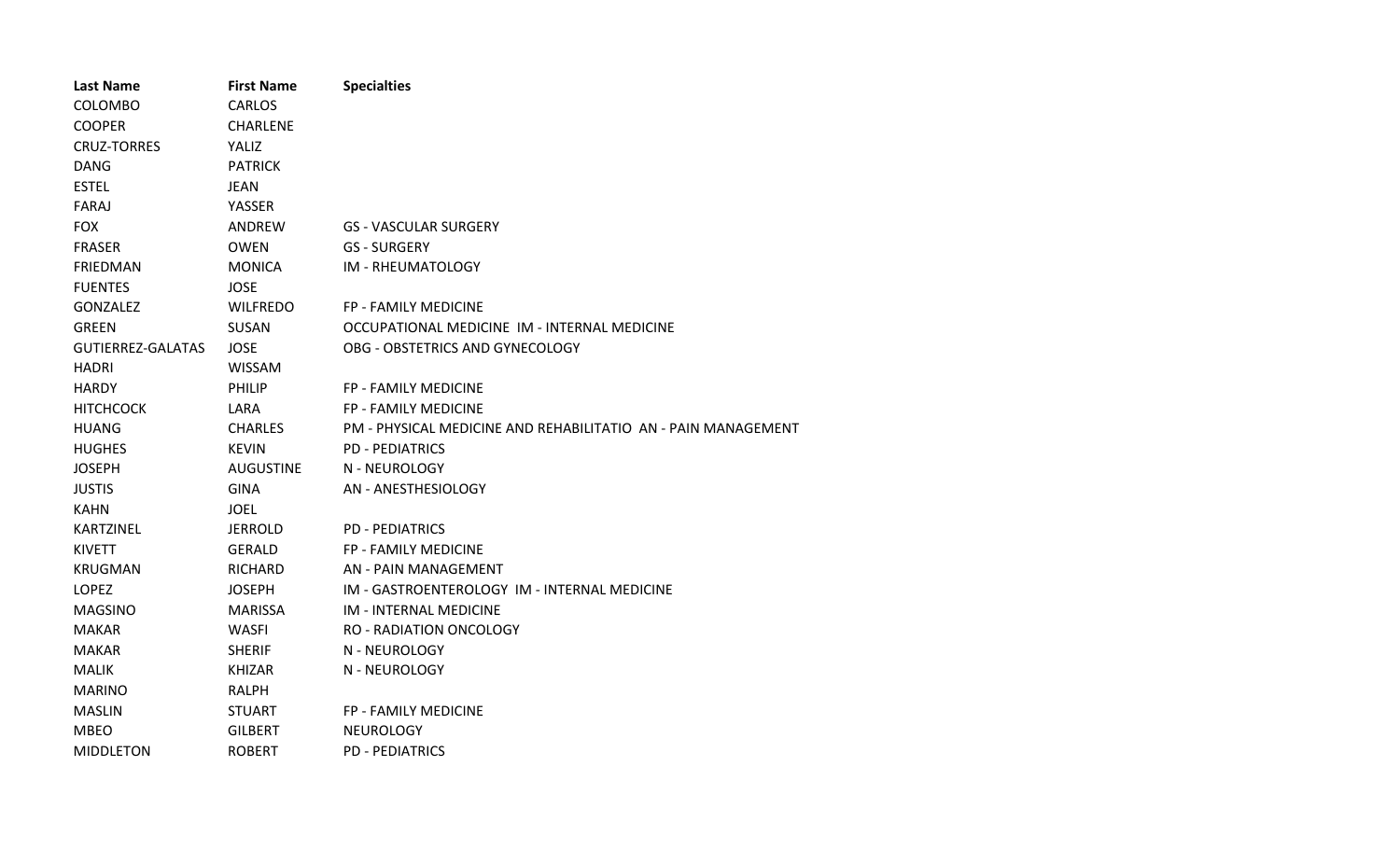| <b>Last Name</b>  | <b>First Name</b> | <b>Specialties</b>                                                                   |
|-------------------|-------------------|--------------------------------------------------------------------------------------|
| <b>MISHRA</b>     | <b>ABHISHEK</b>   |                                                                                      |
| <b>MOBIN</b>      | <b>ANJUM</b>      |                                                                                      |
| <b>MOHAR</b>      | CAMILO            |                                                                                      |
| <b>MOOSA</b>      | <b>MOHAMMED</b>   |                                                                                      |
| <b>MURGASEN</b>   | <b>EDDIE</b>      |                                                                                      |
| <b>NAVARRO</b>    | <b>JASON</b>      |                                                                                      |
| <b>NELSON</b>     | <b>RICHARD</b>    | IM - GERIATRIC MEDICINE IM - INTERNAL MEDICINE                                       |
| <b>NIELSEN</b>    | <b>ANNETTE</b>    | <b>PD - PEDIATRICS</b>                                                               |
| <b>NURIEL</b>     | <b>GABRIEL</b>    | <b>FAMILY PRACTICE</b>                                                               |
| NWAMU-LAGUERRE    | <b>NDIDI</b>      | <b>IM - INTERNAL MEDICINE</b>                                                        |
| <b>OGBURIA</b>    | <b>ALYSIA</b>     | FP - FAMILY MEDICINE                                                                 |
| <b>OLIVER</b>     | <b>CORLISS</b>    | <b>FP - FAMILY MEDICINE</b>                                                          |
| PATTANAYAK        | <b>LISA</b>       | <b>IM - INTERNAL MEDICINE</b>                                                        |
| <b>PENA</b>       | ALEJANDRO         | OBG - OBSTETRICS AND GYNECOLOGY                                                      |
| <b>POWELL</b>     | <b>BRIAN</b>      | FAMILY PRACTICE & OMT AN - PAIN MANAGEMENT                                           |
| QAZI              | <b>OMAR</b>       | <b>IM - INTERNAL MEDICINE</b>                                                        |
| <b>QURESHI</b>    | <b>IMTIAZ</b>     | <b>IM - INTERNAL MEDICINE</b>                                                        |
| <b>RAHBANY</b>    | <b>RITA</b>       | IM - ENDOCRINOLOGY DIABETES AND METABOL IM - INTERNAL MEDICINE                       |
| RAJU              | <b>BHASKAR</b>    |                                                                                      |
| <b>RAYAN</b>      | JAY               | IM - INTERNAL MEDICINE                                                               |
| <b>REDDICK</b>    | <b>TRISTAN</b>    | FP - FAMILY MEDICINE                                                                 |
| <b>REDDY</b>      | <b>RAM</b>        | <b>IM - INTERNAL MEDICINE</b>                                                        |
| RICHARDSON-PRICE  | MARLA             | FP - FAMILY MEDICINE                                                                 |
| <b>RIDGE</b>      | <b>THOMAS</b>     |                                                                                      |
| <b>ROCHMAN</b>    | <b>FREDERICK</b>  |                                                                                      |
| RODRIGUEZ GOMEZ   | <b>FRANCISCO</b>  |                                                                                      |
| RONDON VERENZUELA | LUISANGEL         |                                                                                      |
| <b>ROSA VELEZ</b> | <b>ASTRID</b>     | FP - FAMILY MEDICINE                                                                 |
| SANGHRAJKA        | <b>NEHA</b>       | <b>IM - INTERNAL MEDICINE</b>                                                        |
| SCHOEN-KIEWERT    | <b>ERICH</b>      | <b>FAMILY MEDICINE</b>                                                               |
| <b>SCHULTZ</b>    | <b>JASON</b>      | <b>EM - EMERGENCY MEDICINE</b>                                                       |
| <b>SERVICE</b>    | <b>BENJAMIN</b>   | <b>ORS - ORTHOPAEDIC SURGERY</b>                                                     |
| <b>SHAW</b>       | <b>CHARLENE</b>   | HPM - HOSPICE AND PALLIATIVE MEDICINE IM - GERIATRIC MEDICINE IM - INTERNAL MEDICINE |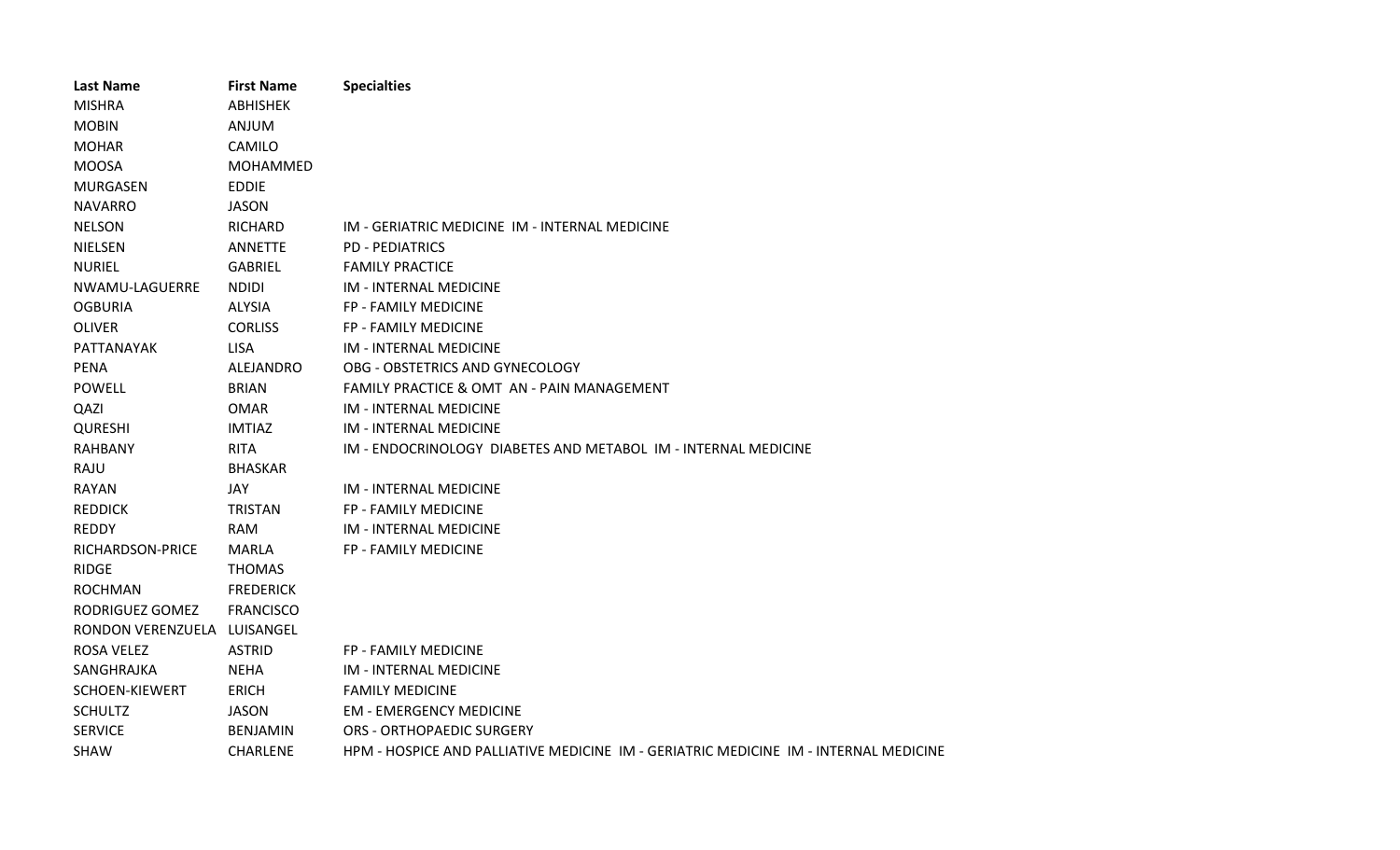| <b>Last Name</b>   | <b>First Name</b> | <b>Specialties</b>               |
|--------------------|-------------------|----------------------------------|
| SINGH              | EDWARD            |                                  |
| <b>SMITH</b>       | RICHARD           | ORS - ORTHOPAEDIC SURGERY        |
| SMITH-GONZALEZ     | APRIL             | <b>FAMILY PRACTICE &amp; OMT</b> |
| SMITH-MARTINEZ     | <b>CHERYLL</b>    |                                  |
| <b>SNELL</b>       | GARY              |                                  |
| <b>STATUM</b>      | <b>KASEY</b>      |                                  |
| <b>STENZLER</b>    | <b>STEPHEN</b>    | RADIOLOGY - DIAGNOSTIC           |
| <b>TADOM</b>       | <b>TAMMY</b>      | <b>ADDICTION RECOVERY</b>        |
| <b>TAIT</b>        | LAURA             | PYN - PSYCHIATRY AND NEUROLOGY   |
| <b>TEPLICKI</b>    | <b>ERIC</b>       | AN - ANESTHESIOLOGY              |
| VAYSBERG           | MIKHAIL           | OTO - OTOLARYNGOLOGY             |
| WELTER             | <b>VINCENT</b>    |                                  |
| <b>ALY</b>         | TAREK             | P - PSYCHIATRY                   |
| <b>BENEZETTE</b>   | <b>ALYN</b>       | N - NEUROLOGY                    |
| <b>CHEWNING</b>    | <b>JOHN</b>       | <b>FP - FAMILY PRACTICE</b>      |
| <b>MCLEOD</b>      | JAMAAL            |                                  |
| <b>MIRABELLI</b>   | <b>JORGE</b>      |                                  |
| <b>POTTS</b>       | RICHARD           | <b>FAMILY MEDICINE</b>           |
| <b>RYAN</b>        | LORRAINE          | AN - ANESTHESIOLOGY              |
| SAVAGE             | <b>ROSEMARY</b>   |                                  |
| VAN DIEPEN         | PATRICIA          |                                  |
| <b>VELEZ</b>       | <b>FRANK</b>      |                                  |
| <b>WULFF</b>       | <b>KRISTIN</b>    |                                  |
| <b>DEL PIZZO</b>   | <b>ALPHONSE</b>   | AN - ANESTHESIOLOGY              |
| <b>MARA</b>        | <b>ROBERT</b>     | <b>EM - EMERGENCY MEDICINE</b>   |
| <b>BLANCHARD</b>   | <b>PATRICK</b>    | <b>FP - FAMILY MEDICINE</b>      |
| GARG               | PURUSHOTTAM       | <b>FP - FAMILY MEDICINE</b>      |
| <b>PULIDO</b>      | ALEX              |                                  |
| YOUNG              | <b>BRITTANIE</b>  | <b>FAMILY PRACTICE</b>           |
| <b>BHALANI</b>     | KANTILAL          | OBG - OBSTETRICS AND GYNECOLOGY  |
| RAGSDALE           | <b>VERNICE</b>    |                                  |
| <b>STACHTIARIS</b> | <b>ACHILLES</b>   | AN - ANESTHESIOLOGY              |
| CANASI             | JAVIER            | <b>IM - INTERNAL MEDICINE</b>    |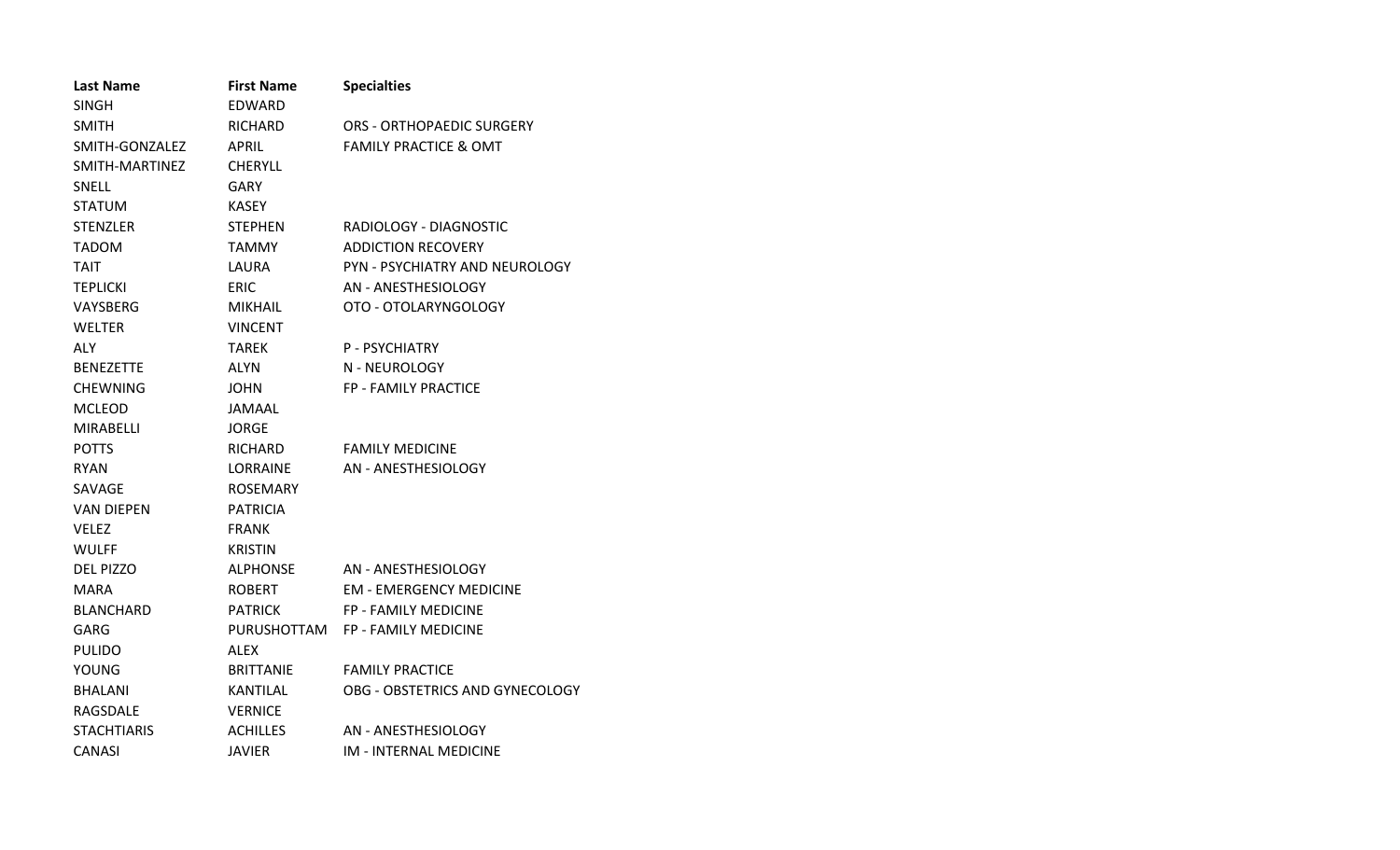| <b>Last Name</b>    | <b>First Name</b> | <b>Specialties</b>                                             |
|---------------------|-------------------|----------------------------------------------------------------|
| COYKENDALL          | <b>DAVID</b>      |                                                                |
| <b>CULLEN</b>       | <b>JOSHUA</b>     |                                                                |
| <b>DARIA</b>        | <b>DANIEL</b>     | FP - FAMILY MEDICINE                                           |
| <b>FRIEDMAN</b>     | <b>ROBERT</b>     | NEUROLOGY AN - PAIN MANAGEMENT                                 |
| <b>KARP</b>         | <b>MICHAEL</b>    |                                                                |
| <b>KILEY</b>        | <b>LINDA</b>      | OBG - OBSTETRICS AND GYNECOLOGY OTHER                          |
| <b>LAUX</b>         | <b>GARY</b>       | PM - PHYSICAL MEDICINE AND REHABILITATIO                       |
| <b>LEANO</b>        | <b>RICARDO</b>    | AN - ANESTHESIOLOGY                                            |
| LOVINGER            | <b>ROBERT</b>     |                                                                |
| LOWE                | <b>CATHERINE</b>  | OPH - OPHTHALMOLOGY                                            |
| <b>MORGAN</b>       | <b>ANNE</b>       | <b>FAMILY MEDICINE</b>                                         |
| NAINAPARAMPIL       | <b>JAISON</b>     | P - CHILD AND ADOLESCENT PSYCHIATRY P - PSYCHIATRY             |
| <b>SEVERSON</b>     | <b>KAREN</b>      | ADDICTION MEDICINE P - PSYCHIATRY                              |
| <b>VIAMONTES</b>    | LOUIS             | <b>GS - SURGERY</b>                                            |
| LOVAAS              | <b>GREGORY</b>    | <b>PS - PLASTIC SURGERY</b>                                    |
| <b>LYDON</b>        | LYNN              | <b>IM - INTERNAL MEDICINE</b>                                  |
| <b>BIERUT-DAREN</b> | <b>PATRICIA</b>   |                                                                |
| <b>DANTINI</b>      | <b>DANIEL</b>     | OTO - OTOLARYNGOLOGY                                           |
| DE LEON             | <b>AUGUSTO</b>    |                                                                |
| <b>DORMAN</b>       | <b>MATTHEW</b>    | FP - FAMILY MEDICINE                                           |
| <b>ECKERT</b>       | <b>ROBERT</b>     | FP - FAMILY MEDICINE                                           |
| <b>GOULDING</b>     | RICHARD           | OTO - OTOLARYNGOLOGY                                           |
| <b>JAIN</b>         | <b>VIJAY</b>      | <b>GS - SURGERY</b>                                            |
| <b>JANES</b>        | <b>DONALD</b>     | <b>EM - EMERGENCY MEDICINE</b>                                 |
| <b>TREECE</b>       | JONATHAN          |                                                                |
| <b>BEINING</b>      | <b>HEIDI</b>      | OBG - OBSTETRICS AND GYNECOLOGY                                |
| <b>CRAWFORD</b>     | ANGELA            |                                                                |
| <b>GOLDSTEIN</b>    | GARY              | PD - PEDIATRICS IM - GERIATRIC MEDICINE IM - INTERNAL MEDICINE |
| <b>KOTAK</b>        | TANUJA            | IM - INTERNAL MEDICINE                                         |
| LIBREROS-CUPIDO     | JAIRO             |                                                                |
| <b>MORALES</b>      | <b>ALICE</b>      | P - CHILD AND ADOLESCENT PSYCHIATRY P - PSYCHIATRY             |
| <b>POLLACK</b>      | <b>SCOTT</b>      |                                                                |
| <b>ROTT</b>         | <b>REINHARD</b>   | <b>GS - SURGERY</b>                                            |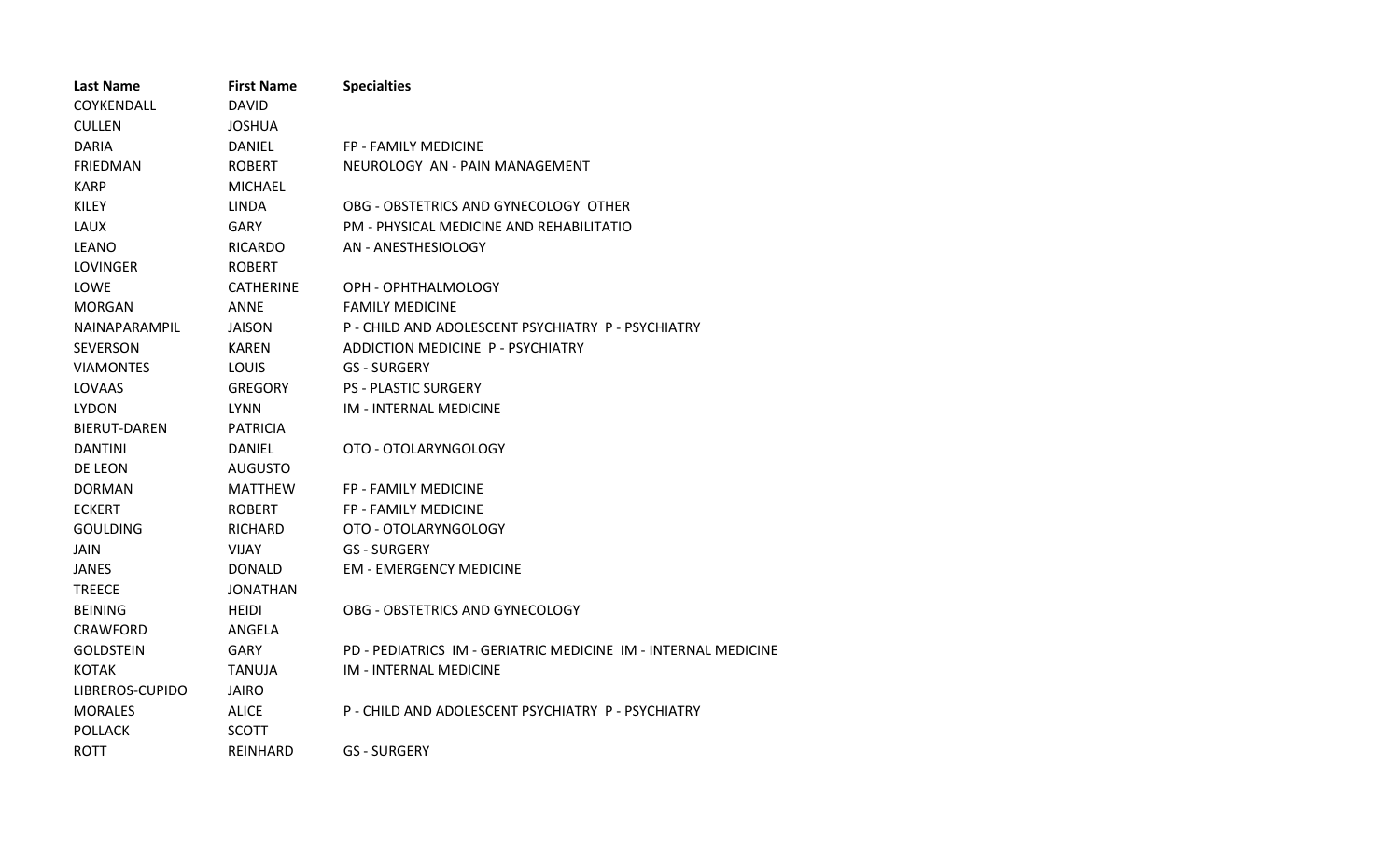| <b>Last Name</b>    | <b>First Name</b> | <b>Specialties</b>                           |
|---------------------|-------------------|----------------------------------------------|
| <b>SHAH</b>         | SADHANA           | IM - INTERNAL MEDICINE                       |
| TEMPLE              | DONALD            | GS - SURGERY                                 |
| <b>ZITIELLO</b>     | <b>AMY</b>        |                                              |
| AHMED               | <b>MUJAHED</b>    | IM - INTERNAL MEDICINE                       |
| <b>BACCHUS</b>      | ALBAN             | <b>IM - INTERNAL MEDICINE</b>                |
| <b>HAYN</b>         | <b>ERNESTO</b>    | <b>PS - PLASTIC SURGERY</b>                  |
| YATHIRAJ            | SANJAY            | SLEEP MEDICINE N - NEUROLOGY                 |
| DIAZ.               | GERARDO           |                                              |
| <b>BROWNING</b>     | JASON             | RADIOLOGY - DIAGNOSTIC                       |
| <b>DERBES</b>       | <b>THOMAS</b>     | <b>NEUROLOGY</b>                             |
| DERKAZ              | JEROLD            | <b>GS - SURGERY</b>                          |
| <b>FULLER</b>       | AARON             | <b>FAMILY PRACTICE &amp; OMT</b>             |
| GRANT               | <b>WILLIAM</b>    | <b>IM - INTERNAL MEDICINE</b>                |
| <b>GROSS HOLOKA</b> | <b>JO ANN</b>     | OBG - OBSTETRICS AND GYNECOLOGY              |
| <b>MAUGHON</b>      | <b>RICHARD</b>    | AN - ANESTHESIOLOGY                          |
| <b>MOLINARI</b>     | <b>VINCENT</b>    | OBG - OBSTETRICS AND GYNECOLOGY              |
| <b>MULLIS</b>       | <b>STEVEN</b>     | <b>FP - FAMILY MEDICINE</b>                  |
| <b>NAZIR</b>        | <b>KHURRAM</b>    | N - NEUROLOGY                                |
| REMARK-ZARATE       | <b>ROBIN</b>      |                                              |
| SHAABAN             | MUHAMMAD          | FP - FAMILY MEDICINE                         |
| <b>SIPPLE</b>       | <b>CHRISTINE</b>  |                                              |
| <b>STOKES</b>       | <b>STEVEN</b>     |                                              |
| WOOLERY             | <b>WILLIAM</b>    | FP - FAMILY PRACTICE FP - GERIATRIC MEDICINE |
| <b>FICHTER</b>      | LEONARD           | <b>GS - SURGERY</b>                          |
| RAMSDEN             | <b>TIMOTHY</b>    | OBG - OBSTETRICS AND GYNECOLOGY              |
| REED                | <b>MYRA</b>       | IM - INTERNAL MEDICINE                       |
| ZABIH               | <b>ISMAIL</b>     |                                              |
| ANGELILLO           | <b>MICHAEL</b>    | <b>IM - INTERNAL MEDICINE</b>                |
| <b>BENHAIM</b>      | SUSAN             | OBG - OBSTETRICS AND GYNECOLOGY              |
| носн                | <b>REUBEN</b>     | AN - ANESTHESIOLOGY AN - PAIN MANAGEMENT     |
| LIEBERMAN           | <b>MARK</b>       | <b>EM - EMERGENCY MEDICINE</b>               |
| <b>MANGIACARNE</b>  | <b>DARRIN</b>     | <b>FAMILY PRACTICE &amp; OMT OTHER</b>       |
| KREIMER             | MARK              | <b>EM - EMERGENCY MEDICINE</b>               |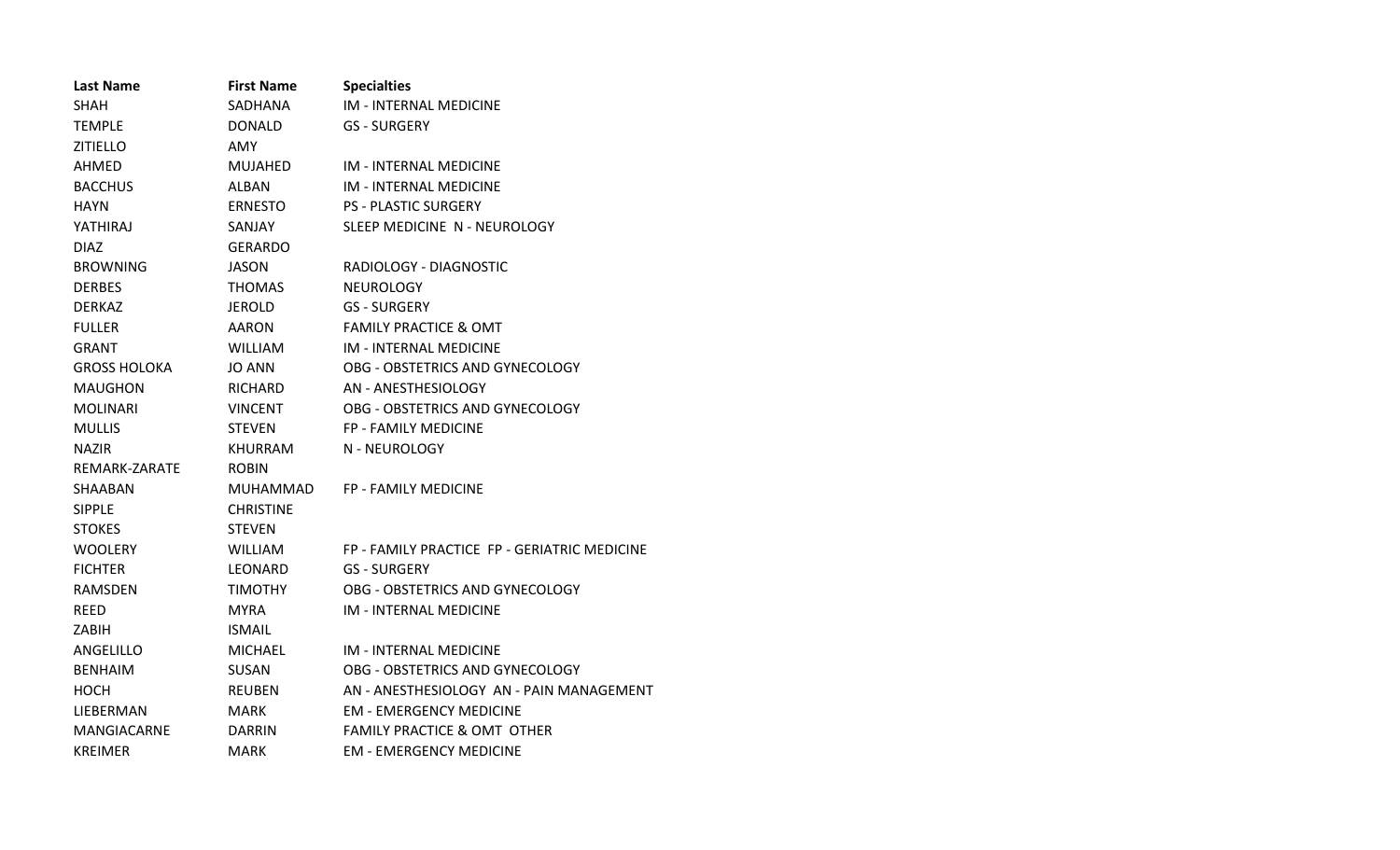| <b>Last Name</b>  | <b>First Name</b> | <b>Specialties</b>                                            |
|-------------------|-------------------|---------------------------------------------------------------|
| <b>MALIK</b>      | FARHAN            | <b>PD - PEDIATRICS</b>                                        |
| <b>GRUCCI</b>     | <b>FELIX</b>      | NEUROMUSCULOSKELETAL MEDICINE P - PSYCHIATRY                  |
| <b>STERLACE</b>   | ADAM              |                                                               |
| <b>ALVI</b>       | SABAA             |                                                               |
| <b>CEDENO</b>     | JEANNE-ELYSE      | FP - FAMILY MEDICINE FAMILY MEDICINE                          |
| <b>HIGGINS</b>    | <b>CALVIN</b>     | IM - INTERNAL MEDICINE                                        |
| <b>JAYSON</b>     | <b>MAURY</b>      | U - UROLOGY                                                   |
| <b>LEVY</b>       | <b>CARLOS</b>     | FP - FAMILY PRACTICE                                          |
| <b>MITCHELL</b>   | <b>BLAINE</b>     | DR - DIAGNOSTIC RADIOLOGY                                     |
| <b>NEWMAN</b>     | PAMELA            | AN - ANESTHESIOLOGY                                           |
| RAMIREZ           | <b>RON</b>        | <b>FP - FAMILY MEDICINE</b>                                   |
| <b>SHAMS</b>      | <b>ALIREZA</b>    |                                                               |
| <b>SHAWN</b>      | <b>LESLIE</b>     |                                                               |
| <b>BEAR</b>       | <b>DAVID</b>      | N - CLINICAL NEUROPHYSIOLOGY SLEEP MEDICINE NEUROLOGY         |
| <b>BEASLEY</b>    | <b>MICHELLE</b>   | <b>PD - PEDIATRICS</b>                                        |
| <b>BOYETT</b>     | RICHARD           | <b>FP - FAMILY MEDICINE</b>                                   |
| <b>BRANNON</b>    | <b>HORACE</b>     | <b>FAMILY MEDICINE</b>                                        |
| <b>BROOKS</b>     | <b>TRISTAN</b>    |                                                               |
| <b>COX</b>        | <b>JEFFREY</b>    |                                                               |
| <b>DEANDREA</b>   | <b>RICHARD</b>    |                                                               |
| <b>DHARMAR</b>    | <b>LOGESH</b>     |                                                               |
| <b>DRAKE</b>      | <b>NICHOLAS</b>   | IM - ONCOLOGY IM - HEMATOLOGY IM - INTERNAL MEDICINE          |
| <b>DUNCAN</b>     | SUZANNE           | PM - PHYSICAL MEDICINE AND REHABILITATIO                      |
| <b>HARRIS</b>     | MICHAEL           | PM - PHYSICAL MEDICINE AND REHABILITATIO AN - PAIN MANAGEMENT |
| <b>HASS</b>       | <b>WILLIAM</b>    | AN - ANESTHESIOLOGY                                           |
| <b>HILLMAN</b>    | <b>ALEXYS</b>     | FP - FAMILY PRACTICE                                          |
| HO.               | <b>ALLAN</b>      |                                                               |
| <b>JALBERT</b>    | <b>EUGENE</b>     | IM - RHEUMATOLOGY                                             |
| <b>KESLER</b>     | <b>ROMAN</b>      | SLEEP MEDICINE NEUROLOGY                                      |
| <b>MCFADDEN</b>   | <b>NORMAN</b>     | PTH - PATHOLOGY-ANATOMIC AND CLINICAL                         |
| <b>MILLER</b>     | NATHANIEL         |                                                               |
| <b>MURPHY</b>     | <b>FRANK</b>      | IM - INTERNAL MEDICINE                                        |
| <b>RICHARDSON</b> | <b>STEPHEN</b>    | <b>P - PSYCHIATRY</b>                                         |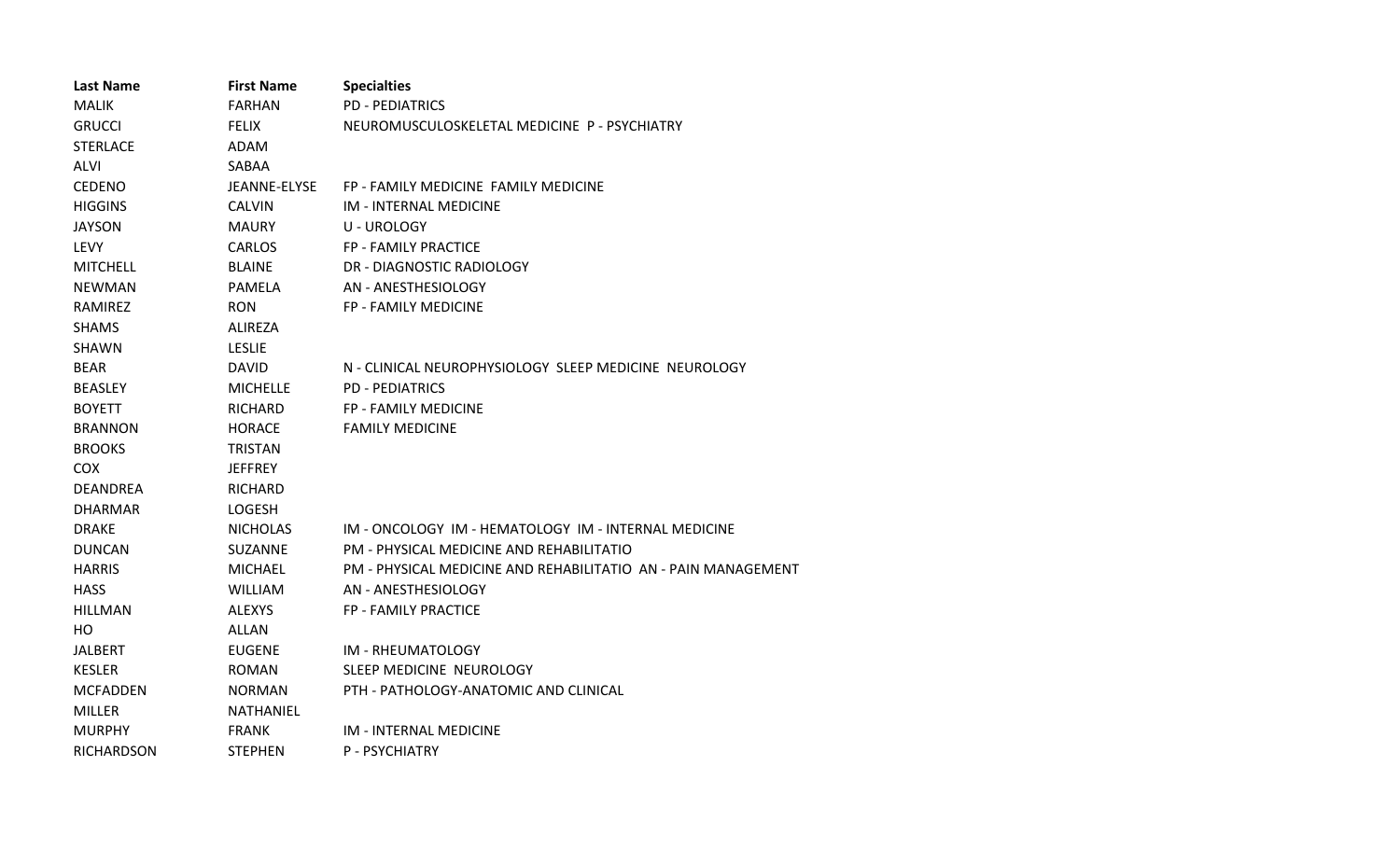| <b>Last Name</b> | <b>First Name</b> | <b>Specialties</b>                                                   |
|------------------|-------------------|----------------------------------------------------------------------|
| <b>RINEY</b>     | THOMAS            | PD - PEDIATRICS ADDICTION RECOVERY                                   |
| <b>SANSBURY</b>  | LAURIE            | <b>IM - INTERNAL MEDICINE</b>                                        |
| SARASUA          | <b>MARTHA</b>     | <b>P-PSYCHIATRY</b>                                                  |
| <b>SAUER</b>     | SAMUAL            | OCCUPATIONAL MEDICINE AREOSPACE MEDICINE IM - INTERNAL MEDICINE      |
| SAVARINO         | <b>RICHARD</b>    | <b>ORS - ORTHOPAEDIC SURGERY</b>                                     |
| <b>SAYRE</b>     | <b>ROBERT</b>     | <b>PD - PEDIATRICS</b>                                               |
| <b>SERPAS</b>    | <b>MICHELLE</b>   | <b>EM - EMERGENCY MEDICINE</b>                                       |
| SNOW             | <b>KAREN</b>      | FP - FAMILY MEDICINE                                                 |
| <b>STEELE</b>    | <b>ROLLIE</b>     |                                                                      |
| <b>TAPLEY</b>    | <b>KARYN</b>      |                                                                      |
| <b>THOMPSON</b>  | <b>CHARLES</b>    | <b>IM - INTERNAL MEDICINE</b>                                        |
| <b>TUEL</b>      | <b>TIMOTHY</b>    | FP - FAMILY MEDICINE                                                 |
| <b>WHITEHEAD</b> | <b>MITCHELL</b>   |                                                                      |
| <b>DRAWDY</b>    | <b>MARTINA</b>    | PD - PEDIATRIC ENDOCRINOLOGY                                         |
| <b>CHISHOLM</b>  | <b>WILLIAM</b>    | FP - FAMILY MEDICINE                                                 |
| <b>PRAGER</b>    | <b>RICHARD</b>    | IM - PULMONARY DISEASE AND CRITICAL CARE IM - CRITICAL CARE MEDICINE |
| <b>TELLERIA</b>  | <b>MIGUEL</b>     |                                                                      |
| <b>RYAN</b>      | <b>RAYMOND</b>    |                                                                      |
| <b>BOULOS</b>    | PAUL              |                                                                      |
| <b>HORNER</b>    | <b>TAMI</b>       |                                                                      |
| MACDOWELL        | <b>BRIAN</b>      | <b>FAMILY MEDICINE</b>                                               |
| <b>MICKEY</b>    | <b>JAIMIE</b>     | <b>FP - FAMILY MEDICINE</b>                                          |
| <b>PHILLIPS</b>  | <b>BRANDI</b>     | <b>FAMILY MEDICINE</b>                                               |
| <b>FREY</b>      | <b>NORMAN</b>     | FP - FAMILY PRACTICE                                                 |
| <b>BLESSIN</b>   | <b>ROBERT</b>     |                                                                      |
| <b>AYALA</b>     | ORVIL             | AN - ANESTHESIOLOGY AN - PAIN MANAGEMENT                             |
| KHAN             | ABRAHAM           |                                                                      |
| <b>NGUYEN</b>    | <b>TRAN</b>       |                                                                      |
| <b>PAREKH</b>    | <b>MANISH</b>     | <b>IM - INTERNAL MEDICINE</b>                                        |
| <b>BORISIAK</b>  | TATYANA           | <b>IM - INTERNAL MEDICINE</b>                                        |
| <b>BREEDLOVE</b> | <b>MONICA</b>     | <b>EM - EMERGENCY MEDICINE</b>                                       |
| <b>CUMMINGS</b>  | PHILLIP           | <b>ORS - HAND SURGERY</b>                                            |
| <b>DONSHIK</b>   | <b>JON</b>        | <b>ORS - ORTHOPAEDIC SURGERY</b>                                     |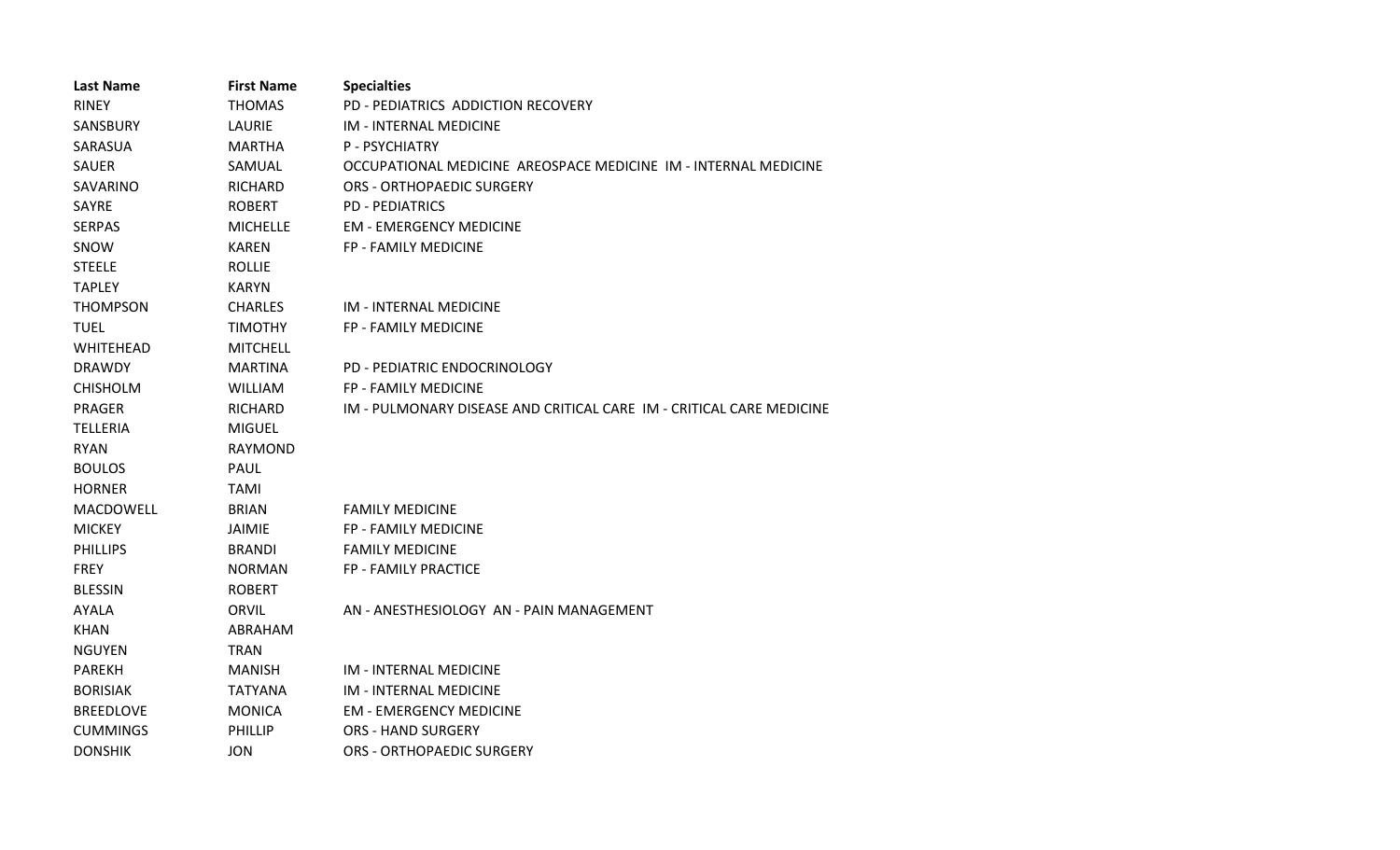| <b>Last Name</b> | <b>First Name</b> | <b>Specialties</b>                                                                   |
|------------------|-------------------|--------------------------------------------------------------------------------------|
| <b>KATANICK</b>  | <b>CINDY</b>      | FP - FAMILY PRACTICE                                                                 |
| <b>KELLER</b>    | <b>NATHANIEL</b>  |                                                                                      |
| <b>MARQUIS</b>   | <b>DAVID</b>      | <b>EM - EMERGENCY MEDICINE</b>                                                       |
| <b>NGUYEN</b>    | TUAN              | FP - FAMILY MEDICINE FAMILY MEDICINE                                                 |
| PANDYA           | <b>KAYLESH</b>    | <b>FAMILY PRACTICE</b>                                                               |
| PARZYNSKI        | <b>PAMELA</b>     | AN - ANESTHESIOLOGY                                                                  |
| <b>SENDE</b>     | FERNANDO          | IM - CARDIOVASCULAR DISEASE                                                          |
| <b>SOFF</b>      | <b>MATTHEW</b>    | IM - GASTROENTEROLOGY IM - INTERNAL MEDICINE                                         |
| <b>STEINBERG</b> | <b>JEFF</b>       | NEUROLOGY SLEEP MEDICINE                                                             |
| <b>TROBMAN</b>   | <b>MAYER</b>      | RADIOLOGY - DIAGNOSTIC                                                               |
| <b>ANSCHUETZ</b> | DANNELL           | PM - PHYSICAL MEDICINE AND REHABILITATIO                                             |
| ARAIZA           | <b>JOSEPH</b>     | <b>EM - EMERGENCY MEDICINE</b>                                                       |
| <b>BOORSTEIN</b> | AARON             | <b>ORS - ORTHOPAEDIC SURGERY</b>                                                     |
| <b>BRANDWEIN</b> | <b>GARY</b>       | FP - FAMILY PRACTICE                                                                 |
| <b>COUPET</b>    | <b>SIDNEY</b>     | IM - INTERNAL MEDICINE                                                               |
| <b>HARMAN</b>    | LEONARD           | FP - FAMILY PRACTICE                                                                 |
| <b>ISLAM</b>     | ZAMIL             |                                                                                      |
| <b>KURLANDER</b> | RONALD            |                                                                                      |
| <b>MARCELO</b>   | <b>CLAUDIA</b>    | FP - FAMILY PRACTICE FP - GERIATRIC MEDICINE                                         |
| <b>MORGAN</b>    | <b>COURTNEY</b>   |                                                                                      |
| QUENTZEL         | PAUL              | IM - GASTROENTEROLOGY                                                                |
| ZELLER           | <b>DONALD</b>     | PTH - PATHOLOGY-ANATOMIC AND CLINICAL                                                |
| <b>ALTBUCH</b>   | <b>ARTHUR</b>     | FP - SPORTS MEDICINE ADDICTION MEDICINE FP - FAMILY MEDICINE FP - GERIATRIC MEDICINE |
| EL-SALAWY        | <b>SHERIF</b>     | <b>IM - GERIATRIC MEDICINE</b>                                                       |
| <b>HOLMEWOOD</b> | <b>KEVIN</b>      |                                                                                      |
| LOWRY            | <b>LISA</b>       | FP - FAMILY MEDICINE                                                                 |
| <b>SCHRAMM</b>   | <b>ERICH</b>      | <b>FAMILY MEDICINE</b>                                                               |
| <b>SECUNDA</b>   | EDWARD            | FP - FAMILY PRACTICE                                                                 |
| <b>WILF</b>      | LARRY             | NM - NUCLEAR MEDICINE                                                                |
| LOUNGANI         | RAJIV             | P - CHILD AND ADOLESCENT PSYCHIATRY P - PSYCHIATRY                                   |
| <b>NEUMAN</b>    | <b>CAROLE</b>     | OBG - OBSTETRICS AND GYNECOLOGY                                                      |
| <b>WARHURST</b>  | <b>MICHAEL</b>    | OTHER AN - PAIN MANAGEMENT                                                           |
| <b>BORDY</b>     | <b>PASCAL</b>     | <b>FP - FAMILY MEDICINE</b>                                                          |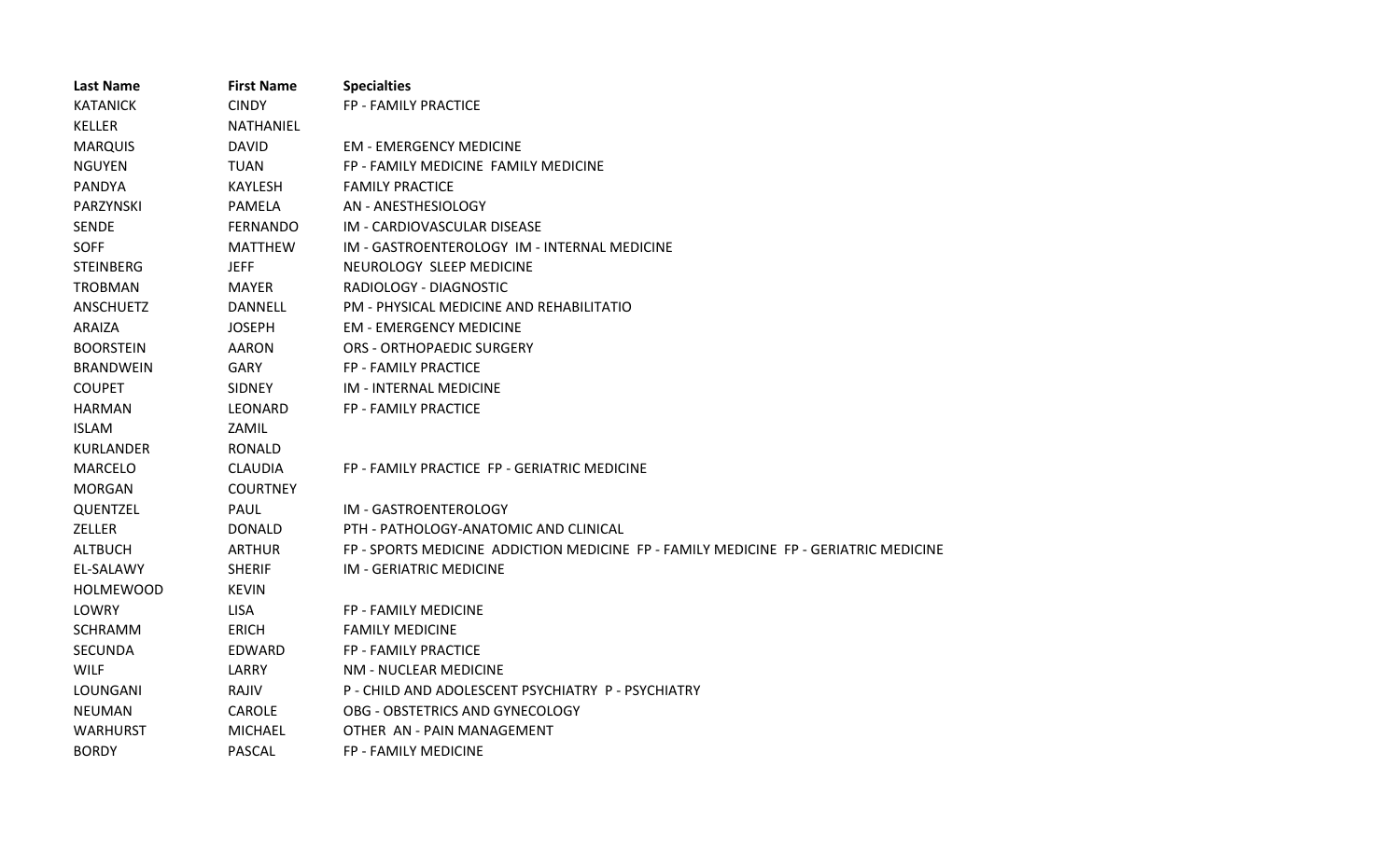| <b>Last Name</b>  | <b>First Name</b> | <b>Specialties</b>                                                                          |
|-------------------|-------------------|---------------------------------------------------------------------------------------------|
| <b>CONDON</b>     | <b>JOSEPH</b>     | PM - PHYSICAL MEDICINE AND REHABILITATIO AN - PAIN MANAGEMENT                               |
| <b>GARCIA</b>     | <b>GERARDO</b>    |                                                                                             |
| <b>GARCIA</b>     | <b>JOSE</b>       | <b>IM - INTERNAL MEDICINE</b>                                                               |
| <b>GREENE</b>     | <b>TUCKER</b>     | <b>EM - EMERGENCY MEDICINE</b>                                                              |
| LANGNER           | <b>JULIETTE</b>   | <b>FAMILY MEDICINE</b>                                                                      |
| <b>MCALLISTER</b> | <b>BENNETT</b>    |                                                                                             |
| <b>MEMON</b>      | <b>TANWEER</b>    | IM - INTERNAL MEDICINE                                                                      |
| <b>METYK</b>      | <b>TETYANA</b>    |                                                                                             |
| <b>MORROW</b>     | R.                | <b>EM - EMERGENCY MEDICINE</b>                                                              |
| <b>ROSENFIELD</b> | LOUIS             | IM - INTERNAL MEDICINE IM - CARDIOVASCULAR DISEASE                                          |
| <b>ROSS</b>       | <b>STEPHEN</b>    | INTERVENTIONAL RADIOLOGY AN - PAIN MANAGEMENT                                               |
| <b>SHELL</b>      | <b>STEPHANIE</b>  | <b>FAMILY PRACTICE</b>                                                                      |
| <b>SMITH</b>      | <b>DANIEL</b>     | AN - ANESTHESIOLOGY                                                                         |
| <b>TAR</b>        | <b>LESLIE</b>     | IM - RHEUMATOLOGY OCCUPATIONAL MEDICINE IM - GERIATRIC MEDICINE AI - ALLERGY AND IMMUNOLOGY |
| <b>BILLMEIER</b>  | <b>DAVID</b>      | FP - FAMILY MEDICINE                                                                        |
| DE LA TORRE       | <b>ROBERT</b>     |                                                                                             |
| <b>FOUST</b>      | <b>PAULA</b>      | OBG - OBSTETRICS AND GYNECOLOGY                                                             |
| <b>KENDRICK</b>   | <b>MARK</b>       | FP - FAMILY MEDICINE                                                                        |
| PICCHIELLO        | <b>ANTHONY</b>    | PM - PHYSICAL MEDICINE AND REHABILITATIO                                                    |
| <b>CAPONE</b>     | EDWARD            | FP - FAMILY PRACTICE AN - PAIN MANAGEMENT                                                   |
| CARVALLO          | EDWARD            | <b>GS - SURGERY</b>                                                                         |
| LARGE             | RANDY             | AN - ANESTHESIOLOGY FP - FAMILY PRACTICE                                                    |
| <b>RICHTER</b>    | <b>DAVID</b>      | FP - FAMILY MEDICINE                                                                        |
| <b>BORGES</b>     | <b>EDUARDO</b>    |                                                                                             |
| <b>BUSCEMA</b>    | <b>CHARLES</b>    | <b>P - FORENSIC PSYCHIATRY</b>                                                              |
| <b>EUGENE</b>     | <b>JEAN-MARIE</b> |                                                                                             |
| <b>HILL</b>       | JAMES             |                                                                                             |
| <b>IANNOTTI</b>   | <b>NICHOLAS</b>   | IM - ONCOLOGY IM - INTERNAL MEDICINE                                                        |
| <b>MCCAIN</b>     | <b>JESSICA</b>    | FP - FAMILY MEDICINE                                                                        |
| <b>NAGLER</b>     | <b>JOEL</b>       | IM - INTERNAL MEDICINE                                                                      |
| PALESTRANT        | <b>KENNETH</b>    | FP - FAMILY MEDICINE                                                                        |
| PENA-SANCHEZ      | <b>ORLY</b>       |                                                                                             |
| <b>POTO</b>       | <b>ANTONIO</b>    | AN - ANESTHESIOLOGY                                                                         |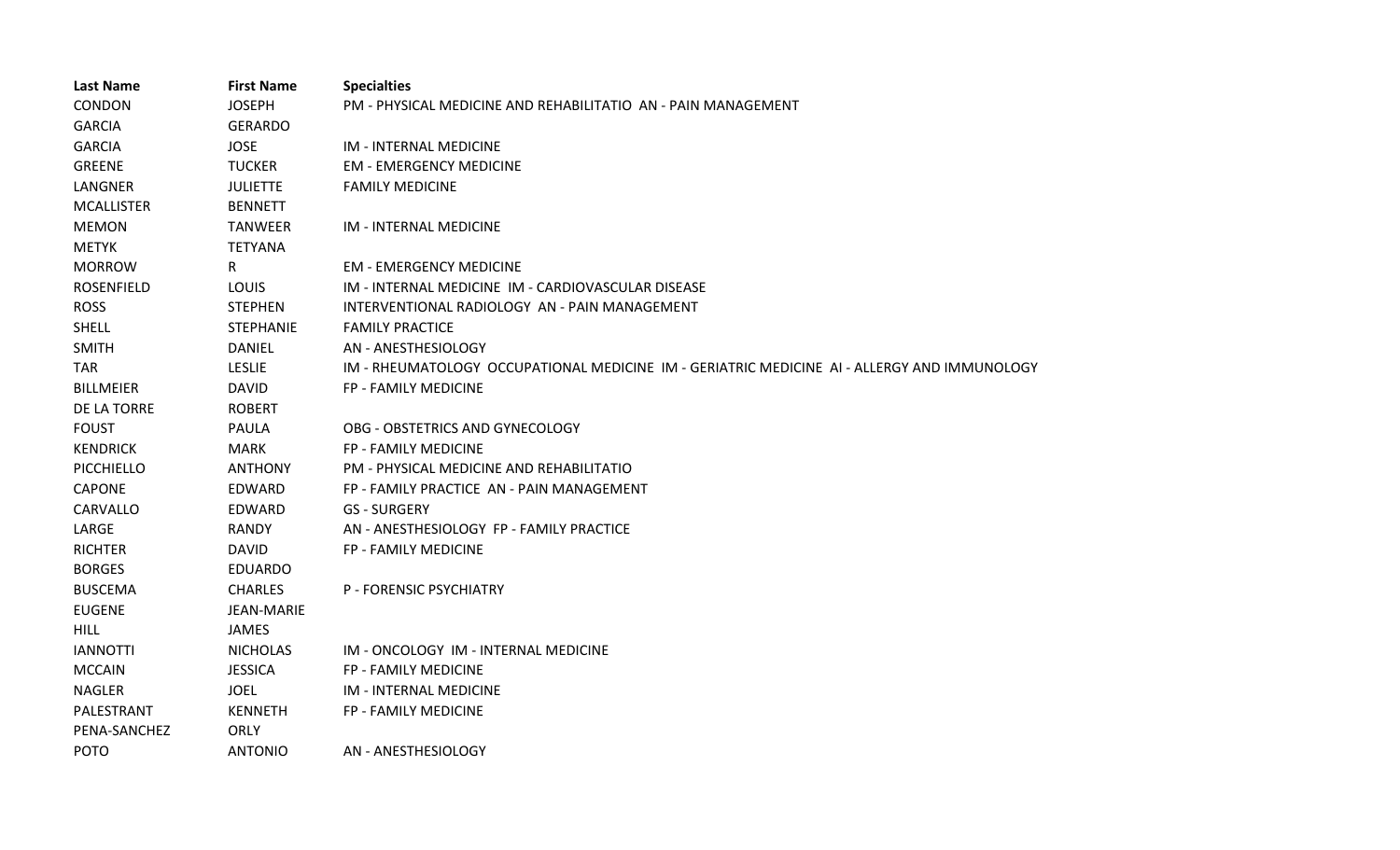| <b>Last Name</b>       | <b>First Name</b> | <b>Specialties</b>                                            |
|------------------------|-------------------|---------------------------------------------------------------|
| <b>RICKETTS</b>        | <b>DENISE</b>     | FP - FAMILY MEDICINE                                          |
| <b>STEELE</b>          | <b>JAMES</b>      | <b>EM - EMERGENCY MEDICINE</b>                                |
| <b>TRAN</b>            | PHU               | IM - HEMATOLOGY AND ONCOLOGY IM - INTERNAL MEDICINE           |
| WERTHEIM               | <b>MICHAEL</b>    | IM - ONCOLOGY IM - INTERNAL MEDICINE                          |
| <b>ADILI</b>           | TAGRID            | N - NEUROLOGY                                                 |
| <b>BERGER</b>          | ALEXANDRA         |                                                               |
| <b>BLUM</b>            | <b>MICHAEL</b>    |                                                               |
| <b>CONIDI</b>          | <b>FRANCIS</b>    |                                                               |
| <b>ESCOBAR</b>         | <b>JUAN</b>       | <b>IM - INTERNAL MEDICINE</b>                                 |
| LAMPARD                | <b>WILLIAM</b>    | FP - FAMILY MEDICINE                                          |
| <b>NICOSIA</b>         | <b>ANTHONY</b>    |                                                               |
| <b>ROSEN</b>           | <b>SETH</b>       | IM - HEMATOLOGY AND ONCOLOGY IM - INTERNAL MEDICINE           |
| <b>WILLIAMS</b>        | <b>JASON</b>      |                                                               |
| <b>DENO</b>            | YOHANNA           |                                                               |
| <b>BALL</b>            | ADAM              | U - UROLOGY                                                   |
| <b>NGUYEN</b>          | <b>KHIEM</b>      |                                                               |
| <b>ELY</b>             | <b>ROBIN</b>      |                                                               |
| <b>DRATLER</b>         | <b>STANLEY</b>    |                                                               |
| <b>KEON</b>            | ANGELA            | <b>FP - FAMILY MEDICINE</b>                                   |
| <b>VRINDAVANAM</b>     | NANDAGOPAL        | IM - ONCOLOGY IM - INTERNAL MEDICINE                          |
| AHLUWALIA              | <b>PRAMJEET</b>   |                                                               |
| <b>ALVAREZ INIGUEZ</b> | <b>GILBERTO</b>   |                                                               |
| AZEEM                  | <b>NOMEN</b>      | PM - PHYSICAL MEDICINE AND REHABILITATIO AN - PAIN MANAGEMENT |
| <b>DOWDY</b>           | MATTHEW           |                                                               |
| <b>FRAME</b>           | <b>DANIEL</b>     | <b>EM - EMERGENCY MEDICINE</b>                                |
| MCGAHARAN              | <b>KEVIN</b>      | PM - PHYSICAL MEDICINE AND REHABILITATIO                      |
| PADDU                  | <b>NAVEEN</b>     |                                                               |
| <b>PORTAL</b>          | <b>ORLANDO</b>    | <b>IM - INTERNAL MEDICINE</b>                                 |
| <b>ROBERTS</b>         | CAROL             | OTO - OTOLARYNGOLOGY                                          |
| <b>TOOTLE</b>          | <b>KAREN</b>      | IFP - INTERNAL MEDICINE/FAMILY PRACTICE                       |
| <b>JACKSON</b>         | <b>ROOSEVELT</b>  |                                                               |
| ABRAHAM                | <b>ARUN</b>       |                                                               |
| <b>ASHIE</b>           | <b>FRANCIS</b>    | FP - FAMILY MEDICINE                                          |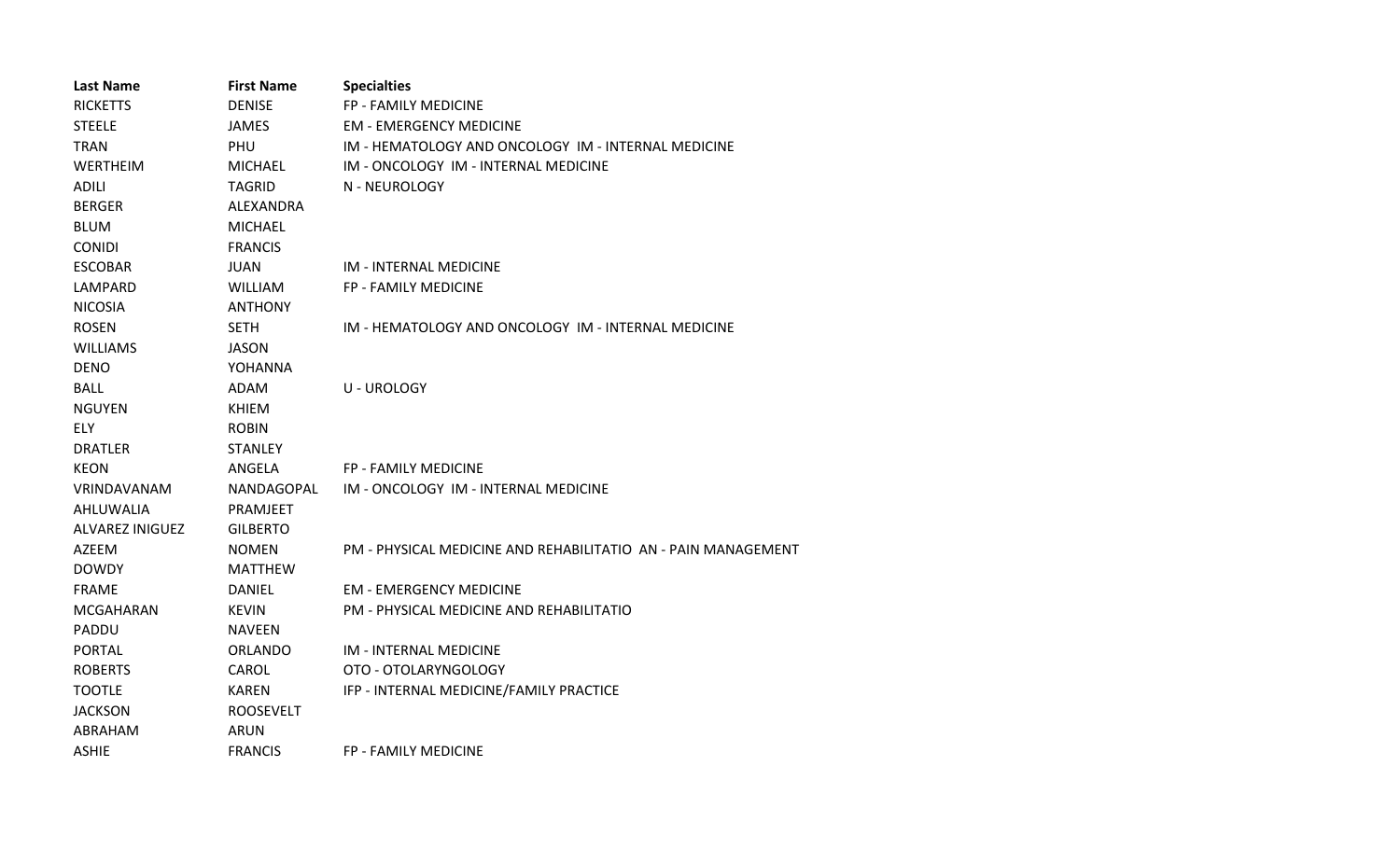| <b>Last Name</b> | <b>First Name</b> | <b>Specialties</b>                           |
|------------------|-------------------|----------------------------------------------|
| <b>GAMEZ</b>     | <b>JASON</b>      |                                              |
| SORIANO          | <b>VICTOR</b>     |                                              |
| <b>THOMAS</b>    | SANDI             |                                              |
| <b>MISTRETTA</b> | <b>ANTHONY</b>    |                                              |
| <b>JOHN</b>      | <b>THOMAS</b>     | FP - FAMILY MEDICINE EM - SPORTS MEDICINE    |
| AGARWAL          | <b>ANUBHA</b>     | FP - FAMILY MEDICINE                         |
| <b>BERRY</b>     | ADAM              |                                              |
| <b>DELUCA</b>    | <b>MARK</b>       |                                              |
| <b>LEVITT</b>    | ALISON            | <b>FP - FAMILY MEDICINE</b>                  |
| <b>NAM</b>       | <b>PEDRO</b>      |                                              |
| PARRILLA ROSARIO | EDWIN             |                                              |
| <b>TENDLER</b>   | ARON              | P - PSYCHIATRY SLEEP MEDICINE                |
| <b>YEE</b>       | <b>GARVIN</b>     | <b>OTHER</b>                                 |
| LEWIS            | <b>TRACEY</b>     | OPH - OPHTHALMOLOGY                          |
| AHMED            | ALI               |                                              |
| <b>BERGER</b>    | MARC              | FP - FAMILY MEDICINE FP - GERIATRIC MEDICINE |
| <b>DEUTSCHER</b> | EDWARD            | OPH - OPHTHALMOLOGY                          |
| <b>ALLICOCK</b>  | <b>DAWN</b>       |                                              |
| <b>CORNEAL</b>   | <b>SCOTT</b>      | PM - PHYSICAL MEDICINE AND REHABILITATIO     |
| <b>CUMBER</b>    | ZEHRA             |                                              |
| <b>LONG</b>      | <b>ADRIAN</b>     | <b>FP - FAMILY MEDICINE</b>                  |
| VASSALLO         | <b>JOHN</b>       | OPH - OPHTHALMOLOGY                          |
| <b>GONZALEZ</b>  | <b>ROBERTO</b>    |                                              |
| LY.              | <b>DUSTIN</b>     | <b>IM - INTERNAL MEDICINE</b>                |
| <b>IMHOF</b>     | <b>TRISTAN</b>    |                                              |
| <b>TRIM</b>      | <b>GEORGE</b>     | OBG - OBSTETRICS AND GYNECOLOGY              |
| ALZAMORA         | <b>MARTHA</b>     |                                              |
| <b>AYRES</b>     | <b>RANDY</b>      |                                              |
| <b>BOWMAN</b>    | <b>STEVEN</b>     | <b>IM - INTERNAL MEDICINE</b>                |
| <b>BROWN</b>     | LORA              | AN - ANESTHESIOLOGY AN - PAIN MANAGEMENT     |
| <b>BRUNSON</b>   | ADAM              | FP - SPORTS MEDICINE FAMILY MEDICINE         |
| <b>BURK</b>      | EMILY             | <b>IM - INTERNAL MEDICINE</b>                |
| <b>CHEESMAN</b>  | DAVID             |                                              |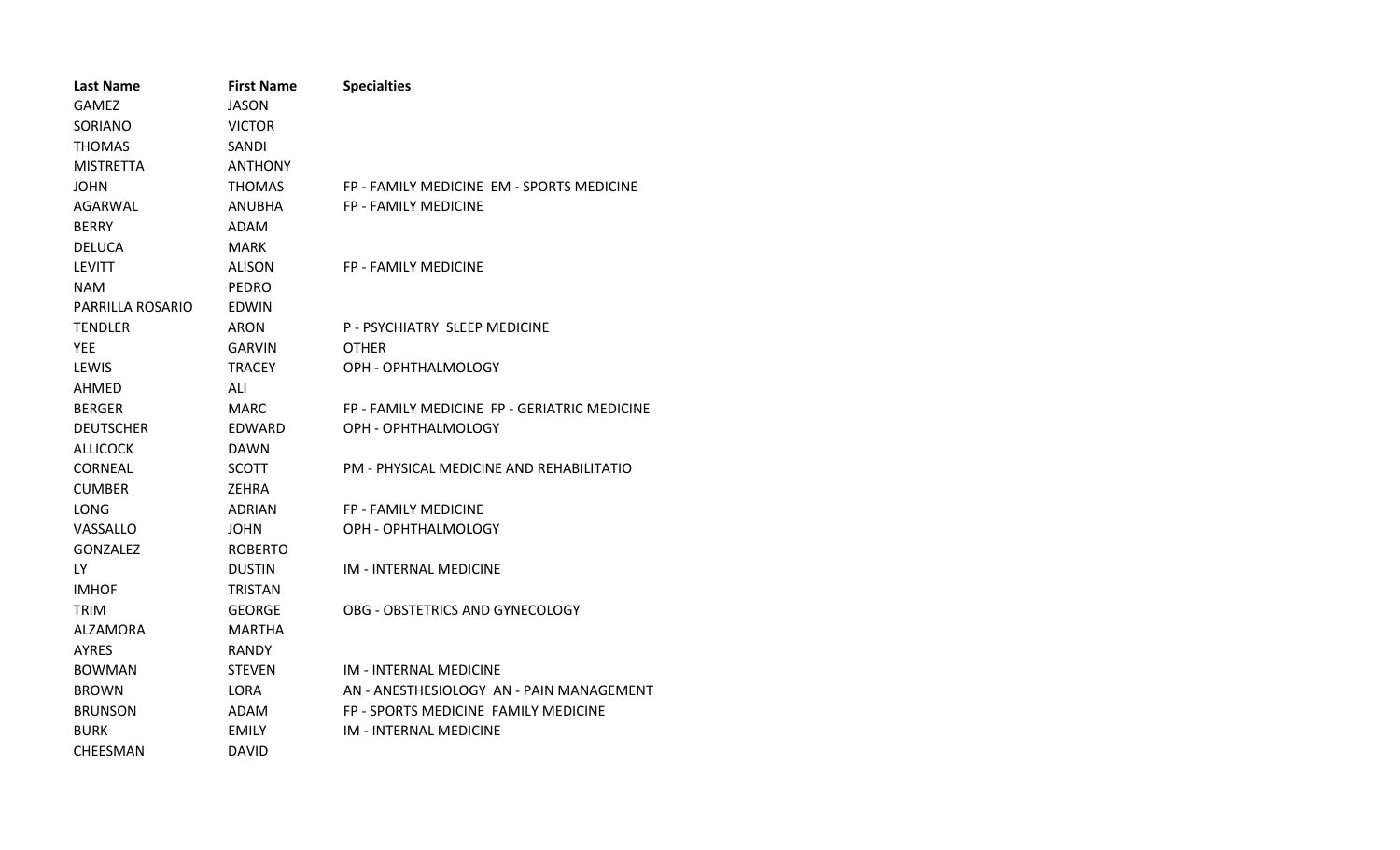| <b>Last Name</b>      | <b>First Name</b>  | <b>Specialties</b>                                                      |
|-----------------------|--------------------|-------------------------------------------------------------------------|
| <b>DESAI</b>          | <b>POORVI</b>      | <b>IM - INTERNAL MEDICINE</b>                                           |
| <b>GROSS</b>          | <b>JOHN</b>        | FP - SPORTS MEDICINE FP - FAMILY MEDICINE                               |
| <b>KRUTSICK</b>       | <b>JOHN</b>        |                                                                         |
| LEIMBACHER            | <b>JEFFREY</b>     | FAMILY MEDICINE EM - EMERGENCY MEDICINE                                 |
| <b>LEVINE</b>         | <b>BRETT</b>       |                                                                         |
| <b>MACMILLAN</b>      | <b>MICHAEL</b>     | <b>ORS - ORTHOPAEDIC SURGERY</b>                                        |
| <b>MALONEY</b>        | TIMI               |                                                                         |
| <b>MCAULEY</b>        | <b>DARREN</b>      | NEUROMUSCULOSKELETAL MEDICINE FP - SPORTS MEDICINE AN - PAIN MANAGEMENT |
| <b>MONROE</b>         | <b>KAREN</b>       |                                                                         |
| O'DONNELL             | <b>BRENDAN</b>     | OBG - OBSTETRICS AND GYNECOLOGY                                         |
| <b>PATEL</b>          | RAVI               |                                                                         |
| <b>RIESTRA</b>        | JORGE              | OBG - OBSTETRICS AND GYNECOLOGY                                         |
| <b>RIKER</b>          | SYLVAN             |                                                                         |
| <b>ROBINSON</b>       | <b>STACEY</b>      |                                                                         |
| SAMARRAI              | SAM                |                                                                         |
| <b>SHAIKH</b>         | SAAD               | OPH - OPHTHALMOLOGY                                                     |
| <b>SPRINGS</b>        | <b>JULIA</b>       | <b>PD - PEDIATRICS</b>                                                  |
| <b>STOICI</b>         | ROXANA             | <b>FAMILY MEDICINE</b>                                                  |
| <b>TAHIRAJ</b>        | <b>GENTI</b>       | <b>EM - EMERGENCY MEDICINE</b>                                          |
| <b>VAN BENSCHOTEN</b> | <b>CHRISTOPHER</b> | <b>FP - FAMILY MEDICINE</b>                                             |
| <b>WESTON</b>         | <b>KHALILAH</b>    | AN - PAIN MANAGEMENT N - NEUROLOGY                                      |
| <b>YCAZA</b>          | <b>LUIS</b>        |                                                                         |
| YUKNA                 | <b>BERNARD</b>     |                                                                         |
| <b>ROBINSON</b>       | <b>PATRICK</b>     | AN - ANESTHESIOLOGY                                                     |
| <b>GRANDA</b>         | <b>CHRISTOPHER</b> |                                                                         |
| <b>SLUCH</b>          | <b>ILYA</b>        | OPH - OPHTHALMOLOGY                                                     |
| <b>DORAND</b>         | <b>RODNEY</b>      | <b>PD - PEDIATRICS</b>                                                  |
| <b>HIGHT</b>          | <b>PERRY</b>       | <b>FAMILY MEDICINE</b>                                                  |
| <b>JOHNSON</b>        | <b>STEPHANIE</b>   | <b>EM - EMERGENCY MEDICINE</b>                                          |
| <b>MARBLE</b>         | <b>BENJAMIN</b>    |                                                                         |
| ARISTIMUNO            | <b>JOAQUIN</b>     | <b>EM - EMERGENCY MEDICINE</b>                                          |
| <b>ARNE</b>           | <b>ELMER</b>       | IM - INTERNAL MEDICINE IM - CARDIOVASCULAR DISEASE                      |
| <b>AULL</b>           | <b>SUSAN</b>       | PM - PHYSICAL MEDICINE AND REHABILITATIO                                |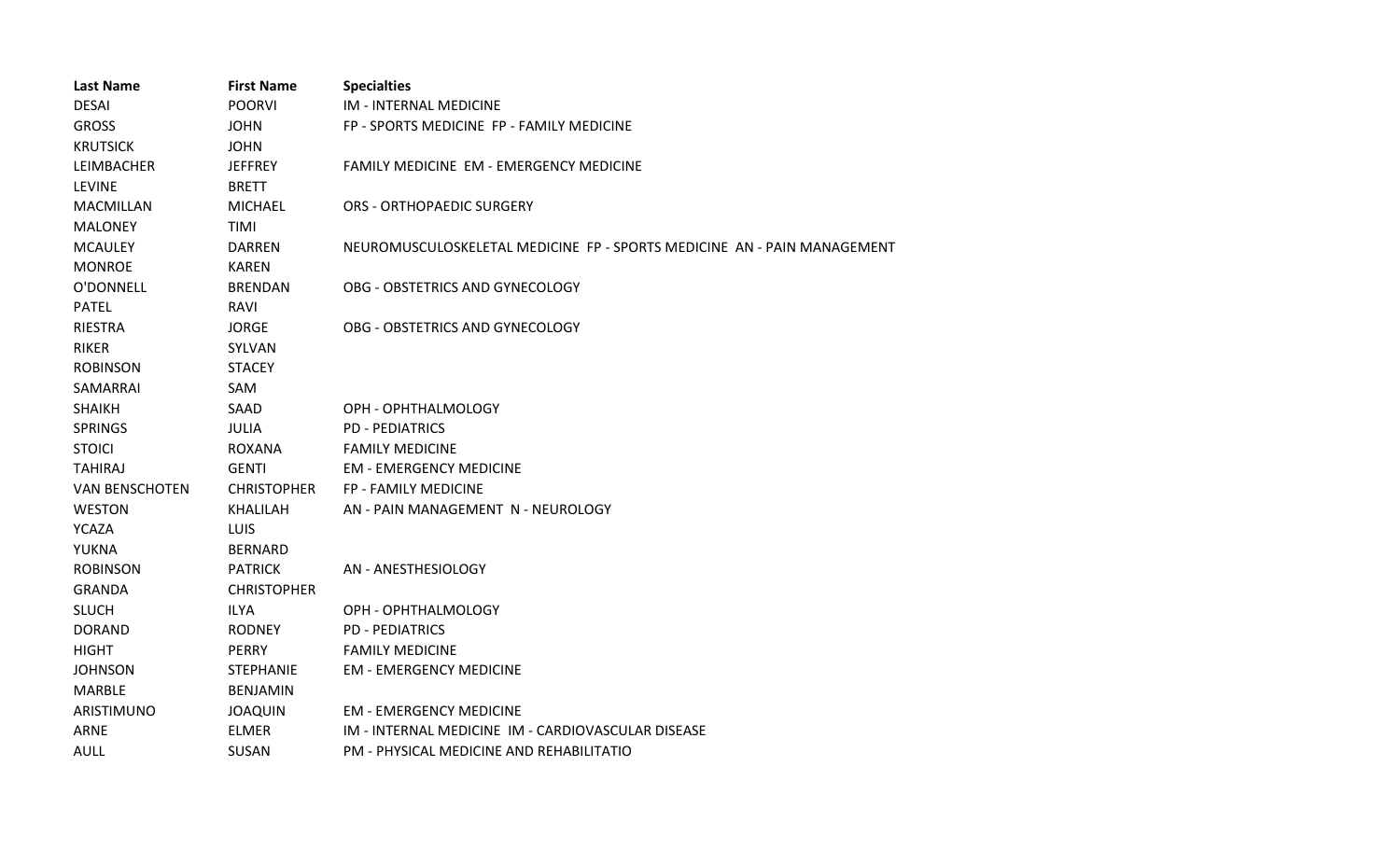| <b>Last Name</b>  | <b>First Name</b> | <b>Specialties</b>                                   |
|-------------------|-------------------|------------------------------------------------------|
| AUNG-DIN          | <b>RONALD</b>     | N - NEUROLOGY                                        |
| <b>BELSITO</b>    | <b>ALPHONSO</b>   | <b>IM - INTERNAL MEDICINE</b>                        |
| <b>CHEN</b>       | <b>LINDA</b>      | IM - INTERNAL MEDICINE                               |
| <b>CLASS</b>      | <b>STEVEN</b>     | CAR - Cardiovascular medicine                        |
| <b>COLE</b>       | <b>WILLIAM</b>    | PM - PHYSICAL MEDICINE AND REHABILITATIO             |
| DE LOACH          | <b>VICTOR</b>     | OBG - OBSTETRICS AND GYNECOLOGY                      |
| <b>DIXON</b>      | <b>CAROLYN</b>    | OBG - OBSTETRICS AND GYNECOLOGY                      |
| ERB               | <b>DONALD</b>     | AN - ANESTHESIOLOGY AN - PAIN MANAGEMENT             |
| <b>GERMAIN</b>    | <b>JACQUELINE</b> | PM - PHYSICAL MEDICINE AND REHABILITATIO             |
| <b>GIUSTI</b>     | <b>MIRANDA</b>    |                                                      |
| <b>GOLDHABER</b>  | <b>SCOTT</b>      | AN - ANESTHESIOLOGY                                  |
| <b>GRUBBS</b>     | GERALD            | DR - VASCULAR AND INTERVENTIONAL RADIOLO             |
| <b>GUPTA</b>      | <b>VIRIND</b>     | ADDICTION MEDICINE FP - FAMILY MEDICINE              |
| <b>HARRIS</b>     | <b>JUSTIN</b>     |                                                      |
| <b>HARVEY</b>     | <b>FRED</b>       | IM - GERIATRIC MEDICINE OTHER IM - INTERNAL MEDICINE |
| <b>HENSON</b>     | <b>KENNETH</b>    | IM - CARDIOVASCULAR DISEASE                          |
| <b>HIRSCH</b>     | <b>BRETT</b>      | FP - FAMILY PRACTICE                                 |
| <b>HODGE</b>      | <b>ARTHUR</b>     |                                                      |
| <b>HUME</b>       | <b>DANIEL</b>     |                                                      |
| <b>HURVITZ</b>    | LAWRENCE          | OPH - OPHTHALMOLOGY                                  |
| <b>KALNOKY</b>    | <b>ACHILLES</b>   | <b>FAMILY MEDICINE</b>                               |
| <b>LEE</b>        | EDWARD            | AN - ANESTHESIOLOGY                                  |
| <b>LEGGETT</b>    | <b>KAREN</b>      | FP - FAMILY PRACTICE FP - GERIATRIC MEDICINE         |
| <b>LUONG</b>      | <b>PRISCILLA</b>  |                                                      |
| <b>LUSTER</b>     | <b>STEPHANIE</b>  |                                                      |
| <b>MATLOFF</b>    | <b>STEVEN</b>     | AI - ALLERGY AND IMMUNOLOGY IM - INTERNAL MEDICINE   |
| MEDVEDOVSKY       | <b>BORIS</b>      |                                                      |
| <b>NESTERENKO</b> | <b>MARINA</b>     | P - CHILD AND ADOLESCENT PSYCHIATRY P - PSYCHIATRY   |
| <b>PATEL</b>      | <b>NIKASH</b>     | IM - INTERNAL MEDICINE                               |
| <b>PAUL</b>       | SEAN              | <b>ADULT PSYCHIATRY</b>                              |
| REICHBACH         | <b>STEVEN</b>     | AN - ANESTHESIOLOGY                                  |
| <b>ROSS</b>       | <b>JOSEPH</b>     | OPH - OPHTHALMOLOGY                                  |
| <b>SAMUELS</b>    | <b>DAVID</b>      | <b>P - PSYCHIATRY</b>                                |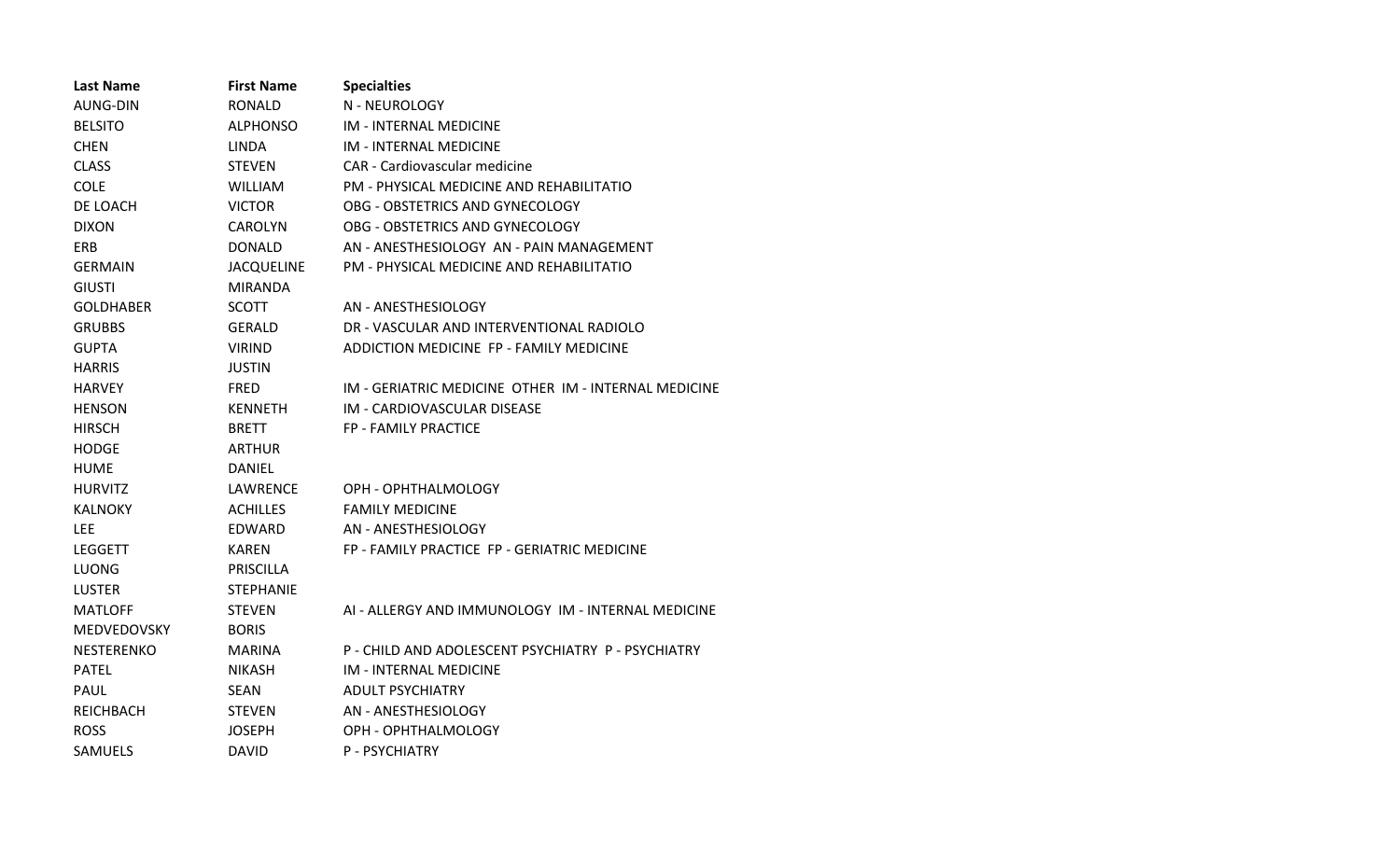| <b>Last Name</b>        | <b>First Name</b> | <b>Specialties</b>                                                 |
|-------------------------|-------------------|--------------------------------------------------------------------|
| <b>SIMEON</b>           | <b>FRANTZ</b>     |                                                                    |
| <b>STEIN</b>            | <b>DANIEL</b>     | N - NEUROLOGY                                                      |
| <b>SWOR</b>             | <b>GREGORY</b>    | OBG - OBSTETRICS AND GYNECOLOGY                                    |
| <b>TAYLOR</b>           | JANET             |                                                                    |
| <b>THACKER</b>          | <b>CLIFFORD</b>   | P - ADDICTION PSYCHIATRY OBG - OBSTETRICS AND GYNECOLOGY           |
| <b>THORNLEY</b>         | <b>VIRGINIA</b>   | N - NEUROLOGY                                                      |
| <b>TRINCHETTO</b>       | <b>THOMAS</b>     | IM - INTERNAL MEDICINE                                             |
| <b>VARNEY</b>           | <b>ELLA</b>       | FP - FAMILY MEDICINE FAMILY MEDICINE                               |
| <b>WALLACE</b>          | <b>ARLIE</b>      | P - PSYCHIATRY                                                     |
| ZALKIN                  | <b>ADALINE</b>    | FP - FAMILY MEDICINE                                               |
| <b>SCHULMAN</b>         | <b>ROBERT</b>     | IM - INTERNAL MEDICINE                                             |
| CAPRARO                 | <b>FRANCES</b>    | <b>FAMILY MEDICINE</b>                                             |
| <b>DONOVAN</b>          | <b>JOHN</b>       |                                                                    |
| <b>NISBETH</b>          | ZALIKA            |                                                                    |
| <b>DEAN</b>             | RAYMOND           | PYN - PSYCHIATRY AND NEUROLOGY P - CHILD AND ADOLESCENT PSYCHIATRY |
| SADHWANI                | <b>HARISH</b>     | IM - INTERNAL MEDICINE                                             |
| <b>STROUP</b>           | <b>EDWIN</b>      | EM - EMERGENCY MEDICINE IM - INTERNAL MEDICINE                     |
| ARUMUGAM                | <b>ROGER</b>      |                                                                    |
| <b>BASSETTI</b>         | <b>DENNIS</b>     |                                                                    |
| JAWAHIR                 | <b>MARK</b>       |                                                                    |
| <b>MASSAM</b>           | <b>ALFRED</b>     | ORS - ORTHOPAEDIC SURGERY                                          |
| <b>PALOSKY</b>          | <b>ERIC</b>       | <b>FAMILY PRACTICE &amp; OMT</b>                                   |
| <b>PATEL</b>            | <b>DEEPAK</b>     | IM - INTERNAL MEDICINE IM - CRITICAL CARE MEDICINE                 |
| PINZON-REYES            | <b>ERNESTO</b>    |                                                                    |
| RODRIGUEZ GONZALEZ LUIS |                   |                                                                    |
| <b>ASARE</b>            | KINGSLEY          | IM - INFECTIOUS DISEASE IM - INTERNAL MEDICINE                     |
| CHAMBERLAIN             | ANDREA            | PYN - PSYCHIATRY/NEUROLOGY                                         |
| CASTELLANOS             | <b>RAMON</b>      | PM - PHYSICAL MEDICINE AND REHABILITATIO                           |
| <b>IQBAL</b>            | <b>SABIH</b>      |                                                                    |
| <b>KABIR</b>            | <b>NIMA</b>       |                                                                    |
| <b>MONTOYA</b>          | <b>JACQUELINE</b> |                                                                    |
| <b>MORALES</b>          | <b>OSMIN</b>      |                                                                    |
| <b>MURCIANO</b>         | <b>ENRIQUE</b>    |                                                                    |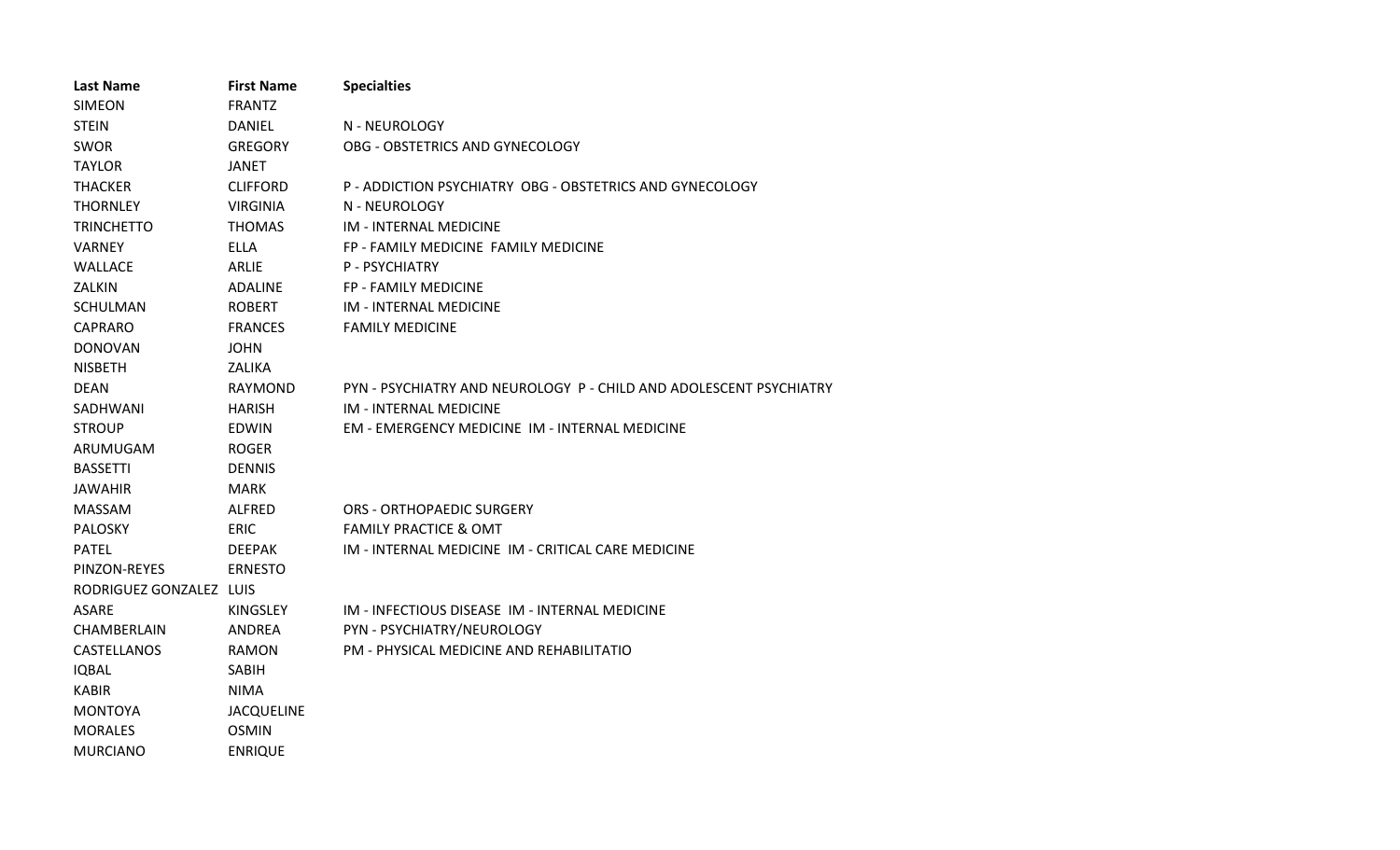| <b>Last Name</b>    | <b>First Name</b> | <b>Specialties</b>                       |
|---------------------|-------------------|------------------------------------------|
| <b>RABEN</b>        | <b>KAREN</b>      | FP - FAMILY MEDICINE                     |
| <b>ROCA</b>         | ALEJANDRO         | IM - RHEUMATOLOGY                        |
| VILLARREAL          | <b>ADRIAN</b>     |                                          |
| <b>WOLF</b>         | AIZIK             | NS - NEUROLOGICAL SURGERY                |
| <b>FAJARDO</b>      | NATASHA           | <b>FAMILY MEDICINE</b>                   |
| <b>BUNNELL</b>      | <b>AVIANNE</b>    |                                          |
| <b>COURTNEY</b>     | <b>MICHAEL</b>    | AN - ANESTHESIOLOGY AN - PAIN MANAGEMENT |
| <b>HASAN</b>        | <b>SYED</b>       | <b>IM - INTERNAL MEDICINE</b>            |
| <b>ISENALUMHE</b>   | <b>ANTHONY</b>    | AN - ANESTHESIOLOGY AN - PAIN MANAGEMENT |
| <b>KROLL</b>        | <b>BRIAN</b>      |                                          |
| KULKARNI            | <b>SUHAS</b>      | PM - PHYSICAL MEDICINE AND REHABILITATIO |
| <b>MANGINANI</b>    | <b>SRIDEVI</b>    |                                          |
| <b>MASTAW</b>       | GERALD            | AN - ANESTHESIOLOGY AN - PAIN MANAGEMENT |
| ORTIZ               | <b>LUIS</b>       |                                          |
| <b>SWAIN</b>        | <b>SHYAM</b>      | AN - ANESTHESIOLOGY OTHER                |
| VALENTIN            | <b>MARLENE</b>    |                                          |
| <b>WHITTIER</b>     | <b>SCOTT</b>      | <b>IM - INTERNAL MEDICINE</b>            |
| <b>BORKOSKI</b>     | <b>JEFFREY</b>    |                                          |
| AGUILERA            | <b>CLAUDINE</b>   | IM - INTERNAL MEDICINE                   |
| <b>CARTWRIGHT</b>   | <b>JOSEPH</b>     | AN - ANESTHESIOLOGY AN - PAIN MANAGEMENT |
| <b>ELVIR</b>        | <b>PATRICIA</b>   | <b>PD - PEDIATRICS</b>                   |
| <b>FREIDENSTEIN</b> | <b>JAMES</b>      | AN - ANESTHESIOLOGY AN - PAIN MANAGEMENT |
| <b>GONZALEZ</b>     | JONATHAN          | <b>FP - FAMILY MEDICINE</b>              |
| <b>HARDY</b>        | <b>CARL</b>       | AN - ANESTHESIOLOGY AN - PAIN MANAGEMENT |
| <b>HENRY</b>        | <b>JOSHUA</b>     |                                          |
| <b>JOHNSTON</b>     | <b>CYNTHIA</b>    | <b>FP - FAMILY MEDICINE</b>              |
| <b>MENCZELESZ</b>   | <b>GABOR</b>      | <b>IM - INTERNAL MEDICINE</b>            |
| PENDRAK             | <b>ROBERT</b>     |                                          |
| <b>TOCHTENHAGEN</b> | <b>CHLOE</b>      |                                          |
| <b>TUITT</b>        | <b>JEROME</b>     |                                          |
| <b>MURPHY</b>       | <b>DEREK</b>      |                                          |
| <b>JANUARY</b>      | <b>EBONI</b>      |                                          |
| <b>SMITH</b>        | <b>GREGORY</b>    | <b>GPM - PREVENTIVE MEDICINE</b>         |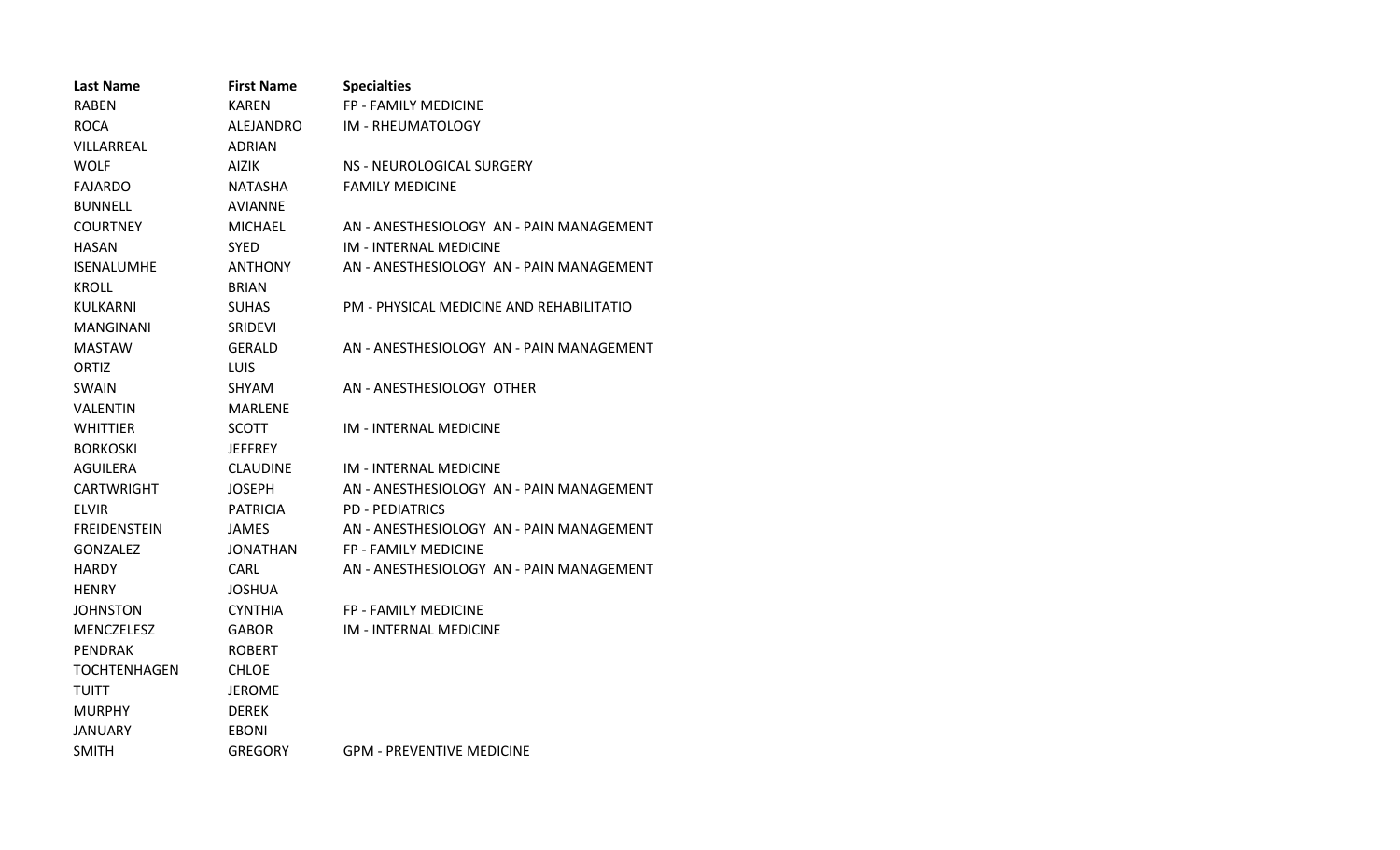| <b>Last Name</b>      | <b>First Name</b>     | <b>Specialties</b>                                       |
|-----------------------|-----------------------|----------------------------------------------------------|
| <b>DECOSMO</b>        | JOHN                  | FP - FAMILY PRACTICE                                     |
| <b>GUSTIN</b>         | TAYLOR                |                                                          |
| <b>LEFEBVRE</b>       | GIGI                  | FP - FAMILY MEDICINE                                     |
| SABA                  | FADI                  | <b>IM - INTERNAL MEDICINE</b>                            |
| <b>JONES</b>          | JAMES                 | <b>EM - EMERGENCY MEDICINE</b>                           |
| GARG                  | <b>HARDESH</b>        | <b>IM - INTERNAL MEDICINE</b>                            |
| PEREZ-GARCIA          | <b>MARIA</b>          | FP - FAMILY MEDICINE                                     |
| <b>PARMAR</b>         | <b>RAVIINDER</b>      | AN - ANESTHESIOLOGY AN - PAIN MANAGEMENT                 |
| <b>ROBERTS</b>        | MARK                  |                                                          |
| <b>SINAIKIN</b>       | <b>PHILLIP</b>        | P - ADDICTION PSYCHIATRY P - PSYCHIATRY                  |
| <b>TALATI</b>         | AMAR                  | <b>FAMILY PRACTICE</b>                                   |
| <b>THOMAS</b>         | MARI                  | <b>FAMILY PRACTICE Osteopathic Manipulative Medicine</b> |
| <b>ELLIS</b>          | <b>NATALIE</b>        |                                                          |
| KABEMBA               | <b>ALBERT STEPHEN</b> |                                                          |
| <b>DECERCE</b>        | <b>JOHN</b>           | PYN - PSYCHIATRY AND NEUROLOGY SLEEP MEDICINE            |
| <b>INNOCENT-SIMON</b> | <b>JOELLE</b>         | FP - FAMILY PRACTICE                                     |
| <b>BENEDICT</b>       | <b>GREGORY</b>        |                                                          |
| <b>BUGGIA</b>         | <b>MARY</b>           | <b>EM - EMERGENCY MEDICINE</b>                           |
| <b>CALAS</b>          | <b>HENRY</b>          |                                                          |
| <b>DEMBOWSKE</b>      | KERRI                 | NATIONAL BOARD OF OSTEOPATHIC PHYSICIANS AND SURGEONS    |
| <b>DUNTEMAN</b>       | <b>COLT</b>           |                                                          |
| <b>GAMBINO</b>        | PAUL                  |                                                          |
| GIL                   | <b>WALTER</b>         | <b>FAMILY MEDICINE</b>                                   |
| <b>GULATI</b>         | ANISHA                | <b>ADULT PSYCHIATRY</b>                                  |
| <b>KASHOUTY</b>       | RABIH                 | <b>NEUROLOGY</b>                                         |
| <b>MAXSON</b>         | WAYNE                 | OBG - OBSTETRICS AND GYNECOLOGY                          |
| <b>PARR</b>           | <b>STEVEN</b>         | <b>EM - EMERGENCY MEDICINE</b>                           |
| PEARSON               | EDWARD                |                                                          |
| PERL                  | <b>CHARLES</b>        | FP - FAMILY MEDICINE                                     |
| <b>POLHEMUS</b>       | <b>JONATHAN</b>       | FP - FAMILY MEDICINE EM - EMERGENCY MEDICINE             |
| <b>RAMOS</b>          | JUAN                  | AN - ANESTHESIOLOGY AN - PAIN MANAGEMENT                 |
| <b>RANKIN</b>         | <b>LISA</b>           | <b>FAMILY MEDICINE</b>                                   |
| SIGMAN                | <b>TIMOTHY</b>        | <b>IM - INTERNAL MEDICINE</b>                            |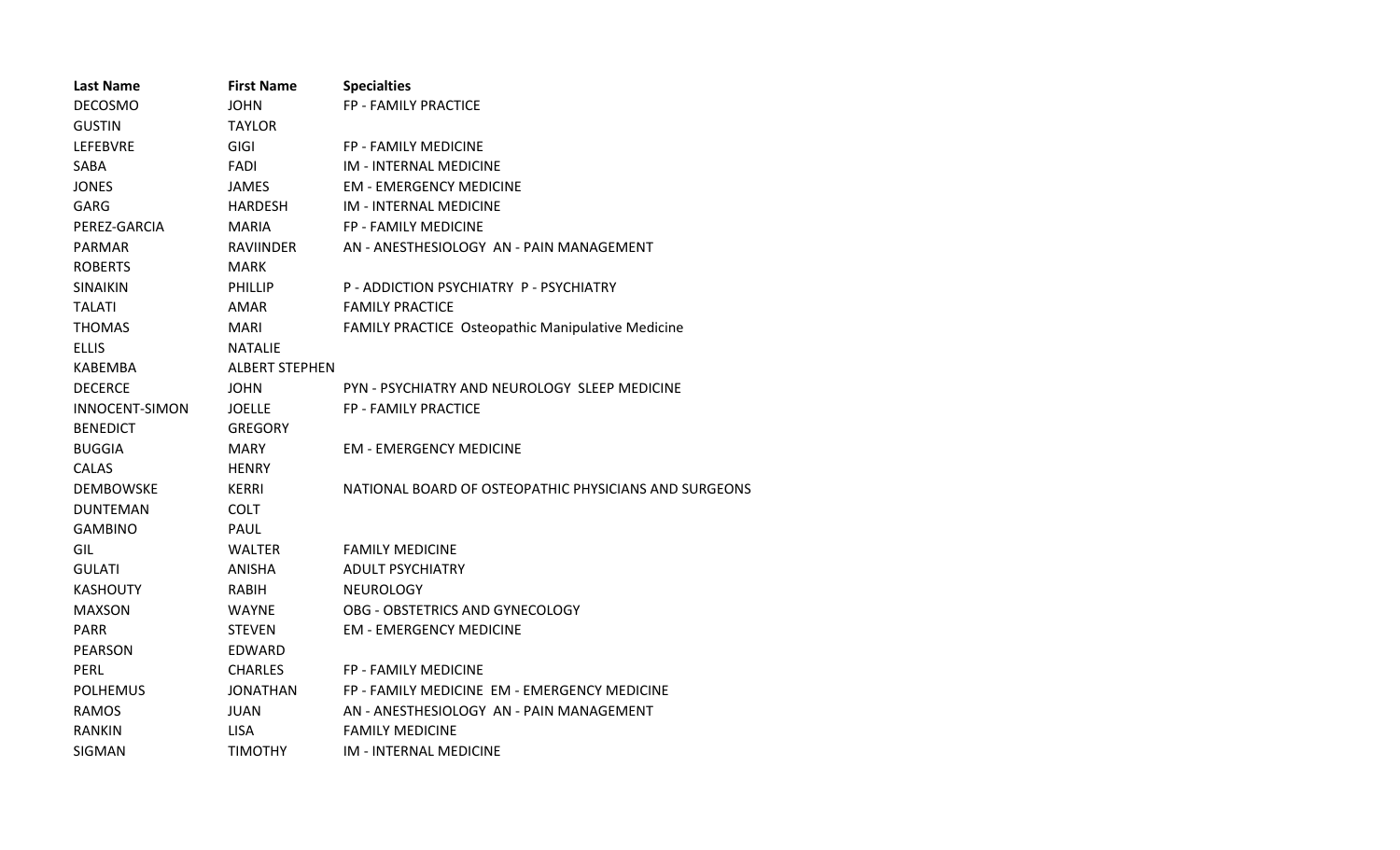| <b>Last Name</b>   | <b>First Name</b> | <b>Specialties</b>                                                                 |
|--------------------|-------------------|------------------------------------------------------------------------------------|
| <b>SLAVENS</b>     | <b>MICHAEL</b>    | <b>GS-SURGERY</b>                                                                  |
| <b>STIGLIANO</b>   | RANDALL           | <b>FAMILY PRACTICE</b>                                                             |
| <b>TURNER</b>      | <b>DONALD</b>     | AN - ANESTHESIOLOGY                                                                |
| YECKES RODIN       | <b>HEATHER</b>    | IM - ONCOLOGY IM - HEMATOLOGY IM - INTERNAL MEDICINE                               |
| <b>YONO</b>        | <b>NOOR</b>       | N - CLINICAL NEUROPHYSIOLOGY NEUROLOGY                                             |
| <b>ZOTOVAS</b>     | ANDREA            | PM - PHYSICAL MEDICINE AND REHABILITATIO                                           |
| <b>BOTTONI</b>     | <b>THOMAS</b>     | <b>EM - EMERGENCY MEDICINE</b>                                                     |
| <b>LEVITT</b>      | <b>DAVID</b>      |                                                                                    |
| <b>PERKINS</b>     | <b>HASHANI</b>    |                                                                                    |
| <b>SMETKA</b>      | <b>VLASTIMIL</b>  |                                                                                    |
| AHMAD              | <b>BURHAAN</b>    | IM - INTERNAL MEDICINE                                                             |
| AMSHEL             | CRAIG             |                                                                                    |
| <b>KAMATH</b>      | <b>SANTOSH</b>    | IM - GERIATRIC MEDICINE                                                            |
| <b>PATEL</b>       | KAMLESH           | VASCULAR NEUROLOGY NEUROLOGY                                                       |
| <b>NAIM</b>        | <b>MAHA</b>       |                                                                                    |
| <b>BAGHERPOUR</b>  | <b>ARVIN</b>      |                                                                                    |
| <b>GEORGE</b>      | <b>CAROLYN</b>    |                                                                                    |
| PERELMAN           | <b>JASON</b>      | <b>U-UROLOGY</b>                                                                   |
| CALABRESE          | <b>JORDAN</b>     |                                                                                    |
| <b>SCHANZER</b>    | <b>JARRETT</b>    |                                                                                    |
| <b>BERRIOS</b>     | <b>MATTHEW</b>    | <b>EM - EMERGENCY MEDICINE</b>                                                     |
| <b>DORN</b>        | <b>JOSEPH</b>     |                                                                                    |
| <b>ELLISON</b>     | <b>MARGARETT</b>  | GYN-Oncology HPM - HOSPICE AND PALLIATIVE MEDICINE OBG - OBSTETRICS AND GYNECOLOGY |
| ERWIN-WILSON       | <b>VICARI</b>     | FP - FAMILY MEDICINE                                                               |
| <b>FUHRMEISTER</b> | <b>JOSHUA</b>     | AN - ANESTHESIOLOGY AN - PAIN MANAGEMENT                                           |
| <b>HOLLIMON</b>    | <b>JOHN</b>       |                                                                                    |
| <b>JAIN</b>        | AMIT              | IM - ONCOLOGY IM - HEMATOLOGY IM - INTERNAL MEDICINE                               |
| <b>JOHNSON</b>     | <b>DAVID</b>      |                                                                                    |
| <b>KIRSCH</b>      | <b>CHARLES</b>    |                                                                                    |
| <b>LOPACKI</b>     | <b>MITCHELL</b>   |                                                                                    |
| <b>MACKAY</b>      | <b>JOHN</b>       | HPM - HOSPICE AND PALLIATIVE MEDICINE FP - FAMILY MEDICINE                         |
| <b>MAITLAND</b>    | <b>CHARLES</b>    | NEUROLOGY                                                                          |
| <b>MENDICINO</b>   | <b>FRANK</b>      | IM - INTERNAL MEDICINE                                                             |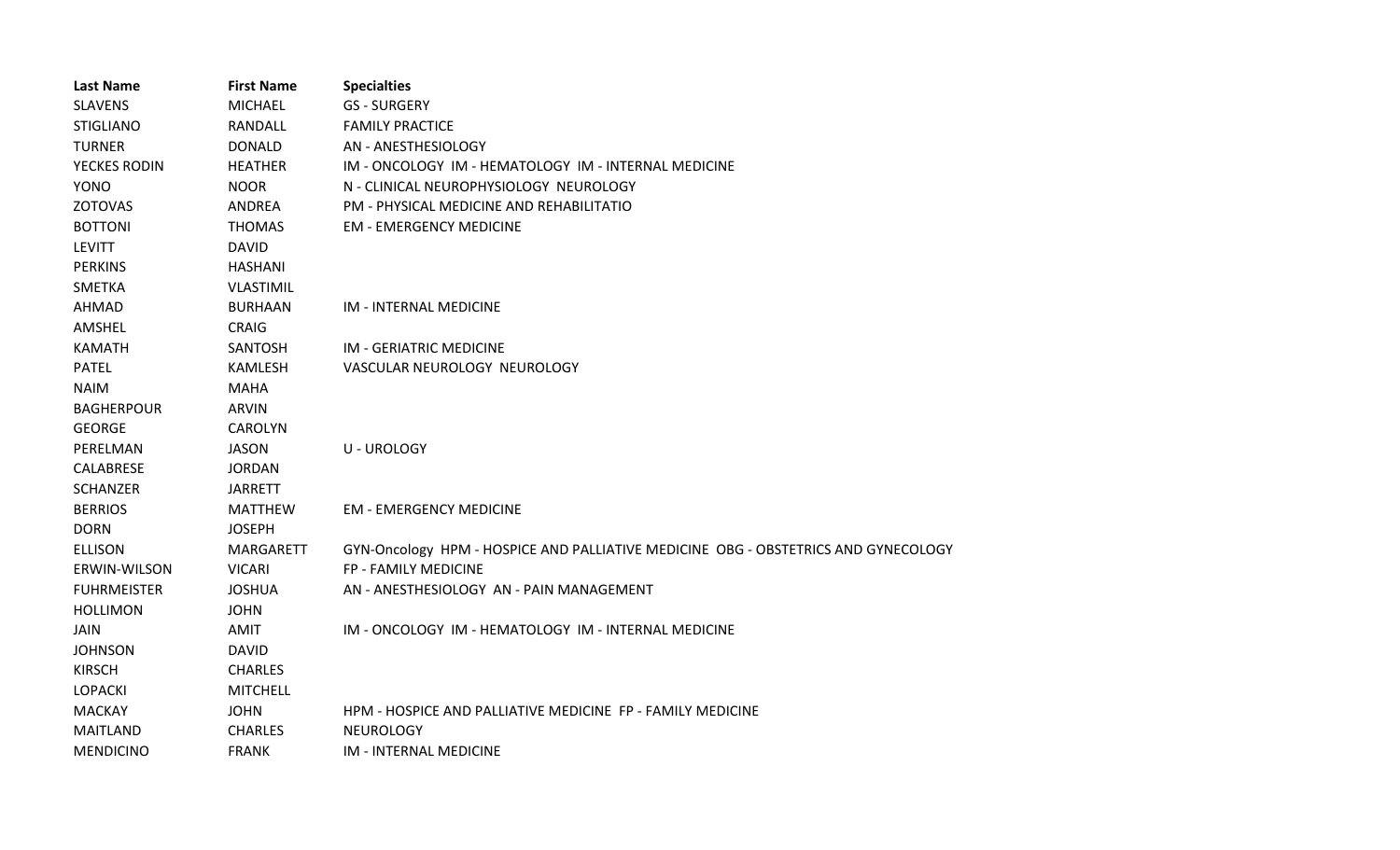| <b>Last Name</b>     | <b>First Name</b> | <b>Specialties</b>                                            |
|----------------------|-------------------|---------------------------------------------------------------|
| <b>MIGNON</b>        | <b>YVETTE</b>     | ADDICTION MEDICINE IM - INTERNAL MEDICINE                     |
| <b>MORRIS</b>        | <b>DEBORAH</b>    | HPM - HOSPICE AND PALLIATIVE MEDICINE                         |
| <b>PRESTON</b>       | LAURA             |                                                               |
| <b>RAMSOOK</b>       | <b>RYAN</b>       |                                                               |
| <b>REDDY</b>         | KANUBODDU         |                                                               |
| <b>SIANO</b>         | <b>JOSEPH</b>     |                                                               |
| <b>STRIBLING</b>     | <b>FRED</b>       |                                                               |
| <b>WILSON</b>        | <b>LESLIE</b>     | <b>FP - FAMILY MEDICINE</b>                                   |
| <b>ALSHON</b>        | <b>JOSEPH</b>     | PM - PHYSICAL MEDICINE AND REHABILITATIO AN - PAIN MANAGEMENT |
| <b>CILIBERTI</b>     | <b>ERIC</b>       |                                                               |
| <b>MCKREITH</b>      | <b>TRACEY</b>     |                                                               |
| <b>RODRIGUEZ</b>     | <b>FRANK</b>      | OBG - OBSTETRICS AND GYNECOLOGY                               |
| SIEGEL               | <b>ALAN</b>       | AN - ANESTHESIOLOGY AN - PAIN MANAGEMENT                      |
| <b>WEINER</b>        | <b>DOUGLAS</b>    | IM - PULMONARY DISEASE                                        |
| <b>ALBORS MORA</b>   | <b>MELANIE</b>    | IM - INTERNAL MEDICINE                                        |
| ALI                  | <b>MOHAMMED</b>   | IM - RHEUMATOLOGY IM - INTERNAL MEDICINE                      |
| <b>ANCHETA</b>       | <b>JOEY</b>       | <b>PD - PEDIATRICS</b>                                        |
| <b>ARVIV</b>         | TALI              | IM - INTERNAL MEDICINE                                        |
| <b>AUSTIN</b>        | MICHAEL           | <b>EM - EMERGENCY MEDICINE</b>                                |
| <b>BARBOUR</b>       | <b>RONALD</b>     |                                                               |
| <b>BERGER</b>        | <b>DAVID</b>      | <b>PD - PEDIATRICS</b>                                        |
| <b>BHAMIDIPATI</b>   | <b>SAVITHRI</b>   |                                                               |
| <b>BIREDDY</b>       | <b>VENKATA</b>    | IM - INTERNAL MEDICINE                                        |
| <b>BOGLE</b>         | TANYA             |                                                               |
| <b>BOTTARO</b>       | <b>NICHOLAS</b>   |                                                               |
| <b>BRICK</b>         | <b>GEORGE</b>     | <b>FP - FAMILY MEDICINE</b>                                   |
| <b>BRISTER</b>       | <b>MARIE</b>      |                                                               |
| <b>BUGARIN-VIERA</b> | MAGDALENA         | <b>FP - FAMILY MEDICINE</b>                                   |
| <b>CAZES</b>         | <b>ELLIOT</b>     | OBG - OBSTETRICS AND GYNECOLOGY                               |
| <b>CHATHAM</b>       | <b>PEGGY</b>      | P - GERIATRIC PSYCHIATRY P - PSYCHIATRY                       |
| <b>CHOWDHARI</b>     | <b>SHAUKAT</b>    | AN - ANESTHESIOLOGY AN - PAIN MANAGEMENT                      |
| <b>CODY</b>          | <b>JOSEPH</b>     | IM - GASTROENTEROLOGY                                         |
| <b>COMMEDORE</b>     | <b>EMILE</b>      | OBG - OBSTETRICS AND GYNECOLOGY                               |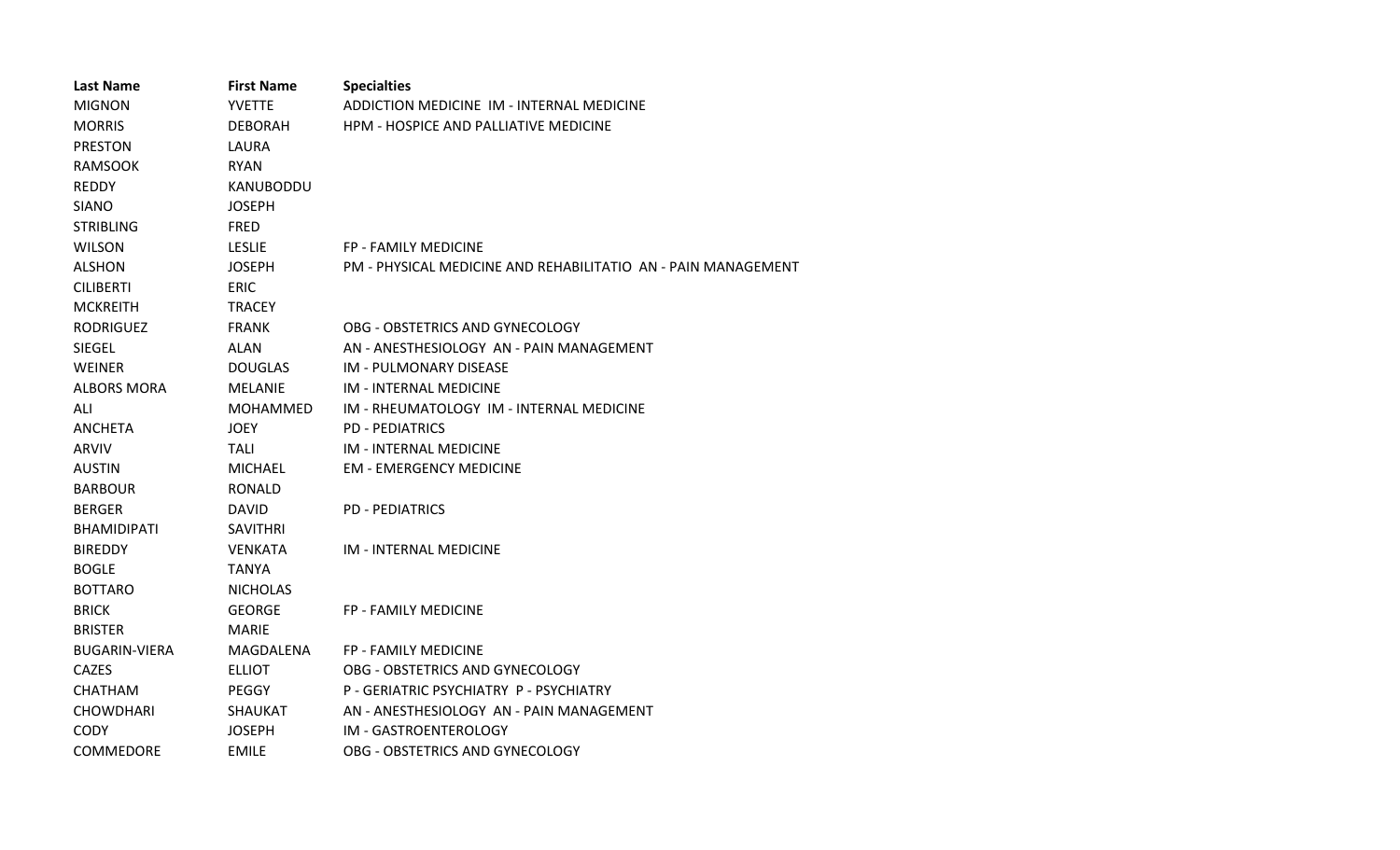| <b>Last Name</b>                   | <b>First Name</b> | <b>Specialties</b>                                        |
|------------------------------------|-------------------|-----------------------------------------------------------|
| <b>CREIGHTON</b>                   | <b>CLARA</b>      | PM - PHYSICAL MEDICINE AND REHABILITATIO                  |
| <b>CROWLEY</b>                     | SEAN              |                                                           |
| <b>CRUZ</b><br><b>JOSE</b>         |                   | FP - FAMILY MEDICINE                                      |
| <b>DEUTSCHER</b><br><b>RUSSELL</b> |                   |                                                           |
| DIAZ DIAZ                          | <b>JOSE</b>       |                                                           |
| <b>DIPIETRO</b>                    | <b>JOSEPH</b>     |                                                           |
| <b>EDWARDS</b>                     | <b>DENISE</b>     |                                                           |
| <b>ERIKSEN</b>                     | <b>DEBRA</b>      |                                                           |
| <b>ESCH</b>                        | ANDREW            | <b>HPM - HOSPICE AND PALLIATIVE MEDICINE</b>              |
| <b>ESCH</b>                        | ANDREA            | AN - ANESTHESIOLOGY HPM - HOSPICE AND PALLIATIVE MEDICINE |
| <b>ESPOSITO</b>                    | <b>ANTHONY</b>    | PM - PHYSICAL MEDICINE AND REHABILITATIO                  |
| <b>FAROOQ</b>                      | <b>SHIRAZ</b>     | GS - SURGERY CRS - COLON AND RECTAL SURGERY               |
| FAZA                               | <b>BRANDON</b>    |                                                           |
| <b>FIGUEREDO</b>                   | <b>RONALD</b>     |                                                           |
| <b>FINE</b>                        | <b>STEVEN</b>     | <b>FP - FAMILY MEDICINE</b>                               |
| FRANCESCHINI SANCHEZ CRISTINA      |                   |                                                           |
| <b>FRANKLIN</b>                    | <b>DONALD</b>     | FP - FAMILY MEDICINE EM - EMERGENCY MEDICINE              |
| <b>GERLEY</b>                      | <b>PETER</b>      |                                                           |
| <b>GERSON</b>                      | JENNIFER          | RO - RADIATION ONCOLOGY                                   |
| GOLD                               | TANYA             | FP - FAMILY MEDICINE                                      |
| <b>GOLDSMITH</b>                   | <b>RYAN</b>       |                                                           |
| <b>GRIFFIN</b>                     | <b>RADLEY</b>     | FP - FAMILY MEDICINE                                      |
| <b>GRIFFIN</b>                     | <b>JENNIFER</b>   |                                                           |
| <b>GRIFFITH</b>                    | <b>DANIEL</b>     | AI - ALLERGY AND IMMUNOLOGY IM - INTERNAL MEDICINE        |
| <b>GRISALES</b>                    | <b>DARIO</b>      |                                                           |
| <b>GUSHWA</b>                      | <b>RICHARD</b>    | <b>P-PSYCHIATRY</b>                                       |
| <b>HAUGHEY</b>                     | <b>JOHN</b>       | <b>EM - EMERGENCY MEDICINE</b>                            |
| <b>HIGGINS</b>                     | <b>CYNTHIA</b>    |                                                           |
| <b>HOOVER</b>                      | <b>TYRON</b>      |                                                           |
| <b>JACOBSON</b>                    | EDWARD            |                                                           |
| <b>JARA</b>                        | FERNANDO          | <b>EM - EMERGENCY MEDICINE</b>                            |
| <b>KALIN</b>                       | <b>DAVID</b>      | <b>FAMILY MEDICINE</b>                                    |
| <b>KARKEVANDIAN</b>                | EBRAHIM           | <b>EM - EMERGENCY MEDICINE</b>                            |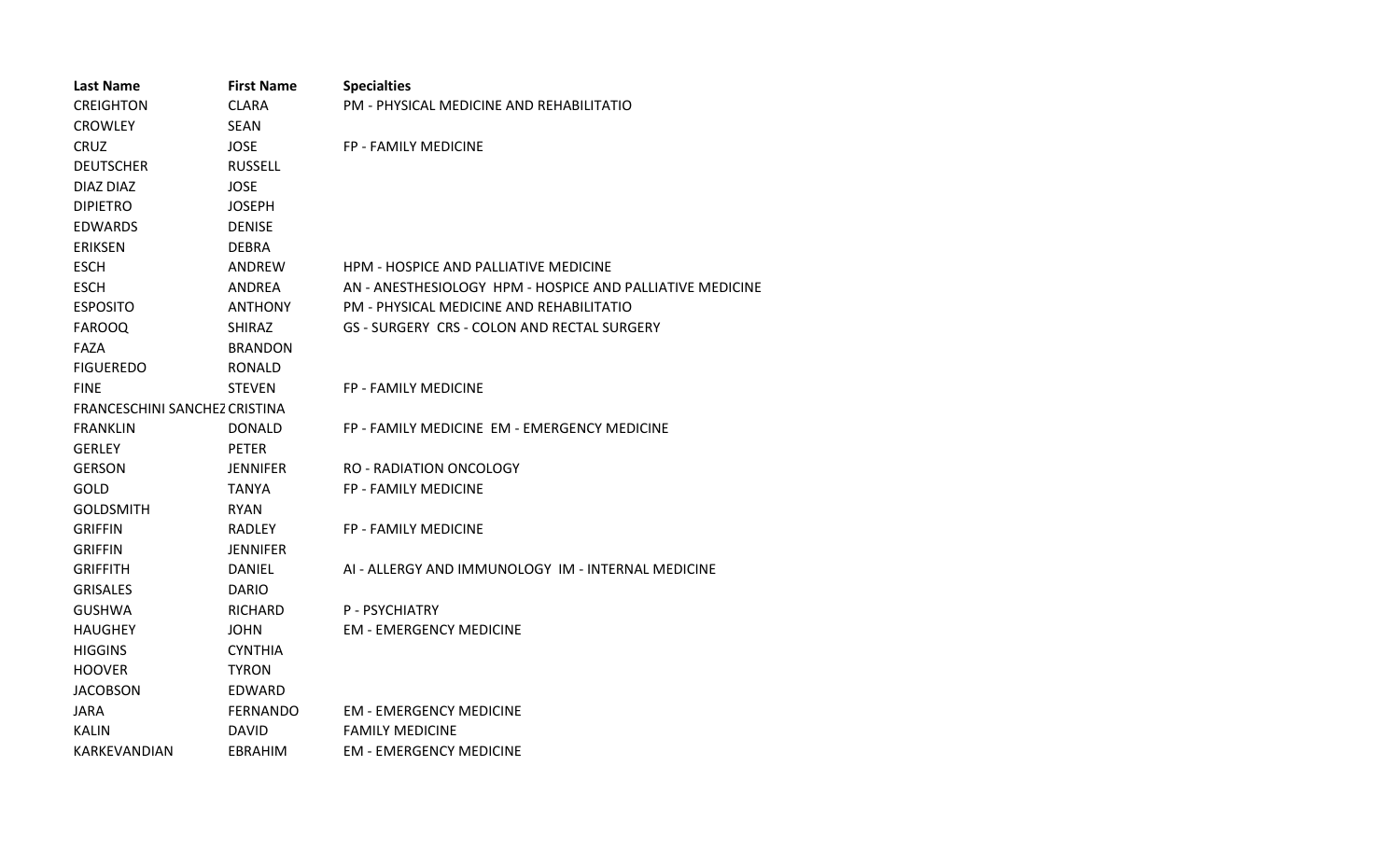| <b>Last Name</b>    | <b>First Name</b> | <b>Specialties</b>                                                             |
|---------------------|-------------------|--------------------------------------------------------------------------------|
| KARUMANCHI          | PRUDHVI RAJAN     | IM - GERIATRIC MEDICINE IFP - INTERNAL MEDICINE/FAMILY PRACTICE SLEEP MEDICINE |
| <b>KATSOULAKIS</b>  | EVANGELIA         | <b>RO - RADIATION ONCOLOGY</b>                                                 |
| KING III            | <b>JOSEPH</b>     | OBG - OBSTETRICS AND GYNECOLOGY                                                |
| LAMBERT             | <b>CHARLES</b>    | IC - INTERVENTIONAL CARDIOLOGY IM - CARDIOVASCULAR DISEASE                     |
| LIZARDI             | <b>JOSE</b>       |                                                                                |
| <b>LOMINCHAR</b>    | <b>AMILCAR</b>    |                                                                                |
| <b>LUCAS</b>        | <b>JOANNE</b>     |                                                                                |
| <b>MARTINEZ</b>     | <b>ROBERT</b>     | <b>NEUROLOGY</b>                                                               |
| <b>MARTINEZ</b>     | <b>HECTOR</b>     | <b>EM - EMERGENCY MEDICINE</b>                                                 |
| <b>MCTAGGART</b>    | <b>JOHN</b>       | RADIOLOGY - DIAGNOSTIC                                                         |
| <b>MEJIA GARCIA</b> | <b>LUIS</b>       |                                                                                |
| <b>MILLER</b>       | <b>JEFFREY</b>    | IM - RHEUMATOLOGY                                                              |
| MOISE-JOHNSON       | <b>DAPHNEE</b>    |                                                                                |
| <b>NENINGER</b>     | YAMILET           |                                                                                |
| <b>NORMAN</b>       | <b>ROBERT</b>     | <b>D - DERMATOLOGY</b>                                                         |
| <b>NOVITZKY</b>     | <b>DIMITRI</b>    | <b>TS - THORACIC SURGERY</b>                                                   |
| O'DONNELL           | <b>KIRK</b>       | FP - FAMILY MEDICINE                                                           |
| <b>PATWARI</b>      | <b>SUNEETH</b>    | IM - INTERNAL MEDICINE                                                         |
| <b>PRIETO</b>       | <b>MARIA</b>      |                                                                                |
| <b>RODRIGUEZ</b>    | <b>MAGALY</b>     | <b>GS - SURGERY</b>                                                            |
| <b>ROTHENBERGER</b> | <b>RODGER</b>     |                                                                                |
| SABA                | <b>RASHID</b>     |                                                                                |
| SAEED               | <b>KHALID</b>     | <b>EM - EMERGENCY MEDICINE</b>                                                 |
| SALEM               | AREEJ             | OBG - OBSTETRICS AND GYNECOLOGY                                                |
| SANCHEZ             | <b>RAMON</b>      |                                                                                |
| SANTIAGO            | <b>RAMON</b>      |                                                                                |
| <b>SHAH</b>         | <b>SYED</b>       | FP - SPORTS MEDICINE                                                           |
| SHEEHAN             | <b>JOSEPH</b>     |                                                                                |
| <b>SHEMESH</b>      | <b>RON</b>        | OBG - OBSTETRICS AND GYNECOLOGY                                                |
| <b>SHETH</b>        | <b>BAIJU</b>      | IM - INTERNAL MEDICINE                                                         |
| SHIVRAMAN           | <b>SUCHITRA</b>   |                                                                                |
| SILVA               | <b>VICTOR</b>     | PTH - BLOOD BANKING/TRANSFUSION MEDICINE                                       |
| <b>SMITH</b>        | <b>RICHARD</b>    | PYN - PSYCHIATRY AND NEUROLOGY                                                 |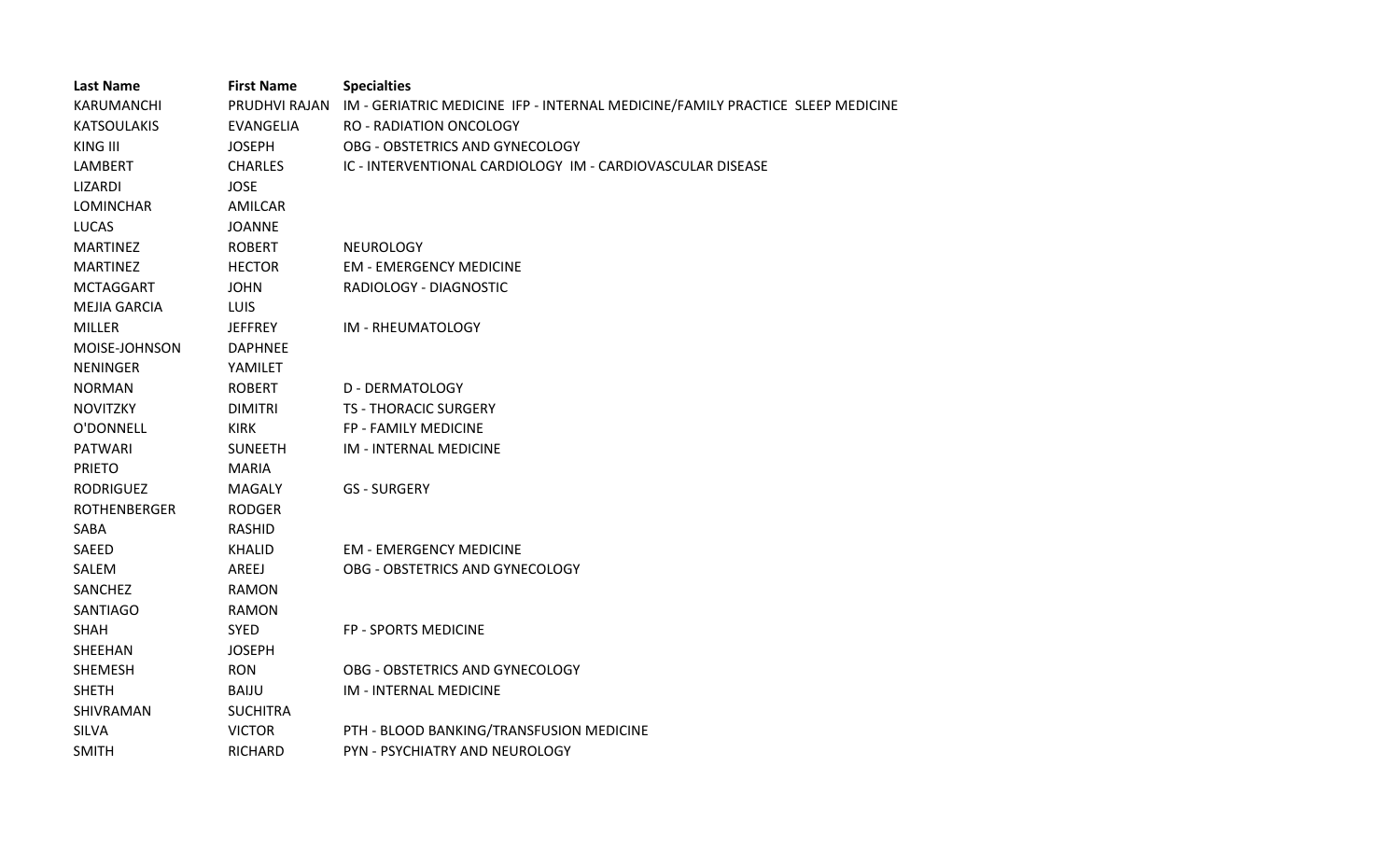| <b>Last Name</b>        | <b>First Name</b> | <b>Specialties</b>                                                                                 |
|-------------------------|-------------------|----------------------------------------------------------------------------------------------------|
| <b>ST CLAIR</b>         | <b>DEBORAH</b>    | <b>FAMILY MEDICINE</b>                                                                             |
| <b>STAGG</b>            | <b>TAZIA</b>      | <b>GPM - PREVENTIVE MEDICINE</b>                                                                   |
| <b>STEPHAN</b>          | <b>BRADLEY</b>    |                                                                                                    |
| <b>TALADRIZ</b>         | <b>ARTURO</b>     | <b>EM - EMERGENCY MEDICINE</b>                                                                     |
| <b>TALAKKOTTUR</b>      | <b>CHARLES</b>    | IM - INTERNAL MEDICINE                                                                             |
| <b>TANVETYANON</b>      | <b>TAWEE</b>      | IM - INTERNAL MEDICINE                                                                             |
| <b>TON</b>              | <b>CUONG</b>      |                                                                                                    |
| <b>TOTH</b>             | <b>GEORGE</b>     | FP - FAMILY MEDICINE                                                                               |
| <b>TSENG</b>            | <b>JACK</b>       |                                                                                                    |
| <b>VISRAM</b>           | <b>NIZARALI</b>   | PM - PHYSICAL MEDICINE AND REHABILITATIO                                                           |
| <b>YOUNG</b>            | <b>RAMONA</b>     |                                                                                                    |
| ZAFFER                  | <b>SYED</b>       | PM - PHYSICAL MEDICINE AND REHABILITATIO                                                           |
| <b>ABDOOL</b>           | SHEREZA           |                                                                                                    |
| <b>DIDONNA</b>          | <b>MICHAEL</b>    | FP - FAMILY PRACTICE                                                                               |
| PEREZ                   | <b>HUMBERTO</b>   | IM - GERIATRIC MEDICINE                                                                            |
| DE LEON                 | <b>HECTOR</b>     | P - PSYCHIATRY                                                                                     |
| LANE                    | <b>MARY</b>       | FP - FAMILY MEDICINE                                                                               |
| ZUBKIN                  | <b>ALLAN</b>      | <b>ADDICTION MEDICINE</b>                                                                          |
| <b>BROWNE-KING</b>      | <b>ESTHER</b>     | <b>EM - EMERGENCY MEDICINE IM - INTERNAL MEDICINE</b>                                              |
| LAMOUR                  | <b>JACQUES</b>    | IM - INTERNAL MEDICINE                                                                             |
| OLATUNBOSUN             | <b>BAMIDELE</b>   | <b>FAMILY MEDICINE</b>                                                                             |
| <b>RAHMAN</b>           | <b>FARHANA</b>    |                                                                                                    |
| SALHAB                  | SUZANNE           | FPP - PSYCHIATRY/FAMILY PRACTICE PYN - PSYCHIATRY AND NEUROLOGY P - ADDICTION PSYCHIATRY ADDICTIOI |
| <b>TORRES-PEREZ</b>     | WILLIAM           |                                                                                                    |
| URIBAZO ODIO            | <b>BEATRIZ</b>    |                                                                                                    |
| <b>PATTERSON</b>        | <b>LINDSEY</b>    |                                                                                                    |
| ALVARADO-HERNANDEZ LUIS |                   |                                                                                                    |
| CAMPBELL                | <b>JAMES</b>      |                                                                                                    |
| <b>KRAUCAK</b>          | <b>NELSON</b>     | FP - FAMILY MEDICINE                                                                               |
| <b>OLLIVIERRE</b>       | CARL              | <b>ORS - ORTHOPAEDIC SURGERY</b>                                                                   |
| RAJASHEKAR              | <b>HARSHA</b>     | NEUROLOGY N - NEUROLOGY AN - PAIN MANAGEMENT                                                       |
| <b>SKOTNICKI</b>        | <b>ROBERT</b>     | IM - INTERNAL MEDICINE IM - CARDIOVASCULAR DISEASE                                                 |
| <b>VILLA</b>            | <b>MARIVIC</b>    |                                                                                                    |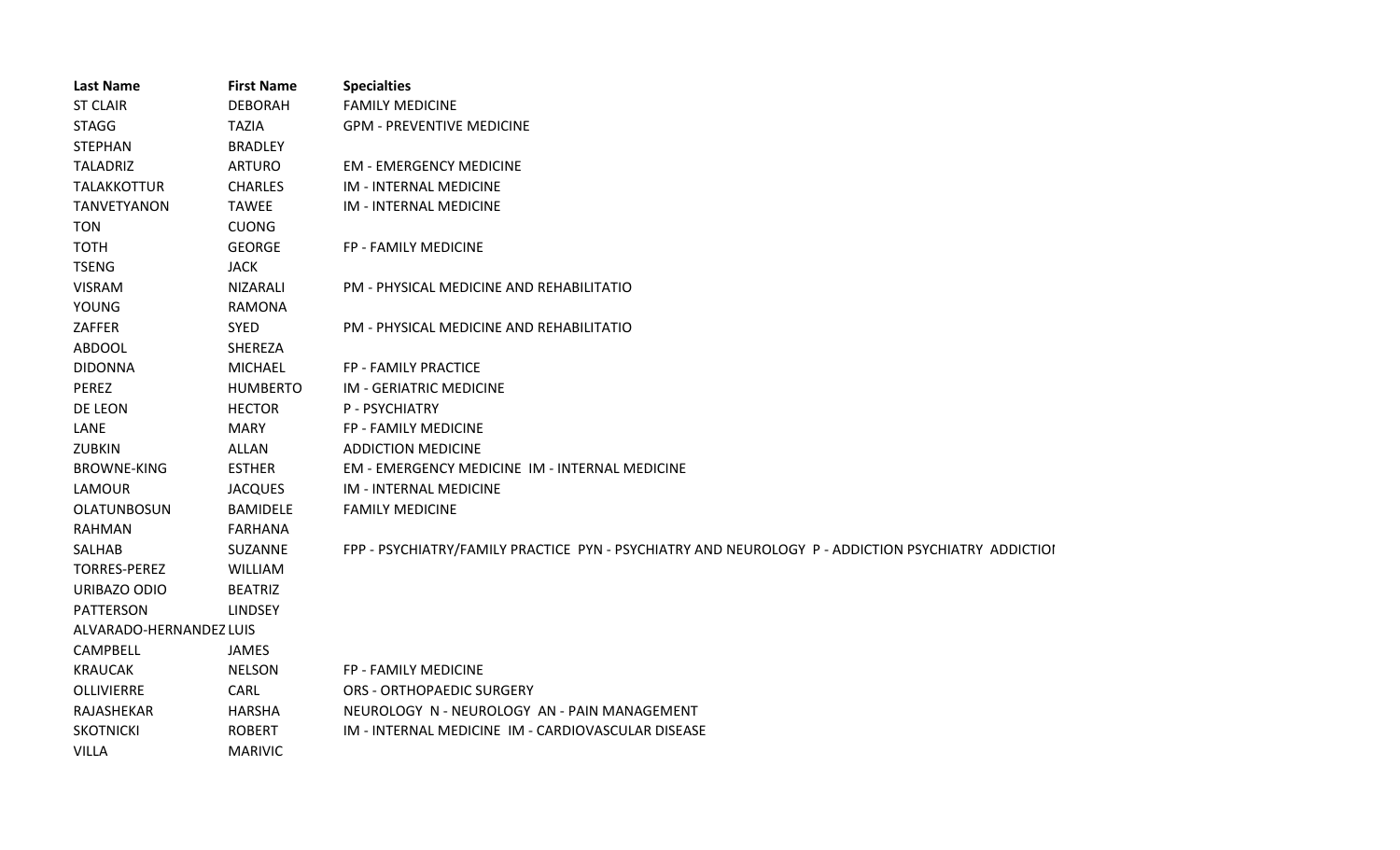| <b>Last Name</b> | <b>First Name</b> | <b>Specialties</b>                                      |
|------------------|-------------------|---------------------------------------------------------|
| <b>BESNER</b>    | ZACKARY           |                                                         |
| <b>CHAPMAN</b>   | <b>RYAN</b>       |                                                         |
| <b>DEISLER</b>   | <b>PATRICIA</b>   |                                                         |
| <b>LOFTIS</b>    | LAUREN            |                                                         |
| <b>PATEL</b>     | TANMAY            |                                                         |
| <b>ROJAS</b>     | <b>JOSE</b>       | ORS - ORTHOPAEDIC SURGERY                               |
| <b>SMITH</b>     | <b>MILTON</b>     | <b>EM - EMERGENCY MEDICINE</b>                          |
| <b>MEADOWS</b>   | <b>WILLIAM</b>    | <b>EM - EMERGENCY MEDICINE</b>                          |
| <b>BORISLOW</b>  | DAVID             | IM - INTERNAL MEDICINE IM - GASTROENTEROLOGY            |
| <b>MONSON</b>    | ANTONIO           |                                                         |
| <b>CHAPMAN</b>   | <b>CHRISTINE</b>  |                                                         |
| AWAD             | <b>MOHAMMAD</b>   |                                                         |
| <b>BAILEY</b>    | <b>TIMOTHY</b>    | <b>FAMILY PRACTICE &amp; OMT</b>                        |
| <b>BARR</b>      | <b>JAMES</b>      | <b>EM - EMERGENCY MEDICINE</b>                          |
| BENEZRA ROMAN    | RAFAEL            | <b>IM - INTERNAL MEDICINE</b>                           |
| <b>FRAILING</b>  | ANNE              | FP - FAMILY PRACTICE                                    |
| <b>ULHAQUE</b>   | ABID              |                                                         |
| <b>UMSTEAD</b>   | <b>THOMAS</b>     |                                                         |
| <b>MAAROUF</b>   | <b>JOHN</b>       |                                                         |
| WASSON           | <b>JAMES</b>      | OBG - OBSTETRICS AND GYNECOLOGY                         |
| <b>BENTLEY</b>   | JAMES             |                                                         |
| CASTANEDA        | THADDAEUS         | <b>FP - FAMILY MEDICINE</b>                             |
| ANGELASTRO       | <b>NICHOLAS</b>   | <b>EM - EMERGENCY MEDICINE</b>                          |
| <b>BENZING</b>   | PEGGY             | <b>EM - EMERGENCY MEDICINE</b>                          |
| DE PINTO         | <b>MARIO</b>      | <b>FAMILY MEDICINE</b>                                  |
| <b>GORDON</b>    | <b>BARRY</b>      | <b>EM - EMERGENCY MEDICINE</b>                          |
| GORDON           | <b>CHARLES</b>    | DR - VASCULAR AND INTERVENTIONAL RADIOLO                |
| <b>HAERING</b>   | <b>STEPHEN</b>    | <b>GPM - PREVENTIVE MEDICINE</b>                        |
| <b>KAMINSKI</b>  | <b>JOSEPH</b>     | IM - PULMONARY DISEASE AND CRITICAL CARE SLEEP MEDICINE |
| <b>KAPLAN</b>    | <b>HAROLD</b>     | FP - FAMILY MEDICINE                                    |
| <b>KELMENSON</b> | EDWARD            | AN - ANESTHESIOLOGY                                     |
| <b>LIFTON</b>    | ALLEN             |                                                         |
| <b>NIELSEN</b>   | SUE               | <b>FAMILY MEDICINE</b>                                  |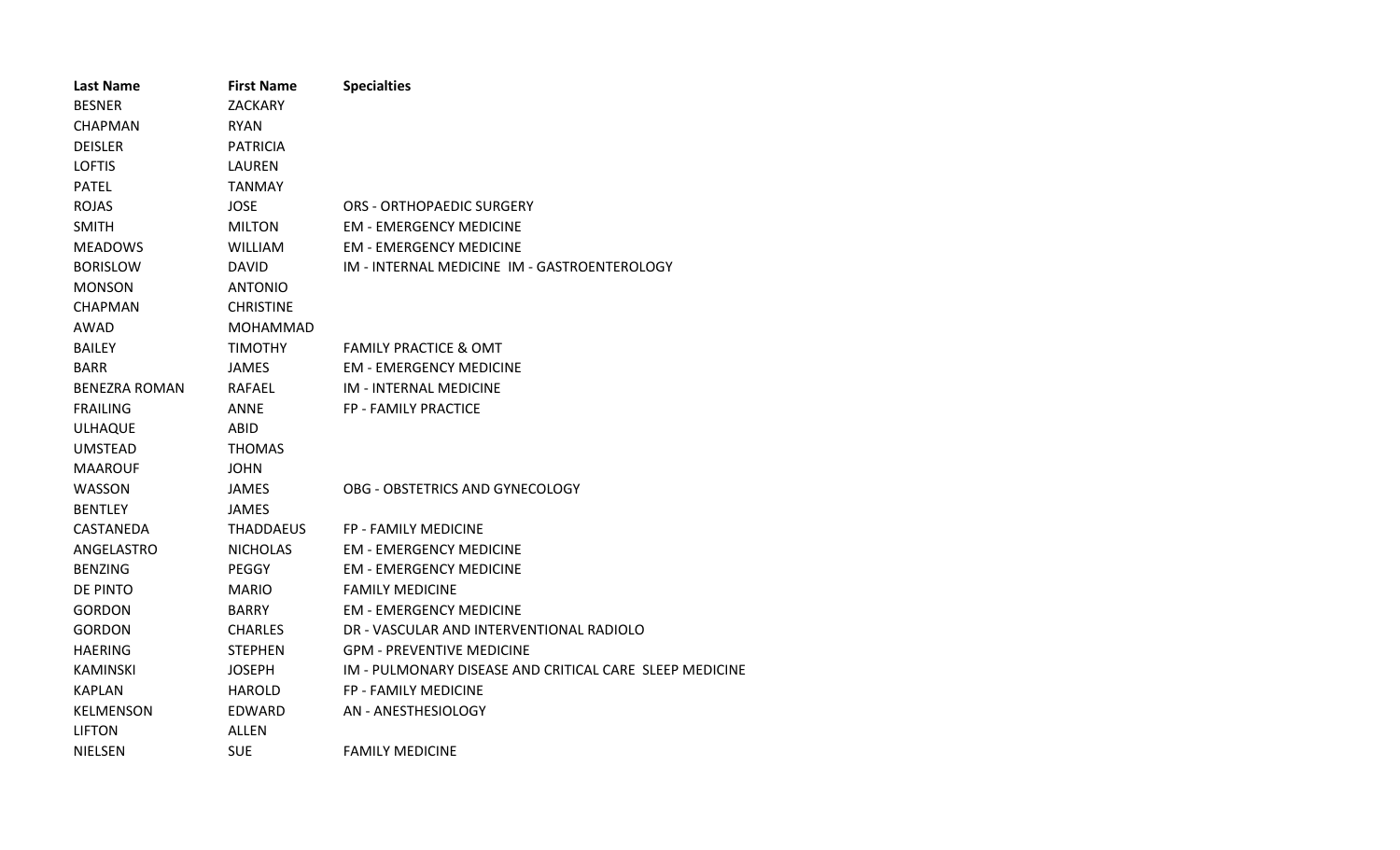| <b>Last Name</b>        | <b>First Name</b>   | <b>Specialties</b>                                    |
|-------------------------|---------------------|-------------------------------------------------------|
| SIEGEL                  | MARC                |                                                       |
| <b>WOLPMANN</b>         | <b>MICHAEL</b>      | OBG - OBSTETRICS AND GYNECOLOGY                       |
| <b>BUSTAMANTE</b>       | <b>CHRISTIAN</b>    |                                                       |
| <b>CANAVOSIO</b>        | <b>FEDERICO</b>     | IFP - INTERNAL MEDICINE/FAMILY PRACTICE               |
| <b>DEAN</b>             | <b>MELISSA</b>      |                                                       |
| <b>DOWNEY</b>           | JANICE              |                                                       |
| <b>GONSALVES SIKORA</b> | <b>ALITA</b>        | PM - PHYSICAL MEDICINE AND REHABILITATIO              |
| <b>HUSSAMY</b>          | <b>OMAR</b>         | <b>ORS - ORTHOPAEDIC SURGERY</b>                      |
| <b>KHALAF</b>           | <b>MAJID</b>        |                                                       |
| <b>MALONE</b>           | <b>MARCUS</b>       | PM - PHYSICAL MEDICINE AND REHABILITATIO              |
| <b>MILLION</b>          | <b>STEPHANIE</b>    | FP - FAMILY PRACTICE                                  |
| <b>OLENEK</b>           | <b>CHRISTOPHER</b>  | FP - FAMILY PRACTICE                                  |
| <b>OLSEN</b>            | <b>JESSICA</b>      | P - PSYCHIATRY AN - PAIN MANAGEMENT                   |
| <b>PIERONE</b>          | <b>GERALD</b>       | <b>IM - INFECTIOUS DISEASE</b>                        |
| PRESCOTT                | <b>THERESA</b>      | P - CHILD AND ADOLESCENT PSYCHIATRY P - PSYCHIATRY    |
| <b>SHIPLEY</b>          | <b>JOSHUA</b>       | <b>IM - INTERNAL MEDICINE</b>                         |
| <b>TREATMAN</b>         | <b>SCOTT</b>        | OCCUPATIONAL MEDICINE                                 |
| ZAMBELLI                | <b>PATRICIA</b>     | NATIONAL BOARD OF OSTEOPATHIC PHYSICIANS AND SURGEONS |
| <b>LESSER</b>           | <b>MICHAEL</b>      | IM - CARDIOVASCULAR DISEASE                           |
| <b>BURROWS</b>          | <b>STEPHANIE</b>    |                                                       |
| <b>MEMON</b>            | AMIN                |                                                       |
| <b>SERRA</b>            | <b>HIGINIO</b>      |                                                       |
| SEQUEDA                 | <b>ROSAN</b>        |                                                       |
| <b>ALIF</b>             | RAZAN               |                                                       |
| <b>BAGO</b>             | MARIACLARA          |                                                       |
| <b>BELOTTI</b>          | <b>MICHAEL</b>      | <b>FP - FAMILY PRACTICE</b>                           |
| <b>CABANELLAS</b>       | JENNINE             | OPH - OPHTHALMOLOGY                                   |
| <b>CAMERON</b>          | <b>BLAINE</b>       | AN - ANESTHESIOLOGY AN - PAIN MANAGEMENT              |
| CATTELANE               | <b>JERRY</b>        |                                                       |
| <b>DREXLER</b>          | <b>DAVID</b>        | FP - FAMILY PRACTICE                                  |
| <b>FEIT</b>             | <b>RUSSELL</b>      | EM - EMERGENCY MEDICINE AN - PAIN MANAGEMENT          |
| GARIB-SANKAR            | <b>ANITA</b>        | <b>IM - INTERNAL MEDICINE</b>                         |
| LIOGIER-WEYBACK         | <b>LUIS ENRIQUE</b> |                                                       |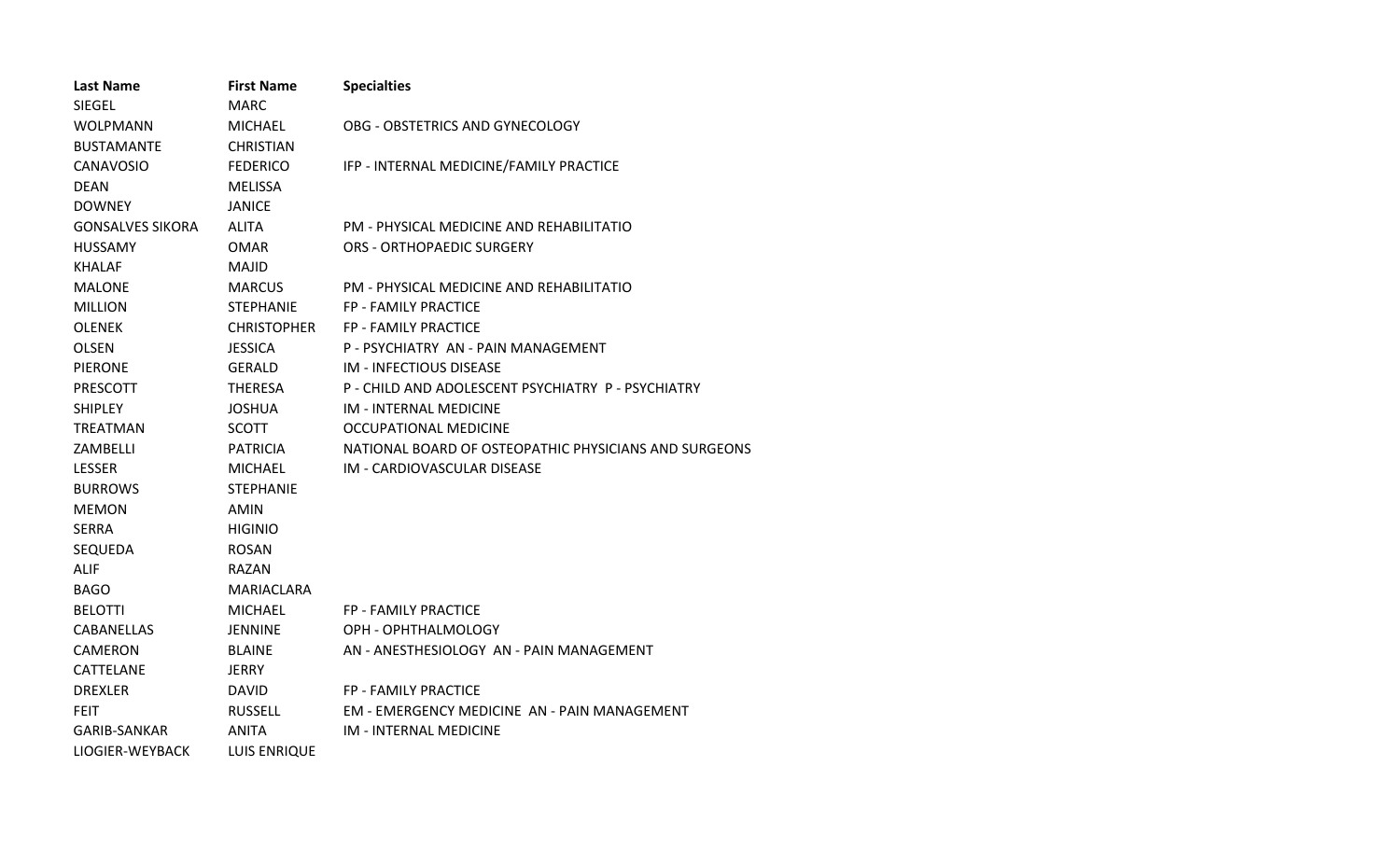| <b>Last Name</b>         | <b>First Name</b> | <b>Specialties</b>                       |
|--------------------------|-------------------|------------------------------------------|
| MALDONADO BURDETTI EDWIN |                   | AN - ANESTHESIOLOGY AN - PAIN MANAGEMENT |
| <b>SCHWARTZ</b>          | <b>PETER</b>      |                                          |
| <b>SHARMA</b>            | <b>SHEKHAR</b>    | <b>IM - INTERNAL MEDICINE</b>            |
| <b>ANDRONICO</b>         | <b>KENNETH</b>    | OPH - OPHTHALMOLOGY                      |
| DIPASQUALE               | PAUL              | OTOLARYNGOLOGY/FACIAL PLASTIC SURGERY    |
| ECHEVARRIA-CRESPO        | <b>ESTHER</b>     |                                          |
| EGAS                     | <b>JUAN</b>       | AN - ANESTHESIOLOGY                      |
| <b>FIETSAM</b>           | <b>ROBERT</b>     | TS - THORACIC SURGERY ADDICTION MEDICINE |
| <b>FORMAN</b>            | <b>MITCHELL</b>   | <b>FP - FAMILY MEDICINE</b>              |
| <b>MCCARTHY</b>          | <b>MARISSA</b>    | PM - PHYSICAL MEDICINE AND REHABILITATIO |
| <b>PATEL</b>             | <b>KAMAL</b>      |                                          |
| <b>RUTHERFORD</b>        | ANDREW            |                                          |
| SANTIAGO-GONZALEZ        | RAFAEL            | PM - PHYSICAL MEDICINE AND REHABILITATIO |
| <b>SYED</b>              | ASMA              | PM - PHYSICAL MEDICINE AND REHABILITATIO |
| <b>FINE</b>              | <b>IRA</b>        | <b>IM - INTERNAL MEDICINE</b>            |
| <b>TREVINO</b>           | <b>DAVID</b>      | IM - INTERNAL MEDICINE                   |
| <b>BENSIMON</b>          | <b>JAIMY</b>      | <b>IM - GERIATRIC MEDICINE</b>           |
| <b>DEEB</b>              | KHALED            |                                          |
| <b>LIPORACE</b>          | <b>DAVID</b>      | <b>IM - INTERNAL MEDICINE</b>            |
| <b>MARGIOTTA</b>         | SAMUEL            | GS - VASCULAR SURGERY GS - SURGERY       |
| <b>MORGAN</b>            | <b>ROBERT</b>     |                                          |
| SADOW                    | SAMUEL            | <b>TS - THORACIC SURGERY</b>             |
| <b>SCHWARZ</b>           | <b>HAROLD</b>     |                                          |
| <b>SUNDAR</b>            | <b>KALPANA</b>    | OTOLARYNGOLOGY/FACIAL PLASTIC SURGERY    |
| <b>TRIFUNOVIC</b>        | ALEKSANDRA        | <b>PD - PEDIATRICS</b>                   |
| <b>AQUA</b>              | <b>KEITH</b>      | OBG - OBSTETRICS AND GYNECOLOGY          |
| <b>BAIJNATH</b>          | JOAN              | IM - INTERNAL MEDICINE                   |
| <b>BALDA</b>             | LAURA             |                                          |
| <b>BONE</b>              | <b>MELANIE</b>    | OBG - OBSTETRICS AND GYNECOLOGY          |
| <b>CHILITO</b>           | <b>ALICIA</b>     | FP - FAMILY MEDICINE                     |
| <b>DELTOR</b>            | PIERRE            | <b>IM - INTERNAL MEDICINE</b>            |
| <b>DHANDA</b>            | ANAND             | U - UROLOGY                              |
| EL-HADDAD                | AHMED             | GS - SURGERY GS - SURGICAL CRITICAL CARE |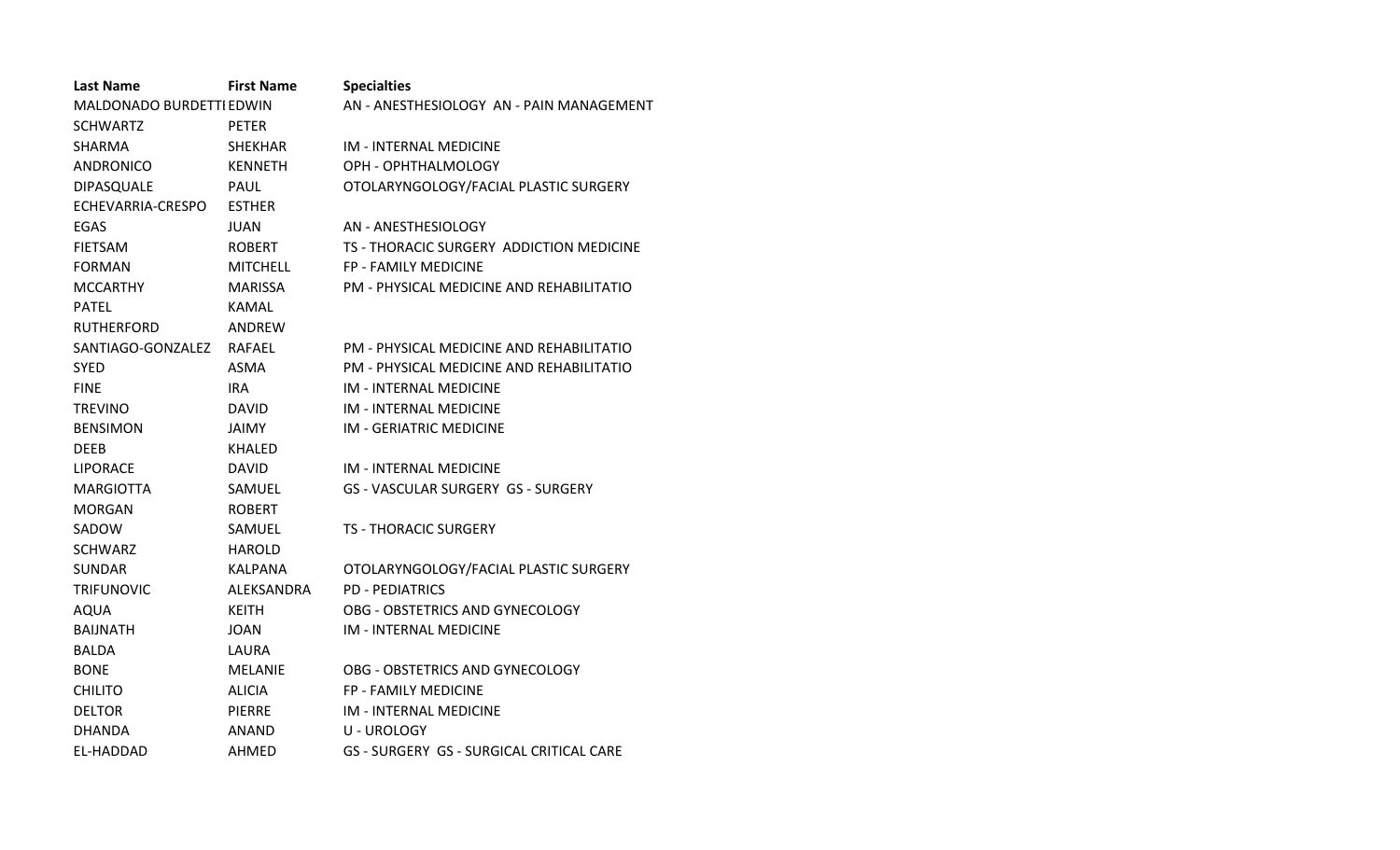| <b>Last Name</b>      | <b>First Name</b>  | <b>Specialties</b>                                                                   |
|-----------------------|--------------------|--------------------------------------------------------------------------------------|
| <b>ENRIQUEZ</b>       | <b>ODELAISYS</b>   |                                                                                      |
| <b>FORTIER</b>        | <b>DANIEL</b>      | IM - GERIATRIC MEDICINE HPM - HOSPICE AND PALLIATIVE MEDICINE IM - INTERNAL MEDICINE |
| <b>FREYMAN</b>        | <b>TARAH</b>       | <b>FAMILY PRACTICE</b>                                                               |
| <b>GUTHRIE</b>        | <b>JENNIFER</b>    |                                                                                      |
| <b>HECHTMAN</b>       | <b>JASON</b>       | <b>GS - SURGERY</b>                                                                  |
| <b>KEMMER</b>         | <b>DONALD</b>      |                                                                                      |
| LEWIS                 | <b>BENNETT</b>     |                                                                                      |
| LEZAMA                | <b>NICHOLAS</b>    | <b>EM - EMERGENCY MEDICINE</b>                                                       |
| LOPERA                | <b>JOHN</b>        | IM - INTERNAL MEDICINE                                                               |
| <b>METCALF</b>        | <b>MIGNON</b>      |                                                                                      |
| <b>MICHEL</b>         | <b>DOREEN</b>      |                                                                                      |
| <b>OKEKE</b>          | CHINEDU            |                                                                                      |
| <b>SLOAN</b>          | <b>DEAN</b>        | FP - FAMILY MEDICINE                                                                 |
| <b>TOMASELLI</b>      | <b>ALFRED</b>      | OBG - OBSTETRICS AND GYNECOLOGY                                                      |
| WARSHAW               | <b>IRA</b>         | FP - FAMILY MEDICINE                                                                 |
| <b>WILLIAM</b>        | <b>CLAUDIA</b>     |                                                                                      |
| YUMANG                | <b>NORBERTO</b>    |                                                                                      |
| ALEYAS                | SAJIVE             | IM - PULMONARY DISEASE IM - INTERNAL MEDICINE IM - CRITICAL CARE MEDICINE            |
| <b>BRETAL</b>         | <b>ANDREA</b>      | IM - INTERNAL MEDICINE                                                               |
| <b>HINDIN</b>         | <b>GARY</b>        | AN - ANESTHESIOLOGY                                                                  |
| <b>NERETTE</b>        | <b>JEAN-CLAUDE</b> | IM - INTERNAL MEDICINE                                                               |
| <b>SHAMIR</b>         | <b>KFIR</b>        | AI - ALLERGY AND IMMUNOLOGY                                                          |
| <b>SOMMERS</b>        | <b>ANDREA</b>      | FP - FAMILY PRACTICE                                                                 |
| <b>STUDNIK</b>        | <b>SHANI</b>       | <b>D - DERMATOLOGY</b>                                                               |
| <b>WOLF ROSENBERG</b> | <b>AVA</b>         | FP - FAMILY PRACTICE                                                                 |
| <b>BISBY</b>          | <b>SHERI</b>       |                                                                                      |
| <b>ECKLIND</b>        | <b>JERROLD</b>     |                                                                                      |
| <b>CERRATO</b>        | <b>ROBERT</b>      | AN - ANESTHESIOLOGY                                                                  |
| <b>GARDERE</b>        | SERGE-HENRI        |                                                                                      |
| <b>IVANOV</b>         | <b>OLGA</b>        | <b>GS - SURGERY</b>                                                                  |
| <b>MICHAEL</b>        | <b>DAVID</b>       |                                                                                      |
| <b>BAIGABATOV</b>     | <b>ELDAR</b>       | <b>IM - INTERNAL MEDICINE</b>                                                        |
| <b>KHANNA</b>         | <b>ASHOK</b>       | <b>IM - INTERNAL MEDICINE</b>                                                        |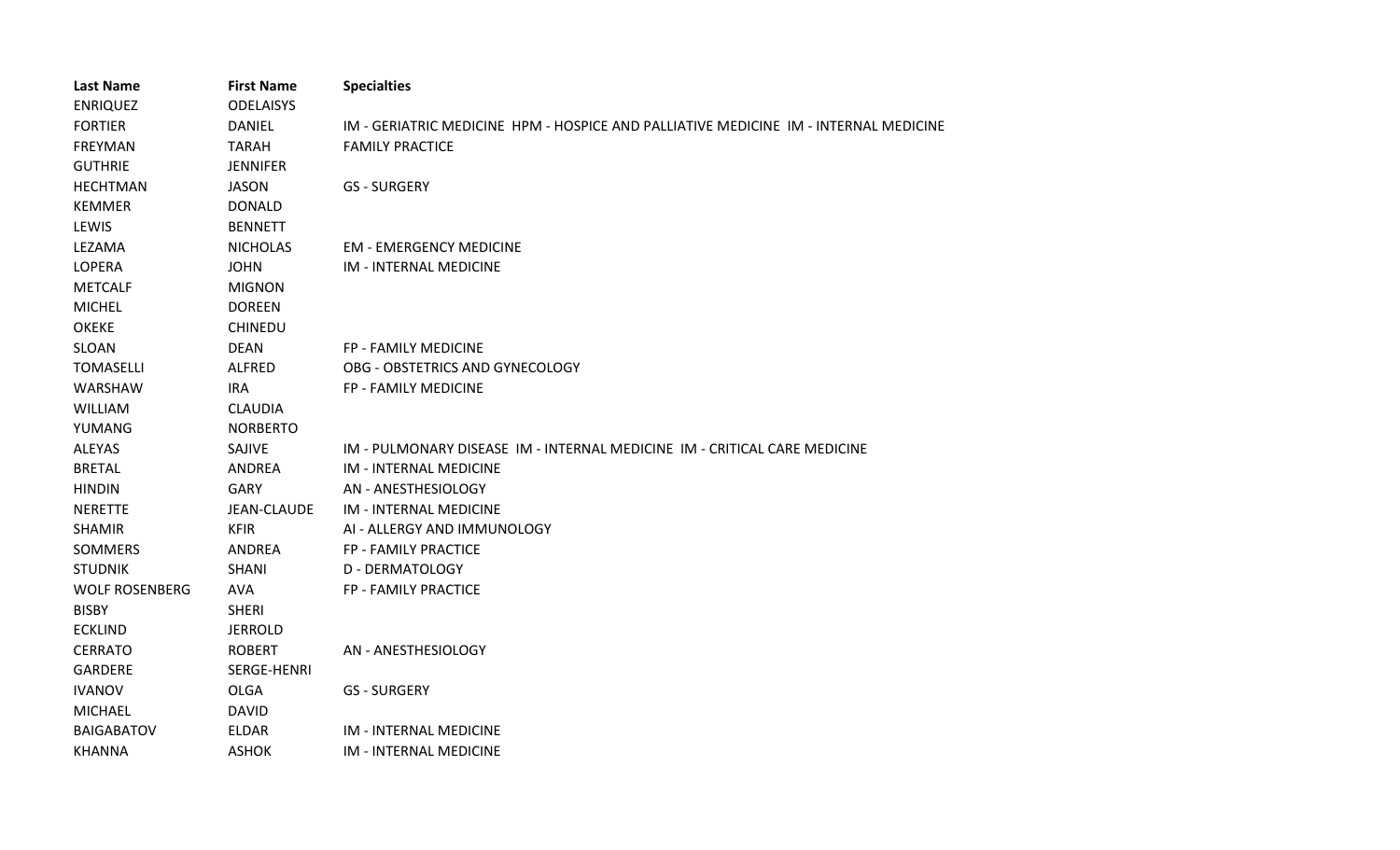| <b>Last Name</b>                 | <b>First Name</b>  | <b>Specialties</b>                                                                       |
|----------------------------------|--------------------|------------------------------------------------------------------------------------------|
| <b>MOPE</b>                      | <b>MELODIE</b>     | <b>FAMILY MEDICINE</b>                                                                   |
| <b>TAMAR</b>                     | <b>KYRON</b>       | <b>GS - SURGERY</b>                                                                      |
| <b>BALAN</b>                     | <b>JEAN</b>        |                                                                                          |
| <b>DIAS</b>                      | <b>TAHA</b>        | IM - INTERNAL MEDICINE                                                                   |
| <b>JOHN</b>                      | <b>TESHY</b>       |                                                                                          |
| <b>MIRANDA</b>                   | <b>FERNANDO</b>    |                                                                                          |
| <b>MOHARRERI</b>                 | <b>JALAL</b>       | FP - FAMILY PRACTICE                                                                     |
| ALDARONDO                        | <b>SIGFREDO</b>    | IM - PULMONARY DISEASE AND CRITICAL CARE                                                 |
| <b>BROOKS</b>                    | <b>FRANCIS</b>     | AN - PAIN MANAGEMENT                                                                     |
| CASTRO                           | <b>IVAN</b>        | IM - INTERNAL MEDICINE                                                                   |
| <b>COHEN</b>                     | <b>ALAN</b>        | P - PSYCHIATRY                                                                           |
| <b>COHEN-NEAMIE</b>              | <b>DANIEL</b>      |                                                                                          |
| <b>CUASCUT REYES</b>             | AIDA               |                                                                                          |
| <b>HORTON</b>                    | <b>GERALD</b>      | FP - FAMILY MEDICINE                                                                     |
| <b>POLLOCK</b>                   | <b>ROBERT</b>      | <b>OTHER</b>                                                                             |
| PRIBIL                           | <b>STEFAN</b>      | NS - NEUROLOGICAL SURGERY                                                                |
| SELSKY                           | <b>CLIFFORD</b>    | PD - PEDIATRICS PD - PEDIATRIC HEMATOLOGY/ONCOLOGY HPM - HOSPICE AND PALLIATIVE MEDICINE |
| <b>UMPIERRE</b>                  | <b>ENRIQUE</b>     | PM - PHYSICAL MEDICINE AND REHABILITATIO OTHER                                           |
| VANDERBURG                       | JAMES              |                                                                                          |
| <b>COVERT</b>                    | <b>KYLE</b>        |                                                                                          |
| LOCH                             | ELI                |                                                                                          |
| <b>TAYLOR</b>                    | <b>THOMAS</b>      | FP - FAMILY MEDICINE                                                                     |
| <b>WHITE</b>                     | <b>DAVID</b>       | FP - FAMILY MEDICINE                                                                     |
| <b>BENETT</b>                    | <b>DONALD</b>      | <b>FAMILY PRACTICE</b>                                                                   |
| <b>BERTSCHINGER</b>              | <b>KURT</b>        | P - PSYCHIATRY                                                                           |
| <b>BOHM</b>                      | <b>GUILLERMO</b>   |                                                                                          |
| <b>BRUKOFF</b>                   | <b>CHRISTOPHER</b> | AN - ANESTHESIOLOGY                                                                      |
| CAUSEY                           | <b>ALAN</b>        | PD-PEDIATRIC EMERGENCY MEDICINE                                                          |
| <b>FRIEMAN</b>                   | <b>BRUCE</b>       | FP - FAMILY PRACTICE                                                                     |
| <b>GONZALEZ BETANCOUR DENNIS</b> |                    |                                                                                          |
| <b>HALE</b>                      | <b>GREGORY</b>     | PD - PEDIATRICS PD - PEDIATRIC HEMATOLOGY/ONCOLOGY                                       |
| HOLZER                           | <b>NERI</b>        |                                                                                          |
| <b>HYPPOLITE</b>                 | <b>JACOB</b>       |                                                                                          |